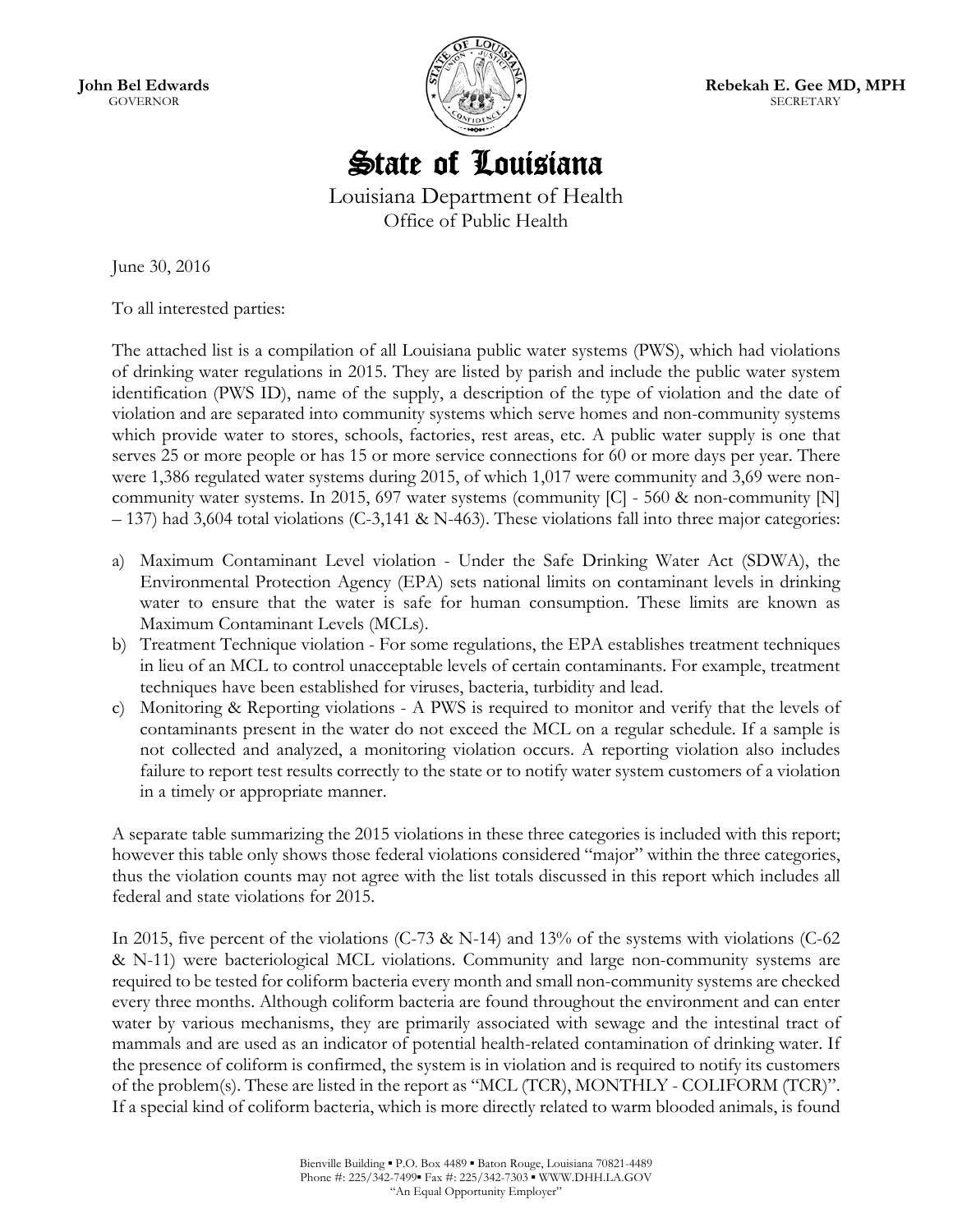the report indicates this as "MCL (TCR), ACUTE - COLIFORM (TCR)". Since these acute violations are of much greater health concern, the manner and speed in which customers are notified is greatly enhanced. Louisiana had only three acute TCR violations (C-2 & N-1) with three systems in violation (C-2 & N-1). Excluding the acute violations, the notification of customers always comes after the violation occurred. The intent of the notice is to inform the customers of the potential health risk and to motivate the water systems to undertake actions that will prevent a reoccurrence of the problem.

In Louisiana the responsibility for collecting bacteriological samples lies with the individual water system. If the required number of samples is not collected, sampling violations occur and the system must notify their customers. Louisiana's public water systems had initial ("ROUTINE") and followup ("REPEAT") bacteriological sampling violations in 2015. Initial refers to the first round of sampling and follow-up refers any subsequent confirmation sampling. The report lists 221 "MONITORING (TCR), ROUTINE MAJOR" violations (C-136 & N-85) with 122 systems in violation (C-71 & N-51), and eight "MONITORING (TCR), REPEAT MAJOR" violations (C-8 & N-0) with eight systems in violation (C-8 & N-0). Major refers to a failure to collect any samples. There were also a few minor bacteriological monitoring violations.

Additionally, public water systems that utilize groundwater as their source are required to monitor their source water (wells) for bacteriological contaminants if coliform bacteria are found during routine bacteriological sampling. Eighteen water systems (C-13 & N-5) with a combined 31 violations (C-22 & N-9) failed to complete this monitoring.

Violations containing the terms "SWTR", "TURBIDITY" or "IESWTR" are from public water systems that utilize surface water (lakes, rivers and streams) as their source that were not able to produce water with a low enough turbidity or did not monitor turbidity frequently enough. Turbidity is the measure of the amount of suspended material (cloudiness) in the water. During the report year there were 57 regulated surface water systems in Louisiana, and one monitoring violation (C-1 & N-0) occurred with one system in violation (C-1 & N-0), and five treatment technique violations (C-3 & N-2) occurred with four systems in violation (C-2 & N-2). These violations normally occur in the winter and are associated with the increased difficulty of treating surface waters during colder months. This notification also comes after the violation.

In Louisiana, most of the chemical sampling (excluding lead & copper, disinfectants and disinfectionby-products) is done by Office of Public Health staff. Samples to check for numerous inorganic, organic and radiological compounds are routinely collected and analyzed. If levels of these are above a safe level, an MCL violation is issued or if samples are not collected in a timely manner, a monitoring violation is issued. There were 15 chemical MCL violations issued for arsenic (C-13 & N-2) with five systems in violation (C-4 & N-1). Arsenic is a metal found in some ground water.

Public water systems are required to maintain an adequate level of disinfectant "CHLORINE RESIDUAL" in their water system to kill disease-causing microorganisms and are issued violations if they fail to maintain a protective level. In 2015, there were 206 inadequate chlorine residual violations (C-153 & N-53) with 101 systems in violation (C-67 & N-34).

Public water systems are also required to test their water for disinfection by-products and surface water systems are additionally required to test for disinfectant by-product precursors. Total Trihalomethanes (TTHMs), Total Haloacetic Acids (HAA5) and Chlorite are all disinfection byproducts (DBPs) formed by disinfectants used to treat drinking water. Prior to 2004, only large systems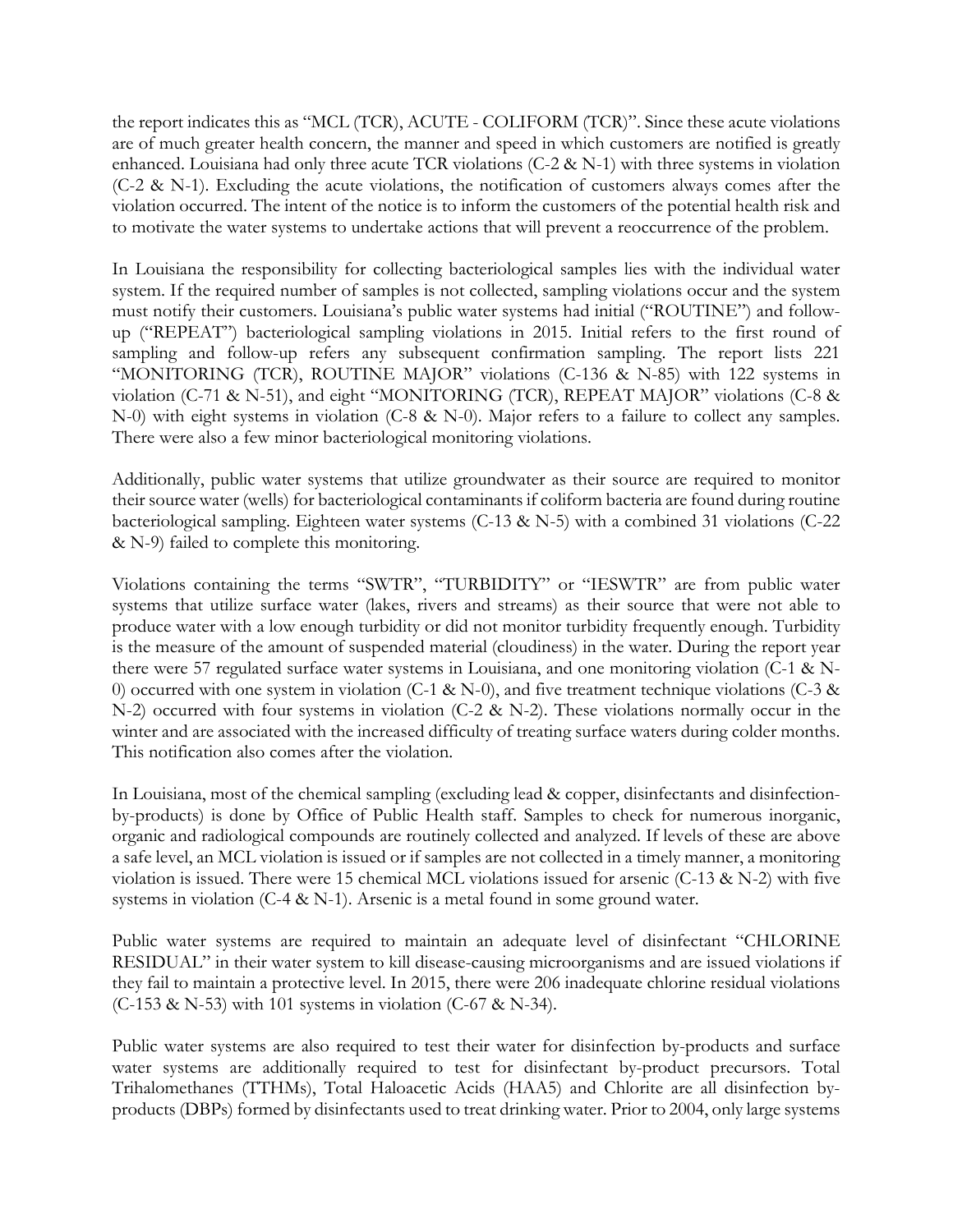were required to monitor for TTHMs but per the Stage 1 and Stage 2 Disinfectants and Disinfection By-products Rules (DBPR) all community and non-transient non-community water systems are required to monitor TTHMs, HAA5 and Chlorite (if chlorine dioxide is used). For Stage 1 DBPR, there were three violations (C-3 & N-0) of the MCL (Average) for chlorite with one system in violation (C-1 & N-0). Also, there were 20 violations (C-20 & N-0) for inadequate disinfection by-product precursor removal with seven systems in violation (C-7 & N-0). For Stage 2 DBPR, there were 416 violations (C-396 & N-20) of the MCL (LRAA) for TTHMs with 93 systems in violation (C-88 & N-5), and 78 violations (C-78 & N-0) of the MCL (LRAA) for HAA5 with 26 systems in violation (C-26 & N-0). Violations were issued for systems failing to monitor for TTHMs-HAA5 (245 violations [C-219 & N-26] with 205 systems in violation [C-182 & N-23]).

This report is an effort by the EPA and the Louisiana Office of Public Health to provide the general public with additional information regarding the quality of their drinking water. This report is a followup to earlier reports dating back to 1996. The complete implementation of the Stage 2 DBPR in 2015 contributed to an increase in TTHMs-HAA5 MCL violations. Also, public water systems are challenged with meeting the tighter requirements of the new Disinfection By-products Rule (Stage 2) while maintaining adequate disinfectant residual in the water system to control the amoeba, *Naegleria fowleri,* which has been detected so far in seven public water systems in Louisiana. A report on the violations for 2016 will be issued in the summer of 2017. Additionally, each water system produces an annual Consumer Confidence Reports which provides detailed information about chemical sampling results and drinking water violations. This and other information drinking water information is available on EPA's internet site and will be available on the health department's internet site. A summary form developed by EPA with violation total and definitions is available upon request.

If you have any additional questions, please feel free to call or write. Caryn Benjamin, Deputy Chief Engineer – Compliance and Enforcement Safe Drinking Water Program LDH-OPH, Engineering Services P.O. Box 4489 Baton Rouge, LA 70821 225-342-7499 www.dhh.la.gov/SafeDrinkingWater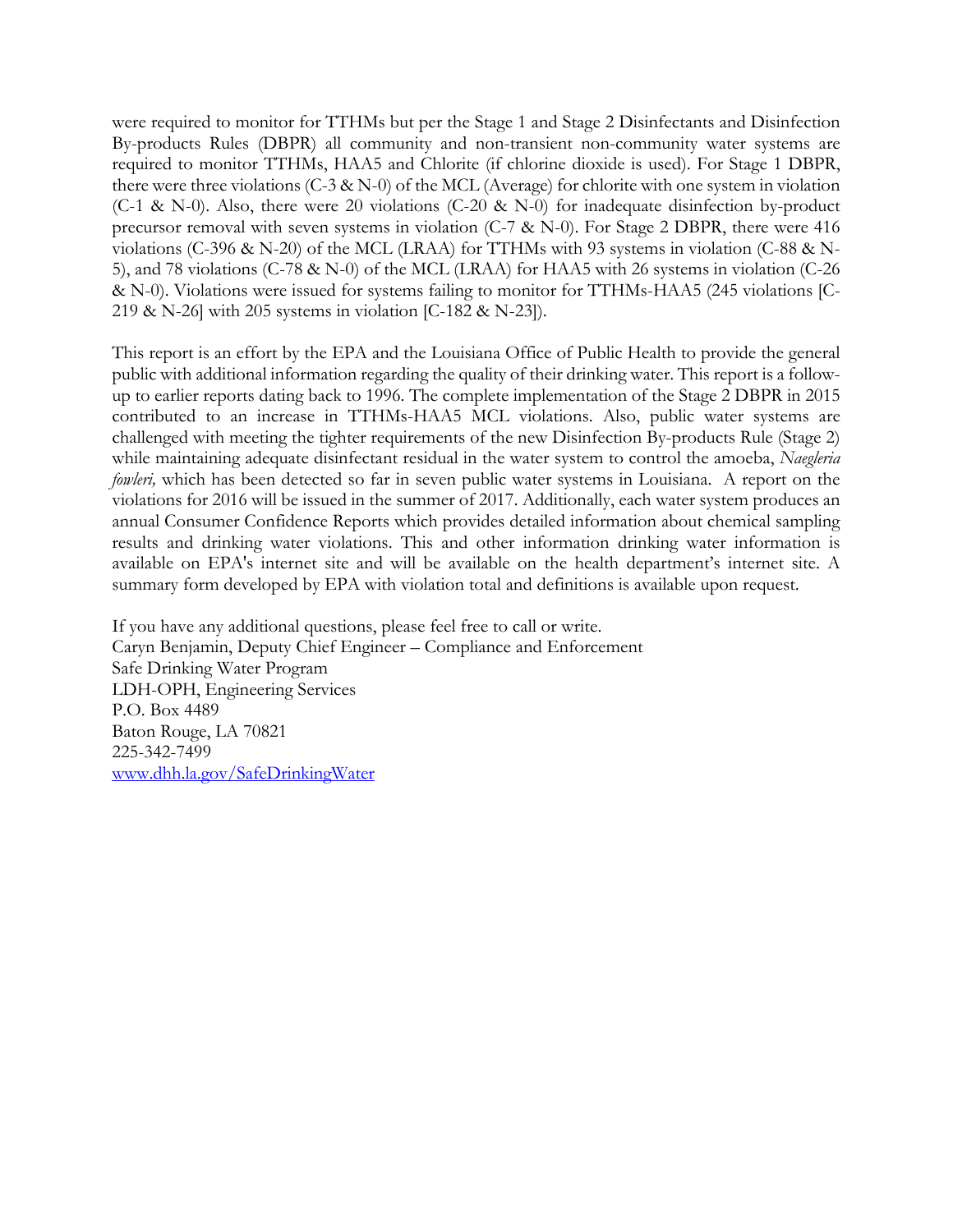# State of Louisiana 2015 Public Water System Compliance Report Thursday, June 30, 2016

|                                                                                                                                                      |                               | <b>Maximum Contaminant</b><br>Level |                               | <b>Treatment Technique</b> |                               | <b>Significant Monitoring</b> |
|------------------------------------------------------------------------------------------------------------------------------------------------------|-------------------------------|-------------------------------------|-------------------------------|----------------------------|-------------------------------|-------------------------------|
| <b>Violations Category</b>                                                                                                                           | Count of<br><b>Violations</b> | Systems in<br>Violation             | Count of<br><b>Violations</b> | Systems in<br>Violation    | Count of<br><b>Violations</b> | Systems in<br>Violation       |
| <b>Chemical Contaminant Group</b>                                                                                                                    | 15                            | 5                                   |                               |                            | <b>NR</b>                     | NR.                           |
| <b>Consumer Confidence Report</b>                                                                                                                    |                               |                                     |                               |                            | 197                           | 132                           |
| <b>Disinfection Byproducts Rule</b>                                                                                                                  | 505                           | 100                                 | 20                            | 7                          | 472                           | 281                           |
| <b>Ground Water Rule</b>                                                                                                                             |                               |                                     | 40                            | 40                         | 31                            | 18                            |
| Lead and Copper Rule                                                                                                                                 |                               |                                     | 4                             | 3                          | 84                            | 39                            |
| Surface Water Treatment Rule, Interim Enhanced, Long Term<br>1, and Long Term 2 Surface Water Treatment Rules, and<br>Filter Backwash Recycling Rule |                               |                                     | 5                             | 4                          | <b>NR</b>                     | N <sub>R</sub>                |
| <b>Total Coliform Rule</b>                                                                                                                           | 87                            | 72                                  |                               |                            | 229                           | 128                           |
|                                                                                                                                                      |                               |                                     |                               |                            |                               |                               |

*NR: None Reported*

| Total number of regulated systems<br>during report year                           | 1,386 |
|-----------------------------------------------------------------------------------|-------|
| Total number of systems with violations<br>in above categories during report year | 527   |
| Total number of violations<br>in above categories during report year              | 1,686 |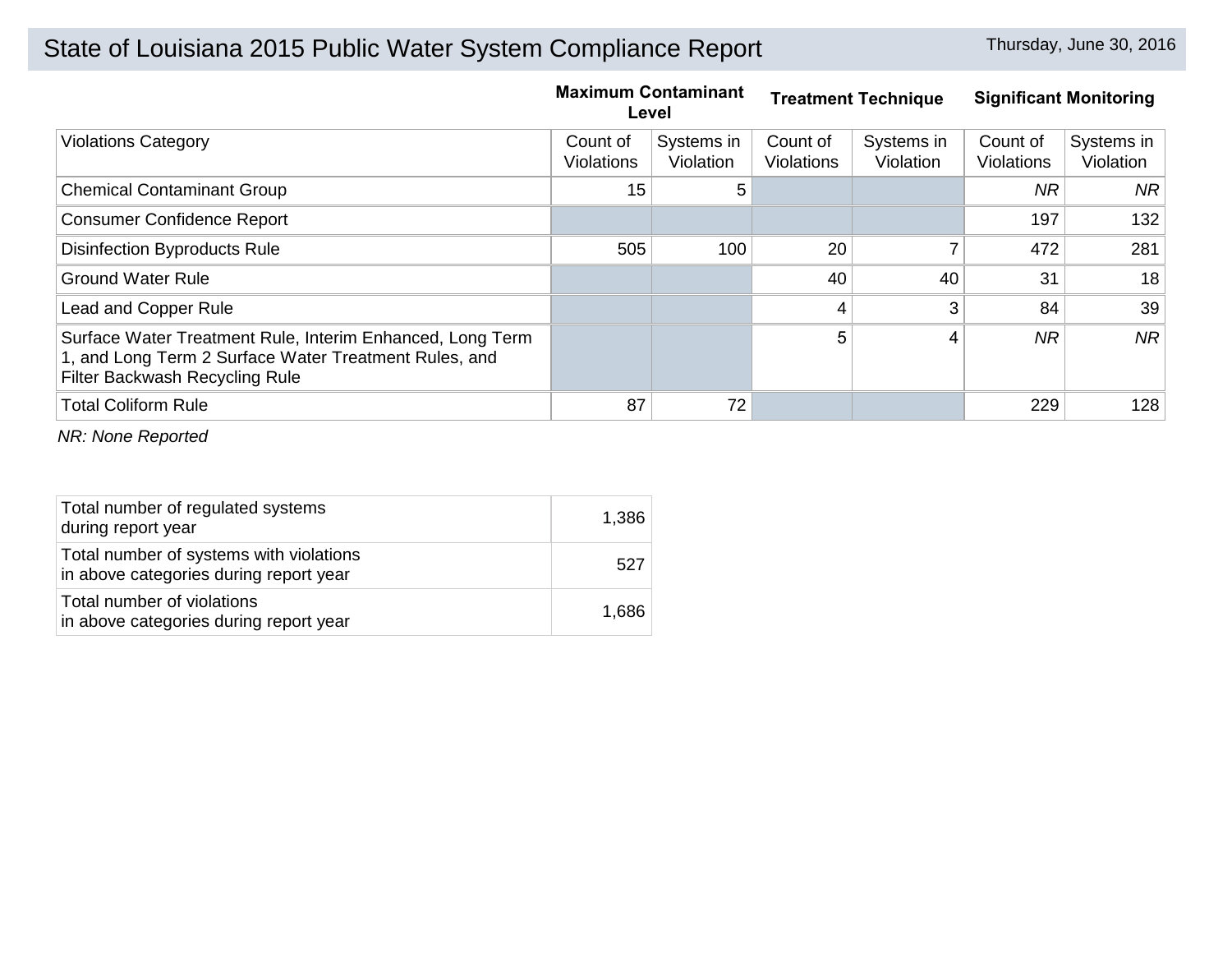| <b>PWS ID</b> | <b>Supply Name</b>                             | <b>Type of Violation</b>                                            | Date     | Parish        |
|---------------|------------------------------------------------|---------------------------------------------------------------------|----------|---------------|
| LA1001005     | VILLAGE OF MERMENTAU<br><b>WATER SYSTEM</b>    | MCL (TCR), MONTHLY<br><b>COLIFORM (TCR)</b>                         | 08/01/15 | <b>ACADIA</b> |
| LA1001005     | VILLAGE OF MERMENTAU<br><b>WATER SYSTEM</b>    | MONITORING (TCR), ROUTINE MINOR<br><b>COLIFORM (TCR)</b>            | 01/01/15 | <b>ACADIA</b> |
| LA1001005     | VILLAGE OF MERMENTAU<br><b>WATER SYSTEM</b>    | FAILURE ADDRESS DEFICIENCY (GWR)<br><b>GROUNDWATER RULE</b>         | 06/11/13 | <b>ACADIA</b> |
| LA1001006     | VILLAGE OF MORSE WATER<br><b>SYSTEM</b>        | FAILURE ADDRESS DEFICIENCY (GWR)<br><b>GROUNDWATER RULE</b>         | 06/30/12 | <b>ACADIA</b> |
| LA1001006     | <b>VILLAGE OF MORSE WATER</b><br><b>SYSTEM</b> | <b>CCR REPORT</b><br>CONSUMER CONFIDENCE RULE                       | 07/01/15 | <b>ACADIA</b> |
| LA1001006     | <b>VILLAGE OF MORSE WATER</b><br><b>SYSTEM</b> | CCR ADEQUACY/AVAILABILITY/CONTENT<br>CONSUMER CONFIDENCE RULE       | 10/01/15 | <b>ACADIA</b> |
| LA1001011     | ARC OF ACADIANA                                | MONITORING, ROUTINE (DBP), MAJOR<br>TOT TTHM/HAA5                   | 07/01/14 | <b>ACADIA</b> |
| LA1001011     | <b>ARC OF ACADIANA</b>                         | PUBLIC NOTICE RULE LINKED TO VIOLATION<br><b>PUBLIC NOTICE</b>      | 11/13/15 | <b>ACADIA</b> |
| LA1001022     | <b>SOUTH RAYNE WATER</b><br>CORPORATION        | PUBLIC NOTICE RULE LINKED TO VIOLATION<br>PUBLIC NOTICE             | 10/17/14 | <b>ACADIA</b> |
| LA1001023     | NORTH CROWLEY WATER<br><b>CORPORATION</b>      | CCR ADEQUACY/AVAILABILITY/CONTENT<br>CONSUMER CONFIDENCE RULE       | 10/01/14 | <b>ACADIA</b> |
| LA1001024     | MIRE BRANCH WATER<br><b>CORPORATION</b>        | MONITORING, ROUTINE (DBP), MINOR<br><b>CHLORINE</b>                 | 10/01/15 | <b>ACADIA</b> |
| LA1001025     | <b>EGAN WATER CORPORATION</b>                  | MONITORING, ROUTINE (DBP), MAJOR<br>TOT_TTHM/HAA5                   | 11/01/15 | <b>ACADIA</b> |
| LA1003001     | ALLEN PARISH WW DISTRICT<br>NO 1               | FAILURE ADDRESS DEFICIENCY (GWR)<br>GROUNDWATER RULE                | 11/20/12 | <b>ALLEN</b>  |
| LA1003003     | NORTHWEST ALLEN WWD<br><b>WATER SYSTEM</b>     | MONITORING (TCR), ROUTINE MAJOR<br><b>COLIFORM (TCR)</b>            | 04/01/15 | <b>ALLEN</b>  |
| LA1003003     | NORTHWEST ALLEN WWD<br><b>WATER SYSTEM</b>     | MONITORING, ROUTINE (DBP), MAJOR<br><b>CHLORINE</b>                 | 04/01/15 | <b>ALLEN</b>  |
| LA1003003     | NORTHWEST ALLEN WWD<br>WATER SYSTEM            | FOLLOW-UP OR ROUTINE TAP M/R (LCR)<br><b>LEAD &amp; COPPER RULE</b> | 10/01/15 | <b>ALLEN</b>  |
| LA1003007     | TOWN OF OBERLIN WATER<br><b>SYSTEM</b>         | CCR ADEQUACY/AVAILABILITY/CONTENT<br>CONSUMER CONFIDENCE RULE       | 10/01/14 | <b>ALLEN</b>  |
| LA1003007     | TOWN OF OBERLIN WATER<br><b>SYSTEM</b>         | PUBLIC NOTICE RULE LINKED TO VIOLATION<br>PUBLIC NOTICE             | 05/13/13 | <b>ALLEN</b>  |
| LA1003007     | TOWN OF OBERLIN WATER<br><b>SYSTEM</b>         | PUBLIC NOTICE RULE LINKED TO VIOLATION<br>PUBLIC NOTICE             | 05/31/12 | <b>ALLEN</b>  |
| LA1003007     | TOWN OF OBERLIN WATER<br><b>SYSTEM</b>         | PUBLIC NOTICE RULE LINKED TO VIOLATION<br>PUBLIC NOTICE             | 03/15/12 | ALLEN         |
| LA1003010     | WEST ALLEN PARISH WATER<br><b>SYSTEM</b>       | MCL, LRAA<br><b>TTHM</b>                                            | 07/01/15 | <b>ALLEN</b>  |
| LA1003010     | WEST ALLEN PARISH WATER<br><b>SYSTEM</b>       | MCL, LRAA<br><b>TTHM</b>                                            | 04/01/15 | <b>ALLEN</b>  |
| LA1003010     | WEST ALLEN PARISH WATER<br><b>SYSTEM</b>       | MCL, LRAA<br><b>TTHM</b>                                            | 01/01/15 | <b>ALLEN</b>  |
| LA1003010     | WEST ALLEN PARISH WATER<br><b>SYSTEM</b>       | FAILURE SUBMIT OEL REPORT FOR TTHM<br><b>TTHM</b>                   | 10/31/14 | ALLEN         |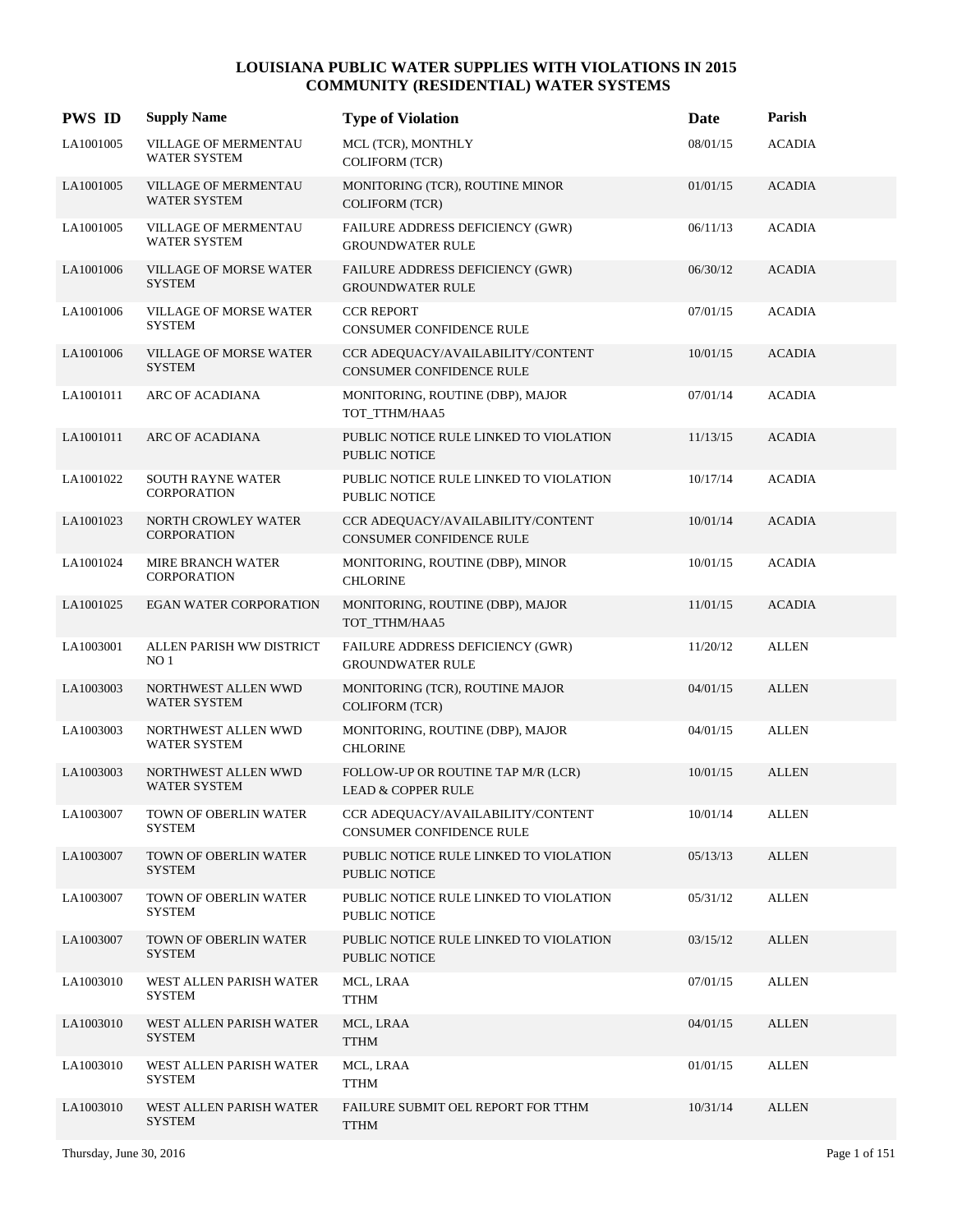| <b>PWS ID</b> | <b>Supply Name</b>                           | <b>Type of Violation</b>                                   | Date     | Parish           |
|---------------|----------------------------------------------|------------------------------------------------------------|----------|------------------|
| LA1005004     | BON TERRE CORPORATION<br><b>WATER SYSTEM</b> | MONITORING, ROUTINE (DBP), MAJOR<br>TOT_TTHM/HAA5          | 09/01/14 | <b>ASCENSION</b> |
| LA1005004     | BON TERRE CORPORATION<br>WATER SYSTEM        | PUBLIC NOTICE RULE LINKED TO VIOLATION<br>PUBLIC NOTICE    | 12/23/14 | <b>ASCENSION</b> |
| LA1005005     | DIVERSION WATER - BAYOU<br><b>ESTATES</b>    | PUBLIC NOTICE RULE LINKED TO VIOLATION<br>PUBLIC NOTICE    | 01/30/14 | <b>ASCENSION</b> |
| LA1005035     | PEOPLES WATER COMPANY                        | MRDL, ACUTE (CHL.DIOXIDE)<br><b>CHLORINE DIOXIDE</b>       | 12/01/15 | <b>ASCENSION</b> |
| LA1005035     | PEOPLES WATER COMPANY                        | MRDL, ACUTE (CHL.DIOXIDE)<br><b>CHLORINE DIOXIDE</b>       | 11/01/15 | <b>ASCENSION</b> |
| LA1005035     | PEOPLES WATER COMPANY                        | MRDL, ACUTE (CHL.DIOXIDE)<br><b>CHLORINE DIOXIDE</b>       | 10/01/15 | <b>ASCENSION</b> |
| LA1005035     | PEOPLES WATER COMPANY                        | MRDL, ACUTE (CHL.DIOXIDE)<br><b>CHLORINE DIOXIDE</b>       | 09/01/15 | <b>ASCENSION</b> |
| LA1005035     | PEOPLES WATER COMPANY                        | MONITORING, ROUTINE (DBP), MAJOR<br><b>CHLORITE</b>        | 12/01/15 | <b>ASCENSION</b> |
| LA1005035     | PEOPLES WATER COMPANY                        | MONITORING, ROUTINE (DBP), MAJOR<br><b>CHLORITE</b>        | 11/01/15 | <b>ASCENSION</b> |
| LA1005035     | PEOPLES WATER COMPANY                        | MONITORING, ROUTINE (DBP), MAJOR<br><b>CHLORITE</b>        | 10/01/15 | <b>ASCENSION</b> |
| LA1005035     | PEOPLES WATER COMPANY                        | INADEQUATE MIN CHLORINE RESIDUAL(GW&SW)<br><b>CHLORINE</b> | 07/01/15 | <b>ASCENSION</b> |
| LA1005035     | PEOPLES WATER COMPANY                        | INADEQUATE MIN CHLORINE RESIDUAL(GW&SW)<br><b>CHLORINE</b> | 06/01/15 | <b>ASCENSION</b> |
| LA1005035     | PEOPLES WATER COMPANY                        | INADEQUATE MIN CHLORINE RESIDUAL(GW&SW)<br><b>CHLORINE</b> | 05/01/15 | <b>ASCENSION</b> |
| LA1005035     | PEOPLES WATER COMPANY                        | INADEQUATE MIN CHLORINE RESIDUAL(GW&SW)<br><b>CHLORINE</b> | 04/01/15 | <b>ASCENSION</b> |
| LA1005035     | PEOPLES WATER COMPANY                        | INADEQUATE MIN CHLORINE RESIDUAL(GW&SW)<br><b>CHLORINE</b> | 03/01/15 | <b>ASCENSION</b> |
| LA1005035     | PEOPLES WATER COMPANY                        | INADEQUATE MIN CHLORINE RESIDUAL(GW&SW)<br><b>CHLORINE</b> | 02/01/15 | <b>ASCENSION</b> |
| LA1005035     | PEOPLES WATER COMPANY                        | INADEQUATE MIN CHLORINE RESIDUAL(GW&SW)<br><b>CHLORINE</b> | 01/01/15 | <b>ASCENSION</b> |
| LA1005045     | ASCENSION CONSOLIDATED<br>UTILITY DISTRCT 1  | MCL, LRAA<br>TOTAL HALOACETIC ACIDS (HAA5)                 | 10/01/15 | <b>ASCENSION</b> |
| LA1005045     | ASCENSION CONSOLIDATED<br>UTILITY DISTRCT 1  | MCL, LRAA<br><b>TTHM</b>                                   | 10/01/15 | <b>ASCENSION</b> |
| LA1005045     | ASCENSION CONSOLIDATED<br>UTILITY DISTRCT 1  | MCL, LRAA<br><b>TTHM</b>                                   | 07/01/15 | <b>ASCENSION</b> |
| LA1005045     | ASCENSION CONSOLIDATED<br>UTILITY DISTRCT 1  | FAILURE SUBMIT OEL REPORT FOR TTHM<br><b>TTHM</b>          | 10/31/14 | <b>ASCENSION</b> |
| LA1005045     | ASCENSION CONSOLIDATED<br>UTILITY DISTRCT 1  | INADEQUATE MIN CHLORINE RESIDUAL(GW&SW)<br><b>CHLORINE</b> | 11/01/15 | <b>ASCENSION</b> |
| LA1005045     | ASCENSION CONSOLIDATED<br>UTILITY DISTRCT 1  | INADEQUATE MIN CHLORINE RESIDUAL(GW&SW)<br><b>CHLORINE</b> | 08/01/15 | <b>ASCENSION</b> |
| LA1005045     | ASCENSION CONSOLIDATED<br>UTILITY DISTRCT 1  | INADEQUATE MIN CHLORINE RESIDUAL(GW&SW)<br><b>CHLORINE</b> | 07/01/15 | <b>ASCENSION</b> |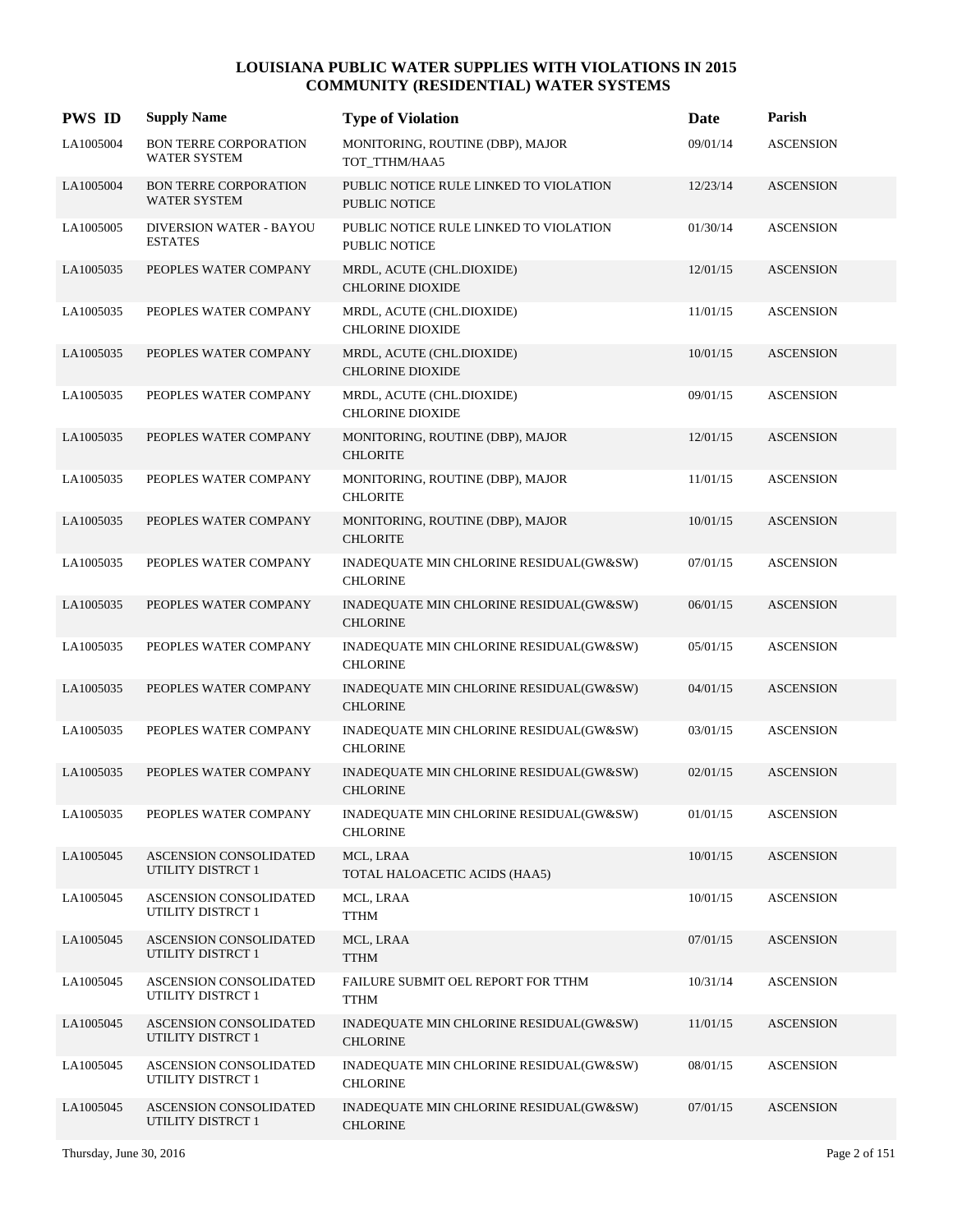| <b>PWS ID</b> | <b>Supply Name</b>                                | <b>Type of Violation</b>                                             | Date     | Parish           |
|---------------|---------------------------------------------------|----------------------------------------------------------------------|----------|------------------|
| LA1005045     | ASCENSION CONSOLIDATED<br>UTILITY DISTRCT 1       | INADEQUATE MIN CHLORINE RESIDUAL(GW&SW)<br><b>CHLORINE</b>           | 06/01/15 | <b>ASCENSION</b> |
| LA1005045     | ASCENSION CONSOLIDATED<br>UTILITY DISTRCT 1       | INADEQUATE MIN CHLORINE RESIDUAL(GW&SW)<br><b>CHLORINE</b>           | 05/01/15 | <b>ASCENSION</b> |
| LA1005045     | ASCENSION CONSOLIDATED<br>UTILITY DISTRCT 1       | INADEQUATE MIN CHLORINE RESIDUAL(GW&SW)<br><b>CHLORINE</b>           | 04/01/15 | <b>ASCENSION</b> |
| LA1005045     | ASCENSION CONSOLIDATED<br>UTILITY DISTRCT 1       | INADEQUATE MIN CHLORINE RESIDUAL(GW&SW)<br><b>CHLORINE</b>           | 03/01/15 | <b>ASCENSION</b> |
| LA1005045     | ASCENSION CONSOLIDATED<br>UTILITY DISTRCT 1       | INADEQUATE MIN CHLORINE RESIDUAL(GW&SW)<br><b>CHLORINE</b>           | 02/01/15 | <b>ASCENSION</b> |
| LA1005045     | ASCENSION CONSOLIDATED<br>UTILITY DISTRCT 1       | INADEQUATE MIN CHLORINE RESIDUAL(GW&SW)<br><b>CHLORINE</b>           | 01/01/15 | <b>ASCENSION</b> |
| LA1005046     | <b>JIMMY BABIN APARTMENTS</b>                     | MONITORING (TCR), REPEAT MINOR<br><b>COLIFORM (TCR)</b>              | 05/01/15 | <b>ASCENSION</b> |
| LA1005046     | <b>JIMMY BABIN APARTMENTS</b>                     | MONITORING, ROUTINE (DBP), MAJOR<br><b>CHLORINE</b>                  | 04/01/15 | <b>ASCENSION</b> |
| LA1005046     | <b>JIMMY BABIN APARTMENTS</b>                     | MONITORING, ROUTINE (DBP), MAJOR<br><b>CHLORINE</b>                  | 04/01/15 | <b>ASCENSION</b> |
| LA1005046     | <b>JIMMY BABIN APARTMENTS</b>                     | MONITORING, ROUTINE (DBP), MAJOR<br>TOT_TTHM/HAA5                    | 08/01/14 | <b>ASCENSION</b> |
| LA1005085     | MCGAHA APARTMENTS                                 | CCR ADEQUACY/AVAILABILITY/CONTENT<br><b>CONSUMER CONFIDENCE RULE</b> | 10/01/14 | <b>ASCENSION</b> |
| LA1005112     | RODDY ROAD VILLAGE<br>ASCENSION, LLC              | CCR ADEQUACY/AVAILABILITY/CONTENT<br><b>CONSUMER CONFIDENCE RULE</b> | 10/01/14 | <b>ASCENSION</b> |
| LA1005114     | SHADY OAKS MOBILE HOME<br>PARK WATER SYSTEM       | CCR ADEQUACY/AVAILABILITY/CONTENT<br><b>CONSUMER CONFIDENCE RULE</b> | 10/01/14 | <b>ASCENSION</b> |
| LA1005118     | FAMILY COURT MOBILE HOME<br><b>PARK</b>           | INADEQUATE MIN CHLORINE RESIDUAL(GW&SW)<br><b>CHLORINE</b>           | 01/01/15 | <b>ASCENSION</b> |
| LA1005119     | <b>COUNTRYSIDE MOBILE HOME</b><br><b>COURT</b>    | CCR ADEQUACY/AVAILABILITY/CONTENT<br><b>CONSUMER CONFIDENCE RULE</b> | 10/01/15 | <b>ASCENSION</b> |
| LA1005144     | <b>AUDREY F EDDY TRAILER</b><br>PARK WATER SYSTEM | PUBLIC NOTICE RULE LINKED TO VIOLATION<br>PUBLIC NOTICE              | 02/06/15 | <b>ASCENSION</b> |
| LA1005144     | <b>AUDREY F EDDY TRAILER</b><br>PARK WATER SYSTEM | PUBLIC NOTICE RULE LINKED TO VIOLATION<br><b>PUBLIC NOTICE</b>       | 01/23/14 | <b>ASCENSION</b> |
| LA1005144     | <b>AUDREY F EDDY TRAILER</b><br>PARK WATER SYSTEM | INADEQUATE MIN CHLORINE RESIDUAL(GW&SW)<br><b>CHLORINE</b>           | 05/01/15 | <b>ASCENSION</b> |
| LA1005144     | <b>AUDREY F EDDY TRAILER</b><br>PARK WATER SYSTEM | INADEQUATE MIN CHLORINE RESIDUAL(GW&SW)<br><b>CHLORINE</b>           | 04/01/15 | <b>ASCENSION</b> |
| LA1005144     | <b>AUDREY F EDDY TRAILER</b><br>PARK WATER SYSTEM | INADEQUATE MIN CHLORINE RESIDUAL(GW&SW)<br><b>CHLORINE</b>           | 03/01/15 | <b>ASCENSION</b> |
| LA1005144     | <b>AUDREY F EDDY TRAILER</b><br>PARK WATER SYSTEM | INADEQUATE MIN CHLORINE RESIDUAL(GW&SW)<br><b>CHLORINE</b>           | 01/01/15 | <b>ASCENSION</b> |
| LA1005147     | WHITE ROAD MOBILE HOME<br>PARK                    | MONITORING (TCR), ROUTINE MINOR<br><b>COLIFORM (TCR)</b>             | 06/01/15 | <b>ASCENSION</b> |
| LA1005147     | WHITE ROAD MOBILE HOME<br>PARK                    | MONITORING, ROUTINE (DBP), MAJOR<br><b>CHLORINE</b>                  | 04/01/15 | <b>ASCENSION</b> |
| LA1005147     | WHITE ROAD MOBILE HOME<br>PARK                    | CCR ADEQUACY/AVAILABILITY/CONTENT<br>CONSUMER CONFIDENCE RULE        | 10/01/15 | <b>ASCENSION</b> |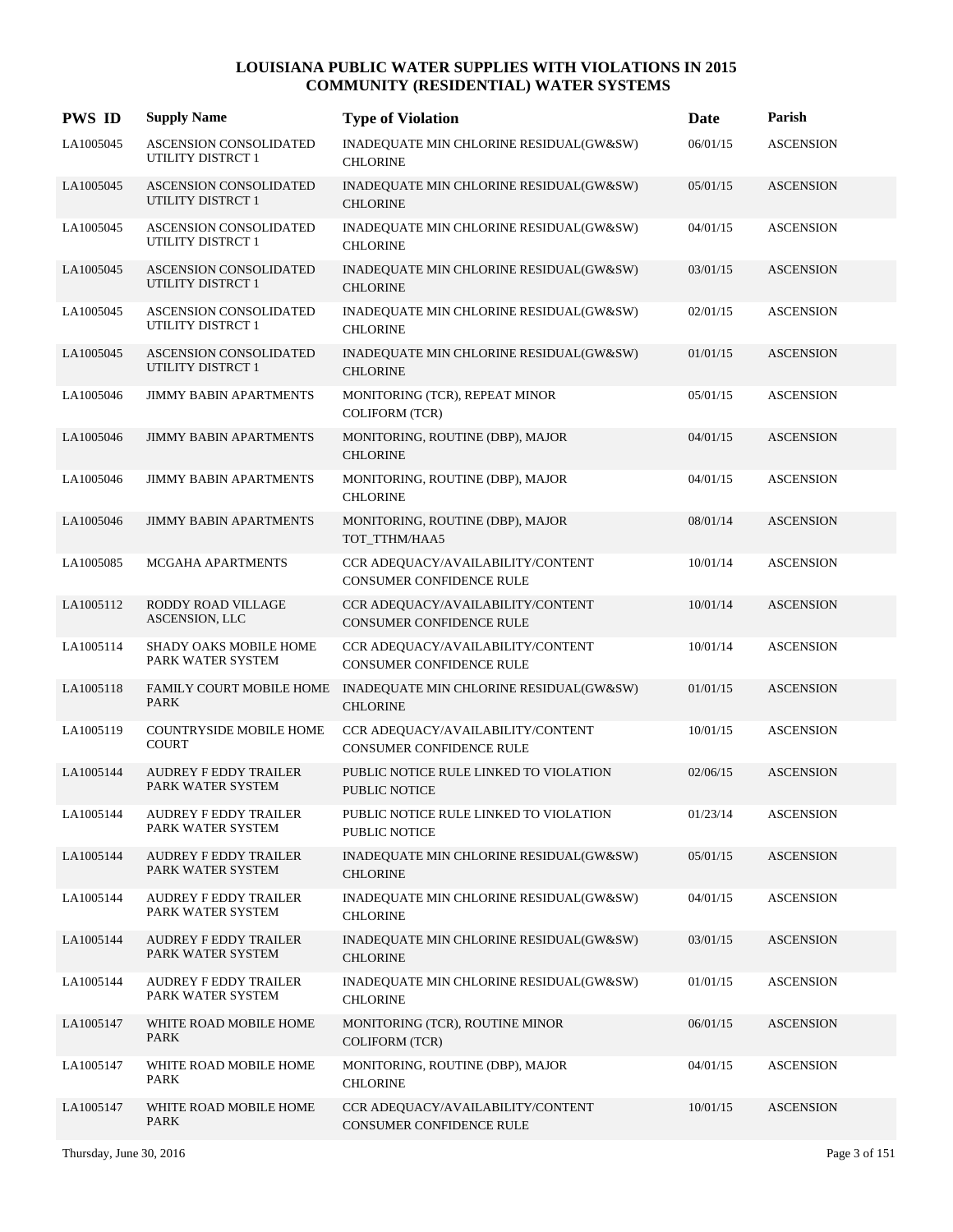| <b>PWS ID</b> | <b>Supply Name</b>                       | <b>Type of Violation</b>                                             | Date     | Parish           |
|---------------|------------------------------------------|----------------------------------------------------------------------|----------|------------------|
| LA1005148     | PLANTATION MOBILE HOME<br><b>VILLAGE</b> | CCR ADEQUACY/AVAILABILITY/CONTENT<br><b>CONSUMER CONFIDENCE RULE</b> | 10/01/14 | <b>ASCENSION</b> |
| LA1005152     | PINE TRAILER PARK                        | MONITORING (TCR), ROUTINE MAJOR<br>COLIFORM (TCR)                    | 10/01/15 | <b>ASCENSION</b> |
| LA1005152     | PINE TRAILER PARK                        | MONITORING, ROUTINE (DBP), MAJOR<br>TOT_TTHM/HAA5                    | 10/01/15 | <b>ASCENSION</b> |
| LA1005152     | PINE TRAILER PARK                        | MONITORING, ROUTINE (DBP), MAJOR<br><b>CHLORINE</b>                  | 10/01/15 | <b>ASCENSION</b> |
| LA1005152     | PINE TRAILER PARK                        | MONITORING, ROUTINE (DBP), MAJOR<br>TOT_TTHM/HAA5                    | 07/01/15 | <b>ASCENSION</b> |
| LA1005152     | PINE TRAILER PARK                        | MONITORING, ROUTINE (DBP), MAJOR<br>TOT_TTHM/HAA5                    | 04/01/15 | <b>ASCENSION</b> |
| LA1005152     | PINE TRAILER PARK                        | MONITORING, ROUTINE (DBP), MAJOR<br>TOT_TTHM/HAA5                    | 01/01/15 | <b>ASCENSION</b> |
| LA1005152     | PINE TRAILER PARK                        | FAILURE ADDRESS DEFICIENCY (GWR)<br><b>GROUNDWATER RULE</b>          | 07/24/11 | <b>ASCENSION</b> |
| LA1005152     | PINE TRAILER PARK                        | FOLLOW-UP OR ROUTINE TAP M/R (LCR)<br><b>LEAD &amp; COPPER RULE</b>  | 07/01/15 | <b>ASCENSION</b> |
| LA1005152     | PINE TRAILER PARK                        | FOLLOW-UP OR ROUTINE TAP M/R (LCR)<br><b>LEAD &amp; COPPER RULE</b>  | 01/01/15 | <b>ASCENSION</b> |
| LA1005152     | PINE TRAILER PARK                        | FOLLOW-UP OR ROUTINE TAP M/R (LCR)<br><b>LEAD &amp; COPPER RULE</b>  | 07/01/14 | <b>ASCENSION</b> |
| LA1005152     | PINE TRAILER PARK                        | FOLLOW-UP OR ROUTINE TAP M/R (LCR)<br><b>LEAD &amp; COPPER RULE</b>  | 01/01/14 | <b>ASCENSION</b> |
| LA1005152     | PINE TRAILER PARK                        | FOLLOW-UP OR ROUTINE TAP M/R (LCR)<br><b>LEAD &amp; COPPER RULE</b>  | 07/01/13 | <b>ASCENSION</b> |
| LA1005152     | PINE TRAILER PARK                        | FOLLOW-UP OR ROUTINE TAP M/R (LCR)<br>LEAD & COPPER RULE             | 01/01/13 | <b>ASCENSION</b> |
| LA1005152     | PINE TRAILER PARK                        | FOLLOW-UP OR ROUTINE TAP M/R (LCR)<br><b>LEAD &amp; COPPER RULE</b>  | 07/01/12 | <b>ASCENSION</b> |
| LA1005152     | PINE TRAILER PARK                        | FOLLOW-UP OR ROUTINE TAP M/R (LCR)<br><b>LEAD &amp; COPPER RULE</b>  | 01/01/08 | <b>ASCENSION</b> |
| LA1005152     | PINE TRAILER PARK                        | <b>CCR REPORT</b><br>CONSUMER CONFIDENCE RULE                        | 07/01/15 | <b>ASCENSION</b> |
| LA1005152     | PINE TRAILER PARK                        | <b>CCR REPORT</b><br>CONSUMER CONFIDENCE RULE                        | 07/01/14 | <b>ASCENSION</b> |
| LA1005152     | PINE TRAILER PARK                        | <b>CCR REPORT</b><br>CONSUMER CONFIDENCE RULE                        | 07/01/13 | <b>ASCENSION</b> |
| LA1005152     | PINE TRAILER PARK                        | <b>CCR REPORT</b><br>CONSUMER CONFIDENCE RULE                        | 07/01/12 | <b>ASCENSION</b> |
| LA1005152     | PINE TRAILER PARK                        | <b>CCR REPORT</b><br>CONSUMER CONFIDENCE RULE                        | 07/01/11 | <b>ASCENSION</b> |
| LA1005152     | PINE TRAILER PARK                        | <b>CCR REPORT</b><br>CONSUMER CONFIDENCE RULE                        | 07/01/10 | <b>ASCENSION</b> |
| LA1005152     | PINE TRAILER PARK                        | CCR ADEQUACY/AVAILABILITY/CONTENT<br>CONSUMER CONFIDENCE RULE        | 10/01/15 | <b>ASCENSION</b> |
| LA1005152     | PINE TRAILER PARK                        | CCR ADEQUACY/AVAILABILITY/CONTENT<br>CONSUMER CONFIDENCE RULE        | 10/01/14 | <b>ASCENSION</b> |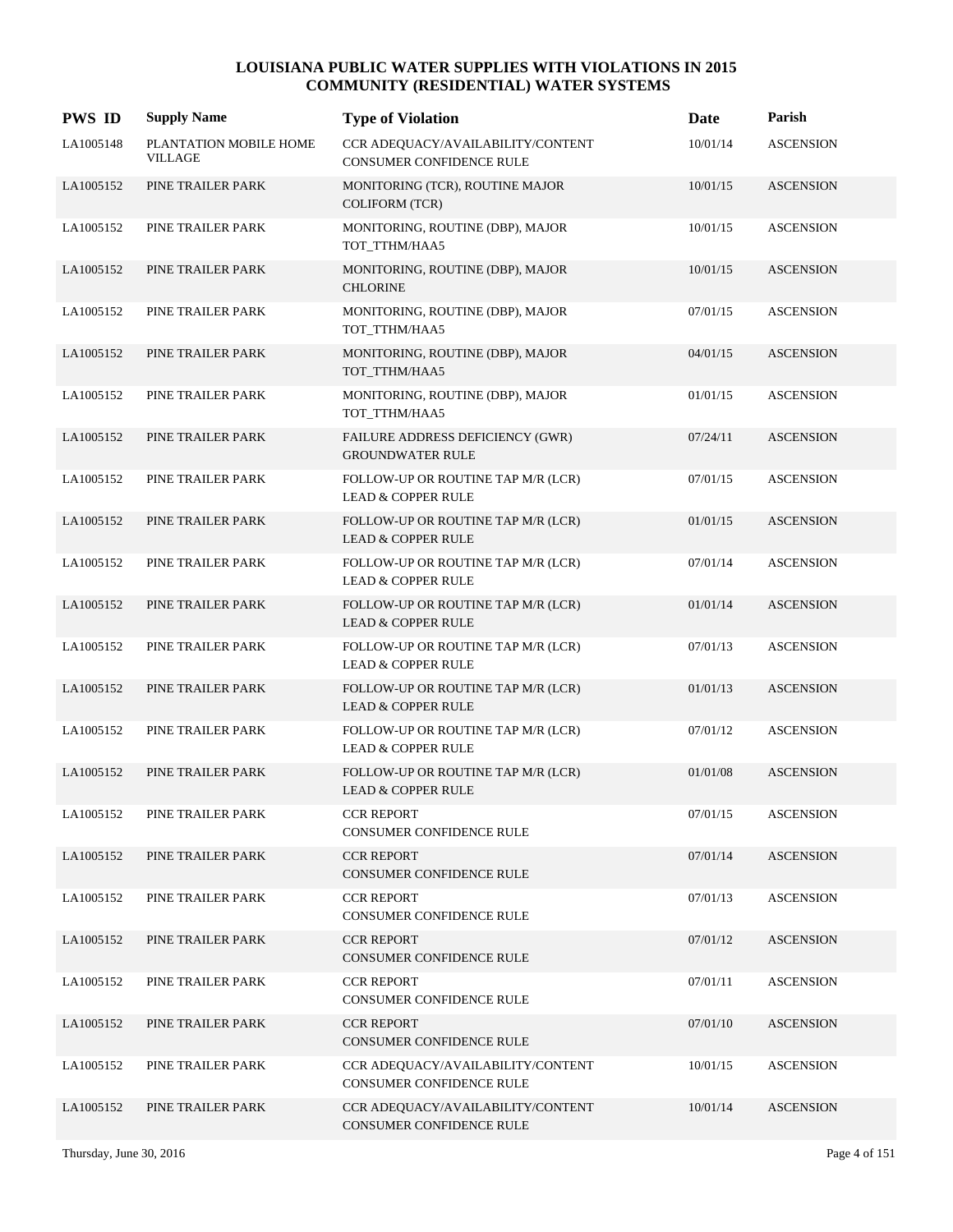| <b>PWS ID</b> | <b>Supply Name</b> | <b>Type of Violation</b>                                       | Date     | Parish           |
|---------------|--------------------|----------------------------------------------------------------|----------|------------------|
| LA1005152     | PINE TRAILER PARK  | CCR ADEQUACY/AVAILABILITY/CONTENT<br>CONSUMER CONFIDENCE RULE  | 10/01/13 | <b>ASCENSION</b> |
| LA1005152     | PINE TRAILER PARK  | CCR ADEQUACY/AVAILABILITY/CONTENT<br>CONSUMER CONFIDENCE RULE  | 10/01/12 | <b>ASCENSION</b> |
| LA1005152     | PINE TRAILER PARK  | CCR ADEQUACY/AVAILABILITY/CONTENT<br>CONSUMER CONFIDENCE RULE  | 10/01/11 | <b>ASCENSION</b> |
| LA1005152     | PINE TRAILER PARK  | CCR ADEQUACY/AVAILABILITY/CONTENT<br>CONSUMER CONFIDENCE RULE  | 10/01/10 | <b>ASCENSION</b> |
| LA1005152     | PINE TRAILER PARK  | PUBLIC NOTICE RULE LINKED TO VIOLATION<br>PUBLIC NOTICE        | 11/13/15 | <b>ASCENSION</b> |
| LA1005152     | PINE TRAILER PARK  | PUBLIC NOTICE RULE LINKED TO VIOLATION<br>PUBLIC NOTICE        | 11/05/15 | <b>ASCENSION</b> |
| LA1005152     | PINE TRAILER PARK  | PUBLIC NOTICE RULE LINKED TO VIOLATION<br>PUBLIC NOTICE        | 07/21/15 | <b>ASCENSION</b> |
| LA1005152     | PINE TRAILER PARK  | PUBLIC NOTICE RULE LINKED TO VIOLATION<br>PUBLIC NOTICE        | 05/14/15 | <b>ASCENSION</b> |
| LA1005152     | PINE TRAILER PARK  | PUBLIC NOTICE RULE LINKED TO VIOLATION<br>PUBLIC NOTICE        | 04/28/15 | <b>ASCENSION</b> |
| LA1005152     | PINE TRAILER PARK  | PUBLIC NOTICE RULE LINKED TO VIOLATION<br><b>PUBLIC NOTICE</b> | 02/09/15 | <b>ASCENSION</b> |
| LA1005152     | PINE TRAILER PARK  | PUBLIC NOTICE RULE LINKED TO VIOLATION<br><b>PUBLIC NOTICE</b> | 12/02/14 | <b>ASCENSION</b> |
| LA1005152     | PINE TRAILER PARK  | PUBLIC NOTICE RULE LINKED TO VIOLATION<br>PUBLIC NOTICE        | 10/03/14 | <b>ASCENSION</b> |
| LA1005152     | PINE TRAILER PARK  | PUBLIC NOTICE RULE LINKED TO VIOLATION<br>PUBLIC NOTICE        | 07/29/14 | <b>ASCENSION</b> |
| LA1005152     | PINE TRAILER PARK  | PUBLIC NOTICE RULE LINKED TO VIOLATION<br><b>PUBLIC NOTICE</b> | 05/12/14 | <b>ASCENSION</b> |
| LA1005152     | PINE TRAILER PARK  | PUBLIC NOTICE RULE LINKED TO VIOLATION<br><b>PUBLIC NOTICE</b> | 05/08/14 | <b>ASCENSION</b> |
| LA1005152     | PINE TRAILER PARK  | PUBLIC NOTICE RULE LINKED TO VIOLATION<br>PUBLIC NOTICE        | 04/23/14 | <b>ASCENSION</b> |
| LA1005152     | PINE TRAILER PARK  | PUBLIC NOTICE RULE LINKED TO VIOLATION<br>PUBLIC NOTICE        | 04/10/14 | <b>ASCENSION</b> |
| LA1005152     | PINE TRAILER PARK  | PUBLIC NOTICE RULE LINKED TO VIOLATION<br>PUBLIC NOTICE        | 03/19/14 | <b>ASCENSION</b> |
| LA1005152     | PINE TRAILER PARK  | PUBLIC NOTICE RULE LINKED TO VIOLATION<br>PUBLIC NOTICE        | 03/07/14 | <b>ASCENSION</b> |
| LA1005152     | PINE TRAILER PARK  | PUBLIC NOTICE RULE LINKED TO VIOLATION<br>PUBLIC NOTICE        | 02/06/14 | <b>ASCENSION</b> |
| LA1005152     | PINE TRAILER PARK  | PUBLIC NOTICE RULE LINKED TO VIOLATION<br>PUBLIC NOTICE        | 01/08/14 | <b>ASCENSION</b> |
| LA1005152     | PINE TRAILER PARK  | PUBLIC NOTICE RULE LINKED TO VIOLATION<br>PUBLIC NOTICE        | 12/10/13 | <b>ASCENSION</b> |
| LA1005152     | PINE TRAILER PARK  | PUBLIC NOTICE RULE LINKED TO VIOLATION<br>PUBLIC NOTICE        | 11/19/13 | <b>ASCENSION</b> |
| LA1005152     | PINE TRAILER PARK  | PUBLIC NOTICE RULE LINKED TO VIOLATION<br>PUBLIC NOTICE        | 11/13/13 | <b>ASCENSION</b> |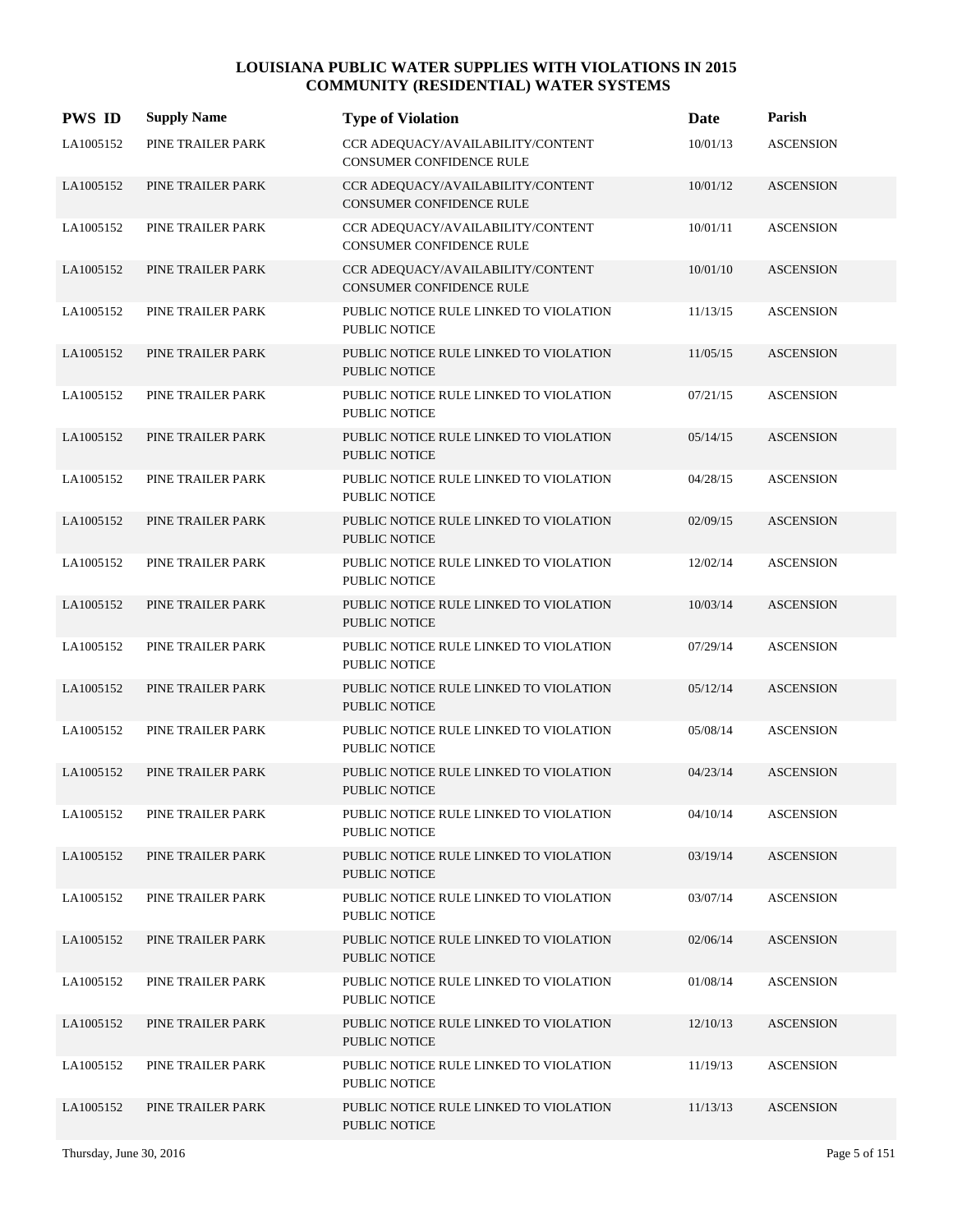| <b>PWS ID</b> | <b>Supply Name</b>                                   | <b>Type of Violation</b>                                        | Date     | Parish           |
|---------------|------------------------------------------------------|-----------------------------------------------------------------|----------|------------------|
| LA1005152     | PINE TRAILER PARK                                    | PUBLIC NOTICE RULE LINKED TO VIOLATION<br><b>PUBLIC NOTICE</b>  | 10/11/13 | <b>ASCENSION</b> |
| LA1005152     | PINE TRAILER PARK                                    | PUBLIC NOTICE RULE LINKED TO VIOLATION<br><b>PUBLIC NOTICE</b>  | 09/09/13 | <b>ASCENSION</b> |
| LA1005152     | PINE TRAILER PARK                                    | PUBLIC NOTICE RULE LINKED TO VIOLATION<br><b>PUBLIC NOTICE</b>  | 08/08/13 | <b>ASCENSION</b> |
| LA1005152     | PINE TRAILER PARK                                    | PUBLIC NOTICE RULE LINKED TO VIOLATION<br><b>PUBLIC NOTICE</b>  | 07/10/13 | <b>ASCENSION</b> |
| LA1005152     | PINE TRAILER PARK                                    | PUBLIC NOTICE RULE LINKED TO VIOLATION<br><b>PUBLIC NOTICE</b>  | 06/06/13 | <b>ASCENSION</b> |
| LA1005152     | PINE TRAILER PARK                                    | PUBLIC NOTICE RULE LINKED TO VIOLATION<br><b>PUBLIC NOTICE</b>  | 05/10/13 | <b>ASCENSION</b> |
| LA1005152     | PINE TRAILER PARK                                    | PUBLIC NOTICE RULE LINKED TO VIOLATION<br><b>PUBLIC NOTICE</b>  | 05/09/13 | <b>ASCENSION</b> |
| LA1005152     | PINE TRAILER PARK                                    | PUBLIC NOTICE RULE LINKED TO VIOLATION<br><b>PUBLIC NOTICE</b>  | 04/11/13 | <b>ASCENSION</b> |
| LA1005152     | PINE TRAILER PARK                                    | PUBLIC NOTICE RULE LINKED TO VIOLATION<br><b>PUBLIC NOTICE</b>  | 03/14/13 | <b>ASCENSION</b> |
| LA1005152     | PINE TRAILER PARK                                    | PUBLIC NOTICE RULE LINKED TO VIOLATION<br><b>PUBLIC NOTICE</b>  | 02/08/13 | <b>ASCENSION</b> |
| LA1005152     | PINE TRAILER PARK                                    | PUBLIC NOTICE RULE LINKED TO VIOLATION<br><b>PUBLIC NOTICE</b>  | 01/16/13 | <b>ASCENSION</b> |
| LA1005152     | PINE TRAILER PARK                                    | PUBLIC NOTICE RULE LINKED TO VIOLATION<br><b>PUBLIC NOTICE</b>  | 12/14/12 | <b>ASCENSION</b> |
| LA1005152     | PINE TRAILER PARK                                    | PUBLIC NOTICE RULE LINKED TO VIOLATION<br><b>PUBLIC NOTICE</b>  | 11/12/12 | <b>ASCENSION</b> |
| LA1005152     | PINE TRAILER PARK                                    | PUBLIC NOTICE RULE LINKED TO VIOLATION<br><b>PUBLIC NOTICE</b>  | 05/31/12 | <b>ASCENSION</b> |
| LA1005152     | PINE TRAILER PARK                                    | <b>FAILURE TO SUBMIT MONITORING PLAN</b><br>TOTAL COLIFORM RULE | 01/01/14 | <b>ASCENSION</b> |
| LA1005171     | OAK VILLAGE MOBILE HOME<br><b>PARK WS</b>            | MONITORING (TCR), ROUTINE MAJOR<br><b>COLIFORM (TCR)</b>        | 05/01/15 | <b>ASCENSION</b> |
| LA1005171     | OAK VILLAGE MOBILE HOME<br><b>PARK WS</b>            | MONITORING (TCR), ROUTINE MINOR<br>COLIFORM (TCR)               | 11/01/15 | <b>ASCENSION</b> |
| LA1005171     | OAK VILLAGE MOBILE HOME<br><b>PARK WS</b>            | MONITORING, ROUTINE (DBP), MAJOR<br><b>CHLORINE</b>             | 10/01/15 | <b>ASCENSION</b> |
| LA1005171     | OAK VILLAGE MOBILE HOME<br><b>PARK WS</b>            | MONITORING, ROUTINE (DBP), MAJOR<br><b>CHLORINE</b>             | 04/01/15 | <b>ASCENSION</b> |
| LA1005171     | OAK VILLAGE MOBILE HOME<br>PARK WS                   | PUBLIC NOTICE RULE LINKED TO VIOLATION<br>PUBLIC NOTICE         | 03/19/14 | <b>ASCENSION</b> |
| LA1005175     | TREYVILLE COURTS TRAILER<br>PARK                     | CCR ADEQUACY/AVAILABILITY/CONTENT<br>CONSUMER CONFIDENCE RULE   | 10/01/14 | <b>ASCENSION</b> |
| LA1005202     | COUNTRYVIEW MOBILE HOME<br><b>COURT</b>              | CCR ADEQUACY/AVAILABILITY/CONTENT<br>CONSUMER CONFIDENCE RULE   | 10/01/15 | <b>ASCENSION</b> |
| LA1005206     | <b>DIVERSION WATER - RIVER</b><br><b>RUN ESTATES</b> | PUBLIC NOTICE RULE LINKED TO VIOLATION<br>PUBLIC NOTICE         | 01/30/14 | <b>ASCENSION</b> |
| LA1005211     | <b>ACUD 1 ST JAMES</b>                               | MCL, LRAA<br><b>TTHM</b>                                        | 10/01/15 | <b>ASCENSION</b> |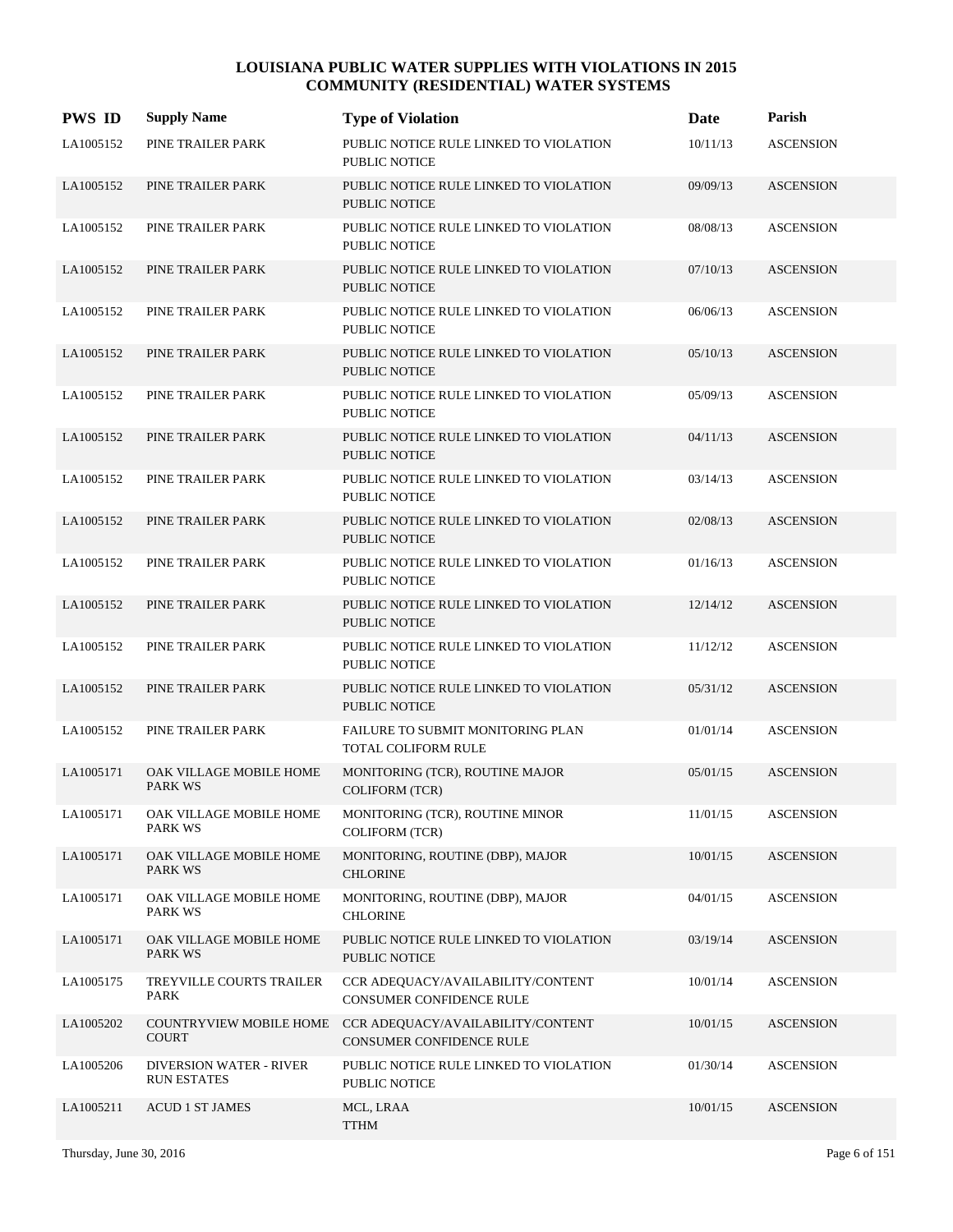| <b>PWS ID</b> | <b>Supply Name</b>                               | <b>Type of Violation</b>                                   | Date     | Parish            |
|---------------|--------------------------------------------------|------------------------------------------------------------|----------|-------------------|
| LA1005211     | <b>ACUD 1 ST JAMES</b>                           | MCL, LRAA<br><b>TTHM</b>                                   | 10/01/15 | <b>ASCENSION</b>  |
| LA1005211     | <b>ACUD 1 ST JAMES</b>                           | FAILURE SUBMIT OEL REPORT FOR TTHM<br><b>TTHM</b>          | 07/31/14 | <b>ASCENSION</b>  |
| LA1005211     | <b>ACUD 1 ST JAMES</b>                           | INADEQUATE MIN CHLORINE RESIDUAL(GW&SW)<br><b>CHLORINE</b> | 12/01/15 | <b>ASCENSION</b>  |
| LA1005211     | <b>ACUD 1 ST JAMES</b>                           | INADEQUATE MIN CHLORINE RESIDUAL(GW&SW)<br><b>CHLORINE</b> | 11/01/15 | <b>ASCENSION</b>  |
| LA1005211     | <b>ACUD 1 ST JAMES</b>                           | INADEQUATE MIN CHLORINE RESIDUAL(GW&SW)<br><b>CHLORINE</b> | 10/01/15 | <b>ASCENSION</b>  |
| LA1005211     | <b>ACUD 1 ST JAMES</b>                           | INADEQUATE MIN CHLORINE RESIDUAL(GW&SW)<br><b>CHLORINE</b> | 09/01/15 | <b>ASCENSION</b>  |
| LA1005211     | <b>ACUD 1 ST JAMES</b>                           | INADEQUATE MIN CHLORINE RESIDUAL(GW&SW)<br><b>CHLORINE</b> | 08/01/15 | <b>ASCENSION</b>  |
| LA1005211     | <b>ACUD 1 ST JAMES</b>                           | INADEQUATE MIN CHLORINE RESIDUAL(GW&SW)<br><b>CHLORINE</b> | 07/01/15 | <b>ASCENSION</b>  |
| LA1005211     | <b>ACUD 1 ST JAMES</b>                           | INADEQUATE MIN CHLORINE RESIDUAL(GW&SW)<br><b>CHLORINE</b> | 06/01/15 | <b>ASCENSION</b>  |
| LA1005211     | <b>ACUD 1 ST JAMES</b>                           | INADEQUATE MIN CHLORINE RESIDUAL(GW&SW)<br><b>CHLORINE</b> | 05/01/15 | <b>ASCENSION</b>  |
| LA1005211     | <b>ACUD 1 ST JAMES</b>                           | INADEQUATE MIN CHLORINE RESIDUAL(GW&SW)<br><b>CHLORINE</b> | 04/01/15 | <b>ASCENSION</b>  |
| LA1005211     | <b>ACUD 1 ST JAMES</b>                           | INADEQUATE MIN CHLORINE RESIDUAL(GW&SW)<br><b>CHLORINE</b> | 03/01/15 | <b>ASCENSION</b>  |
| LA1005211     | <b>ACUD 1 ST JAMES</b>                           | INADEQUATE MIN CHLORINE RESIDUAL(GW&SW)<br><b>CHLORINE</b> | 02/01/15 | <b>ASCENSION</b>  |
| LA1005211     | <b>ACUD 1 ST JAMES</b>                           | INADEQUATE MIN CHLORINE RESIDUAL(GW&SW)<br><b>CHLORINE</b> | 01/01/15 | <b>ASCENSION</b>  |
| LA1007001     | <b>ASSUMPTION PARISH WW</b><br><b>DISTRICT 1</b> | MCL (TCR), ACUTE<br><b>COLIFORM (TCR)</b>                  | 11/01/15 | <b>ASSUMPTION</b> |
| LA1007001     | <b>ASSUMPTION PARISH WW</b><br><b>DISTRICT 1</b> | MCL (TCR), MONTHLY<br>COLIFORM (TCR)                       | 04/01/15 | <b>ASSUMPTION</b> |
| LA1007001     | <b>ASSUMPTION PARISH WW</b><br><b>DISTRICT 1</b> | SINGLE COMB FLTR EFFLUENT (IESWTR/LT1)<br><b>TURBIDITY</b> | 05/01/15 | <b>ASSUMPTION</b> |
| LA1007001     | <b>ASSUMPTION PARISH WW</b><br><b>DISTRICT 1</b> | INADEQUATE MIN CHLORINE RESIDUAL(GW&SW)<br><b>CHLORINE</b> | 11/01/15 | <b>ASSUMPTION</b> |
| LA1009012     | VILLAGE OF MOREAUVILLE<br><b>WATER SYSTEM</b>    | PUBLIC NOTICE RULE LINKED TO VIOLATION<br>PUBLIC NOTICE    | 04/16/11 | <b>AVOYELLES</b>  |
| LA1009014     | TOWN OF SIMMESPORT<br><b>WATER SYSTEM</b>        | MONITORING, ROUTINE (DBP), MAJOR<br><b>CHLORINE</b>        | 04/01/15 | <b>AVOYELLES</b>  |
| LA1009015     | SOUTHWEST AVOYELLES<br><b>WATER DISTRICT</b>     | MCL, LRAA<br><b>TTHM</b>                                   | 04/01/15 | <b>AVOYELLES</b>  |
| LA1009015     | SOUTHWEST AVOYELLES<br>WATER DISTRICT            | MCL, LRAA<br><b>TTHM</b>                                   | 04/01/15 | <b>AVOYELLES</b>  |
| LA1009015     | SOUTHWEST AVOYELLES<br>WATER DISTRICT            | MCL, LRAA<br><b>TTHM</b>                                   | 01/01/15 | <b>AVOYELLES</b>  |
| LA1009015     | SOUTHWEST AVOYELLES<br><b>WATER DISTRICT</b>     | MCL, LRAA<br><b>TTHM</b>                                   | 01/01/15 | <b>AVOYELLES</b>  |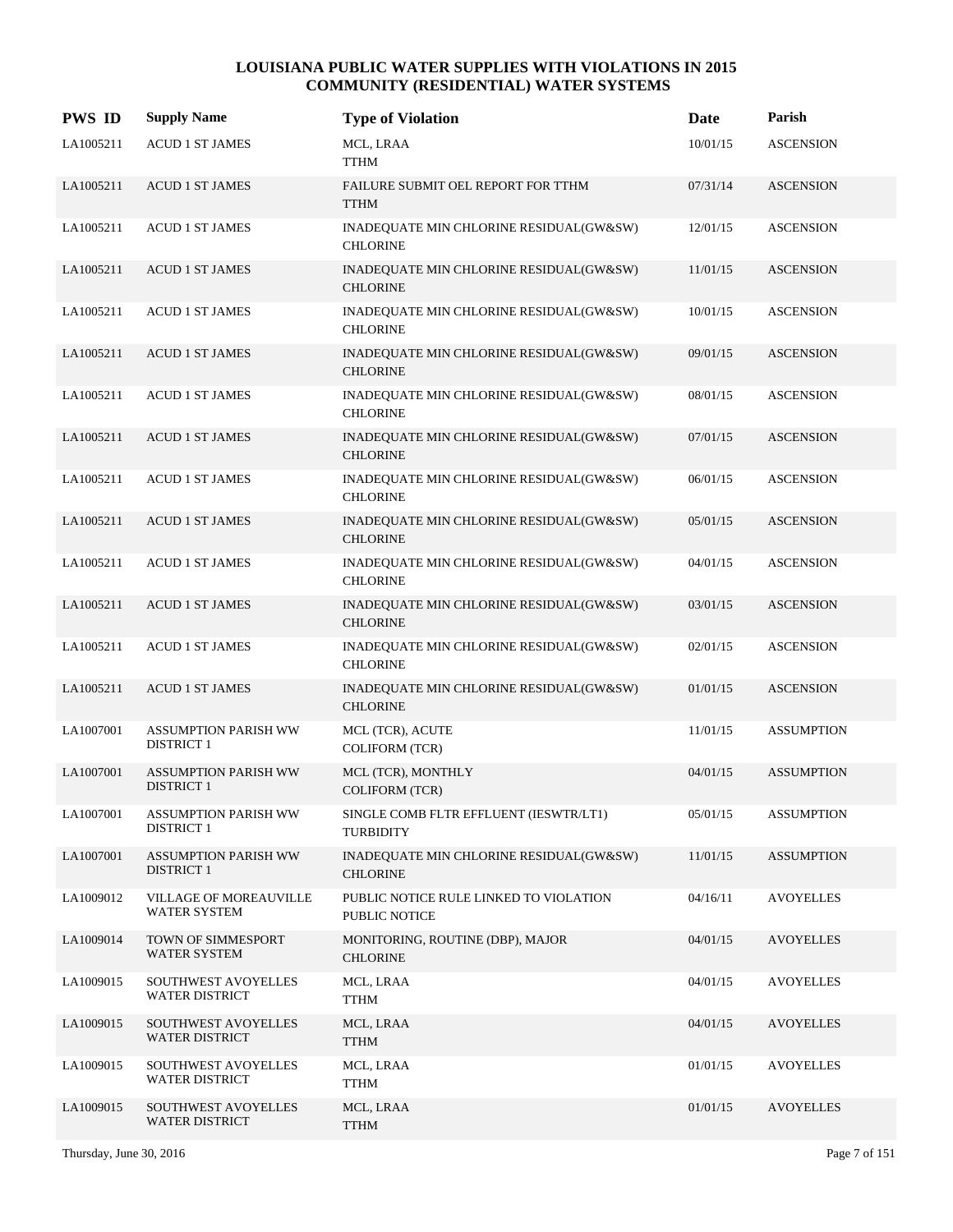| <b>PWS ID</b> | <b>Supply Name</b>                                    | <b>Type of Violation</b>                                            | Date     | Parish            |
|---------------|-------------------------------------------------------|---------------------------------------------------------------------|----------|-------------------|
| LA1009015     | SOUTHWEST AVOYELLES<br><b>WATER DISTRICT</b>          | FAILURE SUBMIT OEL REPORT FOR TTHM<br><b>TTHM</b>                   | 01/31/15 | <b>AVOYELLES</b>  |
| LA1011001     | <b>CITY OF DERIDDER WATER</b><br><b>SYSTEM</b>        | MONITORING, ROUTINE (DBP), MINOR<br><b>CHLORINE</b>                 | 10/01/15 | <b>BEAUREGARD</b> |
| LA1011001     | <b>CITY OF DERIDDER WATER</b><br><b>SYSTEM</b>        | INADEQUATE MIN CHLORINE RESIDUAL(GW&SW)<br><b>CHLORINE</b>          | 10/01/15 | <b>BEAUREGARD</b> |
| LA1011004     | <b>GREEN ACRES SUBDIVISION</b><br><b>WATER SYSTEM</b> | INADEQUATE MIN CHLORINE RESIDUAL(GW&SW)<br><b>CHLORINE</b>          | 03/01/15 | <b>BEAUREGARD</b> |
| LA1011007     | TOWN OF MERRYVILLE<br><b>WATER SYSTEM</b>             | MONITORING, ROUTINE (DBP), MAJOR<br>TOT_TTHM/HAA5                   | 09/01/14 | <b>BEAUREGARD</b> |
| LA1011007     | TOWN OF MERRYVILLE<br><b>WATER SYSTEM</b>             | INADEQUATE MIN CHLORINE RESIDUAL(GW&SW)<br><b>CHLORINE</b>          | 03/01/15 | <b>BEAUREGARD</b> |
| LA1011008     | <b>BEAUREGARD WATER WORKS</b><br>DIST#3               | FAILURE TO SUBMIT MONITORING PLAN<br>TOTAL COLIFORM RULE            | 01/01/14 | <b>BEAUREGARD</b> |
| LA1013001     | <b>ALABAMA WATER SYSTEM</b>                           | MONITORING (TCR), ROUTINE MINOR<br><b>COLIFORM (TCR)</b>            | 08/01/15 | <b>BIENVILLE</b>  |
| LA1013001     | ALABAMA WATER SYSTEM                                  | MONITORING (TCR), REPEAT MAJOR<br><b>COLIFORM (TCR)</b>             | 07/01/15 | <b>BIENVILLE</b>  |
| LA1013001     | ALABAMA WATER SYSTEM                                  | MONITORING, ROUTINE (DBP), MAJOR<br><b>CHLORINE</b>                 | 07/01/15 | <b>BIENVILLE</b>  |
| LA1013001     | ALABAMA WATER SYSTEM                                  | MONITORING, ROUTINE (DBP), MAJOR<br><b>CHLORINE</b>                 | 07/01/15 | <b>BIENVILLE</b>  |
| LA1013002     | ALBERTA WATER SYSTEM                                  | FAILURE SUBMIT OEL REPORT FOR TTHM<br><b>TTHM</b>                   | 07/31/14 | <b>BIENVILLE</b>  |
| LA1013002     | ALBERTA WATER SYSTEM                                  | FAILURE SUBMIT OEL REPORT FOR HAA5<br>TOTAL HALOACETIC ACIDS (HAA5) | 07/31/14 | <b>BIENVILLE</b>  |
| LA1013002     | ALBERTA WATER SYSTEM                                  | FAILURE SUBMIT OEL REPORT FOR TTHM<br><b>TTHM</b>                   | 05/01/14 | <b>BIENVILLE</b>  |
| LA1013002     | ALBERTA WATER SYSTEM                                  | FAILURE SUBMIT OEL REPORT FOR HAA5<br>TOTAL HALOACETIC ACIDS (HAA5) | 05/01/14 | <b>BIENVILLE</b>  |
| LA1013002     | ALBERTA WATER SYSTEM                                  | PUBLIC NOTICE RULE LINKED TO VIOLATION<br>PUBLIC NOTICE             | 10/17/14 | <b>BIENVILLE</b>  |
| LA1013002     | ALBERTA WATER SYSTEM                                  | PUBLIC NOTICE RULE LINKED TO VIOLATION<br>PUBLIC NOTICE             | 10/17/14 | <b>BIENVILLE</b>  |
| LA1013002     | ALBERTA WATER SYSTEM                                  | PUBLIC NOTICE RULE LINKED TO VIOLATION<br>PUBLIC NOTICE             | 08/24/14 | <b>BIENVILLE</b>  |
| LA1013002     | ALBERTA WATER SYSTEM                                  | PUBLIC NOTICE RULE LINKED TO VIOLATION<br>PUBLIC NOTICE             | 08/24/14 | <b>BIENVILLE</b>  |
| LA1013002     | ALBERTA WATER SYSTEM                                  | PUBLIC NOTICE RULE LINKED TO VIOLATION<br>PUBLIC NOTICE             | 05/18/14 | <b>BIENVILLE</b>  |
| LA1013002     | ALBERTA WATER SYSTEM                                  | PUBLIC NOTICE RULE LINKED TO VIOLATION<br>PUBLIC NOTICE             | 05/07/14 | <b>BIENVILLE</b>  |
| LA1013003     | ARCADIA WATER SYSTEM                                  | PUBLIC NOTICE RULE LINKED TO VIOLATION<br>PUBLIC NOTICE             | 05/31/12 | <b>BIENVILLE</b>  |
| LA1013004     | BIENVILLE WATER SYSTEM                                | PUBLIC NOTICE RULE LINKED TO VIOLATION<br>PUBLIC NOTICE             | 02/06/15 | <b>BIENVILLE</b>  |
| LA1013006     | <b>CASTOR WATER SYSTEM</b>                            | FAILURE SUBMIT OEL REPORT FOR TTHM<br><b>TTHM</b>                   | 05/01/14 | <b>BIENVILLE</b>  |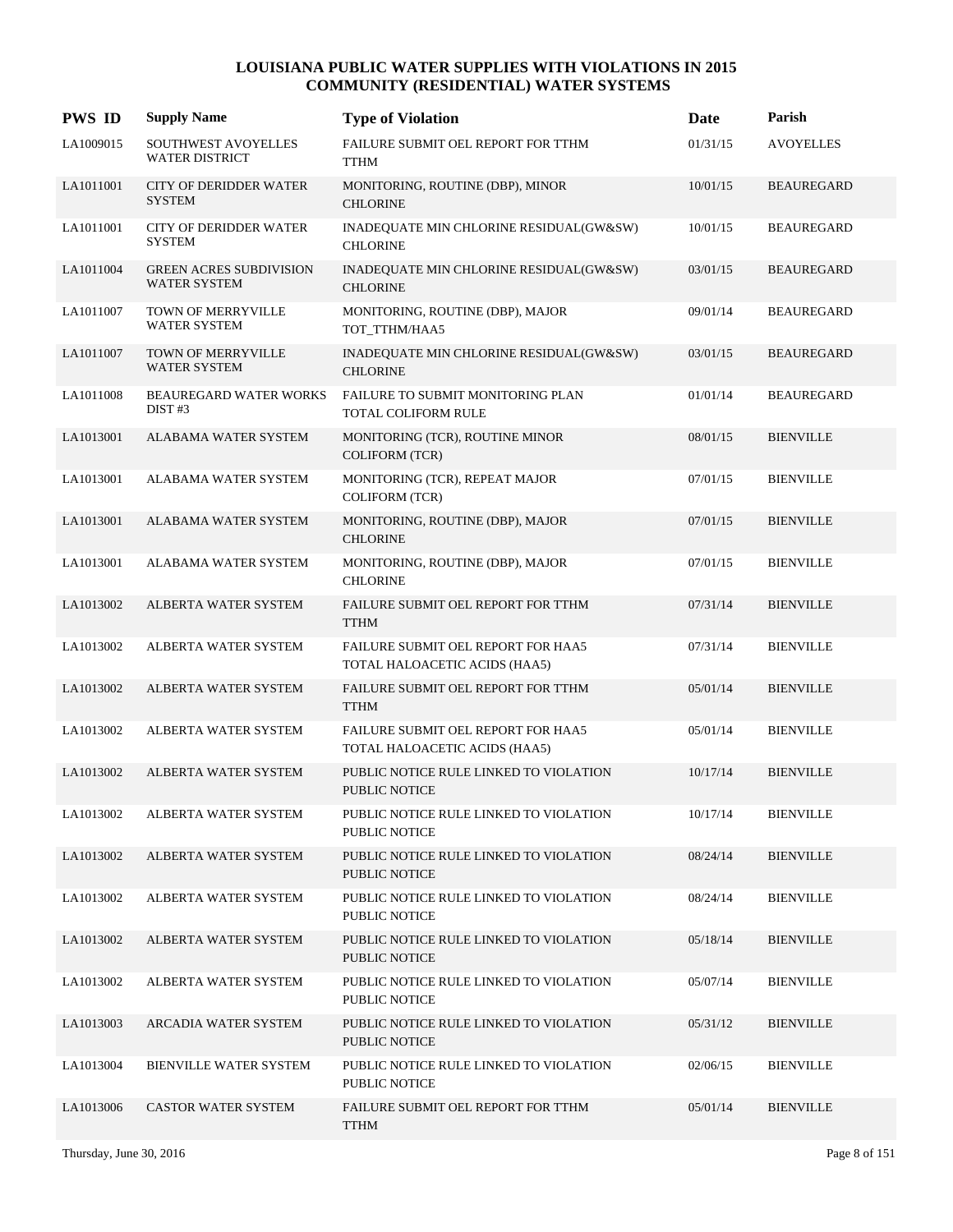| <b>PWS ID</b> | <b>Supply Name</b>                       | <b>Type of Violation</b>                                                        | <b>Date</b> | Parish                     |
|---------------|------------------------------------------|---------------------------------------------------------------------------------|-------------|----------------------------|
| LA1013007     | FRIENDSHIP WATER SYSTEM                  | MONITORING, ROUTINE (DBP), MAJOR<br>TOT_TTHM/HAA5                               | 09/01/14    | <b>BIENVILLE</b>           |
| LA1013007     | FRIENDSHIP WATER SYSTEM                  | FAILURE TO HAVE MONITORING PLAN (IDSE)<br><b>DBP STAGE 2</b>                    | 04/01/08    | <b>BIENVILLE</b>           |
| LA1013007     | FRIENDSHIP WATER SYSTEM                  | FAILURE SUBMIT SUBPART V PLAN, ESCALATED<br><b>DBP STAGE 2</b>                  | 01/01/13    | <b>BIENVILLE</b>           |
| LA1013007     | FRIENDSHIP WATER SYSTEM                  | FAILURE SUBMIT IDSE/SUBPT V PLAN (DBPR2)<br><b>DBP STAGE 2</b>                  | 07/02/10    | <b>BIENVILLE</b>           |
| LA1013007     | FRIENDSHIP WATER SYSTEM                  | <b>CCR REPORT</b><br>CONSUMER CONFIDENCE RULE                                   | 07/01/15    | <b>BIENVILLE</b>           |
| LA1013007     | FRIENDSHIP WATER SYSTEM                  | PUBLIC NOTICE RULE LINKED TO VIOLATION<br><b>PUBLIC NOTICE</b>                  | 02/06/15    | <b>BIENVILLE</b>           |
| LA1013007     | FRIENDSHIP WATER SYSTEM                  | PUBLIC NOTICE RULE LINKED TO VIOLATION<br><b>PUBLIC NOTICE</b>                  | 12/13/13    | $\operatorname{BIFNVILLE}$ |
| LA1013007     | FRIENDSHIP WATER SYSTEM                  | PUBLIC NOTICE RULE LINKED TO VIOLATION<br><b>PUBLIC NOTICE</b>                  | 05/10/13    | <b>BIENVILLE</b>           |
| LA1013008     | <b>GIBSLAND WATER SYSTEM</b>             | <b>CCR REPORT</b><br>CONSUMER CONFIDENCE RULE                                   | 07/01/14    | <b>BIENVILLE</b>           |
| LA1013008     | <b>GIBSLAND WATER SYSTEM</b>             | CCR ADEQUACY/AVAILABILITY/CONTENT<br>CONSUMER CONFIDENCE RULE                   | 10/01/14    | <b>BIENVILLE</b>           |
| LA1013009     | <b>LUCKY WATERWORKS</b>                  | MONITORING (TCR), ROUTINE MAJOR<br><b>COLIFORM (TCR)</b>                        | 05/01/15    | <b>BIENVILLE</b>           |
| LA1013009     | LUCKY WATERWORKS                         | MONITORING (TCR), ROUTINE MINOR<br><b>COLIFORM (TCR)</b>                        | 07/01/15    | <b>BIENVILLE</b>           |
| LA1013009     | <b>LUCKY WATERWORKS</b>                  | MONITORING, ROUTINE (DBP), MAJOR<br><b>CHLORINE</b>                             | 04/01/15    | <b>BIENVILLE</b>           |
| LA1013009     | <b>LUCKY WATERWORKS</b>                  | PUBLIC NOTICE RULE LINKED TO VIOLATION<br><b>PUBLIC NOTICE</b>                  | 02/06/15    | <b>BIENVILLE</b>           |
| LA1013010     | EDWARDS MILLCREEK WATER<br><b>SYSTEM</b> | MONITORING (TCR), ROUTINE MAJOR<br><b>COLIFORM (TCR)</b>                        | 05/01/15    | <b>BIENVILLE</b>           |
| LA1013010     | EDWARDS MILLCREEK WATER<br><b>SYSTEM</b> | MONITORING (TCR), ROUTINE MINOR<br><b>COLIFORM (TCR)</b>                        | 12/01/15    | <b>BIENVILLE</b>           |
| LA1013010     | <b>SYSTEM</b>                            | EDWARDS MILLCREEK WATER MONITORING, ROUTINE (DBP), MAJOR<br><b>CHLORINE</b>     | 10/01/15    | <b>BIENVILLE</b>           |
| LA1013010     | EDWARDS MILLCREEK WATER<br><b>SYSTEM</b> | MONITORING, ROUTINE (DBP), MAJOR<br>TOT_TTHM/HAA5                               | 08/01/14    | <b>BIENVILLE</b>           |
| LA1013010     | EDWARDS MILLCREEK WATER<br><b>SYSTEM</b> | PUBLIC NOTICE RULE LINKED TO VIOLATION<br><b>PUBLIC NOTICE</b>                  | 09/24/15    | <b>BIENVILLE</b>           |
| LA1013010     | <b>SYSTEM</b>                            | EDWARDS MILLCREEK WATER PUBLIC NOTICE RULE LINKED TO VIOLATION<br>PUBLIC NOTICE | 02/09/15    | <b>BIENVILLE</b>           |
| LA1013010     | EDWARDS MILLCREEK WATER<br>SYSTEM        | PUBLIC NOTICE RULE LINKED TO VIOLATION<br>PUBLIC NOTICE                         | 03/07/14    | <b>BIENVILLE</b>           |
| LA1013010     | EDWARDS MILLCREEK WATER<br><b>SYSTEM</b> | PUBLIC NOTICE RULE LINKED TO VIOLATION<br>PUBLIC NOTICE                         | 10/06/12    | <b>BIENVILLE</b>           |
| LA1013010     | EDWARDS MILLCREEK WATER<br><b>SYSTEM</b> | FAILURE TO SUBMIT MONITORING PLAN<br>TOTAL COLIFORM RULE                        | 01/01/14    | <b>BIENVILLE</b>           |
| LA1013011     | MT LEBANON WATER SYSTEM                  | <b>CCR REPORT</b><br>CONSUMER CONFIDENCE RULE                                   | 07/01/15    | <b>BIENVILLE</b>           |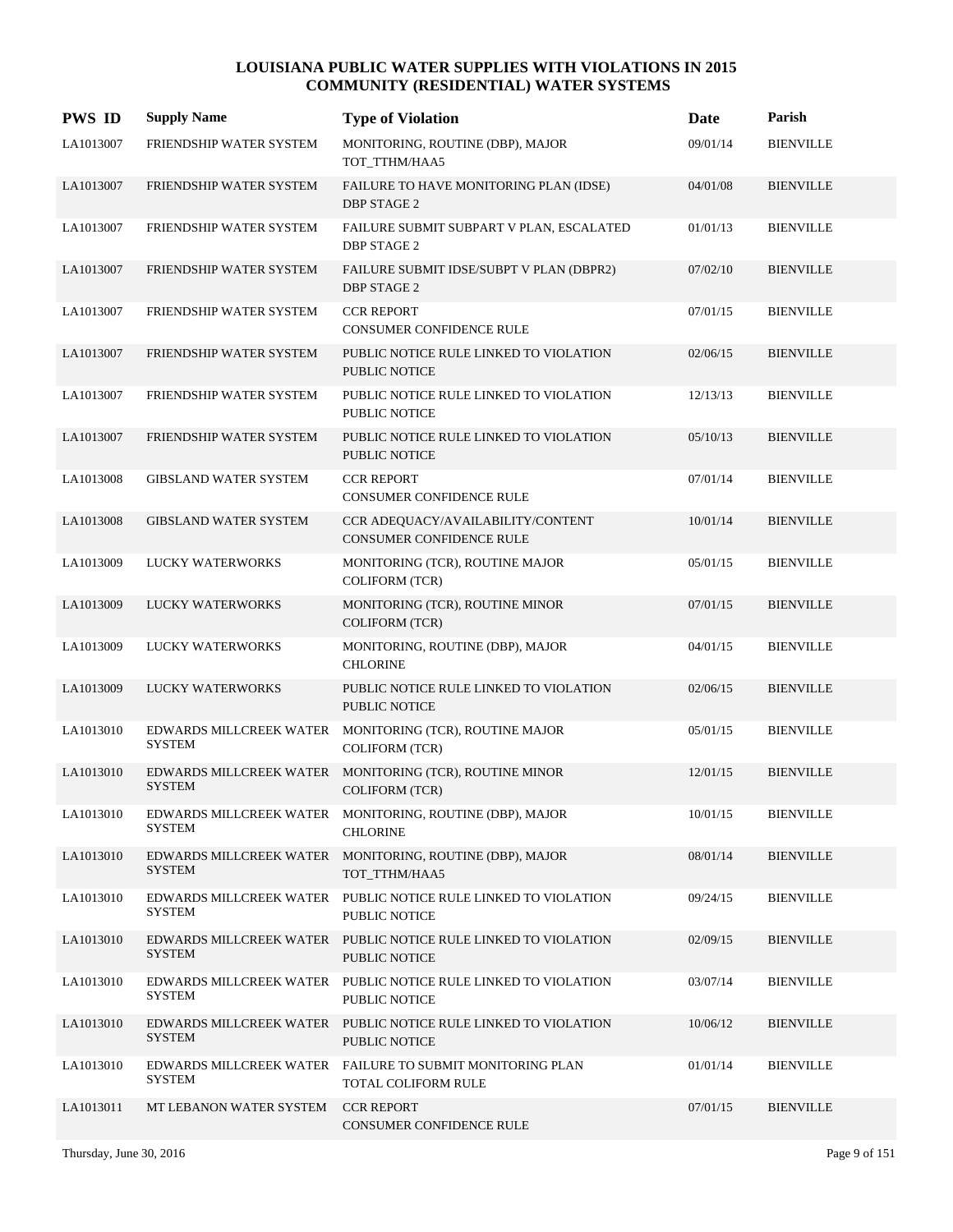| <b>PWS ID</b> | <b>Supply Name</b>                                | <b>Type of Violation</b>                                       | Date     | Parish           |
|---------------|---------------------------------------------------|----------------------------------------------------------------|----------|------------------|
| LA1013011     | MT LEBANON WATER SYSTEM                           | CCR ADEQUACY/AVAILABILITY/CONTENT<br>CONSUMER CONFIDENCE RULE  | 10/01/15 | <b>BIENVILLE</b> |
| LA1013011     | MT LEBANON WATER SYSTEM                           | PUBLIC NOTICE RULE LINKED TO VIOLATION<br><b>PUBLIC NOTICE</b> | 05/18/15 | <b>BIENVILLE</b> |
| LA1013012     | MT OLIVE WATER SYSTEM                             | <b>CCR REPORT</b><br>CONSUMER CONFIDENCE RULE                  | 07/01/15 | <b>BIENVILLE</b> |
| LA1013012     | MT OLIVE WATER SYSTEM                             | PUBLIC NOTICE RULE LINKED TO VIOLATION<br><b>PUBLIC NOTICE</b> | 12/13/13 | <b>BIENVILLE</b> |
| LA1013013     | RINGGOLD WATER SYSTEM                             | PUBLIC NOTICE RULE LINKED TO VIOLATION<br><b>PUBLIC NOTICE</b> | 04/08/14 | <b>BIENVILLE</b> |
| LA1013013     | RINGGOLD WATER SYSTEM                             | PUBLIC NOTICE RULE LINKED TO VIOLATION<br><b>PUBLIC NOTICE</b> | 05/31/12 | <b>BIENVILLE</b> |
| LA1013013     | RINGGOLD WATER SYSTEM                             | PUBLIC NOTICE RULE LINKED TO VIOLATION<br><b>PUBLIC NOTICE</b> | 11/28/11 | <b>BIENVILLE</b> |
| LA1013013     | RINGGOLD WATER SYSTEM                             | FAILURE TO SUBMIT MONITORING PLAN<br>TOTAL COLIFORM RULE       | 01/01/14 | <b>BIENVILLE</b> |
| LA1013014     | SALINE WATER SYSTEM                               | <b>CCR REPORT</b><br>CONSUMER CONFIDENCE RULE                  | 07/01/14 | <b>BIENVILLE</b> |
| LA1013014     | SALINE WATER SYSTEM                               | CCR ADEOUACY/AVAILABILITY/CONTENT<br>CONSUMER CONFIDENCE RULE  | 10/01/14 | <b>BIENVILLE</b> |
| LA1013017     | SOUTHEAST BIENVILLE<br><b>WATER SYSTEM</b>        | MCL (TCR), MONTHLY<br><b>COLIFORM (TCR)</b>                    | 11/01/15 | <b>BIENVILLE</b> |
| LA1013017     | SOUTHEAST BIENVILLE<br><b>WATER SYSTEM</b>        | MONITORING (TCR), ROUTINE MINOR<br>COLIFORM (TCR)              | 12/01/15 | <b>BIENVILLE</b> |
| LA1013017     | SOUTHEAST BIENVILLE<br><b>WATER SYSTEM</b>        | MONITORING (TCR), ROUTINE MINOR<br><b>COLIFORM (TCR)</b>       | 11/01/15 | <b>BIENVILLE</b> |
| LA1013017     | <b>SOUTHEAST BIENVILLE</b><br><b>WATER SYSTEM</b> | MONITORING (TCR), REPEAT MAJOR<br><b>COLIFORM (TCR)</b>        | 10/01/15 | <b>BIENVILLE</b> |
| LA1013017     | SOUTHEAST BIENVILLE<br><b>WATER SYSTEM</b>        | MONITORING, ROUTINE (DBP), MAJOR<br><b>CHLORINE</b>            | 10/01/15 | <b>BIENVILLE</b> |
| LA1013017     | SOUTHEAST BIENVILLE<br><b>WATER SYSTEM</b>        | MONITORING, ROUTINE (DBP), MAJOR<br><b>CHLORINE</b>            | 10/01/15 | <b>BIENVILLE</b> |
| LA1013017     | SOUTHEAST BIENVILLE<br><b>WATER SYSTEM</b>        | MONITORING, ROUTINE (DBP), MAJOR<br>TOT_TTHM/HAA5              | 12/01/14 | <b>BIENVILLE</b> |
| LA1013017     | SOUTHEAST BIENVILLE<br><b>WATER SYSTEM</b>        | <b>CCR REPORT</b><br>CONSUMER CONFIDENCE RULE                  | 07/01/15 | <b>BIENVILLE</b> |
| LA1013017     | SOUTHEAST BIENVILLE<br><b>WATER SYSTEM</b>        | PUBLIC NOTICE RULE LINKED TO VIOLATION<br>PUBLIC NOTICE        | 06/06/15 | <b>BIENVILLE</b> |
| LA1013017     | SOUTHEAST BIENVILLE<br><b>WATER SYSTEM</b>        | PUBLIC NOTICE RULE LINKED TO VIOLATION<br>PUBLIC NOTICE        | 02/25/15 | <b>BIENVILLE</b> |
| LA1013017     | SOUTHEAST BIENVILLE<br><b>WATER SYSTEM</b>        | PUBLIC NOTICE RULE LINKED TO VIOLATION<br>PUBLIC NOTICE        | 01/08/15 | <b>BIENVILLE</b> |
| LA1013017     | <b>SOUTHEAST BIENVILLE</b><br><b>WATER SYSTEM</b> | PUBLIC NOTICE RULE LINKED TO VIOLATION<br>PUBLIC NOTICE        | 01/06/15 | <b>BIENVILLE</b> |
| LA1013017     | <b>SOUTHEAST BIENVILLE</b><br><b>WATER SYSTEM</b> | PUBLIC NOTICE RULE LINKED TO VIOLATION<br>PUBLIC NOTICE        | 10/03/14 | <b>BIENVILLE</b> |
| LA1013017     | SOUTHEAST BIENVILLE<br><b>WATER SYSTEM</b>        | PUBLIC NOTICE RULE LINKED TO VIOLATION<br>PUBLIC NOTICE        | 09/03/14 | <b>BIENVILLE</b> |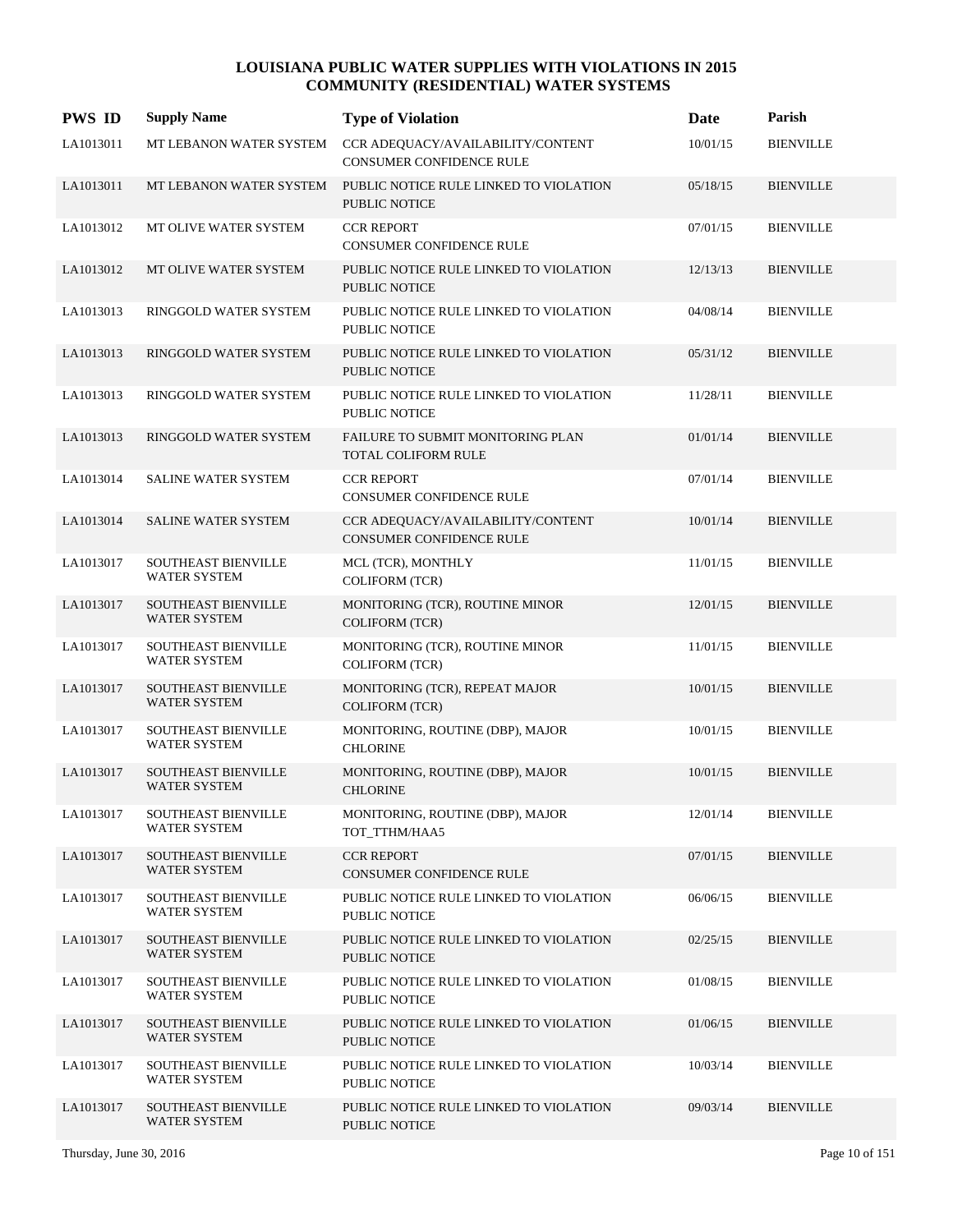| <b>PWS ID</b> | <b>Supply Name</b>                                 | <b>Type of Violation</b>                                                               | <b>Date</b> | Parish           |
|---------------|----------------------------------------------------|----------------------------------------------------------------------------------------|-------------|------------------|
| LA1013017     | <b>SOUTHEAST BIENVILLE</b><br><b>WATER SYSTEM</b>  | PUBLIC NOTICE RULE LINKED TO VIOLATION<br><b>PUBLIC NOTICE</b>                         | 08/07/14    | <b>BIENVILLE</b> |
| LA1013017     | SOUTHEAST BIENVILLE<br><b>WATER SYSTEM</b>         | PUBLIC NOTICE RULE LINKED TO VIOLATION<br><b>PUBLIC NOTICE</b>                         | 03/19/14    | <b>BIENVILLE</b> |
| LA1013017     | SOUTHEAST BIENVILLE<br><b>WATER SYSTEM</b>         | PUBLIC NOTICE RULE LINKED TO VIOLATION<br>PUBLIC NOTICE                                | 10/07/12    | <b>BIENVILLE</b> |
| LA1013018     | MOUNT CALM WATER SYSTEM MCL (TCR), MONTHLY         | <b>COLIFORM (TCR)</b>                                                                  | 10/01/15    | <b>BIENVILLE</b> |
| LA1013018     | MOUNT CALM WATER SYSTEM MCL (TCR), MONTHLY         | <b>COLIFORM (TCR)</b>                                                                  | 03/01/15    | <b>BIENVILLE</b> |
| LA1013018     |                                                    | MOUNT CALM WATER SYSTEM MONITORING (TCR), ROUTINE MINOR<br><b>COLIFORM (TCR)</b>       | 11/01/15    | <b>BIENVILLE</b> |
| LA1013018     |                                                    | MOUNT CALM WATER SYSTEM MONITORING (TCR), REPEAT MAJOR<br><b>COLIFORM (TCR)</b>        | 10/01/15    | <b>BIENVILLE</b> |
| LA1013018     |                                                    | MOUNT CALM WATER SYSTEM MONITORING, ROUTINE (DBP), MAJOR<br><b>CHLORINE</b>            | 10/01/15    | <b>BIENVILLE</b> |
| LA1013018     |                                                    | MOUNT CALM WATER SYSTEM PUBLIC NOTICE RULE LINKED TO VIOLATION<br><b>PUBLIC NOTICE</b> | 12/23/15    | <b>BIENVILLE</b> |
| LA1013018     |                                                    | MOUNT CALM WATER SYSTEM PUBLIC NOTICE RULE LINKED TO VIOLATION<br><b>PUBLIC NOTICE</b> | 02/09/15    | <b>BIENVILLE</b> |
| LA1013018     |                                                    | MOUNT CALM WATER SYSTEM PUBLIC NOTICE RULE LINKED TO VIOLATION<br><b>PUBLIC NOTICE</b> | 03/05/14    | <b>BIENVILLE</b> |
| LA1013020     | <b>OLD SALINE COMMUNITY</b><br><b>WATER SYSTEM</b> | MONITORING, ROUTINE (DBP), MAJOR<br>TOT_TTHM/HAA5                                      | 09/01/14    | <b>BIENVILLE</b> |
| LA1013020     | <b>OLD SALINE COMMUNITY</b><br><b>WATER SYSTEM</b> | PUBLIC NOTICE RULE LINKED TO VIOLATION<br><b>PUBLIC NOTICE</b>                         | 03/19/14    | <b>BIENVILLE</b> |
| LA1013021     | MILLCREEK WATER SYSTEM                             | MONITORING (TCR), ROUTINE MAJOR<br><b>COLIFORM (TCR)</b>                               | 06/01/15    | <b>BIENVILLE</b> |
| LA1013021     | MILLCREEK WATER SYSTEM                             | MONITORING, ROUTINE (DBP), MAJOR<br><b>CHLORINE</b>                                    | 04/01/15    | <b>BIENVILLE</b> |
| LA1013021     | MILLCREEK WATER SYSTEM                             | PUBLIC NOTICE RULE LINKED TO VIOLATION<br><b>PUBLIC NOTICE</b>                         | 11/24/15    | <b>BIENVILLE</b> |
| LA1013021     | MILLCREEK WATER SYSTEM                             | PUBLIC NOTICE RULE LINKED TO VIOLATION<br>PUBLIC NOTICE                                | 11/06/15    | <b>BIENVILLE</b> |
| LA1013021     | MILLCREEK WATER SYSTEM                             | PUBLIC NOTICE RULE LINKED TO VIOLATION<br>PUBLIC NOTICE                                | 12/05/14    | <b>BIENVILLE</b> |
| LA1013021     | MILLCREEK WATER SYSTEM                             | PUBLIC NOTICE RULE LINKED TO VIOLATION<br>PUBLIC NOTICE                                | 07/21/14    | <b>BIENVILLE</b> |
| LA1013021     | MILLCREEK WATER SYSTEM                             | PUBLIC NOTICE RULE LINKED TO VIOLATION<br>PUBLIC NOTICE                                | 07/04/14    | <b>BIENVILLE</b> |
| LA1013021     | MILLCREEK WATER SYSTEM                             | PUBLIC NOTICE RULE LINKED TO VIOLATION<br>PUBLIC NOTICE                                | 06/05/14    | <b>BIENVILLE</b> |
| LA1013021     | MILLCREEK WATER SYSTEM                             | PUBLIC NOTICE RULE LINKED TO VIOLATION<br>PUBLIC NOTICE                                | 06/05/14    | <b>BIENVILLE</b> |
| LA1013023     | SPRINGHILL COMMUNITY<br><b>WATER SYSTEM</b>        | MCL, LRAA<br>TTHM                                                                      | 07/01/15    | <b>BIENVILLE</b> |
| LA1013023     | SPRINGHILL COMMUNITY<br><b>WATER SYSTEM</b>        | MCL, LRAA<br><b>TTHM</b>                                                               | 07/01/15    | <b>BIENVILLE</b> |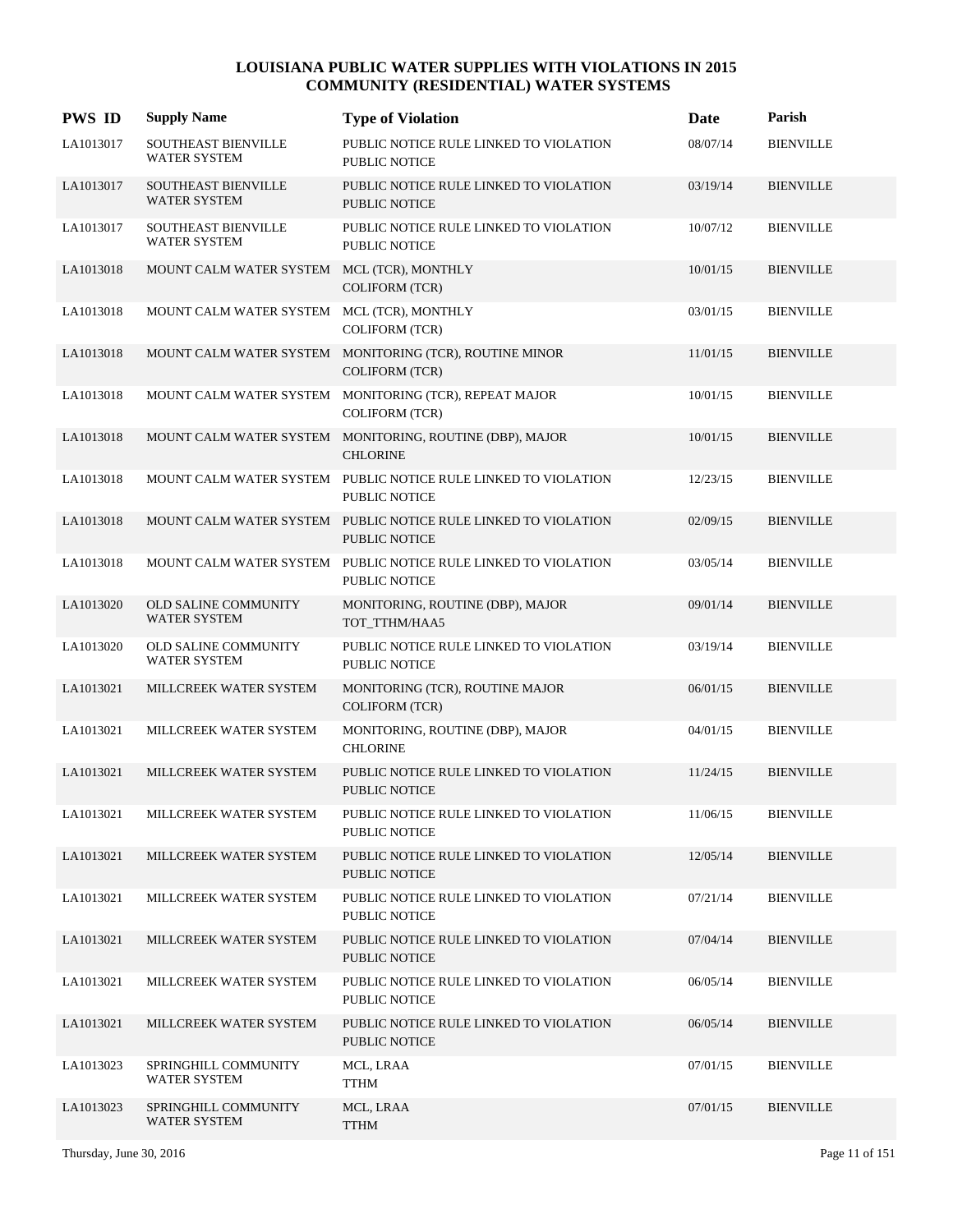| <b>PWS ID</b> | <b>Supply Name</b>                          | <b>Type of Violation</b>                                       | Date     | Parish           |
|---------------|---------------------------------------------|----------------------------------------------------------------|----------|------------------|
| LA1013023     | SPRINGHILL COMMUNITY<br><b>WATER SYSTEM</b> | MCL, LRAA<br>TTHM                                              | 04/01/15 | <b>BIENVILLE</b> |
| LA1013023     | SPRINGHILL COMMUNITY<br>WATER SYSTEM        | MCL, LRAA<br><b>TTHM</b>                                       | 04/01/15 | <b>BIENVILLE</b> |
| LA1013023     | SPRINGHILL COMMUNITY<br><b>WATER SYSTEM</b> | MCL, LRAA<br><b>TTHM</b>                                       | 01/01/15 | <b>BIENVILLE</b> |
| LA1013023     | SPRINGHILL COMMUNITY<br>WATER SYSTEM        | MCL, LRAA<br><b>TTHM</b>                                       | 01/01/15 | <b>BIENVILLE</b> |
| LA1013023     | SPRINGHILL COMMUNITY<br><b>WATER SYSTEM</b> | FAILURE SUBMIT OEL REPORT FOR TTHM<br><b>TTHM</b>              | 05/01/15 | <b>BIENVILLE</b> |
| LA1013023     | SPRINGHILL COMMUNITY<br>WATER SYSTEM        | FAILURE SUBMIT OEL REPORT FOR TTHM<br><b>TTHM</b>              | 01/31/15 | <b>BIENVILLE</b> |
| LA1013023     | SPRINGHILL COMMUNITY<br>WATER SYSTEM        | FAILURE SUBMIT OEL REPORT FOR TTHM<br><b>TTHM</b>              | 10/31/14 | <b>BIENVILLE</b> |
| LA1013023     | SPRINGHILL COMMUNITY<br>WATER SYSTEM        | FAILURE SUBMIT OEL REPORT FOR TTHM<br><b>TTHM</b>              | 07/31/14 | <b>BIENVILLE</b> |
| LA1013023     | SPRINGHILL COMMUNITY<br><b>WATER SYSTEM</b> | <b>CCR REPORT</b><br>CONSUMER CONFIDENCE RULE                  | 07/01/15 | <b>BIENVILLE</b> |
| LA1013023     | SPRINGHILL COMMUNITY<br><b>WATER SYSTEM</b> | <b>CCR REPORT</b><br>CONSUMER CONFIDENCE RULE                  | 07/01/14 | <b>BIENVILLE</b> |
| LA1013023     | SPRINGHILL COMMUNITY<br>WATER SYSTEM        | CCR ADEQUACY/AVAILABILITY/CONTENT<br>CONSUMER CONFIDENCE RULE  | 10/01/15 | <b>BIENVILLE</b> |
| LA1013023     | SPRINGHILL COMMUNITY<br><b>WATER SYSTEM</b> | CCR ADEQUACY/AVAILABILITY/CONTENT<br>CONSUMER CONFIDENCE RULE  | 10/01/14 | <b>BIENVILLE</b> |
| LA1013023     | SPRINGHILL COMMUNITY<br>WATER SYSTEM        | PUBLIC NOTICE RULE LINKED TO VIOLATION<br>PUBLIC NOTICE        | 10/15/15 | <b>BIENVILLE</b> |
| LA1013023     | SPRINGHILL COMMUNITY<br><b>WATER SYSTEM</b> | PUBLIC NOTICE RULE LINKED TO VIOLATION<br><b>PUBLIC NOTICE</b> | 09/03/15 | <b>BIENVILLE</b> |
| LA1013023     | SPRINGHILL COMMUNITY<br>WATER SYSTEM        | PUBLIC NOTICE RULE LINKED TO VIOLATION<br><b>PUBLIC NOTICE</b> | 05/01/15 | <b>BIENVILLE</b> |
| LA1013023     | SPRINGHILL COMMUNITY<br><b>WATER SYSTEM</b> | PUBLIC NOTICE RULE LINKED TO VIOLATION<br><b>PUBLIC NOTICE</b> | 02/12/15 | <b>BIENVILLE</b> |
| LA1013023     | SPRINGHILL COMMUNITY<br>WATER SYSTEM        | PUBLIC NOTICE RULE LINKED TO VIOLATION<br>PUBLIC NOTICE        | 11/28/14 | <b>BIENVILLE</b> |
| LA1013023     | SPRINGHILL COMMUNITY<br>WATER SYSTEM        | PUBLIC NOTICE RULE LINKED TO VIOLATION<br><b>PUBLIC NOTICE</b> | 05/09/13 | <b>BIENVILLE</b> |
| LA1013023     | SPRINGHILL COMMUNITY<br>WATER SYSTEM        | PUBLIC NOTICE RULE LINKED TO VIOLATION<br>PUBLIC NOTICE        | 05/31/12 | <b>BIENVILLE</b> |
| LA1013023     | SPRINGHILL COMMUNITY<br>WATER SYSTEM        | PUBLIC NOTICE RULE LINKED TO VIOLATION<br><b>PUBLIC NOTICE</b> | 01/25/12 | <b>BIENVILLE</b> |
| LA1015004     | CITY OF BOSSIER CITY WATER<br><b>SYSTEM</b> | MCL (TCR), MONTHLY<br>COLIFORM (TCR)                           | 10/01/15 | <b>BOSSIER</b>   |
| LA1015004     | CITY OF BOSSIER CITY WATER<br><b>SYSTEM</b> | MCL (TCR), MONTHLY<br><b>COLIFORM (TCR)</b>                    | 09/01/15 | <b>BOSSIER</b>   |
| LA1015005     | <b>COUNTRY PLACE SUBD</b><br>WATER SYSTEM   | MONITORING (TCR), ROUTINE MINOR<br><b>COLIFORM (TCR)</b>       | 01/01/15 | <b>BOSSIER</b>   |
| LA1015005     | <b>COUNTRY PLACE SUBD</b><br>WATER SYSTEM   | MONITORING, ROUTINE (DBP), MAJOR<br>TOT_TTHM/HAA5              | 07/01/15 | <b>BOSSIER</b>   |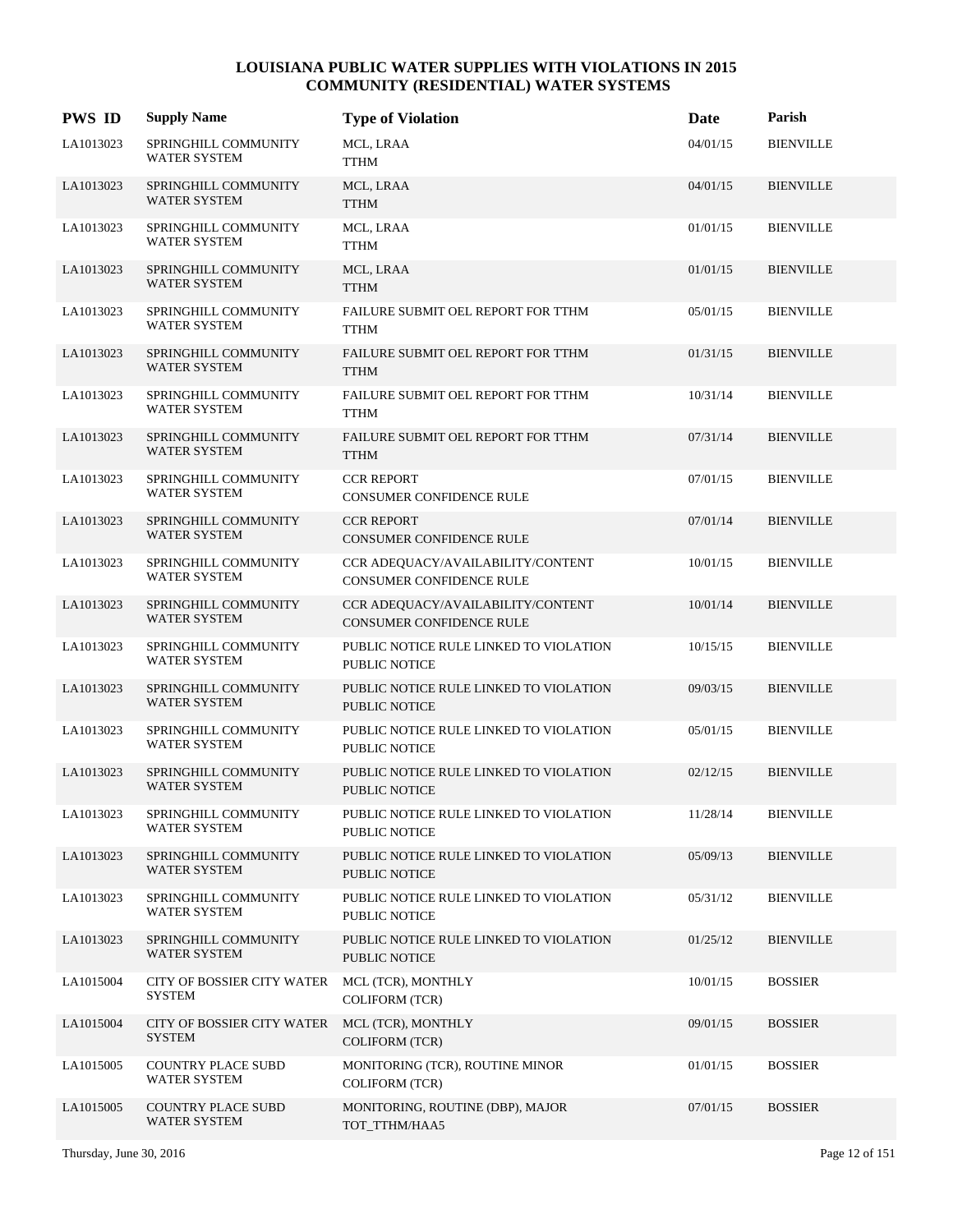| <b>PWS ID</b> | <b>Supply Name</b>                               | <b>Type of Violation</b>                                             | Date     | Parish         |
|---------------|--------------------------------------------------|----------------------------------------------------------------------|----------|----------------|
| LA1015005     | <b>COUNTRY PLACE SUBD</b><br><b>WATER SYSTEM</b> | MONITORING, ROUTINE (DBP), MAJOR<br>TOT_TTHM/HAA5                    | 01/01/15 | <b>BOSSIER</b> |
| LA1015005     | <b>COUNTRY PLACE SUBD</b><br><b>WATER SYSTEM</b> | MONITORING, ROUTINE (DBP), MAJOR<br><b>CHLORAMINE</b>                | 01/01/15 | <b>BOSSIER</b> |
| LA1015005     | <b>COUNTRY PLACE SUBD</b><br><b>WATER SYSTEM</b> | FAILURE SUBMIT OEL REPORT FOR HAA5<br>TOTAL HALOACETIC ACIDS (HAA5)  | 05/01/14 | <b>BOSSIER</b> |
| LA1015005     | <b>COUNTRY PLACE SUBD</b><br><b>WATER SYSTEM</b> | FOLLOW-UP OR ROUTINE TAP M/R (LCR)<br><b>LEAD &amp; COPPER RULE</b>  | 10/01/13 | <b>BOSSIER</b> |
| LA1015005     | <b>COUNTRY PLACE SUBD</b><br><b>WATER SYSTEM</b> | <b>CCR REPORT</b><br>CONSUMER CONFIDENCE RULE                        | 07/01/15 | <b>BOSSIER</b> |
| LA1015005     | <b>COUNTRY PLACE SUBD</b><br><b>WATER SYSTEM</b> | <b>CCR REPORT</b><br>CONSUMER CONFIDENCE RULE                        | 07/01/14 | <b>BOSSIER</b> |
| LA1015005     | <b>COUNTRY PLACE SUBD</b><br><b>WATER SYSTEM</b> | <b>CCR REPORT</b><br>CONSUMER CONFIDENCE RULE                        | 07/01/13 | <b>BOSSIER</b> |
| LA1015005     | <b>COUNTRY PLACE SUBD</b><br>WATER SYSTEM        | CCR ADEQUACY/AVAILABILITY/CONTENT<br>CONSUMER CONFIDENCE RULE        | 10/01/15 | <b>BOSSIER</b> |
| LA1015005     | <b>COUNTRY PLACE SUBD</b><br><b>WATER SYSTEM</b> | CCR ADEQUACY/AVAILABILITY/CONTENT<br>CONSUMER CONFIDENCE RULE        | 10/01/14 | <b>BOSSIER</b> |
| LA1015005     | <b>COUNTRY PLACE SUBD</b><br><b>WATER SYSTEM</b> | CCR ADEQUACY/AVAILABILITY/CONTENT<br><b>CONSUMER CONFIDENCE RULE</b> | 10/01/13 | <b>BOSSIER</b> |
| LA1015005     | <b>COUNTRY PLACE SUBD</b><br><b>WATER SYSTEM</b> | PUBLIC NOTICE RULE LINKED TO VIOLATION<br>PUBLIC NOTICE              | 07/21/15 | <b>BOSSIER</b> |
| LA1015005     | <b>COUNTRY PLACE SUBD</b><br><b>WATER SYSTEM</b> | PUBLIC NOTICE RULE LINKED TO VIOLATION<br>PUBLIC NOTICE              | 05/21/15 | <b>BOSSIER</b> |
| LA1015005     | <b>COUNTRY PLACE SUBD</b><br><b>WATER SYSTEM</b> | PUBLIC NOTICE RULE LINKED TO VIOLATION<br>PUBLIC NOTICE              | 05/08/15 | <b>BOSSIER</b> |
| LA1015005     | <b>COUNTRY PLACE SUBD</b><br><b>WATER SYSTEM</b> | PUBLIC NOTICE RULE LINKED TO VIOLATION<br><b>PUBLIC NOTICE</b>       | 04/22/15 | <b>BOSSIER</b> |
| LA1015005     | <b>COUNTRY PLACE SUBD</b><br><b>WATER SYSTEM</b> | PUBLIC NOTICE RULE LINKED TO VIOLATION<br>PUBLIC NOTICE              | 08/14/14 | <b>BOSSIER</b> |
| LA1015005     | <b>COUNTRY PLACE SUBD</b><br><b>WATER SYSTEM</b> | PUBLIC NOTICE RULE LINKED TO VIOLATION<br><b>PUBLIC NOTICE</b>       | 02/20/14 | <b>BOSSIER</b> |
| LA1015005     | <b>COUNTRY PLACE SUBD</b><br>WATER SYSTEM        | PUBLIC NOTICE RULE LINKED TO VIOLATION<br>PUBLIC NOTICE              | 01/29/14 | <b>BOSSIER</b> |
| LA1015006     | PLANTATION TRACE MOBILE<br><b>HOME PARK</b>      | MONITORING (TCR), ROUTINE MAJOR<br><b>COLIFORM (TCR)</b>             | 05/01/15 | <b>BOSSIER</b> |
| LA1015006     | PLANTATION TRACE MOBILE<br><b>HOME PARK</b>      | MONITORING, ROUTINE (DBP), MAJOR<br><b>CHLORINE</b>                  | 04/01/15 | <b>BOSSIER</b> |
| LA1015006     | PLANTATION TRACE MOBILE<br><b>HOME PARK</b>      | MONITORING, ROUTINE (DBP), MAJOR<br><b>CHLORINE</b>                  | 04/01/15 | <b>BOSSIER</b> |
| LA1015009     | <b>EVANGELINE OAKS WATER</b><br><b>SYSTEM</b>    | MONITORING (TCR), ROUTINE MAJOR<br>COLIFORM (TCR)                    | 12/01/15 | <b>BOSSIER</b> |
| LA1015009     | <b>EVANGELINE OAKS WATER</b><br><b>SYSTEM</b>    | MONITORING (TCR), ROUTINE MAJOR<br><b>COLIFORM (TCR)</b>             | 02/01/15 | <b>BOSSIER</b> |
| LA1015009     | <b>EVANGELINE OAKS WATER</b><br><b>SYSTEM</b>    | MONITORING, ROUTINE (DBP), MAJOR<br><b>CHLORINE</b>                  | 01/01/15 | <b>BOSSIER</b> |
| LA1015009     | <b>EVANGELINE OAKS WATER</b><br><b>SYSTEM</b>    | MONITORING, ROUTINE (DBP), MAJOR<br>TOT_TTHM/HAA5                    | 08/01/14 | <b>BOSSIER</b> |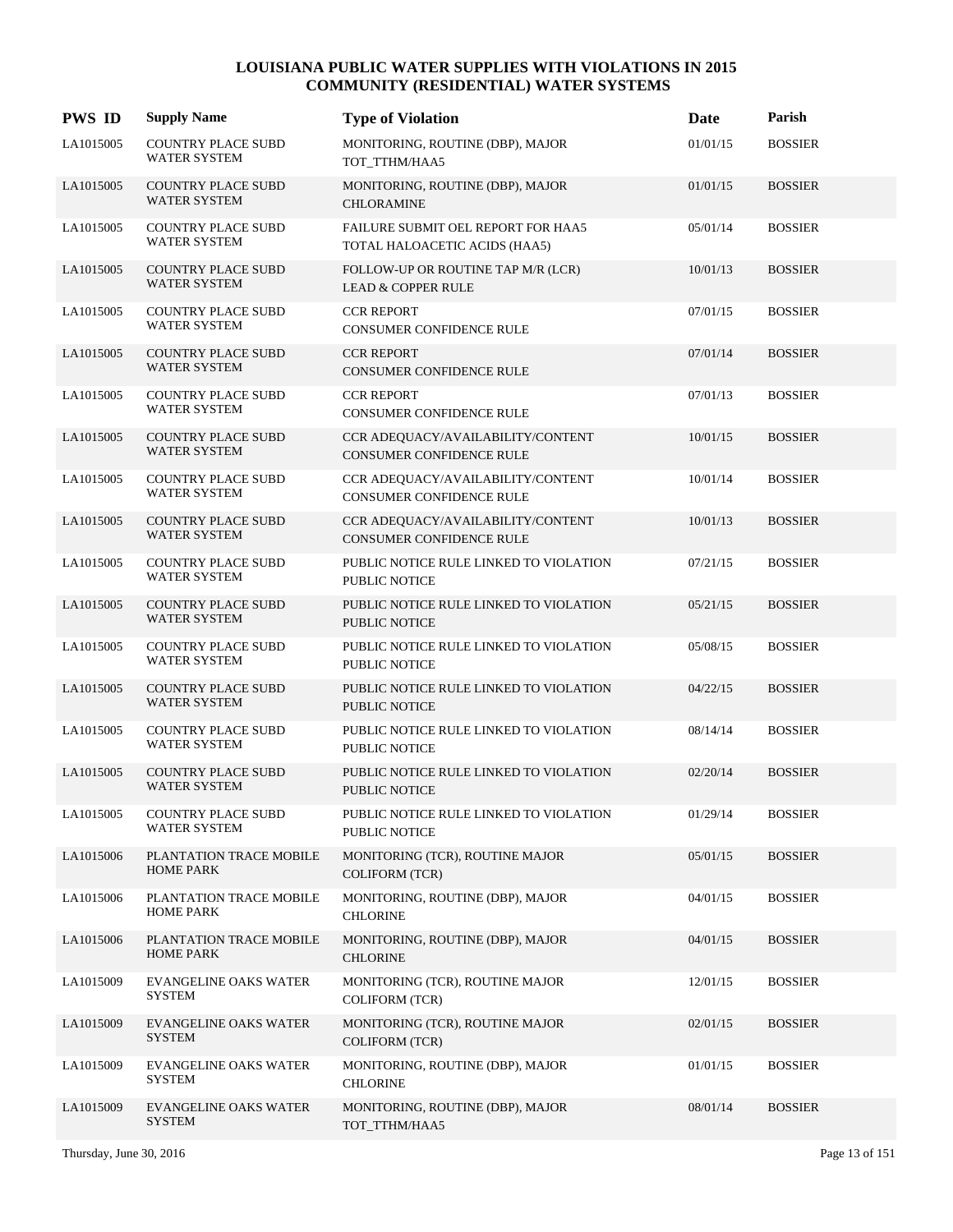| <b>PWS ID</b> | <b>Supply Name</b>                            | <b>Type of Violation</b>                                             | Date     | Parish         |
|---------------|-----------------------------------------------|----------------------------------------------------------------------|----------|----------------|
| LA1015009     | <b>EVANGELINE OAKS WATER</b><br><b>SYSTEM</b> | FAILURE ADDRESS DEFICIENCY (GWR)<br><b>GROUNDWATER RULE</b>          | 12/29/11 | <b>BOSSIER</b> |
| LA1015009     | <b>EVANGELINE OAKS WATER</b><br><b>SYSTEM</b> | PUBLIC NOTICE RULE LINKED TO VIOLATION<br><b>PUBLIC NOTICE</b>       | 06/05/15 | <b>BOSSIER</b> |
| LA1015009     | <b>EVANGELINE OAKS WATER</b><br><b>SYSTEM</b> | PUBLIC NOTICE RULE LINKED TO VIOLATION<br>PUBLIC NOTICE              | 02/06/15 | <b>BOSSIER</b> |
| LA1015009     | <b>EVANGELINE OAKS WATER</b><br><b>SYSTEM</b> | PUBLIC NOTICE RULE LINKED TO VIOLATION<br><b>PUBLIC NOTICE</b>       | 02/12/13 | <b>BOSSIER</b> |
| LA1015009     | <b>EVANGELINE OAKS WATER</b><br>SYSTEM        | PUBLIC NOTICE RULE LINKED TO VIOLATION<br><b>PUBLIC NOTICE</b>       | 05/31/12 | <b>BOSSIER</b> |
| LA1015009     | <b>EVANGELINE OAKS WATER</b><br><b>SYSTEM</b> | PUBLIC NOTICE RULE LINKED TO VIOLATION<br>PUBLIC NOTICE              | 09/07/11 | <b>BOSSIER</b> |
| LA1015012     | HILLCREST MHP WATER<br><b>SYSTEM</b>          | MONITORING, ROUTINE (DBP), MAJOR<br>TOT_TTHM/HAA5                    | 08/01/14 | <b>BOSSIER</b> |
| LA1015012     | HILLCREST MHP WATER<br><b>SYSTEM</b>          | <b>CCR REPORT</b><br><b>CONSUMER CONFIDENCE RULE</b>                 | 07/01/15 | <b>BOSSIER</b> |
| LA1015012     | HILLCREST MHP WATER<br>SYSTEM                 | CCR ADEQUACY/AVAILABILITY/CONTENT<br><b>CONSUMER CONFIDENCE RULE</b> | 10/01/15 | <b>BOSSIER</b> |
| LA1015016     | TOWN OF PLAIN DEALING<br><b>WATER SYSTEM</b>  | MCL, LRAA<br><b>TTHM</b>                                             | 10/01/15 | <b>BOSSIER</b> |
| LA1015016     | TOWN OF PLAIN DEALING<br><b>WATER SYSTEM</b>  | MCL, LRAA<br>TTHM                                                    | 10/01/15 | <b>BOSSIER</b> |
| LA1015016     | TOWN OF PLAIN DEALING<br>WATER SYSTEM         | MCL, LRAA<br><b>TTHM</b>                                             | 07/01/15 | <b>BOSSIER</b> |
| LA1015016     | TOWN OF PLAIN DEALING<br>WATER SYSTEM         | MCL, LRAA<br>TTHM                                                    | 07/01/15 | <b>BOSSIER</b> |
| LA1015016     | TOWN OF PLAIN DEALING<br>WATER SYSTEM         | MCL, LRAA<br><b>TTHM</b>                                             | 04/01/15 | <b>BOSSIER</b> |
| LA1015016     | TOWN OF PLAIN DEALING<br><b>WATER SYSTEM</b>  | MCL, LRAA<br>TTHM                                                    | 04/01/15 | <b>BOSSIER</b> |
| LA1015016     | TOWN OF PLAIN DEALING<br><b>WATER SYSTEM</b>  | MCL, LRAA<br><b>TTHM</b>                                             | 01/01/15 | <b>BOSSIER</b> |
| LA1015016     | TOWN OF PLAIN DEALING<br>WATER SYSTEM         | MCL, LRAA<br><b>TTHM</b>                                             | 01/01/15 | <b>BOSSIER</b> |
| LA1015016     | TOWN OF PLAIN DEALING<br><b>WATER SYSTEM</b>  | FAILURE SUBMIT OEL REPORT FOR TTHM<br><b>TTHM</b>                    | 05/01/15 | <b>BOSSIER</b> |
| LA1015016     | TOWN OF PLAIN DEALING<br><b>WATER SYSTEM</b>  | FAILURE SUBMIT OEL REPORT FOR TTHM<br>TTHM                           | 01/31/15 | <b>BOSSIER</b> |
| LA1015016     | TOWN OF PLAIN DEALING<br>WATER SYSTEM         | FAILURE SUBMIT OEL REPORT FOR TTHM<br><b>TTHM</b>                    | 10/31/14 | <b>BOSSIER</b> |
| LA1015016     | TOWN OF PLAIN DEALING<br>WATER SYSTEM         | FAILURE SUBMIT OEL REPORT FOR TTHM<br><b>TTHM</b>                    | 05/01/14 | <b>BOSSIER</b> |
| LA1015018     | VILLAGE WATER SYSTEM                          | MONITORING, ROUTINE (DBP), MAJOR<br><b>CHLORINE</b>                  | 10/01/15 | <b>BOSSIER</b> |
| LA1015021     | <b>BODCAU WATER WORKS</b>                     | MCL (TCR), MONTHLY<br>COLIFORM (TCR)                                 | 07/01/15 | <b>BOSSIER</b> |
| LA1015021     | <b>BODCAU WATER WORKS</b>                     | MONITORING, ROUTINE (DBP), MAJOR<br>TOT_TTHM/HAA5                    | 10/01/14 | <b>BOSSIER</b> |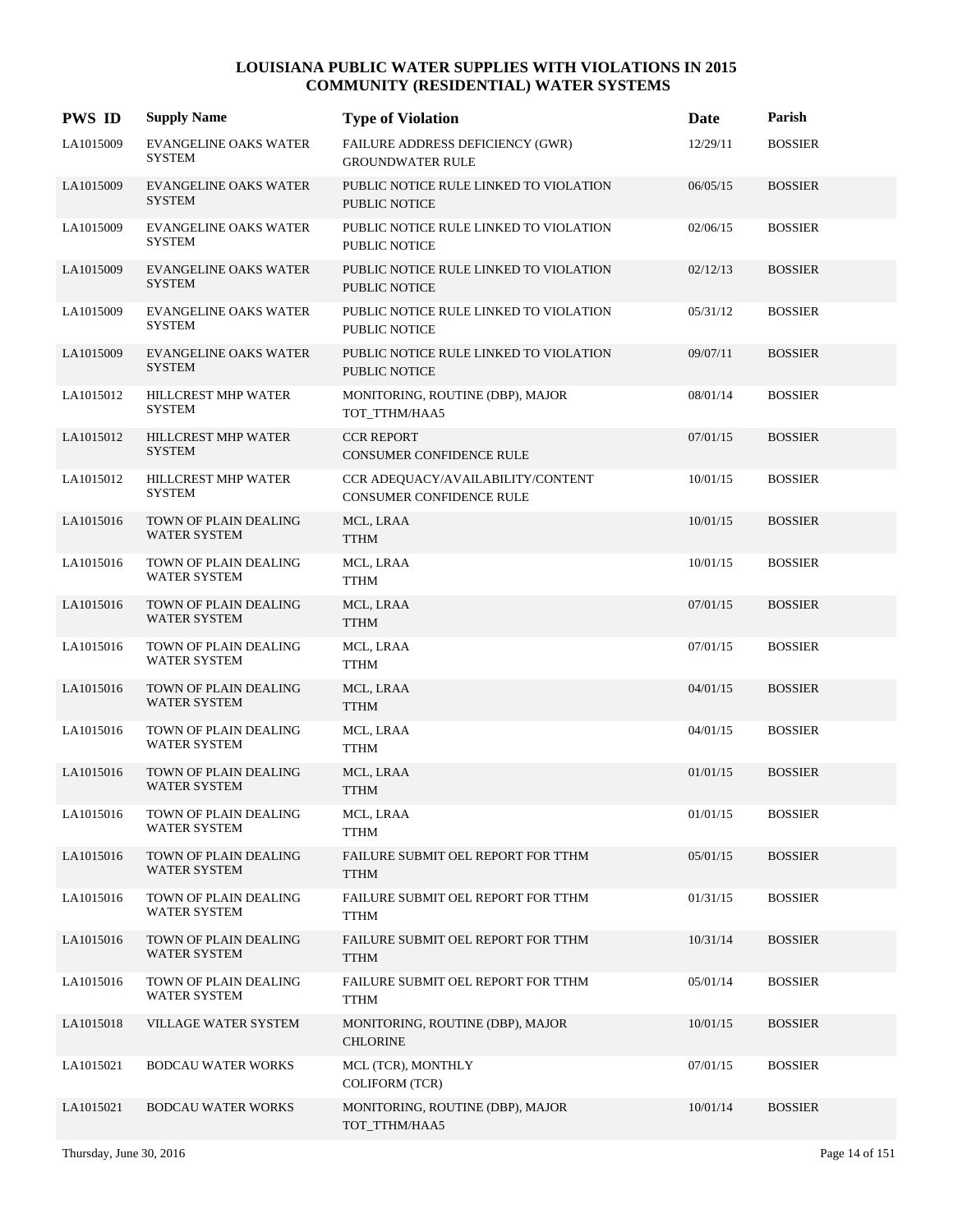| <b>PWS ID</b> | <b>Supply Name</b>                          | <b>Type of Violation</b>                                             | Date     | Parish         |
|---------------|---------------------------------------------|----------------------------------------------------------------------|----------|----------------|
| LA1015022     | <b>BARKSDALE AFB WATER</b><br><b>SYSTEM</b> | MCL (TCR), MONTHLY<br>COLIFORM (TCR)                                 | 10/01/15 | <b>BOSSIER</b> |
| LA1015022     | <b>BARKSDALE AFB WATER</b><br><b>SYSTEM</b> | MCL (TCR), MONTHLY<br>COLIFORM (TCR)                                 | 03/01/15 | <b>BOSSIER</b> |
| LA1015022     | <b>BARKSDALE AFB WATER</b><br><b>SYSTEM</b> | MCL (TCR), MONTHLY<br><b>COLIFORM (TCR)</b>                          | 02/01/15 | <b>BOSSIER</b> |
| LA1015023     | ST MARYS WATER SYSTEM                       | MCL, LRAA<br><b>TTHM</b>                                             | 10/01/15 | <b>BOSSIER</b> |
| LA1015023     | ST MARYS WATER SYSTEM                       | MCL, LRAA<br>TTHM                                                    | 10/01/15 | <b>BOSSIER</b> |
| LA1015023     | ST MARYS WATER SYSTEM                       | MCL, LRAA<br><b>TTHM</b>                                             | 07/01/15 | <b>BOSSIER</b> |
| LA1015023     | ST MARYS WATER SYSTEM                       | MCL, LRAA<br><b>TTHM</b>                                             | 07/01/15 | <b>BOSSIER</b> |
| LA1015023     | ST MARYS WATER SYSTEM                       | MCL, LRAA<br><b>TTHM</b>                                             | 04/01/15 | <b>BOSSIER</b> |
| LA1015023     | ST MARYS WATER SYSTEM                       | MCL, LRAA<br><b>TTHM</b>                                             | 04/01/15 | <b>BOSSIER</b> |
| LA1015023     | ST MARYS WATER SYSTEM                       | MONITORING, ROUTINE (DBP), MAJOR<br>TOT_TTHM/HAA5                    | 12/01/14 | <b>BOSSIER</b> |
| LA1015023     | ST MARYS WATER SYSTEM                       | FAILURE SUBMIT OEL REPORT FOR TTHM<br><b>TTHM</b>                    | 01/31/15 | <b>BOSSIER</b> |
| LA1015023     | ST MARYS WATER SYSTEM                       | FAILURE SUBMIT OEL REPORT FOR HAA5<br>TOTAL HALOACETIC ACIDS (HAA5)  | 05/01/14 | <b>BOSSIER</b> |
| LA1015023     | ST MARYS WATER SYSTEM                       | <b>CCR REPORT</b><br>CONSUMER CONFIDENCE RULE                        | 07/01/15 | <b>BOSSIER</b> |
| LA1015023     | ST MARYS WATER SYSTEM                       | CCR ADEQUACY/AVAILABILITY/CONTENT<br>CONSUMER CONFIDENCE RULE        | 10/01/15 | <b>BOSSIER</b> |
| LA1015024     | <b>SOUTHGATE MHP WATER</b><br><b>SYSTEM</b> | FOLLOW-UP OR ROUTINE TAP M/R (LCR)<br><b>LEAD &amp; COPPER RULE</b>  | 10/01/15 | <b>BOSSIER</b> |
| LA1015024     | <b>SOUTHGATE MHP WATER</b><br><b>SYSTEM</b> | <b>CCR REPORT</b><br><b>CONSUMER CONFIDENCE RULE</b>                 | 07/01/15 | <b>BOSSIER</b> |
| LA1015024     | SOUTHGATE MHP WATER<br><b>SYSTEM</b>        | <b>CCR REPORT</b><br>CONSUMER CONFIDENCE RULE                        | 07/01/14 | <b>BOSSIER</b> |
| LA1015024     | <b>SOUTHGATE MHP WATER</b><br><b>SYSTEM</b> | <b>CCR REPORT</b><br>CONSUMER CONFIDENCE RULE                        | 07/01/13 | <b>BOSSIER</b> |
| LA1015024     | <b>SOUTHGATE MHP WATER</b><br><b>SYSTEM</b> | <b>CCR REPORT</b><br>CONSUMER CONFIDENCE RULE                        | 07/01/12 | <b>BOSSIER</b> |
| LA1015024     | <b>SOUTHGATE MHP WATER</b><br><b>SYSTEM</b> | <b>CCR REPORT</b><br>CONSUMER CONFIDENCE RULE                        | 07/01/11 | <b>BOSSIER</b> |
| LA1015024     | SOUTHGATE MHP WATER<br><b>SYSTEM</b>        | CCR ADEQUACY/AVAILABILITY/CONTENT<br><b>CONSUMER CONFIDENCE RULE</b> | 10/01/15 | <b>BOSSIER</b> |
| LA1015024     | <b>SOUTHGATE MHP WATER</b><br><b>SYSTEM</b> | CCR ADEQUACY/AVAILABILITY/CONTENT<br>CONSUMER CONFIDENCE RULE        | 10/01/14 | <b>BOSSIER</b> |
| LA1015024     | <b>SOUTHGATE MHP WATER</b><br><b>SYSTEM</b> | CCR ADEQUACY/AVAILABILITY/CONTENT<br>CONSUMER CONFIDENCE RULE        | 10/01/13 | <b>BOSSIER</b> |
| LA1015024     | <b>SOUTHGATE MHP WATER</b><br><b>SYSTEM</b> | CCR ADEQUACY/AVAILABILITY/CONTENT<br>CONSUMER CONFIDENCE RULE        | 10/01/12 | <b>BOSSIER</b> |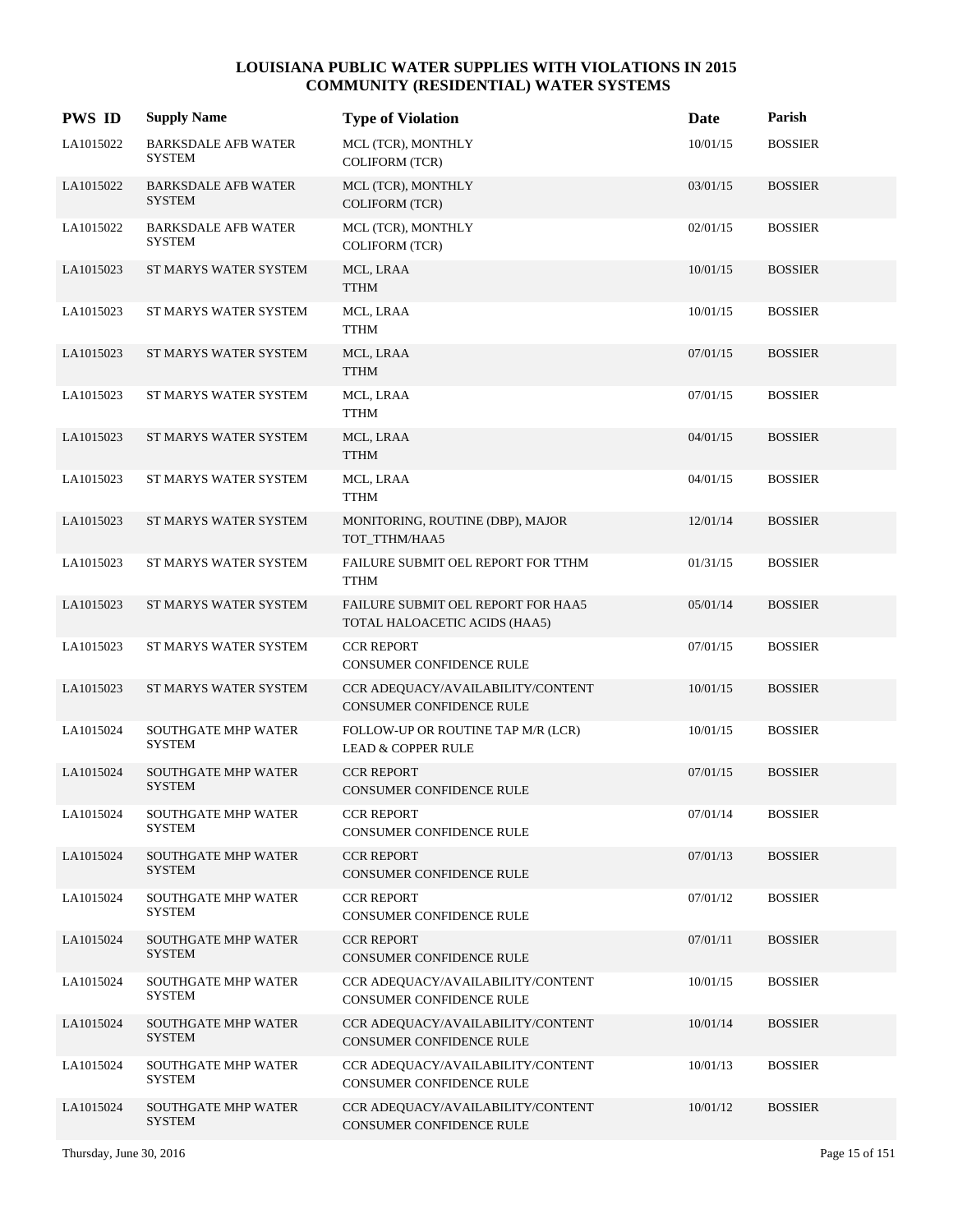| <b>PWS ID</b> | <b>Supply Name</b>                          | <b>Type of Violation</b>                                       | Date     | Parish         |
|---------------|---------------------------------------------|----------------------------------------------------------------|----------|----------------|
| LA1015024     | <b>SOUTHGATE MHP WATER</b><br><b>SYSTEM</b> | CCR ADEQUACY/AVAILABILITY/CONTENT<br>CONSUMER CONFIDENCE RULE  | 10/01/11 | <b>BOSSIER</b> |
| LA1015024     | <b>SOUTHGATE MHP WATER</b><br><b>SYSTEM</b> | PUBLIC NOTICE RULE LINKED TO VIOLATION<br><b>PUBLIC NOTICE</b> | 09/08/14 | <b>BOSSIER</b> |
| LA1015024     | <b>SOUTHGATE MHP WATER</b><br><b>SYSTEM</b> | PUBLIC NOTICE RULE LINKED TO VIOLATION<br><b>PUBLIC NOTICE</b> | 05/09/14 | <b>BOSSIER</b> |
| LA1015024     | <b>SOUTHGATE MHP WATER</b><br><b>SYSTEM</b> | PUBLIC NOTICE RULE LINKED TO VIOLATION<br><b>PUBLIC NOTICE</b> | 03/19/14 | <b>BOSSIER</b> |
| LA1015024     | <b>SOUTHGATE MHP WATER</b><br><b>SYSTEM</b> | PUBLIC NOTICE RULE LINKED TO VIOLATION<br><b>PUBLIC NOTICE</b> | 03/07/14 | <b>BOSSIER</b> |
| LA1015024     | <b>SOUTHGATE MHP WATER</b><br><b>SYSTEM</b> | PUBLIC NOTICE RULE LINKED TO VIOLATION<br><b>PUBLIC NOTICE</b> | 03/07/14 | <b>BOSSIER</b> |
| LA1015024     | <b>SOUTHGATE MHP WATER</b><br><b>SYSTEM</b> | PUBLIC NOTICE RULE LINKED TO VIOLATION<br><b>PUBLIC NOTICE</b> | 10/15/13 | <b>BOSSIER</b> |
| LA1015024     | <b>SOUTHGATE MHP WATER</b><br><b>SYSTEM</b> | PUBLIC NOTICE RULE LINKED TO VIOLATION<br><b>PUBLIC NOTICE</b> | 08/14/13 | <b>BOSSIER</b> |
| LA1015024     | <b>SOUTHGATE MHP WATER</b><br><b>SYSTEM</b> | PUBLIC NOTICE RULE LINKED TO VIOLATION<br><b>PUBLIC NOTICE</b> | 08/09/13 | <b>BOSSIER</b> |
| LA1015024     | <b>SOUTHGATE MHP WATER</b><br><b>SYSTEM</b> | PUBLIC NOTICE RULE LINKED TO VIOLATION<br><b>PUBLIC NOTICE</b> | 07/10/13 | <b>BOSSIER</b> |
| LA1015024     | <b>SOUTHGATE MHP WATER</b><br><b>SYSTEM</b> | PUBLIC NOTICE RULE LINKED TO VIOLATION<br>PUBLIC NOTICE        | 06/06/13 | <b>BOSSIER</b> |
| LA1015024     | <b>SOUTHGATE MHP WATER</b><br><b>SYSTEM</b> | PUBLIC NOTICE RULE LINKED TO VIOLATION<br><b>PUBLIC NOTICE</b> | 05/10/13 | <b>BOSSIER</b> |
| LA1015024     | <b>SOUTHGATE MHP WATER</b><br><b>SYSTEM</b> | PUBLIC NOTICE RULE LINKED TO VIOLATION<br><b>PUBLIC NOTICE</b> | 03/14/13 | <b>BOSSIER</b> |
| LA1015024     | <b>SOUTHGATE MHP WATER</b><br><b>SYSTEM</b> | PUBLIC NOTICE RULE LINKED TO VIOLATION<br><b>PUBLIC NOTICE</b> | 02/12/13 | <b>BOSSIER</b> |
| LA1015024     | <b>SOUTHGATE MHP WATER</b><br><b>SYSTEM</b> | PUBLIC NOTICE RULE LINKED TO VIOLATION<br>PUBLIC NOTICE        | 12/11/12 | <b>BOSSIER</b> |
| LA1015024     | <b>SOUTHGATE MHP WATER</b><br><b>SYSTEM</b> | PUBLIC NOTICE RULE LINKED TO VIOLATION<br><b>PUBLIC NOTICE</b> | 09/08/12 | <b>BOSSIER</b> |
| LA1015024     | SOUTHGATE MHP WATER<br><b>SYSTEM</b>        | PUBLIC NOTICE RULE LINKED TO VIOLATION<br>PUBLIC NOTICE        | 08/06/12 | <b>BOSSIER</b> |
| LA1015024     | SOUTHGATE MHP WATER<br><b>SYSTEM</b>        | PUBLIC NOTICE RULE LINKED TO VIOLATION<br><b>PUBLIC NOTICE</b> | 07/06/12 | <b>BOSSIER</b> |
| LA1015024     | <b>SOUTHGATE MHP WATER</b><br><b>SYSTEM</b> | PUBLIC NOTICE RULE LINKED TO VIOLATION<br>PUBLIC NOTICE        | 05/31/12 | <b>BOSSIER</b> |
| LA1015024     | <b>SOUTHGATE MHP WATER</b><br><b>SYSTEM</b> | PUBLIC NOTICE RULE LINKED TO VIOLATION<br>PUBLIC NOTICE        | 04/08/12 | <b>BOSSIER</b> |
| LA1015024     | SOUTHGATE MHP WATER<br><b>SYSTEM</b>        | PUBLIC NOTICE RULE LINKED TO VIOLATION<br>PUBLIC NOTICE        | 03/10/12 | <b>BOSSIER</b> |
| LA1015024     | <b>SOUTHGATE MHP WATER</b><br><b>SYSTEM</b> | PUBLIC NOTICE RULE LINKED TO VIOLATION<br><b>PUBLIC NOTICE</b> | 08/06/11 | <b>BOSSIER</b> |
| LA1015024     | <b>SOUTHGATE MHP WATER</b><br>SYSTEM        | PUBLIC NOTICE RULE LINKED TO VIOLATION<br>PUBLIC NOTICE        | 08/02/11 | <b>BOSSIER</b> |
| LA1015024     | <b>SOUTHGATE MHP WATER</b><br><b>SYSTEM</b> | FAILURE TO SUBMIT MONITORING PLAN<br>TOTAL COLIFORM RULE       | 01/01/14 | <b>BOSSIER</b> |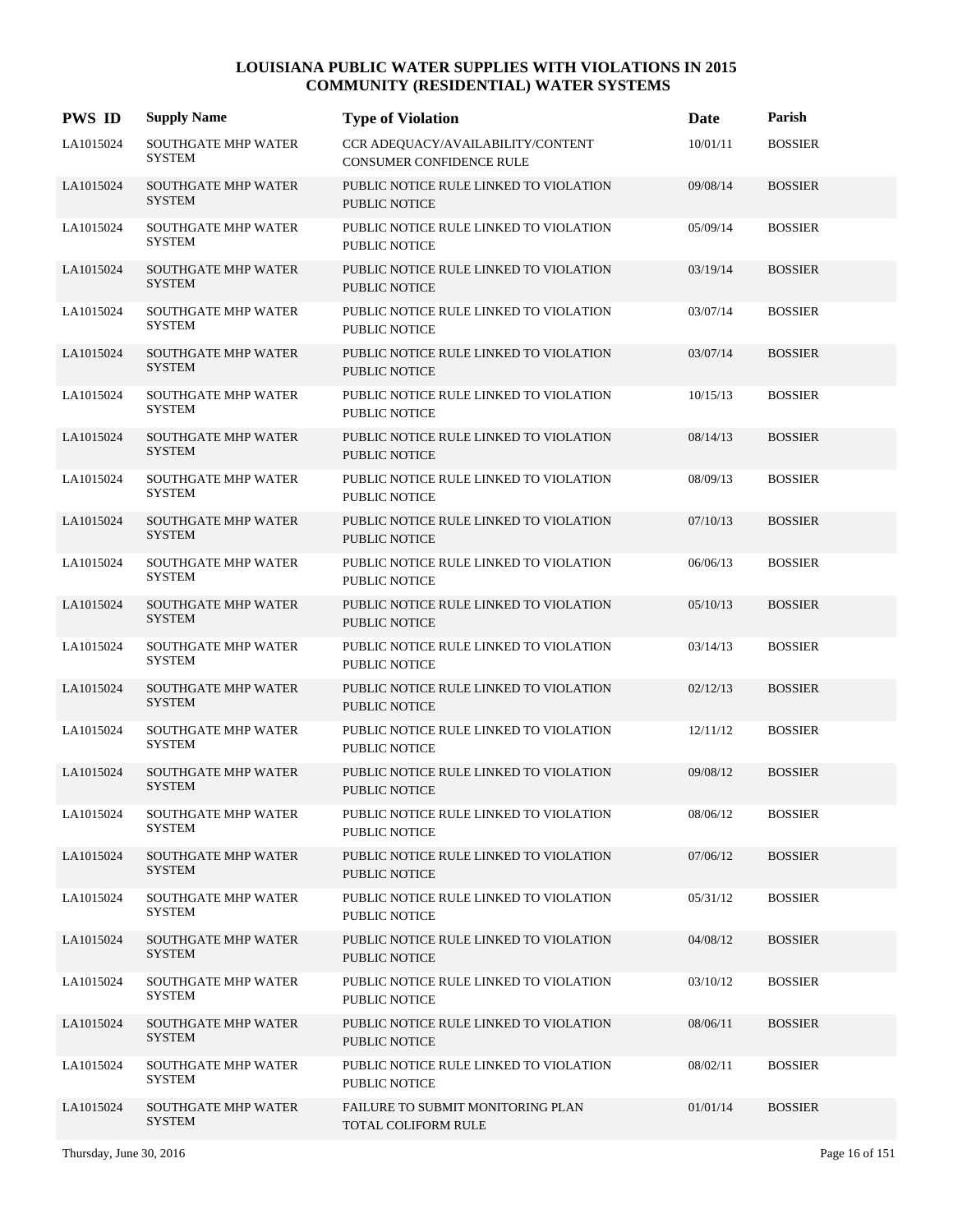| <b>PWS ID</b> | <b>Supply Name</b>                                | <b>Type of Violation</b>                                       | Date     | Parish         |
|---------------|---------------------------------------------------|----------------------------------------------------------------|----------|----------------|
| LA1015026     | CONSOLIDATED WWKS<br><b>DISTRICT 1 OF BOSSIER</b> | MCL (TCR), MONTHLY<br><b>COLIFORM (TCR)</b>                    | 06/01/15 | <b>BOSSIER</b> |
| LA1015029     | SOUTH BOSSIER WATER<br><b>SYSTEM</b>              | MCL (TCR), MONTHLY<br><b>COLIFORM (TCR)</b>                    | 11/01/15 | <b>BOSSIER</b> |
| LA1015029     | <b>SOUTH BOSSIER WATER</b><br><b>SYSTEM</b>       | MONITORING (TCR), ROUTINE MINOR<br><b>COLIFORM (TCR)</b>       | 12/01/15 | <b>BOSSIER</b> |
| LA1015029     | <b>SOUTH BOSSIER WATER</b><br><b>SYSTEM</b>       | MONITORING, ROUTINE (DBP), MAJOR<br><b>CHLORINE</b>            | 10/01/15 | <b>BOSSIER</b> |
| LA1015029     | <b>SOUTH BOSSIER WATER</b><br><b>SYSTEM</b>       | PUBLIC NOTICE RULE LINKED TO VIOLATION<br>PUBLIC NOTICE        | 05/08/14 | <b>BOSSIER</b> |
| LA1015030     | RIVER POINT WATER SYSTEM                          | MCL (TCR), MONTHLY<br><b>COLIFORM (TCR)</b>                    | 09/01/15 | <b>BOSSIER</b> |
| LA1015030     | RIVER POINT WATER SYSTEM                          | MONITORING (TCR), ROUTINE MAJOR<br><b>COLIFORM (TCR)</b>       | 06/01/15 | <b>BOSSIER</b> |
| LA1015030     | RIVER POINT WATER SYSTEM                          | MONITORING (TCR), ROUTINE MINOR<br><b>COLIFORM (TCR)</b>       | 10/01/15 | <b>BOSSIER</b> |
| LA1015030     | RIVER POINT WATER SYSTEM                          | MONITORING (TCR), ROUTINE MINOR<br><b>COLIFORM (TCR)</b>       | 08/01/15 | <b>BOSSIER</b> |
| LA1015030     | RIVER POINT WATER SYSTEM                          | MONITORING (TCR), REPEAT MAJOR<br><b>COLIFORM (TCR)</b>        | 07/01/15 | <b>BOSSIER</b> |
| LA1015030     | RIVER POINT WATER SYSTEM                          | MONITORING, ROUTINE (DBP), MAJOR<br><b>CHLORINE</b>            | 10/01/15 | <b>BOSSIER</b> |
| LA1015030     | RIVER POINT WATER SYSTEM                          | MONITORING, ROUTINE (DBP), MAJOR<br><b>CHLORINE</b>            | 07/01/15 | <b>BOSSIER</b> |
| LA1015030     | RIVER POINT WATER SYSTEM                          | MONITORING, ROUTINE (DBP), MAJOR<br><b>CHLORINE</b>            | 04/01/15 | <b>BOSSIER</b> |
| LA1015030     | RIVER POINT WATER SYSTEM                          | MONITORING, ROUTINE (DBP), MAJOR<br>TOT_TTHM/HAA5              | 08/01/14 | <b>BOSSIER</b> |
| LA1015030     | RIVER POINT WATER SYSTEM                          | FAILURE SUBMIT SUBPART V PLAN, ESCALATED<br><b>DBP STAGE 2</b> | 01/01/13 | <b>BOSSIER</b> |
| LA1015030     | RIVER POINT WATER SYSTEM                          | FAILURE ADDRESS DEFICIENCY (GWR)<br><b>GROUNDWATER RULE</b>    | 11/14/11 | <b>BOSSIER</b> |
| LA1015030     | RIVER POINT WATER SYSTEM                          | <b>CCR REPORT</b><br>CONSUMER CONFIDENCE RULE                  | 07/01/15 | <b>BOSSIER</b> |
| LA1015030     | RIVER POINT WATER SYSTEM                          | <b>CCR REPORT</b><br>CONSUMER CONFIDENCE RULE                  | 07/01/14 | <b>BOSSIER</b> |
| LA1015030     | RIVER POINT WATER SYSTEM                          | <b>CCR REPORT</b><br>CONSUMER CONFIDENCE RULE                  | 07/01/13 | <b>BOSSIER</b> |
| LA1015030     | RIVER POINT WATER SYSTEM                          | <b>CCR REPORT</b><br>CONSUMER CONFIDENCE RULE                  | 07/01/12 | <b>BOSSIER</b> |
| LA1015030     | RIVER POINT WATER SYSTEM                          | CCR ADEQUACY/AVAILABILITY/CONTENT<br>CONSUMER CONFIDENCE RULE  | 10/01/15 | <b>BOSSIER</b> |
| LA1015030     | RIVER POINT WATER SYSTEM                          | CCR ADEQUACY/AVAILABILITY/CONTENT<br>CONSUMER CONFIDENCE RULE  | 10/01/14 | <b>BOSSIER</b> |
| LA1015030     | RIVER POINT WATER SYSTEM                          | CCR ADEQUACY/AVAILABILITY/CONTENT<br>CONSUMER CONFIDENCE RULE  | 10/01/13 | <b>BOSSIER</b> |
| LA1015030     | RIVER POINT WATER SYSTEM                          | CCR ADEQUACY/AVAILABILITY/CONTENT<br>CONSUMER CONFIDENCE RULE  | 10/01/12 | <b>BOSSIER</b> |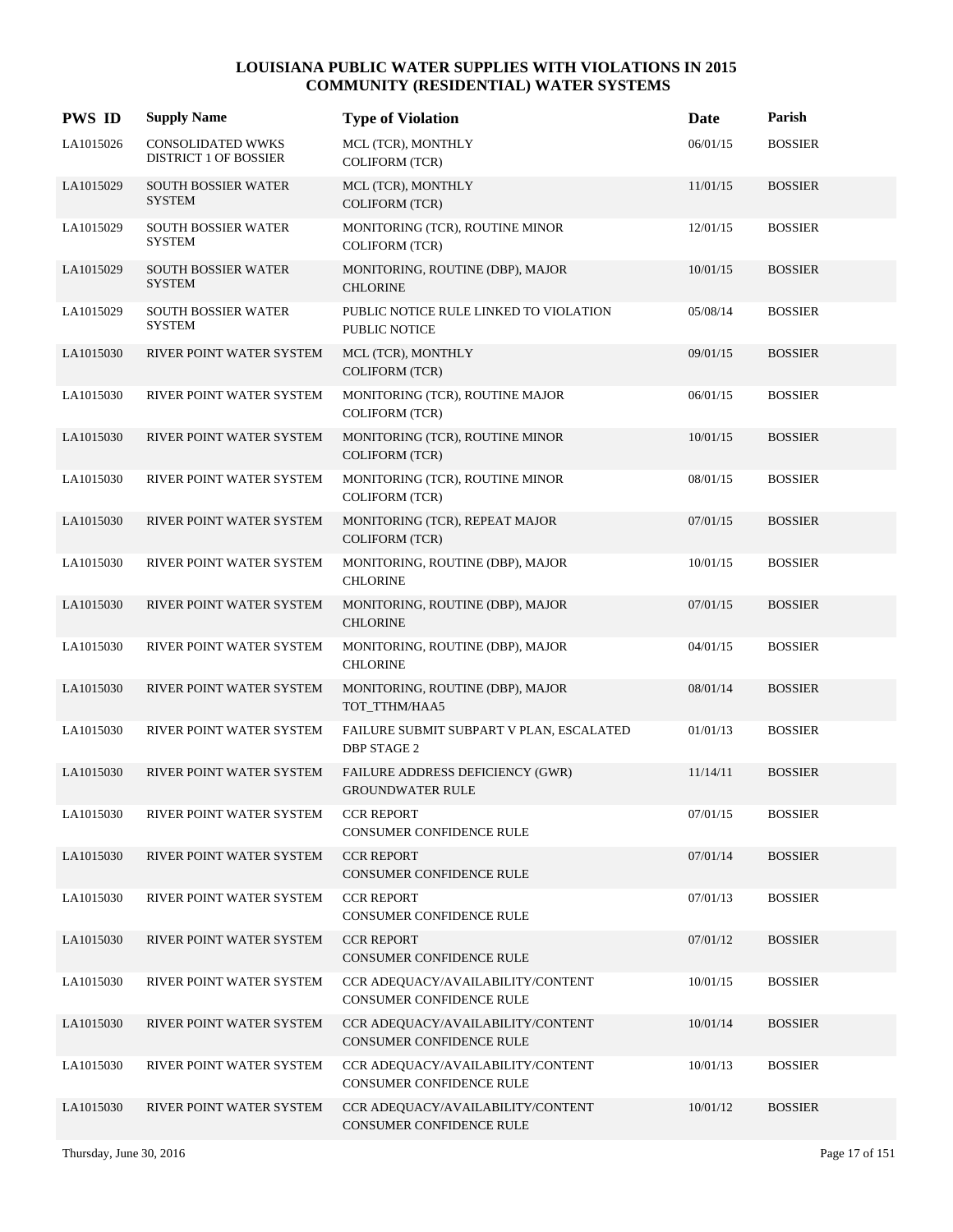| <b>PWS ID</b> | <b>Supply Name</b>                           | <b>Type of Violation</b>                                       | Date     | Parish         |
|---------------|----------------------------------------------|----------------------------------------------------------------|----------|----------------|
| LA1015030     | RIVER POINT WATER SYSTEM                     | PUBLIC NOTICE RULE LINKED TO VIOLATION<br>PUBLIC NOTICE        | 12/30/15 | <b>BOSSIER</b> |
| LA1015030     | RIVER POINT WATER SYSTEM                     | PUBLIC NOTICE RULE LINKED TO VIOLATION<br><b>PUBLIC NOTICE</b> | 12/17/15 | <b>BOSSIER</b> |
| LA1015030     | RIVER POINT WATER SYSTEM                     | PUBLIC NOTICE RULE LINKED TO VIOLATION<br>PUBLIC NOTICE        | 11/08/15 | <b>BOSSIER</b> |
| LA1015030     | RIVER POINT WATER SYSTEM                     | PUBLIC NOTICE RULE LINKED TO VIOLATION<br><b>PUBLIC NOTICE</b> | 10/30/15 | <b>BOSSIER</b> |
| LA1015030     | RIVER POINT WATER SYSTEM                     | PUBLIC NOTICE RULE LINKED TO VIOLATION<br><b>PUBLIC NOTICE</b> | 10/07/15 | <b>BOSSIER</b> |
| LA1015030     | RIVER POINT WATER SYSTEM                     | PUBLIC NOTICE RULE LINKED TO VIOLATION<br>PUBLIC NOTICE        | 02/06/15 | <b>BOSSIER</b> |
| LA1015030     | RIVER POINT WATER SYSTEM                     | PUBLIC NOTICE RULE LINKED TO VIOLATION<br>PUBLIC NOTICE        | 04/09/14 | <b>BOSSIER</b> |
| LA1015030     | RIVER POINT WATER SYSTEM                     | PUBLIC NOTICE RULE LINKED TO VIOLATION<br><b>PUBLIC NOTICE</b> | 06/06/13 | <b>BOSSIER</b> |
| LA1015030     | RIVER POINT WATER SYSTEM                     | PUBLIC NOTICE RULE LINKED TO VIOLATION<br><b>PUBLIC NOTICE</b> | 05/31/12 | <b>BOSSIER</b> |
| LA1015030     | RIVER POINT WATER SYSTEM                     | INADEQUATE MIN CHLORINE RESIDUAL(GW&SW)<br><b>CHLORAMINE</b>   | 11/01/15 | <b>BOSSIER</b> |
| LA1015030     | RIVER POINT WATER SYSTEM                     | INADEQUATE MIN CHLORINE RESIDUAL(GW&SW)<br><b>CHLORINE</b>     | 04/01/15 | <b>BOSSIER</b> |
| LA1015030     | RIVER POINT WATER SYSTEM                     | INADEQUATE MIN CHLORINE RESIDUAL(GW&SW)<br><b>CHLORINE</b>     | 02/01/15 | <b>BOSSIER</b> |
| LA1015030     | RIVER POINT WATER SYSTEM                     | INADEQUATE MIN CHLORINE RESIDUAL(GW&SW)<br><b>CHLORINE</b>     | 01/01/15 | <b>BOSSIER</b> |
| LA1015032     | SHADY PARK MHP WATER<br><b>SYSTEM</b>        | MONITORING, ROUTINE (DBP), MAJOR<br>TOT_TTHM/HAA5              | 01/01/15 | <b>BOSSIER</b> |
| LA1015032     | <b>SHADY PARK MHP WATER</b><br><b>SYSTEM</b> | <b>CCR REPORT</b><br>CONSUMER CONFIDENCE RULE                  | 07/01/14 | <b>BOSSIER</b> |
| LA1015032     | <b>SHADY PARK MHP WATER</b><br><b>SYSTEM</b> | CCR ADEQUACY/AVAILABILITY/CONTENT<br>CONSUMER CONFIDENCE RULE  | 10/01/14 | <b>BOSSIER</b> |
| LA1015032     | <b>SHADY PARK MHP WATER</b><br><b>SYSTEM</b> | PUBLIC NOTICE RULE LINKED TO VIOLATION<br>PUBLIC NOTICE        | 07/21/15 | <b>BOSSIER</b> |
| LA1015036     | PEACEFUL PINES MHP WATER<br><b>SYSTEM</b>    | MONITORING (TCR), ROUTINE MAJOR<br><b>COLIFORM (TCR)</b>       | 11/01/15 | <b>BOSSIER</b> |
| LA1015036     | PEACEFUL PINES MHP WATER<br><b>SYSTEM</b>    | MONITORING (TCR), ROUTINE MINOR<br><b>COLIFORM (TCR)</b>       | 06/01/15 | <b>BOSSIER</b> |
| LA1015036     | PEACEFUL PINES MHP WATER<br><b>SYSTEM</b>    | MONITORING, ROUTINE (DBP), MAJOR<br>TOT_TTHM/HAA5              | 07/01/15 | <b>BOSSIER</b> |
| LA1015036     | PEACEFUL PINES MHP WATER<br><b>SYSTEM</b>    | MONITORING, ROUTINE (DBP), MAJOR<br><b>CHLORINE</b>            | 04/01/15 | <b>BOSSIER</b> |
| LA1015036     | PEACEFUL PINES MHP WATER<br><b>SYSTEM</b>    | CCR ADEQUACY/AVAILABILITY/CONTENT<br>CONSUMER CONFIDENCE RULE  | 10/01/15 | <b>BOSSIER</b> |
| LA1015036     | PEACEFUL PINES MHP WATER<br><b>SYSTEM</b>    | PUBLIC NOTICE RULE LINKED TO VIOLATION<br>PUBLIC NOTICE        | 11/24/15 | <b>BOSSIER</b> |
| LA1015036     | PEACEFUL PINES MHP WATER<br><b>SYSTEM</b>    | PUBLIC NOTICE RULE LINKED TO VIOLATION<br>PUBLIC NOTICE        | 10/03/14 | <b>BOSSIER</b> |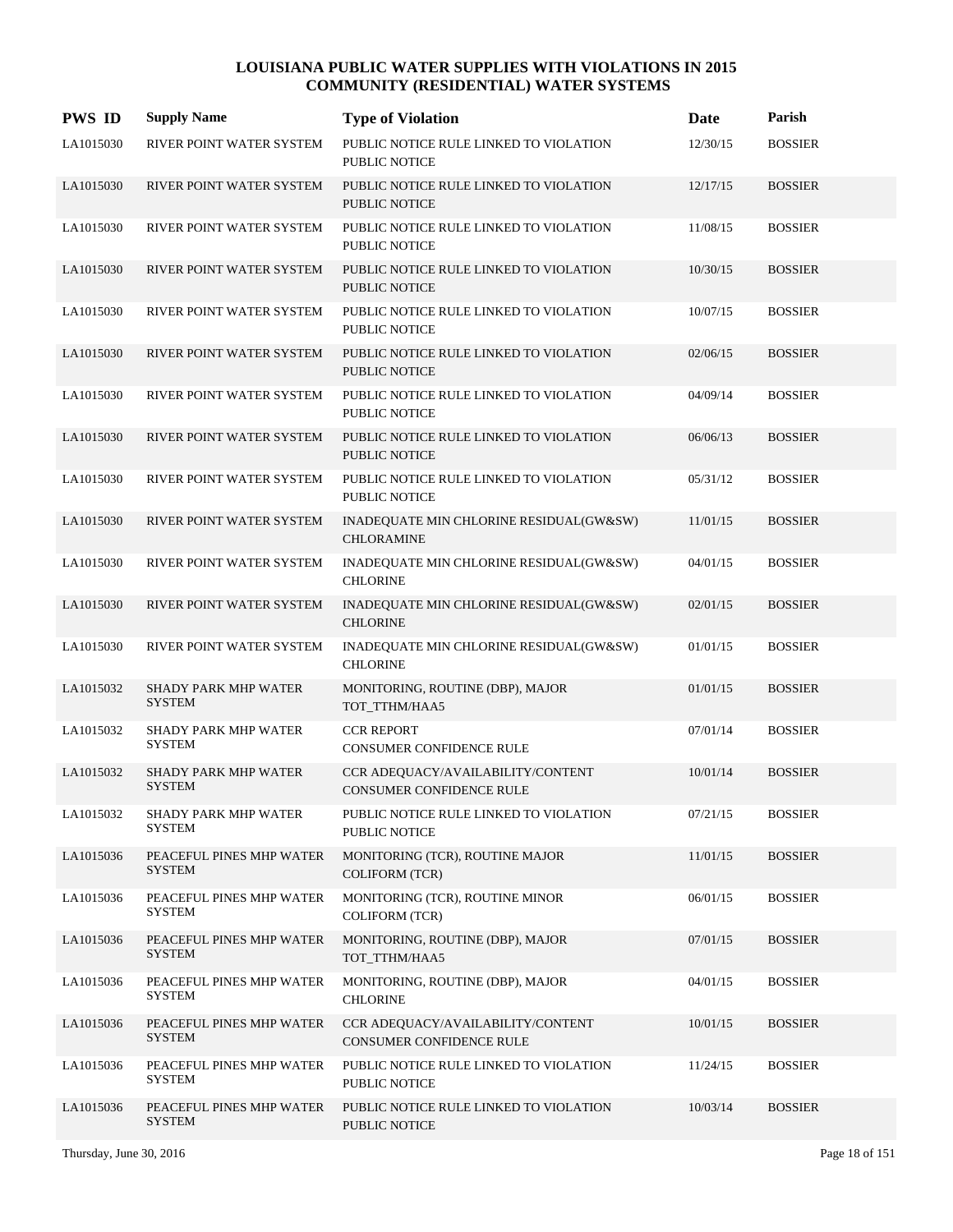| <b>PWS ID</b> | <b>Supply Name</b>                                | <b>Type of Violation</b>                                       | Date     | Parish         |
|---------------|---------------------------------------------------|----------------------------------------------------------------|----------|----------------|
| LA1015036     | PEACEFUL PINES MHP WATER<br><b>SYSTEM</b>         | PUBLIC NOTICE RULE LINKED TO VIOLATION<br><b>PUBLIC NOTICE</b> | 03/19/14 | <b>BOSSIER</b> |
| LA1015036     | PEACEFUL PINES MHP WATER<br><b>SYSTEM</b>         | PUBLIC NOTICE RULE LINKED TO VIOLATION<br><b>PUBLIC NOTICE</b> | 12/12/12 | <b>BOSSIER</b> |
| LA1015036     | PEACEFUL PINES MHP WATER<br><b>SYSTEM</b>         | INADEQUATE MIN CHLORINE RESIDUAL(GW&SW)<br><b>CHLORINE</b>     | 09/01/15 | <b>BOSSIER</b> |
| LA1015036     | PEACEFUL PINES MHP WATER<br><b>SYSTEM</b>         | FAILURE TO SUBMIT MONITORING PLAN<br>TOTAL COLIFORM RULE       | 01/01/14 | <b>BOSSIER</b> |
| LA1015039     | <b>CENTRAL BOSSIER WATER</b><br><b>SYSTEM</b>     | MCL, LRAA<br><b>TTHM</b>                                       | 10/01/15 | <b>BOSSIER</b> |
| LA1015039     | CENTRAL BOSSIER WATER<br><b>SYSTEM</b>            | MCL, LRAA<br><b>TTHM</b>                                       | 07/01/15 | <b>BOSSIER</b> |
| LA1015039     | CENTRAL BOSSIER WATER<br><b>SYSTEM</b>            | MCL, LRAA<br><b>TTHM</b>                                       | 04/01/15 | <b>BOSSIER</b> |
| LA1015039     | CENTRAL BOSSIER WATER<br><b>SYSTEM</b>            | MONITORING, ROUTINE (DBP), MAJOR<br>TOT TTHM/HAA5              | 12/01/14 | <b>BOSSIER</b> |
| LA1015039     | CENTRAL BOSSIER WATER<br><b>SYSTEM</b>            | FAILURE SUBMIT OEL REPORT FOR TTHM<br><b>TTHM</b>              | 01/31/15 | <b>BOSSIER</b> |
| LA1015039     | CENTRAL BOSSIER WATER<br><b>SYSTEM</b>            | FAILURE SUBMIT OEL REPORT FOR TTHM<br><b>TTHM</b>              | 07/31/14 | <b>BOSSIER</b> |
| LA1015039     | CENTRAL BOSSIER WATER<br><b>SYSTEM</b>            | FAILURE SUBMIT OEL REPORT FOR TTHM<br><b>TTHM</b>              | 05/01/14 | <b>BOSSIER</b> |
| LA1015039     | <b>CENTRAL BOSSIER WATER</b><br><b>SYSTEM</b>     | PUBLIC NOTICE RULE LINKED TO VIOLATION<br><b>PUBLIC NOTICE</b> | 04/17/15 | <b>BOSSIER</b> |
| LA1015040     | <b>CYPRESS BLACK BAYOU</b><br><b>WATER SYSTEM</b> | MONITORING (TCR), ROUTINE MINOR<br><b>COLIFORM (TCR)</b>       | 05/01/15 | <b>BOSSIER</b> |
| LA1015041     | BELLEVUE WATER SYSTEM                             | MONITORING, ROUTINE (DBP), MAJOR<br>TOT TTHM/HAA5              | 09/01/14 | <b>BOSSIER</b> |
| LA1015041     | BELLEVUE WATER SYSTEM                             | <b>CCR REPORT</b><br>CONSUMER CONFIDENCE RULE                  | 07/01/15 | <b>BOSSIER</b> |
| LA1015044     | <b>SLIGO WATER SYSTEM</b><br><b>INCORPORATED</b>  | MONITORING (TCR), ROUTINE MINOR<br><b>COLIFORM (TCR)</b>       | 12/01/15 | <b>BOSSIER</b> |
| LA1015044     | <b>SLIGO WATER SYSTEM</b><br><b>INCORPORATED</b>  | MONITORING, ROUTINE (DBP), MAJOR<br><b>CHLORINE</b>            | 10/01/15 | <b>BOSSIER</b> |
| LA1015044     | <b>SLIGO WATER SYSTEM</b><br><b>INCORPORATED</b>  | <b>CCR REPORT</b><br>CONSUMER CONFIDENCE RULE                  | 07/01/15 | <b>BOSSIER</b> |
| LA1015044     | <b>SLIGO WATER SYSTEM</b><br><b>INCORPORATED</b>  | CCR ADEQUACY/AVAILABILITY/CONTENT<br>CONSUMER CONFIDENCE RULE  | 10/01/15 | <b>BOSSIER</b> |
| LA1015044     | <b>SLIGO WATER SYSTEM</b><br><b>INCORPORATED</b>  | PUBLIC NOTICE RULE LINKED TO VIOLATION<br>PUBLIC NOTICE        | 05/31/12 | <b>BOSSIER</b> |
| LA1015044     | <b>SLIGO WATER SYSTEM</b><br><b>INCORPORATED</b>  | PUBLIC NOTICE RULE LINKED TO VIOLATION<br>PUBLIC NOTICE        | 01/25/12 | <b>BOSSIER</b> |
| LA1015047     | HIGHLAND WATER WORKS                              | MONITORING, ROUTINE (DBP), MAJOR<br>TOT_TTHM/HAA5              | 09/01/14 | <b>BOSSIER</b> |
| LA1017001     | TWM MOBILE HOME<br><b>COMMUNITY WATER SYSTEM</b>  | PUBLIC NOTICE RULE LINKED TO VIOLATION<br>PUBLIC NOTICE        | 02/09/12 | CADDO          |
| LA1017002     | AUTUMN ACRES MHP WATER<br><b>SYSTEM</b>           | MONITORING (TCR), ROUTINE MAJOR<br><b>COLIFORM (TCR)</b>       | 05/01/15 | CADDO          |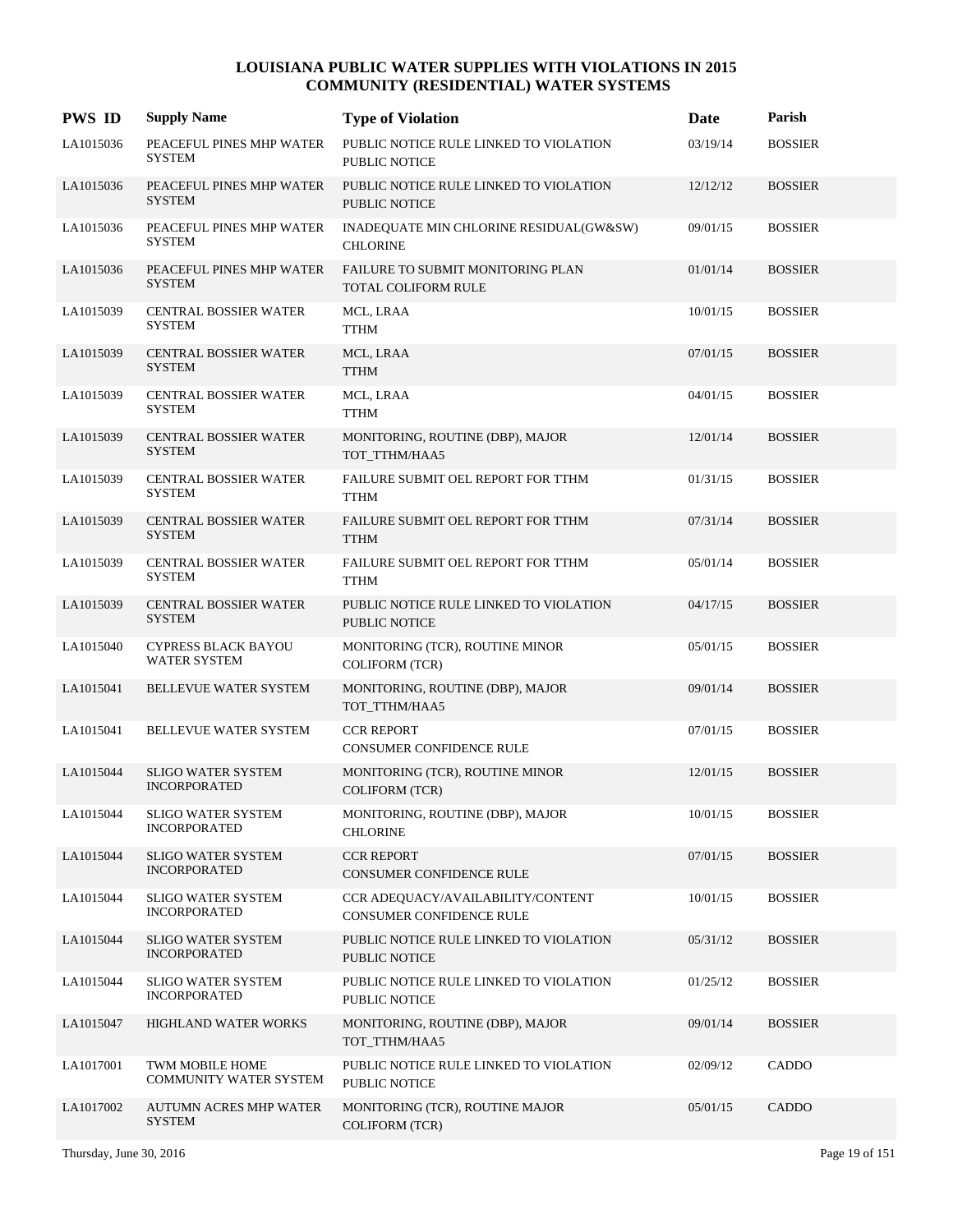| <b>PWS ID</b> | <b>Supply Name</b>                             | <b>Type of Violation</b>                                       | Date     | Parish       |
|---------------|------------------------------------------------|----------------------------------------------------------------|----------|--------------|
| LA1017002     | <b>AUTUMN ACRES MHP WATER</b><br><b>SYSTEM</b> | MONITORING, ROUTINE (DBP), MAJOR<br>TOT_TTHM/HAA5              | 10/01/14 | CADDO        |
| LA1017002     | <b>AUTUMN ACRES MHP WATER</b><br><b>SYSTEM</b> | PUBLIC NOTICE RULE LINKED TO VIOLATION<br><b>PUBLIC NOTICE</b> | 08/10/15 | CADDO        |
| LA1017002     | <b>AUTUMN ACRES MHP WATER</b><br><b>SYSTEM</b> | PUBLIC NOTICE RULE LINKED TO VIOLATION<br>PUBLIC NOTICE        | 05/31/12 | CADDO        |
| LA1017004     | <b>BEL-DI-GIL WATER SYSTEM</b>                 | MCL, LRAA<br><b>TTHM</b>                                       | 10/01/15 | <b>CADDO</b> |
| LA1017004     | BEL-DI-GIL WATER SYSTEM                        | MCL, LRAA<br><b>TTHM</b>                                       | 07/01/15 | CADDO        |
| LA1017004     | <b>BEL-DI-GIL WATER SYSTEM</b>                 | MONITORING, ROUTINE (DBP), MAJOR<br>TOT_TTHM/HAA5              | 08/01/15 | <b>CADDO</b> |
| LA1017005     | BELLA VISTA MHP WATER<br><b>SYSTEM</b>         | FAILURE SUBMIT SUBPART V PLAN, ESCALATED<br>DBP STAGE 2        | 01/01/13 | CADDO        |
| LA1017005     | <b>BELLA VISTA MHP WATER</b><br><b>SYSTEM</b>  | <b>CCR REPORT</b><br><b>CONSUMER CONFIDENCE RULE</b>           | 07/01/15 | CADDO        |
| LA1017005     | <b>BELLA VISTA MHP WATER</b><br><b>SYSTEM</b>  | PUBLIC NOTICE RULE LINKED TO VIOLATION<br>PUBLIC NOTICE        | 02/06/15 | CADDO        |
| LA1017005     | BELLA VISTA MHP WATER<br><b>SYSTEM</b>         | FAILURE TO SUBMIT MONITORING PLAN<br>TOTAL COLIFORM RULE       | 01/01/14 | CADDO        |
| LA1017006     | <b>BLANCHARD WATER SYSTEM</b>                  | MCL (TCR), MONTHLY<br><b>COLIFORM (TCR)</b>                    | 06/01/15 | CADDO        |
| LA1017006     | <b>BLANCHARD WATER SYSTEM</b>                  | MCL (TCR), MONTHLY<br><b>COLIFORM (TCR)</b>                    | 05/01/15 | CADDO        |
| LA1017010     | EAST MOORINGSPORT WATER<br><b>SYSTEM</b>       | MONITORING (TCR), ROUTINE MAJOR<br><b>COLIFORM (TCR)</b>       | 12/01/15 | CADDO        |
| LA1017010     | EAST MOORINGSPORT WATER<br><b>SYSTEM</b>       | MONITORING (TCR), ROUTINE MAJOR<br><b>COLIFORM (TCR)</b>       | 11/01/15 | CADDO        |
| LA1017010     | EAST MOORINGSPORT WATER<br><b>SYSTEM</b>       | MONITORING (TCR), ROUTINE MAJOR<br><b>COLIFORM (TCR)</b>       | 10/01/15 | CADDO        |
| LA1017010     | EAST MOORINGSPORT WATER<br><b>SYSTEM</b>       | MONITORING (TCR), ROUTINE MAJOR<br><b>COLIFORM (TCR)</b>       | 09/01/15 | CADDO        |
| LA1017010     | EAST MOORINGSPORT WATER<br><b>SYSTEM</b>       | MONITORING (TCR), ROUTINE MAJOR<br><b>COLIFORM (TCR)</b>       | 08/01/15 | CADDO        |
| LA1017010     | EAST MOORINGSPORT WATER<br><b>SYSTEM</b>       | MONITORING (TCR), ROUTINE MAJOR<br><b>COLIFORM (TCR)</b>       | 07/01/15 | CADDO        |
| LA1017010     | EAST MOORINGSPORT WATER<br>SYSTEM              | MONITORING (TCR), ROUTINE MAJOR<br>COLIFORM (TCR)              | 06/01/15 | CADDO        |
| LA1017010     | EAST MOORINGSPORT WATER<br><b>SYSTEM</b>       | MONITORING (TCR), ROUTINE MAJOR<br><b>COLIFORM (TCR)</b>       | 05/01/15 | CADDO        |
| LA1017010     | EAST MOORINGSPORT WATER<br><b>SYSTEM</b>       | MONITORING (TCR), ROUTINE MAJOR<br>COLIFORM (TCR)              | 04/01/15 | CADDO        |
| LA1017010     | EAST MOORINGSPORT WATER<br><b>SYSTEM</b>       | MONITORING (TCR), ROUTINE MAJOR<br><b>COLIFORM (TCR)</b>       | 03/01/15 | CADDO        |
| LA1017010     | EAST MOORINGSPORT WATER<br><b>SYSTEM</b>       | MONITORING (TCR), ROUTINE MAJOR<br>COLIFORM (TCR)              | 02/01/15 | CADDO        |
| LA1017010     | EAST MOORINGSPORT WATER<br><b>SYSTEM</b>       | MONITORING (TCR), ROUTINE MAJOR<br><b>COLIFORM (TCR)</b>       | 01/01/15 | CADDO        |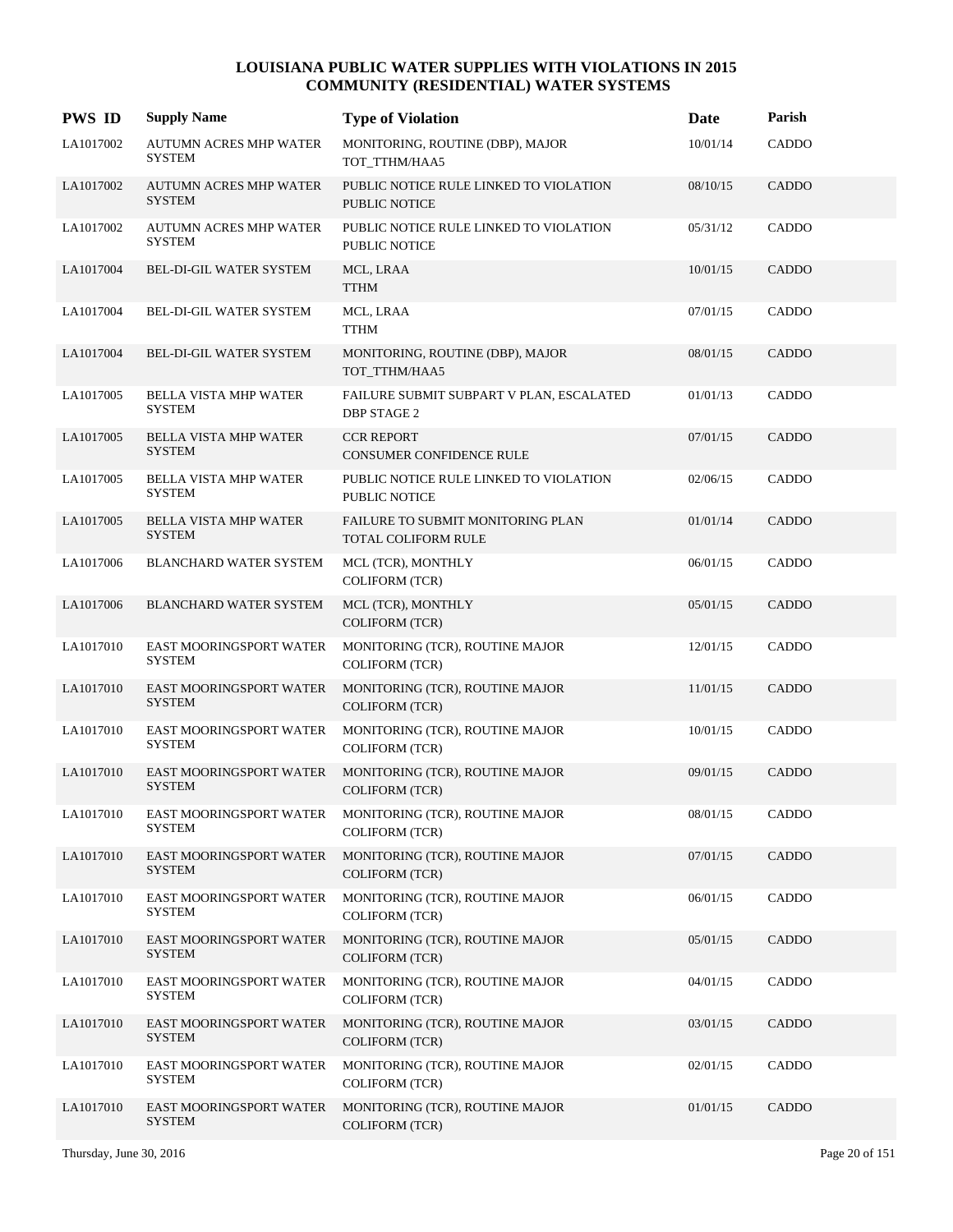| <b>PWS ID</b> | <b>Supply Name</b>                              | <b>Type of Violation</b>                                                  | Date     | Parish       |
|---------------|-------------------------------------------------|---------------------------------------------------------------------------|----------|--------------|
| LA1017010     | <b>EAST MOORINGSPORT WATER</b><br><b>SYSTEM</b> | MONITORING, ROUTINE (DBP), MAJOR<br><b>CHLORAMINE</b>                     | 10/01/15 | CADDO        |
| LA1017010     | EAST MOORINGSPORT WATER<br><b>SYSTEM</b>        | MONITORING, ROUTINE (DBP), MAJOR<br><b>CHLORAMINE</b>                     | 10/01/15 | CADDO        |
| LA1017010     | EAST MOORINGSPORT WATER<br><b>SYSTEM</b>        | MONITORING, ROUTINE (DBP), MAJOR<br><b>CHLORAMINE</b>                     | 10/01/15 | CADDO        |
| LA1017010     | EAST MOORINGSPORT WATER<br><b>SYSTEM</b>        | MONITORING, ROUTINE (DBP), MAJOR<br><b>CHLORAMINE</b>                     | 07/01/15 | CADDO        |
| LA1017010     | EAST MOORINGSPORT WATER<br><b>SYSTEM</b>        | MONITORING, ROUTINE (DBP), MAJOR<br><b>CHLORAMINE</b>                     | 07/01/15 | CADDO        |
| LA1017010     | EAST MOORINGSPORT WATER<br><b>SYSTEM</b>        | MONITORING, ROUTINE (DBP), MAJOR<br>CHLORAMINE                            | 07/01/15 | CADDO        |
| LA1017010     | EAST MOORINGSPORT WATER<br><b>SYSTEM</b>        | MONITORING, ROUTINE (DBP), MAJOR<br><b>CHLORAMINE</b>                     | 04/01/15 | CADDO        |
| LA1017010     | EAST MOORINGSPORT WATER<br><b>SYSTEM</b>        | MONITORING, ROUTINE (DBP), MAJOR<br><b>CHLORAMINE</b>                     | 04/01/15 | <b>CADDO</b> |
| LA1017010     | EAST MOORINGSPORT WATER<br><b>SYSTEM</b>        | MONITORING, ROUTINE (DBP), MAJOR<br><b>CHLORAMINE</b>                     | 04/01/15 | CADDO        |
| LA1017010     | EAST MOORINGSPORT WATER<br><b>SYSTEM</b>        | MONITORING, ROUTINE (DBP), MAJOR<br><b>CHLORAMINE</b>                     | 01/01/15 | CADDO        |
| LA1017010     | EAST MOORINGSPORT WATER<br><b>SYSTEM</b>        | MONITORING, ROUTINE (DBP), MAJOR<br><b>CHLORAMINE</b>                     | 01/01/15 | CADDO        |
| LA1017010     | EAST MOORINGSPORT WATER<br><b>SYSTEM</b>        | MONITORING, ROUTINE (DBP), MAJOR<br><b>CHLORAMINE</b>                     | 01/01/15 | <b>CADDO</b> |
| LA1017010     | EAST MOORINGSPORT WATER<br><b>SYSTEM</b>        | MONITORING, ROUTINE (DBP), MAJOR<br>TOT_TTHM/HAA5                         | 10/01/14 | CADDO        |
| LA1017010     | EAST MOORINGSPORT WATER<br><b>SYSTEM</b>        | FAILURE SUBMIT SUBPART V PLAN, ESCALATED<br><b>DBP STAGE 2</b>            | 01/01/13 | CADDO        |
| LA1017010     | EAST MOORINGSPORT WATER<br><b>SYSTEM</b>        | FOLLOW-UP OR ROUTINE TAP M/R (LCR)<br><b>LEAD &amp; COPPER RULE</b>       | 07/01/15 | CADDO        |
| LA1017010     | <b>EAST MOORINGSPORT WATER</b><br><b>SYSTEM</b> | FOLLOW-UP OR ROUTINE TAP M/R (LCR)<br><b>LEAD &amp; COPPER RULE</b>       | 01/01/15 | <b>CADDO</b> |
| LA1017010     | EAST MOORINGSPORT WATER<br><b>SYSTEM</b>        | FOLLOW-UP OR ROUTINE TAP M/R (LCR)<br>LEAD & COPPER RULE                  | 07/01/14 | CADDO        |
| LA1017010     | EAST MOORINGSPORT WATER<br><b>SYSTEM</b>        | FOLLOW-UP OR ROUTINE TAP M/R (LCR)<br>LEAD & COPPER RULE                  | 01/01/14 | CADDO        |
| LA1017010     | EAST MOORINGSPORT WATER<br><b>SYSTEM</b>        | FOLLOW-UP OR ROUTINE TAP M/R (LCR)<br>LEAD & COPPER RULE                  | 07/01/13 | CADDO        |
| LA1017010     | EAST MOORINGSPORT WATER<br><b>SYSTEM</b>        | FOLLOW-UP OR ROUTINE TAP M/R (LCR)<br><b>LEAD &amp; COPPER RULE</b>       | 01/01/13 | CADDO        |
| LA1017010     | EAST MOORINGSPORT WATER<br><b>SYSTEM</b>        | FOLLOW-UP OR ROUTINE TAP M/R (LCR)<br><b>LEAD &amp; COPPER RULE</b>       | 07/01/12 | CADDO        |
| LA1017010     | EAST MOORINGSPORT WATER<br><b>SYSTEM</b>        | FOLLOW-UP OR ROUTINE TAP M/R (LCR)<br><b>LEAD &amp; COPPER RULE</b>       | 01/01/05 | CADDO        |
| LA1017010     | EAST MOORINGSPORT WATER<br><b>SYSTEM</b>        | INITIAL/FOLLOW-UP/ROUTINE SOWT M/R (LCR)<br><b>LEAD &amp; COPPER RULE</b> | 10/01/12 | CADDO        |
| LA1017010     | EAST MOORINGSPORT WATER<br><b>SYSTEM</b>        | INITIAL/FOLLOW-UP/ROUTINE SOWT M/R (LCR)<br><b>LEAD &amp; COPPER RULE</b> | 04/01/12 | CADDO        |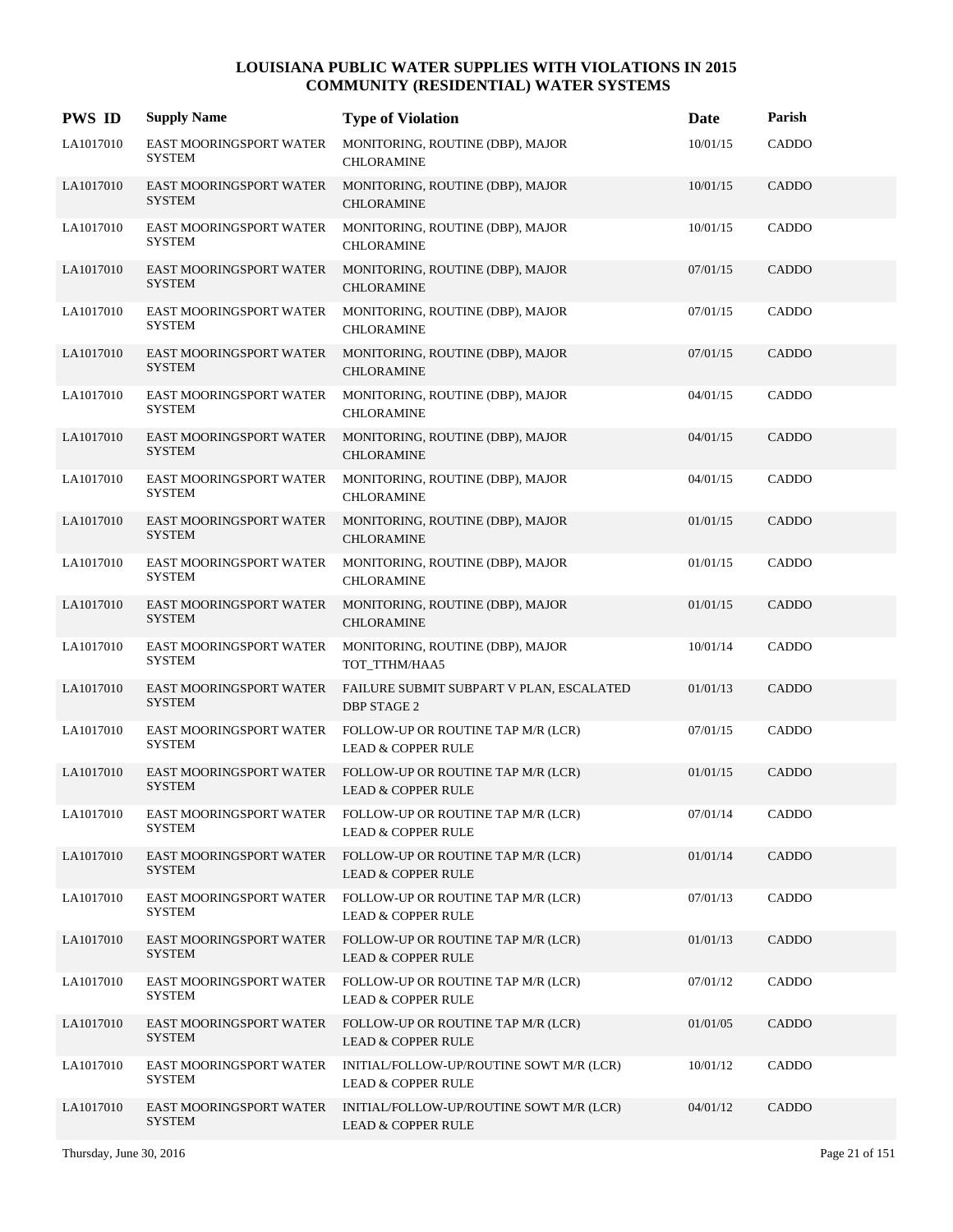| <b>PWS ID</b> | <b>Supply Name</b>                              | <b>Type of Violation</b>                                                  | Date     | Parish       |
|---------------|-------------------------------------------------|---------------------------------------------------------------------------|----------|--------------|
| LA1017010     | EAST MOORINGSPORT WATER<br><b>SYSTEM</b>        | INITIAL/FOLLOW-UP/ROUTINE SOWT M/R (LCR)<br><b>LEAD &amp; COPPER RULE</b> | 04/01/11 | CADDO        |
| LA1017010     | EAST MOORINGSPORT WATER<br><b>SYSTEM</b>        | OCCT/SOWT RECOMMENDATION/STUDY (LCR)<br><b>LEAD &amp; COPPER RULE</b>     | 04/11/11 | CADDO        |
| LA1017010     | EAST MOORINGSPORT WATER<br><b>SYSTEM</b>        | PUBLIC EDUCATION (LCR)<br><b>LEAD &amp; COPPER RULE</b>                   | 01/11/11 | CADDO        |
| LA1017010     | <b>EAST MOORINGSPORT WATER</b><br><b>SYSTEM</b> | <b>CCR REPORT</b><br>CONSUMER CONFIDENCE RULE                             | 07/01/15 | CADDO        |
| LA1017010     | EAST MOORINGSPORT WATER<br><b>SYSTEM</b>        | <b>CCR REPORT</b><br>CONSUMER CONFIDENCE RULE                             | 07/01/14 | CADDO        |
| LA1017010     | EAST MOORINGSPORT WATER<br><b>SYSTEM</b>        | <b>CCR REPORT</b><br>CONSUMER CONFIDENCE RULE                             | 07/01/13 | CADDO        |
| LA1017010     | EAST MOORINGSPORT WATER<br><b>SYSTEM</b>        | <b>CCR REPORT</b><br>CONSUMER CONFIDENCE RULE                             | 07/01/12 | CADDO        |
| LA1017010     | <b>EAST MOORINGSPORT WATER</b><br><b>SYSTEM</b> | <b>CCR REPORT</b><br><b>CONSUMER CONFIDENCE RULE</b>                      | 07/01/11 | CADDO        |
| LA1017010     | EAST MOORINGSPORT WATER<br><b>SYSTEM</b>        | <b>CCR REPORT</b><br>CONSUMER CONFIDENCE RULE                             | 07/01/10 | CADDO        |
| LA1017010     | EAST MOORINGSPORT WATER<br><b>SYSTEM</b>        | CCR ADEQUACY/AVAILABILITY/CONTENT<br>CONSUMER CONFIDENCE RULE             | 10/01/15 | CADDO        |
| LA1017010     | EAST MOORINGSPORT WATER<br><b>SYSTEM</b>        | CCR ADEQUACY/AVAILABILITY/CONTENT<br>CONSUMER CONFIDENCE RULE             | 10/01/14 | CADDO        |
| LA1017010     | EAST MOORINGSPORT WATER<br><b>SYSTEM</b>        | CCR ADEQUACY/AVAILABILITY/CONTENT<br>CONSUMER CONFIDENCE RULE             | 10/01/13 | <b>CADDO</b> |
| LA1017010     | EAST MOORINGSPORT WATER<br><b>SYSTEM</b>        | CCR ADEQUACY/AVAILABILITY/CONTENT<br>CONSUMER CONFIDENCE RULE             | 10/01/12 | CADDO        |
| LA1017010     | EAST MOORINGSPORT WATER<br><b>SYSTEM</b>        | CCR ADEQUACY/AVAILABILITY/CONTENT<br>CONSUMER CONFIDENCE RULE             | 10/01/11 | CADDO        |
| LA1017010     | EAST MOORINGSPORT WATER<br><b>SYSTEM</b>        | CCR ADEQUACY/AVAILABILITY/CONTENT<br>CONSUMER CONFIDENCE RULE             | 10/01/10 | CADDO        |
| LA1017010     | <b>EAST MOORINGSPORT WATER</b><br><b>SYSTEM</b> | PUBLIC NOTICE RULE LINKED TO VIOLATION<br>PUBLIC NOTICE                   | 12/30/15 | CADDO        |
| LA1017010     | EAST MOORINGSPORT WATER<br><b>SYSTEM</b>        | PUBLIC NOTICE RULE LINKED TO VIOLATION<br>PUBLIC NOTICE                   | 12/17/15 | CADDO        |
| LA1017010     | EAST MOORINGSPORT WATER<br><b>SYSTEM</b>        | PUBLIC NOTICE RULE LINKED TO VIOLATION<br>PUBLIC NOTICE                   | 12/08/15 | CADDO        |
| LA1017010     | EAST MOORINGSPORT WATER<br><b>SYSTEM</b>        | PUBLIC NOTICE RULE LINKED TO VIOLATION<br>PUBLIC NOTICE                   | 11/24/15 | CADDO        |
| LA1017010     | EAST MOORINGSPORT WATER<br><b>SYSTEM</b>        | PUBLIC NOTICE RULE LINKED TO VIOLATION<br>PUBLIC NOTICE                   | 11/24/15 | CADDO        |
| LA1017010     | EAST MOORINGSPORT WATER<br><b>SYSTEM</b>        | PUBLIC NOTICE RULE LINKED TO VIOLATION<br>PUBLIC NOTICE                   | 11/05/15 | CADDO        |
| LA1017010     | EAST MOORINGSPORT WATER<br><b>SYSTEM</b>        | PUBLIC NOTICE RULE LINKED TO VIOLATION<br>PUBLIC NOTICE                   | 10/28/15 | CADDO        |
| LA1017010     | <b>EAST MOORINGSPORT WATER</b><br><b>SYSTEM</b> | PUBLIC NOTICE RULE LINKED TO VIOLATION<br>PUBLIC NOTICE                   | 10/07/15 | CADDO        |
| LA1017010     | EAST MOORINGSPORT WATER<br><b>SYSTEM</b>        | PUBLIC NOTICE RULE LINKED TO VIOLATION<br>PUBLIC NOTICE                   | 09/24/15 | CADDO        |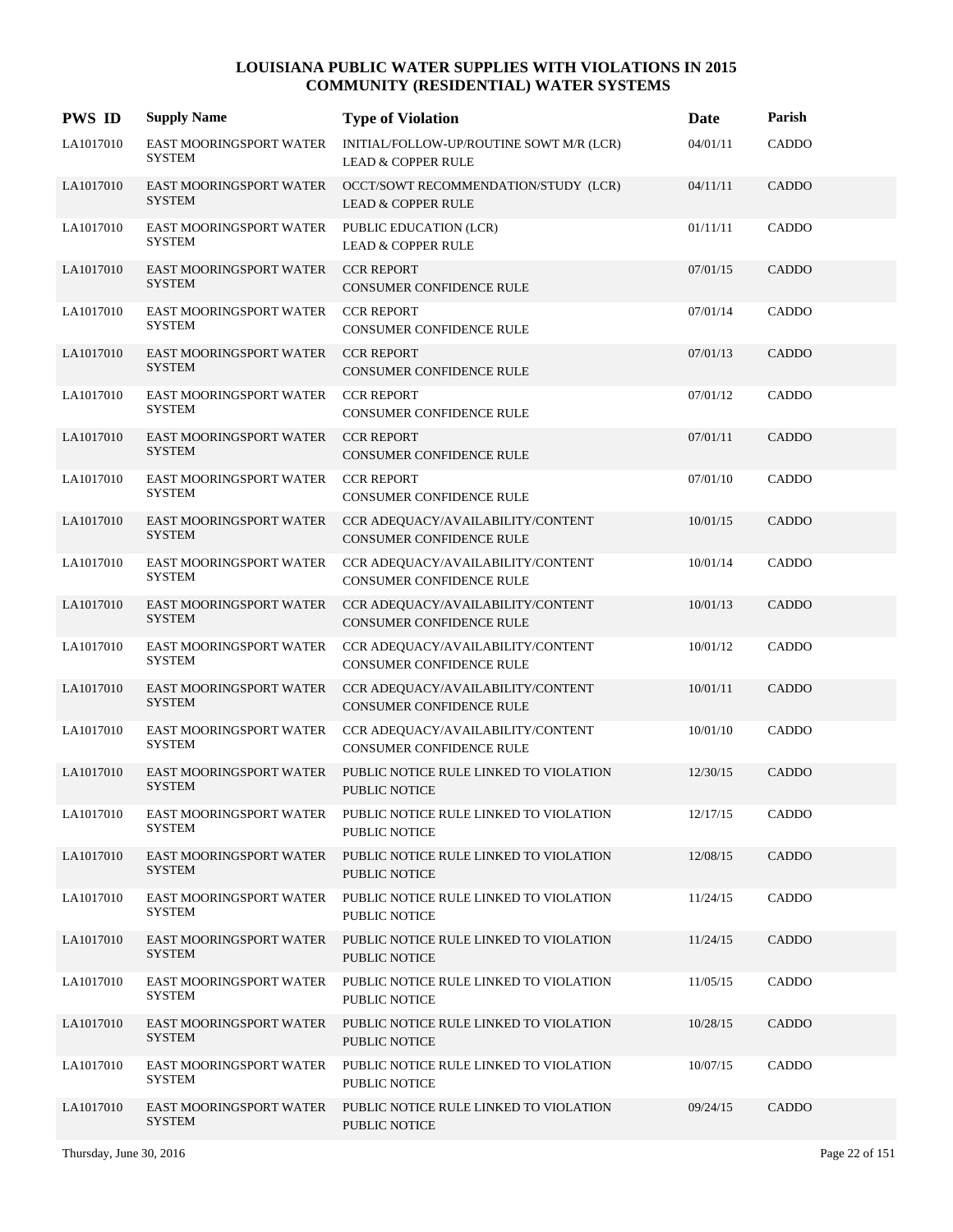| <b>PWS ID</b> | <b>Supply Name</b>                              | <b>Type of Violation</b>                                       | Date     | Parish       |
|---------------|-------------------------------------------------|----------------------------------------------------------------|----------|--------------|
| LA1017010     | <b>EAST MOORINGSPORT WATER</b><br><b>SYSTEM</b> | PUBLIC NOTICE RULE LINKED TO VIOLATION<br><b>PUBLIC NOTICE</b> | 09/12/15 | CADDO        |
| LA1017010     | EAST MOORINGSPORT WATER<br><b>SYSTEM</b>        | PUBLIC NOTICE RULE LINKED TO VIOLATION<br><b>PUBLIC NOTICE</b> | 08/24/15 | CADDO        |
| LA1017010     | EAST MOORINGSPORT WATER<br><b>SYSTEM</b>        | PUBLIC NOTICE RULE LINKED TO VIOLATION<br><b>PUBLIC NOTICE</b> | 07/07/15 | CADDO        |
| LA1017010     | <b>EAST MOORINGSPORT WATER</b><br><b>SYSTEM</b> | PUBLIC NOTICE RULE LINKED TO VIOLATION<br><b>PUBLIC NOTICE</b> | 06/05/15 | CADDO        |
| LA1017010     | EAST MOORINGSPORT WATER<br><b>SYSTEM</b>        | PUBLIC NOTICE RULE LINKED TO VIOLATION<br><b>PUBLIC NOTICE</b> | 05/21/15 | CADDO        |
| LA1017010     | EAST MOORINGSPORT WATER<br><b>SYSTEM</b>        | PUBLIC NOTICE RULE LINKED TO VIOLATION<br><b>PUBLIC NOTICE</b> | 05/14/15 | <b>CADDO</b> |
| LA1017010     | EAST MOORINGSPORT WATER<br><b>SYSTEM</b>        | PUBLIC NOTICE RULE LINKED TO VIOLATION<br><b>PUBLIC NOTICE</b> | 05/08/15 | CADDO        |
| LA1017010     | <b>EAST MOORINGSPORT WATER</b><br><b>SYSTEM</b> | PUBLIC NOTICE RULE LINKED TO VIOLATION<br><b>PUBLIC NOTICE</b> | 04/13/15 | CADDO        |
| LA1017010     | EAST MOORINGSPORT WATER<br><b>SYSTEM</b>        | PUBLIC NOTICE RULE LINKED TO VIOLATION<br>PUBLIC NOTICE        | 04/09/15 | CADDO        |
| LA1017010     | EAST MOORINGSPORT WATER<br><b>SYSTEM</b>        | PUBLIC NOTICE RULE LINKED TO VIOLATION<br><b>PUBLIC NOTICE</b> | 03/05/15 | <b>CADDO</b> |
| LA1017010     | EAST MOORINGSPORT WATER<br><b>SYSTEM</b>        | PUBLIC NOTICE RULE LINKED TO VIOLATION<br>PUBLIC NOTICE        | 02/16/15 | CADDO        |
| LA1017010     | EAST MOORINGSPORT WATER<br><b>SYSTEM</b>        | PUBLIC NOTICE RULE LINKED TO VIOLATION<br><b>PUBLIC NOTICE</b> | 02/09/15 | CADDO        |
| LA1017010     | EAST MOORINGSPORT WATER<br><b>SYSTEM</b>        | PUBLIC NOTICE RULE LINKED TO VIOLATION<br><b>PUBLIC NOTICE</b> | 02/09/15 | CADDO        |
| LA1017010     | EAST MOORINGSPORT WATER<br><b>SYSTEM</b>        | PUBLIC NOTICE RULE LINKED TO VIOLATION<br><b>PUBLIC NOTICE</b> | 01/08/15 | CADDO        |
| LA1017010     | EAST MOORINGSPORT WATER<br><b>SYSTEM</b>        | PUBLIC NOTICE RULE LINKED TO VIOLATION<br>PUBLIC NOTICE        | 01/07/15 | <b>CADDO</b> |
| LA1017010     | <b>EAST MOORINGSPORT WATER</b><br><b>SYSTEM</b> | PUBLIC NOTICE RULE LINKED TO VIOLATION<br><b>PUBLIC NOTICE</b> | 12/11/14 | <b>CADDO</b> |
| LA1017010     | EAST MOORINGSPORT WATER<br><b>SYSTEM</b>        | PUBLIC NOTICE RULE LINKED TO VIOLATION<br>PUBLIC NOTICE        | 12/08/14 | CADDO        |
| LA1017010     | <b>EAST MOORINGSPORT WATER</b><br><b>SYSTEM</b> | PUBLIC NOTICE RULE LINKED TO VIOLATION<br>PUBLIC NOTICE        | 12/02/14 | <b>CADDO</b> |
| LA1017010     | EAST MOORINGSPORT WATER<br><b>SYSTEM</b>        | PUBLIC NOTICE RULE LINKED TO VIOLATION<br>PUBLIC NOTICE        | 10/07/14 | CADDO        |
| LA1017010     | <b>EAST MOORINGSPORT WATER</b><br><b>SYSTEM</b> | PUBLIC NOTICE RULE LINKED TO VIOLATION<br>PUBLIC NOTICE        | 09/26/14 | CADDO        |
| LA1017010     | EAST MOORINGSPORT WATER<br><b>SYSTEM</b>        | PUBLIC NOTICE RULE LINKED TO VIOLATION<br>PUBLIC NOTICE        | 09/26/14 | CADDO        |
| LA1017010     | EAST MOORINGSPORT WATER<br><b>SYSTEM</b>        | PUBLIC NOTICE RULE LINKED TO VIOLATION<br>PUBLIC NOTICE        | 09/05/14 | CADDO        |
| LA1017010     | EAST MOORINGSPORT WATER<br><b>SYSTEM</b>        | PUBLIC NOTICE RULE LINKED TO VIOLATION<br>PUBLIC NOTICE        | 07/21/14 | CADDO        |
| LA1017010     | <b>EAST MOORINGSPORT WATER</b><br><b>SYSTEM</b> | PUBLIC NOTICE RULE LINKED TO VIOLATION<br><b>PUBLIC NOTICE</b> | 07/04/14 | CADDO        |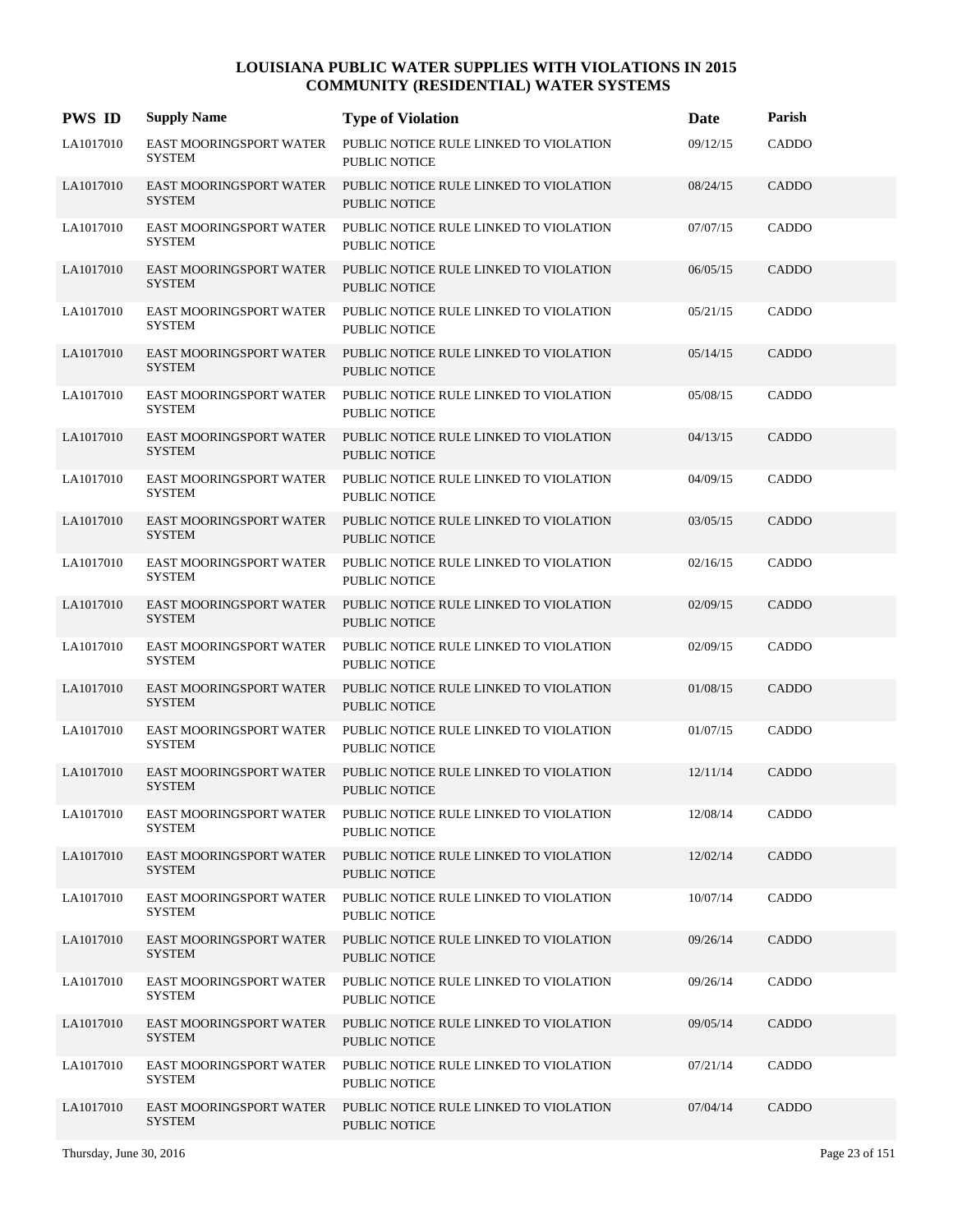| <b>PWS ID</b> | <b>Supply Name</b>                              | <b>Type of Violation</b>                                       | Date     | Parish       |
|---------------|-------------------------------------------------|----------------------------------------------------------------|----------|--------------|
| LA1017010     | EAST MOORINGSPORT WATER<br><b>SYSTEM</b>        | PUBLIC NOTICE RULE LINKED TO VIOLATION<br><b>PUBLIC NOTICE</b> | 06/05/14 | CADDO        |
| LA1017010     | EAST MOORINGSPORT WATER<br><b>SYSTEM</b>        | PUBLIC NOTICE RULE LINKED TO VIOLATION<br><b>PUBLIC NOTICE</b> | 05/09/14 | CADDO        |
| LA1017010     | EAST MOORINGSPORT WATER<br><b>SYSTEM</b>        | PUBLIC NOTICE RULE LINKED TO VIOLATION<br><b>PUBLIC NOTICE</b> | 04/23/14 | CADDO        |
| LA1017010     | <b>EAST MOORINGSPORT WATER</b><br><b>SYSTEM</b> | PUBLIC NOTICE RULE LINKED TO VIOLATION<br><b>PUBLIC NOTICE</b> | 04/08/14 | <b>CADDO</b> |
| LA1017010     | EAST MOORINGSPORT WATER<br><b>SYSTEM</b>        | PUBLIC NOTICE RULE LINKED TO VIOLATION<br><b>PUBLIC NOTICE</b> | 03/10/14 | CADDO        |
| LA1017010     | EAST MOORINGSPORT WATER<br><b>SYSTEM</b>        | PUBLIC NOTICE RULE LINKED TO VIOLATION<br><b>PUBLIC NOTICE</b> | 02/12/14 | <b>CADDO</b> |
| LA1017010     | EAST MOORINGSPORT WATER<br><b>SYSTEM</b>        | PUBLIC NOTICE RULE LINKED TO VIOLATION<br><b>PUBLIC NOTICE</b> | 01/30/14 | CADDO        |
| LA1017010     | <b>EAST MOORINGSPORT WATER</b><br><b>SYSTEM</b> | PUBLIC NOTICE RULE LINKED TO VIOLATION<br><b>PUBLIC NOTICE</b> | 11/19/13 | CADDO        |
| LA1017010     | EAST MOORINGSPORT WATER<br><b>SYSTEM</b>        | PUBLIC NOTICE RULE LINKED TO VIOLATION<br><b>PUBLIC NOTICE</b> | 09/27/13 | CADDO        |
| LA1017010     | EAST MOORINGSPORT WATER<br><b>SYSTEM</b>        | PUBLIC NOTICE RULE LINKED TO VIOLATION<br><b>PUBLIC NOTICE</b> | 08/09/13 | <b>CADDO</b> |
| LA1017010     | EAST MOORINGSPORT WATER<br><b>SYSTEM</b>        | PUBLIC NOTICE RULE LINKED TO VIOLATION<br><b>PUBLIC NOTICE</b> | 07/10/13 | CADDO        |
| LA1017010     | <b>EAST MOORINGSPORT WATER</b><br><b>SYSTEM</b> | PUBLIC NOTICE RULE LINKED TO VIOLATION<br><b>PUBLIC NOTICE</b> | 06/13/13 | CADDO        |
| LA1017010     | EAST MOORINGSPORT WATER<br><b>SYSTEM</b>        | PUBLIC NOTICE RULE LINKED TO VIOLATION<br><b>PUBLIC NOTICE</b> | 06/13/13 | CADDO        |
| LA1017010     | EAST MOORINGSPORT WATER<br><b>SYSTEM</b>        | PUBLIC NOTICE RULE LINKED TO VIOLATION<br><b>PUBLIC NOTICE</b> | 06/06/13 | CADDO        |
| LA1017010     | EAST MOORINGSPORT WATER<br><b>SYSTEM</b>        | PUBLIC NOTICE RULE LINKED TO VIOLATION<br><b>PUBLIC NOTICE</b> | 05/10/13 | CADDO        |
| LA1017010     | EAST MOORINGSPORT WATER<br><b>SYSTEM</b>        | PUBLIC NOTICE RULE LINKED TO VIOLATION<br><b>PUBLIC NOTICE</b> | 05/09/13 | <b>CADDO</b> |
| LA1017010     | EAST MOORINGSPORT WATER<br><b>SYSTEM</b>        | PUBLIC NOTICE RULE LINKED TO VIOLATION<br><b>PUBLIC NOTICE</b> | 03/12/13 | CADDO        |
| LA1017010     | EAST MOORINGSPORT WATER<br><b>SYSTEM</b>        | PUBLIC NOTICE RULE LINKED TO VIOLATION<br>PUBLIC NOTICE        | 11/08/12 | CADDO        |
| LA1017010     | EAST MOORINGSPORT WATER<br><b>SYSTEM</b>        | PUBLIC NOTICE RULE LINKED TO VIOLATION<br>PUBLIC NOTICE        | 09/19/12 | CADDO        |
| LA1017010     | EAST MOORINGSPORT WATER<br><b>SYSTEM</b>        | PUBLIC NOTICE RULE LINKED TO VIOLATION<br>PUBLIC NOTICE        | 05/31/12 | CADDO        |
| LA1017010     | EAST MOORINGSPORT WATER<br><b>SYSTEM</b>        | PUBLIC NOTICE RULE LINKED TO VIOLATION<br>PUBLIC NOTICE        | 01/31/12 | CADDO        |
| LA1017010     | EAST MOORINGSPORT WATER<br><b>SYSTEM</b>        | PUBLIC NOTICE RULE LINKED TO VIOLATION<br>PUBLIC NOTICE        | 01/31/12 | CADDO        |
| LA1017010     | EAST MOORINGSPORT WATER<br><b>SYSTEM</b>        | PUBLIC NOTICE RULE LINKED TO VIOLATION<br>PUBLIC NOTICE        | 01/31/12 | CADDO        |
| LA1017010     | EAST MOORINGSPORT WATER<br><b>SYSTEM</b>        | PUBLIC NOTICE RULE LINKED TO VIOLATION<br>PUBLIC NOTICE        | 01/31/12 | CADDO        |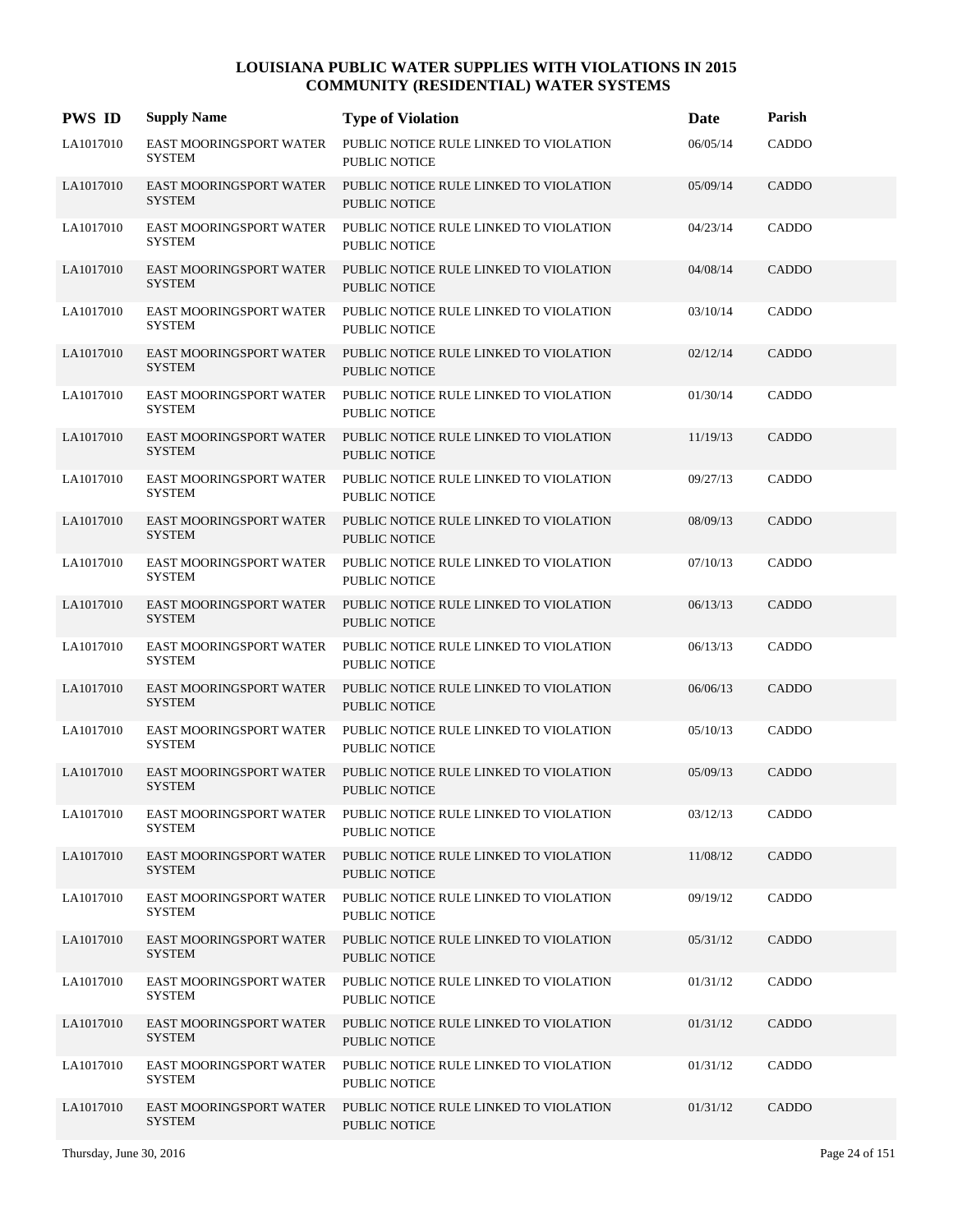| <b>PWS ID</b> | <b>Supply Name</b>                              | <b>Type of Violation</b>                                       | Date     | Parish       |
|---------------|-------------------------------------------------|----------------------------------------------------------------|----------|--------------|
| LA1017010     | EAST MOORINGSPORT WATER<br><b>SYSTEM</b>        | PUBLIC NOTICE RULE LINKED TO VIOLATION<br><b>PUBLIC NOTICE</b> | 01/31/12 | CADDO        |
| LA1017010     | EAST MOORINGSPORT WATER<br><b>SYSTEM</b>        | PUBLIC NOTICE RULE LINKED TO VIOLATION<br><b>PUBLIC NOTICE</b> | 01/31/12 | CADDO        |
| LA1017010     | EAST MOORINGSPORT WATER<br><b>SYSTEM</b>        | PUBLIC NOTICE RULE LINKED TO VIOLATION<br><b>PUBLIC NOTICE</b> | 01/31/12 | CADDO        |
| LA1017010     | <b>EAST MOORINGSPORT WATER</b><br><b>SYSTEM</b> | PUBLIC NOTICE RULE LINKED TO VIOLATION<br><b>PUBLIC NOTICE</b> | 01/31/12 | <b>CADDO</b> |
| LA1017010     | EAST MOORINGSPORT WATER<br><b>SYSTEM</b>        | PUBLIC NOTICE RULE LINKED TO VIOLATION<br><b>PUBLIC NOTICE</b> | 01/31/12 | CADDO        |
| LA1017010     | EAST MOORINGSPORT WATER<br><b>SYSTEM</b>        | PUBLIC NOTICE RULE LINKED TO VIOLATION<br><b>PUBLIC NOTICE</b> | 01/31/12 | <b>CADDO</b> |
| LA1017010     | EAST MOORINGSPORT WATER<br><b>SYSTEM</b>        | PUBLIC NOTICE RULE LINKED TO VIOLATION<br><b>PUBLIC NOTICE</b> | 01/31/12 | CADDO        |
| LA1017010     | <b>EAST MOORINGSPORT WATER</b><br><b>SYSTEM</b> | PUBLIC NOTICE RULE LINKED TO VIOLATION<br><b>PUBLIC NOTICE</b> | 01/31/12 | <b>CADDO</b> |
| LA1017010     | EAST MOORINGSPORT WATER<br><b>SYSTEM</b>        | PUBLIC NOTICE RULE LINKED TO VIOLATION<br><b>PUBLIC NOTICE</b> | 01/31/12 | CADDO        |
| LA1017010     | EAST MOORINGSPORT WATER<br><b>SYSTEM</b>        | PUBLIC NOTICE RULE LINKED TO VIOLATION<br><b>PUBLIC NOTICE</b> | 01/31/12 | <b>CADDO</b> |
| LA1017010     | EAST MOORINGSPORT WATER<br><b>SYSTEM</b>        | PUBLIC NOTICE RULE LINKED TO VIOLATION<br><b>PUBLIC NOTICE</b> | 01/31/12 | CADDO        |
| LA1017010     | <b>EAST MOORINGSPORT WATER</b><br><b>SYSTEM</b> | PUBLIC NOTICE RULE LINKED TO VIOLATION<br><b>PUBLIC NOTICE</b> | 01/31/12 | CADDO        |
| LA1017010     | EAST MOORINGSPORT WATER<br><b>SYSTEM</b>        | PUBLIC NOTICE RULE LINKED TO VIOLATION<br><b>PUBLIC NOTICE</b> | 01/31/12 | CADDO        |
| LA1017010     | EAST MOORINGSPORT WATER<br><b>SYSTEM</b>        | PUBLIC NOTICE RULE LINKED TO VIOLATION<br><b>PUBLIC NOTICE</b> | 01/31/12 | CADDO        |
| LA1017010     | EAST MOORINGSPORT WATER<br><b>SYSTEM</b>        | PUBLIC NOTICE RULE LINKED TO VIOLATION<br>PUBLIC NOTICE        | 12/03/11 | CADDO        |
| LA1017010     | EAST MOORINGSPORT WATER<br><b>SYSTEM</b>        | PUBLIC NOTICE RULE LINKED TO VIOLATION<br><b>PUBLIC NOTICE</b> | 12/03/11 | CADDO        |
| LA1017010     | EAST MOORINGSPORT WATER<br><b>SYSTEM</b>        | FAILURE TO SUBMIT MONITORING PLAN<br>TOTAL COLIFORM RULE       | 01/01/14 | CADDO        |
| LA1017014     | TOWN OF GREENWOOD<br>WATER SYSTEM               | MONITORING (TCR), ROUTINE MAJOR<br><b>COLIFORM (TCR)</b>       | 12/01/15 | <b>CADDO</b> |
| LA1017014     | TOWN OF GREENWOOD<br><b>WATER SYSTEM</b>        | MONITORING, ROUTINE (DBP), MAJOR<br><b>CHLORAMINE</b>          | 10/01/15 | CADDO        |
| LA1017015     | HILLSIDE WATER AND<br>SEWAGE LLC                | MONITORING (TCR), ROUTINE MAJOR<br><b>COLIFORM (TCR)</b>       | 06/01/15 | CADDO        |
| LA1017015     | HILLSIDE WATER AND<br><b>SEWAGE LLC</b>         | MONITORING, ROUTINE (DBP), MAJOR<br><b>CHLORINE</b>            | 04/01/15 | CADDO        |
| LA1017015     | HILLSIDE WATER AND<br>SEWAGE LLC                | MONITORING, ROUTINE (DBP), MAJOR<br>TOT_TTHM/HAA5              | 08/01/14 | CADDO        |
| LA1017015     | HILLSIDE WATER AND<br>SEWAGE LLC                | PUBLIC NOTICE RULE LINKED TO VIOLATION<br>PUBLIC NOTICE        | 07/21/14 | CADDO        |
| LA1017016     | <b>HOSSTON MIRA WATER</b><br><b>SYSTEM</b>      | MCL (TCR), MONTHLY<br><b>COLIFORM (TCR)</b>                    | 06/01/15 | CADDO        |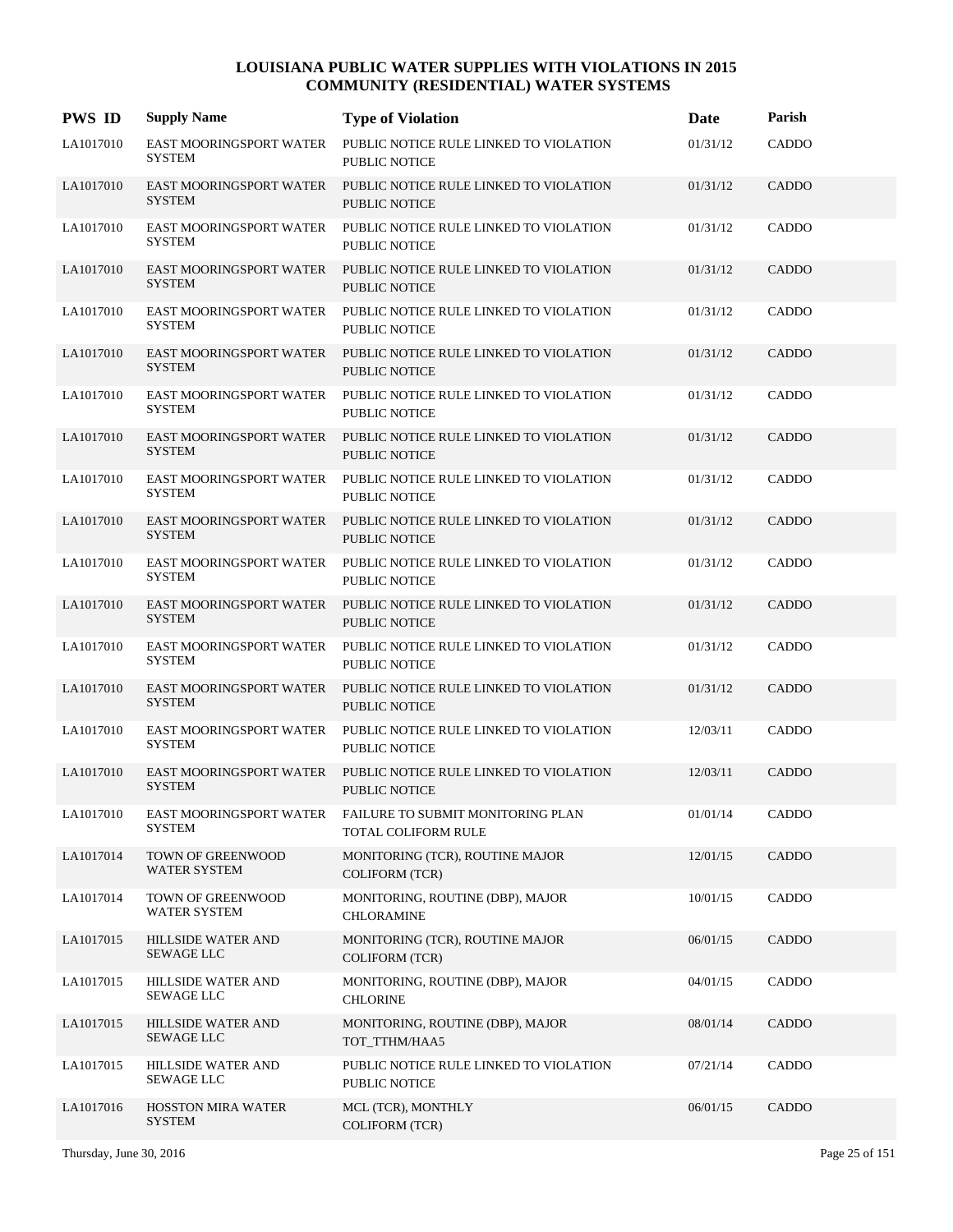| <b>PWS ID</b> | <b>Supply Name</b>                         | <b>Type of Violation</b>                                                   | Date     | Parish       |
|---------------|--------------------------------------------|----------------------------------------------------------------------------|----------|--------------|
| LA1017016     | <b>HOSSTON MIRA WATER</b><br><b>SYSTEM</b> | FAILURE SUBMIT OEL REPORT FOR TTHM<br><b>TTHM</b>                          | 10/31/14 | CADDO        |
| LA1017016     | <b>HOSSTON MIRA WATER</b><br><b>SYSTEM</b> | PUBLIC NOTICE RULE LINKED TO VIOLATION<br><b>PUBLIC NOTICE</b>             | 08/14/15 | CADDO        |
| LA1017017     | <b>IDA WATER SYSTEM</b>                    | PUBLIC NOTICE RULE LINKED TO VIOLATION<br><b>PUBLIC NOTICE</b>             | 09/19/14 | CADDO        |
| LA1017017     | <b>IDA WATER SYSTEM</b>                    | PUBLIC NOTICE RULE LINKED TO VIOLATION<br><b>PUBLIC NOTICE</b>             | 09/08/14 | CADDO        |
| LA1017017     | <b>IDA WATER SYSTEM</b>                    | PUBLIC NOTICE RULE LINKED TO VIOLATION<br><b>PUBLIC NOTICE</b>             | 07/10/13 | CADDO        |
| LA1017019     | <b>LAKEVIEW WATER SYSTEM</b>               | FAILURE SUBMIT OEL REPORT FOR TTHM<br><b>TTHM</b>                          | 05/01/14 | CADDO        |
| LA1017019     | LAKEVIEW WATER SYSTEM                      | PUBLIC NOTICE RULE LINKED TO VIOLATION<br><b>PUBLIC NOTICE</b>             | 03/12/15 | CADDO        |
| LA1017019     | <b>LAKEVIEW WATER SYSTEM</b>               | PUBLIC NOTICE RULE LINKED TO VIOLATION<br><b>PUBLIC NOTICE</b>             | 03/06/15 | CADDO        |
| LA1017023     | MOORINGSPORT WATER<br><b>SYSTEM</b>        | MCL, LRAA<br>TOTAL HALOACETIC ACIDS (HAA5)                                 | 01/01/15 | CADDO        |
| LA1017023     | MOORINGSPORT WATER<br><b>SYSTEM</b>        | MCL, LRAA<br>TOTAL HALOACETIC ACIDS (HAA5)                                 | 01/01/15 | <b>CADDO</b> |
| LA1017023     | MOORINGSPORT WATER<br><b>SYSTEM</b>        | FAILURE SUBMIT OEL REPORT FOR HAA5<br>TOTAL HALOACETIC ACIDS (HAA5)        | 01/31/15 | CADDO        |
| LA1017023     | MOORINGSPORT WATER<br><b>SYSTEM</b>        | FAILURE SUBMIT OEL REPORT FOR HAA5<br>TOTAL HALOACETIC ACIDS (HAA5)        | 07/31/14 | CADDO        |
| LA1017023     | MOORINGSPORT WATER<br><b>SYSTEM</b>        | FAILURE SUBMIT OEL REPORT FOR TTHM<br><b>TTHM</b>                          | 07/31/14 | CADDO        |
| LA1017023     | MOORINGSPORT WATER<br><b>SYSTEM</b>        | FAILURE SUBMIT OEL REPORT FOR TTHM<br><b>TTHM</b>                          | 05/01/14 | CADDO        |
| LA1017023     | MOORINGSPORT WATER<br><b>SYSTEM</b>        | <b>FAILURE SUBMIT OEL REPORT FOR HAA5</b><br>TOTAL HALOACETIC ACIDS (HAA5) | 05/01/14 | CADDO        |
| LA1017023     | <b>MOORINGSPORT WATER</b><br><b>SYSTEM</b> | PUBLIC NOTICE RULE LINKED TO VIOLATION<br><b>PUBLIC NOTICE</b>             | 05/02/15 | <b>CADDO</b> |
| LA1017023     | MOORINGSPORT WATER<br><b>SYSTEM</b>        | PUBLIC NOTICE RULE LINKED TO VIOLATION<br>PUBLIC NOTICE                    | 09/05/14 | CADDO        |
| LA1017023     | MOORINGSPORT WATER<br><b>SYSTEM</b>        | PUBLIC NOTICE RULE LINKED TO VIOLATION<br>PUBLIC NOTICE                    | 09/05/14 | <b>CADDO</b> |
| LA1017026     | OIL CITY WATER WORKS                       | MCL, LRAA<br>TOTAL HALOACETIC ACIDS (HAA5)                                 | 10/01/15 | CADDO        |
| LA1017026     | OIL CITY WATER WORKS                       | MCL, LRAA<br><b>TTHM</b>                                                   | 10/01/15 | <b>CADDO</b> |
| LA1017026     | OIL CITY WATER WORKS                       | MCL, LRAA<br>TOTAL HALOACETIC ACIDS (HAA5)                                 | 10/01/15 | CADDO        |
| LA1017026     | OIL CITY WATER WORKS                       | MCL, LRAA<br><b>TTHM</b>                                                   | 10/01/15 | CADDO        |
| LA1017026     | OIL CITY WATER WORKS                       | MCL, LRAA<br>TOTAL HALOACETIC ACIDS (HAA5)                                 | 07/01/15 | CADDO        |
| LA1017026     | OIL CITY WATER WORKS                       | MCL, LRAA<br><b>TTHM</b>                                                   | 07/01/15 | CADDO        |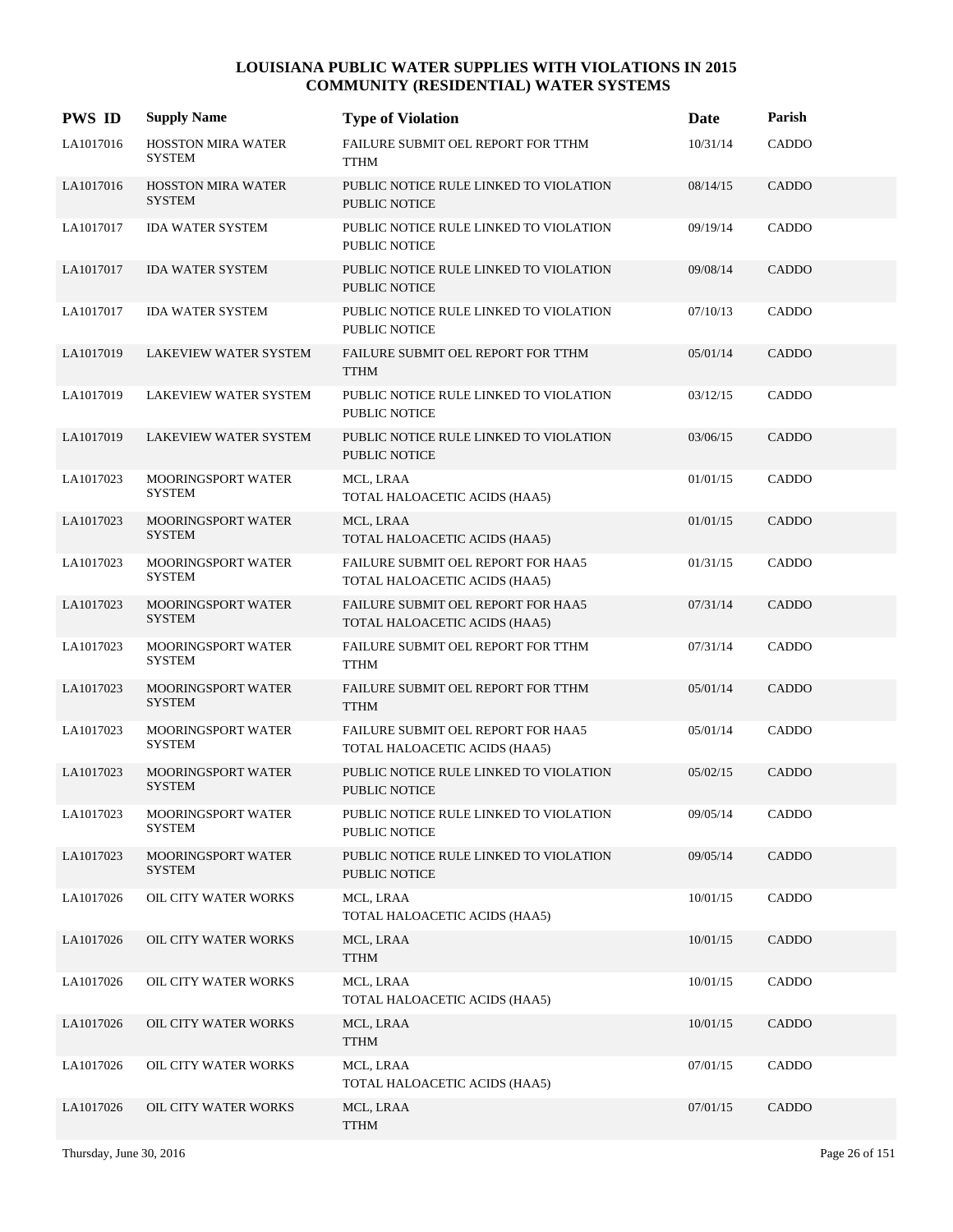| <b>PWS ID</b> | <b>Supply Name</b>          | <b>Type of Violation</b>                                            | Date     | Parish       |
|---------------|-----------------------------|---------------------------------------------------------------------|----------|--------------|
| LA1017026     | OIL CITY WATER WORKS        | MCL, LRAA<br>TOTAL HALOACETIC ACIDS (HAA5)                          | 07/01/15 | CADDO        |
| LA1017026     | OIL CITY WATER WORKS        | MCL, LRAA<br><b>TTHM</b>                                            | 07/01/15 | <b>CADDO</b> |
| LA1017026     | OIL CITY WATER WORKS        | MCL, LRAA<br>TOTAL HALOACETIC ACIDS (HAA5)                          | 04/01/15 | CADDO        |
| LA1017026     | OIL CITY WATER WORKS        | MCL, LRAA<br>TOTAL HALOACETIC ACIDS (HAA5)                          | 04/01/15 | <b>CADDO</b> |
| LA1017026     | OIL CITY WATER WORKS        | MCL, LRAA<br><b>TTHM</b>                                            | 04/01/15 | CADDO        |
| LA1017026     | OIL CITY WATER WORKS        | MCL, LRAA<br><b>TTHM</b>                                            | 04/01/15 | CADDO        |
| LA1017026     | OIL CITY WATER WORKS        | MCL, LRAA<br><b>TTHM</b>                                            | 01/01/15 | CADDO        |
| LA1017026     | <b>OIL CITY WATER WORKS</b> | MCL, LRAA<br><b>TTHM</b>                                            | 01/01/15 | <b>CADDO</b> |
| LA1017026     | OIL CITY WATER WORKS        | MCL, LRAA<br>TOTAL HALOACETIC ACIDS (HAA5)                          | 01/01/15 | CADDO        |
| LA1017026     | OIL CITY WATER WORKS        | MCL, LRAA<br>TOTAL HALOACETIC ACIDS (HAA5)                          | 01/01/15 | CADDO        |
| LA1017026     | OIL CITY WATER WORKS        | FAILURE SUBMIT OEL REPORT FOR HAA5<br>TOTAL HALOACETIC ACIDS (HAA5) | 05/01/15 | CADDO        |
| LA1017026     | <b>OIL CITY WATER WORKS</b> | FAILURE SUBMIT OEL REPORT FOR TTHM<br><b>TTHM</b>                   | 05/01/15 | <b>CADDO</b> |
| LA1017026     | OIL CITY WATER WORKS        | FAILURE SUBMIT OEL REPORT FOR HAA5<br>TOTAL HALOACETIC ACIDS (HAA5) | 01/31/15 | CADDO        |
| LA1017026     | OIL CITY WATER WORKS        | FAILURE SUBMIT OEL REPORT FOR TTHM<br><b>TTHM</b>                   | 01/31/15 | CADDO        |
| LA1017026     | OIL CITY WATER WORKS        | FAILURE SUBMIT OEL REPORT FOR TTHM<br><b>TTHM</b>                   | 10/31/14 | CADDO        |
| LA1017026     | <b>OIL CITY WATER WORKS</b> | FAILURE SUBMIT OEL REPORT FOR HAA5<br>TOTAL HALOACETIC ACIDS (HAA5) | 10/31/14 | <b>CADDO</b> |
| LA1017026     | OIL CITY WATER WORKS        | FAILURE SUBMIT OEL REPORT FOR TTHM<br><b>TTHM</b>                   | 07/31/14 | CADDO        |
| LA1017026     | OIL CITY WATER WORKS        | FAILURE SUBMIT OEL REPORT FOR HAA5<br>TOTAL HALOACETIC ACIDS (HAA5) | 07/31/14 | CADDO        |
| LA1017026     | OIL CITY WATER WORKS        | FAILURE SUBMIT OEL REPORT FOR TTHM<br><b>TTHM</b>                   | 05/01/14 | CADDO        |
| LA1017026     | OIL CITY WATER WORKS        | FAILURE SUBMIT OEL REPORT FOR HAA5<br>TOTAL HALOACETIC ACIDS (HAA5) | 05/01/14 | <b>CADDO</b> |
| LA1017026     | OIL CITY WATER WORKS        | INADEQUATE DBP PRECURSOR REMOVAL<br>CARBON, TOTAL                   | 10/01/15 | CADDO        |
| LA1017026     | OIL CITY WATER WORKS        | INADEQUATE DBP PRECURSOR REMOVAL<br>CARBON, TOTAL                   | 07/01/15 | CADDO        |
| LA1017026     | OIL CITY WATER WORKS        | <b>INADEQUATE DBP PRECURSOR REMOVAL</b><br>CARBON, TOTAL            | 04/01/15 | CADDO        |
| LA1017026     | OIL CITY WATER WORKS        | INADEQUATE DBP PRECURSOR REMOVAL<br>CARBON, TOTAL                   | 01/01/15 | CADDO        |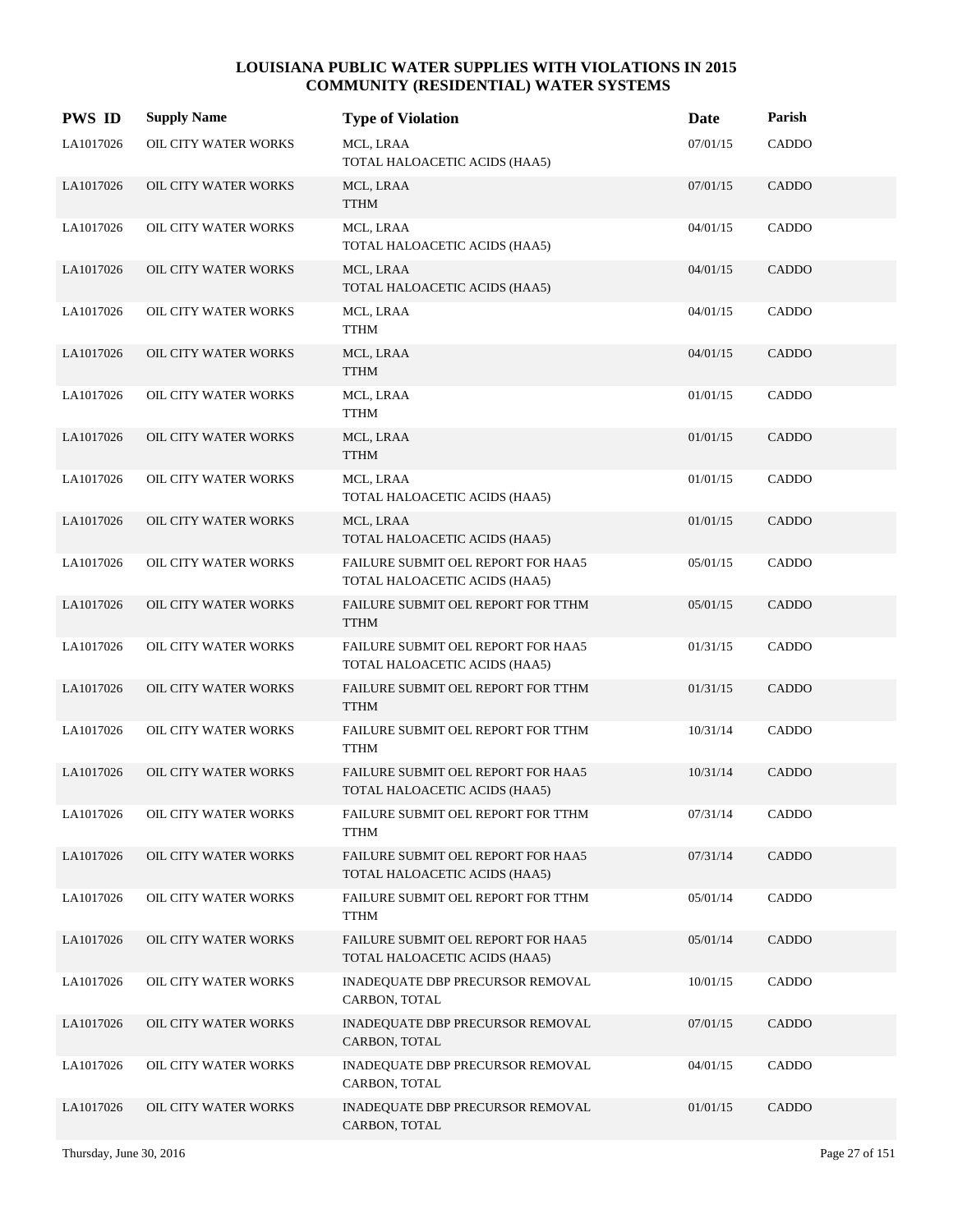| <b>PWS ID</b> | <b>Supply Name</b>                                 | <b>Type of Violation</b>                                                          | Date     | Parish       |
|---------------|----------------------------------------------------|-----------------------------------------------------------------------------------|----------|--------------|
| LA1017026     | OIL CITY WATER WORKS                               | FOLLOW-UP OR ROUTINE TAP M/R (LCR)<br><b>LEAD &amp; COPPER RULE</b>               | 10/01/15 | CADDO        |
| LA1017026     | OIL CITY WATER WORKS                               | PUBLIC NOTICE RULE LINKED TO VIOLATION<br><b>PUBLIC NOTICE</b>                    | 10/15/15 | <b>CADDO</b> |
| LA1017026     | OIL CITY WATER WORKS                               | PUBLIC NOTICE RULE LINKED TO VIOLATION<br><b>PUBLIC NOTICE</b>                    | 10/15/15 | CADDO        |
| LA1017026     | <b>OIL CITY WATER WORKS</b>                        | PUBLIC NOTICE RULE LINKED TO VIOLATION<br><b>PUBLIC NOTICE</b>                    | 09/03/15 | CADDO        |
| LA1017026     | OIL CITY WATER WORKS                               | PUBLIC NOTICE RULE LINKED TO VIOLATION<br><b>PUBLIC NOTICE</b>                    | 09/03/15 | CADDO        |
| LA1017026     | OIL CITY WATER WORKS                               | PUBLIC NOTICE RULE LINKED TO VIOLATION<br><b>PUBLIC NOTICE</b>                    | 05/16/15 | CADDO        |
| LA1017026     | OIL CITY WATER WORKS                               | PUBLIC NOTICE RULE LINKED TO VIOLATION<br><b>PUBLIC NOTICE</b>                    | 05/16/15 | CADDO        |
| LA1017026     | <b>OIL CITY WATER WORKS</b>                        | PUBLIC NOTICE RULE LINKED TO VIOLATION<br><b>PUBLIC NOTICE</b>                    | 04/13/15 | CADDO        |
| LA1017026     | OIL CITY WATER WORKS                               | PUBLIC NOTICE RULE LINKED TO VIOLATION<br><b>PUBLIC NOTICE</b>                    | 02/11/15 | CADDO        |
| LA1017027     | PINEHILL WATERWORKS<br><b>DISTRICT</b>             | MONITORING (TCR), ROUTINE MAJOR<br><b>COLIFORM</b> (TCR)                          | 05/01/15 | <b>CADDO</b> |
| LA1017027     | PINEHILL WATERWORKS<br><b>DISTRICT</b>             | MONITORING, ROUTINE (DBP), MAJOR<br>TOT_TTHM/HAA5                                 | 04/01/15 | CADDO        |
| LA1017029     | <b>JONES ROLLING RIDGE WATER</b><br><b>COMPANY</b> | MCL (TCR), MONTHLY<br><b>COLIFORM (TCR)</b>                                       | 11/01/15 | CADDO        |
| LA1017029     | JONES ROLLING RIDGE WATER<br><b>COMPANY</b>        | MONITORING (TCR), ROUTINE MINOR<br><b>COLIFORM (TCR)</b>                          | 12/01/15 | CADDO        |
| LA1017029     | JONES ROLLING RIDGE WATER<br><b>COMPANY</b>        | MONITORING, ROUTINE (DBP), MAJOR<br><b>CHLORINE</b>                               | 10/01/15 | CADDO        |
| LA1017029     | JONES ROLLING RIDGE WATER<br><b>COMPANY</b>        | PUBLIC NOTICE RULE LINKED TO VIOLATION<br><b>PUBLIC NOTICE</b>                    | 12/05/14 | CADDO        |
| LA1017029     | <b>JONES ROLLING RIDGE WATER</b><br><b>COMPANY</b> | PUBLIC NOTICE RULE LINKED TO VIOLATION<br><b>PUBLIC NOTICE</b>                    | 10/21/14 | CADDO        |
| LA1017029     | <b>COMPANY</b>                                     | JONES ROLLING RIDGE WATER PUBLIC NOTICE RULE LINKED TO VIOLATION<br>PUBLIC NOTICE | 09/08/14 | <b>CADDO</b> |
| LA1017031     | SHREVEPORT WATER SYSTEM                            | INADEQUATE DBP PRECURSOR REMOVAL<br>CARBON, TOTAL                                 | 01/01/15 | CADDO        |
| LA1017033     | SPRINGLAKE MHP WATER<br><b>SYSTEM</b>              | MCL, LRAA<br><b>TTHM</b>                                                          | 10/01/15 | CADDO        |
| LA1017033     | SPRINGLAKE MHP WATER<br><b>SYSTEM</b>              | MCL, LRAA<br><b>TTHM</b>                                                          | 07/01/15 | <b>CADDO</b> |
| LA1017033     | SPRINGLAKE MHP WATER<br><b>SYSTEM</b>              | MCL, LRAA<br><b>TTHM</b>                                                          | 07/01/15 | CADDO        |
| LA1017033     | SPRINGLAKE MHP WATER<br><b>SYSTEM</b>              | MCL, LRAA<br><b>TTHM</b>                                                          | 04/01/15 | CADDO        |
| LA1017033     | SPRINGLAKE MHP WATER<br><b>SYSTEM</b>              | MCL, LRAA<br><b>TTHM</b>                                                          | 04/01/15 | CADDO        |
| LA1017033     | SPRINGLAKE MHP WATER<br><b>SYSTEM</b>              | FAILURE SUBMIT OEL REPORT FOR TTHM<br><b>TTHM</b>                                 | 05/01/15 | CADDO        |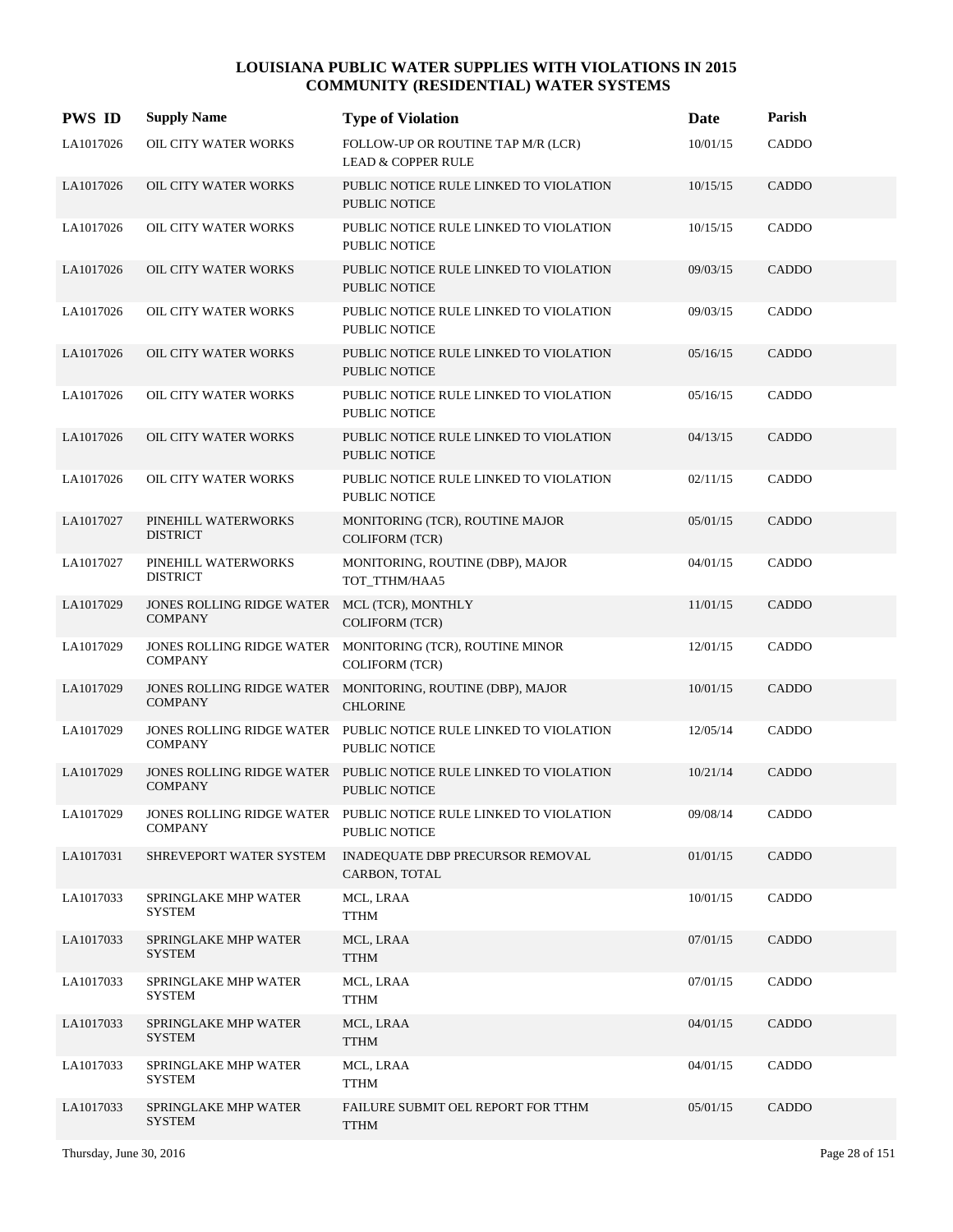| <b>PWS ID</b> | <b>Supply Name</b>                              | <b>Type of Violation</b>                                        | Date     | Parish       |
|---------------|-------------------------------------------------|-----------------------------------------------------------------|----------|--------------|
| LA1017035     | <b>SILENT CEDARS MHP WATER</b><br><b>SYSTEM</b> | FAILURE TO SUBMIT MONITORING PLAN<br><b>TOTAL COLIFORM RULE</b> | 01/01/14 | CADDO        |
| LA1017036     | TYSON COMMUNITY WATER<br><b>SYSTEM</b>          | MONITORING, ROUTINE (DBP), MAJOR<br>TOT TTHM/HAA5               | 08/01/14 | CADDO        |
| LA1017036     | TYSON COMMUNITY WATER<br><b>SYSTEM</b>          | <b>CCR REPORT</b><br>CONSUMER CONFIDENCE RULE                   | 07/01/14 | CADDO        |
| LA1017036     | TYSON COMMUNITY WATER<br><b>SYSTEM</b>          | CCR ADEQUACY/AVAILABILITY/CONTENT<br>CONSUMER CONFIDENCE RULE   | 10/01/14 | CADDO        |
| LA1017036     | TYSON COMMUNITY WATER<br><b>SYSTEM</b>          | PUBLIC NOTICE RULE LINKED TO VIOLATION<br>PUBLIC NOTICE         | 11/14/13 | CADDO        |
| LA1017036     | TYSON COMMUNITY WATER<br><b>SYSTEM</b>          | PUBLIC NOTICE RULE LINKED TO VIOLATION<br>PUBLIC NOTICE         | 08/10/13 | CADDO        |
| LA1017036     | TYSON COMMUNITY WATER<br><b>SYSTEM</b>          | PUBLIC NOTICE RULE LINKED TO VIOLATION<br>PUBLIC NOTICE         | 03/12/13 | CADDO        |
| LA1017036     | TYSON COMMUNITY WATER<br><b>SYSTEM</b>          | INADEQUATE MIN CHLORINE RESIDUAL(GW&SW)<br><b>CHLORINE</b>      | 04/01/15 | <b>CADDO</b> |
| LA1017036     | TYSON COMMUNITY WATER<br>SYSTEM                 | INADEQUATE MIN CHLORINE RESIDUAL(GW&SW)<br><b>CHLORINE</b>      | 03/01/15 | CADDO        |
| LA1017036     | TYSON COMMUNITY WATER<br><b>SYSTEM</b>          | INADEQUATE MIN CHLORINE RESIDUAL(GW&SW)<br><b>CHLORINE</b>      | 02/01/15 | CADDO        |
| LA1017036     | TYSON COMMUNITY WATER<br><b>SYSTEM</b>          | INADEQUATE MIN CHLORINE RESIDUAL(GW&SW)<br><b>CHLORINE</b>      | 01/01/15 | CADDO        |
| LA1017036     | TYSON COMMUNITY WATER<br><b>SYSTEM</b>          | FAILURE TO SUBMIT MONITORING PLAN<br>TOTAL COLIFORM RULE        | 01/01/14 | <b>CADDO</b> |
| LA1017036     | TYSON COMMUNITY WATER<br><b>SYSTEM</b>          | FAILURE TO SUBMIT MONITORING PLAN<br>TOTAL COLIFORM RULE        | 01/01/14 | CADDO        |
| LA1017042     | WILDWOOD SOUTH WATER<br><b>SYSTEM</b>           | PUBLIC NOTICE RULE LINKED TO VIOLATION<br><b>PUBLIC NOTICE</b>  | 04/17/11 | CADDO        |
| LA1017051     | EVERGREEN ESTATES WATER<br><b>SYSTEM</b>        | MONITORING (TCR), ROUTINE MAJOR<br>COLIFORM (TCR)               | 12/01/15 | CADDO        |
| LA1017051     | <b>EVERGREEN ESTATES WATER</b><br><b>SYSTEM</b> | MONITORING (TCR), ROUTINE MAJOR<br><b>COLIFORM (TCR)</b>        | 07/01/15 | <b>CADDO</b> |
| LA1017051     | <b>EVERGREEN ESTATES WATER</b><br>SYSTEM        | MONITORING (TCR), ROUTINE MAJOR<br><b>COLIFORM (TCR)</b>        | 05/01/15 | CADDO        |
| LA1017051     | <b>EVERGREEN ESTATES WATER</b><br><b>SYSTEM</b> | MONITORING, ROUTINE (DBP), MAJOR<br><b>CHLORINE</b>             | 07/01/15 | CADDO        |
| LA1017051     | <b>EVERGREEN ESTATES WATER</b><br><b>SYSTEM</b> | MONITORING, ROUTINE (DBP), MAJOR<br>TOT_TTHM/HAA5               | 09/01/14 | CADDO        |
| LA1017051     | <b>EVERGREEN ESTATES WATER</b><br><b>SYSTEM</b> | FAILURE TO HAVE MONITORING PLAN (IDSE)<br><b>DBP STAGE 2</b>    | 04/01/08 | CADDO        |
| LA1017051     | <b>EVERGREEN ESTATES WATER</b><br><b>SYSTEM</b> | FAILURE SUBMIT SUBPART V PLAN, ESCALATED<br><b>DBP STAGE 2</b>  | 01/01/13 | CADDO        |
| LA1017051     | <b>EVERGREEN ESTATES WATER</b><br><b>SYSTEM</b> | <b>CCR REPORT</b><br>CONSUMER CONFIDENCE RULE                   | 07/01/14 | CADDO        |
| LA1017051     | EVERGREEN ESTATES WATER<br>SYSTEM               | CCR ADEQUACY/AVAILABILITY/CONTENT<br>CONSUMER CONFIDENCE RULE   | 10/01/14 | CADDO        |
| LA1017051     | <b>EVERGREEN ESTATES WATER</b><br><b>SYSTEM</b> | PUBLIC NOTICE RULE LINKED TO VIOLATION<br><b>PUBLIC NOTICE</b>  | 12/08/15 | CADDO        |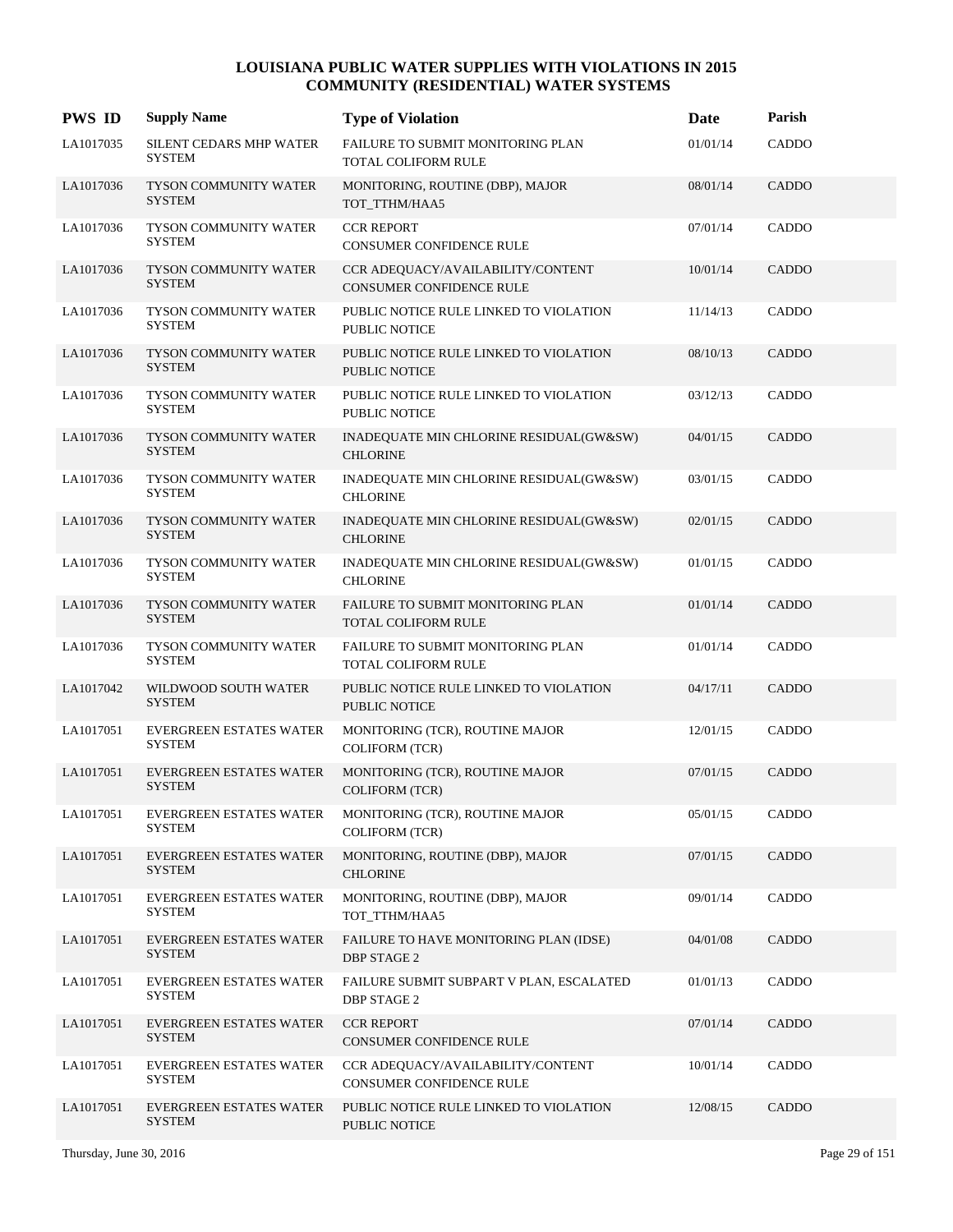| <b>PWS ID</b> | <b>Supply Name</b>                                | <b>Type of Violation</b>                                             | Date     | Parish       |
|---------------|---------------------------------------------------|----------------------------------------------------------------------|----------|--------------|
| LA1017051     | EVERGREEN ESTATES WATER<br><b>SYSTEM</b>          | PUBLIC NOTICE RULE LINKED TO VIOLATION<br><b>PUBLIC NOTICE</b>       | 02/03/14 | CADDO        |
| LA1017051     | <b>EVERGREEN ESTATES WATER</b><br><b>SYSTEM</b>   | PUBLIC NOTICE RULE LINKED TO VIOLATION<br><b>PUBLIC NOTICE</b>       | 03/12/13 | <b>CADDO</b> |
| LA1017052     | <b>WATERWORKS DISTRICT 7</b>                      | MONITORING, ROUTINE (DBP), MAJOR<br>TOT_TTHM/HAA5                    | 06/01/14 | CADDO        |
| LA1017062     | FOUR FORKS WATER SYSTEM                           | CCR ADEQUACY/AVAILABILITY/CONTENT<br>CONSUMER CONFIDENCE RULE        | 10/01/15 | CADDO        |
| LA1017062     | FOUR FORKS WATER SYSTEM                           | PUBLIC NOTICE RULE LINKED TO VIOLATION<br>PUBLIC NOTICE              | 02/16/15 | CADDO        |
| LA1017062     | FOUR FORKS WATER SYSTEM                           | PUBLIC NOTICE RULE LINKED TO VIOLATION<br>PUBLIC NOTICE              | 10/23/14 | CADDO        |
| LA1017066     | SHERWOOD APARTMENTS<br><b>WATER SYSTEM</b>        | MONITORING, ROUTINE (DBP), MAJOR<br>TOT_TTHM/HAA5                    | 09/01/14 | CADDO        |
| LA1017066     | SHERWOOD APARTMENTS<br><b>WATER SYSTEM</b>        | PUBLIC NOTICE RULE LINKED TO VIOLATION<br><b>PUBLIC NOTICE</b>       | 02/16/15 | CADDO        |
| LA1017066     | SHERWOOD APARTMENTS<br><b>WATER SYSTEM</b>        | PUBLIC NOTICE RULE LINKED TO VIOLATION<br>PUBLIC NOTICE              | 03/19/14 | CADDO        |
| LA1017066     | SHERWOOD APARTMENTS<br><b>WATER SYSTEM</b>        | FAILURE TO SUBMIT MONITORING PLAN<br>TOTAL COLIFORM RULE             | 01/01/14 | <b>CADDO</b> |
| LA1017070     | SOUTHVIEW ESTATES WATER<br><b>SYSTEM</b>          | FOLLOW-UP OR ROUTINE TAP M/R (LCR)<br><b>LEAD &amp; COPPER RULE</b>  | 10/01/15 | CADDO        |
| LA1017070     | SOUTHVIEW ESTATES WATER<br><b>SYSTEM</b>          | <b>CCR REPORT</b><br>CONSUMER CONFIDENCE RULE                        | 07/01/15 | CADDO        |
| LA1017070     | SOUTHVIEW ESTATES WATER<br><b>SYSTEM</b>          | <b>CCR REPORT</b><br>CONSUMER CONFIDENCE RULE                        | 07/01/14 | CADDO        |
| LA1017070     | SOUTHVIEW ESTATES WATER<br><b>SYSTEM</b>          | CCR ADEQUACY/AVAILABILITY/CONTENT<br><b>CONSUMER CONFIDENCE RULE</b> | 10/01/15 | CADDO        |
| LA1017070     | SOUTHVIEW ESTATES WATER<br><b>SYSTEM</b>          | CCR ADEQUACY/AVAILABILITY/CONTENT<br>CONSUMER CONFIDENCE RULE        | 10/01/14 | CADDO        |
| LA1017083     | <b>LAKE SHREVE ESTATES</b><br><b>WATER SYSTEM</b> | MCL, LRAA<br><b>TTHM</b>                                             | 04/01/15 | CADDO        |
| LA1017083     | <b>LAKE SHREVE ESTATES</b><br><b>WATER SYSTEM</b> | MCL, LRAA<br><b>TTHM</b>                                             | 01/01/15 | CADDO        |
| LA1017083     | <b>LAKE SHREVE ESTATES</b><br><b>WATER SYSTEM</b> | MONITORING, ROUTINE (DBP), MAJOR<br>TOT_TTHM/HAA5                    | 12/01/15 | CADDO        |
| LA1017083     | <b>LAKE SHREVE ESTATES</b><br><b>WATER SYSTEM</b> | FAILURE SUBMIT OEL REPORT FOR TTHM<br>TTHM                           | 01/31/15 | CADDO        |
| LA1017083     | <b>LAKE SHREVE ESTATES</b><br><b>WATER SYSTEM</b> | <b>CCR REPORT</b><br>CONSUMER CONFIDENCE RULE                        | 07/01/14 | CADDO        |
| LA1017083     | <b>LAKE SHREVE ESTATES</b><br><b>WATER SYSTEM</b> | CCR ADEQUACY/AVAILABILITY/CONTENT<br>CONSUMER CONFIDENCE RULE        | 10/01/14 | CADDO        |
| LA1017083     | <b>LAKE SHREVE ESTATES</b><br>WATER SYSTEM        | PUBLIC NOTICE RULE LINKED TO VIOLATION<br>PUBLIC NOTICE              | 09/03/15 | CADDO        |
| LA1017083     | <b>LAKE SHREVE ESTATES</b><br>WATER SYSTEM        | PUBLIC NOTICE RULE LINKED TO VIOLATION<br>PUBLIC NOTICE              | 02/13/15 | CADDO        |
| LA1017084     | HUNTINGTON MOBILE HOME<br>PARK WATER SYSTEM       | MONITORING (TCR), ROUTINE MAJOR<br><b>COLIFORM (TCR)</b>             | 06/01/15 | CADDO        |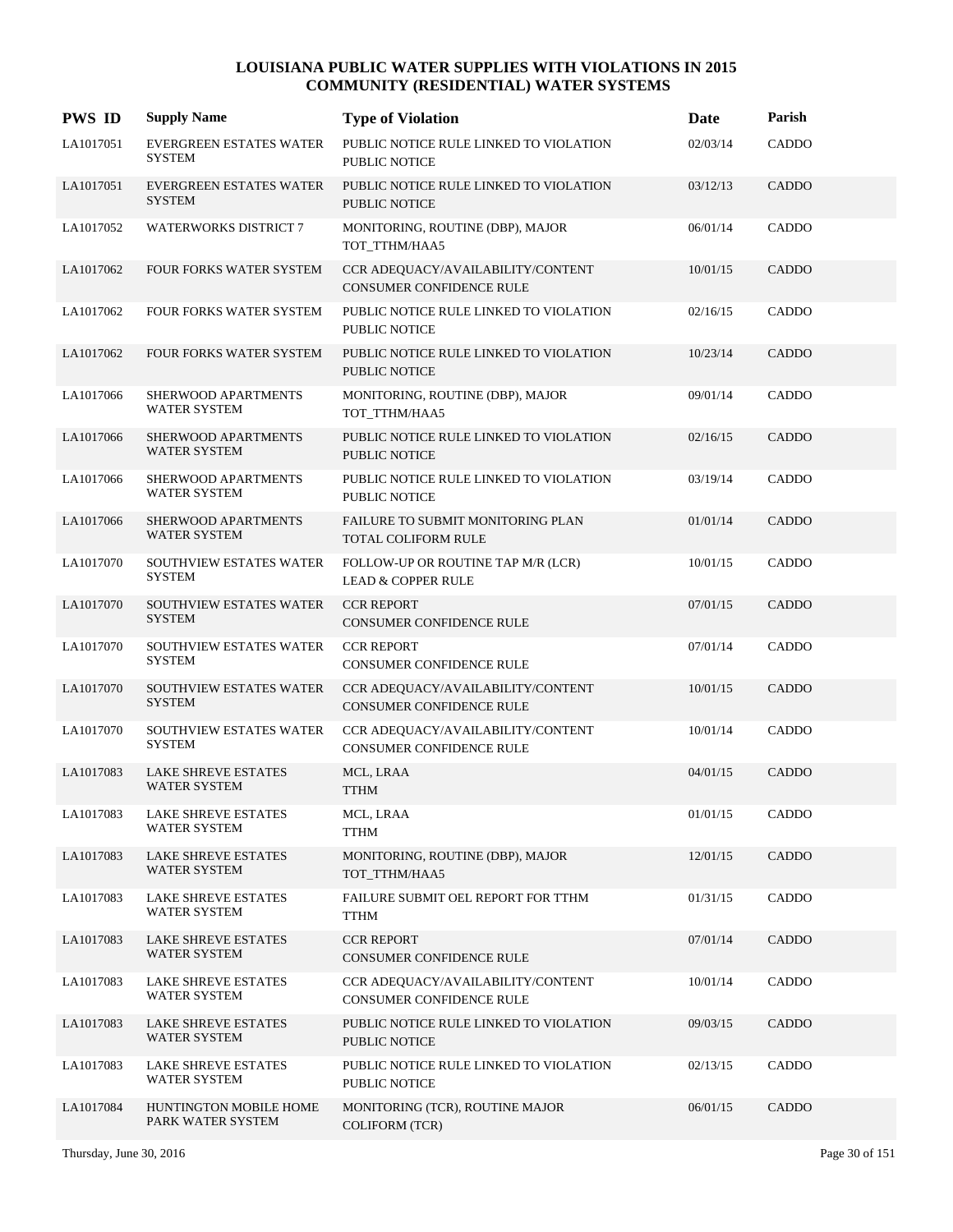| <b>PWS ID</b> | <b>Supply Name</b>                                     | <b>Type of Violation</b>                                             | Date     | Parish           |
|---------------|--------------------------------------------------------|----------------------------------------------------------------------|----------|------------------|
| LA1017084     | HUNTINGTON MOBILE HOME<br>PARK WATER SYSTEM            | MONITORING (TCR), ROUTINE MAJOR<br><b>COLIFORM (TCR)</b>             | 05/01/15 | CADDO            |
| LA1017084     | HUNTINGTON MOBILE HOME<br>PARK WATER SYSTEM            | PUBLIC NOTICE RULE LINKED TO VIOLATION<br><b>PUBLIC NOTICE</b>       | 10/28/15 | CADDO            |
| LA1017084     | HUNTINGTON MOBILE HOME<br>PARK WATER SYSTEM            | PUBLIC NOTICE RULE LINKED TO VIOLATION<br><b>PUBLIC NOTICE</b>       | 09/24/15 | CADDO            |
| LA1017087     | <b>DIXIE GARDEN - KINGS HWY</b><br><b>WATER SYSTEM</b> | INITIAL TAP SAMPLING (LCR)<br><b>LEAD &amp; COPPER RULE</b>          | 07/01/15 | CADDO            |
| LA1019001     | <b>BRIGAS ESTATES WATER</b><br><b>SYSTEM</b>           | MONITORING, ROUTINE (DBP), MAJOR<br>TOT_TTHM/HAA5                    | 09/01/14 | CALCASIEU        |
| LA1019001     | <b>BRIGAS ESTATES WATER</b><br><b>SYSTEM</b>           | PUBLIC NOTICE RULE LINKED TO VIOLATION<br><b>PUBLIC NOTICE</b>       | 01/13/15 | <b>CALCASIEU</b> |
| LA1019001     | <b>BRIGAS ESTATES WATER</b><br><b>SYSTEM</b>           | PUBLIC NOTICE RULE LINKED TO VIOLATION<br><b>PUBLIC NOTICE</b>       | 01/13/15 | CALCASIEU        |
| LA1019024     | UTILITY SERVICE OF LAKE<br><b>CHARLES W S</b>          | MONITORING, ROUTINE (DBP), MAJOR<br>TOT_TTHM/HAA5                    | 09/01/14 | <b>CALCASIEU</b> |
| LA1019024     | UTILITY SERVICE OF LAKE<br><b>CHARLES W S</b>          | CCR ADEQUACY/AVAILABILITY/CONTENT<br><b>CONSUMER CONFIDENCE RULE</b> | 10/01/15 | CALCASIEU        |
| LA1019024     | UTILITY SERVICE OF LAKE<br><b>CHARLES W S</b>          | PUBLIC NOTICE RULE LINKED TO VIOLATION<br>PUBLIC NOTICE              | 01/13/15 | <b>CALCASIEU</b> |
| LA1019024     | UTILITY SERVICE OF LAKE<br><b>CHARLES W S</b>          | PUBLIC NOTICE RULE LINKED TO VIOLATION<br>PUBLIC NOTICE              | 01/13/15 | CALCASIEU        |
| LA1019029     | <b>CITY OF LAKE CHARLES</b><br>WATER SYSTEM            | INADEQUATE MIN CHLORINE RESIDUAL(GW&SW)<br><b>CHLORINE</b>           | 03/01/15 | <b>CALCASIEU</b> |
| LA1019044     | <b>SULPHUR CITY OF WATER</b><br><b>SYSTEM</b>          | MONITORING, ROUTINE (DBP), MAJOR<br>TOT_TTHM/HAA5                    | 09/01/15 | CALCASIEU        |
| LA1019044     | SULPHUR CITY OF WATER<br><b>SYSTEM</b>                 | MONITORING, ROUTINE (DBP), MAJOR<br>TOT_TTHM/HAA5                    | 06/01/15 | CALCASIEU        |
| LA1019052     | MOSSVILLE WW DISTRICT NO 2                             | MONITORING, ROUTINE (DBP), MAJOR<br>TOT_TTHM/HAA5                    | 08/01/14 | CALCASIEU        |
| LA1019054     | <b>WESTLAKE CITY OF WATER</b><br><b>SYSTEM</b>         | PUBLIC NOTICE RULE LINKED TO VIOLATION<br>PUBLIC NOTICE              | 01/11/15 | <b>CALCASIEU</b> |
| LA1019073     | TOMMASI MOBILE VILLAGE<br>WATER SYSTEM                 | MONITORING, ROUTINE (DBP), MAJOR<br>TOT_TTHM/HAA5                    | 09/01/14 | CALCASIEU        |
| LA1019083     | COUNTRY PINES SUBDVISION<br>WATER SYSTEM               | MONITORING (TCR), ROUTINE MAJOR<br><b>COLIFORM (TCR)</b>             | 03/01/15 | CALCASIEU        |
| LA1019098     | SOUTH CALCASIEU ESTATES<br>SUBDIVISION W S             | MONITORING (TCR), ROUTINE MAJOR<br>COLIFORM (TCR)                    | 03/01/15 | CALCASIEU        |
| LA1019101     | PARKSPACE LA LLC - (TP #1)                             | MONITORING (TCR), ROUTINE MAJOR<br>COLIFORM (TCR)                    | 08/01/15 | CALCASIEU        |
| LA1019101     | PARKSPACE LA LLC - (TP #1)                             | MONITORING (TCR), ROUTINE MAJOR<br><b>COLIFORM (TCR)</b>             | 07/01/15 | CALCASIEU        |
| LA1019101     | PARKSPACE LA LLC - (TP #1)                             | MONITORING (TCR), ROUTINE MAJOR<br><b>COLIFORM (TCR)</b>             | 06/01/15 | <b>CALCASIEU</b> |
| LA1019101     | PARKSPACE LA LLC - (TP #1)                             | MONITORING (TCR), ROUTINE MAJOR<br>COLIFORM (TCR)                    | 05/01/15 | CALCASIEU        |
| LA1019101     | PARKSPACE LA LLC - (TP #1)                             | MONITORING (TCR), ROUTINE MAJOR<br><b>COLIFORM (TCR)</b>             | 04/01/15 | <b>CALCASIEU</b> |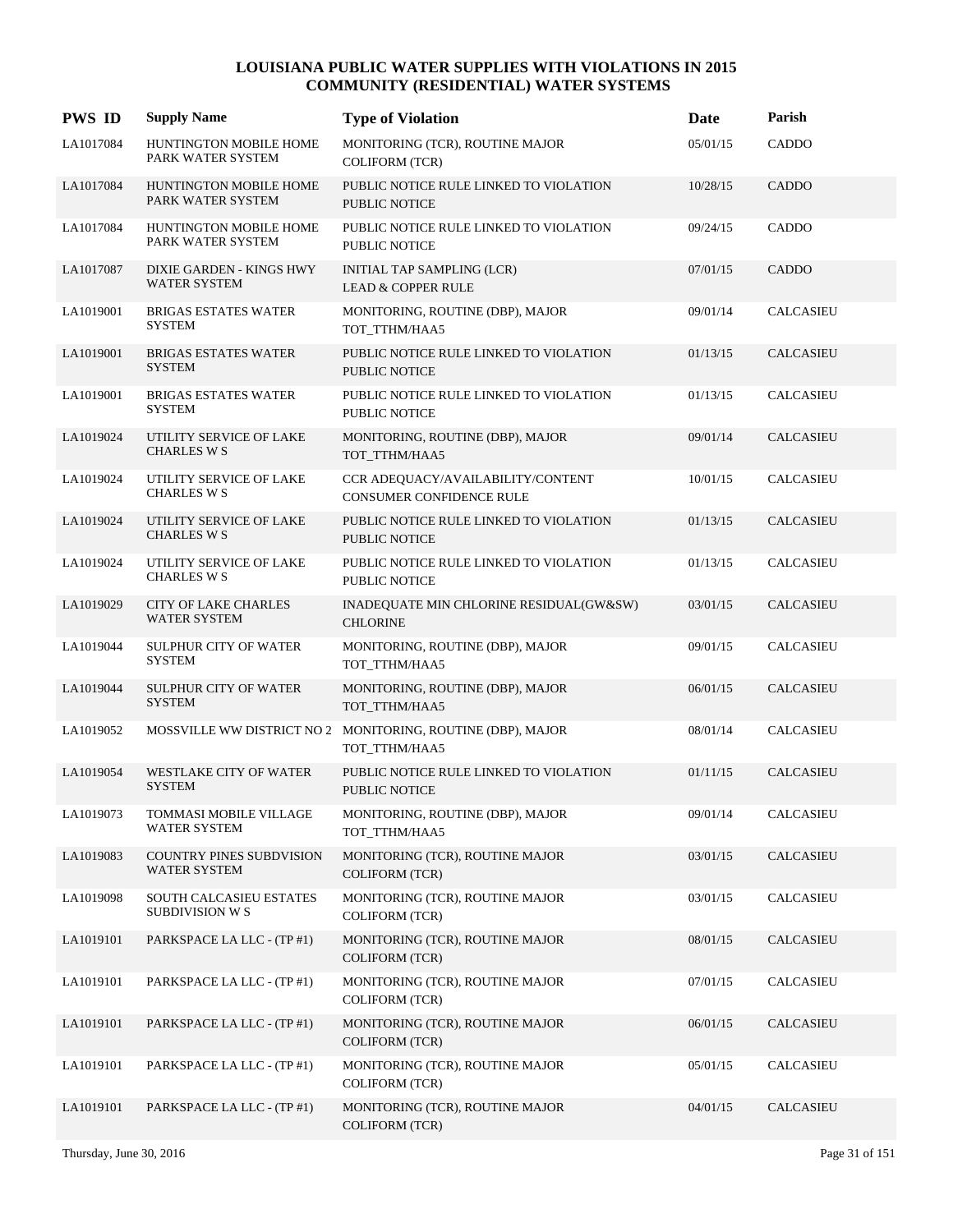| <b>PWS ID</b> | <b>Supply Name</b>                                 | <b>Type of Violation</b>                                      | Date     | Parish           |
|---------------|----------------------------------------------------|---------------------------------------------------------------|----------|------------------|
| LA1019101     | PARKSPACE LA LLC - (TP #1)                         | MONITORING (TCR), ROUTINE MAJOR<br><b>COLIFORM (TCR)</b>      | 03/01/15 | CALCASIEU        |
| LA1019101     | PARKSPACE LA LLC - (TP #1)                         | MONITORING, ROUTINE (DBP), MAJOR<br><b>CHLORINE</b>           | 07/01/15 | CALCASIEU        |
| LA1019101     | PARKSPACE LA LLC - (TP #1)                         | MONITORING, ROUTINE (DBP), MAJOR<br><b>CHLORINE</b>           | 07/01/15 | CALCASIEU        |
| LA1019101     | PARKSPACE LA LLC - (TP #1)                         | MONITORING, ROUTINE (DBP), MAJOR<br><b>CHLORINE</b>           | 04/01/15 | CALCASIEU        |
| LA1019101     | PARKSPACE LA LLC - (TP #1)                         | MONITORING, ROUTINE (DBP), MAJOR<br><b>CHLORINE</b>           | 04/01/15 | CALCASIEU        |
| LA1019101     | PARKSPACE LA LLC - (TP #1)                         | MONITORING, ROUTINE (DBP), MAJOR<br><b>CHLORINE</b>           | 04/01/15 | CALCASIEU        |
| LA1019101     | PARKSPACE LA LLC - (TP #1)                         | MONITORING, ROUTINE (DBP), MAJOR<br><b>CHLORINE</b>           | 01/01/15 | CALCASIEU        |
| LA1019101     | PARKSPACE LA LLC - (TP #1)                         | MONITORING, ROUTINE (DBP), MAJOR<br>TOT_TTHM/HAA5             | 09/01/14 | CALCASIEU        |
| LA1019101     | PARKSPACE LA LLC - (TP #1)                         | <b>CCR REPORT</b><br>CONSUMER CONFIDENCE RULE                 | 07/01/15 | <b>CALCASIEU</b> |
| LA1019101     | PARKSPACE LA LLC - (TP #1)                         | CCR ADEQUACY/AVAILABILITY/CONTENT<br>CONSUMER CONFIDENCE RULE | 10/01/15 | CALCASIEU        |
| LA1019101     | PARKSPACE LA LLC - (TP #1)                         | PUBLIC NOTICE RULE LINKED TO VIOLATION<br>PUBLIC NOTICE       | 12/11/15 | CALCASIEU        |
| LA1019101     | PARKSPACE LA LLC - (TP #1)                         | PUBLIC NOTICE RULE LINKED TO VIOLATION<br>PUBLIC NOTICE       | 12/11/15 | CALCASIEU        |
| LA1019101     | PARKSPACE LA LLC - (TP #1)                         | PUBLIC NOTICE RULE LINKED TO VIOLATION<br>PUBLIC NOTICE       | 11/12/15 | CALCASIEU        |
| LA1019101     | PARKSPACE LA LLC - (TP #1)                         | PUBLIC NOTICE RULE LINKED TO VIOLATION<br>PUBLIC NOTICE       | 10/09/15 | CALCASIEU        |
| LA1019101     | PARKSPACE LA LLC - (TP #1)                         | PUBLIC NOTICE RULE LINKED TO VIOLATION<br>PUBLIC NOTICE       | 10/07/15 | CALCASIEU        |
| LA1019101     | PARKSPACE LA LLC - (TP #1)                         | PUBLIC NOTICE RULE LINKED TO VIOLATION<br>PUBLIC NOTICE       | 09/15/15 | <b>CALCASIEU</b> |
| LA1019101     | PARKSPACE LA LLC - (TP #1)                         | PUBLIC NOTICE RULE LINKED TO VIOLATION<br>PUBLIC NOTICE       | 09/15/15 | CALCASIEU        |
| LA1019101     | PARKSPACE LA LLC - (TP #1)                         | PUBLIC NOTICE RULE LINKED TO VIOLATION<br>PUBLIC NOTICE       | 08/12/15 | CALCASIEU        |
| LA1019101     | PARKSPACE LA LLC - (TP #1)                         | PUBLIC NOTICE RULE LINKED TO VIOLATION<br>PUBLIC NOTICE       | 08/12/15 | CALCASIEU        |
| LA1019101     | PARKSPACE LA LLC - (TP #1)                         | PUBLIC NOTICE RULE LINKED TO VIOLATION<br>PUBLIC NOTICE       | 07/10/15 | CALCASIEU        |
| LA1019101     | PARKSPACE LA LLC - (TP #1)                         | PUBLIC NOTICE RULE LINKED TO VIOLATION<br>PUBLIC NOTICE       | 07/09/15 | CALCASIEU        |
| LA1019113     | <b>LAKE CHARLES HARBOR</b><br>TERMINAL DISTRICT WS | PUBLIC NOTICE RULE LINKED TO VIOLATION<br>PUBLIC NOTICE       | 03/03/14 | CALCASIEU        |
| LA1019115     | PARKSPACE LA LLC - (TP #2)                         | MONITORING (TCR), ROUTINE MAJOR<br><b>COLIFORM (TCR)</b>      | 08/01/15 | CALCASIEU        |
| LA1019115     | PARKSPACE LA LLC - (TP #2)                         | MONITORING (TCR), ROUTINE MAJOR<br><b>COLIFORM (TCR)</b>      | 07/01/15 | CALCASIEU        |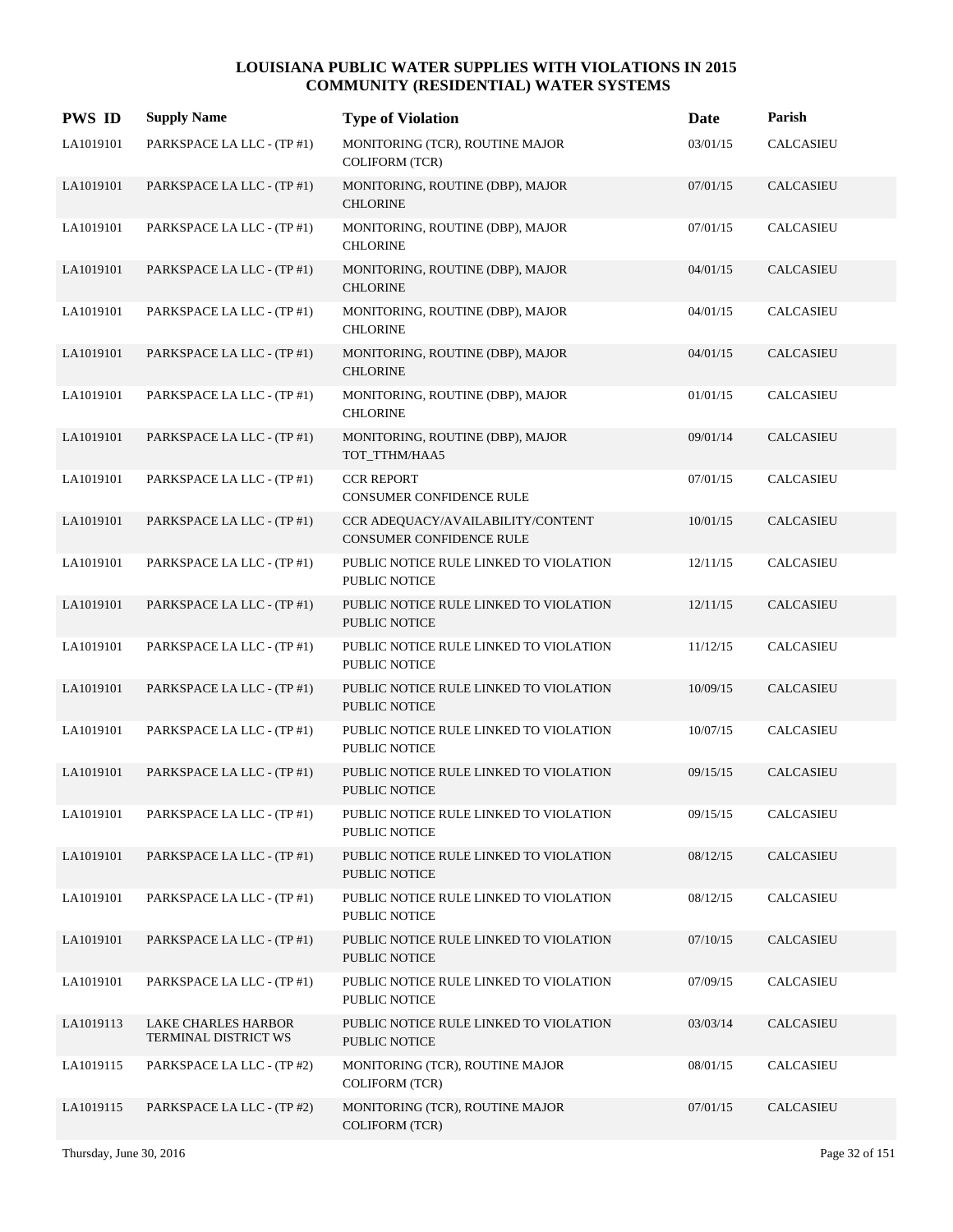| <b>PWS ID</b> | <b>Supply Name</b>                    | <b>Type of Violation</b>                                       | Date     | Parish           |
|---------------|---------------------------------------|----------------------------------------------------------------|----------|------------------|
| LA1019115     | PARKSPACE LA LLC - (TP #2)            | MONITORING (TCR), ROUTINE MAJOR<br><b>COLIFORM (TCR)</b>       | 06/01/15 | CALCASIEU        |
| LA1019115     | PARKSPACE LA LLC - (TP #2)            | MONITORING (TCR), ROUTINE MAJOR<br><b>COLIFORM (TCR)</b>       | 05/01/15 | CALCASIEU        |
| LA1019115     | PARKSPACE LA LLC - (TP #2)            | MONITORING (TCR), ROUTINE MAJOR<br><b>COLIFORM</b> (TCR)       | 04/01/15 | CALCASIEU        |
| LA1019115     | PARKSPACE LA LLC - (TP #2)            | MONITORING (TCR), ROUTINE MAJOR<br><b>COLIFORM (TCR)</b>       | 03/01/15 | <b>CALCASIEU</b> |
| LA1019115     | PARKSPACE LA LLC - (TP #2)            | MONITORING, ROUTINE (DBP), MAJOR<br><b>CHLORINE</b>            | 07/01/15 | CALCASIEU        |
| LA1019115     | PARKSPACE LA LLC - (TP #2)            | MONITORING, ROUTINE (DBP), MAJOR<br><b>CHLORINE</b>            | 07/01/15 | CALCASIEU        |
| LA1019115     | PARKSPACE LA LLC - (TP #2)            | MONITORING, ROUTINE (DBP), MAJOR<br><b>CHLORINE</b>            | 04/01/15 | CALCASIEU        |
| LA1019115     | PARKSPACE LA LLC - (TP #2)            | MONITORING, ROUTINE (DBP), MAJOR<br><b>CHLORINE</b>            | 04/01/15 | <b>CALCASIEU</b> |
| LA1019115     | PARKSPACE LA LLC - (TP #2)            | MONITORING, ROUTINE (DBP), MAJOR<br><b>CHLORINE</b>            | 04/01/15 | <b>CALCASIEU</b> |
| LA1019115     | PARKSPACE LA LLC - (TP #2)            | MONITORING, ROUTINE (DBP), MAJOR<br><b>CHLORINE</b>            | 01/01/15 | CALCASIEU        |
| LA1019115     | PARKSPACE LA LLC - (TP #2)            | MONITORING, ROUTINE (DBP), MAJOR<br>TOT_TTHM/HAA5              | 09/01/14 | CALCASIEU        |
| LA1019115     | PARKSPACE LA LLC - (TP #2)            | <b>CCR REPORT</b><br>CONSUMER CONFIDENCE RULE                  | 07/01/15 | CALCASIEU        |
| LA1019115     | PARKSPACE LA LLC - (TP #2)            | CCR ADEQUACY/AVAILABILITY/CONTENT<br>CONSUMER CONFIDENCE RULE  | 10/01/15 | CALCASIEU        |
| LA1019115     | PARKSPACE LA LLC - (TP #2)            | PUBLIC NOTICE RULE LINKED TO VIOLATION<br><b>PUBLIC NOTICE</b> | 12/11/15 | CALCASIEU        |
| LA1019115     | PARKSPACE LA LLC - (TP #2)            | PUBLIC NOTICE RULE LINKED TO VIOLATION<br>PUBLIC NOTICE        | 12/11/15 | CALCASIEU        |
| LA1019115     | PARKSPACE LA LLC - (TP #2)            | PUBLIC NOTICE RULE LINKED TO VIOLATION<br>PUBLIC NOTICE        | 10/09/15 | <b>CALCASIEU</b> |
| LA1019115     | PARKSPACE LA LLC - (TP #2)            | PUBLIC NOTICE RULE LINKED TO VIOLATION<br>PUBLIC NOTICE        | 10/07/15 | CALCASIEU        |
| LA1019115     | PARKSPACE LA LLC - (TP #2)            | PUBLIC NOTICE RULE LINKED TO VIOLATION<br>PUBLIC NOTICE        | 09/15/15 | CALCASIEU        |
| LA1019115     | PARKSPACE LA LLC - (TP #2)            | PUBLIC NOTICE RULE LINKED TO VIOLATION<br>PUBLIC NOTICE        | 09/15/15 | CALCASIEU        |
| LA1019115     | PARKSPACE LA LLC - (TP #2)            | PUBLIC NOTICE RULE LINKED TO VIOLATION<br>PUBLIC NOTICE        | 08/12/15 | CALCASIEU        |
| LA1019115     | PARKSPACE LA LLC - (TP #2)            | PUBLIC NOTICE RULE LINKED TO VIOLATION<br>PUBLIC NOTICE        | 08/12/15 | CALCASIEU        |
| LA1019115     | PARKSPACE LA LLC - (TP #2)            | PUBLIC NOTICE RULE LINKED TO VIOLATION<br>PUBLIC NOTICE        | 07/09/15 | CALCASIEU        |
| LA1019116     | CALCASIEU PARISH WW DIST 9<br>CARLYSS | FAILURE ADDRESS DEFICIENCY (GWR)<br><b>GROUNDWATER RULE</b>    | 01/15/13 | CALCASIEU        |
| LA1019122     | <b>CLEARVIEW MOBILE HOME</b><br>PARK  | MONITORING (TCR), ROUTINE MAJOR<br><b>COLIFORM (TCR)</b>       | 07/01/15 | CALCASIEU        |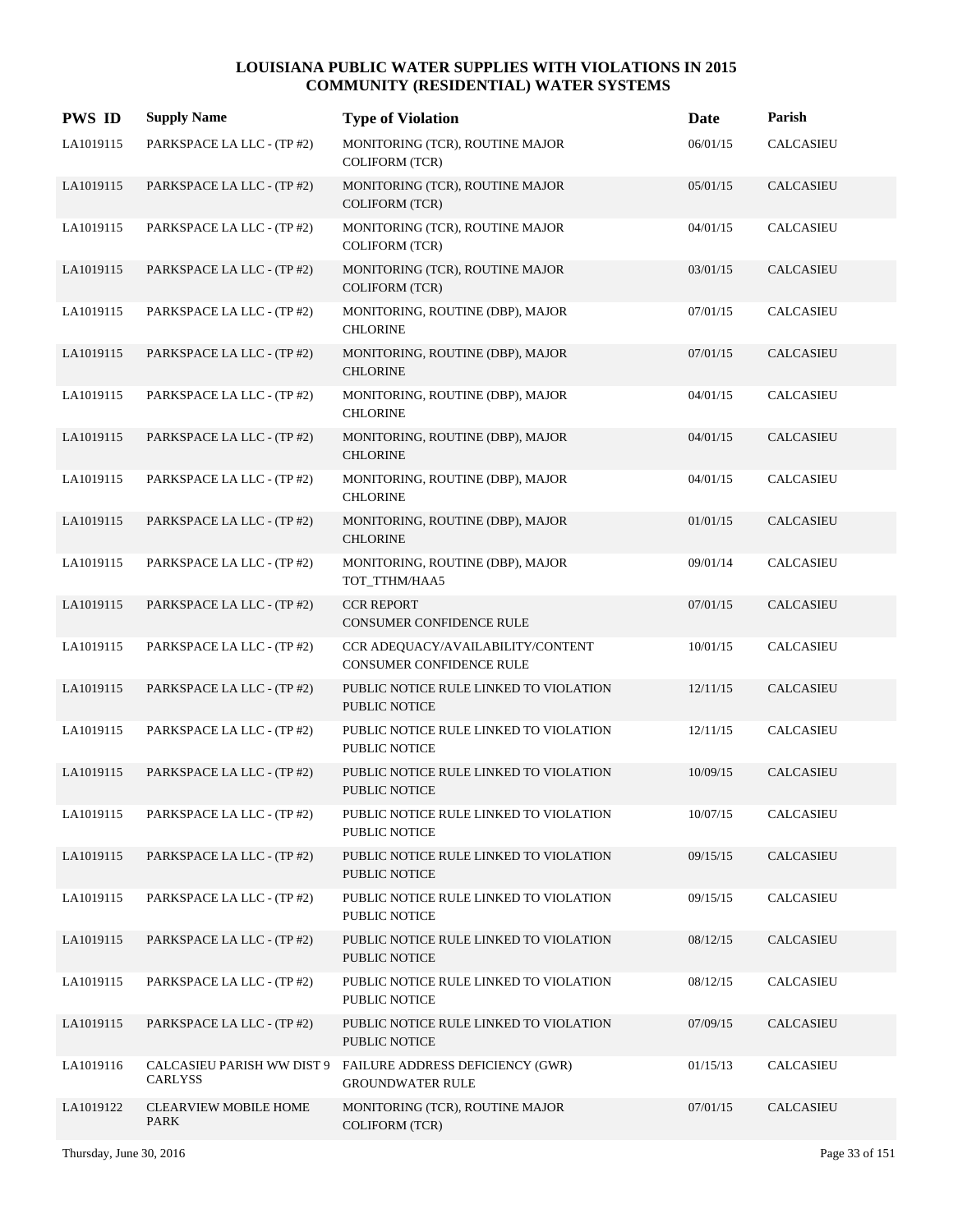| <b>PWS ID</b> | <b>Supply Name</b>                          | <b>Type of Violation</b>                                            | Date     | Parish           |
|---------------|---------------------------------------------|---------------------------------------------------------------------|----------|------------------|
| LA1019122     | <b>CLEARVIEW MOBILE HOME</b><br>PARK        | MONITORING (TCR), ROUTINE MAJOR<br><b>COLIFORM (TCR)</b>            | 06/01/15 | <b>CALCASIEU</b> |
| LA1019122     | <b>CLEARVIEW MOBILE HOME</b><br><b>PARK</b> | MONITORING (TCR), ROUTINE MAJOR<br><b>COLIFORM</b> (TCR)            | 05/01/15 | <b>CALCASIEU</b> |
| LA1019122     | <b>CLEARVIEW MOBILE HOME</b><br><b>PARK</b> | MONITORING (TCR), ROUTINE MAJOR<br><b>COLIFORM (TCR)</b>            | 04/01/15 | <b>CALCASIEU</b> |
| LA1019122     | CLEARVIEW MOBILE HOME<br>PARK               | MONITORING (TCR), ROUTINE MAJOR<br><b>COLIFORM (TCR)</b>            | 03/01/15 | <b>CALCASIEU</b> |
| LA1019122     | <b>CLEARVIEW MOBILE HOME</b><br>PARK        | MONITORING (TCR), ROUTINE MAJOR<br><b>COLIFORM (TCR)</b>            | 02/01/15 | <b>CALCASIEU</b> |
| LA1019122     | <b>CLEARVIEW MOBILE HOME</b><br>PARK        | MONITORING (TCR), ROUTINE MAJOR<br><b>COLIFORM (TCR)</b>            | 01/01/15 | <b>CALCASIEU</b> |
| LA1019122     | <b>CLEARVIEW MOBILE HOME</b><br>PARK        | MONITORING, ROUTINE (DBP), MAJOR<br><b>CHLORINE</b>                 | 07/01/15 | <b>CALCASIEU</b> |
| LA1019122     | CLEARVIEW MOBILE HOME<br><b>PARK</b>        | MONITORING, ROUTINE (DBP), MAJOR<br><b>CHLORINE</b>                 | 04/01/15 | <b>CALCASIEU</b> |
| LA1019122     | CLEARVIEW MOBILE HOME<br>PARK               | MONITORING, ROUTINE (DBP), MAJOR<br><b>CHLORINE</b>                 | 04/01/15 | <b>CALCASIEU</b> |
| LA1019122     | <b>CLEARVIEW MOBILE HOME</b><br><b>PARK</b> | MONITORING, ROUTINE (DBP), MAJOR<br><b>CHLORINE</b>                 | 04/01/15 | <b>CALCASIEU</b> |
| LA1019122     | CLEARVIEW MOBILE HOME<br>PARK               | MONITORING, ROUTINE (DBP), MAJOR<br><b>CHLORINE</b>                 | 01/01/15 | CALCASIEU        |
| LA1019122     | CLEARVIEW MOBILE HOME<br>PARK               | MONITORING, ROUTINE (DBP), MAJOR<br><b>CHLORINE</b>                 | 01/01/15 | CALCASIEU        |
| LA1019122     | <b>CLEARVIEW MOBILE HOME</b><br>PARK        | MONITORING, ROUTINE (DBP), MAJOR<br><b>CHLORINE</b>                 | 01/01/15 | <b>CALCASIEU</b> |
| LA1019122     | <b>CLEARVIEW MOBILE HOME</b><br>PARK        | MONITORING, ROUTINE (DBP), MAJOR<br>TOT_TTHM/HAA5                   | 09/01/14 | <b>CALCASIEU</b> |
| LA1019122     | CLEARVIEW MOBILE HOME<br>PARK               | FAILURE SUBMIT SUBPART V PLAN, ESCALATED<br><b>DBP STAGE 2</b>      | 01/01/13 | CALCASIEU        |
| LA1019122     | <b>CLEARVIEW MOBILE HOME</b><br>PARK        | FAILURE ADDRESS DEFICIENCY (GWR)<br><b>GROUNDWATER RULE</b>         | 01/17/12 | <b>CALCASIEU</b> |
| LA1019122     | <b>CLEARVIEW MOBILE HOME</b><br>PARK        | FOLLOW-UP OR ROUTINE TAP M/R (LCR)<br><b>LEAD &amp; COPPER RULE</b> | 07/01/15 | CALCASIEU        |
| LA1019122     | <b>CLEARVIEW MOBILE HOME</b><br>PARK        | FOLLOW-UP OR ROUTINE TAP M/R (LCR)<br><b>LEAD &amp; COPPER RULE</b> | 01/01/15 | <b>CALCASIEU</b> |
| LA1019122     | <b>CLEARVIEW MOBILE HOME</b><br>PARK        | FOLLOW-UP OR ROUTINE TAP M/R (LCR)<br><b>LEAD &amp; COPPER RULE</b> | 07/01/14 | <b>CALCASIEU</b> |
| LA1019122     | <b>CLEARVIEW MOBILE HOME</b><br>PARK        | FOLLOW-UP OR ROUTINE TAP M/R (LCR)<br><b>LEAD &amp; COPPER RULE</b> | 01/01/14 | CALCASIEU        |
| LA1019122     | <b>CLEARVIEW MOBILE HOME</b><br>PARK        | FOLLOW-UP OR ROUTINE TAP M/R (LCR)<br><b>LEAD &amp; COPPER RULE</b> | 07/01/13 | CALCASIEU        |
| LA1019122     | <b>CLEARVIEW MOBILE HOME</b><br>PARK        | FOLLOW-UP OR ROUTINE TAP M/R (LCR)<br><b>LEAD &amp; COPPER RULE</b> | 01/01/13 | <b>CALCASIEU</b> |
| LA1019122     | <b>CLEARVIEW MOBILE HOME</b><br>PARK        | FOLLOW-UP OR ROUTINE TAP M/R (LCR)<br><b>LEAD &amp; COPPER RULE</b> | 07/01/12 | CALCASIEU        |
| LA1019122     | <b>CLEARVIEW MOBILE HOME</b><br>PARK        | FOLLOW-UP OR ROUTINE TAP M/R (LCR)<br><b>LEAD &amp; COPPER RULE</b> | 07/01/09 | <b>CALCASIEU</b> |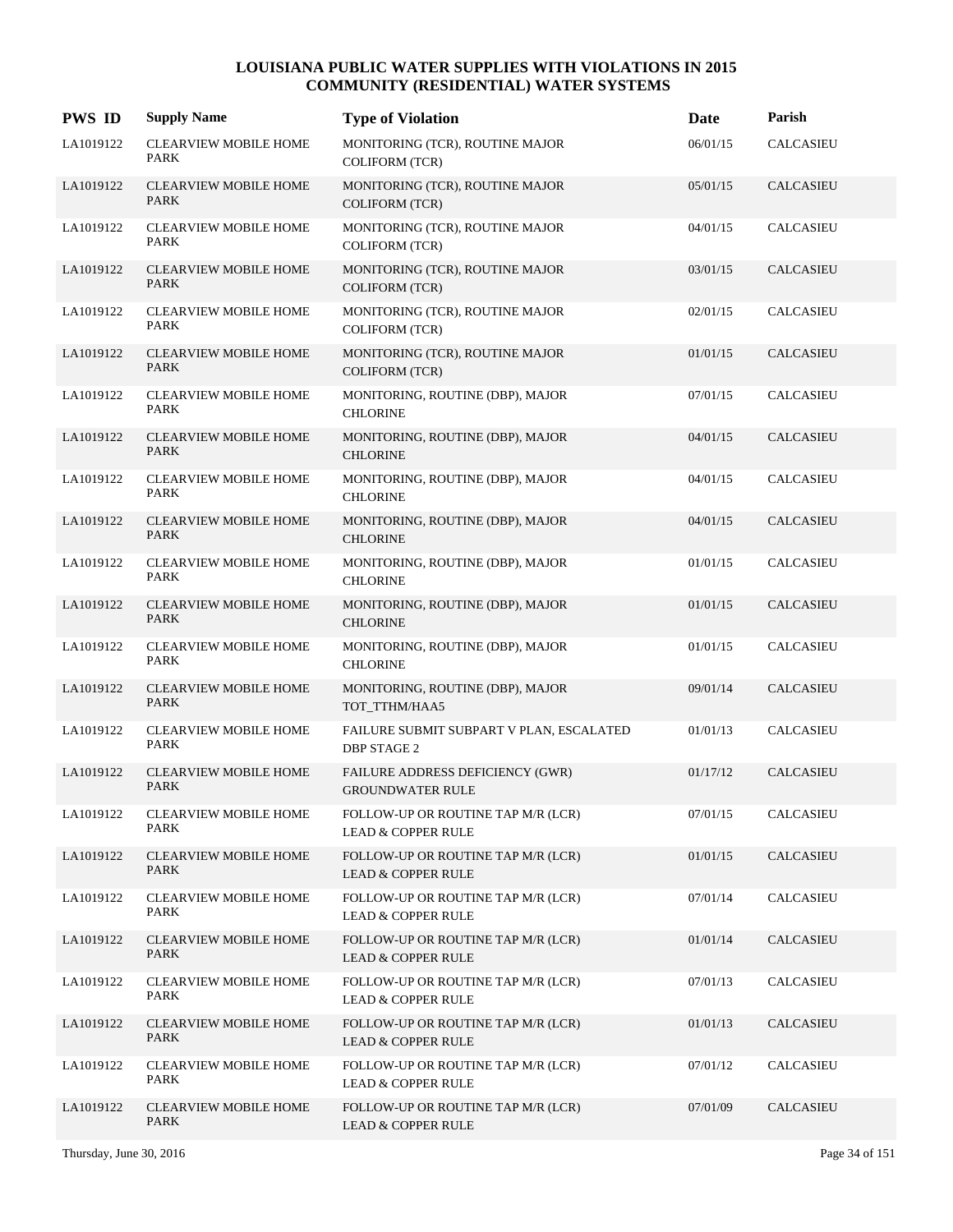| <b>PWS ID</b> | <b>Supply Name</b>                          | <b>Type of Violation</b>                                             | Date     | Parish           |
|---------------|---------------------------------------------|----------------------------------------------------------------------|----------|------------------|
| LA1019122     | <b>CLEARVIEW MOBILE HOME</b><br>PARK        | <b>CCR REPORT</b><br>CONSUMER CONFIDENCE RULE                        | 07/01/15 | <b>CALCASIEU</b> |
| LA1019122     | <b>CLEARVIEW MOBILE HOME</b><br><b>PARK</b> | <b>CCR REPORT</b><br>CONSUMER CONFIDENCE RULE                        | 07/01/14 | <b>CALCASIEU</b> |
| LA1019122     | <b>CLEARVIEW MOBILE HOME</b><br><b>PARK</b> | <b>CCR REPORT</b><br>CONSUMER CONFIDENCE RULE                        | 07/01/13 | <b>CALCASIEU</b> |
| LA1019122     | <b>CLEARVIEW MOBILE HOME</b><br>PARK        | <b>CCR REPORT</b><br>CONSUMER CONFIDENCE RULE                        | 07/01/12 | <b>CALCASIEU</b> |
| LA1019122     | CLEARVIEW MOBILE HOME<br><b>PARK</b>        | <b>CCR REPORT</b><br>CONSUMER CONFIDENCE RULE                        | 07/01/11 | CALCASIEU        |
| LA1019122     | <b>CLEARVIEW MOBILE HOME</b><br><b>PARK</b> | <b>CCR REPORT</b><br>CONSUMER CONFIDENCE RULE                        | 07/01/10 | <b>CALCASIEU</b> |
| LA1019122     | <b>CLEARVIEW MOBILE HOME</b><br>PARK        | CCR ADEQUACY/AVAILABILITY/CONTENT<br>CONSUMER CONFIDENCE RULE        | 10/01/14 | <b>CALCASIEU</b> |
| LA1019122     | <b>CLEARVIEW MOBILE HOME</b><br><b>PARK</b> | CCR ADEQUACY/AVAILABILITY/CONTENT<br><b>CONSUMER CONFIDENCE RULE</b> | 10/01/13 | <b>CALCASIEU</b> |
| LA1019122     | CLEARVIEW MOBILE HOME<br>PARK               | CCR ADEQUACY/AVAILABILITY/CONTENT<br>CONSUMER CONFIDENCE RULE        | 10/01/12 | CALCASIEU        |
| LA1019122     | CLEARVIEW MOBILE HOME<br>PARK               | CCR ADEQUACY/AVAILABILITY/CONTENT<br>CONSUMER CONFIDENCE RULE        | 10/01/11 | <b>CALCASIEU</b> |
| LA1019122     | CLEARVIEW MOBILE HOME<br>PARK               | CCR ADEQUACY/AVAILABILITY/CONTENT<br>CONSUMER CONFIDENCE RULE        | 10/01/10 | <b>CALCASIEU</b> |
| LA1019122     | CLEARVIEW MOBILE HOME<br><b>PARK</b>        | PUBLIC NOTICE RULE LINKED TO VIOLATION<br><b>PUBLIC NOTICE</b>       | 11/05/15 | <b>CALCASIEU</b> |
| LA1019122     | CLEARVIEW MOBILE HOME<br>PARK               | PUBLIC NOTICE RULE LINKED TO VIOLATION<br>PUBLIC NOTICE              | 08/12/15 | <b>CALCASIEU</b> |
| LA1019122     | <b>CLEARVIEW MOBILE HOME</b><br>PARK        | PUBLIC NOTICE RULE LINKED TO VIOLATION<br><b>PUBLIC NOTICE</b>       | 08/12/15 | CALCASIEU        |
| LA1019122     | CLEARVIEW MOBILE HOME<br><b>PARK</b>        | PUBLIC NOTICE RULE LINKED TO VIOLATION<br><b>PUBLIC NOTICE</b>       | 07/10/15 | <b>CALCASIEU</b> |
| LA1019122     | <b>CLEARVIEW MOBILE HOME</b><br><b>PARK</b> | PUBLIC NOTICE RULE LINKED TO VIOLATION<br><b>PUBLIC NOTICE</b>       | 07/09/15 | <b>CALCASIEU</b> |
| LA1019122     | <b>CLEARVIEW MOBILE HOME</b><br>PARK        | PUBLIC NOTICE RULE LINKED TO VIOLATION<br>PUBLIC NOTICE              | 06/11/15 | CALCASIEU        |
| LA1019122     | <b>CLEARVIEW MOBILE HOME</b><br><b>PARK</b> | PUBLIC NOTICE RULE LINKED TO VIOLATION<br>PUBLIC NOTICE              | 06/11/15 | <b>CALCASIEU</b> |
| LA1019122     | <b>CLEARVIEW MOBILE HOME</b><br>PARK        | PUBLIC NOTICE RULE LINKED TO VIOLATION<br><b>PUBLIC NOTICE</b>       | 05/14/15 | <b>CALCASIEU</b> |
| LA1019122     | <b>CLEARVIEW MOBILE HOME</b><br>PARK        | PUBLIC NOTICE RULE LINKED TO VIOLATION<br>PUBLIC NOTICE              | 05/11/15 | <b>CALCASIEU</b> |
| LA1019122     | <b>CLEARVIEW MOBILE HOME</b><br>PARK        | PUBLIC NOTICE RULE LINKED TO VIOLATION<br>PUBLIC NOTICE              | 05/11/15 | CALCASIEU        |
| LA1019122     | <b>CLEARVIEW MOBILE HOME</b><br><b>PARK</b> | PUBLIC NOTICE RULE LINKED TO VIOLATION<br>PUBLIC NOTICE              | 04/15/15 | <b>CALCASIEU</b> |
| LA1019122     | <b>CLEARVIEW MOBILE HOME</b><br>PARK        | PUBLIC NOTICE RULE LINKED TO VIOLATION<br>PUBLIC NOTICE              | 04/14/15 | CALCASIEU        |
| LA1019122     | <b>CLEARVIEW MOBILE HOME</b><br>PARK        | PUBLIC NOTICE RULE LINKED TO VIOLATION<br>PUBLIC NOTICE              | 03/13/15 | <b>CALCASIEU</b> |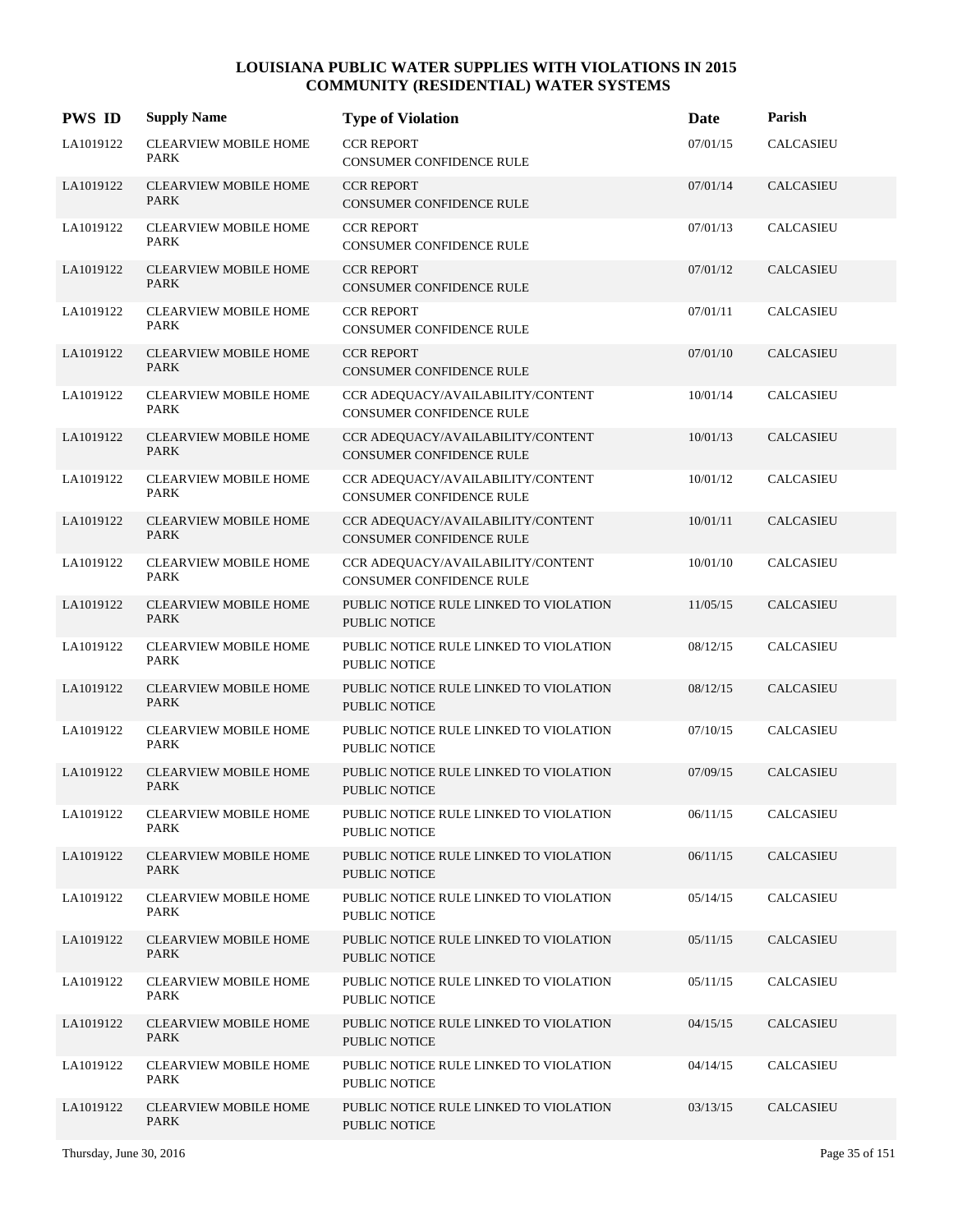| <b>PWS ID</b> | <b>Supply Name</b>                          | <b>Type of Violation</b>                                       | Date     | Parish           |
|---------------|---------------------------------------------|----------------------------------------------------------------|----------|------------------|
| LA1019122     | <b>CLEARVIEW MOBILE HOME</b><br>PARK        | PUBLIC NOTICE RULE LINKED TO VIOLATION<br><b>PUBLIC NOTICE</b> | 03/13/15 | <b>CALCASIEU</b> |
| LA1019122     | <b>CLEARVIEW MOBILE HOME</b><br><b>PARK</b> | PUBLIC NOTICE RULE LINKED TO VIOLATION<br><b>PUBLIC NOTICE</b> | 02/11/15 | <b>CALCASIEU</b> |
| LA1019122     | <b>CLEARVIEW MOBILE HOME</b><br>PARK        | PUBLIC NOTICE RULE LINKED TO VIOLATION<br>PUBLIC NOTICE        | 02/05/15 | <b>CALCASIEU</b> |
| LA1019122     | <b>CLEARVIEW MOBILE HOME</b><br>PARK        | PUBLIC NOTICE RULE LINKED TO VIOLATION<br><b>PUBLIC NOTICE</b> | 02/05/15 | <b>CALCASIEU</b> |
| LA1019122     | <b>CLEARVIEW MOBILE HOME</b><br>PARK        | PUBLIC NOTICE RULE LINKED TO VIOLATION<br><b>PUBLIC NOTICE</b> | 01/13/15 | <b>CALCASIEU</b> |
| LA1019122     | <b>CLEARVIEW MOBILE HOME</b><br>PARK        | PUBLIC NOTICE RULE LINKED TO VIOLATION<br><b>PUBLIC NOTICE</b> | 01/13/15 | <b>CALCASIEU</b> |
| LA1019122     | <b>CLEARVIEW MOBILE HOME</b><br><b>PARK</b> | PUBLIC NOTICE RULE LINKED TO VIOLATION<br><b>PUBLIC NOTICE</b> | 12/18/14 | <b>CALCASIEU</b> |
| LA1019122     | <b>CLEARVIEW MOBILE HOME</b><br><b>PARK</b> | PUBLIC NOTICE RULE LINKED TO VIOLATION<br><b>PUBLIC NOTICE</b> | 12/18/14 | <b>CALCASIEU</b> |
| LA1019122     | <b>CLEARVIEW MOBILE HOME</b><br>PARK        | PUBLIC NOTICE RULE LINKED TO VIOLATION<br>PUBLIC NOTICE        | 12/02/14 | <b>CALCASIEU</b> |
| LA1019122     | <b>CLEARVIEW MOBILE HOME</b><br>PARK        | PUBLIC NOTICE RULE LINKED TO VIOLATION<br><b>PUBLIC NOTICE</b> | 10/11/14 | <b>CALCASIEU</b> |
| LA1019122     | <b>CLEARVIEW MOBILE HOME</b><br>PARK        | PUBLIC NOTICE RULE LINKED TO VIOLATION<br><b>PUBLIC NOTICE</b> | 10/03/14 | <b>CALCASIEU</b> |
| LA1019122     | <b>CLEARVIEW MOBILE HOME</b><br><b>PARK</b> | PUBLIC NOTICE RULE LINKED TO VIOLATION<br><b>PUBLIC NOTICE</b> | 10/03/14 | CALCASIEU        |
| LA1019122     | <b>CLEARVIEW MOBILE HOME</b><br>PARK        | PUBLIC NOTICE RULE LINKED TO VIOLATION<br><b>PUBLIC NOTICE</b> | 09/20/14 | <b>CALCASIEU</b> |
| LA1019122     | <b>CLEARVIEW MOBILE HOME</b><br><b>PARK</b> | PUBLIC NOTICE RULE LINKED TO VIOLATION<br><b>PUBLIC NOTICE</b> | 09/20/14 | <b>CALCASIEU</b> |
| LA1019122     | <b>CLEARVIEW MOBILE HOME</b><br>PARK        | PUBLIC NOTICE RULE LINKED TO VIOLATION<br>PUBLIC NOTICE        | 08/13/14 | CALCASIEU        |
| LA1019122     | <b>CLEARVIEW MOBILE HOME</b><br>PARK        | PUBLIC NOTICE RULE LINKED TO VIOLATION<br>PUBLIC NOTICE        | 08/11/14 | <b>CALCASIEU</b> |
| LA1019122     | CLEARVIEW MOBILE HOME<br>PARK               | PUBLIC NOTICE RULE LINKED TO VIOLATION<br>PUBLIC NOTICE        | 07/15/14 | CALCASIEU        |
| LA1019122     | CLEARVIEW MOBILE HOME<br>PARK               | PUBLIC NOTICE RULE LINKED TO VIOLATION<br><b>PUBLIC NOTICE</b> | 07/14/14 | <b>CALCASIEU</b> |
| LA1019122     | CLEARVIEW MOBILE HOME<br>PARK               | PUBLIC NOTICE RULE LINKED TO VIOLATION<br>PUBLIC NOTICE        | 06/12/14 | <b>CALCASIEU</b> |
| LA1019122     | <b>CLEARVIEW MOBILE HOME</b><br>PARK        | PUBLIC NOTICE RULE LINKED TO VIOLATION<br>PUBLIC NOTICE        | 05/15/14 | <b>CALCASIEU</b> |
| LA1019122     | <b>CLEARVIEW MOBILE HOME</b><br>PARK        | PUBLIC NOTICE RULE LINKED TO VIOLATION<br>PUBLIC NOTICE        | 04/23/14 | CALCASIEU        |
| LA1019122     | <b>CLEARVIEW MOBILE HOME</b><br>PARK        | PUBLIC NOTICE RULE LINKED TO VIOLATION<br>PUBLIC NOTICE        | 04/14/14 | <b>CALCASIEU</b> |
| LA1019122     | <b>CLEARVIEW MOBILE HOME</b><br>PARK        | PUBLIC NOTICE RULE LINKED TO VIOLATION<br>PUBLIC NOTICE        | 03/17/14 | <b>CALCASIEU</b> |
| LA1019122     | <b>CLEARVIEW MOBILE HOME</b><br>PARK        | PUBLIC NOTICE RULE LINKED TO VIOLATION<br>PUBLIC NOTICE        | 02/07/14 | <b>CALCASIEU</b> |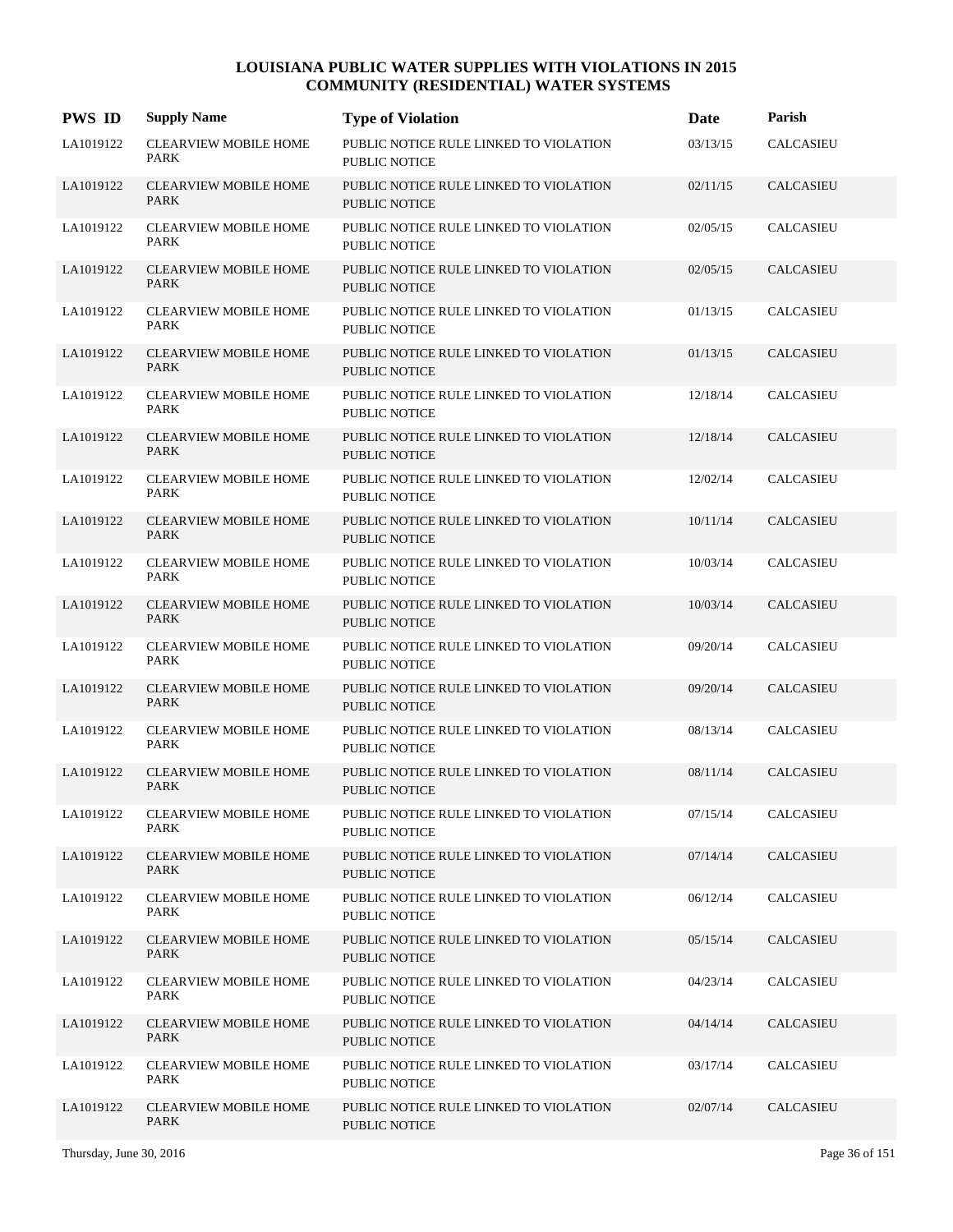| <b>PWS ID</b> | <b>Supply Name</b>                              | <b>Type of Violation</b>                                       | Date     | Parish               |
|---------------|-------------------------------------------------|----------------------------------------------------------------|----------|----------------------|
| LA1019122     | <b>CLEARVIEW MOBILE HOME</b><br>PARK            | PUBLIC NOTICE RULE LINKED TO VIOLATION<br><b>PUBLIC NOTICE</b> | 01/29/14 | <b>CALCASIEU</b>     |
| LA1019122     | <b>CLEARVIEW MOBILE HOME</b><br><b>PARK</b>     | PUBLIC NOTICE RULE LINKED TO VIOLATION<br><b>PUBLIC NOTICE</b> | 01/13/14 | <b>CALCASIEU</b>     |
| LA1019122     | <b>CLEARVIEW MOBILE HOME</b><br>PARK            | PUBLIC NOTICE RULE LINKED TO VIOLATION<br><b>PUBLIC NOTICE</b> | 12/12/13 | CALCASIEU            |
| LA1019122     | <b>CLEARVIEW MOBILE HOME</b><br>PARK            | PUBLIC NOTICE RULE LINKED TO VIOLATION<br><b>PUBLIC NOTICE</b> | 11/19/13 | <b>CALCASIEU</b>     |
| LA1019122     | <b>CLEARVIEW MOBILE HOME</b><br>PARK            | PUBLIC NOTICE RULE LINKED TO VIOLATION<br><b>PUBLIC NOTICE</b> | 11/13/13 | <b>CALCASIEU</b>     |
| LA1019122     | <b>CLEARVIEW MOBILE HOME</b><br>PARK            | PUBLIC NOTICE RULE LINKED TO VIOLATION<br><b>PUBLIC NOTICE</b> | 10/07/13 | <b>CALCASIEU</b>     |
| LA1019122     | <b>CLEARVIEW MOBILE HOME</b><br><b>PARK</b>     | PUBLIC NOTICE RULE LINKED TO VIOLATION<br>PUBLIC NOTICE        | 09/11/13 | <b>CALCASIEU</b>     |
| LA1019122     | <b>CLEARVIEW MOBILE HOME</b><br>PARK            | PUBLIC NOTICE RULE LINKED TO VIOLATION<br><b>PUBLIC NOTICE</b> | 08/12/13 | <b>CALCASIEU</b>     |
| LA1019122     | <b>CLEARVIEW MOBILE HOME</b><br>PARK            | PUBLIC NOTICE RULE LINKED TO VIOLATION<br><b>PUBLIC NOTICE</b> | 07/12/13 | <b>CALCASIEU</b>     |
| LA1019122     | <b>CLEARVIEW MOBILE HOME</b><br>PARK            | PUBLIC NOTICE RULE LINKED TO VIOLATION<br><b>PUBLIC NOTICE</b> | 06/10/13 | <b>CALCASIEU</b>     |
| LA1019122     | <b>CLEARVIEW MOBILE HOME</b><br><b>PARK</b>     | PUBLIC NOTICE RULE LINKED TO VIOLATION<br><b>PUBLIC NOTICE</b> | 05/13/13 | <b>CALCASIEU</b>     |
| LA1019122     | <b>CLEARVIEW MOBILE HOME</b><br><b>PARK</b>     | PUBLIC NOTICE RULE LINKED TO VIOLATION<br><b>PUBLIC NOTICE</b> | 05/09/13 | <b>CALCASIEU</b>     |
| LA1019122     | <b>CLEARVIEW MOBILE HOME</b><br>PARK            | PUBLIC NOTICE RULE LINKED TO VIOLATION<br><b>PUBLIC NOTICE</b> | 04/12/13 | <b>CALCASIEU</b>     |
| LA1019122     | <b>CLEARVIEW MOBILE HOME</b><br><b>PARK</b>     | PUBLIC NOTICE RULE LINKED TO VIOLATION<br><b>PUBLIC NOTICE</b> | 03/20/13 | <b>CALCASIEU</b>     |
| LA1019122     | <b>CLEARVIEW MOBILE HOME</b><br>PARK            | PUBLIC NOTICE RULE LINKED TO VIOLATION<br>PUBLIC NOTICE        | 02/15/13 | <b>CALCASIEU</b>     |
| LA1019122     | <b>CLEARVIEW MOBILE HOME</b><br><b>PARK</b>     | PUBLIC NOTICE RULE LINKED TO VIOLATION<br><b>PUBLIC NOTICE</b> | 01/16/13 | <b>CALCASIEU</b>     |
| LA1019122     | <b>CLEARVIEW MOBILE HOME</b><br>PARK            | PUBLIC NOTICE RULE LINKED TO VIOLATION<br>PUBLIC NOTICE        | 11/12/12 | <b>CALCASIEU</b>     |
| LA1019122     | <b>CLEARVIEW MOBILE HOME</b><br>PARK            | PUBLIC NOTICE RULE LINKED TO VIOLATION<br>PUBLIC NOTICE        | 10/30/12 | <b>CALCASIEU</b>     |
| LA1019122     | <b>CLEARVIEW MOBILE HOME</b><br>PARK            | PUBLIC NOTICE RULE LINKED TO VIOLATION<br>PUBLIC NOTICE        | 05/31/12 | <b>CALCASIEU</b>     |
| LA1019122     | <b>CLEARVIEW MOBILE HOME</b><br>PARK            | FAILURE TO SUBMIT MONITORING PLAN<br>TOTAL COLIFORM RULE       | 01/01/14 | <b>CALCASIEU</b>     |
| LA1019123     | <b>GULF STREAM MANOR WATER</b><br><b>SYSTEM</b> | MONITORING (TCR), ROUTINE MINOR<br>COLIFORM (TCR)              | 10/01/15 | CALCASIEU            |
| LA1019123     | <b>GULF STREAM MANOR WATER</b><br><b>SYSTEM</b> | MONITORING (TCR), ROUTINE MINOR<br><b>COLIFORM (TCR)</b>       | 09/01/15 | CALCASIEU            |
| LA1019123     | <b>GULF STREAM MANOR WATER</b><br><b>SYSTEM</b> | MONITORING (TCR), ROUTINE MINOR<br>COLIFORM (TCR)              | 08/01/15 | $\mathsf{CALCASIEU}$ |
| LA1019123     | GULF STREAM MANOR WATER<br><b>SYSTEM</b>        | MONITORING (TCR), ROUTINE MINOR<br>COLIFORM (TCR)              | 07/01/15 | <b>CALCASIEU</b>     |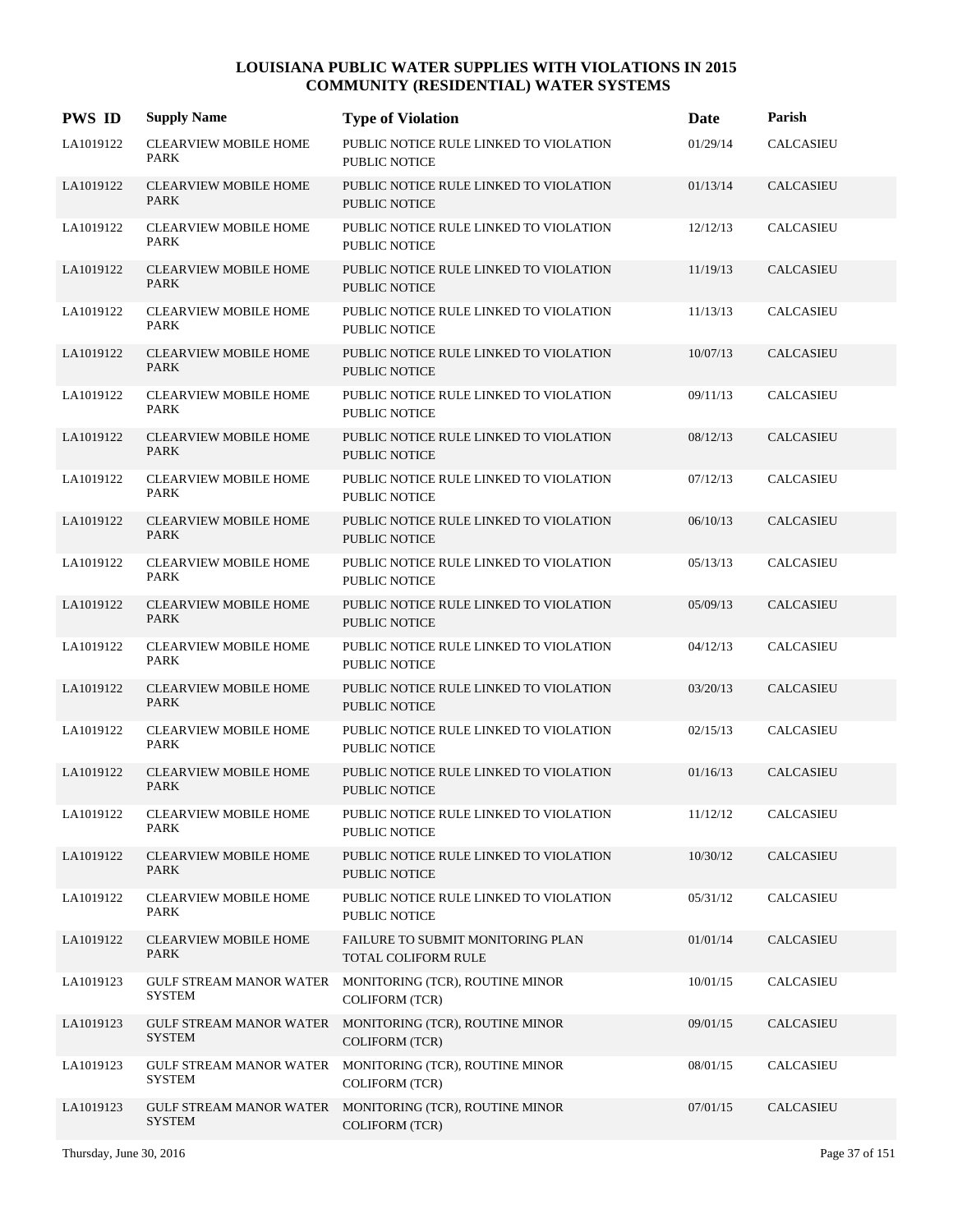| <b>PWS ID</b> | <b>Supply Name</b>                              | <b>Type of Violation</b>                                                               | Date     | Parish           |
|---------------|-------------------------------------------------|----------------------------------------------------------------------------------------|----------|------------------|
| LA1019123     | <b>GULF STREAM MANOR WATER</b><br>SYSTEM        | MONITORING (TCR), ROUTINE MINOR<br><b>COLIFORM (TCR)</b>                               | 06/01/15 | <b>CALCASIEU</b> |
| LA1019123     | GULF STREAM MANOR WATER<br><b>SYSTEM</b>        | MONITORING (TCR), ROUTINE MINOR<br><b>COLIFORM (TCR)</b>                               | 05/01/15 | <b>CALCASIEU</b> |
| LA1019123     | <b>GULF STREAM MANOR WATER</b><br><b>SYSTEM</b> | MONITORING (TCR), ROUTINE MINOR<br><b>COLIFORM (TCR)</b>                               | 04/01/15 | CALCASIEU        |
| LA1019123     | <b>GULF STREAM MANOR WATER</b><br><b>SYSTEM</b> | <b>CCR REPORT</b><br>CONSUMER CONFIDENCE RULE                                          | 07/01/14 | <b>CALCASIEU</b> |
| LA1019123     | GULF STREAM MANOR WATER<br><b>SYSTEM</b>        | <b>CCR REPORT</b><br>CONSUMER CONFIDENCE RULE                                          | 07/01/13 | CALCASIEU        |
| LA1019123     | <b>GULF STREAM MANOR WATER</b><br><b>SYSTEM</b> | CCR ADEQUACY/AVAILABILITY/CONTENT<br>CONSUMER CONFIDENCE RULE                          | 10/01/14 | <b>CALCASIEU</b> |
| LA1019123     | <b>GULF STREAM MANOR WATER</b><br><b>SYSTEM</b> | CCR ADEQUACY/AVAILABILITY/CONTENT<br>CONSUMER CONFIDENCE RULE                          | 10/01/13 | <b>CALCASIEU</b> |
| LA1019123     | GULF STREAM MANOR WATER<br><b>SYSTEM</b>        | PUBLIC NOTICE RULE LINKED TO VIOLATION<br><b>PUBLIC NOTICE</b>                         | 12/11/15 | <b>CALCASIEU</b> |
| LA1019123     | GULF STREAM MANOR WATER<br><b>SYSTEM</b>        | PUBLIC NOTICE RULE LINKED TO VIOLATION<br>PUBLIC NOTICE                                | 11/12/15 | <b>CALCASIEU</b> |
| LA1019123     | <b>SYSTEM</b>                                   | GULF STREAM MANOR WATER PUBLIC NOTICE RULE LINKED TO VIOLATION<br><b>PUBLIC NOTICE</b> | 10/07/15 | <b>CALCASIEU</b> |
| LA1019123     | <b>SYSTEM</b>                                   | GULF STREAM MANOR WATER PUBLIC NOTICE RULE LINKED TO VIOLATION<br>PUBLIC NOTICE        | 09/15/15 | CALCASIEU        |
| LA1019123     | <b>GULF STREAM MANOR WATER</b><br><b>SYSTEM</b> | PUBLIC NOTICE RULE LINKED TO VIOLATION<br>PUBLIC NOTICE                                | 08/12/15 | <b>CALCASIEU</b> |
| LA1019124     | RUTHERFORD TRAILER PARK<br>WATER SYSTEM         | PUBLIC NOTICE RULE LINKED TO VIOLATION<br>PUBLIC NOTICE                                | 01/02/15 | CALCASIEU        |
| LA1019125     | MILES MOBILE HOME PARK                          | MONITORING (TCR), ROUTINE MAJOR<br><b>COLIFORM (TCR)</b>                               | 11/01/15 | <b>CALCASIEU</b> |
| LA1019125     | MILES MOBILE HOME PARK                          | MONITORING (TCR), ROUTINE MAJOR<br>COLIFORM (TCR)                                      | 10/01/15 | CALCASIEU        |
| LA1019125     | MILES MOBILE HOME PARK                          | MONITORING (TCR), ROUTINE MAJOR<br><b>COLIFORM (TCR)</b>                               | 07/01/15 | <b>CALCASIEU</b> |
| LA1019125     | MILES MOBILE HOME PARK                          | MONITORING (TCR), ROUTINE MAJOR<br>COLIFORM (TCR)                                      | 06/01/15 | <b>CALCASIEU</b> |
| LA1019125     | MILES MOBILE HOME PARK                          | MONITORING (TCR), ROUTINE MAJOR<br>COLIFORM (TCR)                                      | 05/01/15 | <b>CALCASIEU</b> |
| LA1019125     | MILES MOBILE HOME PARK                          | MONITORING (TCR), ROUTINE MAJOR<br>COLIFORM (TCR)                                      | 04/01/15 | <b>CALCASIEU</b> |
| LA1019125     | MILES MOBILE HOME PARK                          | MONITORING (TCR), ROUTINE MAJOR<br><b>COLIFORM (TCR)</b>                               | 03/01/15 | <b>CALCASIEU</b> |
| LA1019125     | MILES MOBILE HOME PARK                          | MONITORING (TCR), ROUTINE MAJOR<br>COLIFORM (TCR)                                      | 02/01/15 | CALCASIEU        |
| LA1019125     | MILES MOBILE HOME PARK                          | MONITORING (TCR), ROUTINE MAJOR<br><b>COLIFORM (TCR)</b>                               | 01/01/15 | <b>CALCASIEU</b> |
| LA1019125     | MILES MOBILE HOME PARK                          | MONITORING, ROUTINE (DBP), MAJOR<br><b>CHLORINE</b>                                    | 10/01/15 | CALCASIEU        |
| LA1019125     | MILES MOBILE HOME PARK                          | MONITORING, ROUTINE (DBP), MAJOR<br><b>CHLORINE</b>                                    | 10/01/15 | CALCASIEU        |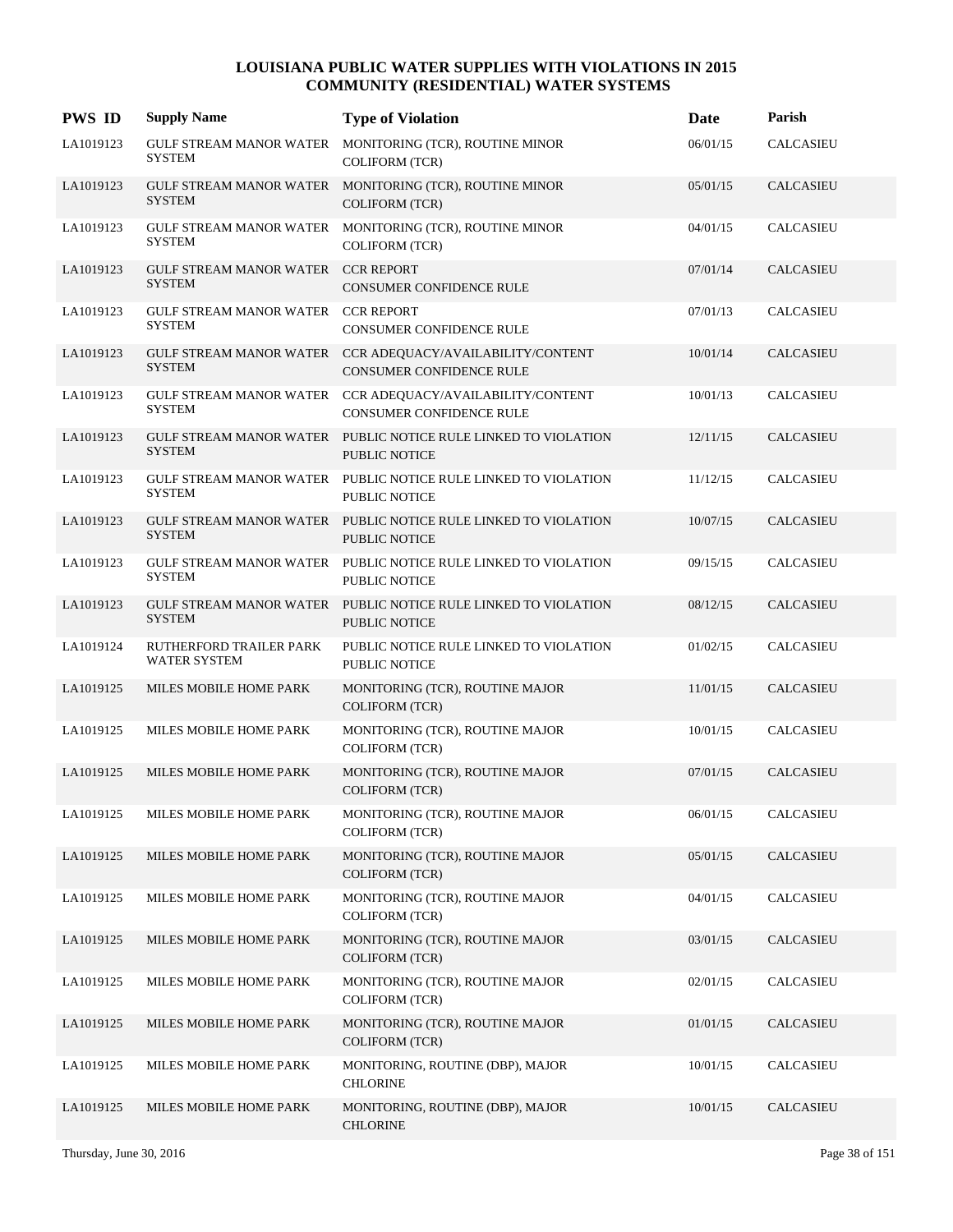| <b>PWS ID</b> | <b>Supply Name</b>     | <b>Type of Violation</b>                                       | Date     | Parish           |
|---------------|------------------------|----------------------------------------------------------------|----------|------------------|
| LA1019125     | MILES MOBILE HOME PARK | MONITORING, ROUTINE (DBP), MAJOR<br><b>CHLORINE</b>            | 07/01/15 | CALCASIEU        |
| LA1019125     | MILES MOBILE HOME PARK | MONITORING, ROUTINE (DBP), MAJOR<br><b>CHLORINE</b>            | 04/01/15 | CALCASIEU        |
| LA1019125     | MILES MOBILE HOME PARK | MONITORING, ROUTINE (DBP), MAJOR<br><b>CHLORINE</b>            | 04/01/15 | <b>CALCASIEU</b> |
| LA1019125     | MILES MOBILE HOME PARK | MONITORING, ROUTINE (DBP), MAJOR<br><b>CHLORINE</b>            | 04/01/15 | <b>CALCASIEU</b> |
| LA1019125     | MILES MOBILE HOME PARK | MONITORING, ROUTINE (DBP), MAJOR<br><b>CHLORINE</b>            | 01/01/15 | CALCASIEU        |
| LA1019125     | MILES MOBILE HOME PARK | MONITORING, ROUTINE (DBP), MAJOR<br><b>CHLORINE</b>            | 01/01/15 | <b>CALCASIEU</b> |
| LA1019125     | MILES MOBILE HOME PARK | MONITORING, ROUTINE (DBP), MAJOR<br><b>CHLORINE</b>            | 01/01/15 | CALCASIEU        |
| LA1019125     | MILES MOBILE HOME PARK | MONITORING, ROUTINE (DBP), MAJOR<br>TOT_TTHM/HAA5              | 09/01/14 | <b>CALCASIEU</b> |
| LA1019125     | MILES MOBILE HOME PARK | INITIAL TAP SAMPLING (LCR)<br><b>LEAD &amp; COPPER RULE</b>    | 07/01/15 | CALCASIEU        |
| LA1019125     | MILES MOBILE HOME PARK | INITIAL TAP SAMPLING (LCR)<br><b>LEAD &amp; COPPER RULE</b>    | 01/01/15 | <b>CALCASIEU</b> |
| LA1019125     | MILES MOBILE HOME PARK | INITIAL TAP SAMPLING (LCR)<br><b>LEAD &amp; COPPER RULE</b>    | 07/01/14 | <b>CALCASIEU</b> |
| LA1019125     | MILES MOBILE HOME PARK | <b>CCR REPORT</b><br>CONSUMER CONFIDENCE RULE                  | 07/01/15 | <b>CALCASIEU</b> |
| LA1019125     | MILES MOBILE HOME PARK | <b>CCR REPORT</b><br>CONSUMER CONFIDENCE RULE                  | 07/01/14 | CALCASIEU        |
| LA1019125     | MILES MOBILE HOME PARK | CCR ADEQUACY/AVAILABILITY/CONTENT<br>CONSUMER CONFIDENCE RULE  | 10/01/15 | <b>CALCASIEU</b> |
| LA1019125     | MILES MOBILE HOME PARK | CCR ADEQUACY/AVAILABILITY/CONTENT<br>CONSUMER CONFIDENCE RULE  | 10/01/14 | CALCASIEU        |
| LA1019125     | MILES MOBILE HOME PARK | PUBLIC NOTICE RULE LINKED TO VIOLATION<br><b>PUBLIC NOTICE</b> | 11/12/15 | CALCASIEU        |
| LA1019125     | MILES MOBILE HOME PARK | PUBLIC NOTICE RULE LINKED TO VIOLATION<br>PUBLIC NOTICE        | 11/12/15 | CALCASIEU        |
| LA1019125     | MILES MOBILE HOME PARK | PUBLIC NOTICE RULE LINKED TO VIOLATION<br>PUBLIC NOTICE        | 11/05/15 | <b>CALCASIEU</b> |
| LA1019125     | MILES MOBILE HOME PARK | PUBLIC NOTICE RULE LINKED TO VIOLATION<br>PUBLIC NOTICE        | 10/09/15 | CALCASIEU        |
| LA1019125     | MILES MOBILE HOME PARK | PUBLIC NOTICE RULE LINKED TO VIOLATION<br>PUBLIC NOTICE        | 10/07/15 | CALCASIEU        |
| LA1019125     | MILES MOBILE HOME PARK | PUBLIC NOTICE RULE LINKED TO VIOLATION<br>PUBLIC NOTICE        | 09/15/15 | CALCASIEU        |
| LA1019125     | MILES MOBILE HOME PARK | PUBLIC NOTICE RULE LINKED TO VIOLATION<br>PUBLIC NOTICE        | 09/15/15 | CALCASIEU        |
| LA1019125     | MILES MOBILE HOME PARK | PUBLIC NOTICE RULE LINKED TO VIOLATION<br>PUBLIC NOTICE        | 08/12/15 | CALCASIEU        |
| LA1019125     | MILES MOBILE HOME PARK | PUBLIC NOTICE RULE LINKED TO VIOLATION<br>PUBLIC NOTICE        | 08/12/15 | CALCASIEU        |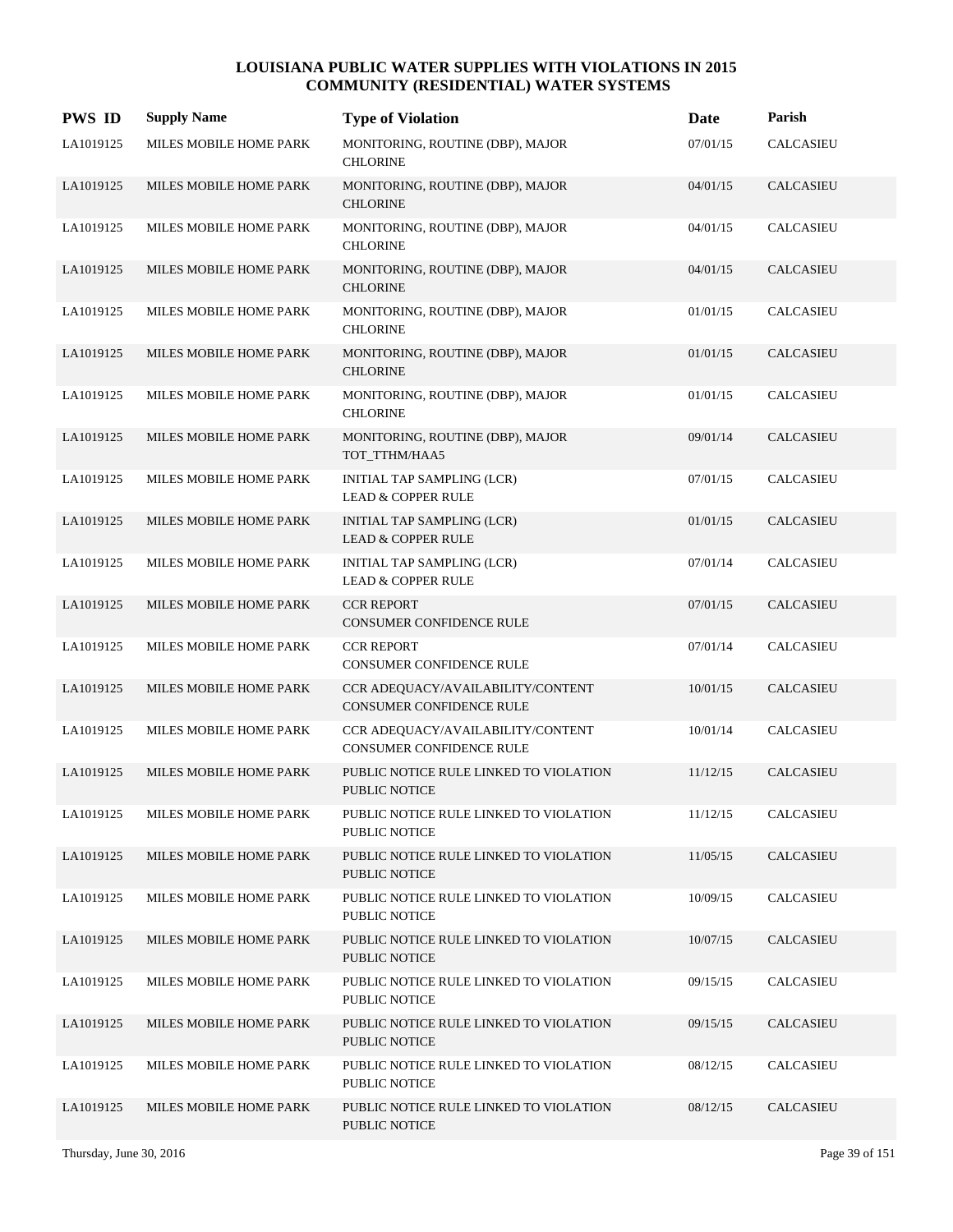| <b>PWS ID</b> | <b>Supply Name</b>     | <b>Type of Violation</b>                                       | Date     | Parish           |
|---------------|------------------------|----------------------------------------------------------------|----------|------------------|
| LA1019125     | MILES MOBILE HOME PARK | PUBLIC NOTICE RULE LINKED TO VIOLATION<br><b>PUBLIC NOTICE</b> | 07/10/15 | CALCASIEU        |
| LA1019125     | MILES MOBILE HOME PARK | PUBLIC NOTICE RULE LINKED TO VIOLATION<br><b>PUBLIC NOTICE</b> | 07/09/15 | <b>CALCASIEU</b> |
| LA1019125     | MILES MOBILE HOME PARK | PUBLIC NOTICE RULE LINKED TO VIOLATION<br><b>PUBLIC NOTICE</b> | 06/11/15 | <b>CALCASIEU</b> |
| LA1019125     | MILES MOBILE HOME PARK | PUBLIC NOTICE RULE LINKED TO VIOLATION<br><b>PUBLIC NOTICE</b> | 06/11/15 | <b>CALCASIEU</b> |
| LA1019125     | MILES MOBILE HOME PARK | PUBLIC NOTICE RULE LINKED TO VIOLATION<br>PUBLIC NOTICE        | 05/14/15 | <b>CALCASIEU</b> |
| LA1019125     | MILES MOBILE HOME PARK | PUBLIC NOTICE RULE LINKED TO VIOLATION<br><b>PUBLIC NOTICE</b> | 05/11/15 | <b>CALCASIEU</b> |
| LA1019125     | MILES MOBILE HOME PARK | PUBLIC NOTICE RULE LINKED TO VIOLATION<br><b>PUBLIC NOTICE</b> | 05/11/15 | CALCASIEU        |
| LA1019125     | MILES MOBILE HOME PARK | PUBLIC NOTICE RULE LINKED TO VIOLATION<br><b>PUBLIC NOTICE</b> | 04/15/15 | <b>CALCASIEU</b> |
| LA1019125     | MILES MOBILE HOME PARK | PUBLIC NOTICE RULE LINKED TO VIOLATION<br><b>PUBLIC NOTICE</b> | 04/14/15 | CALCASIEU        |
| LA1019125     | MILES MOBILE HOME PARK | PUBLIC NOTICE RULE LINKED TO VIOLATION<br><b>PUBLIC NOTICE</b> | 03/13/15 | <b>CALCASIEU</b> |
| LA1019125     | MILES MOBILE HOME PARK | PUBLIC NOTICE RULE LINKED TO VIOLATION<br>PUBLIC NOTICE        | 03/13/15 | <b>CALCASIEU</b> |
| LA1019125     | MILES MOBILE HOME PARK | PUBLIC NOTICE RULE LINKED TO VIOLATION<br>PUBLIC NOTICE        | 02/16/15 | <b>CALCASIEU</b> |
| LA1019125     | MILES MOBILE HOME PARK | PUBLIC NOTICE RULE LINKED TO VIOLATION<br>PUBLIC NOTICE        | 02/05/15 | CALCASIEU        |
| LA1019125     | MILES MOBILE HOME PARK | PUBLIC NOTICE RULE LINKED TO VIOLATION<br><b>PUBLIC NOTICE</b> | 02/05/15 | <b>CALCASIEU</b> |
| LA1019125     | MILES MOBILE HOME PARK | PUBLIC NOTICE RULE LINKED TO VIOLATION<br>PUBLIC NOTICE        | 01/13/15 | CALCASIEU        |
| LA1019125     | MILES MOBILE HOME PARK | PUBLIC NOTICE RULE LINKED TO VIOLATION<br><b>PUBLIC NOTICE</b> | 01/13/15 | CALCASIEU        |
| LA1019125     | MILES MOBILE HOME PARK | PUBLIC NOTICE RULE LINKED TO VIOLATION<br>PUBLIC NOTICE        | 12/18/14 | CALCASIEU        |
| LA1019125     | MILES MOBILE HOME PARK | PUBLIC NOTICE RULE LINKED TO VIOLATION<br>PUBLIC NOTICE        | 12/02/14 | CALCASIEU        |
| LA1019125     | MILES MOBILE HOME PARK | PUBLIC NOTICE RULE LINKED TO VIOLATION<br>PUBLIC NOTICE        | 10/11/14 | CALCASIEU        |
| LA1019125     | MILES MOBILE HOME PARK | PUBLIC NOTICE RULE LINKED TO VIOLATION<br>PUBLIC NOTICE        | 10/03/14 | CALCASIEU        |
| LA1019125     | MILES MOBILE HOME PARK | PUBLIC NOTICE RULE LINKED TO VIOLATION<br>PUBLIC NOTICE        | 10/03/14 | CALCASIEU        |
| LA1019125     | MILES MOBILE HOME PARK | PUBLIC NOTICE RULE LINKED TO VIOLATION<br>PUBLIC NOTICE        | 09/20/14 | CALCASIEU        |
| LA1019125     | MILES MOBILE HOME PARK | PUBLIC NOTICE RULE LINKED TO VIOLATION<br>PUBLIC NOTICE        | 09/20/14 | CALCASIEU        |
| LA1019125     | MILES MOBILE HOME PARK | PUBLIC NOTICE RULE LINKED TO VIOLATION<br>PUBLIC NOTICE        | 08/13/14 | CALCASIEU        |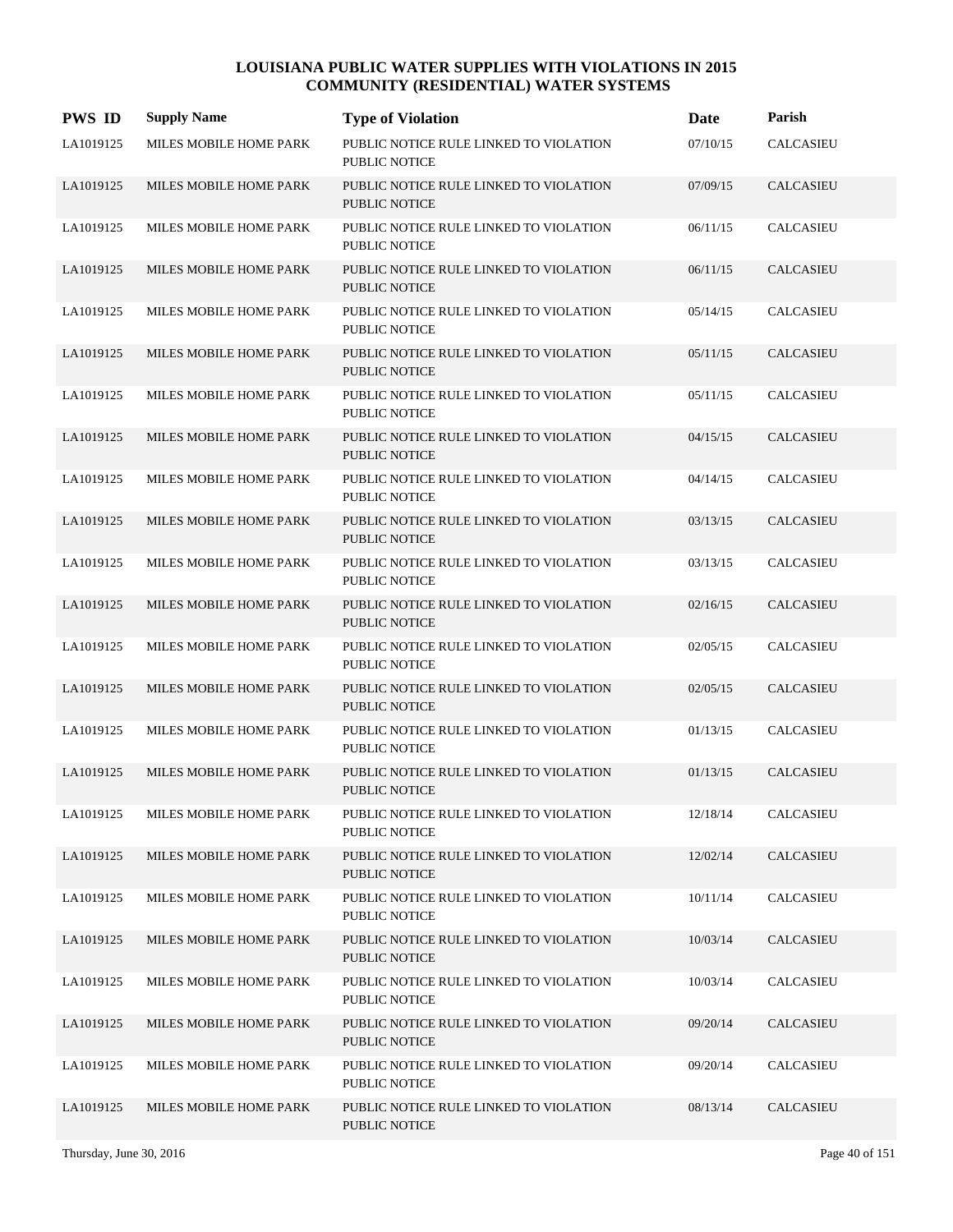| <b>PWS ID</b> | <b>Supply Name</b>                          | <b>Type of Violation</b>                                       | Date     | Parish           |
|---------------|---------------------------------------------|----------------------------------------------------------------|----------|------------------|
| LA1019125     | MILES MOBILE HOME PARK                      | PUBLIC NOTICE RULE LINKED TO VIOLATION<br>PUBLIC NOTICE        | 08/11/14 | <b>CALCASIEU</b> |
| LA1019125     | MILES MOBILE HOME PARK                      | PUBLIC NOTICE RULE LINKED TO VIOLATION<br><b>PUBLIC NOTICE</b> | 05/15/14 | <b>CALCASIEU</b> |
| LA1019125     | MILES MOBILE HOME PARK                      | PUBLIC NOTICE RULE LINKED TO VIOLATION<br>PUBLIC NOTICE        | 04/14/14 | <b>CALCASIEU</b> |
| LA1019125     | MILES MOBILE HOME PARK                      | PUBLIC NOTICE RULE LINKED TO VIOLATION<br><b>PUBLIC NOTICE</b> | 03/17/14 | <b>CALCASIEU</b> |
| LA1019125     | MILES MOBILE HOME PARK                      | PUBLIC NOTICE RULE LINKED TO VIOLATION<br><b>PUBLIC NOTICE</b> | 03/05/14 | CALCASIEU        |
| LA1019125     | MILES MOBILE HOME PARK                      | PUBLIC NOTICE RULE LINKED TO VIOLATION<br><b>PUBLIC NOTICE</b> | 02/07/14 | <b>CALCASIEU</b> |
| LA1019125     | MILES MOBILE HOME PARK                      | PUBLIC NOTICE RULE LINKED TO VIOLATION<br><b>PUBLIC NOTICE</b> | 05/09/13 | CALCASIEU        |
| LA1019125     | <b>MILES MOBILE HOME PARK</b>               | INADEQUATE MIN CHLORINE RESIDUAL(GW&SW)<br><b>CHLORINE</b>     | 08/01/15 | <b>CALCASIEU</b> |
| LA1021001     | <b>CLARKS WATER SYSTEM</b>                  | <b>CCR REPORT</b><br>CONSUMER CONFIDENCE RULE                  | 07/01/15 | CALDWELL         |
| LA1021001     | <b>CLARKS WATER SYSTEM</b>                  | CCR ADEQUACY/AVAILABILITY/CONTENT<br>CONSUMER CONFIDENCE RULE  | 10/01/15 | <b>CALDWELL</b>  |
| LA1021002     | COLUMBIA WATER SYSTEM                       | MONITORING (TCR), ROUTINE MAJOR<br><b>COLIFORM (TCR)</b>       | 05/01/15 | <b>CALDWELL</b>  |
| LA1021002     | <b>COLUMBIA WATER SYSTEM</b>                | MONITORING, ROUTINE (DBP), MAJOR<br><b>CHLORINE</b>            | 04/01/15 | <b>CALDWELL</b>  |
| LA1021004     | EAST COLUMBIA WATER<br><b>SYSTEM</b>        | MONITORING (TCR), ROUTINE MAJOR<br><b>COLIFORM (TCR)</b>       | 06/01/15 | <b>CALDWELL</b>  |
| LA1021004     | <b>EAST COLUMBIA WATER</b><br><b>SYSTEM</b> | MONITORING (TCR), ROUTINE MINOR<br><b>COLIFORM (TCR)</b>       | 09/01/15 | <b>CALDWELL</b>  |
| LA1021004     | EAST COLUMBIA WATER<br><b>SYSTEM</b>        | MONITORING (TCR), ROUTINE MINOR<br><b>COLIFORM (TCR)</b>       | 05/01/15 | CALDWELL         |
| LA1021004     | <b>EAST COLUMBIA WATER</b><br><b>SYSTEM</b> | MONITORING, ROUTINE (DBP), MAJOR<br><b>CHLORAMINE</b>          | 07/01/15 | <b>CALDWELL</b>  |
| LA1021004     | EAST COLUMBIA WATER<br><b>SYSTEM</b>        | MONITORING, ROUTINE (DBP), MAJOR<br><b>CHLORAMINE</b>          | 04/01/15 | CALDWELL         |
| LA1021004     | EAST COLUMBIA WATER<br><b>SYSTEM</b>        | MONITORING, ROUTINE (DBP), MAJOR<br><b>CHLORAMINE</b>          | 04/01/15 | CALDWELL         |
| LA1021005     | <b>GRAYSON WATER SYSTEM</b>                 | MONITORING, ROUTINE (DBP), MAJOR<br>TOT_TTHM/HAA5              | 09/01/14 | CALDWELL         |
| LA1021006     | HEBERT WATER SYSTEM                         | MONITORING (TCR), ROUTINE MINOR<br><b>COLIFORM (TCR)</b>       | 07/01/15 | CALDWELL         |
| LA1021007     | HOLUM WATER SYSTEM                          | MONITORING (TCR), ROUTINE MAJOR<br><b>COLIFORM (TCR)</b>       | 02/01/15 | CALDWELL         |
| LA1021007     | <b>HOLUM WATER SYSTEM</b>                   | MONITORING (TCR), ROUTINE MINOR<br><b>COLIFORM (TCR)</b>       | 08/01/15 | CALDWELL         |
| LA1021007     | <b>HOLUM WATER SYSTEM</b>                   | MONITORING (TCR), ROUTINE MINOR<br><b>COLIFORM (TCR)</b>       | 07/01/15 | CALDWELL         |
| LA1021007     | <b>HOLUM WATER SYSTEM</b>                   | MONITORING, ROUTINE (DBP), MAJOR<br><b>CHLORINE</b>            | 07/01/15 | CALDWELL         |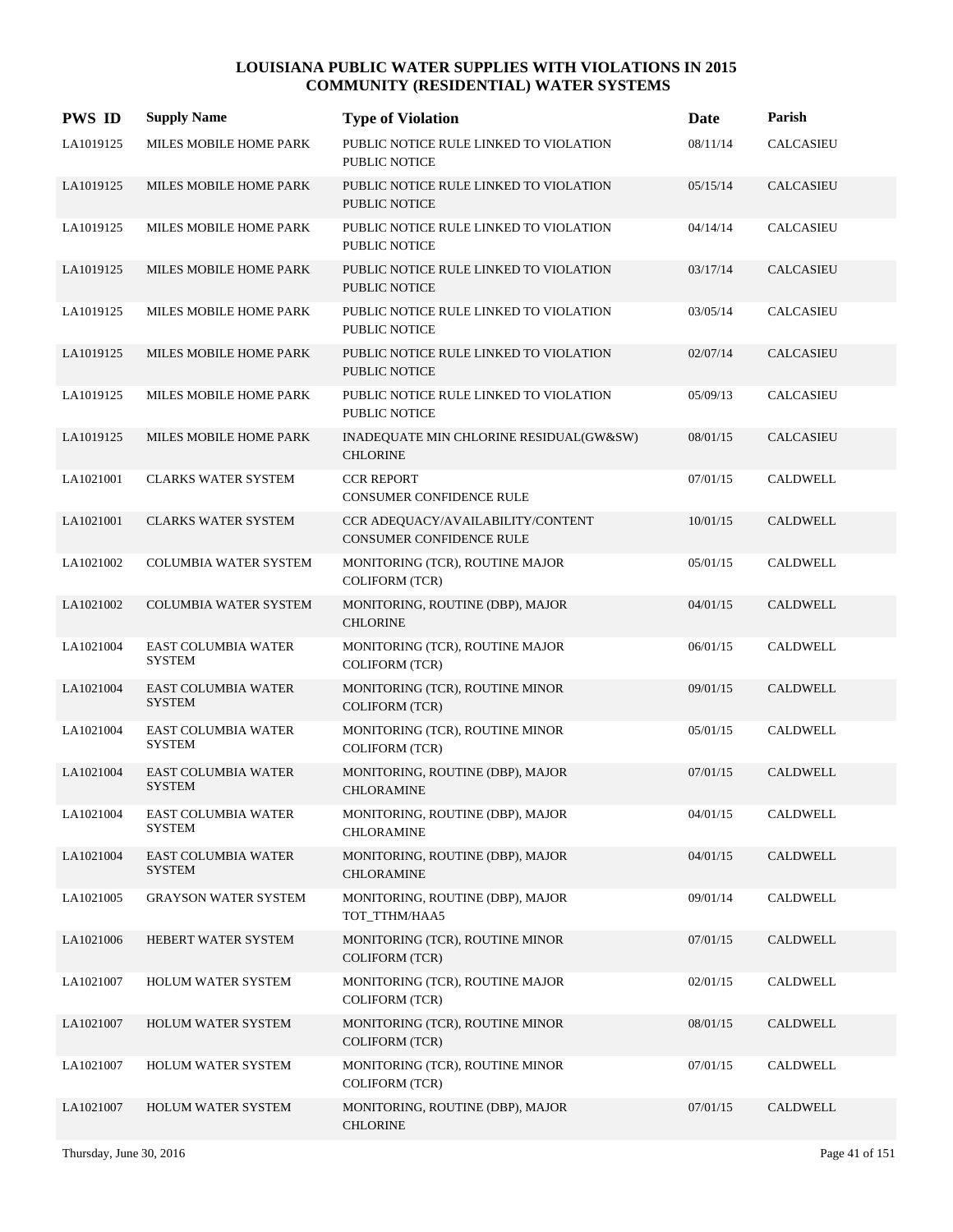| <b>PWS ID</b> | <b>Supply Name</b>                               | <b>Type of Violation</b>                                            | Date     | Parish          |
|---------------|--------------------------------------------------|---------------------------------------------------------------------|----------|-----------------|
| LA1021007     | <b>HOLUM WATER SYSTEM</b>                        | MONITORING, ROUTINE (DBP), MAJOR<br><b>CHLORINE</b>                 | 07/01/15 | <b>CALDWELL</b> |
| LA1021007     | <b>HOLUM WATER SYSTEM</b>                        | MONITORING, ROUTINE (DBP), MAJOR<br><b>CHLORINE</b>                 | 01/01/15 | CALDWELL        |
| LA1021007     | <b>HOLUM WATER SYSTEM</b>                        | MONITORING, ROUTINE (DBP), MAJOR<br>TOT_TTHM/HAA5                   | 09/01/14 | CALDWELL        |
| LA1021007     | HOLUM WATER SYSTEM                               | PUBLIC NOTICE RULE LINKED TO VIOLATION<br>PUBLIC NOTICE             | 12/30/15 | CALDWELL        |
| LA1021007     | <b>HOLUM WATER SYSTEM</b>                        | PUBLIC NOTICE RULE LINKED TO VIOLATION<br>PUBLIC NOTICE             | 11/24/15 | CALDWELL        |
| LA1021007     | HOLUM WATER SYSTEM                               | PUBLIC NOTICE RULE LINKED TO VIOLATION<br><b>PUBLIC NOTICE</b>      | 06/16/15 | CALDWELL        |
| LA1021007     | <b>HOLUM WATER SYSTEM</b>                        | PUBLIC NOTICE RULE LINKED TO VIOLATION<br>PUBLIC NOTICE             | 06/09/15 | CALDWELL        |
| LA1021007     | <b>HOLUM WATER SYSTEM</b>                        | PUBLIC NOTICE RULE LINKED TO VIOLATION<br>PUBLIC NOTICE             | 12/08/14 | <b>CALDWELL</b> |
| LA1021009     | <b>COTTON PLANT WATER</b><br>SYSTEM              | MONITORING, ROUTINE (DBP), MAJOR<br>TOT_TTHM/HAA5                   | 09/01/15 | <b>CALDWELL</b> |
| LA1021009     | <b>COTTON PLANT WATER</b><br><b>SYSTEM</b>       | MONITORING, ROUTINE (DBP), MAJOR<br>TOT_TTHM/HAA5                   | 06/01/15 | CALDWELL        |
| LA1021010     | WARDS 4 & 5 WATER SYSTEM                         | MONITORING (TCR), ROUTINE MAJOR<br>COLIFORM (TCR)                   | 10/01/15 | CALDWELL        |
| LA1021010     | WARDS 4 & 5 WATER SYSTEM                         | MONITORING (TCR), ROUTINE MAJOR<br>COLIFORM (TCR)                   | 05/01/15 | <b>CALDWELL</b> |
| LA1021010     | WARDS 4 & 5 WATER SYSTEM                         | FOLLOW-UP OR ROUTINE TAP M/R (LCR)<br><b>LEAD &amp; COPPER RULE</b> | 10/01/15 | CALDWELL        |
| LA1021010     | WARDS 4 & 5 WATER SYSTEM                         | <b>CCR REPORT</b><br><b>CONSUMER CONFIDENCE RULE</b>                | 07/01/15 | CALDWELL        |
| LA1021010     | WARDS 4 & 5 WATER SYSTEM                         | CCR ADEQUACY/AVAILABILITY/CONTENT<br>CONSUMER CONFIDENCE RULE       | 10/01/15 | <b>CALDWELL</b> |
| LA1021010     | WARDS 4 & 5 WATER SYSTEM                         | PUBLIC NOTICE RULE LINKED TO VIOLATION<br><b>PUBLIC NOTICE</b>      | 09/24/15 | <b>CALDWELL</b> |
| LA1021010     | WARDS 4 & 5 WATER SYSTEM                         | PUBLIC NOTICE RULE LINKED TO VIOLATION<br>PUBLIC NOTICE             | 03/19/14 | CALDWELL        |
| LA1021011     | VIXEN WATER SYSTEM EAST                          | MONITORING (TCR), ROUTINE MAJOR<br>COLIFORM (TCR)                   | 02/01/15 | CALDWELL        |
| LA1021011     | VIXEN WATER SYSTEM EAST                          | MONITORING, ROUTINE (DBP), MAJOR<br>TOT_TTHM/HAA5                   | 09/01/15 | CALDWELL        |
| LA1021011     | VIXEN WATER SYSTEM EAST                          | MONITORING, ROUTINE (DBP), MAJOR<br><b>CHLORINE</b>                 | 01/01/15 | CALDWELL        |
| LA1021011     | VIXEN WATER SYSTEM EAST                          | <b>CCR REPORT</b><br>CONSUMER CONFIDENCE RULE                       | 07/01/15 | CALDWELL        |
| LA1021011     | VIXEN WATER SYSTEM EAST                          | CCR ADEQUACY/AVAILABILITY/CONTENT<br>CONSUMER CONFIDENCE RULE       | 10/01/15 | CALDWELL        |
| LA1021011     | VIXEN WATER SYSTEM EAST                          | PUBLIC NOTICE RULE LINKED TO VIOLATION<br>PUBLIC NOTICE             | 06/09/15 | CALDWELL        |
| LA1023001     | <b>CAMERON PARISH WATER</b><br>AND WW DISTRICT 1 | MCL, LRAA<br><b>TTHM</b>                                            | 10/01/15 | <b>CAMERON</b>  |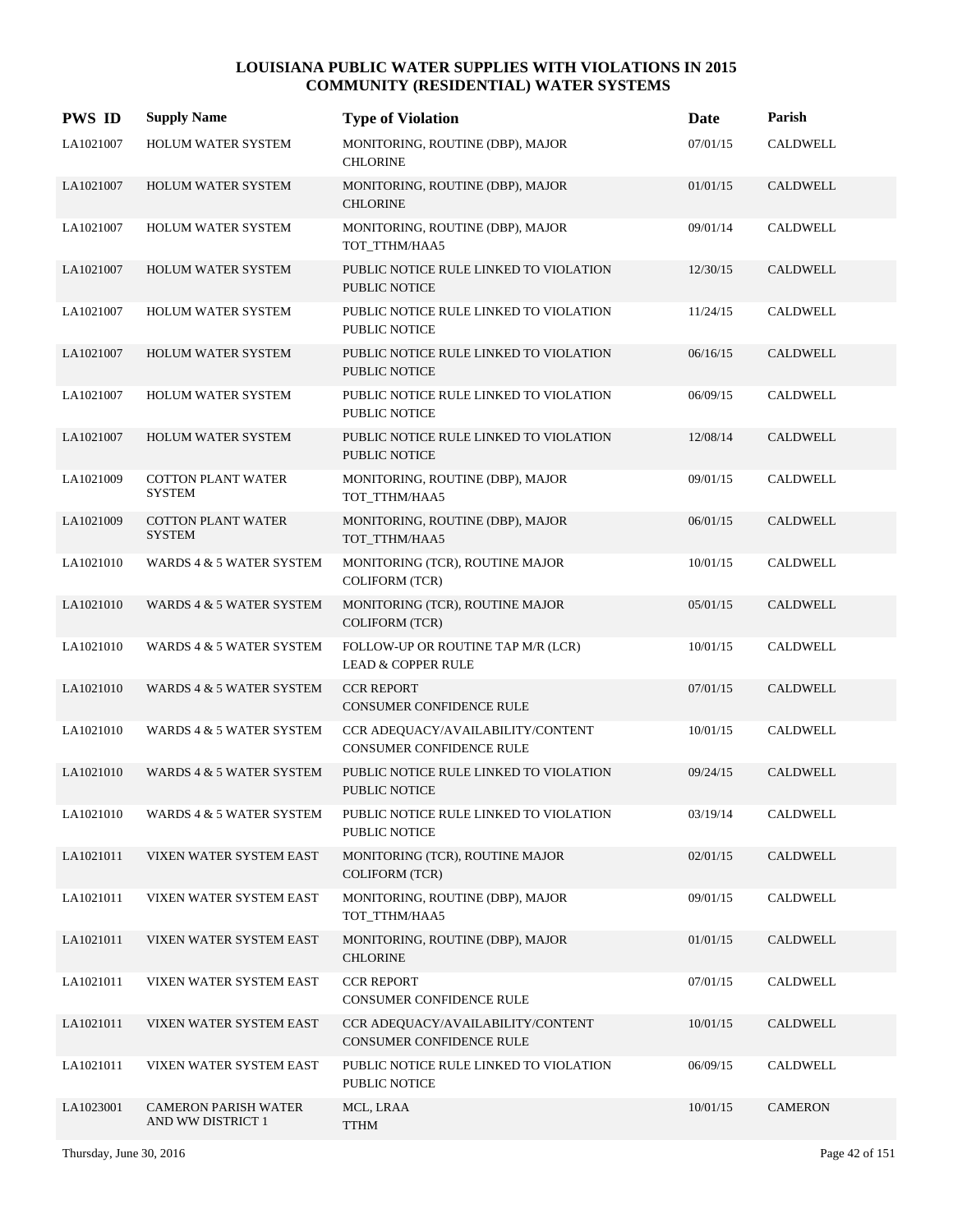| <b>PWS ID</b> | <b>Supply Name</b>                                 | <b>Type of Violation</b>                                             | Date     | Parish           |
|---------------|----------------------------------------------------|----------------------------------------------------------------------|----------|------------------|
| LA1023001     | <b>CAMERON PARISH WATER</b><br>AND WW DISTRICT 1   | MCL, LRAA<br>TTHM                                                    | 04/01/15 | <b>CAMERON</b>   |
| LA1023012     | <b>CAMERON PARISH WW</b><br>DISTRICT 9             | MCL, LRAA<br><b>TTHM</b>                                             | 07/01/15 | <b>CAMERON</b>   |
| LA1023012     | <b>CAMERON PARISH WW</b><br>DISTRICT 9             | MCL, LRAA<br><b>TTHM</b>                                             | 01/01/15 | <b>CAMERON</b>   |
| LA1023012     | <b>CAMERON PARISH WW</b><br>DISTRICT 9             | FAILURE SUBMIT OEL REPORT FOR TTHM<br><b>TTHM</b>                    | 05/01/15 | <b>CAMERON</b>   |
| LA1023012     | <b>CAMERON PARISH WW</b><br>DISTRICT 9             | FAILURE SUBMIT OEL REPORT FOR TTHM<br>TTHM                           | 01/31/15 | <b>CAMERON</b>   |
| LA1023012     | <b>CAMERON PARISH WW</b><br>DISTRICT 9             | FAILURE SUBMIT OEL REPORT FOR TTHM<br><b>TTHM</b>                    | 10/31/14 | <b>CAMERON</b>   |
| LA1023012     | <b>CAMERON PARISH WW</b><br>DISTRICT 9             | FAILURE SUBMIT OEL REPORT FOR TTHM<br><b>TTHM</b>                    | 07/31/14 | <b>CAMERON</b>   |
| LA1023012     | <b>CAMERON PARISH WW</b><br>DISTRICT 9             | FAILURE SUBMIT OEL REPORT FOR TTHM<br><b>TTHM</b>                    | 05/01/14 | <b>CAMERON</b>   |
| LA1023012     | <b>CAMERON PARISH WW</b><br>DISTRICT 9             | CCR ADEQUACY/AVAILABILITY/CONTENT<br><b>CONSUMER CONFIDENCE RULE</b> | 10/01/15 | <b>CAMERON</b>   |
| LA1023012     | <b>CAMERON PARISH WW</b><br>DISTRICT 9             | PUBLIC NOTICE RULE LINKED TO VIOLATION<br><b>PUBLIC NOTICE</b>       | 12/11/15 | <b>CAMERON</b>   |
| LA1023012     | <b>CAMERON PARISH WW</b><br>DISTRICT 9             | PUBLIC NOTICE RULE LINKED TO VIOLATION<br><b>PUBLIC NOTICE</b>       | 05/15/15 | <b>CAMERON</b>   |
| LA1023012     | <b>CAMERON PARISH WW</b><br>DISTRICT 9             | PUBLIC NOTICE RULE LINKED TO VIOLATION<br><b>PUBLIC NOTICE</b>       | 10/29/14 | <b>CAMERON</b>   |
| LA1023012     | <b>CAMERON PARISH WW</b><br>DISTRICT 9             | PUBLIC NOTICE RULE LINKED TO VIOLATION<br>PUBLIC NOTICE              | 03/19/14 | <b>CAMERON</b>   |
| LA1023013     | <b>CAMERON PARISH WW</b><br>DISTRICT 11 - BIG LAKE | MCL (TCR), MONTHLY<br><b>COLIFORM (TCR)</b>                          | 08/01/15 | <b>CAMERON</b>   |
| LA1025002     | BLACK RIVER WATER SYSTEM                           | FAILURE ADDRESS DEFICIENCY (GWR)<br><b>GROUNDWATER RULE</b>          | 05/22/12 | <b>CATAHOULA</b> |
| LA1025003     | <b>ENTERPRISE WATER SYSTEM</b>                     | FAILURE SUBMIT OEL REPORT FOR TTHM<br><b>TTHM</b>                    | 10/31/14 | <b>CATAHOULA</b> |
| LA1025003     | ENTERPRISE WATER SYSTEM                            | PUBLIC NOTICE RULE LINKED TO VIOLATION<br>PUBLIC NOTICE              | 11/30/14 | <b>CATAHOULA</b> |
| LA1025003     | <b>ENTERPRISE WATER SYSTEM</b>                     | PUBLIC NOTICE RULE LINKED TO VIOLATION<br>PUBLIC NOTICE              | 09/29/14 | <b>CATAHOULA</b> |
| LA1025004     | VILLAGE OF HARRISONBURG<br>WATER SYSTEM            | FOLLOW-UP OR ROUTINE TAP M/R (LCR)<br><b>LEAD &amp; COPPER RULE</b>  | 10/01/14 | <b>CATAHOULA</b> |
| LA1025004     | <b>VILLAGE OF HARRISONBURG</b><br>WATER SYSTEM     | <b>CCR REPORT</b><br>CONSUMER CONFIDENCE RULE                        | 07/01/14 | <b>CATAHOULA</b> |
| LA1025004     | VILLAGE OF HARRISONBURG<br>WATER SYSTEM            | CCR ADEQUACY/AVAILABILITY/CONTENT<br>CONSUMER CONFIDENCE RULE        | 10/01/15 | CATAHOULA        |
| LA1025004     | VILLAGE OF HARRISONBURG<br>WATER SYSTEM            | CCR ADEQUACY/AVAILABILITY/CONTENT<br>CONSUMER CONFIDENCE RULE        | 10/01/14 | <b>CATAHOULA</b> |
| LA1025007     | LELAND WATER SYSTEM INC                            | MCL (TCR), MONTHLY<br><b>COLIFORM (TCR)</b>                          | 05/01/15 | CATAHOULA        |
| LA1025007     | LELAND WATER SYSTEM INC                            | MONITORING (TCR), ROUTINE MINOR<br><b>COLIFORM (TCR)</b>             | 06/01/15 | <b>CATAHOULA</b> |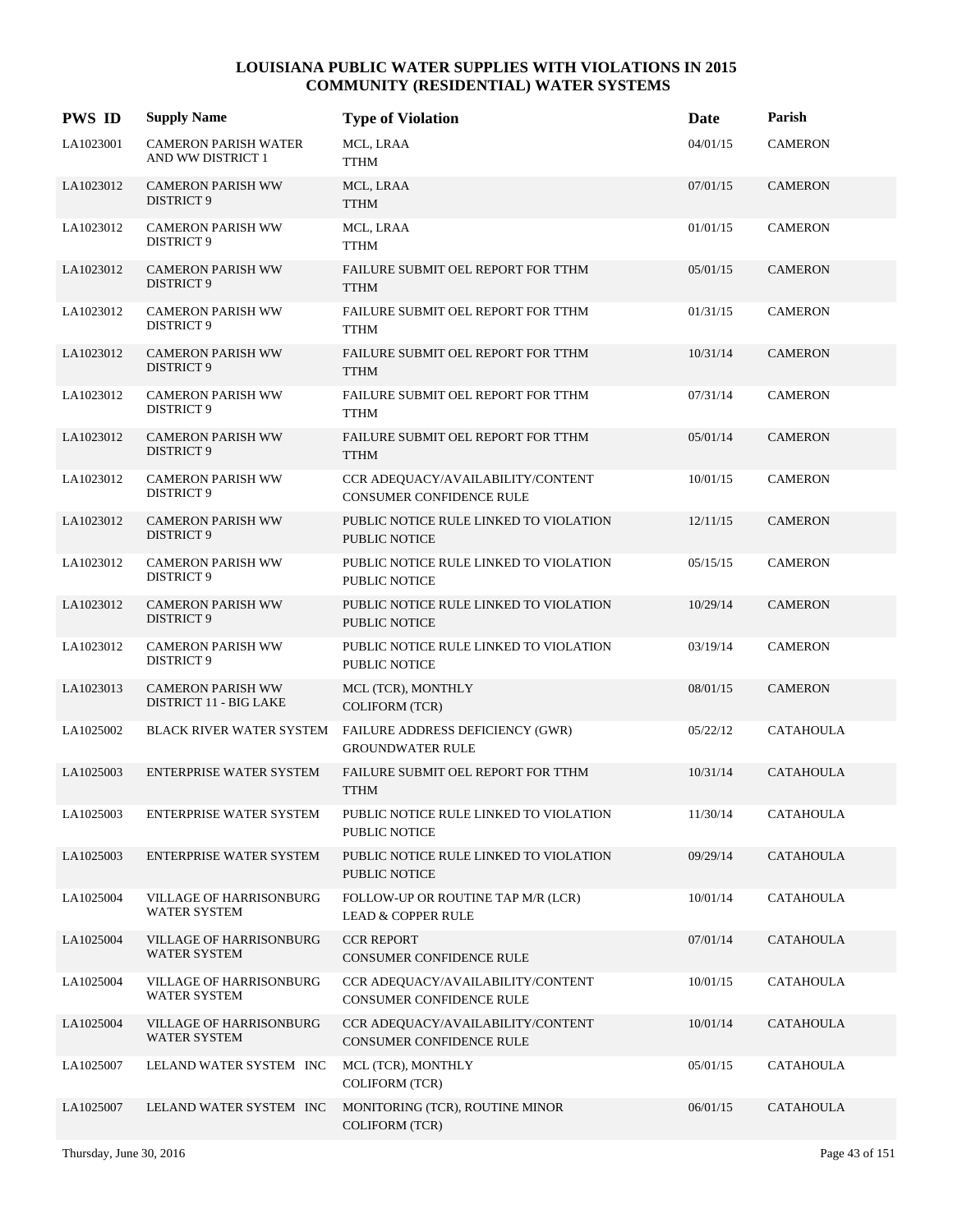| <b>PWS ID</b> | <b>Supply Name</b>                                     | <b>Type of Violation</b>                                                                | Date     | Parish           |
|---------------|--------------------------------------------------------|-----------------------------------------------------------------------------------------|----------|------------------|
| LA1025007     | LELAND WATER SYSTEM INC                                | MONITOR GWR TRIGGERED/ADDITONAL, MAJOR<br>E. COLI                                       | 06/12/13 | <b>CATAHOULA</b> |
| LA1025009     | <b>VILLAGE OF SICILY ISLAND</b><br><b>WATER SYSTEM</b> | MONITOR GWR TRIGGERED/ADDITONAL, MAJOR<br>E. COLI                                       | 06/07/13 | <b>CATAHOULA</b> |
| LA1027001     | ATHENS WATER SYSTEM                                    | MCL (TCR), MONTHLY<br><b>COLIFORM (TCR)</b>                                             | 07/01/15 | <b>CLAIBORNE</b> |
| LA1027001     | ATHENS WATER SYSTEM                                    | MCL (TCR), MONTHLY<br><b>COLIFORM (TCR)</b>                                             | 06/01/15 | <b>CLAIBORNE</b> |
| LA1027001     | ATHENS WATER SYSTEM                                    | PUBLIC NOTICE RULE LINKED TO VIOLATION<br>PUBLIC NOTICE                                 | 01/23/14 | <b>CLAIBORNE</b> |
| LA1027003     | HOMER WATER SYSTEM                                     | MCL (TCR), MONTHLY<br><b>COLIFORM (TCR)</b>                                             | 08/01/15 | <b>CLAIBORNE</b> |
| LA1027003     | HOMER WATER SYSTEM                                     | MONITORING (TCR), ROUTINE MINOR<br><b>COLIFORM (TCR)</b>                                | 05/01/15 | <b>CLAIBORNE</b> |
| LA1027003     | <b>HOMER WATER SYSTEM</b>                              | MONITORING, ROUTINE (DBP), MAJOR<br><b>CHLORINE</b>                                     | 04/01/15 | <b>CLAIBORNE</b> |
| LA1027003     | HOMER WATER SYSTEM                                     | <b>CCR REPORT</b><br><b>CONSUMER CONFIDENCE RULE</b>                                    | 07/01/15 | <b>CLAIBORNE</b> |
| LA1027003     | HOMER WATER SYSTEM                                     | CCR ADEQUACY/AVAILABILITY/CONTENT<br><b>CONSUMER CONFIDENCE RULE</b>                    | 10/01/15 | <b>CLAIBORNE</b> |
| LA1027003     | <b>HOMER WATER SYSTEM</b>                              | PUBLIC NOTICE RULE LINKED TO VIOLATION<br>PUBLIC NOTICE                                 | 10/18/15 | <b>CLAIBORNE</b> |
| LA1027003     | <b>HOMER WATER SYSTEM</b>                              | PUBLIC NOTICE RULE LINKED TO VIOLATION<br><b>PUBLIC NOTICE</b>                          | 10/07/15 | <b>CLAIBORNE</b> |
| LA1027003     | HOMER WATER SYSTEM                                     | PUBLIC NOTICE RULE LINKED TO VIOLATION<br><b>PUBLIC NOTICE</b>                          | 12/05/14 | <b>CLAIBORNE</b> |
| LA1027003     | HOMER WATER SYSTEM                                     | PUBLIC NOTICE RULE LINKED TO VIOLATION<br><b>PUBLIC NOTICE</b>                          | 09/08/14 | <b>CLAIBORNE</b> |
| LA1027005     | <b>LISBON WATER SYSTEM</b>                             | <b>CCR REPORT</b><br>CONSUMER CONFIDENCE RULE                                           | 07/01/15 | <b>CLAIBORNE</b> |
| LA1027005     | <b>LISBON WATER SYSTEM</b>                             | CCR ADEQUACY/AVAILABILITY/CONTENT<br>CONSUMER CONFIDENCE RULE                           | 10/01/15 | <b>CLAIBORNE</b> |
| LA1027009     | CENTRAL CLAIBORNE WATER<br><b>SYSTEM</b>               | MONITORING, ROUTINE (DBP), MAJOR<br>TOT_TTHM/HAA5                                       | 10/01/14 | <b>CLAIBORNE</b> |
| LA1027009     | CENTRAL CLAIBORNE WATER<br><b>SYSTEM</b>               | PUBLIC NOTICE RULE LINKED TO VIOLATION<br>PUBLIC NOTICE                                 | 01/29/14 | <b>CLAIBORNE</b> |
| LA1027010     |                                                        | NORTON SHOP WATER SYSTEM MONITORING, ROUTINE (DBP), MAJOR<br>TOT_TTHM/HAA5              | 10/01/14 | <b>CLAIBORNE</b> |
| LA1027010     |                                                        | NORTON SHOP WATER SYSTEM FAILURE SUBMIT SUBPART V PLAN, ESCALATED<br><b>DBP STAGE 2</b> | 01/01/13 | <b>CLAIBORNE</b> |
| LA1027010     | NORTON SHOP WATER SYSTEM CCR REPORT                    | CONSUMER CONFIDENCE RULE                                                                | 07/01/15 | <b>CLAIBORNE</b> |
| LA1027010     | NORTON SHOP WATER SYSTEM CCR REPORT                    | CONSUMER CONFIDENCE RULE                                                                | 07/01/14 | <b>CLAIBORNE</b> |
| LA1027010     | NORTON SHOP WATER SYSTEM CCR REPORT                    | CONSUMER CONFIDENCE RULE                                                                | 07/01/13 | <b>CLAIBORNE</b> |
| LA1027010     |                                                        | NORTON SHOP WATER SYSTEM CCR ADEQUACY/AVAILABILITY/CONTENT<br>CONSUMER CONFIDENCE RULE  | 10/01/15 | <b>CLAIBORNE</b> |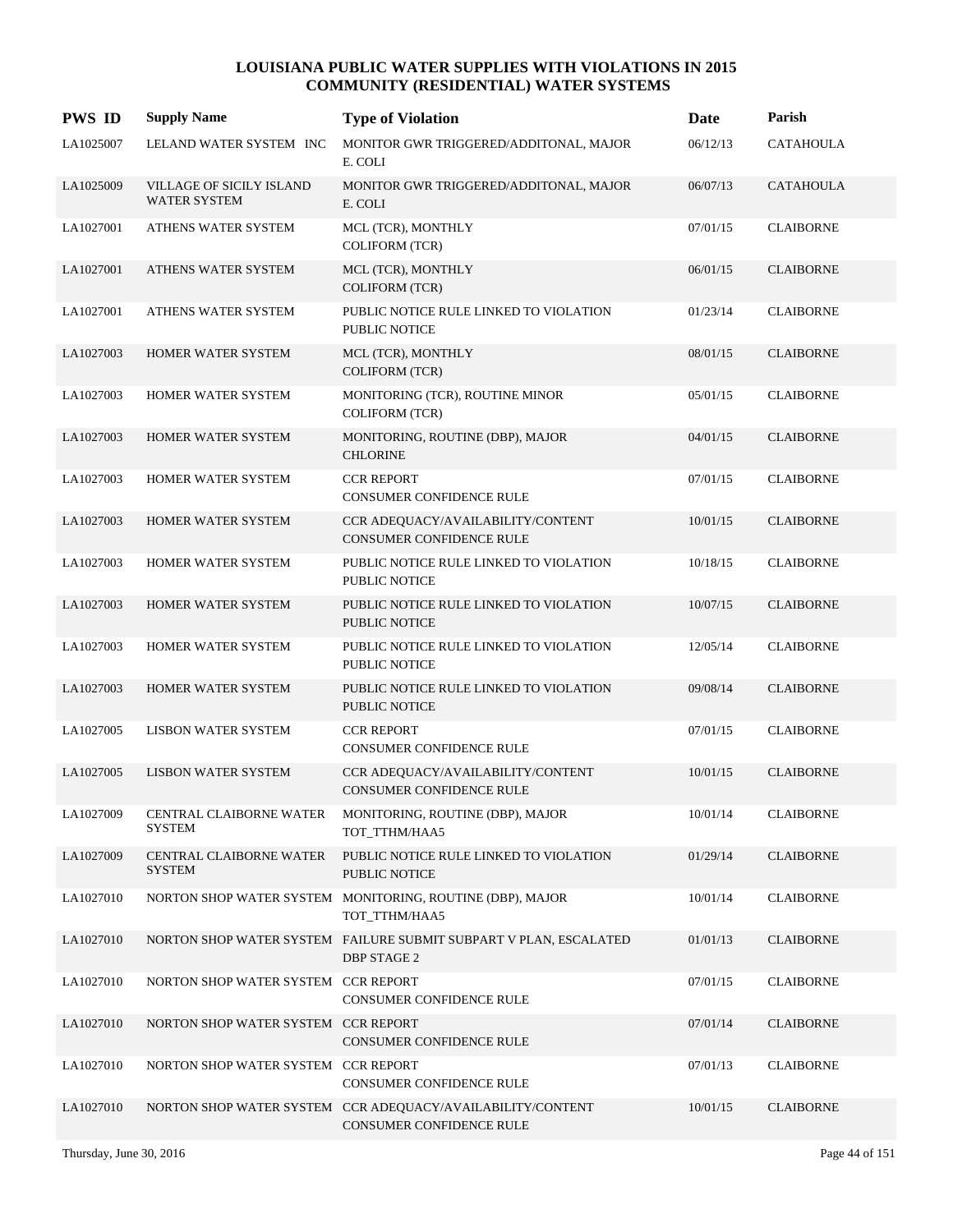| <b>PWS ID</b> | <b>Supply Name</b>                        | <b>Type of Violation</b>                                                                 | Date     | Parish           |
|---------------|-------------------------------------------|------------------------------------------------------------------------------------------|----------|------------------|
| LA1027010     |                                           | NORTON SHOP WATER SYSTEM CCR ADEQUACY/AVAILABILITY/CONTENT<br>CONSUMER CONFIDENCE RULE   | 10/01/14 | <b>CLAIBORNE</b> |
| LA1027010     |                                           | NORTON SHOP WATER SYSTEM CCR ADEQUACY/AVAILABILITY/CONTENT<br>CONSUMER CONFIDENCE RULE   | 10/01/13 | <b>CLAIBORNE</b> |
| LA1027010     |                                           | NORTON SHOP WATER SYSTEM PUBLIC NOTICE RULE LINKED TO VIOLATION<br><b>PUBLIC NOTICE</b>  | 02/16/15 | <b>CLAIBORNE</b> |
| LA1027010     |                                           | NORTON SHOP WATER SYSTEM FAILURE TO SUBMIT MONITORING PLAN<br><b>TOTAL COLIFORM RULE</b> | 01/01/14 | <b>CLAIBORNE</b> |
| LA1027011     |                                           | SUMMERFIELD WATER SYSTEM MONITORING (TCR), ROUTINE MINOR<br><b>COLIFORM (TCR)</b>        | 07/01/15 | <b>CLAIBORNE</b> |
| LA1029002     | TOWN OF CLAYTON WATER<br><b>SYSTEM</b>    | MONITOR GWR TRIGGERED/ADDITONAL, MAJOR<br>E. COLI                                        | 06/26/13 | <b>CONCORDIA</b> |
| LA1029002     | TOWN OF CLAYTON WATER<br><b>SYSTEM</b>    | FAILURE SUBMIT OEL REPORT FOR TTHM<br><b>TTHM</b>                                        | 07/31/14 | <b>CONCORDIA</b> |
| LA1029002     | TOWN OF CLAYTON WATER<br><b>SYSTEM</b>    | FAILURE SUBMIT OEL REPORT FOR TTHM<br><b>TTHM</b>                                        | 05/01/14 | <b>CONCORDIA</b> |
| LA1029002     | TOWN OF CLAYTON WATER<br><b>SYSTEM</b>    | FAILURE SUBMIT OEL REPORT FOR HAA5<br>TOTAL HALOACETIC ACIDS (HAA5)                      | 05/01/14 | CONCORDIA        |
| LA1029002     | TOWN OF CLAYTON WATER<br><b>SYSTEM</b>    | <b>FAILURE ADDRESS DEFICIENCY (GWR)</b><br><b>GROUNDWATER RULE</b>                       | 01/31/12 | CONCORDIA        |
| LA1029002     | TOWN OF CLAYTON WATER<br><b>SYSTEM</b>    | CCR ADEQUACY/AVAILABILITY/CONTENT<br>CONSUMER CONFIDENCE RULE                            | 10/01/15 | CONCORDIA        |
| LA1029003     | CONCORDIA WATERWORKS<br><b>DISTRICT 1</b> | FAILURE ADDRESS DEFICIENCY (GWR)<br><b>GROUNDWATER RULE</b>                              | 09/01/12 | CONCORDIA        |
| LA1029005     | TOWN OF FERRIDAY WATER<br><b>SYSTEM</b>   | MCL, LRAA<br><b>TTHM</b>                                                                 | 10/01/15 | CONCORDIA        |
| LA1029005     | TOWN OF FERRIDAY WATER<br><b>SYSTEM</b>   | MCL, LRAA<br><b>TTHM</b>                                                                 | 10/01/15 | <b>CONCORDIA</b> |
| LA1029005     | TOWN OF FERRIDAY WATER<br><b>SYSTEM</b>   | MCL, LRAA<br><b>TTHM</b>                                                                 | 07/01/15 | CONCORDIA        |
| LA1029005     | TOWN OF FERRIDAY WATER<br><b>SYSTEM</b>   | MCL, LRAA<br><b>TTHM</b>                                                                 | 07/01/15 | CONCORDIA        |
| LA1029005     | TOWN OF FERRIDAY WATER<br>SYSTEM          | FAILURE SUBMIT OEL REPORT FOR HAA5<br>TOTAL HALOACETIC ACIDS (HAA5)                      | 07/31/14 | CONCORDIA        |
| LA1029005     | TOWN OF FERRIDAY WATER<br><b>SYSTEM</b>   | FAILURE SUBMIT OEL REPORT FOR TTHM<br><b>TTHM</b>                                        | 07/31/14 | <b>CONCORDIA</b> |
| LA1029005     | TOWN OF FERRIDAY WATER<br>SYSTEM          | FAILURE SUBMIT OEL REPORT FOR HAA5<br>TOTAL HALOACETIC ACIDS (HAA5)                      | 05/01/14 | CONCORDIA        |
| LA1029005     | TOWN OF FERRIDAY WATER<br><b>SYSTEM</b>   | INADEQUATE DBP PRECURSOR REMOVAL<br>CARBON, TOTAL                                        | 10/01/15 | <b>CONCORDIA</b> |
| LA1029005     | TOWN OF FERRIDAY WATER<br><b>SYSTEM</b>   | INADEQUATE DBP PRECURSOR REMOVAL<br>CARBON, TOTAL                                        | 07/01/15 | CONCORDIA        |
| LA1029005     | TOWN OF FERRIDAY WATER<br><b>SYSTEM</b>   | INADEQUATE DBP PRECURSOR REMOVAL<br>CARBON, TOTAL                                        | 04/01/15 | CONCORDIA        |
| LA1029005     | TOWN OF FERRIDAY WATER<br><b>SYSTEM</b>   | INADEQUATE DBP PRECURSOR REMOVAL<br>CARBON, TOTAL                                        | 01/01/15 | CONCORDIA        |
| LA1029005     | TOWN OF FERRIDAY WATER<br><b>SYSTEM</b>   | <b>CCR REPORT</b><br>CONSUMER CONFIDENCE RULE                                            | 07/01/14 | CONCORDIA        |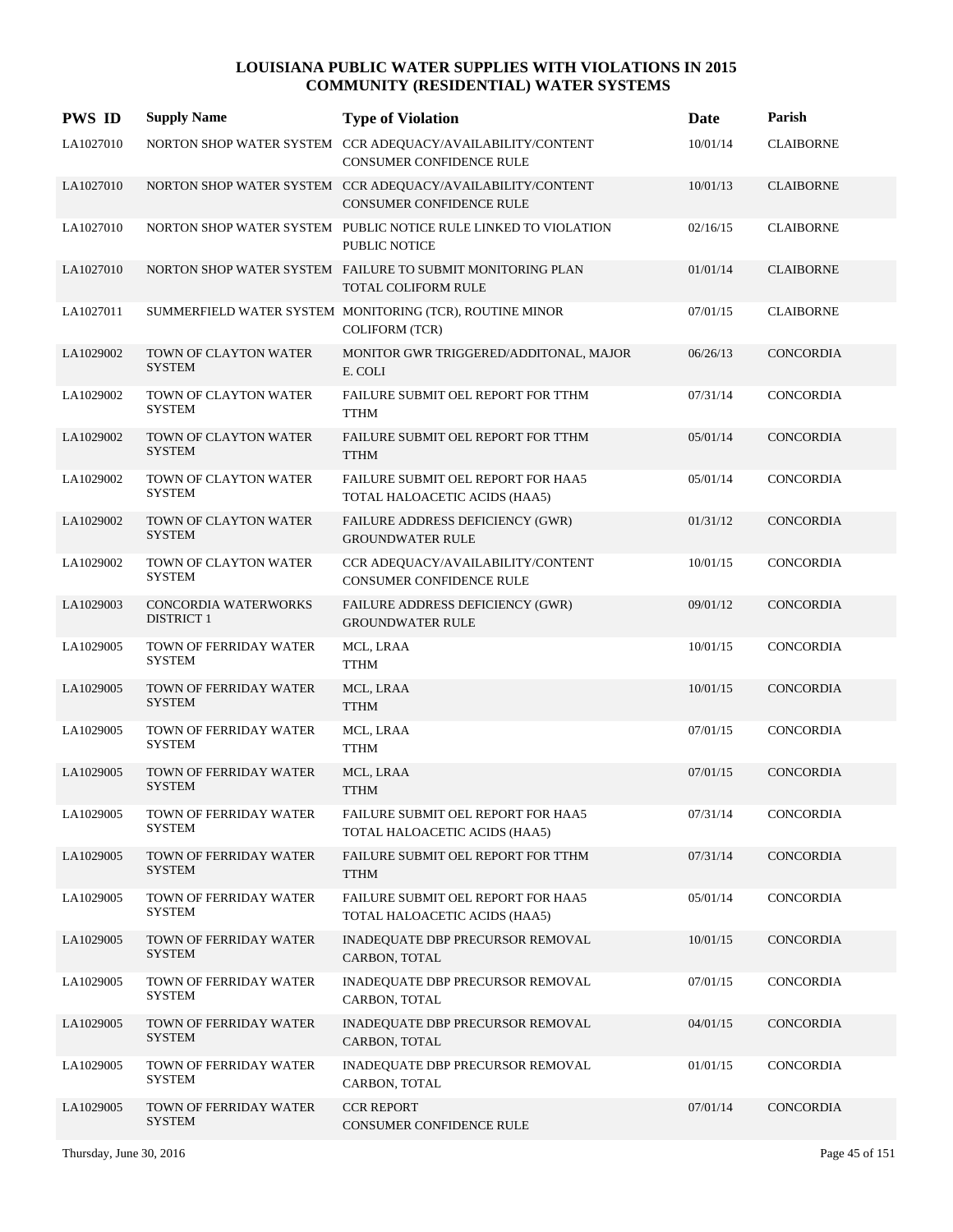| <b>PWS ID</b> | <b>Supply Name</b>                                  | <b>Type of Violation</b>                                                   | Date     | Parish           |
|---------------|-----------------------------------------------------|----------------------------------------------------------------------------|----------|------------------|
| LA1029005     | TOWN OF FERRIDAY WATER<br><b>SYSTEM</b>             | <b>CCR REPORT</b><br>CONSUMER CONFIDENCE RULE                              | 07/01/13 | <b>CONCORDIA</b> |
| LA1029005     | TOWN OF FERRIDAY WATER<br><b>SYSTEM</b>             | CCR ADEQUACY/AVAILABILITY/CONTENT<br>CONSUMER CONFIDENCE RULE              | 10/01/14 | CONCORDIA        |
| LA1029005     | TOWN OF FERRIDAY WATER<br><b>SYSTEM</b>             | CCR ADEQUACY/AVAILABILITY/CONTENT<br>CONSUMER CONFIDENCE RULE              | 10/01/13 | CONCORDIA        |
| LA1029005     | TOWN OF FERRIDAY WATER<br><b>SYSTEM</b>             | PUBLIC NOTICE RULE LINKED TO VIOLATION<br><b>PUBLIC NOTICE</b>             | 12/09/15 | CONCORDIA        |
| LA1029005     | TOWN OF FERRIDAY WATER<br><b>SYSTEM</b>             | PUBLIC NOTICE RULE LINKED TO VIOLATION<br>PUBLIC NOTICE                    | 11/05/14 | <b>CONCORDIA</b> |
| LA1029005     | TOWN OF FERRIDAY WATER<br><b>SYSTEM</b>             | PUBLIC NOTICE RULE LINKED TO VIOLATION<br>PUBLIC NOTICE                    | 05/01/12 | CONCORDIA        |
| LA1029006     | LAKE ST JOHN WATERWORKS<br><b>DISTRICT 1</b>        | MCL, LRAA<br>TOTAL HALOACETIC ACIDS (HAA5)                                 | 10/01/15 | CONCORDIA        |
| LA1029006     | LAKE ST JOHN WATERWORKS<br><b>DISTRICT 1</b>        | MCL, LRAA<br><b>TTHM</b>                                                   | 10/01/15 | CONCORDIA        |
| LA1029006     | LAKE ST JOHN WATERWORKS<br><b>DISTRICT 1</b>        | MCL, LRAA<br>TOTAL HALOACETIC ACIDS (HAA5)                                 | 10/01/15 | CONCORDIA        |
| LA1029006     | LAKE ST JOHN WATERWORKS<br><b>DISTRICT 1</b>        | MCL, LRAA<br>TOTAL HALOACETIC ACIDS (HAA5)                                 | 07/01/15 | CONCORDIA        |
| LA1029006     | LAKE ST JOHN WATERWORKS<br><b>DISTRICT 1</b>        | MCL, LRAA<br>TOTAL HALOACETIC ACIDS (HAA5)                                 | 07/01/15 | CONCORDIA        |
| LA1029006     | LAKE ST JOHN WATERWORKS<br><b>DISTRICT 1</b>        | MCL, LRAA<br><b>TTHM</b>                                                   | 07/01/15 | <b>CONCORDIA</b> |
| LA1029006     | LAKE ST JOHN WATERWORKS<br><b>DISTRICT 1</b>        | MCL, LRAA<br><b>TTHM</b>                                                   | 04/01/15 | CONCORDIA        |
| LA1029006     | LAKE ST JOHN WATERWORKS<br><b>DISTRICT 1</b>        | MCL, LRAA<br>TOTAL HALOACETIC ACIDS (HAA5)                                 | 04/01/15 | CONCORDIA        |
| LA1029006     | LAKE ST JOHN WATERWORKS<br><b>DISTRICT 1</b>        | MCL, LRAA<br>TOTAL HALOACETIC ACIDS (HAA5)                                 | 04/01/15 | CONCORDIA        |
| LA1029006     | <b>LAKE ST JOHN WATERWORKS</b><br><b>DISTRICT 1</b> | MCL, LRAA<br><b>TTHM</b>                                                   | 04/01/15 | <b>CONCORDIA</b> |
| LA1029006     | LAKE ST JOHN WATERWORKS<br><b>DISTRICT 1</b>        | MCL, LRAA<br><b>TTHM</b>                                                   | 01/01/15 | CONCORDIA        |
| LA1029006     | LAKE ST JOHN WATERWORKS<br><b>DISTRICT 1</b>        | MCL, LRAA<br>TOTAL HALOACETIC ACIDS (HAA5)                                 | 01/01/15 | CONCORDIA        |
| LA1029006     | LAKE ST JOHN WATERWORKS<br><b>DISTRICT 1</b>        | MCL, LRAA<br>TOTAL HALOACETIC ACIDS (HAA5)                                 | 01/01/15 | CONCORDIA        |
| LA1029006     | LAKE ST JOHN WATERWORKS<br><b>DISTRICT 1</b>        | <b>FAILURE SUBMIT OEL REPORT FOR HAA5</b><br>TOTAL HALOACETIC ACIDS (HAA5) | 01/31/15 | <b>CONCORDIA</b> |
| LA1029006     | LAKE ST JOHN WATERWORKS<br><b>DISTRICT 1</b>        | FAILURE SUBMIT OEL REPORT FOR TTHM<br><b>TTHM</b>                          | 01/31/15 | CONCORDIA        |
| LA1029006     | LAKE ST JOHN WATERWORKS<br><b>DISTRICT 1</b>        | FAILURE SUBMIT OEL REPORT FOR TTHM<br><b>TTHM</b>                          | 07/31/14 | <b>CONCORDIA</b> |
| LA1029006     | LAKE ST JOHN WATERWORKS<br><b>DISTRICT 1</b>        | FAILURE SUBMIT OEL REPORT FOR HAA5<br>TOTAL HALOACETIC ACIDS (HAA5)        | 07/31/14 | CONCORDIA        |
| LA1029006     | LAKE ST JOHN WATERWORKS<br><b>DISTRICT 1</b>        | FAILURE SUBMIT OEL REPORT FOR TTHM<br><b>TTHM</b>                          | 05/01/14 | <b>CONCORDIA</b> |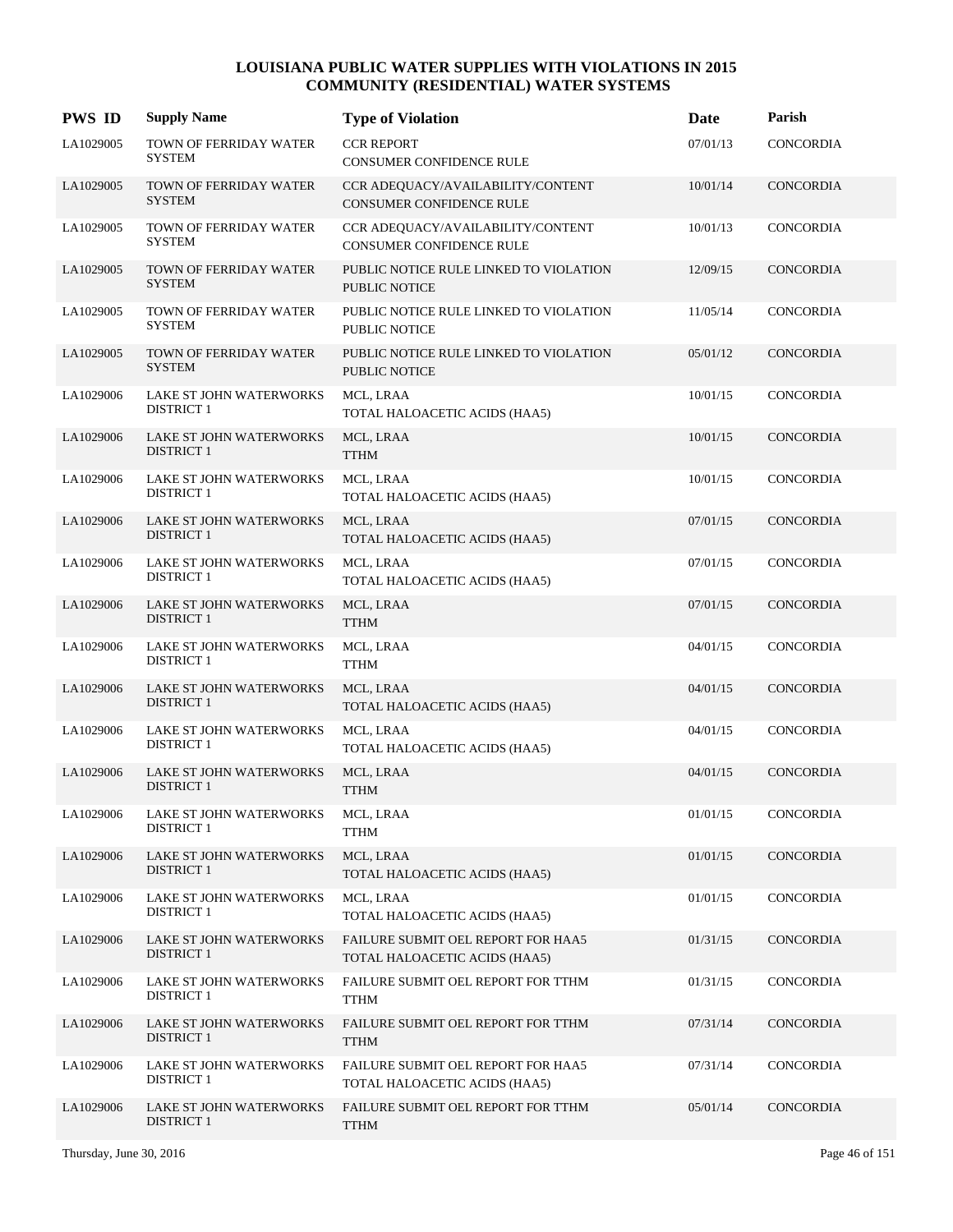| <b>PWS ID</b> | <b>Supply Name</b>                                  | <b>Type of Violation</b>                                                   | Date     | Parish           |
|---------------|-----------------------------------------------------|----------------------------------------------------------------------------|----------|------------------|
| LA1029006     | LAKE ST JOHN WATERWORKS<br><b>DISTRICT 1</b>        | FAILURE SUBMIT OEL REPORT FOR HAA5<br>TOTAL HALOACETIC ACIDS (HAA5)        | 05/01/14 | CONCORDIA        |
| LA1029007     | MONTEREY RURAL WATER<br><b>SYSTEM INC</b>           | <b>CCR REPORT</b><br>CONSUMER CONFIDENCE RULE                              | 07/01/15 | CONCORDIA        |
| LA1029009     | TOWN OF RIDGECREST WATER<br><b>SUPPLY</b>           | MCL, LRAA<br><b>TTHM</b>                                                   | 04/01/15 | CONCORDIA        |
| LA1029009     | TOWN OF RIDGECREST WATER MCL, LRAA<br><b>SUPPLY</b> | <b>TTHM</b>                                                                | 01/01/15 | CONCORDIA        |
| LA1029009     | <b>SUPPLY</b>                                       | TOWN OF RIDGECREST WATER FAILURE SUBMIT OEL REPORT FOR TTHM<br><b>TTHM</b> | 01/31/15 | CONCORDIA        |
| LA1029009     | <b>SUPPLY</b>                                       | TOWN OF RIDGECREST WATER FAILURE SUBMIT OEL REPORT FOR TTHM<br><b>TTHM</b> | 10/31/14 | CONCORDIA        |
| LA1029014     | NORTH LAKE ST JOHN WATER<br><b>SYSTEM</b>           | MCL, LRAA<br><b>TTHM</b>                                                   | 10/01/15 | CONCORDIA        |
| LA1029014     | NORTH LAKE ST JOHN WATER<br><b>SYSTEM</b>           | MCL, LRAA<br><b>TTHM</b>                                                   | 10/01/15 | CONCORDIA        |
| LA1029014     | NORTH LAKE ST JOHN WATER<br><b>SYSTEM</b>           | MCL, LRAA<br>TOTAL HALOACETIC ACIDS (HAA5)                                 | 10/01/15 | CONCORDIA        |
| LA1029014     | NORTH LAKE ST JOHN WATER<br><b>SYSTEM</b>           | MCL, LRAA<br>TOTAL HALOACETIC ACIDS (HAA5)                                 | 07/01/15 | <b>CONCORDIA</b> |
| LA1029014     | NORTH LAKE ST JOHN WATER<br><b>SYSTEM</b>           | MCL, LRAA<br><b>TTHM</b>                                                   | 07/01/15 | <b>CONCORDIA</b> |
| LA1029014     | NORTH LAKE ST JOHN WATER<br><b>SYSTEM</b>           | MCL, LRAA<br><b>TTHM</b>                                                   | 07/01/15 | <b>CONCORDIA</b> |
| LA1029014     | NORTH LAKE ST JOHN WATER<br><b>SYSTEM</b>           | MCL, LRAA<br><b>TTHM</b>                                                   | 04/01/15 | CONCORDIA        |
| LA1029014     | NORTH LAKE ST JOHN WATER<br><b>SYSTEM</b>           | MCL, LRAA<br>TOTAL HALOACETIC ACIDS (HAA5)                                 | 04/01/15 | <b>CONCORDIA</b> |
| LA1029014     | NORTH LAKE ST JOHN WATER<br><b>SYSTEM</b>           | MCL, LRAA<br><b>TTHM</b>                                                   | 04/01/15 | <b>CONCORDIA</b> |
| LA1029014     | NORTH LAKE ST JOHN WATER<br><b>SYSTEM</b>           | MCL, LRAA<br><b>TTHM</b>                                                   | 01/01/15 | <b>CONCORDIA</b> |
| LA1029014     | NORTH LAKE ST JOHN WATER<br><b>SYSTEM</b>           | MCL, LRAA<br>TOTAL HALOACETIC ACIDS (HAA5)                                 | 01/01/15 | CONCORDIA        |
| LA1029014     | NORTH LAKE ST JOHN WATER<br><b>SYSTEM</b>           | FAILURE SUBMIT OEL REPORT FOR TTHM<br><b>TTHM</b>                          | 05/01/15 | <b>CONCORDIA</b> |
| LA1029014     | NORTH LAKE ST JOHN WATER<br><b>SYSTEM</b>           | FAILURE SUBMIT OEL REPORT FOR TTHM<br>TTHM                                 | 01/31/15 | CONCORDIA        |
| LA1029014     | NORTH LAKE ST JOHN WATER<br><b>SYSTEM</b>           | FAILURE SUBMIT OEL REPORT FOR TTHM<br><b>TTHM</b>                          | 07/31/14 | CONCORDIA        |
| LA1029014     | NORTH LAKE ST JOHN WATER<br><b>SYSTEM</b>           | FAILURE SUBMIT OEL REPORT FOR HAA5<br>TOTAL HALOACETIC ACIDS (HAA5)        | 07/31/14 | CONCORDIA        |
| LA1029014     | NORTH LAKE ST JOHN WATER<br><b>SYSTEM</b>           | FAILURE SUBMIT OEL REPORT FOR HAA5<br>TOTAL HALOACETIC ACIDS (HAA5)        | 05/01/14 | CONCORDIA        |
| LA1029014     | NORTH LAKE ST JOHN WATER<br><b>SYSTEM</b>           | PUBLIC NOTICE RULE LINKED TO VIOLATION<br>PUBLIC NOTICE                    | 12/10/15 | CONCORDIA        |
| LA1029014     | NORTH LAKE ST JOHN WATER<br><b>SYSTEM</b>           | PUBLIC NOTICE RULE LINKED TO VIOLATION<br>PUBLIC NOTICE                    | 12/10/15 | CONCORDIA        |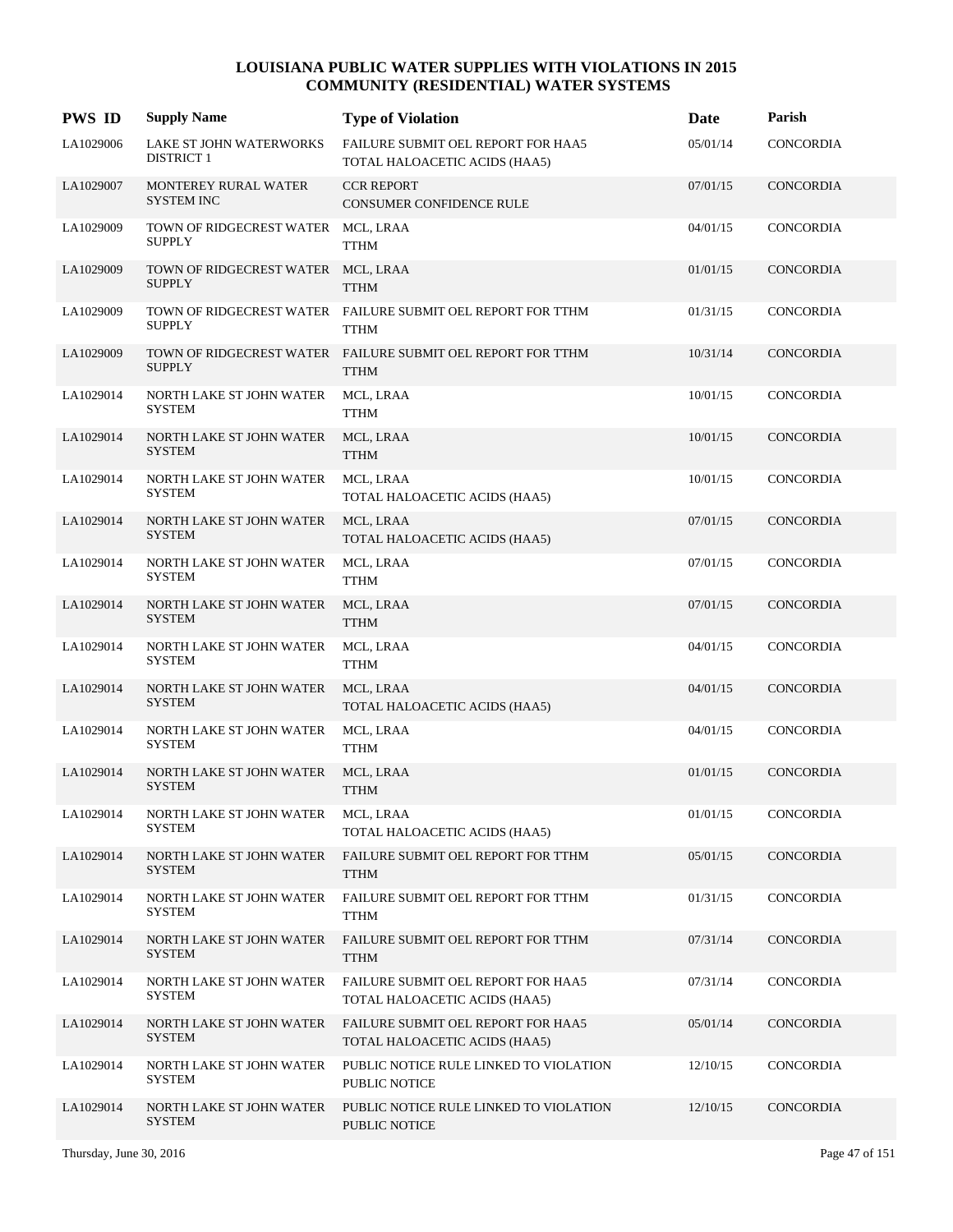| <b>PWS ID</b> | <b>Supply Name</b>                        | <b>Type of Violation</b>                                            | Date     | Parish           |
|---------------|-------------------------------------------|---------------------------------------------------------------------|----------|------------------|
| LA1029014     | NORTH LAKE ST JOHN WATER<br><b>SYSTEM</b> | PUBLIC NOTICE RULE LINKED TO VIOLATION<br><b>PUBLIC NOTICE</b>      | 11/28/14 | <b>CONCORDIA</b> |
| LA1031005     | EAST DESOTO WATER SYSTEM MCL, LRAA        | <b>TTHM</b>                                                         | 07/01/15 | DE SOTO          |
| LA1031005     | EAST DESOTO WATER SYSTEM                  | MCL (TCR), MONTHLY<br><b>COLIFORM (TCR)</b>                         | 07/01/15 | DE SOTO          |
| LA1031005     | <b>EAST DESOTO WATER SYSTEM</b>           | MONITORING, ROUTINE (DBP), MAJOR<br>TOT_TTHM/HAA5                   | 11/01/15 | DE SOTO          |
| LA1031005     | EAST DESOTO WATER SYSTEM                  | MONITORING, ROUTINE (DBP), MAJOR<br>TOT_TTHM/HAA5                   | 08/01/15 | DE SOTO          |
| LA1031005     | EAST DESOTO WATER SYSTEM                  | MONITORING, ROUTINE (DBP), MAJOR<br><b>CHLORINE</b>                 | 07/01/15 | DE SOTO          |
| LA1031006     | <b>GRAND CANE WATER SYSTEM</b>            | MONITORING, ROUTINE (DBP), MAJOR<br>TOT_TTHM/HAA5                   | 09/01/14 | DE SOTO          |
| LA1031006     | <b>GRAND CANE WATER SYSTEM</b>            | PUBLIC NOTICE RULE LINKED TO VIOLATION<br>PUBLIC NOTICE             | 03/07/14 | DE SOTO          |
| LA1031007     | KEATCHIE WATER SYSTEM                     | MONITORING (TCR), ROUTINE MINOR<br><b>COLIFORM (TCR)</b>            | 05/01/15 | DE SOTO          |
| LA1031007     | KEATCHIE WATER SYSTEM                     | MONITORING, ROUTINE (DBP), MAJOR<br><b>CHLORINE</b>                 | 04/01/15 | DE SOTO          |
| LA1031007     | KEATCHIE WATER SYSTEM                     | <b>CCR REPORT</b><br>CONSUMER CONFIDENCE RULE                       | 07/01/15 | DE SOTO          |
| LA1031007     | KEATCHIE WATER SYSTEM                     | CCR ADEQUACY/AVAILABILITY/CONTENT<br>CONSUMER CONFIDENCE RULE       | 10/01/15 | DE SOTO          |
| LA1031007     | KEATCHIE WATER SYSTEM                     | PUBLIC NOTICE RULE LINKED TO VIOLATION<br>PUBLIC NOTICE             | 10/07/15 | DE SOTO          |
| LA1031007     | KEATCHIE WATER SYSTEM                     | PUBLIC NOTICE RULE LINKED TO VIOLATION<br><b>PUBLIC NOTICE</b>      | 09/24/15 | DE SOTO          |
| LA1031007     | KEATCHIE WATER SYSTEM                     | PUBLIC NOTICE RULE LINKED TO VIOLATION<br>PUBLIC NOTICE             | 02/16/15 | DE SOTO          |
| LA1031008     | <b>LOGANSPORT WATER SYSTEM</b>            | MCL, LRAA<br>TOTAL HALOACETIC ACIDS (HAA5)                          | 10/01/15 | DE SOTO          |
| LA1031008     | <b>LOGANSPORT WATER SYSTEM</b>            | MCL, LRAA<br>TOTAL HALOACETIC ACIDS (HAA5)                          | 07/01/15 | DE SOTO          |
| LA1031008     | <b>LOGANSPORT WATER SYSTEM</b>            | MCL, LRAA<br>TOTAL HALOACETIC ACIDS (HAA5)                          | 04/01/15 | DE SOTO          |
| LA1031008     | LOGANSPORT WATER SYSTEM                   | MCL, LRAA<br>TOTAL HALOACETIC ACIDS (HAA5)                          | 01/01/15 | DE SOTO          |
| LA1031008     | <b>LOGANSPORT WATER SYSTEM</b>            | FAILURE SUBMIT OEL REPORT FOR HAA5<br>TOTAL HALOACETIC ACIDS (HAA5) | 07/31/14 | DE SOTO          |
| LA1031011     | NORTH DESOTO WATER<br><b>SYSTEM</b>       | MONITORING, ROUTINE (DBP), MAJOR<br>TOT TTHM/HAA5                   | 09/01/14 | DE SOTO          |
| LA1031012     | RAMBIN-WALLACE WATER<br><b>SYSTEM</b>     | MONITORING, ROUTINE (DBP), MAJOR<br>TOT_TTHM/HAA5                   | 09/01/14 | DE SOTO          |
| LA1031028     | HIGHWAY 513 WATER SUPPLY                  | FAILURE SUBMIT OEL REPORT FOR TTHM<br>TTHM                          | 01/31/15 | DE SOTO          |
| LA1031028     | HIGHWAY 513 WATER SUPPLY                  | FAILURE SUBMIT OEL REPORT FOR HAA5<br>TOTAL HALOACETIC ACIDS (HAA5) | 10/31/14 | DE SOTO          |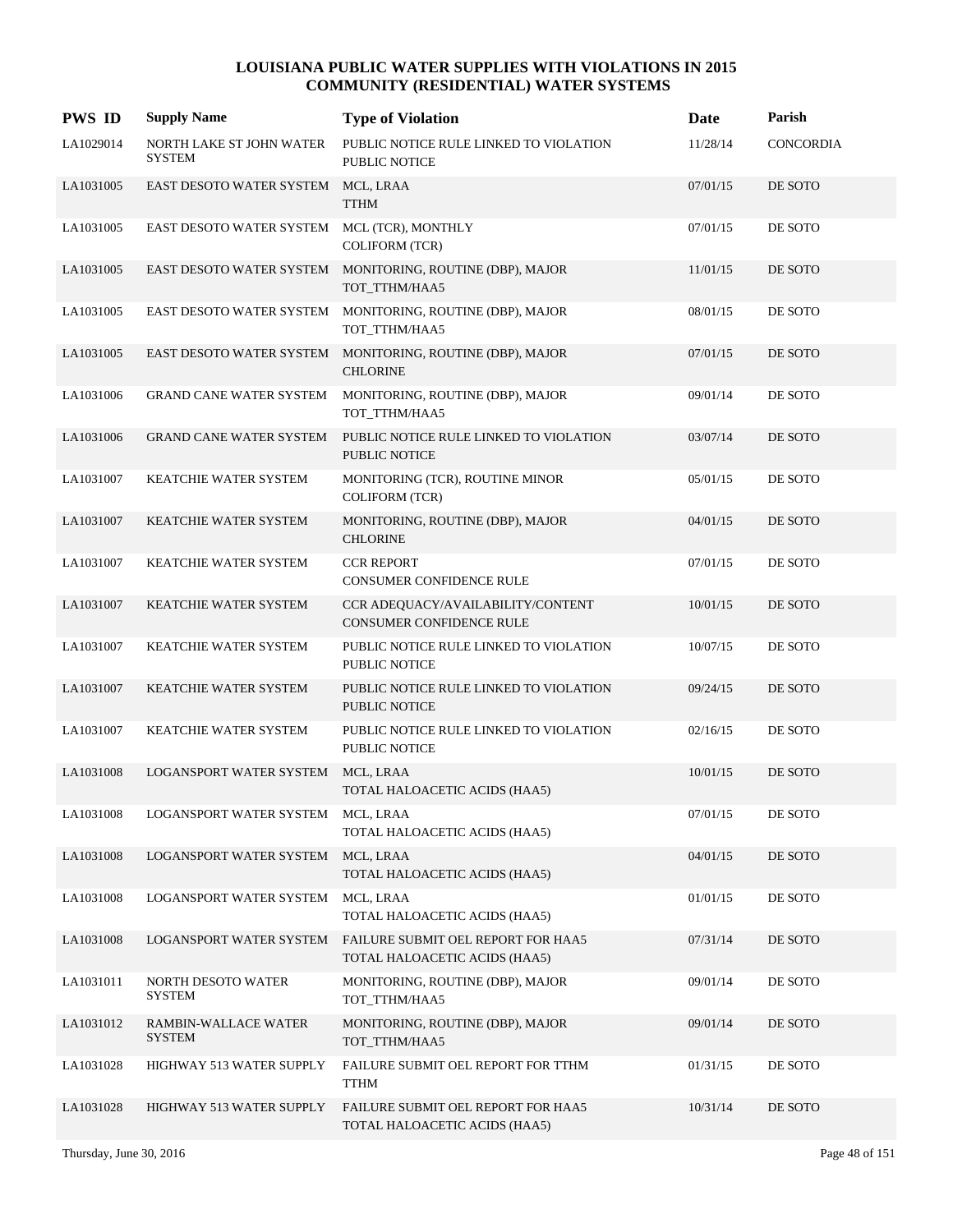| <b>PWS ID</b> | <b>Supply Name</b>                                    | <b>Type of Violation</b>                                             | Date     | Parish                  |
|---------------|-------------------------------------------------------|----------------------------------------------------------------------|----------|-------------------------|
| LA1031028     | HIGHWAY 513 WATER SUPPLY                              | FOLLOW-UP OR ROUTINE TAP M/R (LCR)<br><b>LEAD &amp; COPPER RULE</b>  | 01/01/15 | DE SOTO                 |
| LA1031029     | SOUTH DESOTO WATER<br><b>SYSTEM</b>                   | MCL, LRAA<br><b>TTHM</b>                                             | 04/01/15 | DE SOTO                 |
| LA1031029     | SOUTH DESOTO WATER<br><b>SYSTEM</b>                   | MCL, LRAA<br><b>TTHM</b>                                             | 04/01/15 | DE SOTO                 |
| LA1031029     | SOUTH DESOTO WATER<br><b>SYSTEM</b>                   | MONITORING, ROUTINE (DBP), MAJOR<br>TOT TTHM/HAA5                    | 07/01/15 | DE SOTO                 |
| LA1031029     | SOUTH DESOTO WATER<br><b>SYSTEM</b>                   | FAILURE SUBMIT OEL REPORT FOR TTHM<br><b>TTHM</b>                    | 10/31/14 | DE SOTO                 |
| LA1031029     | SOUTH DESOTO WATER<br><b>SYSTEM</b>                   | <b>CCR REPORT</b><br><b>CONSUMER CONFIDENCE RULE</b>                 | 07/01/15 | DE SOTO                 |
| LA1031029     | SOUTH DESOTO WATER<br><b>SYSTEM</b>                   | CCR ADEQUACY/AVAILABILITY/CONTENT<br><b>CONSUMER CONFIDENCE RULE</b> | 10/01/15 | DE SOTO                 |
| LA1031029     | SOUTH DESOTO WATER<br><b>SYSTEM</b>                   | PUBLIC NOTICE RULE LINKED TO VIOLATION<br><b>PUBLIC NOTICE</b>       | 09/03/15 | DE SOTO                 |
| LA1031029     | SOUTH DESOTO WATER<br><b>SYSTEM</b>                   | PUBLIC NOTICE RULE LINKED TO VIOLATION<br><b>PUBLIC NOTICE</b>       | 04/28/12 | DE SOTO                 |
| LA1031030     | <b>DESOTO PARISH WATER</b><br><b>WORKS DISTRICT 1</b> | MCL, LRAA<br>TOTAL HALOACETIC ACIDS (HAA5)                           | 01/01/15 | DE SOTO                 |
| LA1031030     | <b>DESOTO PARISH WATER</b><br><b>WORKS DISTRICT 1</b> | MCL, LRAA<br>TOTAL HALOACETIC ACIDS (HAA5)                           | 01/01/15 | DE SOTO                 |
| LA1031030     | <b>DESOTO PARISH WATER</b><br><b>WORKS DISTRICT 1</b> | FAILURE SUBMIT OEL REPORT FOR HAA5<br>TOTAL HALOACETIC ACIDS (HAA5)  | 01/31/15 | DE SOTO                 |
| LA1031030     | DESOTO PARISH WATER<br>WORKS DISTRICT 1               | FAILURE SUBMIT OEL REPORT FOR TTHM<br><b>TTHM</b>                    | 10/31/14 | DE SOTO                 |
| LA1031030     | <b>DESOTO PARISH WATER</b><br><b>WORKS DISTRICT 1</b> | FAILURE SUBMIT OEL REPORT FOR HAA5<br>TOTAL HALOACETIC ACIDS (HAA5)  | 10/31/14 | DE SOTO                 |
| LA1031030     | <b>DESOTO PARISH WATER</b><br><b>WORKS DISTRICT 1</b> | <b>CCR REPORT</b><br>CONSUMER CONFIDENCE RULE                        | 07/01/15 | DE SOTO                 |
| LA1031030     | DESOTO PARISH WATER<br><b>WORKS DISTRICT 1</b>        | CCR ADEQUACY/AVAILABILITY/CONTENT<br><b>CONSUMER CONFIDENCE RULE</b> | 10/01/15 | DE SOTO                 |
| LA1033003     | <b>CITY OF BAKER WATER</b><br><b>SYSTEM</b>           | CCR ADEQUACY/AVAILABILITY/CONTENT<br>CONSUMER CONFIDENCE RULE        | 10/01/15 | <b>EAST BATON ROUGE</b> |
| LA1033030     | ZACHARY WATER SYSTEM                                  | MCL (TCR), MONTHLY<br><b>COLIFORM (TCR)</b>                          | 04/01/15 | <b>EAST BATON ROUGE</b> |
| LA1033132     | J.E.S.T.C.                                            | MONITORING, ROUTINE (DBP), MAJOR<br>TOT_TTHM/HAA5                    | 01/01/15 | <b>EAST BATON ROUGE</b> |
| LA1033132     | J.E.S.T.C.                                            | FAILURE SUBMIT SUBPART V PLAN, ESCALATED<br><b>DBP STAGE 2</b>       | 01/01/13 | <b>EAST BATON ROUGE</b> |
| LA1033132     | $_{\rm J.E.S.T.C.}$                                   | <b>CCR REPORT</b><br>CONSUMER CONFIDENCE RULE                        | 07/01/15 | EAST BATON ROUGE        |
| LA1033132     | J.E.S.T.C.                                            | CCR ADEQUACY/AVAILABILITY/CONTENT<br>CONSUMER CONFIDENCE RULE        | 10/01/15 | <b>EAST BATON ROUGE</b> |
| LA1033132     | J.E.S.T.C.                                            | PUBLIC NOTICE RULE LINKED TO VIOLATION<br>PUBLIC NOTICE              | 03/03/14 | <b>EAST BATON ROUGE</b> |
| LA1033132     | J.E.S.T.C.                                            | PUBLIC NOTICE RULE LINKED TO VIOLATION<br>PUBLIC NOTICE              | 05/31/12 | <b>EAST BATON ROUGE</b> |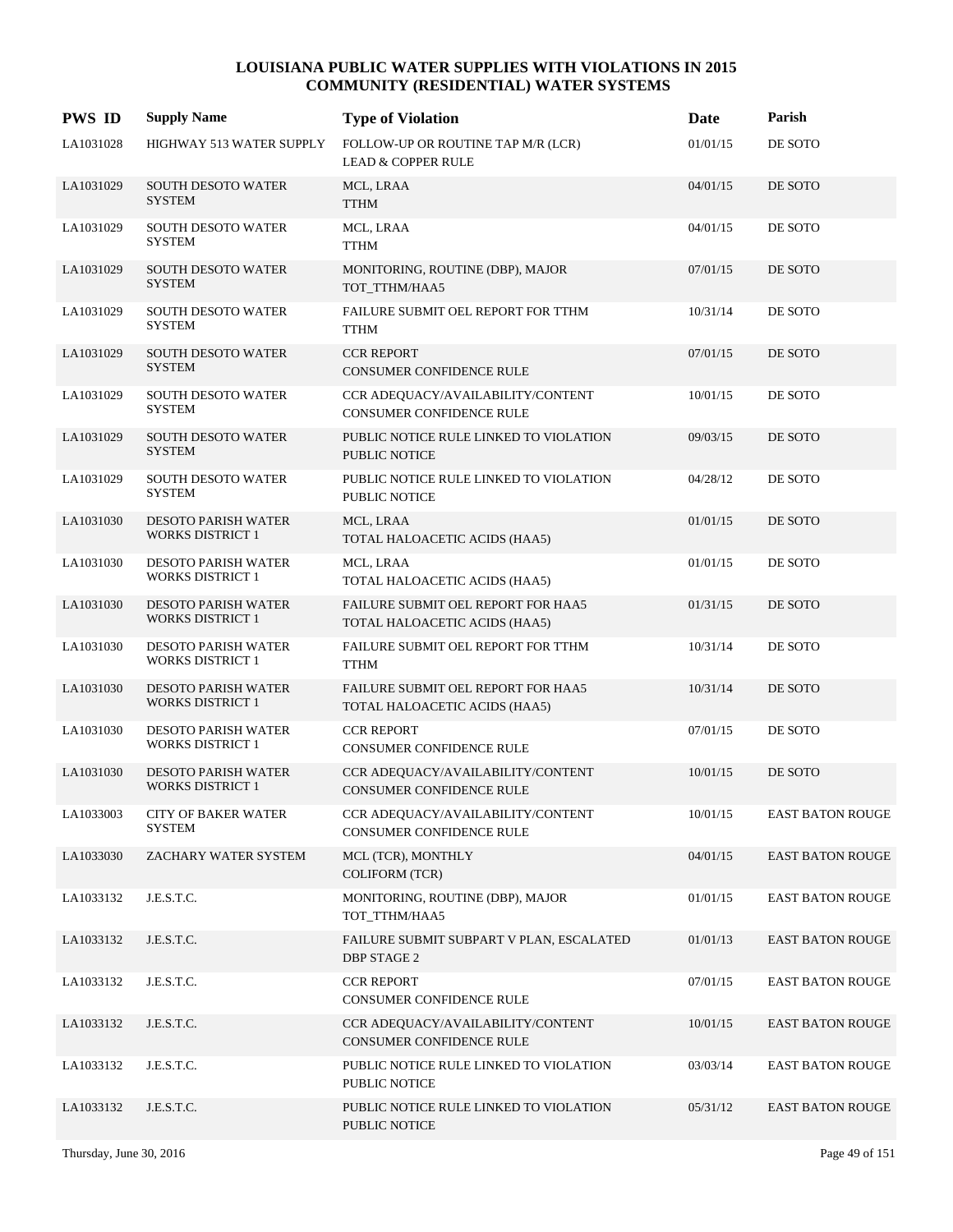| <b>PWS ID</b> | <b>Supply Name</b>           | <b>Type of Violation</b>                                       | Date     | Parish                  |
|---------------|------------------------------|----------------------------------------------------------------|----------|-------------------------|
| LA1033132     | J.E.S.T.C.                   | PUBLIC NOTICE RULE LINKED TO VIOLATION<br><b>PUBLIC NOTICE</b> | 11/28/11 | <b>EAST BATON ROUGE</b> |
| LA1035004     | MONTICELLO WATER SYSTEM      | MONITORING, ROUTINE (DBP), MAJOR<br><b>CHLORINE</b>            | 07/01/15 | <b>EAST CARROLL</b>     |
| LA1035004     | MONTICELLO WATER SYSTEM      | PUBLIC NOTICE RULE LINKED TO VIOLATION<br><b>PUBLIC NOTICE</b> | 02/16/15 | <b>EAST CARROLL</b>     |
| LA1035004     | MONTICELLO WATER SYSTEM      | PUBLIC NOTICE RULE LINKED TO VIOLATION<br><b>PUBLIC NOTICE</b> | 12/10/13 | <b>EAST CARROLL</b>     |
| LA1035006     | <b>EAST CARROLL WS NORTH</b> | MONITORING (TCR), ROUTINE MAJOR<br><b>COLIFORM (TCR)</b>       | 11/01/15 | <b>EAST CARROLL</b>     |
| LA1035006     | <b>EAST CARROLL WS NORTH</b> | MONITORING (TCR), ROUTINE MINOR<br><b>COLIFORM (TCR)</b>       | 06/01/15 | <b>EAST CARROLL</b>     |
| LA1035006     | EAST CARROLL WS NORTH        | MONITORING, ROUTINE (DBP), MAJOR<br>TOT_TTHM/HAA5              | 08/01/14 | <b>EAST CARROLL</b>     |
| LA1035006     | <b>EAST CARROLL WS NORTH</b> | <b>CCR REPORT</b><br><b>CONSUMER CONFIDENCE RULE</b>           | 07/01/15 | <b>EAST CARROLL</b>     |
| LA1035006     | EAST CARROLL WS NORTH        | PUBLIC NOTICE RULE LINKED TO VIOLATION<br><b>PUBLIC NOTICE</b> | 02/11/15 | <b>EAST CARROLL</b>     |
| LA1035006     | <b>EAST CARROLL WS NORTH</b> | PUBLIC NOTICE RULE LINKED TO VIOLATION<br><b>PUBLIC NOTICE</b> | 08/13/14 | <b>EAST CARROLL</b>     |
| LA1035006     | <b>EAST CARROLL WS NORTH</b> | PUBLIC NOTICE RULE LINKED TO VIOLATION<br><b>PUBLIC NOTICE</b> | 03/12/13 | <b>EAST CARROLL</b>     |
| LA1035006     | <b>EAST CARROLL WS NORTH</b> | INADEQUATE MIN CHLORINE RESIDUAL(GW&SW)<br><b>CHLORINE</b>     | 07/01/15 | <b>EAST CARROLL</b>     |
| LA1035006     | EAST CARROLL WS NORTH        | INADEQUATE MIN CHLORINE RESIDUAL(GW&SW)<br><b>CHLORINE</b>     | 05/01/15 | <b>EAST CARROLL</b>     |
| LA1035006     | EAST CARROLL WS NORTH        | INADEQUATE MIN CHLORINE RESIDUAL(GW&SW)<br><b>CHLORINE</b>     | 03/01/15 | <b>EAST CARROLL</b>     |
| LA1035007     | <b>EAST CARROLL WS SOUTH</b> | MONITORING (TCR), ROUTINE MAJOR<br><b>COLIFORM (TCR)</b>       | 11/01/15 | <b>EAST CARROLL</b>     |
| LA1035007     | <b>EAST CARROLL WS SOUTH</b> | MONITORING, ROUTINE (DBP), MAJOR<br>TOT_TTHM/HAA5              | 08/01/14 | <b>EAST CARROLL</b>     |
| LA1035007     | <b>EAST CARROLL WS SOUTH</b> | <b>CCR REPORT</b><br>CONSUMER CONFIDENCE RULE                  | 07/01/15 | <b>EAST CARROLL</b>     |
| LA1035007     | <b>EAST CARROLL WS SOUTH</b> | PUBLIC NOTICE RULE LINKED TO VIOLATION<br>PUBLIC NOTICE        | 02/11/15 | <b>EAST CARROLL</b>     |
| LA1035007     | <b>EAST CARROLL WS SOUTH</b> | PUBLIC NOTICE RULE LINKED TO VIOLATION<br><b>PUBLIC NOTICE</b> | 08/13/14 | <b>EAST CARROLL</b>     |
| LA1035007     | <b>EAST CARROLL WS SOUTH</b> | PUBLIC NOTICE RULE LINKED TO VIOLATION<br>PUBLIC NOTICE        | 08/08/14 | <b>EAST CARROLL</b>     |
| LA1035007     | <b>EAST CARROLL WS SOUTH</b> | PUBLIC NOTICE RULE LINKED TO VIOLATION<br>PUBLIC NOTICE        | 12/10/13 | EAST CARROLL            |
| LA1035007     | <b>EAST CARROLL WS SOUTH</b> | PUBLIC NOTICE RULE LINKED TO VIOLATION<br><b>PUBLIC NOTICE</b> | 03/12/13 | <b>EAST CARROLL</b>     |
| LA1035007     | <b>EAST CARROLL WS SOUTH</b> | INADEQUATE MIN CHLORINE RESIDUAL(GW&SW)<br><b>CHLORINE</b>     | 10/01/15 | <b>EAST CARROLL</b>     |
| LA1037001     | TOWN OF CLINTON              | MONITORING, ROUTINE (DBP), MAJOR<br>TOT_TTHM/HAA5              | 08/01/14 | <b>EAST FELICIANA</b>   |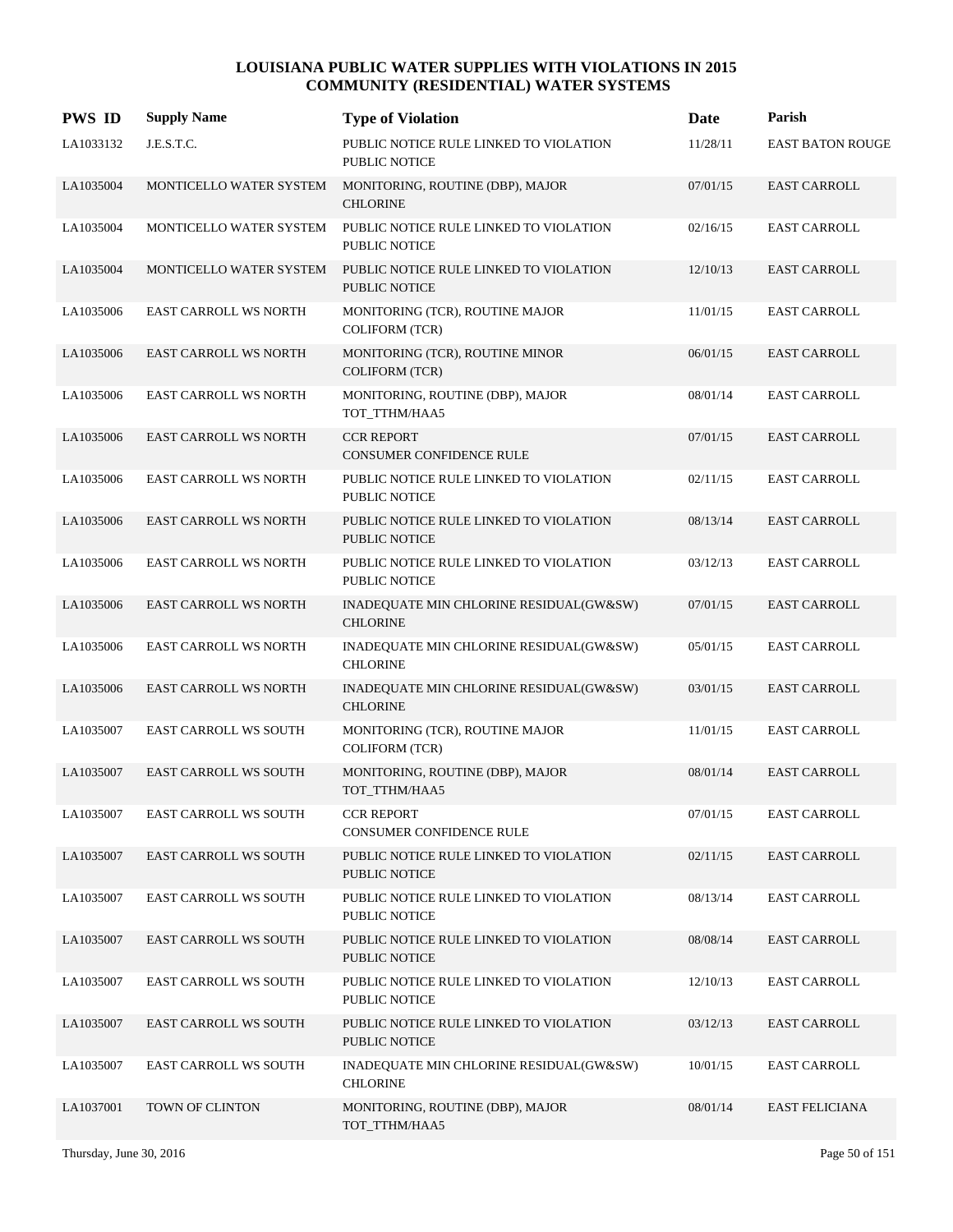| <b>PWS ID</b> | <b>Supply Name</b>                                     | <b>Type of Violation</b>                                                   | Date     | Parish                |
|---------------|--------------------------------------------------------|----------------------------------------------------------------------------|----------|-----------------------|
| LA1037001     | TOWN OF CLINTON                                        | <b>CCR REPORT</b><br>CONSUMER CONFIDENCE RULE                              | 07/01/15 | <b>EAST FELICIANA</b> |
| LA1037002     | DIXON CORRECTIONAL<br><b>INSTITUTE</b>                 | MCL (TCR), MONTHLY<br><b>COLIFORM (TCR)</b>                                | 04/01/15 | <b>EAST FELICIANA</b> |
| LA1037002     | DIXON CORRECTIONAL<br><b>INSTITUTE</b>                 | MONITORING, ROUTINE (DBP), MAJOR<br>TOT_TTHM/HAA5                          | 07/01/14 | <b>EAST FELICIANA</b> |
| LA1037005     | EASTERN LOUISIANA MENTAL<br><b>HEALTH SYSTEMS</b>      | MONITORING (TCR), ROUTINE MINOR<br><b>COLIFORM (TCR)</b>                   | 05/01/15 | <b>EAST FELICIANA</b> |
| LA1037005     | EASTERN LOUISIANA MENTAL<br><b>HEALTH SYSTEMS</b>      | MONITORING, ROUTINE (DBP), MAJOR<br>TOT_TTHM/HAA5                          | 06/01/15 | <b>EAST FELICIANA</b> |
| LA1037005     | EASTERN LOUISIANA MENTAL<br><b>HEALTH SYSTEMS</b>      | MONITORING, ROUTINE (DBP), MAJOR<br>TOT_TTHM/HAA5                          | 04/01/15 | <b>EAST FELICIANA</b> |
| LA1037005     | EASTERN LOUISIANA MENTAL<br><b>HEALTH SYSTEMS</b>      | MONITORING, ROUTINE (DBP), MAJOR<br><b>CHLORINE</b>                        | 04/01/15 | <b>EAST FELICIANA</b> |
| LA1037005     | EASTERN LOUISIANA MENTAL<br><b>HEALTH SYSTEMS</b>      | PUBLIC NOTICE RULE LINKED TO VIOLATION<br><b>PUBLIC NOTICE</b>             | 02/18/11 | <b>EAST FELICIANA</b> |
| LA1037005     | EASTERN LOUISIANA MENTAL<br><b>HEALTH SYSTEMS</b>      | INADEQUATE MIN CHLORINE RESIDUAL(GW&SW)<br><b>CHLORINE</b>                 | 12/01/15 | <b>EAST FELICIANA</b> |
| LA1037009     | VILLA FELICIANA MEDICAL<br><b>COMPLEX</b>              | <b>CCR REPORT</b><br><b>CONSUMER CONFIDENCE RULE</b>                       | 07/01/14 | <b>EAST FELICIANA</b> |
| LA1037009     | VILLA FELICIANA MEDICAL<br><b>COMPLEX</b>              | CCR ADEQUACY/AVAILABILITY/CONTENT<br>CONSUMER CONFIDENCE RULE              | 10/01/14 | <b>EAST FELICIANA</b> |
| LA1037011     | EAST FELICIANA RURAL-<br><b>REEVES-MORGAN</b>          | MONITORING, ROUTINE (DBP), MAJOR<br>TOT_TTHM/HAA5                          | 12/01/14 | <b>EAST FELICIANA</b> |
| LA1037014     | <b>EAST FELICIANA WWKS</b><br><b>DISTRICT 7</b>        | MONITORING, ROUTINE (DBP), MAJOR<br><b>CHLORINE</b>                        | 10/01/15 | <b>EAST FELICIANA</b> |
| LA1039002     | CHATAIGNIER WATER SYSTEM                               | MONITOR GWR TRIGGERED/ADDITONAL, MAJOR<br>E. COLI                          | 06/18/13 | <b>EVANGELINE</b>     |
| LA1039002     |                                                        | CHATAIGNIER WATER SYSTEM MONITOR GWR TRIGGERED/ADDITONAL, MAJOR<br>E. COLI | 06/18/13 | <b>EVANGELINE</b>     |
| LA1039002     | CHATAIGNIER WATER SYSTEM                               | INADEQUATE MIN CHLORINE RESIDUAL(GW&SW)<br><b>CHLORINE</b>                 | 12/01/15 | <b>EVANGELINE</b>     |
| LA1039003     | <b>EASTSIDE WATER SYSTEM</b>                           | MONITOR GWR TRIGGERED/ADDITONAL, MAJOR<br>E. COLI                          | 12/04/13 | <b>EVANGELINE</b>     |
| LA1039003     | <b>EASTSIDE WATER SYSTEM</b>                           | MONITOR GWR TRIGGERED/ADDITONAL, MAJOR<br>E. COLI                          | 12/04/13 | <b>EVANGELINE</b>     |
| LA1039003     | <b>EASTSIDE WATER SYSTEM</b>                           | MONITOR GWR TRIGGERED/ADDITONAL, MAJOR<br>E. COLI                          | 12/04/13 | <b>EVANGELINE</b>     |
| LA1039003     | EASTSIDE WATER SYSTEM                                  | FAILURE ADDRESS DEFICIENCY (GWR)<br><b>GROUNDWATER RULE</b>                | 12/21/11 | <b>EVANGELINE</b>     |
| LA1039005     | TOWN OF MAMOU WATER<br><b>SYSTEM</b>                   | EXCEED SECONDARY CONTAMINANT LEVEL<br><b>FLUORIDE</b>                      | 01/01/15 | <b>EVANGELINE</b>     |
| LA1039007     | REDDELL VIDRINE WATER<br><b>DISTRICT</b>               | <b>CCR REPORT</b><br>CONSUMER CONFIDENCE RULE                              | 07/01/15 | <b>EVANGELINE</b>     |
| LA1039007     | REDDELL VIDRINE WATER<br><b>DISTRICT</b>               | CCR ADEQUACY/AVAILABILITY/CONTENT<br>CONSUMER CONFIDENCE RULE              | 10/01/15 | <b>EVANGELINE</b>     |
| LA1039010     | CITY OF VILLE PLATTE WATER CCR REPORT<br><b>SYSTEM</b> | CONSUMER CONFIDENCE RULE                                                   | 07/01/15 | <b>EVANGELINE</b>     |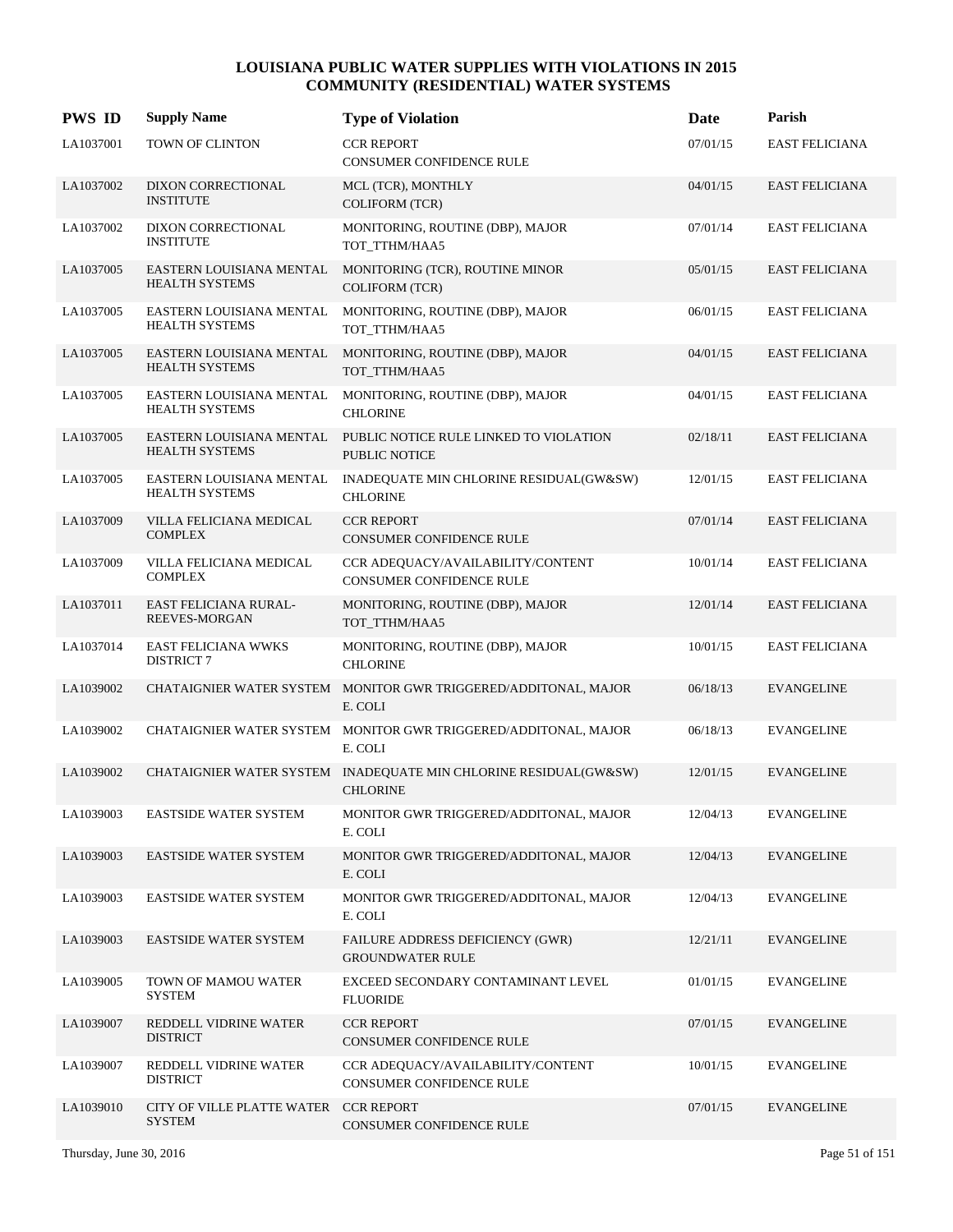| <b>PWS ID</b> | <b>Supply Name</b>                                     | <b>Type of Violation</b>                                                                 | Date     | Parish            |
|---------------|--------------------------------------------------------|------------------------------------------------------------------------------------------|----------|-------------------|
| LA1039010     | CITY OF VILLE PLATTE WATER<br><b>SYSTEM</b>            | <b>CCR REPORT</b><br>CONSUMER CONFIDENCE RULE                                            | 07/01/14 | <b>EVANGELINE</b> |
| LA1039010     | <b>SYSTEM</b>                                          | CITY OF VILLE PLATTE WATER CCR ADEQUACY/AVAILABILITY/CONTENT<br>CONSUMER CONFIDENCE RULE | 10/01/14 | <b>EVANGELINE</b> |
| LA1039010     | <b>SYSTEM</b>                                          | CITY OF VILLE PLATTE WATER PUBLIC NOTICE RULE LINKED TO VIOLATION<br>PUBLIC NOTICE       | 02/11/15 | <b>EVANGELINE</b> |
| LA1039014     | <b>EVANGELINE PARISH</b><br><b>INDUSTRIAL PARK W S</b> | MONITORING (TCR), ROUTINE MAJOR<br><b>COLIFORM (TCR)</b>                                 | 09/01/15 | <b>EVANGELINE</b> |
| LA1039014     | <b>EVANGELINE PARISH</b><br><b>INDUSTRIAL PARK W S</b> | MONITORING, ROUTINE (DBP), MAJOR<br><b>CHLORINE</b>                                      | 07/01/15 | <b>EVANGELINE</b> |
| LA1039015     | WARD IV WATER DISTRICT                                 | <b>CCR REPORT</b><br>CONSUMER CONFIDENCE RULE                                            | 07/01/15 | <b>EVANGELINE</b> |
| LA1039017     | WARD 5 WW DISTRICT 1 -<br><b>LONE PINE</b>             | MONITORING, ROUTINE (DBP), MAJOR<br><b>CHLORINE</b>                                      | 10/01/15 | <b>EVANGELINE</b> |
| LA1039017     | WARD 5 WW DISTRICT 1 -<br><b>LONE PINE</b>             | <b>CCR REPORT</b><br><b>CONSUMER CONFIDENCE RULE</b>                                     | 07/01/15 | <b>EVANGELINE</b> |
| LA1039017     | WARD 5 WW DISTRICT 1 -<br>LONE PINE                    | PUBLIC NOTICE RULE LINKED TO VIOLATION<br>PUBLIC NOTICE                                  | 07/12/13 | <b>EVANGELINE</b> |
| LA1039018     | PINE PRAIRIE CORRECTIONAL<br><b>FACILITY WS</b>        | <b>CCR REPORT</b><br><b>CONSUMER CONFIDENCE RULE</b>                                     | 07/01/15 | <b>EVANGELINE</b> |
| LA1039018     | PINE PRAIRIE CORRECTIONAL<br><b>FACILITY WS</b>        | CCR ADEQUACY/AVAILABILITY/CONTENT<br>CONSUMER CONFIDENCE RULE                            | 10/01/15 | <b>EVANGELINE</b> |
| LA1041007     | WISNER WATER SYSTEM                                    | <b>CCR REPORT</b><br><b>CONSUMER CONFIDENCE RULE</b>                                     | 07/01/14 | <b>FRANKLIN</b>   |
| LA1041007     | WISNER WATER SYSTEM                                    | CCR ADEQUACY/AVAILABILITY/CONTENT<br>CONSUMER CONFIDENCE RULE                            | 10/01/14 | <b>FRANKLIN</b>   |
| LA1041007     | WISNER WATER SYSTEM                                    | PUBLIC NOTICE RULE LINKED TO VIOLATION<br><b>PUBLIC NOTICE</b>                           | 05/31/12 | <b>FRANKLIN</b>   |
| LA1043004     | <b>VILLAGE OF GEORGETOWN</b><br><b>WATER SUPPLY</b>    | MCL, LRAA<br><b>TTHM</b>                                                                 | 10/01/15 | <b>GRANT</b>      |
| LA1043004     | VILLAGE OF GEORGETOWN<br><b>WATER SUPPLY</b>           | MCL, LRAA<br><b>TTHM</b>                                                                 | 10/01/15 | <b>GRANT</b>      |
| LA1043004     | VILLAGE OF GEORGETOWN<br>WATER SUPPLY                  | MCL, LRAA<br><b>TTHM</b>                                                                 | 07/01/15 | <b>GRANT</b>      |
| LA1043004     | VILLAGE OF GEORGETOWN<br><b>WATER SUPPLY</b>           | MCL, LRAA<br><b>TTHM</b>                                                                 | 07/01/15 | <b>GRANT</b>      |
| LA1043004     | VILLAGE OF GEORGETOWN<br>WATER SUPPLY                  | MCL, LRAA<br><b>TTHM</b>                                                                 | 04/01/15 | <b>GRANT</b>      |
| LA1043004     | VILLAGE OF GEORGETOWN<br>WATER SUPPLY                  | MCL, LRAA<br><b>TTHM</b>                                                                 | 04/01/15 | <b>GRANT</b>      |
| LA1043004     | VILLAGE OF GEORGETOWN<br><b>WATER SUPPLY</b>           | MCL, LRAA<br><b>TTHM</b>                                                                 | 01/01/15 | <b>GRANT</b>      |
| LA1043004     | VILLAGE OF GEORGETOWN<br><b>WATER SUPPLY</b>           | MCL, LRAA<br><b>TTHM</b>                                                                 | 01/01/15 | <b>GRANT</b>      |
| LA1043004     | VILLAGE OF GEORGETOWN<br>WATER SUPPLY                  | FAILURE SUBMIT OEL REPORT FOR TTHM<br><b>TTHM</b>                                        | 01/31/15 | <b>GRANT</b>      |
| LA1043004     | VILLAGE OF GEORGETOWN<br>WATER SUPPLY                  | FAILURE SUBMIT OEL REPORT FOR TTHM<br><b>TTHM</b>                                        | 10/31/14 | <b>GRANT</b>      |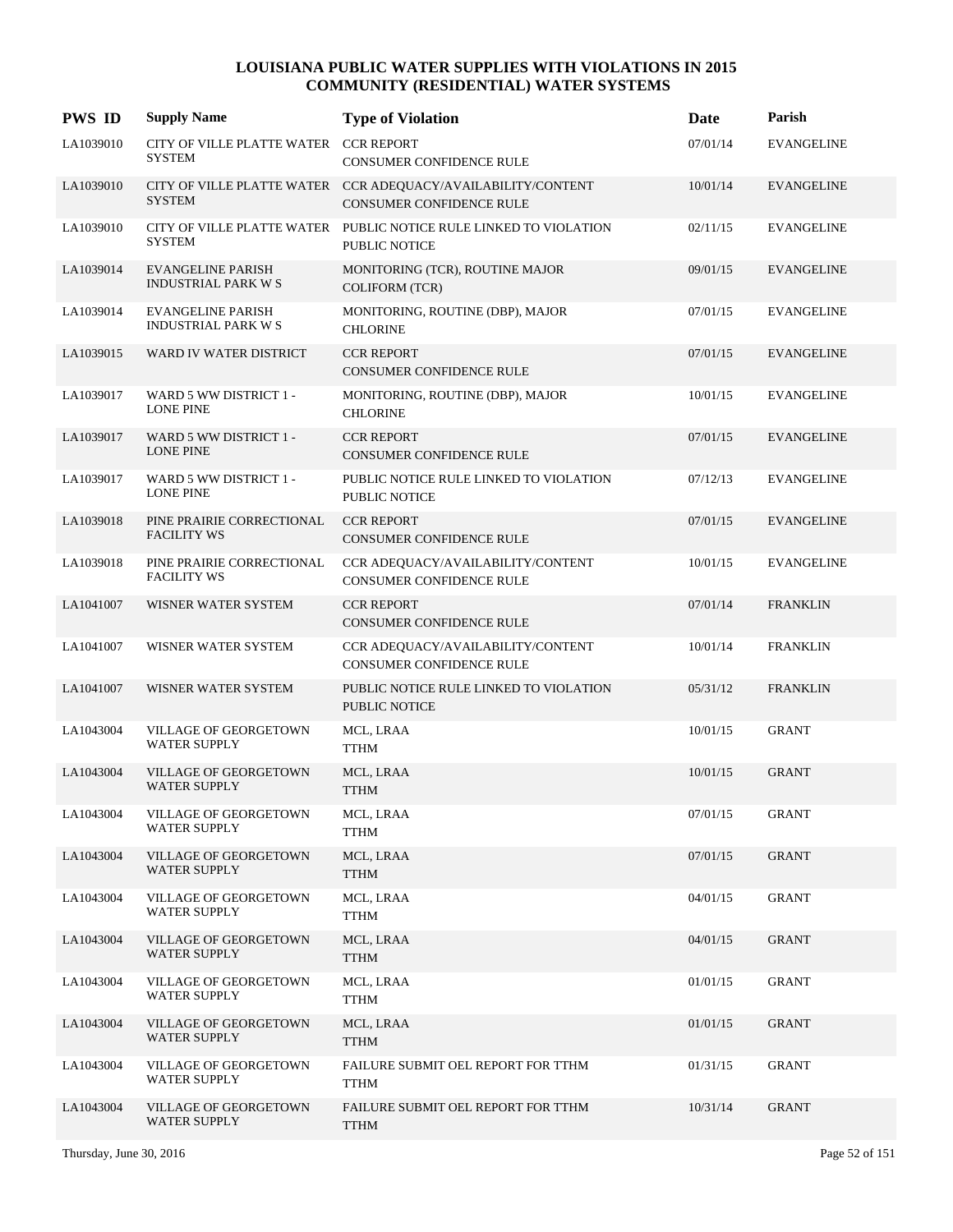| <b>PWS ID</b> | <b>Supply Name</b>                           | <b>Type of Violation</b>                                            | Date     | Parish       |
|---------------|----------------------------------------------|---------------------------------------------------------------------|----------|--------------|
| LA1043004     | VILLAGE OF GEORGETOWN<br><b>WATER SUPPLY</b> | FAILURE SUBMIT OEL REPORT FOR TTHM<br><b>TTHM</b>                   | 07/31/14 | <b>GRANT</b> |
| LA1043004     | VILLAGE OF GEORGETOWN<br><b>WATER SUPPLY</b> | FAILURE SUBMIT OEL REPORT FOR TTHM<br><b>TTHM</b>                   | 05/01/14 | <b>GRANT</b> |
| LA1043004     | VILLAGE OF GEORGETOWN<br><b>WATER SUPPLY</b> | FOLLOW-UP OR ROUTINE TAP M/R (LCR)<br><b>LEAD &amp; COPPER RULE</b> | 07/01/15 | <b>GRANT</b> |
| LA1043004     | VILLAGE OF GEORGETOWN<br><b>WATER SUPPLY</b> | FOLLOW-UP OR ROUTINE TAP M/R (LCR)<br><b>LEAD &amp; COPPER RULE</b> | 01/01/15 | <b>GRANT</b> |
| LA1043004     | VILLAGE OF GEORGETOWN<br><b>WATER SUPPLY</b> | FOLLOW-UP OR ROUTINE TAP M/R (LCR)<br><b>LEAD &amp; COPPER RULE</b> | 07/01/14 | <b>GRANT</b> |
| LA1043004     | VILLAGE OF GEORGETOWN<br><b>WATER SUPPLY</b> | FOLLOW-UP OR ROUTINE TAP M/R (LCR)<br><b>LEAD &amp; COPPER RULE</b> | 01/01/14 | <b>GRANT</b> |
| LA1043004     | VILLAGE OF GEORGETOWN<br><b>WATER SUPPLY</b> | FOLLOW-UP OR ROUTINE TAP M/R (LCR)<br><b>LEAD &amp; COPPER RULE</b> | 07/01/13 | <b>GRANT</b> |
| LA1043004     | VILLAGE OF GEORGETOWN<br><b>WATER SUPPLY</b> | FOLLOW-UP OR ROUTINE TAP M/R (LCR)<br><b>LEAD &amp; COPPER RULE</b> | 01/01/13 | <b>GRANT</b> |
| LA1043004     | VILLAGE OF GEORGETOWN<br><b>WATER SUPPLY</b> | FOLLOW-UP OR ROUTINE TAP M/R (LCR)<br><b>LEAD &amp; COPPER RULE</b> | 07/01/12 | <b>GRANT</b> |
| LA1043004     | VILLAGE OF GEORGETOWN<br><b>WATER SUPPLY</b> | FOLLOW-UP OR ROUTINE TAP M/R (LCR)<br><b>LEAD &amp; COPPER RULE</b> | 01/01/05 | <b>GRANT</b> |
| LA1043004     | VILLAGE OF GEORGETOWN<br><b>WATER SUPPLY</b> | PUBLIC NOTICE RULE LINKED TO VIOLATION<br><b>PUBLIC NOTICE</b>      | 12/11/15 | <b>GRANT</b> |
| LA1043005     | TOWN OF MONTGOMERY<br>WATER SYSTEM           | MONITORING (TCR), ROUTINE MAJOR<br><b>COLIFORM</b> (TCR)            | 12/01/15 | <b>GRANT</b> |
| LA1043005     | TOWN OF MONTGOMERY<br><b>WATER SYSTEM</b>    | MONITORING (TCR), ROUTINE MAJOR<br><b>COLIFORM (TCR)</b>            | 05/01/15 | <b>GRANT</b> |
| LA1043005     | TOWN OF MONTGOMERY<br><b>WATER SYSTEM</b>    | MONITORING, ROUTINE (DBP), MAJOR<br><b>CHLORINE</b>                 | 10/01/15 | <b>GRANT</b> |
| LA1043005     | TOWN OF MONTGOMERY<br><b>WATER SYSTEM</b>    | MONITORING, ROUTINE (DBP), MAJOR<br><b>CHLORINE</b>                 | 04/01/15 | <b>GRANT</b> |
| LA1043005     | TOWN OF MONTGOMERY<br><b>WATER SYSTEM</b>    | PUBLIC NOTICE RULE LINKED TO VIOLATION<br><b>PUBLIC NOTICE</b>      | 10/07/15 | <b>GRANT</b> |
| LA1043005     | TOWN OF MONTGOMERY<br><b>WATER SYSTEM</b>    | PUBLIC NOTICE RULE LINKED TO VIOLATION<br>PUBLIC NOTICE             | 09/29/15 | <b>GRANT</b> |
| LA1043005     | TOWN OF MONTGOMERY<br>WATER SYSTEM           | INADEQUATE MIN CHLORINE RESIDUAL(GW&SW)<br><b>CHLORINE</b>          | 04/01/15 | <b>GRANT</b> |
| LA1043013     | CENTRAL GRANT WATER<br><b>SYSTEM</b>         | PUBLIC NOTICE RULE LINKED TO VIOLATION<br>PUBLIC NOTICE             | 01/29/14 | <b>GRANT</b> |
| LA1043014     | WEST GRANT WATER<br><b>ASSOCIATION</b>       | MONITOR GWR TRIGGERED/ADDITONAL, MINOR<br>E. COLI                   | 01/14/13 | <b>GRANT</b> |
| LA1043014     | WEST GRANT WATER<br><b>ASSOCIATION</b>       | CCR ADEQUACY/AVAILABILITY/CONTENT<br>CONSUMER CONFIDENCE RULE       | 10/01/15 | <b>GRANT</b> |
| LA1043014     | WEST GRANT WATER<br><b>ASSOCIATION</b>       | PUBLIC NOTICE RULE LINKED TO VIOLATION<br>PUBLIC NOTICE             | 06/08/14 | <b>GRANT</b> |
| LA1043018     | RED HILL WATERWORKS INC                      | MCL, LRAA<br><b>TTHM</b>                                            | 10/01/15 | <b>GRANT</b> |
| LA1043018     | RED HILL WATERWORKS INC                      | MCL, LRAA<br><b>TTHM</b>                                            | 10/01/15 | <b>GRANT</b> |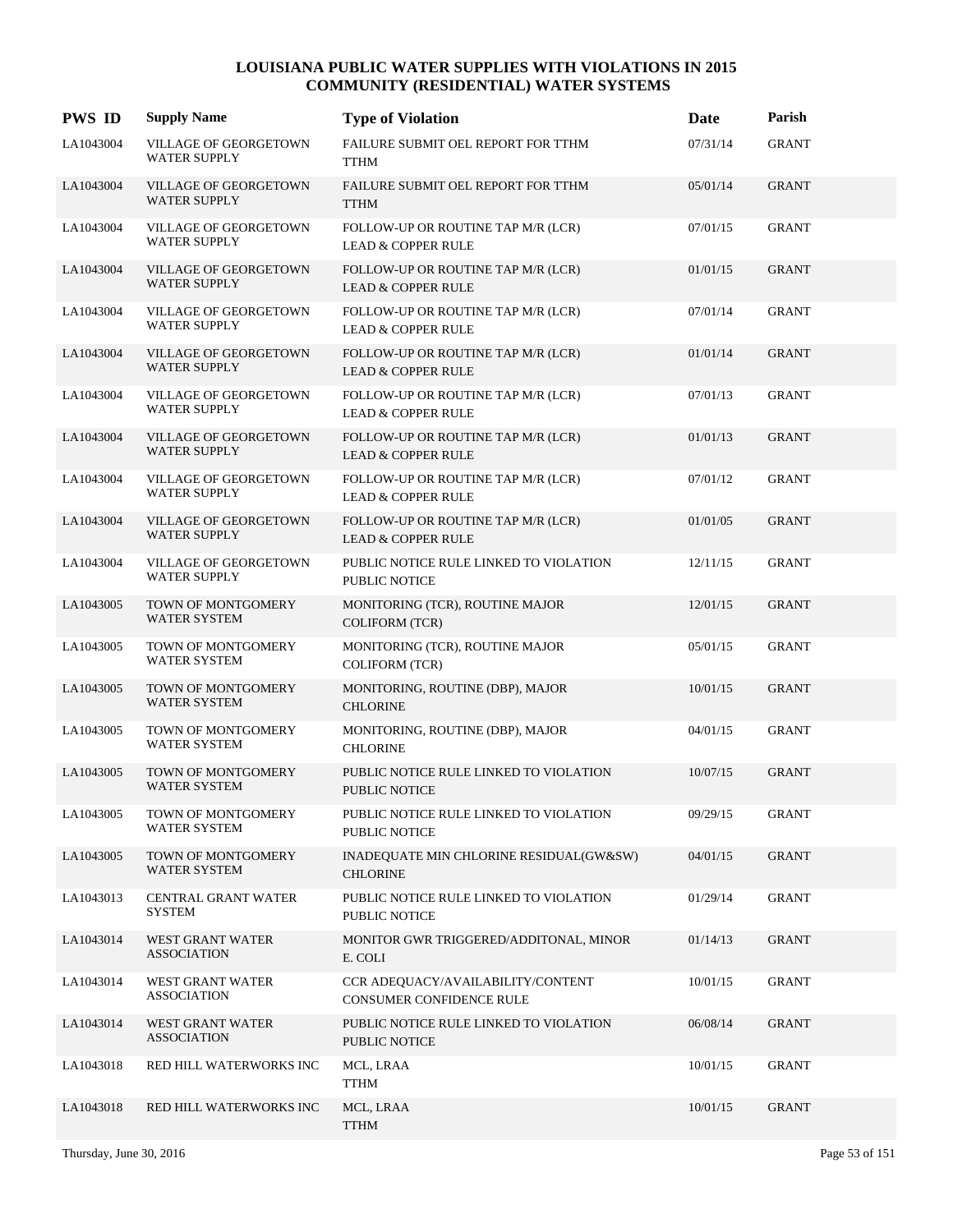| <b>PWS ID</b> | <b>Supply Name</b>                                      | <b>Type of Violation</b>                                             | Date     | Parish           |
|---------------|---------------------------------------------------------|----------------------------------------------------------------------|----------|------------------|
| LA1043018     | RED HILL WATERWORKS INC                                 | MCL, LRAA<br><b>TTHM</b>                                             | 07/01/15 | <b>GRANT</b>     |
| LA1043018     | RED HILL WATERWORKS INC                                 | MCL, LRAA<br><b>TTHM</b>                                             | 07/01/15 | <b>GRANT</b>     |
| LA1043018     | RED HILL WATERWORKS INC                                 | MCL, LRAA<br><b>TTHM</b>                                             | 04/01/15 | <b>GRANT</b>     |
| LA1043018     | RED HILL WATERWORKS INC                                 | MCL, LRAA<br><b>TTHM</b>                                             | 04/01/15 | <b>GRANT</b>     |
| LA1045002     | <b>WATERWORKS DISTRICT 3 OF</b><br><b>IBERIA PARISH</b> | MONITORING (TCR), ROUTINE MINOR<br><b>COLIFORM (TCR)</b>             | 11/01/15 | <b>IBERIA</b>    |
| LA1045025     | PARC PERDUE MHP WATER<br><b>SYSTEM</b>                  | MONITORING, ROUTINE (DBP), MAJOR<br>TOT_TTHM/HAA5                    | 07/01/14 | <b>IBERIA</b>    |
| LA1045025     | PARC PERDUE MHP WATER<br><b>SYSTEM</b>                  | <b>CCR REPORT</b><br>CONSUMER CONFIDENCE RULE                        | 07/01/15 | <b>IBERIA</b>    |
| LA1045025     | PARC PERDUE MHP WATER<br><b>SYSTEM</b>                  | CCR ADEQUACY/AVAILABILITY/CONTENT<br>CONSUMER CONFIDENCE RULE        | 10/01/15 | <b>IBERIA</b>    |
| LA1045025     | PARC PERDUE MHP WATER<br><b>SYSTEM</b>                  | PUBLIC NOTICE RULE LINKED TO VIOLATION<br>PUBLIC NOTICE              | 11/13/15 | <b>IBERIA</b>    |
| LA1045027     | LELEUX TRAILER PARK<br><b>WATER SYSTEM</b>              | MONITORING, ROUTINE (DBP), MAJOR<br>TOT_TTHM/HAA5                    | 07/01/14 | <b>IBERIA</b>    |
| LA1045027     | LELEUX TRAILER PARK<br><b>WATER SYSTEM</b>              | <b>CCR REPORT</b><br>CONSUMER CONFIDENCE RULE                        | 07/01/15 | <b>IBERIA</b>    |
| LA1045027     | LELEUX TRAILER PARK<br><b>WATER SYSTEM</b>              | CCR ADEQUACY/AVAILABILITY/CONTENT<br>CONSUMER CONFIDENCE RULE        | 10/01/15 | <b>IBERIA</b>    |
| LA1045037     | TESI PORT EAST                                          | MONITORING, ROUTINE (DBP), MAJOR<br><b>CHLORINE</b>                  | 04/01/15 | <b>IBERIA</b>    |
| LA1045039     | DUNCAN HEIGHTS MOBILE<br><b>HOME PARK</b>               | CCR ADEQUACY/AVAILABILITY/CONTENT<br><b>CONSUMER CONFIDENCE RULE</b> | 10/01/15 | <b>IBERIA</b>    |
| LA1045040     | TMT INVESTMENTS MOBILE<br><b>HOME PARK</b>              | PUBLIC NOTICE RULE LINKED TO VIOLATION<br><b>PUBLIC NOTICE</b>       | 05/31/12 | <b>IBERIA</b>    |
| LA1045041     | R & D PROPERTIES, LLC,<br><b>MOBILE HOME PARK</b>       | FAILURE SUBMIT SUBPART V PLAN, ESCALATED<br><b>DBP STAGE 2</b>       | 01/01/13 | <b>IBERIA</b>    |
| LA1047005     | <b>CITY OF PLAQUEMINE WATER</b><br><b>SYSTEM</b>        | MCL (TCR), MONTHLY<br><b>COLIFORM (TCR)</b>                          | 04/01/15 | <b>IBERVILLE</b> |
| LA1047005     | <b>CITY OF PLAQUEMINE WATER</b><br><b>SYSTEM</b>        | INADEQUATE MIN CHLORINE RESIDUAL(GW&SW)<br><b>CHLORINE</b>           | 03/01/15 | <b>IBERVILLE</b> |
| LA1047006     | <b>VILLAGE OF ROSEDALE</b><br><b>WATER SYSTEM</b>       | FAILURE SUBMIT OEL REPORT FOR TTHM<br><b>TTHM</b>                    | 10/31/14 | <b>IBERVILLE</b> |
| LA1047008     | <b>GILLIS LONG CENTER</b>                               | INADEQUATE MIN CHLORINE RESIDUAL(GW&SW)<br><b>CHLORINE</b>           | 01/01/15 | <b>IBERVILLE</b> |
| LA1047011     | ANNADALE PLANTATION<br><b>WATER SUPPLY</b>              | MONITORING, ROUTINE (DBP), MAJOR<br>TOT_TTHM/HAA5                    | 09/01/14 | <b>IBERVILLE</b> |
| LA1047011     | ANNADALE PLANTATION<br><b>WATER SUPPLY</b>              | <b>FAILURE ADDRESS DEFICIENCY (GWR)</b><br><b>GROUNDWATER RULE</b>   | 05/17/11 | <b>IBERVILLE</b> |
| LA1047011     | <b>ANNADALE PLANTATION</b><br><b>WATER SUPPLY</b>       | <b>CCR REPORT</b><br>CONSUMER CONFIDENCE RULE                        | 07/01/15 | <b>IBERVILLE</b> |
| LA1047011     | <b>ANNADALE PLANTATION</b><br><b>WATER SUPPLY</b>       | CCR ADEQUACY/AVAILABILITY/CONTENT<br>CONSUMER CONFIDENCE RULE        | 10/01/15 | <b>IBERVILLE</b> |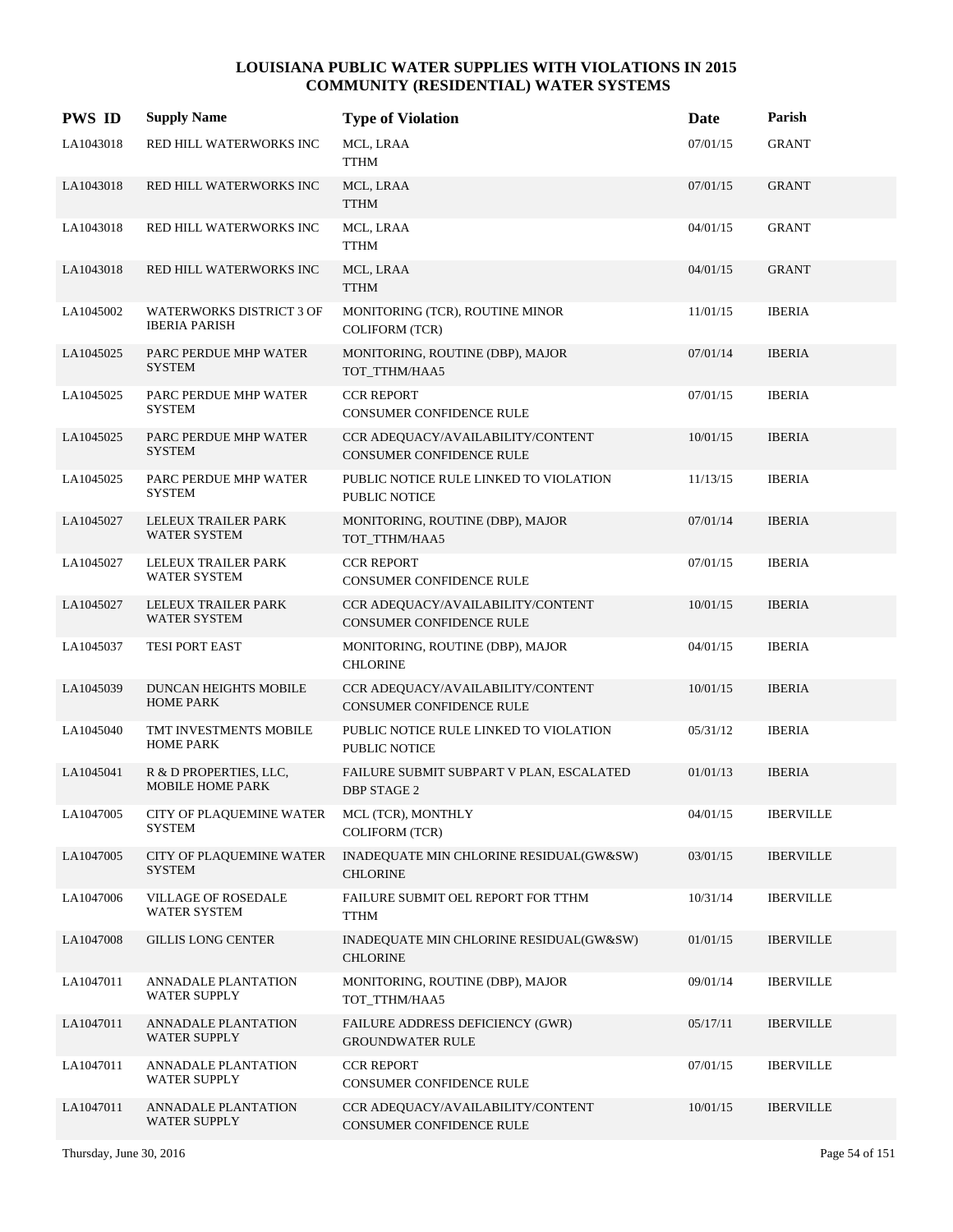| <b>PWS ID</b> | <b>Supply Name</b>             | <b>Type of Violation</b>                                       | Date     | Parish         |
|---------------|--------------------------------|----------------------------------------------------------------|----------|----------------|
| LA1049004     | CHATHAM WATER SYSTEM           | MCL, LRAA<br>TTHM                                              | 10/01/15 | <b>JACKSON</b> |
| LA1049004     | CHATHAM WATER SYSTEM           | MCL, LRAA<br><b>TTHM</b>                                       | 10/01/15 | <b>JACKSON</b> |
| LA1049004     | CHATHAM WATER SYSTEM           | MCL, LRAA<br><b>TTHM</b>                                       | 07/01/15 | <b>JACKSON</b> |
| LA1049004     | CHATHAM WATER SYSTEM           | MCL, LRAA<br><b>TTHM</b>                                       | 07/01/15 | <b>JACKSON</b> |
| LA1049004     | CHATHAM WATER SYSTEM           | MCL, LRAA<br><b>TTHM</b>                                       | 04/01/15 | <b>JACKSON</b> |
| LA1049004     | CHATHAM WATER SYSTEM           | MCL, LRAA<br><b>TTHM</b>                                       | 04/01/15 | <b>JACKSON</b> |
| LA1049004     | CHATHAM WATER SYSTEM           | MCL, LRAA<br><b>TTHM</b>                                       | 01/01/15 | <b>JACKSON</b> |
| LA1049004     | <b>CHATHAM WATER SYSTEM</b>    | MCL, LRAA<br><b>TTHM</b>                                       | 01/01/15 | <b>JACKSON</b> |
| LA1049004     | CHATHAM WATER SYSTEM           | MONITORING (TCR), ROUTINE MAJOR<br><b>COLIFORM (TCR)</b>       | 02/01/15 | <b>JACKSON</b> |
| LA1049004     | <b>CHATHAM WATER SYSTEM</b>    | MONITORING, ROUTINE (DBP), MAJOR<br><b>CHLORINE</b>            | 10/01/15 | <b>JACKSON</b> |
| LA1049004     | CHATHAM WATER SYSTEM           | MONITORING, ROUTINE (DBP), MAJOR<br><b>CHLORINE</b>            | 01/01/15 | <b>JACKSON</b> |
| LA1049004     | CHATHAM WATER SYSTEM           | PUBLIC NOTICE RULE LINKED TO VIOLATION<br><b>PUBLIC NOTICE</b> | 06/09/15 | <b>JACKSON</b> |
| LA1049006     | <b>EAST HODGE WATER SYSTEM</b> | MONITORING, ROUTINE (DBP), MAJOR<br>TOT_TTHM/HAA5              | 09/01/15 | <b>JACKSON</b> |
| LA1049006     | <b>EAST HODGE WATER SYSTEM</b> | MONITORING, ROUTINE (DBP), MAJOR<br>TOT_TTHM/HAA5              | 06/01/15 | <b>JACKSON</b> |
| LA1049006     | EAST HODGE WATER SYSTEM        | MONITORING, ROUTINE (DBP), MAJOR<br>TOT_TTHM/HAA5              | 03/01/15 | <b>JACKSON</b> |
| LA1049006     | <b>EAST HODGE WATER SYSTEM</b> | MONITORING, ROUTINE (DBP), MAJOR<br>TOT TTHM/HAA5              | 12/01/14 | <b>JACKSON</b> |
| LA1049006     | EAST HODGE WATER SYSTEM        | FAILURE ADDRESS DEFICIENCY (GWR)<br><b>GROUNDWATER RULE</b>    | 05/07/12 | <b>JACKSON</b> |
| LA1049006     | <b>EAST HODGE WATER SYSTEM</b> | <b>CCR REPORT</b><br>CONSUMER CONFIDENCE RULE                  | 07/01/14 | <b>JACKSON</b> |
| LA1049006     | <b>EAST HODGE WATER SYSTEM</b> | <b>CCR REPORT</b><br>CONSUMER CONFIDENCE RULE                  | 07/01/13 | <b>JACKSON</b> |
| LA1049006     | EAST HODGE WATER SYSTEM        | <b>CCR REPORT</b><br>CONSUMER CONFIDENCE RULE                  | 07/01/12 | <b>JACKSON</b> |
| LA1049006     | EAST HODGE WATER SYSTEM        | CCR ADEQUACY/AVAILABILITY/CONTENT<br>CONSUMER CONFIDENCE RULE  | 10/01/15 | <b>JACKSON</b> |
| LA1049006     | <b>EAST HODGE WATER SYSTEM</b> | CCR ADEQUACY/AVAILABILITY/CONTENT<br>CONSUMER CONFIDENCE RULE  | 10/01/14 | <b>JACKSON</b> |
| LA1049006     | EAST HODGE WATER SYSTEM        | CCR ADEQUACY/AVAILABILITY/CONTENT<br>CONSUMER CONFIDENCE RULE  | 10/01/13 | JACKSON        |
| LA1049006     | <b>EAST HODGE WATER SYSTEM</b> | CCR ADEQUACY/AVAILABILITY/CONTENT<br>CONSUMER CONFIDENCE RULE  | 10/01/12 | <b>JACKSON</b> |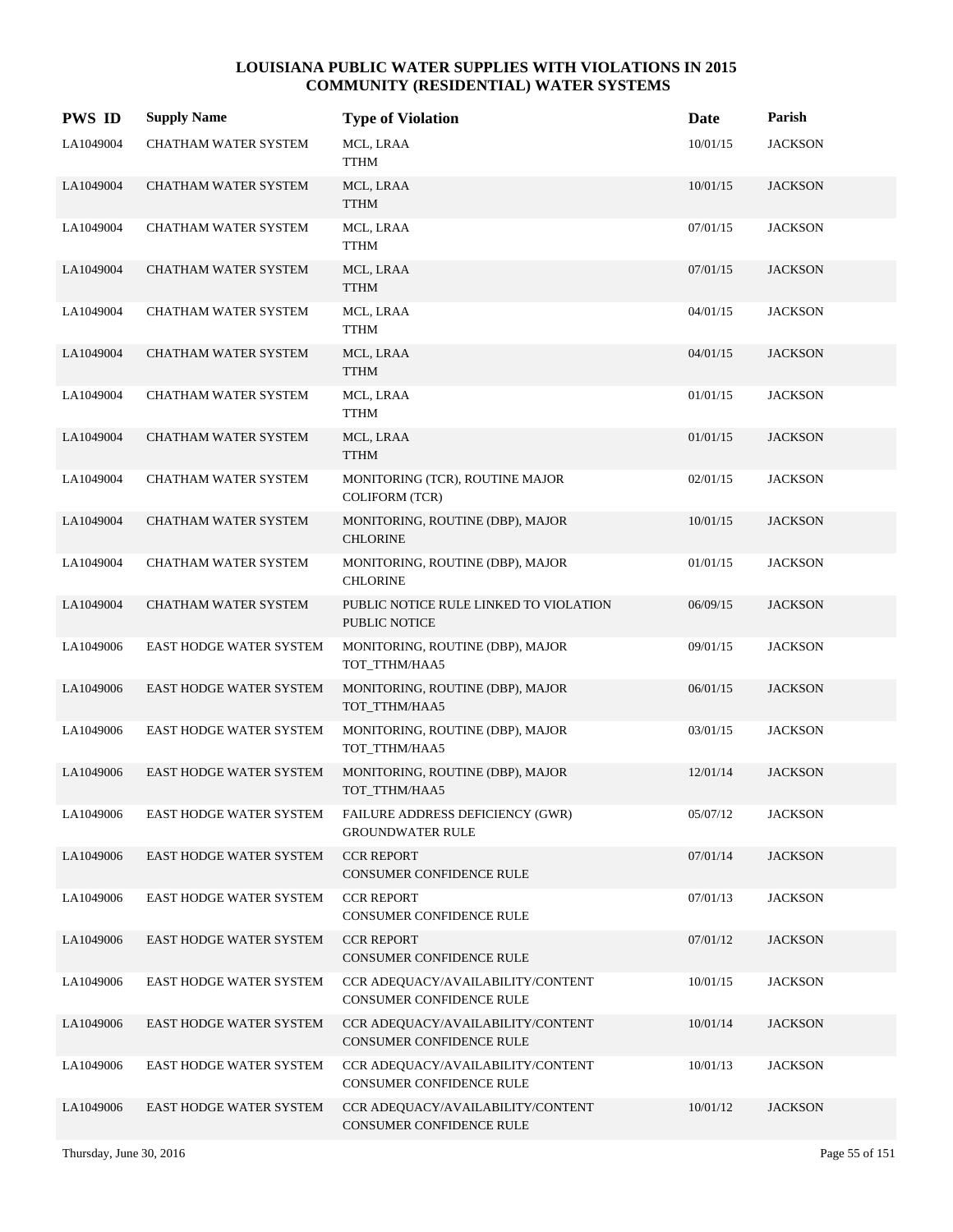| <b>PWS ID</b> | <b>Supply Name</b>             | <b>Type of Violation</b>                                            | Date     | Parish         |
|---------------|--------------------------------|---------------------------------------------------------------------|----------|----------------|
| LA1049006     | EAST HODGE WATER SYSTEM        | PUBLIC NOTICE RULE LINKED TO VIOLATION<br>PUBLIC NOTICE             | 11/13/15 | <b>JACKSON</b> |
| LA1049006     | EAST HODGE WATER SYSTEM        | PUBLIC NOTICE RULE LINKED TO VIOLATION<br><b>PUBLIC NOTICE</b>      | 07/21/15 | <b>JACKSON</b> |
| LA1049006     | EAST HODGE WATER SYSTEM        | PUBLIC NOTICE RULE LINKED TO VIOLATION<br>PUBLIC NOTICE             | 04/22/15 | <b>JACKSON</b> |
| LA1049006     | <b>EAST HODGE WATER SYSTEM</b> | PUBLIC NOTICE RULE LINKED TO VIOLATION<br><b>PUBLIC NOTICE</b>      | 04/13/15 | <b>JACKSON</b> |
| LA1049006     | EAST HODGE WATER SYSTEM        | PUBLIC NOTICE RULE LINKED TO VIOLATION<br><b>PUBLIC NOTICE</b>      | 04/09/15 | <b>JACKSON</b> |
| LA1049006     | EAST HODGE WATER SYSTEM        | PUBLIC NOTICE RULE LINKED TO VIOLATION<br><b>PUBLIC NOTICE</b>      | 03/12/15 | <b>JACKSON</b> |
| LA1049006     | EAST HODGE WATER SYSTEM        | PUBLIC NOTICE RULE LINKED TO VIOLATION<br>PUBLIC NOTICE             | 03/05/15 | <b>JACKSON</b> |
| LA1049006     | <b>EAST HODGE WATER SYSTEM</b> | PUBLIC NOTICE RULE LINKED TO VIOLATION<br><b>PUBLIC NOTICE</b>      | 02/25/15 | <b>JACKSON</b> |
| LA1049006     | EAST HODGE WATER SYSTEM        | PUBLIC NOTICE RULE LINKED TO VIOLATION<br><b>PUBLIC NOTICE</b>      | 09/29/14 | <b>JACKSON</b> |
| LA1049006     | <b>EAST HODGE WATER SYSTEM</b> | PUBLIC NOTICE RULE LINKED TO VIOLATION<br><b>PUBLIC NOTICE</b>      | 07/29/14 | <b>JACKSON</b> |
| LA1049006     | EAST HODGE WATER SYSTEM        | PUBLIC NOTICE RULE LINKED TO VIOLATION<br><b>PUBLIC NOTICE</b>      | 09/14/13 | <b>JACKSON</b> |
| LA1049006     | <b>EAST HODGE WATER SYSTEM</b> | PUBLIC NOTICE RULE LINKED TO VIOLATION<br><b>PUBLIC NOTICE</b>      | 06/07/13 | <b>JACKSON</b> |
| LA1049006     | EAST HODGE WATER SYSTEM        | PUBLIC NOTICE RULE LINKED TO VIOLATION<br><b>PUBLIC NOTICE</b>      | 05/31/12 | <b>JACKSON</b> |
| LA1049007     | <b>EROS WATER SYSTEM</b>       | MCL, LRAA<br><b>TTHM</b>                                            | 10/01/15 | <b>JACKSON</b> |
| LA1049007     | <b>EROS WATER SYSTEM</b>       | MCL, LRAA<br><b>TTHM</b>                                            | 10/01/15 | <b>JACKSON</b> |
| LA1049007     | <b>EROS WATER SYSTEM</b>       | MCL, LRAA<br><b>TTHM</b>                                            | 07/01/15 | <b>JACKSON</b> |
| LA1049007     | <b>EROS WATER SYSTEM</b>       | MCL, LRAA<br><b>TTHM</b>                                            | 07/01/15 | <b>JACKSON</b> |
| LA1049007     | <b>EROS WATER SYSTEM</b>       | MCL, LRAA<br><b>TTHM</b>                                            | 04/01/15 | <b>JACKSON</b> |
| LA1049007     | <b>EROS WATER SYSTEM</b>       | MCL, LRAA<br>TTHM                                                   | 04/01/15 | <b>JACKSON</b> |
| LA1049007     | <b>EROS WATER SYSTEM</b>       | MCL, LRAA<br><b>TTHM</b>                                            | 01/01/15 | <b>JACKSON</b> |
| LA1049007     | <b>EROS WATER SYSTEM</b>       | MCL, LRAA<br><b>TTHM</b>                                            | 01/01/15 | <b>JACKSON</b> |
| LA1049007     | <b>EROS WATER SYSTEM</b>       | FAILURE SUBMIT OEL REPORT FOR TTHM<br><b>TTHM</b>                   | 01/31/15 | <b>JACKSON</b> |
| LA1049007     | <b>EROS WATER SYSTEM</b>       | FAILURE SUBMIT OEL REPORT FOR HAA5<br>TOTAL HALOACETIC ACIDS (HAA5) | 07/31/14 | <b>JACKSON</b> |
| LA1049007     | <b>EROS WATER SYSTEM</b>       | FAILURE SUBMIT OEL REPORT FOR TTHM<br><b>TTHM</b>                   | 07/31/14 | <b>JACKSON</b> |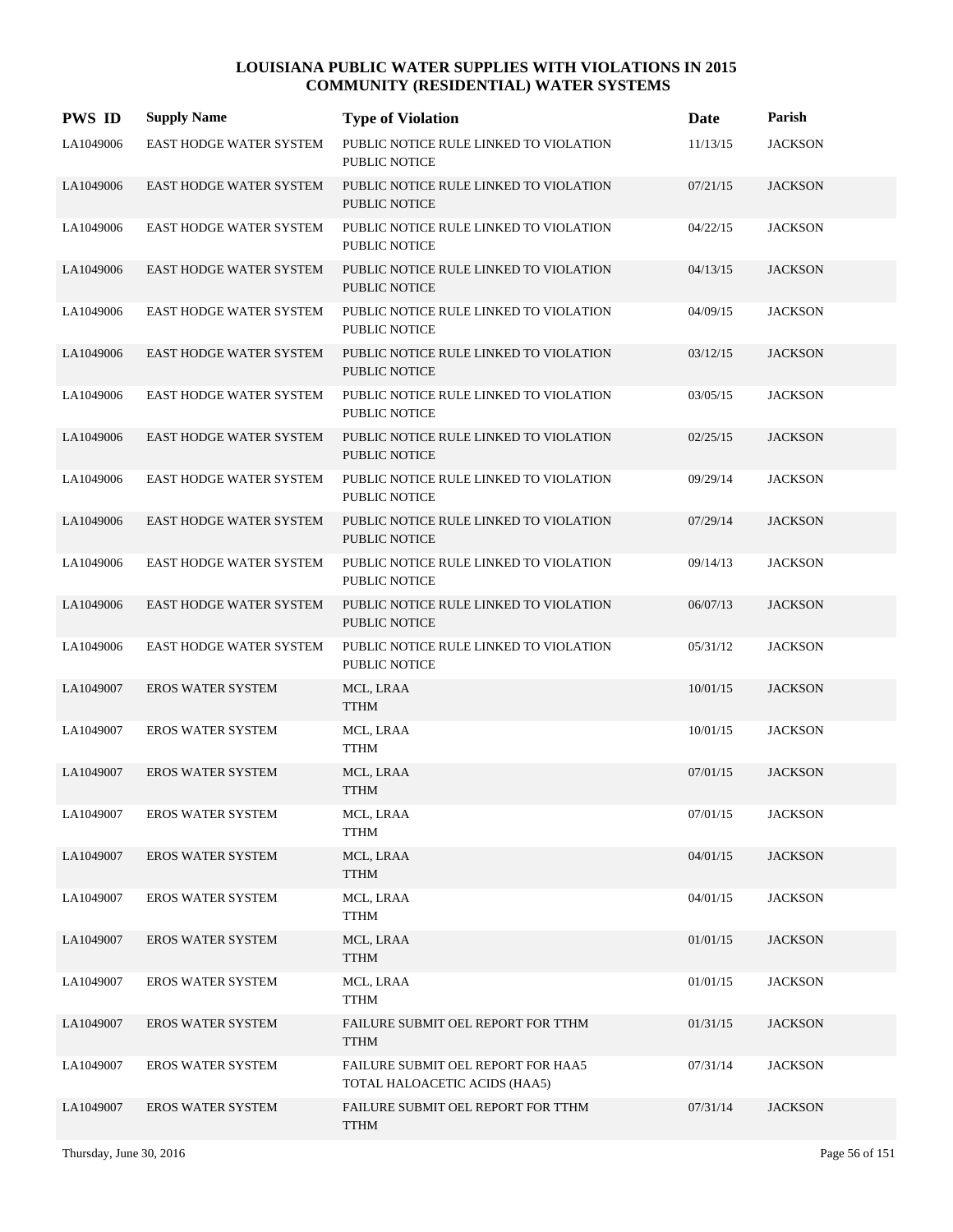| <b>PWS ID</b> | <b>Supply Name</b>            | <b>Type of Violation</b>                                       | Date     | Parish         |
|---------------|-------------------------------|----------------------------------------------------------------|----------|----------------|
| LA1049008     | HODGE WATER SYSTEM            | MONITORING, ROUTINE (DBP), MAJOR<br>TOT_TTHM/HAA5              | 04/01/15 | <b>JACKSON</b> |
| LA1049008     | HODGE WATER SYSTEM            | PUBLIC NOTICE RULE LINKED TO VIOLATION<br><b>PUBLIC NOTICE</b> | 11/13/14 | <b>JACKSON</b> |
| LA1049008     | HODGE WATER SYSTEM            | PUBLIC NOTICE RULE LINKED TO VIOLATION<br><b>PUBLIC NOTICE</b> | 07/29/14 | <b>JACKSON</b> |
| LA1049008     | <b>HODGE WATER SYSTEM</b>     | PUBLIC NOTICE RULE LINKED TO VIOLATION<br><b>PUBLIC NOTICE</b> | 02/08/13 | <b>JACKSON</b> |
| LA1049010     | JONESBORO WATER SYSTEM        | MONITORING (TCR), ROUTINE MINOR<br><b>COLIFORM (TCR)</b>       | 12/01/15 | <b>JACKSON</b> |
| LA1049010     | JONESBORO WATER SYSTEM        | MONITORING (TCR), ROUTINE MINOR<br><b>COLIFORM</b> (TCR)       | 07/01/15 | <b>JACKSON</b> |
| LA1049010     | JONESBORO WATER SYSTEM        | MONITORING (TCR), REPEAT MAJOR<br><b>COLIFORM (TCR)</b>        | 06/01/15 | <b>JACKSON</b> |
| LA1049010     | <b>JONESBORO WATER SYSTEM</b> | MONITORING, ROUTINE (DBP), MAJOR<br>TOT_TTHM/HAA5              | 09/01/15 | <b>JACKSON</b> |
| LA1049010     | JONESBORO WATER SYSTEM        | MONITORING, ROUTINE (DBP), MAJOR<br><b>CHLORINE</b>            | 04/01/15 | <b>JACKSON</b> |
| LA1049010     | JONESBORO WATER SYSTEM        | MONITORING, ROUTINE (DBP), MAJOR<br>TOT TTHM/HAA5              | 03/01/15 | <b>JACKSON</b> |
| LA1049010     | JONESBORO WATER SYSTEM        | MONITORING, ROUTINE (DBP), MAJOR<br>TOT_TTHM/HAA5              | 12/01/14 | <b>JACKSON</b> |
| LA1049010     | <b>JONESBORO WATER SYSTEM</b> | FAILURE SUBMIT SUBPART V PLAN, ESCALATED<br>DBP STAGE 2        | 01/01/13 | <b>JACKSON</b> |
| LA1049010     | JONESBORO WATER SYSTEM        | FAILURE ADDRESS DEFICIENCY (GWR)<br><b>GROUNDWATER RULE</b>    | 10/21/12 | <b>JACKSON</b> |
| LA1049010     | JONESBORO WATER SYSTEM        | <b>CCR REPORT</b><br><b>CONSUMER CONFIDENCE RULE</b>           | 07/01/14 | <b>JACKSON</b> |
| LA1049010     | JONESBORO WATER SYSTEM        | CCR ADEQUACY/AVAILABILITY/CONTENT<br>CONSUMER CONFIDENCE RULE  | 10/01/14 | <b>JACKSON</b> |
| LA1049010     | <b>JONESBORO WATER SYSTEM</b> | PUBLIC NOTICE RULE LINKED TO VIOLATION<br>PUBLIC NOTICE        | 11/24/15 | <b>JACKSON</b> |
| LA1049010     | JONESBORO WATER SYSTEM        | PUBLIC NOTICE RULE LINKED TO VIOLATION<br>PUBLIC NOTICE        | 11/13/15 | <b>JACKSON</b> |
| LA1049010     | JONESBORO WATER SYSTEM        | PUBLIC NOTICE RULE LINKED TO VIOLATION<br>PUBLIC NOTICE        | 11/12/15 | <b>JACKSON</b> |
| LA1049010     | JONESBORO WATER SYSTEM        | PUBLIC NOTICE RULE LINKED TO VIOLATION<br>PUBLIC NOTICE        | 11/02/15 | <b>JACKSON</b> |
| LA1049010     | <b>JONESBORO WATER SYSTEM</b> | PUBLIC NOTICE RULE LINKED TO VIOLATION<br>PUBLIC NOTICE        | 07/21/15 | <b>JACKSON</b> |
| LA1049010     | JONESBORO WATER SYSTEM        | PUBLIC NOTICE RULE LINKED TO VIOLATION<br>PUBLIC NOTICE        | 04/22/15 | <b>JACKSON</b> |
| LA1049010     | JONESBORO WATER SYSTEM        | PUBLIC NOTICE RULE LINKED TO VIOLATION<br>PUBLIC NOTICE        | 04/13/15 | <b>JACKSON</b> |
| LA1049010     | JONESBORO WATER SYSTEM        | PUBLIC NOTICE RULE LINKED TO VIOLATION<br>PUBLIC NOTICE        | 03/12/15 | <b>JACKSON</b> |
| LA1049010     | JONESBORO WATER SYSTEM        | PUBLIC NOTICE RULE LINKED TO VIOLATION<br>PUBLIC NOTICE        | 02/16/15 | <b>JACKSON</b> |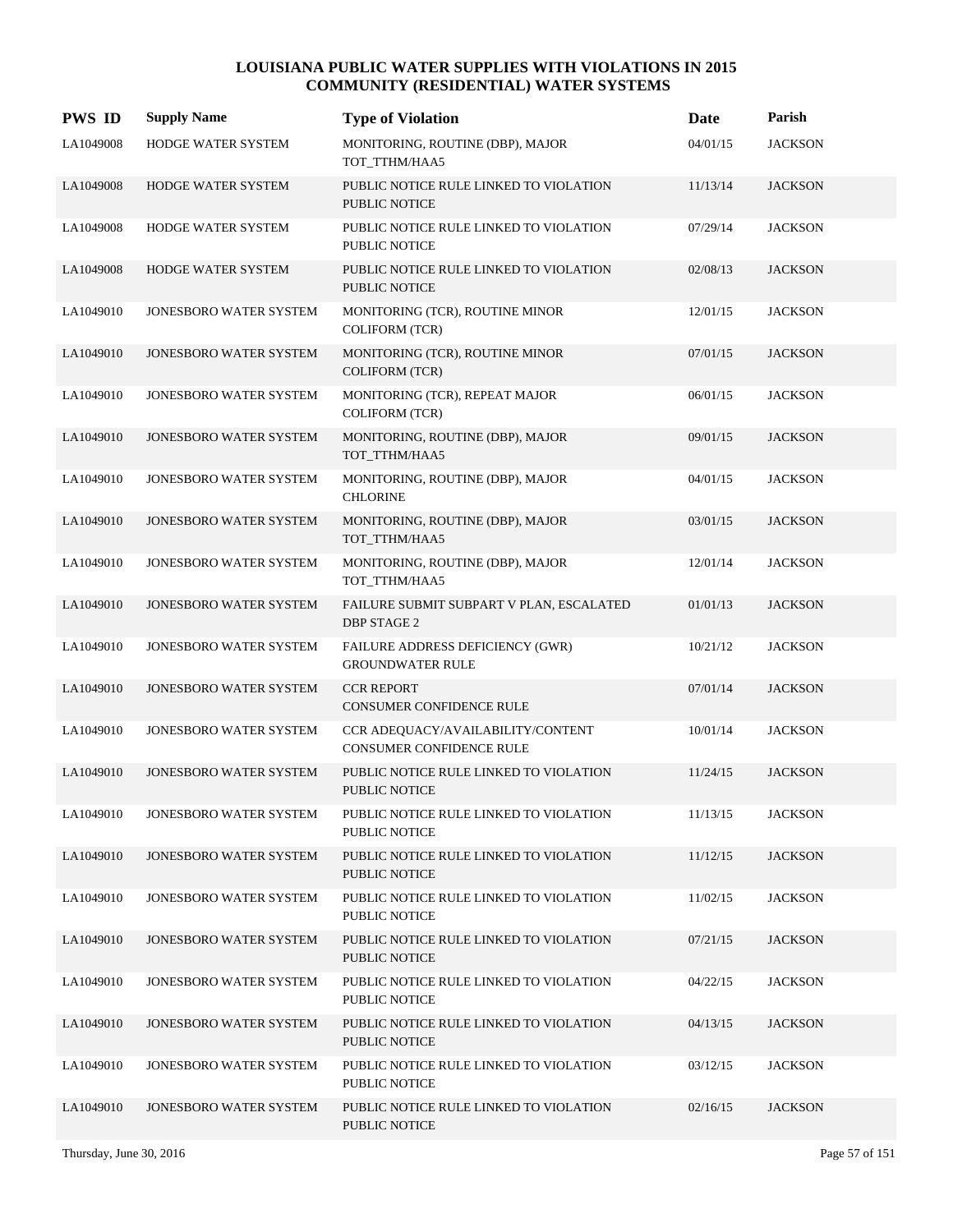| <b>PWS ID</b> | <b>Supply Name</b>                            | <b>Type of Violation</b>                                            | Date     | Parish         |
|---------------|-----------------------------------------------|---------------------------------------------------------------------|----------|----------------|
| LA1049010     | JONESBORO WATER SYSTEM                        | PUBLIC NOTICE RULE LINKED TO VIOLATION<br><b>PUBLIC NOTICE</b>      | 12/05/14 | <b>JACKSON</b> |
| LA1049010     | JONESBORO WATER SYSTEM                        | PUBLIC NOTICE RULE LINKED TO VIOLATION<br><b>PUBLIC NOTICE</b>      | 12/05/14 | <b>JACKSON</b> |
| LA1049010     | JONESBORO WATER SYSTEM                        | PUBLIC NOTICE RULE LINKED TO VIOLATION<br><b>PUBLIC NOTICE</b>      | 10/07/14 | <b>JACKSON</b> |
| LA1049010     | JONESBORO WATER SYSTEM                        | PUBLIC NOTICE RULE LINKED TO VIOLATION<br><b>PUBLIC NOTICE</b>      | 09/30/14 | <b>JACKSON</b> |
| LA1049010     | JONESBORO WATER SYSTEM                        | PUBLIC NOTICE RULE LINKED TO VIOLATION<br><b>PUBLIC NOTICE</b>      | 09/08/14 | <b>JACKSON</b> |
| LA1049010     | JONESBORO WATER SYSTEM                        | PUBLIC NOTICE RULE LINKED TO VIOLATION<br><b>PUBLIC NOTICE</b>      | 07/29/14 | <b>JACKSON</b> |
| LA1049010     | JONESBORO WATER SYSTEM                        | INADEQUATE MIN CHLORINE RESIDUAL(GW&SW)<br><b>CHLORINE</b>          | 10/01/15 | <b>JACKSON</b> |
| LA1049011     | MCDONALD WATER SYSTEM                         | MCL (TCR), MONTHLY<br><b>COLIFORM (TCR)</b>                         | 08/01/15 | <b>JACKSON</b> |
| LA1049017     | <b>SOUTHEAST HODGE WATER</b><br><b>SYSTEM</b> | MONITORING, ROUTINE (DBP), MAJOR<br>TOT TTHM/HAA5                   | 04/01/15 | <b>JACKSON</b> |
| LA1049017     | SOUTHEAST HODGE WATER<br><b>SYSTEM</b>        | FAILURE ADDRESS DEFICIENCY (GWR)<br><b>GROUNDWATER RULE</b>         | 05/10/12 | <b>JACKSON</b> |
| LA1049017     | <b>SOUTHEAST HODGE WATER</b><br><b>SYSTEM</b> | FOLLOW-UP OR ROUTINE TAP M/R (LCR)<br><b>LEAD &amp; COPPER RULE</b> | 10/01/15 | <b>JACKSON</b> |
| LA1049017     | <b>SOUTHEAST HODGE WATER</b><br><b>SYSTEM</b> | <b>CCR REPORT</b><br><b>CONSUMER CONFIDENCE RULE</b>                | 07/01/15 | <b>JACKSON</b> |
| LA1049017     | SOUTHEAST HODGE WATER<br><b>SYSTEM</b>        | <b>CCR REPORT</b><br>CONSUMER CONFIDENCE RULE                       | 07/01/14 | <b>JACKSON</b> |
| LA1049017     | SOUTHEAST HODGE WATER<br><b>SYSTEM</b>        | CCR ADEQUACY/AVAILABILITY/CONTENT<br>CONSUMER CONFIDENCE RULE       | 10/01/15 | <b>JACKSON</b> |
| LA1049017     | <b>SOUTHEAST HODGE WATER</b><br><b>SYSTEM</b> | CCR ADEQUACY/AVAILABILITY/CONTENT<br>CONSUMER CONFIDENCE RULE       | 10/01/14 | <b>JACKSON</b> |
| LA1049017     | <b>SOUTHEAST HODGE WATER</b><br><b>SYSTEM</b> | PUBLIC NOTICE RULE LINKED TO VIOLATION<br>PUBLIC NOTICE             | 11/13/15 | <b>JACKSON</b> |
| LA1049017     | SOUTHEAST HODGE WATER<br><b>SYSTEM</b>        | PUBLIC NOTICE RULE LINKED TO VIOLATION<br>PUBLIC NOTICE             | 02/25/15 | <b>JACKSON</b> |
| LA1049017     | <b>SOUTHEAST HODGE WATER</b><br><b>SYSTEM</b> | PUBLIC NOTICE RULE LINKED TO VIOLATION<br>PUBLIC NOTICE             | 10/03/14 | <b>JACKSON</b> |
| LA1049017     | <b>SOUTHEAST HODGE WATER</b><br><b>SYSTEM</b> | PUBLIC NOTICE RULE LINKED TO VIOLATION<br>PUBLIC NOTICE             | 03/19/14 | <b>JACKSON</b> |
| LA1049017     | SOUTHEAST HODGE WATER<br><b>SYSTEM</b>        | PUBLIC NOTICE RULE LINKED TO VIOLATION<br>PUBLIC NOTICE             | 01/09/14 | <b>JACKSON</b> |
| LA1049020     | WYATT MANOR WATER<br><b>SYSTEM</b>            | MONITORING, ROUTINE (DBP), MAJOR<br>TOT TTHM/HAA5                   | 08/01/14 | <b>JACKSON</b> |
| LA1049020     | WYATT MANOR WATER<br><b>SYSTEM</b>            | PUBLIC NOTICE RULE LINKED TO VIOLATION<br>PUBLIC NOTICE             | 01/11/15 | <b>JACKSON</b> |
| LA1049020     | WYATT MANOR WATER<br><b>SYSTEM</b>            | PUBLIC NOTICE RULE LINKED TO VIOLATION<br>PUBLIC NOTICE             | 12/11/13 | <b>JACKSON</b> |
| LA1049022     | <b>EROS COMMUNITY WATER</b><br><b>SYSTEM</b>  | MONITORING, ROUTINE (DBP), MAJOR<br>TOT_TTHM/HAA5                   | 09/01/15 | <b>JACKSON</b> |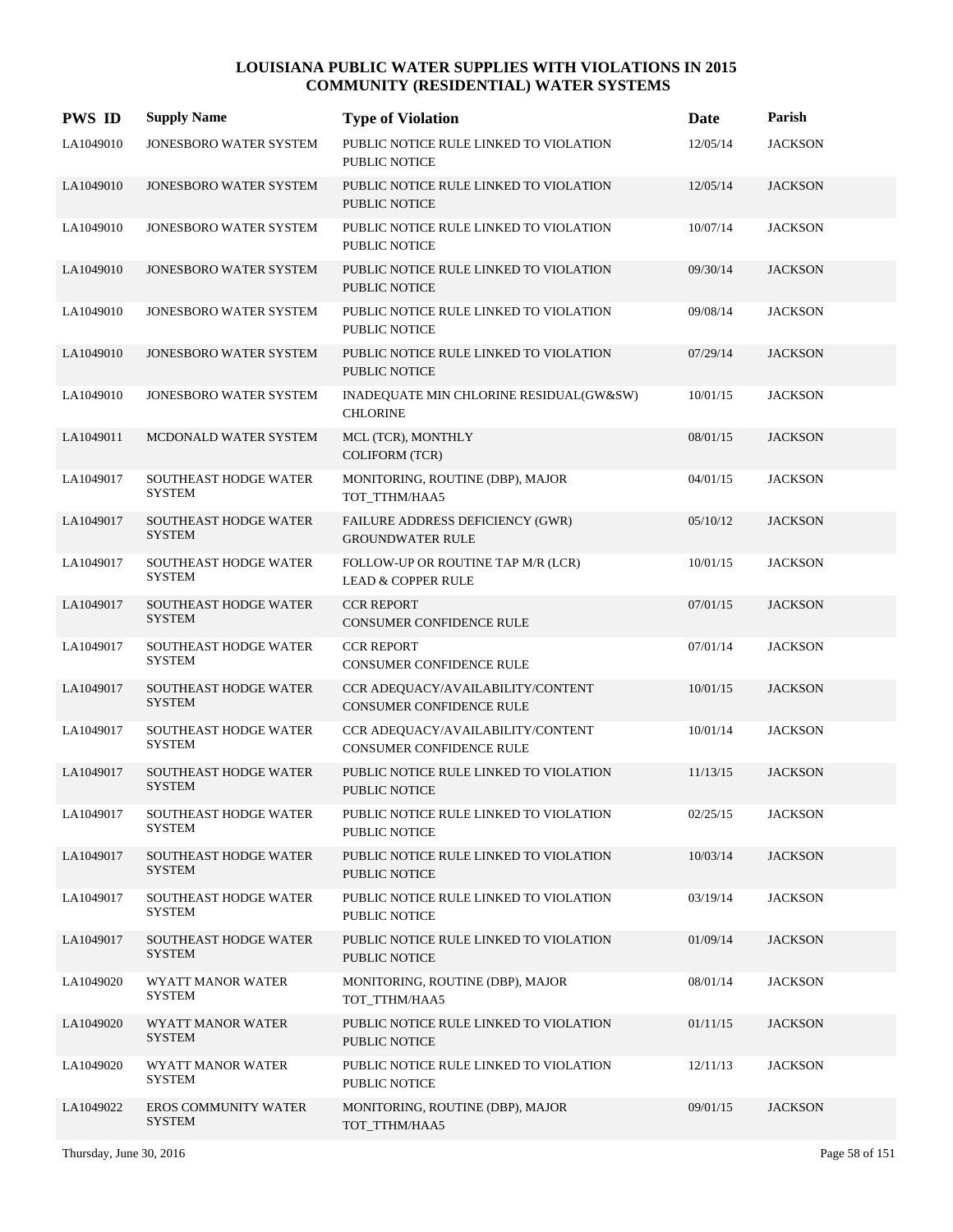| <b>PWS ID</b> | <b>Supply Name</b>                                     | <b>Type of Violation</b>                                                               | <b>Date</b> | Parish         |
|---------------|--------------------------------------------------------|----------------------------------------------------------------------------------------|-------------|----------------|
| LA1049023     |                                                        | WALKER COMMUNITY SYSTEM PUBLIC NOTICE RULE LINKED TO VIOLATION<br><b>PUBLIC NOTICE</b> | 12/05/14    | <b>JACKSON</b> |
| LA1049026     | <b>EBENEZER WATER SYSTEM</b>                           | FAILURE ADDRESS DEFICIENCY (GWR)<br><b>GROUNDWATER RULE</b>                            | 01/04/12    | <b>JACKSON</b> |
| LA1049026     | EBENEZER WATER SYSTEM                                  | PUBLIC NOTICE RULE LINKED TO VIOLATION<br>PUBLIC NOTICE                                | 04/13/15    | <b>JACKSON</b> |
| LA1049026     | EBENEZER WATER SYSTEM                                  | PUBLIC NOTICE RULE LINKED TO VIOLATION<br><b>PUBLIC NOTICE</b>                         | 04/09/15    | <b>JACKSON</b> |
| LA1049026     | <b>EBENEZER WATER SYSTEM</b>                           | PUBLIC NOTICE RULE LINKED TO VIOLATION<br>PUBLIC NOTICE                                | 10/06/13    | <b>JACKSON</b> |
| LA1049028     | SPRING CREEK SUBDIVISION<br><b>WATER SYSTEM</b>        | MCL, LRAA<br><b>TTHM</b>                                                               | 04/01/15    | <b>JACKSON</b> |
| LA1049028     | SPRING CREEK SUBDIVISION<br><b>WATER SYSTEM</b>        | MCL, LRAA<br><b>TTHM</b>                                                               | 04/01/15    | <b>JACKSON</b> |
| LA1049028     | SPRING CREEK SUBDIVISION<br><b>WATER SYSTEM</b>        | MCL, LRAA<br>TOTAL HALOACETIC ACIDS (HAA5)                                             | 04/01/15    | <b>JACKSON</b> |
| LA1049028     | SPRING CREEK SUBDIVISION<br><b>WATER SYSTEM</b>        | MCL, LRAA<br>TOTAL HALOACETIC ACIDS (HAA5)                                             | 04/01/15    | <b>JACKSON</b> |
| LA1049028     | SPRING CREEK SUBDIVISION<br><b>WATER SYSTEM</b>        | MCL, LRAA<br><b>TTHM</b>                                                               | 01/01/15    | <b>JACKSON</b> |
| LA1049028     | SPRING CREEK SUBDIVISION<br><b>WATER SYSTEM</b>        | MONITORING, ROUTINE (DBP), MAJOR<br>TOT_TTHM/HAA5                                      | 10/01/15    | <b>JACKSON</b> |
| LA1049028     | SPRING CREEK SUBDIVISION<br><b>WATER SYSTEM</b>        | MONITORING, ROUTINE (DBP), MAJOR<br>TOT_TTHM/HAA5                                      | 07/01/15    | <b>JACKSON</b> |
| LA1049028     | SPRING CREEK SUBDIVISION<br><b>WATER SYSTEM</b>        | FAILURE SUBMIT OEL REPORT FOR HAA5<br>TOTAL HALOACETIC ACIDS (HAA5)                    | 05/01/15    | <b>JACKSON</b> |
| LA1049028     | SPRING CREEK SUBDIVISION<br><b>WATER SYSTEM</b>        | FAILURE SUBMIT OEL REPORT FOR TTHM<br><b>TTHM</b>                                      | 05/01/15    | <b>JACKSON</b> |
| LA1049028     | SPRING CREEK SUBDIVISION<br><b>WATER SYSTEM</b>        | FAILURE SUBMIT OEL REPORT FOR TTHM<br><b>TTHM</b>                                      | 01/31/15    | <b>JACKSON</b> |
| LA1049028     | <b>SPRING CREEK SUBDIVISION</b><br><b>WATER SYSTEM</b> | PUBLIC NOTICE RULE LINKED TO VIOLATION<br><b>PUBLIC NOTICE</b>                         | 09/03/15    | <b>JACKSON</b> |
| LA1049028     | SPRING CREEK SUBDIVISION<br><b>WATER SYSTEM</b>        | PUBLIC NOTICE RULE LINKED TO VIOLATION<br>PUBLIC NOTICE                                | 09/03/15    | <b>JACKSON</b> |
| LA1049028     | SPRING CREEK SUBDIVISION<br>WATER SYSTEM               | PUBLIC NOTICE RULE LINKED TO VIOLATION<br><b>PUBLIC NOTICE</b>                         | 05/15/15    | <b>JACKSON</b> |
| LA1049030     | SPILLWAY ESTATES WATER<br><b>SYSTEM</b>                | MONITORING, ROUTINE (DBP), MAJOR<br>TOT_TTHM/HAA5                                      | 09/01/15    | <b>JACKSON</b> |
| LA1049030     | SPILLWAY ESTATES WATER<br><b>SYSTEM</b>                | MONITORING, ROUTINE (DBP), MAJOR<br>TOT_TTHM/HAA5                                      | 12/01/14    | <b>JACKSON</b> |
| LA1049030     | SPILLWAY ESTATES WATER<br><b>SYSTEM</b>                | FAILURE SUBMIT OEL REPORT FOR TTHM<br><b>TTHM</b>                                      | 10/31/14    | <b>JACKSON</b> |
| LA1049031     | VIXEN WATER SYSTEM WEST                                | MCL, LRAA<br>TOTAL HALOACETIC ACIDS (HAA5)                                             | 07/01/15    | <b>JACKSON</b> |
| LA1049031     | VIXEN WATER SYSTEM WEST                                | MCL, LRAA<br><b>TTHM</b>                                                               | 07/01/15    | <b>JACKSON</b> |
| LA1049031     | VIXEN WATER SYSTEM WEST                                | MCL, LRAA<br>TOTAL HALOACETIC ACIDS (HAA5)                                             | 04/01/15    | <b>JACKSON</b> |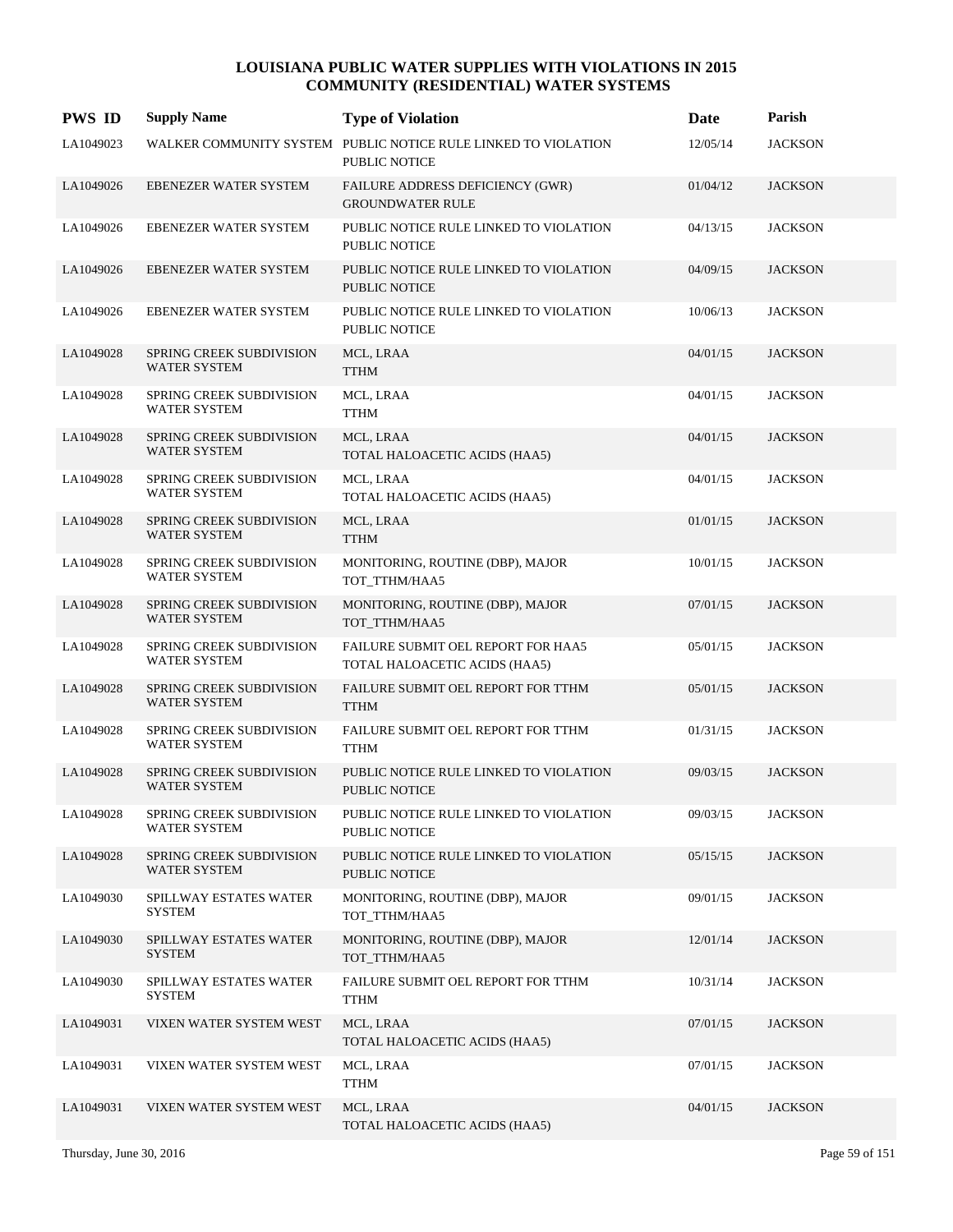| <b>PWS ID</b> | <b>Supply Name</b>      | <b>Type of Violation</b>                                            | Date     | Parish         |
|---------------|-------------------------|---------------------------------------------------------------------|----------|----------------|
| LA1049031     | VIXEN WATER SYSTEM WEST | MCL, LRAA<br>TOTAL HALOACETIC ACIDS (HAA5)                          | 04/01/15 | <b>JACKSON</b> |
| LA1049031     | VIXEN WATER SYSTEM WEST | MCL, LRAA<br><b>TTHM</b>                                            | 04/01/15 | <b>JACKSON</b> |
| LA1049031     | VIXEN WATER SYSTEM WEST | MCL, LRAA<br><b>TTHM</b>                                            | 04/01/15 | <b>JACKSON</b> |
| LA1049031     | VIXEN WATER SYSTEM WEST | MCL, LRAA<br><b>TTHM</b>                                            | 01/01/15 | <b>JACKSON</b> |
| LA1049031     | VIXEN WATER SYSTEM WEST | MCL, LRAA<br>TTHM                                                   | 01/01/15 | <b>JACKSON</b> |
| LA1049031     | VIXEN WATER SYSTEM WEST | MCL, LRAA<br>TOTAL HALOACETIC ACIDS (HAA5)                          | 01/01/15 | <b>JACKSON</b> |
| LA1049031     | VIXEN WATER SYSTEM WEST | MCL, LRAA<br>TOTAL HALOACETIC ACIDS (HAA5)                          | 01/01/15 | <b>JACKSON</b> |
| LA1049031     | VIXEN WATER SYSTEM WEST | MONITORING (TCR), ROUTINE MAJOR<br><b>COLIFORM (TCR)</b>            | 02/01/15 | <b>JACKSON</b> |
| LA1049031     | VIXEN WATER SYSTEM WEST | MONITORING, ROUTINE (DBP), MAJOR<br>TOT_TTHM/HAA5                   | 09/01/15 | <b>JACKSON</b> |
| LA1049031     | VIXEN WATER SYSTEM WEST | MONITORING, ROUTINE (DBP), MAJOR<br>TOT_TTHM/HAA5                   | 06/01/15 | <b>JACKSON</b> |
| LA1049031     | VIXEN WATER SYSTEM WEST | MONITORING, ROUTINE (DBP), MAJOR<br><b>CHLORINE</b>                 | 01/01/15 | <b>JACKSON</b> |
| LA1049031     | VIXEN WATER SYSTEM WEST | FAILURE SUBMIT OEL REPORT FOR HAA5<br>TOTAL HALOACETIC ACIDS (HAA5) | 05/01/15 | <b>JACKSON</b> |
| LA1049031     | VIXEN WATER SYSTEM WEST | FAILURE SUBMIT OEL REPORT FOR TTHM<br><b>TTHM</b>                   | 05/01/15 | <b>JACKSON</b> |
| LA1049031     | VIXEN WATER SYSTEM WEST | <b>CCR REPORT</b><br><b>CONSUMER CONFIDENCE RULE</b>                | 07/01/15 | <b>JACKSON</b> |
| LA1049031     | VIXEN WATER SYSTEM WEST | CCR ADEQUACY/AVAILABILITY/CONTENT<br>CONSUMER CONFIDENCE RULE       | 10/01/15 | <b>JACKSON</b> |
| LA1049031     | VIXEN WATER SYSTEM WEST | PUBLIC NOTICE RULE LINKED TO VIOLATION<br>PUBLIC NOTICE             | 12/15/15 | <b>JACKSON</b> |
| LA1049031     | VIXEN WATER SYSTEM WEST | PUBLIC NOTICE RULE LINKED TO VIOLATION<br>PUBLIC NOTICE             | 12/15/15 | <b>JACKSON</b> |
| LA1049031     | VIXEN WATER SYSTEM WEST | PUBLIC NOTICE RULE LINKED TO VIOLATION<br><b>PUBLIC NOTICE</b>      | 09/03/15 | <b>JACKSON</b> |
| LA1049031     | VIXEN WATER SYSTEM WEST | PUBLIC NOTICE RULE LINKED TO VIOLATION<br>PUBLIC NOTICE             | 09/03/15 | <b>JACKSON</b> |
| LA1049031     | VIXEN WATER SYSTEM WEST | PUBLIC NOTICE RULE LINKED TO VIOLATION<br>PUBLIC NOTICE             | 06/09/15 | <b>JACKSON</b> |
| LA1049031     | VIXEN WATER SYSTEM WEST | PUBLIC NOTICE RULE LINKED TO VIOLATION<br>PUBLIC NOTICE             | 05/01/15 | <b>JACKSON</b> |
| LA1049031     | VIXEN WATER SYSTEM WEST | PUBLIC NOTICE RULE LINKED TO VIOLATION<br>PUBLIC NOTICE             | 05/01/15 | <b>JACKSON</b> |
| LA1049031     | VIXEN WATER SYSTEM WEST | PUBLIC NOTICE RULE LINKED TO VIOLATION<br>PUBLIC NOTICE             | 02/06/15 | <b>JACKSON</b> |
| LA1049031     | VIXEN WATER SYSTEM WEST | PUBLIC NOTICE RULE LINKED TO VIOLATION<br><b>PUBLIC NOTICE</b>      | 02/06/15 | <b>JACKSON</b> |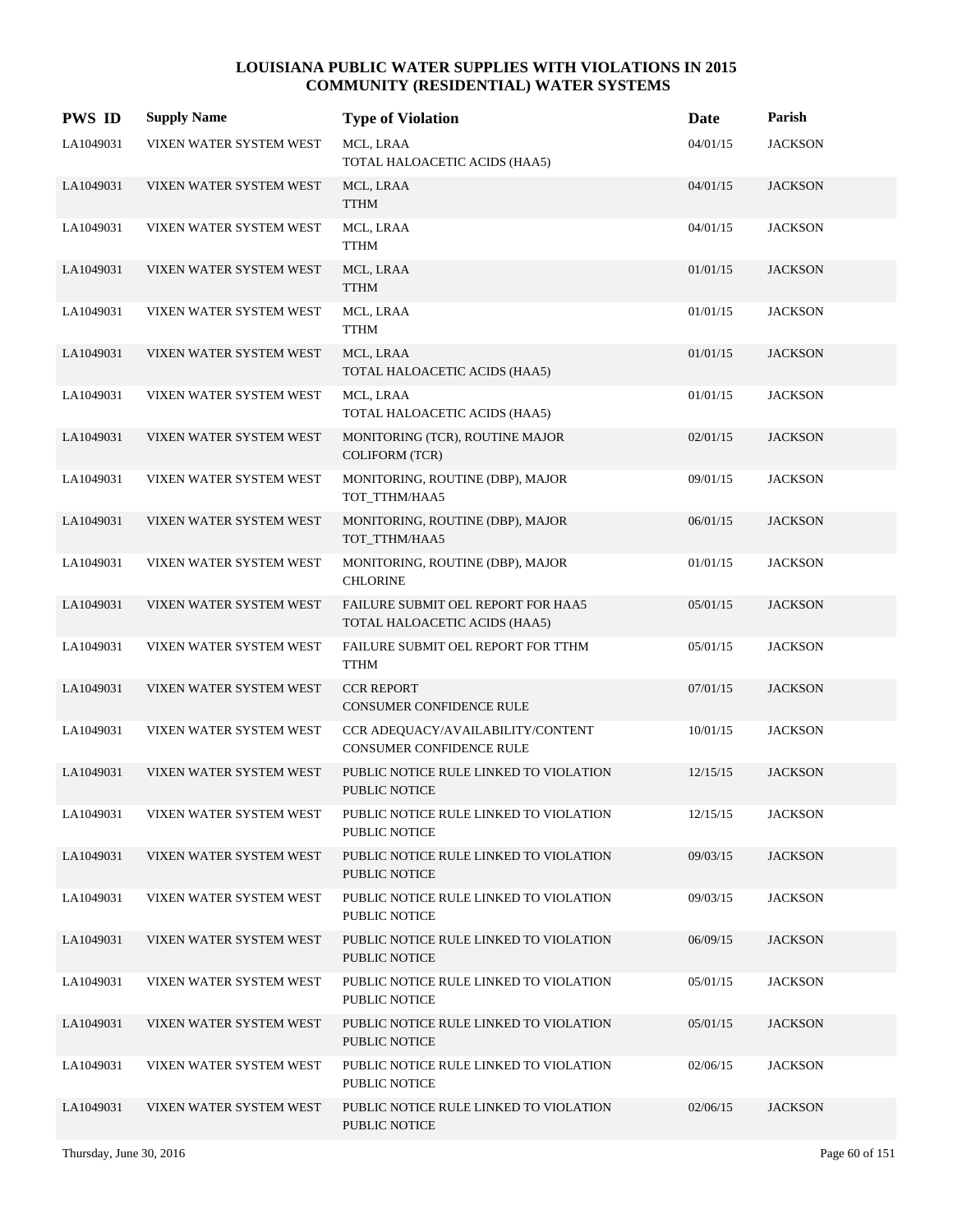| <b>PWS ID</b> | <b>Supply Name</b>        | <b>Type of Violation</b>                                            | Date     | Parish           |
|---------------|---------------------------|---------------------------------------------------------------------|----------|------------------|
| LA1049031     | VIXEN WATER SYSTEM WEST   | PUBLIC NOTICE RULE LINKED TO VIOLATION<br><b>PUBLIC NOTICE</b>      | 11/20/13 | <b>JACKSON</b>   |
| LA1049036     | MT MORIAH WATER SYSTEM    | MONITORING, ROUTINE (DBP), MAJOR<br>TOT_TTHM/HAA5                   | 09/01/14 | <b>JACKSON</b>   |
| LA1051001     | E JEFFERSON WW DISTRICT 1 | <b>CCR REPORT</b><br>CONSUMER CONFIDENCE RULE                       | 07/01/15 | <b>JEFFERSON</b> |
| LA1051001     | E JEFFERSON WW DISTRICT 1 | INADEQUATE MIN CHLORINE RESIDUAL(GW&SW)<br><b>CHLORINE</b>          | 07/01/15 | <b>JEFFERSON</b> |
| LA1051003     | <b>GRETNA WATERWORKS</b>  | MCL (TCR), MONTHLY<br><b>COLIFORM (TCR)</b>                         | 08/01/15 | <b>JEFFERSON</b> |
| LA1051003     | <b>GRETNA WATERWORKS</b>  | MCL (TCR), MONTHLY<br><b>COLIFORM (TCR)</b>                         | 04/01/15 | <b>JEFFERSON</b> |
| LA1051003     | <b>GRETNA WATERWORKS</b>  | FAILURE SUBMIT OEL REPORT FOR TTHM<br><b>TTHM</b>                   | 05/01/14 | <b>JEFFERSON</b> |
| LA1051004     | W JEFFERSON WW DISTRICT 2 | <b>CCR REPORT</b><br><b>CONSUMER CONFIDENCE RULE</b>                | 07/01/15 | <b>JEFFERSON</b> |
| LA1051004     | W JEFFERSON WW DISTRICT 2 | INADEQUATE MIN CHLORINE RESIDUAL(GW&SW)<br><b>CHLORINE</b>          | 12/01/15 | <b>JEFFERSON</b> |
| LA1051004     | W JEFFERSON WW DISTRICT 2 | INADEQUATE MIN CHLORINE RESIDUAL(GW&SW)<br><b>CHLORINE</b>          | 11/01/15 | <b>JEFFERSON</b> |
| LA1051004     | W JEFFERSON WW DISTRICT 2 | INADEQUATE MIN CHLORINE RESIDUAL(GW&SW)<br><b>CHLORINE</b>          | 10/01/15 | <b>JEFFERSON</b> |
| LA1051004     | W JEFFERSON WW DISTRICT 2 | INADEQUATE MIN CHLORINE RESIDUAL(GW&SW)<br><b>CHLORINE</b>          | 09/01/15 | <b>JEFFERSON</b> |
| LA1051004     | W JEFFERSON WW DISTRICT 2 | INADEQUATE MIN CHLORINE RESIDUAL(GW&SW)<br><b>CHLORINE</b>          | 08/01/15 | <b>JEFFERSON</b> |
| LA1051004     | W JEFFERSON WW DISTRICT 2 | INADEQUATE MIN CHLORINE RESIDUAL(GW&SW)<br><b>CHLORINE</b>          | 07/01/15 | <b>JEFFERSON</b> |
| LA1051004     | W JEFFERSON WW DISTRICT 2 | INADEQUATE MIN CHLORINE RESIDUAL(GW&SW)<br><b>CHLORINE</b>          | 06/01/15 | <b>JEFFERSON</b> |
| LA1051004     | W JEFFERSON WW DISTRICT 2 | INADEQUATE MIN CHLORINE RESIDUAL(GW&SW)<br><b>CHLORINE</b>          | 05/01/15 | <b>JEFFERSON</b> |
| LA1051004     | W JEFFERSON WW DISTRICT 2 | INADEQUATE MIN CHLORINE RESIDUAL(GW&SW)<br><b>CHLORINE</b>          | 04/01/15 | <b>JEFFERSON</b> |
| LA1051004     | W JEFFERSON WW DISTRICT 2 | INADEQUATE MIN CHLORINE RESIDUAL(GW&SW)<br><b>CHLORINE</b>          | 03/01/15 | <b>JEFFERSON</b> |
| LA1051004     | W JEFFERSON WW DISTRICT 2 | INADEQUATE MIN CHLORINE RESIDUAL(GW&SW)<br><b>CHLORINE</b>          | 02/01/15 | <b>JEFFERSON</b> |
| LA1051004     | W JEFFERSON WW DISTRICT 2 | INADEQUATE MIN CHLORINE RESIDUAL(GW&SW)<br><b>CHLORINE</b>          | 01/01/15 | <b>JEFFERSON</b> |
| LA1051005     | WESTWEGO WATERWORKS       | MCL, LRAA<br>TOTAL HALOACETIC ACIDS (HAA5)                          | 01/01/15 | <b>JEFFERSON</b> |
| LA1051005     | WESTWEGO WATERWORKS       | FAILURE SUBMIT OEL REPORT FOR HAA5<br>TOTAL HALOACETIC ACIDS (HAA5) | 07/31/14 | <b>JEFFERSON</b> |
| LA1051005     | WESTWEGO WATERWORKS       | FAILURE SUBMIT OEL REPORT FOR TTHM<br><b>TTHM</b>                   | 07/31/14 | <b>JEFFERSON</b> |
| LA1051005     | WESTWEGO WATERWORKS       | PUBLIC NOTICE RULE LINKED TO VIOLATION<br>PUBLIC NOTICE             | 05/01/15 | <b>JEFFERSON</b> |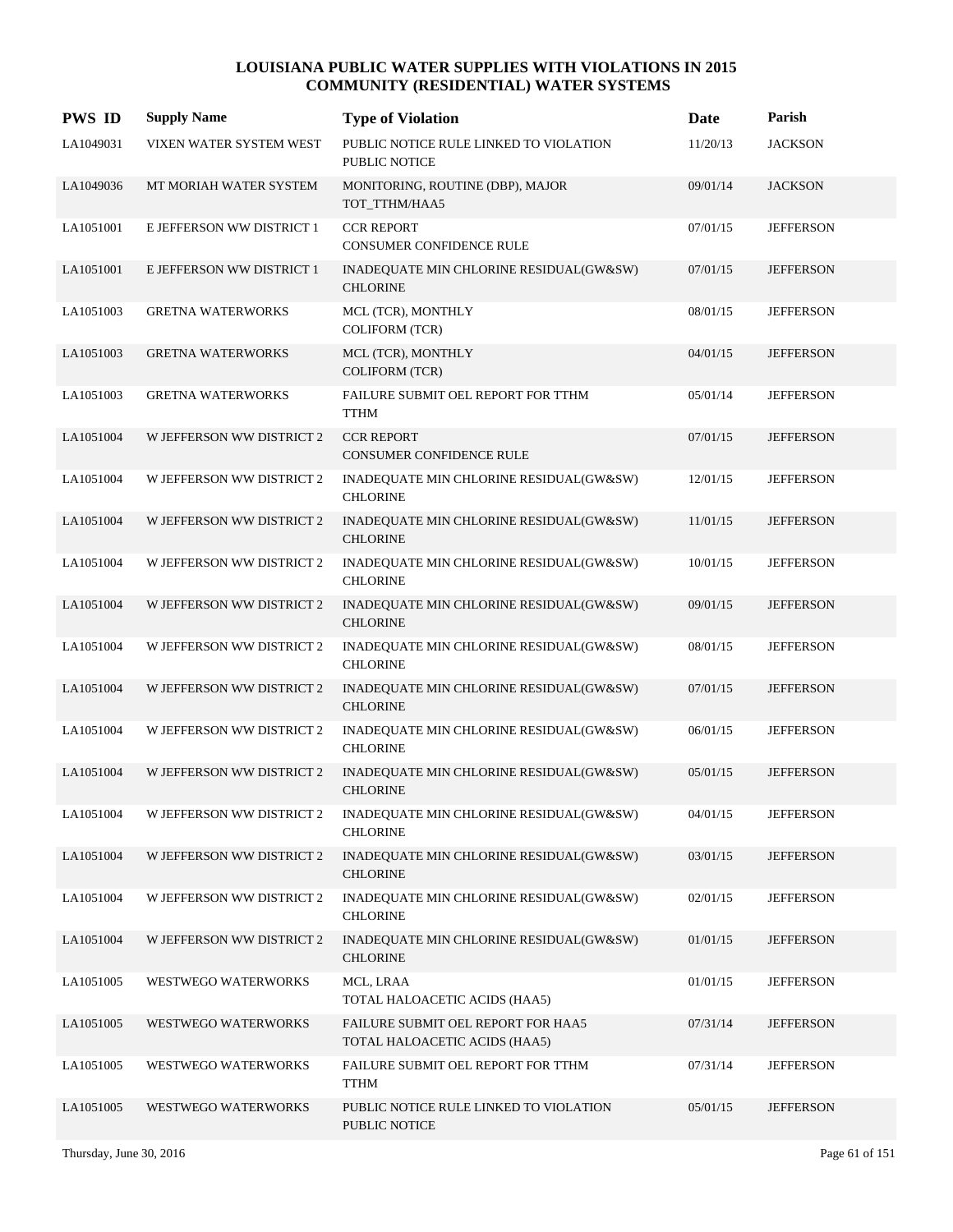| <b>PWS ID</b> | <b>Supply Name</b>                                     | <b>Type of Violation</b>                                            | Date     | Parish                 |
|---------------|--------------------------------------------------------|---------------------------------------------------------------------|----------|------------------------|
| LA1053001     | TOWN OF ELTON WATER<br><b>SYSTEM</b>                   | MCL, LRAA<br><b>TTHM</b>                                            | 10/01/15 | <b>JEFFERSON DAVIS</b> |
| LA1053003     | <b>CITY OF JENNINGS WATER</b><br><b>SYSTEM</b>         | FAILURE ADDRESS DEFICIENCY (GWR)<br><b>GROUNDWATER RULE</b>         | 11/01/12 | JEFFERSON DAVIS        |
| LA1053006     | TOWN OF WELSH WATER<br><b>SYSTEM</b>                   | MONITORING, ROUTINE (DBP), MAJOR<br>TOT_TTHM/HAA5                   | 09/01/14 | JEFFERSON DAVIS        |
| LA1053007     | <b>VILLAGE OF FENTON WATER</b><br><b>SYSTEM</b>        | INADEQUATE MIN CHLORINE RESIDUAL(GW&SW)<br><b>CHLORINE</b>          | 03/01/15 | <b>JEFFERSON DAVIS</b> |
| LA1055003     | <b>CITY OF BROUSSARD WATER</b><br><b>SYSTEM</b>        | MONITOR GWR TRIGGERED/ADDITONAL, MAJOR<br>E. COLI                   | 07/01/14 | <b>LAFAYETTE</b>       |
| LA1055003     | <b>CITY OF BROUSSARD WATER</b><br><b>SYSTEM</b>        | MONITOR GWR TRIGGERED/ADDITONAL, MAJOR<br>E. COLI                   | 07/01/14 | LAFAYETTE              |
| LA1055003     | CITY OF BROUSSARD WATER<br><b>SYSTEM</b>               | MONITOR GWR TRIGGERED/ADDITONAL, MAJOR<br>E. COLI                   | 07/01/14 | LAFAYETTE              |
| LA1055003     | CITY OF BROUSSARD WATER<br><b>SYSTEM</b>               | MONITOR GWR TRIGGERED/ADDITONAL, MAJOR<br>E. COLI                   | 07/01/14 | LAFAYETTE              |
| LA1055003     | <b>CITY OF BROUSSARD WATER</b><br><b>SYSTEM</b>        | MONITOR GWR TRIGGERED/ADDITONAL, MAJOR<br>E. COLI                   | 07/01/14 | LAFAYETTE              |
| LA1055003     | <b>CITY OF BROUSSARD WATER</b><br><b>SYSTEM</b>        | MONITOR GWR TRIGGERED/ADDITONAL, MAJOR<br>E. COLI                   | 07/01/14 | LAFAYETTE              |
| LA1055013     | <b>G AND R MOBILE HOME PARK</b><br><b>WATER SYSTEM</b> | MONITORING (TCR), ROUTINE MAJOR<br><b>COLIFORM (TCR)</b>            | 05/01/15 | LAFAYETTE              |
| LA1055013     | <b>G AND R MOBILE HOME PARK</b><br>WATER SYSTEM        | MONITORING, ROUTINE (DBP), MAJOR<br><b>CHLORINE</b>                 | 04/01/15 | LAFAYETTE              |
| LA1055015     | <b>HOLIDAY MOBILE HOME</b><br>VILLA WATER SYSTEM       | MONITORING, ROUTINE (DBP), MAJOR<br>TOT_TTHM/HAA5                   | 08/01/14 | LAFAYETTE              |
| LA1055015     | <b>HOLIDAY MOBILE HOME</b><br>VILLA WATER SYSTEM       | PUBLIC NOTICE RULE LINKED TO VIOLATION<br><b>PUBLIC NOTICE</b>      | 02/16/15 | LAFAYETTE              |
| LA1055021     | <b>MAXIES MOBILE VALLEY</b><br><b>WATER SYSTEM</b>     | MONITORING, ROUTINE (DBP), MAJOR<br>TOT_TTHM/HAA5                   | 09/01/14 | <b>LAFAYETTE</b>       |
| LA1055021     | <b>MAXIES MOBILE VALLEY</b><br><b>WATER SYSTEM</b>     | <b>CCR REPORT</b><br><b>CONSUMER CONFIDENCE RULE</b>                | 07/01/15 | LAFAYETTE              |
| LA1055021     | <b>MAXIES MOBILE VALLEY</b><br><b>WATER SYSTEM</b>     | PUBLIC NOTICE RULE LINKED TO VIOLATION<br>PUBLIC NOTICE             | 01/02/15 | LAFAYETTE              |
| LA1055048     | PARKLAND TRAILER PARK<br><b>WATER SYSTEM</b>           | MONITORING, ROUTINE (DBP), MAJOR<br>TOT_TTHM/HAA5                   | 09/01/14 | LAFAYETTE              |
| LA1055067     | <b>LAKEVIEW TRAILER PARK</b><br><b>WATER SYSTEM</b>    | MONITORING, ROUTINE (DBP), MAJOR<br>TOT_TTHM/HAA5                   | 08/01/14 | LAFAYETTE              |
| LA1055067     | <b>LAKEVIEW TRAILER PARK</b><br>WATER SYSTEM           | FOLLOW-UP OR ROUTINE TAP M/R (LCR)<br><b>LEAD &amp; COPPER RULE</b> | 10/01/15 | <b>LAFAYETTE</b>       |
| LA1055067     | <b>LAKEVIEW TRAILER PARK</b><br><b>WATER SYSTEM</b>    | <b>CCR REPORT</b><br>CONSUMER CONFIDENCE RULE                       | 07/01/15 | LAFAYETTE              |
| LA1055067     | LAKEVIEW TRAILER PARK<br>WATER SYSTEM                  | CCR ADEQUACY/AVAILABILITY/CONTENT<br>CONSUMER CONFIDENCE RULE       | 10/01/15 | LAFAYETTE              |
| LA1055067     | LAKEVIEW TRAILER PARK<br><b>WATER SYSTEM</b>           | PUBLIC NOTICE RULE LINKED TO VIOLATION<br>PUBLIC NOTICE             | 02/16/15 | LAFAYETTE              |
| LA1055070     | VILLAGE QUEST SUBDIVISION<br><b>WATER SYSTEM</b>       | MONITORING, ROUTINE (DBP), MAJOR<br><b>CHLORINE</b>                 | 04/01/15 | LAFAYETTE              |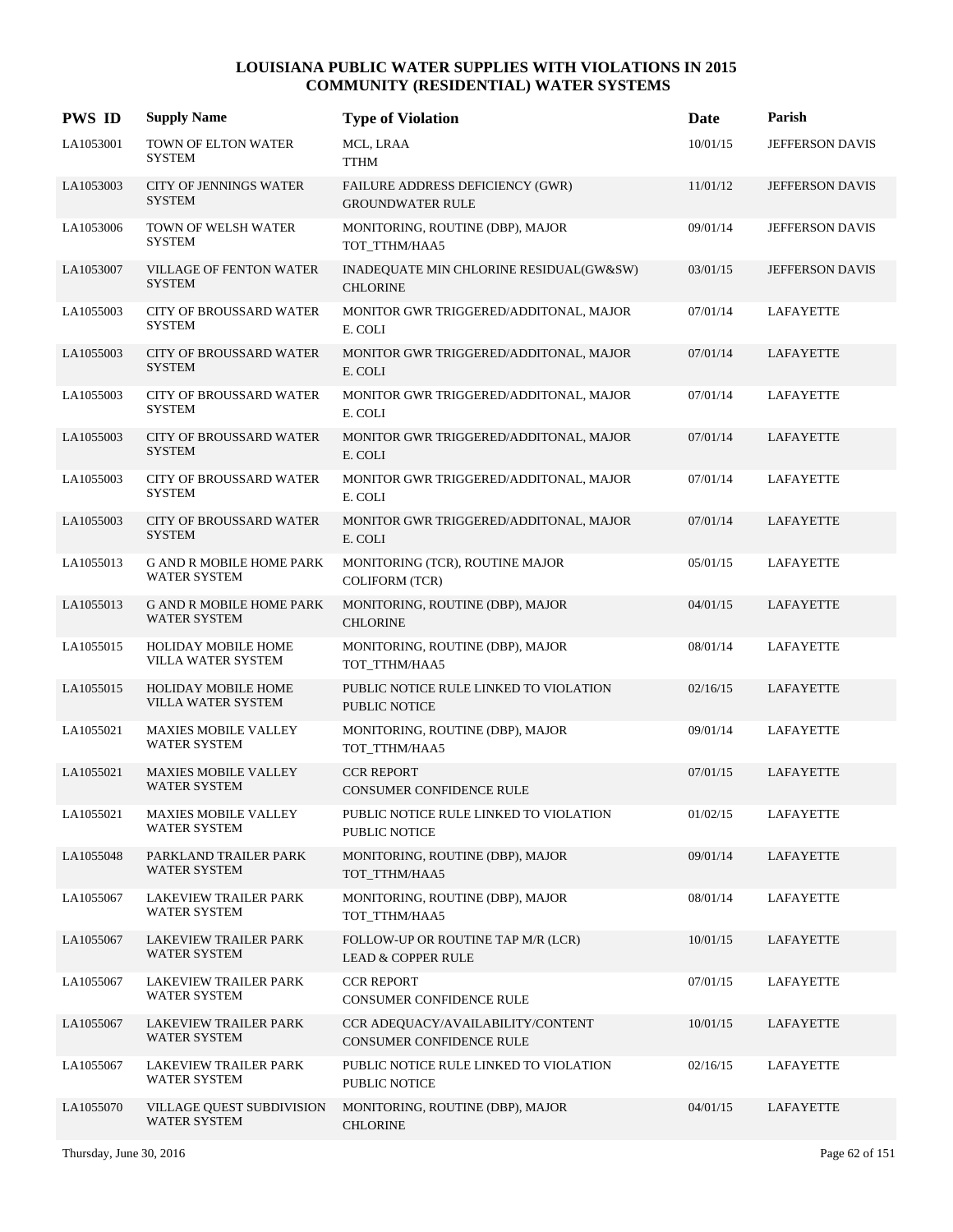| <b>PWS ID</b> | <b>Supply Name</b>                                     | <b>Type of Violation</b>                                                             | <b>Date</b> | Parish           |
|---------------|--------------------------------------------------------|--------------------------------------------------------------------------------------|-------------|------------------|
| LA1055070     | VILLAGE QUEST SUBDIVISION<br><b>WATER SYSTEM</b>       | FAILURE SUBMIT SUBPART V PLAN, ESCALATED<br><b>DBP STAGE 2</b>                       | 01/01/13    | <b>LAFAYETTE</b> |
| LA1055070     | VILLAGE QUEST SUBDIVISION<br><b>WATER SYSTEM</b>       | PUBLIC NOTICE RULE LINKED TO VIOLATION<br><b>PUBLIC NOTICE</b>                       | 10/09/15    | <b>LAFAYETTE</b> |
| LA1055070     | VILLAGE QUEST SUBDIVISION<br><b>WATER SYSTEM</b>       | PUBLIC NOTICE RULE LINKED TO VIOLATION<br>PUBLIC NOTICE                              | 07/12/13    | <b>LAFAYETTE</b> |
| LA1055070     | VILLAGE QUEST SUBDIVISION<br><b>WATER SYSTEM</b>       | PUBLIC NOTICE RULE LINKED TO VIOLATION<br><b>PUBLIC NOTICE</b>                       | 12/17/12    | <b>LAFAYETTE</b> |
| LA1055082     | <b>BELLE PLACE TRAILER PARK</b><br><b>WATER SYSTEM</b> | PUBLIC NOTICE RULE LINKED TO VIOLATION<br><b>PUBLIC NOTICE</b>                       | 11/08/13    | <b>LAFAYETTE</b> |
| LA1055094     | <b>BELLEVILLE SUBDIVISION</b><br><b>WATER SYSTEM</b>   | MCL (TCR), MONTHLY<br><b>COLIFORM (TCR)</b>                                          | 08/01/15    | LAFAYETTE        |
| LA1055094     | <b>BELLEVILLE SUBDIVISION</b><br><b>WATER SYSTEM</b>   | MONITORING, ROUTINE (DBP), MAJOR<br><b>CHLORINE</b>                                  | 04/01/15    | LAFAYETTE        |
| LA1055094     | <b>BELLEVILLE SUBDIVISION</b><br><b>WATER SYSTEM</b>   | FAILURE SUBMIT SUBPART V PLAN, ESCALATED<br>DBP STAGE 2                              | 01/01/13    | <b>LAFAYETTE</b> |
| LA1055094     | <b>BELLEVILLE SUBDIVISION</b><br><b>WATER SYSTEM</b>   | FAILURE ADDRESS DEFICIENCY (GWR)<br><b>GROUNDWATER RULE</b>                          | 06/27/12    | <b>LAFAYETTE</b> |
| LA1055094     | <b>BELLEVILLE SUBDIVISION</b><br><b>WATER SYSTEM</b>   | PUBLIC NOTICE RULE LINKED TO VIOLATION<br><b>PUBLIC NOTICE</b>                       | 10/09/15    | LAFAYETTE        |
| LA1055094     | <b>BELLEVILLE SUBDIVISION</b><br><b>WATER SYSTEM</b>   | PUBLIC NOTICE RULE LINKED TO VIOLATION<br><b>PUBLIC NOTICE</b>                       | 10/05/15    | LAFAYETTE        |
| LA1055094     | <b>BELLEVILLE SUBDIVISION</b><br><b>WATER SYSTEM</b>   | PUBLIC NOTICE RULE LINKED TO VIOLATION<br><b>PUBLIC NOTICE</b>                       | 01/27/14    | LAFAYETTE        |
| LA1055094     | <b>BELLEVILLE SUBDIVISION</b><br><b>WATER SYSTEM</b>   | INADEQUATE MIN CHLORINE RESIDUAL(GW&SW)<br><b>CHLORINE</b>                           | 02/01/15    | LAFAYETTE        |
| LA1055103     | <b>SUNRISE ADDITION TRAILER</b><br><b>PARK WS</b>      | PUBLIC NOTICE RULE LINKED TO VIOLATION<br><b>PUBLIC NOTICE</b>                       | 02/25/15    | LAFAYETTE        |
| LA1055103     | <b>SUNRISE ADDITION TRAILER</b><br><b>PARK WS</b>      | PUBLIC NOTICE RULE LINKED TO VIOLATION<br><b>PUBLIC NOTICE</b>                       | 05/13/13    | LAFAYETTE        |
| LA1055103     | <b>SUNRISE ADDITION TRAILER</b><br><b>PARK WS</b>      | PUBLIC NOTICE RULE LINKED TO VIOLATION<br><b>PUBLIC NOTICE</b>                       | 10/30/12    | <b>LAFAYETTE</b> |
| LA1055103     | <b>SUNRISE ADDITION TRAILER</b><br><b>PARK WS</b>      | PUBLIC NOTICE RULE LINKED TO VIOLATION<br>PUBLIC NOTICE                              | 05/31/12    | LAFAYETTE        |
| LA1055103     | <b>SUNRISE ADDITION TRAILER</b><br><b>PARK WS</b>      | PUBLIC NOTICE RULE LINKED TO VIOLATION<br><b>PUBLIC NOTICE</b>                       | 04/19/11    | LAFAYETTE        |
| LA1055121     | CAJUN COUNTRY MHP WATER<br><b>SYSTEM</b>               | PUBLIC EDUCATION (LCR)<br><b>LEAD &amp; COPPER RULE</b>                              | 03/18/15    | LAFAYETTE        |
| LA1055125     | <b>SYSTEM</b>                                          | SHADY OAKS ESTATES WATER FAILURE ADDRESS DEFICIENCY (GWR)<br><b>GROUNDWATER RULE</b> | 10/22/12    | LAFAYETTE        |
| LA1055125     | <b>SYSTEM</b>                                          | SHADY OAKS ESTATES WATER PUBLIC NOTICE RULE LINKED TO VIOLATION<br>PUBLIC NOTICE     | 05/31/12    | LAFAYETTE        |
| LA1055137     | <b>MARKRIDGE PARK</b><br>SUBDIVISION WATER SYSTEM      | MONITORING, ROUTINE (DBP), MAJOR<br><b>CHLORINE</b>                                  | 04/01/15    | LAFAYETTE        |
| LA1055137     | <b>MARKRIDGE PARK</b><br>SUBDIVISION WATER SYSTEM      | FAILURE SUBMIT SUBPART V PLAN, ESCALATED<br><b>DBP STAGE 2</b>                       | 01/01/13    | LAFAYETTE        |
| LA1055137     | <b>MARKRIDGE PARK</b><br>SUBDIVISION WATER SYSTEM      | FAILURE ADDRESS DEFICIENCY (GWR)<br><b>GROUNDWATER RULE</b>                          | 12/19/11    | LAFAYETTE        |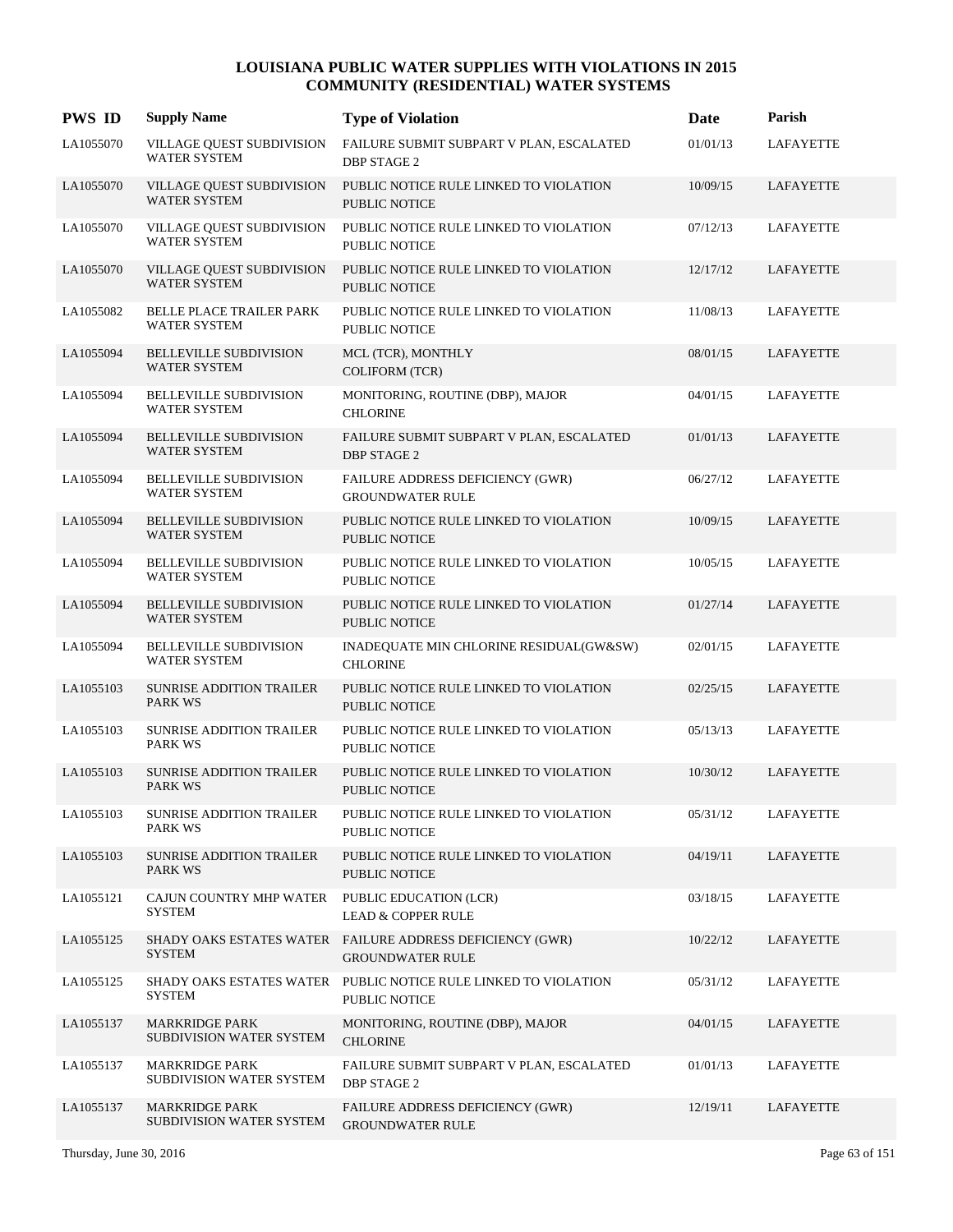| <b>PWS ID</b> | <b>Supply Name</b>                                     | <b>Type of Violation</b>                                       | Date     | Parish           |
|---------------|--------------------------------------------------------|----------------------------------------------------------------|----------|------------------|
| LA1055137     | <b>MARKRIDGE PARK</b><br>SUBDIVISION WATER SYSTEM      | PUBLIC NOTICE RULE LINKED TO VIOLATION<br>PUBLIC NOTICE        | 10/09/15 | LAFAYETTE        |
| LA1055137     | <b>MARKRIDGE PARK</b><br>SUBDIVISION WATER SYSTEM      | PUBLIC NOTICE RULE LINKED TO VIOLATION<br><b>PUBLIC NOTICE</b> | 07/12/13 | LAFAYETTE        |
| LA1055138     | <b>GARDEN HEIGHTS SUBD</b><br><b>WATER SYSTEM</b>      | <b>CCR REPORT</b><br>CONSUMER CONFIDENCE RULE                  | 07/01/14 | LAFAYETTE        |
| LA1055138     | <b>GARDEN HEIGHTS SUBD</b><br><b>WATER SYSTEM</b>      | <b>CCR REPORT</b><br>CONSUMER CONFIDENCE RULE                  | 07/01/13 | LAFAYETTE        |
| LA1055138     | <b>GARDEN HEIGHTS SUBD</b><br>WATER SYSTEM             | CCR ADEQUACY/AVAILABILITY/CONTENT<br>CONSUMER CONFIDENCE RULE  | 10/01/14 | LAFAYETTE        |
| LA1055138     | <b>GARDEN HEIGHTS SUBD</b><br><b>WATER SYSTEM</b>      | CCR ADEQUACY/AVAILABILITY/CONTENT<br>CONSUMER CONFIDENCE RULE  | 10/01/13 | LAFAYETTE        |
| LA1055138     | <b>GARDEN HEIGHTS SUBD</b><br><b>WATER SYSTEM</b>      | PUBLIC NOTICE RULE LINKED TO VIOLATION<br>PUBLIC NOTICE        | 05/31/12 | LAFAYETTE        |
| LA1055153     | <b>TESI LAKEVIEW ESTATES</b>                           | MCL, AVERAGE<br><b>ARSENIC</b>                                 | 10/01/15 | LAFAYETTE        |
| LA1055153     | TESI LAKEVIEW ESTATES                                  | MCL, AVERAGE<br>ARSENIC                                        | 07/01/15 | <b>LAFAYETTE</b> |
| LA1055153     | TESI LAKEVIEW ESTATES                                  | MCL, AVERAGE<br><b>ARSENIC</b>                                 | 04/01/15 | LAFAYETTE        |
| LA1055153     | TESI LAKEVIEW ESTATES                                  | MCL, AVERAGE<br><b>ARSENIC</b>                                 | 01/01/15 | LAFAYETTE        |
| LA1055162     | LE TRIOMPHE SUBDIVISION<br><b>WATER SYSTEM</b>         | MONITORING (TCR), ROUTINE MAJOR<br><b>COLIFORM (TCR)</b>       | 12/01/15 | LAFAYETTE        |
| LA1055162     | LE TRIOMPHE SUBDIVISION<br>WATER SYSTEM                | MONITORING, ROUTINE (DBP), MAJOR<br><b>CHLORINE</b>            | 10/01/15 | LAFAYETTE        |
| LA1055166     | <b>BROOKHOLLOW SUBDIVISION</b><br><b>WATER SYSTEM</b>  | MONITORING (TCR), ROUTINE MINOR<br><b>COLIFORM (TCR)</b>       | 11/01/15 | LAFAYETTE        |
| LA1055172     | LPWDN PURCHASE WEST<br><b>SCOTT</b>                    | MONITORING, ROUTINE (DBP), MINOR<br><b>CHLORINE</b>            | 10/01/15 | LAFAYETTE        |
| LA1055175     | PINNACLE PLACE<br>SUBDIVISION WATER SYSTEM             | PUBLIC NOTICE RULE LINKED TO VIOLATION<br><b>PUBLIC NOTICE</b> | 02/16/15 | LAFAYETTE        |
| LA1055194     | <b>CITY OF BROUSSARD HWY 90</b><br><b>WATER SYSTEM</b> | MONITOR GWR TRIGGERED/ADDITONAL, MAJOR<br>E. COLI              | 07/01/14 | LAFAYETTE        |
| LA1055194     | <b>CITY OF BROUSSARD HWY 90</b><br><b>WATER SYSTEM</b> | MONITOR GWR TRIGGERED/ADDITONAL, MAJOR<br>E. COLI              | 07/01/14 | LAFAYETTE        |
| LA1057003     | THIBODAUX WATERWORKS                                   | FAILURE SUBMIT OEL REPORT FOR TTHM<br><b>TTHM</b>              | 10/31/13 | LAFOURCHE        |
| LA1059001     | <b>BELAH FELLOWSHIP WATER</b><br><b>SYSTEM</b>         | <b>CCR REPORT</b><br><b>CONSUMER CONFIDENCE RULE</b>           | 07/01/15 | LA SALLE         |
| LA1059001     | <b>BELAH FELLOWSHIP WATER</b><br><b>SYSTEM</b>         | PUBLIC NOTICE RULE LINKED TO VIOLATION<br>PUBLIC NOTICE        | 01/23/14 | <b>LA SALLE</b>  |
| LA1059001     | <b>BELAH FELLOWSHIP WATER</b><br><b>SYSTEM</b>         | PUBLIC NOTICE RULE LINKED TO VIOLATION<br>PUBLIC NOTICE        | 04/12/12 | LA SALLE         |
| LA1059003     | TOWN OF JENA WATER<br><b>SYSTEM</b>                    | <b>CCR REPORT</b><br>CONSUMER CONFIDENCE RULE                  | 07/01/15 | LA SALLE         |
| LA1059003     | TOWN OF JENA WATER<br><b>SYSTEM</b>                    | CCR ADEQUACY/AVAILABILITY/CONTENT<br>CONSUMER CONFIDENCE RULE  | 10/01/15 | LA SALLE         |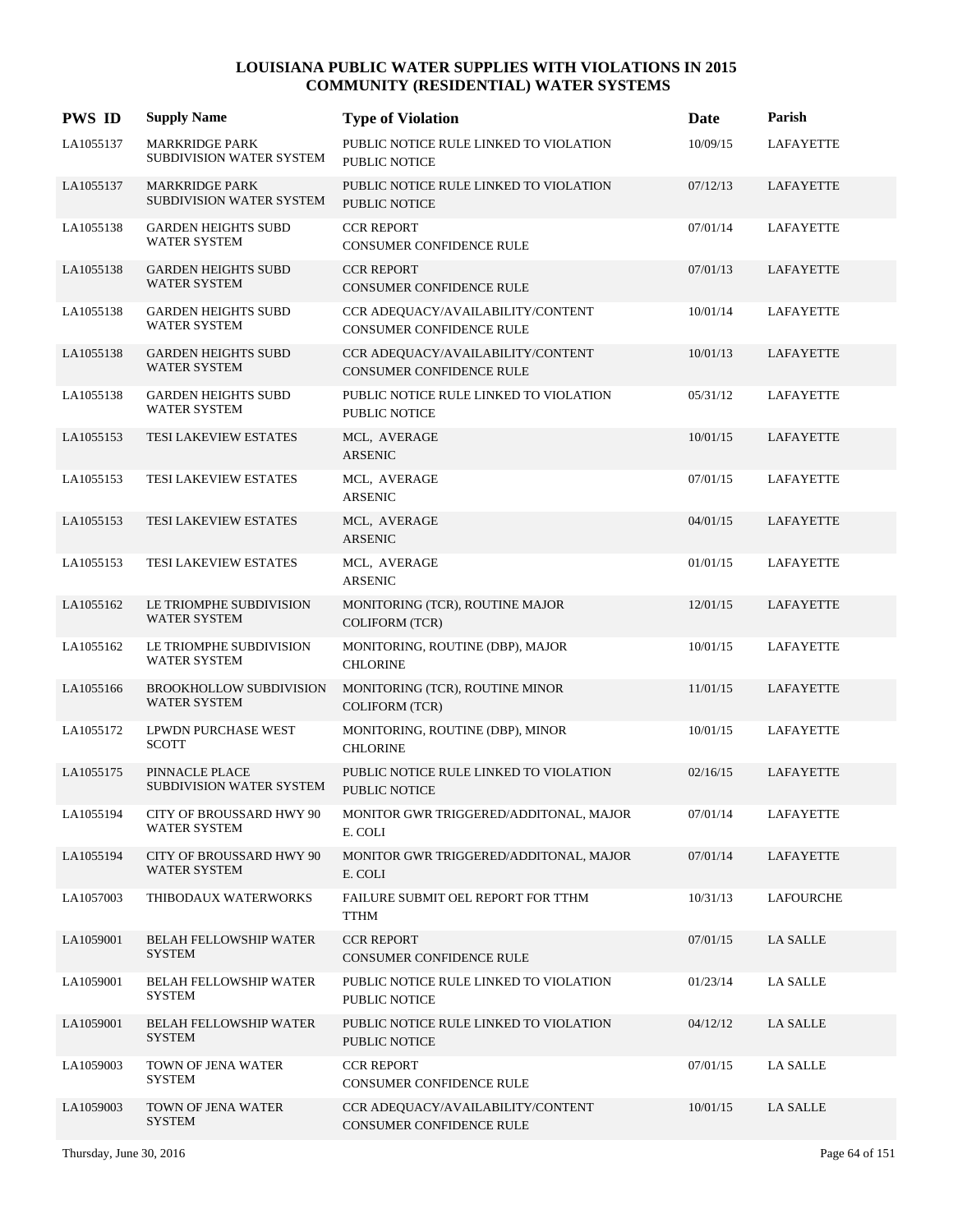| <b>PWS ID</b> | <b>Supply Name</b>                    | <b>Type of Violation</b>                                            | Date     | Parish          |
|---------------|---------------------------------------|---------------------------------------------------------------------|----------|-----------------|
| LA1059006     | PLEASANT RIDGE WATER<br><b>SYSTEM</b> | MCL, LRAA<br>TTHM                                                   | 10/01/15 | <b>LA SALLE</b> |
| LA1059006     | PLEASANT RIDGE WATER<br><b>SYSTEM</b> | MCL, LRAA<br><b>TTHM</b>                                            | 10/01/15 | <b>LA SALLE</b> |
| LA1059006     | PLEASANT RIDGE WATER<br><b>SYSTEM</b> | MCL, LRAA<br>TTHM                                                   | 07/01/15 | LA SALLE        |
| LA1059006     | PLEASANT RIDGE WATER<br><b>SYSTEM</b> | MCL, LRAA<br><b>TTHM</b>                                            | 07/01/15 | LA SALLE        |
| LA1059006     | PLEASANT RIDGE WATER<br><b>SYSTEM</b> | MCL, LRAA<br>TTHM                                                   | 04/01/15 | LA SALLE        |
| LA1059006     | PLEASANT RIDGE WATER<br><b>SYSTEM</b> | MCL, LRAA<br><b>TTHM</b>                                            | 04/01/15 | LA SALLE        |
| LA1059006     | PLEASANT RIDGE WATER<br><b>SYSTEM</b> | FAILURE SUBMIT OEL REPORT FOR TTHM<br><b>TTHM</b>                   | 05/01/15 | LA SALLE        |
| LA1059006     | PLEASANT RIDGE WATER<br><b>SYSTEM</b> | FAILURE SUBMIT OEL REPORT FOR TTHM<br><b>TTHM</b>                   | 01/31/15 | LA SALLE        |
| LA1059010     | TOWN OF TULLOS WATER<br><b>SYSTEM</b> | MCL, LRAA<br><b>TTHM</b>                                            | 10/01/15 | LA SALLE        |
| LA1059010     | TOWN OF TULLOS WATER<br><b>SYSTEM</b> | MCL, LRAA<br><b>TTHM</b>                                            | 10/01/15 | <b>LA SALLE</b> |
| LA1059010     | TOWN OF TULLOS WATER<br><b>SYSTEM</b> | MCL, LRAA<br><b>TTHM</b>                                            | 07/01/15 | <b>LA SALLE</b> |
| LA1059010     | TOWN OF TULLOS WATER<br><b>SYSTEM</b> | MCL, LRAA<br><b>TTHM</b>                                            | 01/01/15 | LA SALLE        |
| LA1059010     | TOWN OF TULLOS WATER<br><b>SYSTEM</b> | MCL, LRAA<br><b>TTHM</b>                                            | 01/01/15 | <b>LA SALLE</b> |
| LA1059010     | TOWN OF TULLOS WATER<br><b>SYSTEM</b> | FAILURE SUBMIT OEL REPORT FOR TTHM<br><b>TTHM</b>                   | 10/31/14 | LA SALLE        |
| LA1059010     | TOWN OF TULLOS WATER<br><b>SYSTEM</b> | FAILURE SUBMIT OEL REPORT FOR TTHM<br><b>TTHM</b>                   | 07/31/14 | LA SALLE        |
| LA1059010     | TOWN OF TULLOS WATER<br><b>SYSTEM</b> | FAILURE SUBMIT OEL REPORT FOR TTHM<br><b>TTHM</b>                   | 05/01/14 | <b>LA SALLE</b> |
| LA1059010     | TOWN OF TULLOS WATER<br><b>SYSTEM</b> | FOLLOW-UP OR ROUTINE TAP M/R (LCR)<br><b>LEAD &amp; COPPER RULE</b> | 10/01/12 | <b>LA SALLE</b> |
| LA1059010     | TOWN OF TULLOS WATER<br><b>SYSTEM</b> | PUBLIC NOTICE RULE LINKED TO VIOLATION<br>PUBLIC NOTICE             | 05/01/15 | <b>LA SALLE</b> |
| LA1059010     | TOWN OF TULLOS WATER<br><b>SYSTEM</b> | PUBLIC NOTICE RULE LINKED TO VIOLATION<br>PUBLIC NOTICE             | 03/14/13 | LA SALLE        |
| LA1061002     | CHOUDRANT WATER SYSTEM                | MONITORING, ROUTINE (DBP), MAJOR<br>TOT_TTHM/HAA5                   | 09/01/14 | <b>LINCOLN</b>  |
| LA1061003     | <b>DUBACH WATER SYSTEM</b>            | MCL, LRAA<br><b>TTHM</b>                                            | 10/01/15 | <b>LINCOLN</b>  |
| LA1061003     | DUBACH WATER SYSTEM                   | MCL, LRAA<br>TTHM                                                   | 10/01/15 | <b>LINCOLN</b>  |
| LA1061003     | DUBACH WATER SYSTEM                   | MCL, LRAA<br>TTHM                                                   | 07/01/15 | <b>LINCOLN</b>  |
| LA1061003     | DUBACH WATER SYSTEM                   | MCL, LRAA<br><b>TTHM</b>                                            | 07/01/15 | <b>LINCOLN</b>  |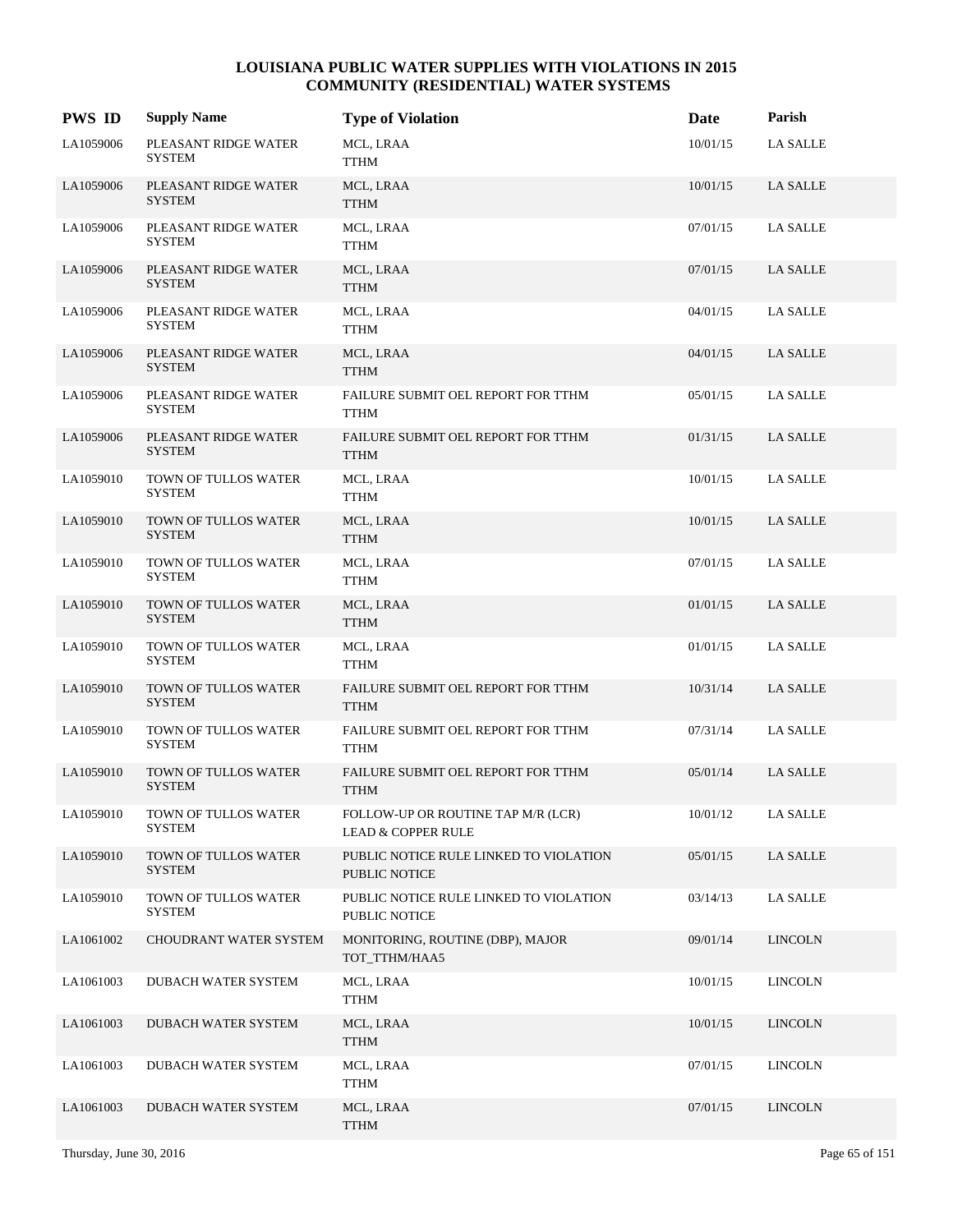| <b>PWS ID</b> | <b>Supply Name</b>                      | <b>Type of Violation</b>                                      | Date     | Parish         |
|---------------|-----------------------------------------|---------------------------------------------------------------|----------|----------------|
| LA1061003     | DUBACH WATER SYSTEM                     | MCL, LRAA<br><b>TTHM</b>                                      | 04/01/15 | <b>LINCOLN</b> |
| LA1061003     | DUBACH WATER SYSTEM                     | MCL, LRAA<br><b>TTHM</b>                                      | 04/01/15 | <b>LINCOLN</b> |
| LA1061003     | DUBACH WATER SYSTEM                     | MCL, LRAA<br><b>TTHM</b>                                      | 01/01/15 | <b>LINCOLN</b> |
| LA1061003     | DUBACH WATER SYSTEM                     | MCL, LRAA<br><b>TTHM</b>                                      | 01/01/15 | <b>LINCOLN</b> |
| LA1061003     | DUBACH WATER SYSTEM                     | FAILURE SUBMIT OEL REPORT FOR TTHM<br><b>TTHM</b>             | 07/31/14 | <b>LINCOLN</b> |
| LA1061003     | DUBACH WATER SYSTEM                     | FAILURE SUBMIT OEL REPORT FOR TTHM<br><b>TTHM</b>             | 05/01/14 | <b>LINCOLN</b> |
| LA1061005     | <b>GRAMBLING STATE</b><br>UNIVERSITY WS | CCR ADEQUACY/AVAILABILITY/CONTENT<br>CONSUMER CONFIDENCE RULE | 10/01/15 | <b>LINCOLN</b> |
| LA1061005     | <b>GRAMBLING STATE</b><br>UNIVERSITY WS | PUBLIC NOTICE RULE LINKED TO VIOLATION<br>PUBLIC NOTICE       | 06/08/14 | <b>LINCOLN</b> |
| LA1061008     | <b>HICO WATER SYSTEM</b>                | MONITORING (TCR), ROUTINE MINOR<br><b>COLIFORM (TCR)</b>      | 05/01/15 | <b>LINCOLN</b> |
| LA1061008     | HICO WATER SYSTEM                       | MONITORING, ROUTINE (DBP), MAJOR<br><b>CHLORINE</b>           | 04/01/15 | <b>LINCOLN</b> |
| LA1061008     | <b>HICO WATER SYSTEM</b>                | MONITORING, ROUTINE (DBP), MAJOR<br>TOT_TTHM/HAA5             | 11/01/14 | <b>LINCOLN</b> |
| LA1061008     | <b>HICO WATER SYSTEM</b>                | FAILURE SUBMIT OEL REPORT FOR TTHM<br><b>TTHM</b>             | 01/31/15 | <b>LINCOLN</b> |
| LA1061008     | HICO WATER SYSTEM                       | FAILURE SUBMIT OEL REPORT FOR TTHM<br><b>TTHM</b>             | 10/31/14 | <b>LINCOLN</b> |
| LA1061008     | HICO WATER SYSTEM                       | FAILURE SUBMIT OEL REPORT FOR TTHM<br><b>TTHM</b>             | 07/31/14 | <b>LINCOLN</b> |
| LA1061008     | <b>HICO WATER SYSTEM</b>                | FAILURE SUBMIT OEL REPORT FOR TTHM<br><b>TTHM</b>             | 01/31/14 | <b>LINCOLN</b> |
| LA1061013     | MINERAL SPRINGS WATER<br><b>SYSTEM</b>  | MCL (TCR), MONTHLY<br><b>COLIFORM (TCR)</b>                   | 07/01/15 | <b>LINCOLN</b> |
| LA1061018     | SIMSBORO WATER SYSTEM                   | MONITORING (TCR), ROUTINE MINOR<br>COLIFORM (TCR)             | 11/01/15 | <b>LINCOLN</b> |
| LA1061018     | SIMSBORO WATER SYSTEM                   | MONITORING, ROUTINE (DBP), MAJOR<br><b>CHLORINE</b>           | 10/01/15 | <b>LINCOLN</b> |
| LA1061018     | SIMSBORO WATER SYSTEM                   | PUBLIC NOTICE RULE LINKED TO VIOLATION<br>PUBLIC NOTICE       | 10/06/12 | <b>LINCOLN</b> |
| LA1061020     | WESLEY CHAPEL WATER<br><b>SYSTEM</b>    | INADEQUATE MIN CHLORINE RESIDUAL(GW&SW)<br><b>CHLORINE</b>    | 02/01/15 | <b>LINCOLN</b> |
| LA1061021     | RISER ROAD WATER SYSTEM                 | CCR ADEQUACY/AVAILABILITY/CONTENT<br>CONSUMER CONFIDENCE RULE | 10/01/15 | <b>LINCOLN</b> |
| LA1061024     | <b>CULBERTSON WATER SYSTEM</b>          | MCL, LRAA<br><b>TTHM</b>                                      | 10/01/15 | <b>LINCOLN</b> |
| LA1061024     | <b>CULBERTSON WATER SYSTEM</b>          | MCL, LRAA<br><b>TTHM</b>                                      | 04/01/15 | <b>LINCOLN</b> |
| LA1061024     | <b>CULBERTSON WATER SYSTEM</b>          | MCL, LRAA<br><b>TTHM</b>                                      | 01/01/15 | <b>LINCOLN</b> |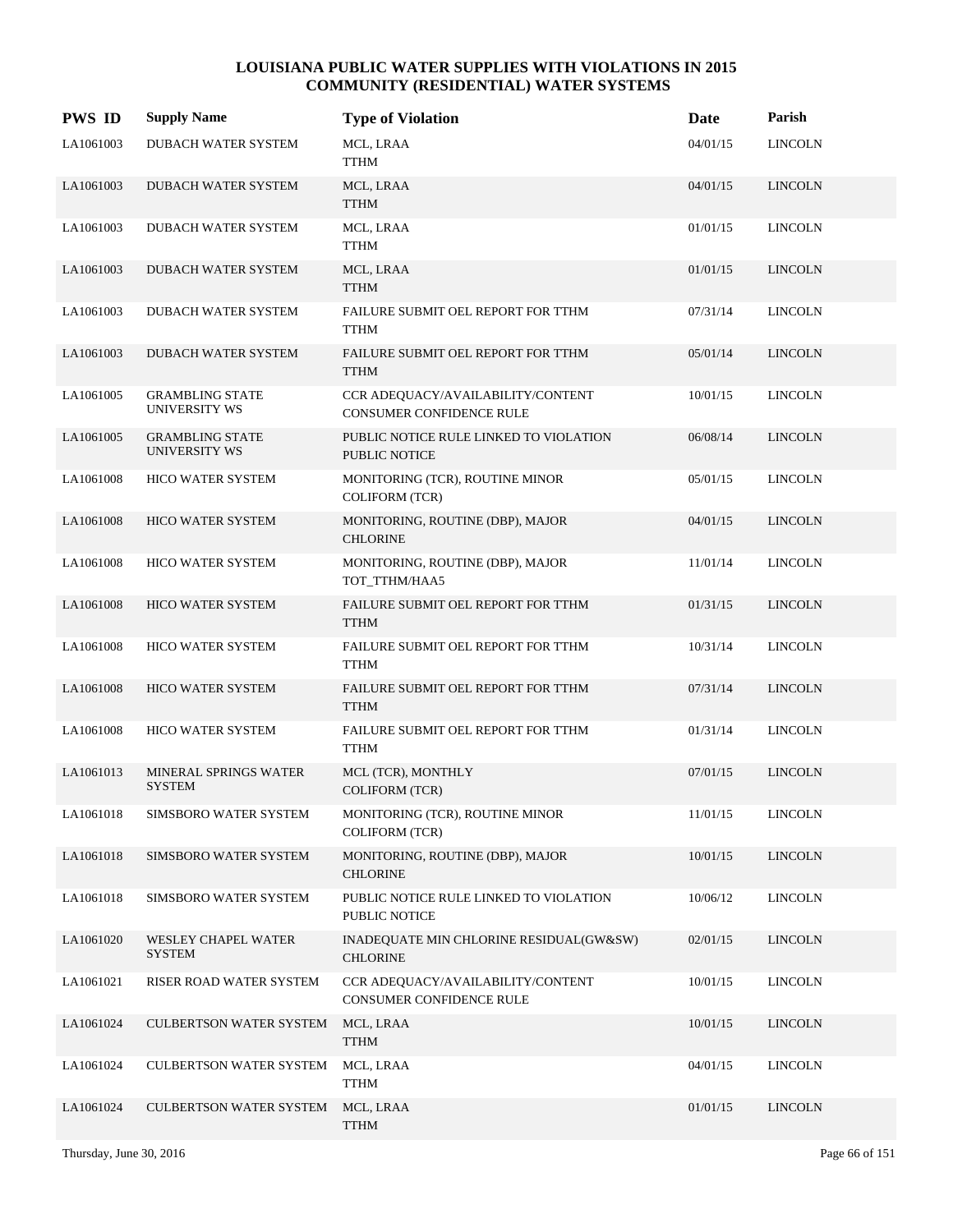| <b>PWS ID</b> | <b>Supply Name</b>                                        | <b>Type of Violation</b>                                                         | <b>Date</b> | Parish            |
|---------------|-----------------------------------------------------------|----------------------------------------------------------------------------------|-------------|-------------------|
| LA1061024     | CULBERTSON WATER SYSTEM                                   | FAILURE SUBMIT OEL REPORT FOR TTHM<br><b>TTHM</b>                                | 07/31/14    | <b>LINCOLN</b>    |
| LA1061024     | <b>CULBERTSON WATER SYSTEM</b>                            | FAILURE SUBMIT OEL REPORT FOR TTHM<br><b>TTHM</b>                                | 05/01/14    | <b>LINCOLN</b>    |
| LA1061027     | HILLY-GREENWOOD WATER<br><b>SYSTEM</b>                    | MONITORING (TCR), ROUTINE MINOR<br><b>COLIFORM (TCR)</b>                         | 05/01/15    | <b>LINCOLN</b>    |
| LA1061031     | TREMONT WATER DISTRICT                                    | PUBLIC NOTICE RULE LINKED TO VIOLATION<br><b>PUBLIC NOTICE</b>                   | 11/14/14    | <b>LINCOLN</b>    |
| LA1063003     |                                                           | COLYELL COMMUNITY WATER MONITORING (TCR), ROUTINE MINOR<br><b>COLIFORM (TCR)</b> | 06/01/15    | <b>LIVINGSTON</b> |
| LA1063003     |                                                           | COLYELL COMMUNITY WATER MONITORING, ROUTINE (DBP), MAJOR<br><b>CHLORINE</b>      | 04/01/15    | <b>LIVINGSTON</b> |
| LA1063003     |                                                           | COLYELL COMMUNITY WATER MONITOR GWR TRIGGERED/ADDITONAL, MAJOR<br>E. COLI        | 07/27/14    | <b>LIVINGSTON</b> |
| LA1063004     | <b>CITY OF DENHAM SPRINGS</b><br><b>WATER SYSTEM</b>      | MCL (TCR), MONTHLY<br>COLIFORM (TCR)                                             | 08/01/15    | <b>LIVINGSTON</b> |
| LA1063013     | TOWN OF LIVINGSTON WATER<br><b>SYSTEM</b>                 | MCL (TCR), MONTHLY<br><b>COLIFORM (TCR)</b>                                      | 01/01/15    | <b>LIVINGSTON</b> |
| LA1063013     | TOWN OF LIVINGSTON WATER<br><b>SYSTEM</b>                 | <b>CCR REPORT</b><br><b>CONSUMER CONFIDENCE RULE</b>                             | 07/01/15    | <b>LIVINGSTON</b> |
| LA1063013     | TOWN OF LIVINGSTON WATER<br><b>SYSTEM</b>                 | CCR ADEQUACY/AVAILABILITY/CONTENT<br>CONSUMER CONFIDENCE RULE                    | 10/01/15    | <b>LIVINGSTON</b> |
| LA1063018     | RIVER PINES PLANTATION<br><b>UTILITIES</b>                | MONITORING, ROUTINE (DBP), MAJOR<br><b>CHLORINE</b>                              | 10/01/15    | <b>LIVINGSTON</b> |
| LA1063018     | RIVER PINES PLANTATION<br><b>UTILITIES</b>                | MONITORING, ROUTINE (DBP), MAJOR<br>TOT_TTHM/HAA5                                | 09/01/14    | <b>LIVINGSTON</b> |
| LA1063028     | FSWC-WHITEHALL/HEAD OF<br><b>ISLAND</b>                   | MONITORING (TCR), ROUTINE MINOR<br><b>COLIFORM (TCR)</b>                         | 04/01/15    | <b>LIVINGSTON</b> |
| LA1063028     | <b>FSWC-WHITEHALL/HEAD OF</b><br><b>ISLAND</b>            | MONITORING, ROUTINE (DBP), MAJOR<br><b>CHLORINE</b>                              | 04/01/15    | <b>LIVINGSTON</b> |
| LA1063030     | KILLIAN WATER SYSTEM                                      | INADEQUATE MIN CHLORINE RESIDUAL(GW&SW)<br><b>CHLORINE</b>                       | 02/01/15    | <b>LIVINGSTON</b> |
| LA1063033     | PORT VINCENT WATER<br><b>SYSTEM</b>                       | PUBLIC NOTICE RULE LINKED TO VIOLATION<br><b>PUBLIC NOTICE</b>                   | 04/18/11    | <b>LIVINGSTON</b> |
| LA1063036     | <b>DIVERSION WATER - TERRY</b><br><b>HARBOR CAMPSITES</b> | PUBLIC NOTICE RULE LINKED TO VIOLATION<br><b>PUBLIC NOTICE</b>                   | 02/03/14    | <b>LIVINGSTON</b> |
| LA1063038     | VINCENT ACRES WATER CO                                    | <b>CCR REPORT</b><br><b>CONSUMER CONFIDENCE RULE</b>                             | 07/01/15    | <b>LIVINGSTON</b> |
| LA1063038     | VINCENT ACRES WATER CO                                    | CCR ADEOUACY/AVAILABILITY/CONTENT<br>CONSUMER CONFIDENCE RULE                    | 10/01/15    | <b>LIVINGSTON</b> |
| LA1063083     | PINE ACRES                                                | CCR ADEQUACY/AVAILABILITY/CONTENT<br>CONSUMER CONFIDENCE RULE                    | 10/01/15    | <b>LIVINGSTON</b> |
| LA1063104     | DIVERSION WATER-WATER<br><b>FRONT WEST</b>                | PUBLIC NOTICE RULE LINKED TO VIOLATION<br>PUBLIC NOTICE                          | 02/03/14    | <b>LIVINGSTON</b> |
| LA1063106     | RIVERSCAPE @ CLIO<br><b>SUBDIVISION</b>                   | MONITOR GWR TRIGGERED/ADDITONAL, MAJOR<br>E. COLI                                | 05/02/13    | <b>LIVINGSTON</b> |
| LA1063106     | RIVERSCAPE @ CLIO<br><b>SUBDIVISION</b>                   | PUBLIC NOTICE RULE LINKED TO VIOLATION<br>PUBLIC NOTICE                          | 08/08/13    | <b>LIVINGSTON</b> |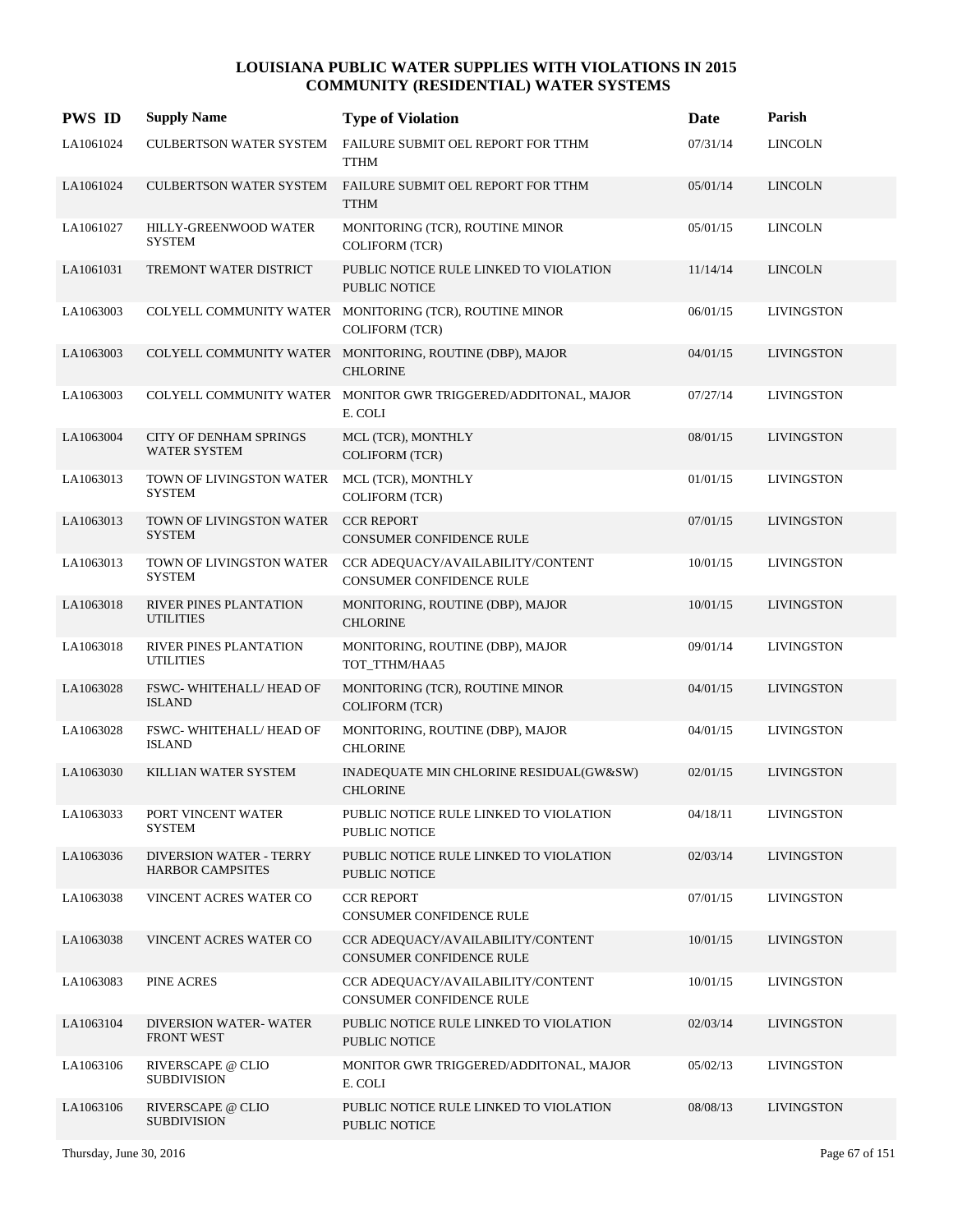| <b>PWS ID</b> | <b>Supply Name</b>                              | <b>Type of Violation</b>                                             | Date     | Parish            |
|---------------|-------------------------------------------------|----------------------------------------------------------------------|----------|-------------------|
| LA1063114     | <b>DIVERSION WATER -</b><br><b>CHINQUAPIN</b>   | PUBLIC NOTICE RULE LINKED TO VIOLATION<br><b>PUBLIC NOTICE</b>       | 02/03/14 | <b>LIVINGSTON</b> |
| LA1063125     | <b>CARTHAGE BLUFF MARINA</b>                    | MONITORING, ROUTINE (DBP), MAJOR<br>TOT_TTHM/HAA5                    | 09/01/14 | <b>LIVINGSTON</b> |
| LA1063125     | CARTHAGE BLUFF MARINA                           | FAILURE SUBMIT SUBPART V PLAN, ESCALATED<br><b>DBP STAGE 2</b>       | 01/01/13 | LIVINGSTON        |
| LA1063125     | <b>CARTHAGE BLUFF MARINA</b>                    | FAILURE ADDRESS DEFICIENCY (GWR)<br><b>GROUNDWATER RULE</b>          | 09/12/13 | <b>LIVINGSTON</b> |
| LA1063125     | CARTHAGE BLUFF MARINA                           | <b>CCR REPORT</b><br>CONSUMER CONFIDENCE RULE                        | 07/01/15 | LIVINGSTON        |
| LA1063125     | <b>CARTHAGE BLUFF MARINA</b>                    | <b>CCR REPORT</b><br>CONSUMER CONFIDENCE RULE                        | 07/01/14 | <b>LIVINGSTON</b> |
| LA1063125     | CARTHAGE BLUFF MARINA                           | <b>CCR REPORT</b><br>CONSUMER CONFIDENCE RULE                        | 07/01/13 | LIVINGSTON        |
| LA1063125     | <b>CARTHAGE BLUFF MARINA</b>                    | CCR ADEQUACY/AVAILABILITY/CONTENT<br>CONSUMER CONFIDENCE RULE        | 10/01/15 | <b>LIVINGSTON</b> |
| LA1063125     | CARTHAGE BLUFF MARINA                           | CCR ADEQUACY/AVAILABILITY/CONTENT<br>CONSUMER CONFIDENCE RULE        | 10/01/14 | <b>LIVINGSTON</b> |
| LA1063125     | <b>CARTHAGE BLUFF MARINA</b>                    | CCR ADEQUACY/AVAILABILITY/CONTENT<br><b>CONSUMER CONFIDENCE RULE</b> | 10/01/13 | <b>LIVINGSTON</b> |
| LA1063125     | CARTHAGE BLUFF MARINA                           | PUBLIC NOTICE RULE LINKED TO VIOLATION<br>PUBLIC NOTICE              | 02/11/15 | LIVINGSTON        |
| LA1063125     | <b>CARTHAGE BLUFF MARINA</b>                    | PUBLIC NOTICE RULE LINKED TO VIOLATION<br>PUBLIC NOTICE              | 01/08/15 | <b>LIVINGSTON</b> |
| LA1063125     | CARTHAGE BLUFF MARINA                           | PUBLIC NOTICE RULE LINKED TO VIOLATION<br>PUBLIC NOTICE              | 01/29/14 | <b>LIVINGSTON</b> |
| LA1063125     | <b>CARTHAGE BLUFF MARINA</b>                    | FAILURE TO SUBMIT MONITORING PLAN<br>TOTAL COLIFORM RULE             | 01/01/14 | <b>LIVINGSTON</b> |
| LA1065001     | DELTA WATER SYSTEM                              | MONITORING, ROUTINE (DBP), MAJOR<br>TOT_TTHM/HAA5                    | 10/01/14 | <b>MADISON</b>    |
| LA1065003     | TALLULAH WATER SYSTEM                           | MCL (TCR), MONTHLY<br><b>COLIFORM (TCR)</b>                          | 09/01/15 | <b>MADISON</b>    |
| LA1065003     | TALLULAH WATER SYSTEM                           | MONITORING, ROUTINE (DBP), MAJOR<br>TOT_TTHM/HAA5                    | 10/01/14 | <b>MADISON</b>    |
| LA1065004     | WALNUT BAYOU WATER<br><b>ASSOCIATION</b>        | MONITORING (TCR), ROUTINE MINOR<br><b>COLIFORM (TCR)</b>             | 12/01/15 | <b>MADISON</b>    |
| LA1065004     | <b>WALNUT BAYOU WATER</b><br><b>ASSOCIATION</b> | MONITORING, ROUTINE (DBP), MAJOR<br>TOT_TTHM/HAA5                    | 09/01/14 | <b>MADISON</b>    |
| LA1065005     | <b>BAYOU MACON WATER</b><br><b>SYSTEM</b>       | MCL, LRAA<br><b>TTHM</b>                                             | 04/01/15 | <b>MADISON</b>    |
| LA1065005     | <b>BAYOU MACON WATER</b><br><b>SYSTEM</b>       | MCL, LRAA<br><b>TTHM</b>                                             | 01/01/15 | <b>MADISON</b>    |
| LA1065005     | <b>BAYOU MACON WATER</b><br><b>SYSTEM</b>       | FAILURE SUBMIT OEL REPORT FOR TTHM<br><b>TTHM</b>                    | 05/01/15 | <b>MADISON</b>    |
| LA1065005     | <b>BAYOU MACON WATER</b><br><b>SYSTEM</b>       | FAILURE SUBMIT OEL REPORT FOR TTHM<br>TTHM                           | 01/31/15 | <b>MADISON</b>    |
| LA1065005     | <b>BAYOU MACON WATER</b><br><b>SYSTEM</b>       | PUBLIC NOTICE RULE LINKED TO VIOLATION<br>PUBLIC NOTICE              | 09/07/15 | <b>MADISON</b>    |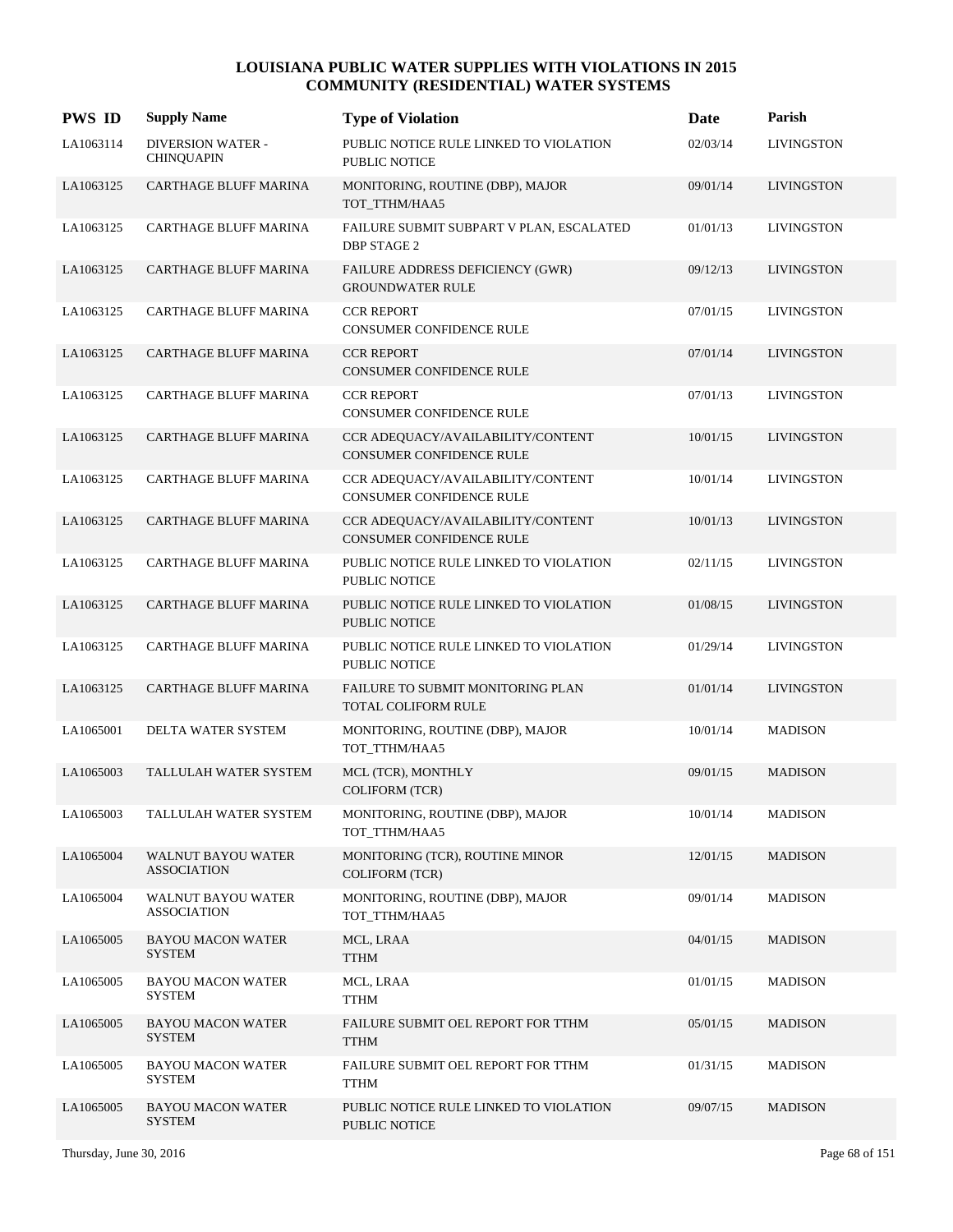| <b>PWS ID</b> | <b>Supply Name</b>                        | <b>Type of Violation</b>                                            | Date     | Parish           |
|---------------|-------------------------------------------|---------------------------------------------------------------------|----------|------------------|
| LA1065005     | <b>BAYOU MACON WATER</b><br><b>SYSTEM</b> | PUBLIC NOTICE RULE LINKED TO VIOLATION<br><b>PUBLIC NOTICE</b>      | 11/30/14 | <b>MADISON</b>   |
| LA1065005     | <b>BAYOU MACON WATER</b><br><b>SYSTEM</b> | PUBLIC NOTICE RULE LINKED TO VIOLATION<br><b>PUBLIC NOTICE</b>      | 09/28/14 | <b>MADISON</b>   |
| LA1065005     | <b>BAYOU MACON WATER</b><br><b>SYSTEM</b> | PUBLIC NOTICE RULE LINKED TO VIOLATION<br>PUBLIC NOTICE             | 05/07/14 | <b>MADISON</b>   |
| LA1067002     | <b>BAYOU BONNE IDEE WS</b>                | MONITORING (TCR), ROUTINE MAJOR<br><b>COLIFORM (TCR)</b>            | 10/01/15 | <b>MOREHOUSE</b> |
| LA1067002     | <b>BAYOU BONNE IDEE WS</b>                | MONITORING (TCR), ROUTINE MINOR<br><b>COLIFORM (TCR)</b>            | 07/01/15 | MOREHOUSE        |
| LA1067003     | <b>BASTROP WATER SYSTEM</b>               | MCL (TCR), MONTHLY<br><b>COLIFORM</b> (TCR)                         | 07/01/15 | <b>MOREHOUSE</b> |
| LA1067003     | <b>BASTROP WATER SYSTEM</b>               | MCL (TCR), MONTHLY<br>COLIFORM (TCR)                                | 06/01/15 | <b>MOREHOUSE</b> |
| LA1067003     | <b>BASTROP WATER SYSTEM</b>               | MCL (TCR), MONTHLY<br><b>COLIFORM (TCR)</b>                         | 04/01/15 | <b>MOREHOUSE</b> |
| LA1067003     | <b>BASTROP WATER SYSTEM</b>               | MONITORING, ROUTINE (DBP), MAJOR<br><b>CHLORINE</b>                 | 10/01/15 | <b>MOREHOUSE</b> |
| LA1067004     | <b>BONITA WATER SYSTEM</b>                | PUBLIC NOTICE RULE LINKED TO VIOLATION<br><b>PUBLIC NOTICE</b>      | 09/05/14 | <b>MOREHOUSE</b> |
| LA1067005     | <b>COLLINSTON WATER SYSTEM</b>            | MONITORING (TCR), ROUTINE MINOR<br><b>COLIFORM</b> (TCR)            | 05/01/15 | MOREHOUSE        |
| LA1067005     | <b>COLLINSTON WATER SYSTEM</b>            | MONITORING (TCR), ROUTINE MINOR<br><b>COLIFORM (TCR)</b>            | 01/01/15 | <b>MOREHOUSE</b> |
| LA1067005     | <b>COLLINSTON WATER SYSTEM</b>            | MONITORING, ROUTINE (DBP), MAJOR<br><b>CHLORINE</b>                 | 04/01/15 | <b>MOREHOUSE</b> |
| LA1067005     | <b>COLLINSTON WATER SYSTEM</b>            | MONITORING, ROUTINE (DBP), MAJOR<br><b>CHLORINE</b>                 | 01/01/15 | <b>MOREHOUSE</b> |
| LA1067005     | COLLINSTON WATER SYSTEM                   | FOLLOW-UP OR ROUTINE TAP M/R (LCR)<br><b>LEAD &amp; COPPER RULE</b> | 10/01/15 | MOREHOUSE        |
| LA1067005     | <b>COLLINSTON WATER SYSTEM</b>            | PUBLIC NOTICE RULE LINKED TO VIOLATION<br><b>PUBLIC NOTICE</b>      | 10/07/15 | MOREHOUSE        |
| LA1067005     | COLLINSTON WATER SYSTEM                   | PUBLIC NOTICE RULE LINKED TO VIOLATION<br>PUBLIC NOTICE             | 09/28/15 | <b>MOREHOUSE</b> |
| LA1067005     | <b>COLLINSTON WATER SYSTEM</b>            | PUBLIC NOTICE RULE LINKED TO VIOLATION<br>PUBLIC NOTICE             | 05/21/15 | <b>MOREHOUSE</b> |
| LA1067007     | <b>LAKEVIEW ESTATES SUBD WS</b>           | MCL (TCR), MONTHLY<br><b>COLIFORM (TCR)</b>                         | 05/01/15 | <b>MOREHOUSE</b> |
| LA1067007     | <b>LAKEVIEW ESTATES SUBD WS</b>           | MONITORING, ROUTINE (DBP), MAJOR<br>TOT_TTHM/HAA5                   | 08/01/14 | <b>MOREHOUSE</b> |
| LA1067007     | <b>LAKEVIEW ESTATES SUBD WS</b>           | PUBLIC NOTICE RULE LINKED TO VIOLATION<br>PUBLIC NOTICE             | 07/13/15 | MOREHOUSE        |
| LA1067010     | MOREHOUSE CENTRAL WS                      | <b>CCR REPORT</b><br>CONSUMER CONFIDENCE RULE                       | 07/01/15 | MOREHOUSE        |
| LA1067016     | WARD 3 WATER ASSOCIATION                  | MCL (TCR), MONTHLY<br><b>COLIFORM (TCR)</b>                         | 04/01/15 | MOREHOUSE        |
| LA1067016     | WARD 3 WATER ASSOCIATION                  | MONITORING (TCR), ROUTINE MAJOR<br>COLIFORM (TCR)                   | 02/01/15 | <b>MOREHOUSE</b> |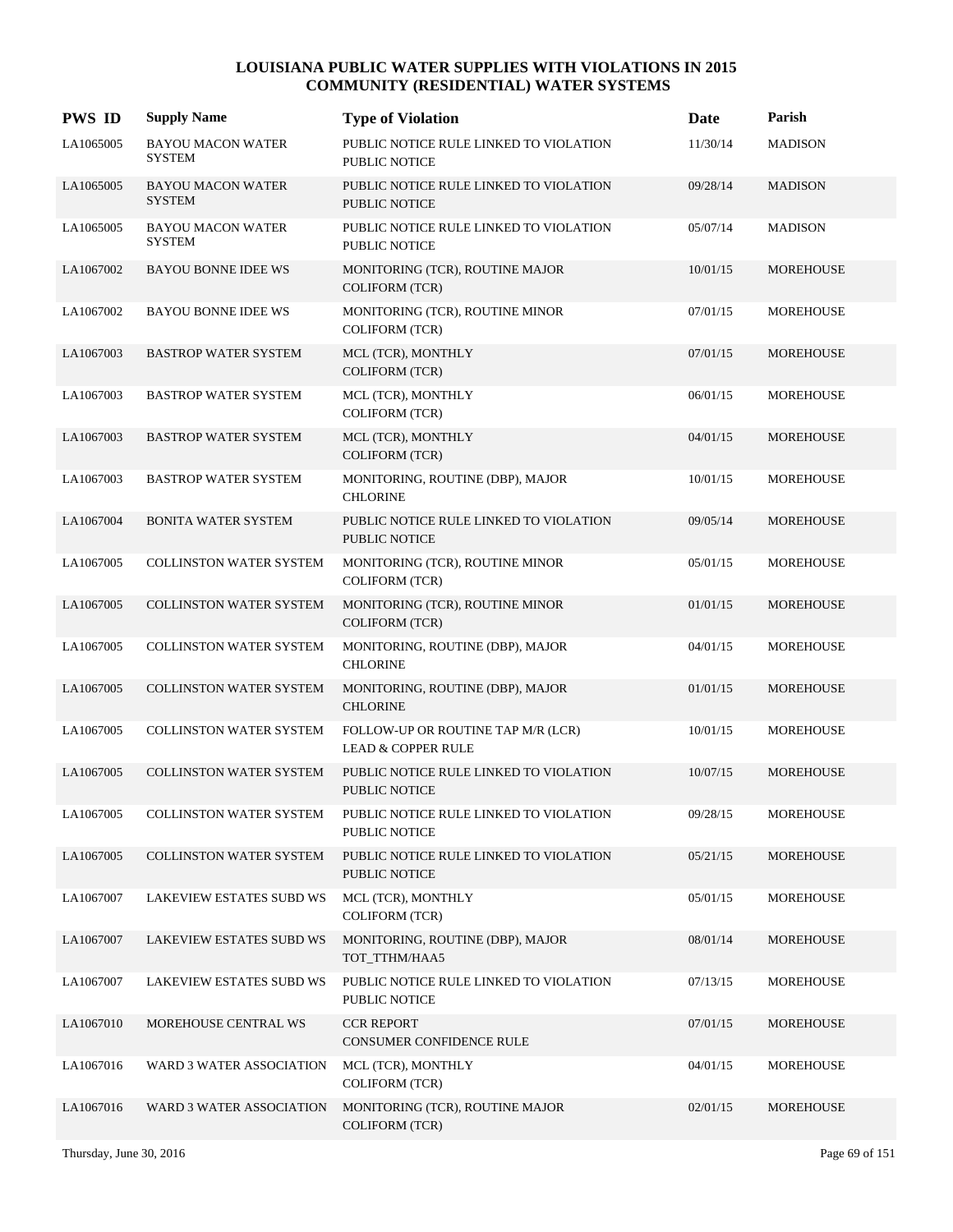| <b>PWS ID</b> | <b>Supply Name</b>                          | <b>Type of Violation</b>                                             | Date     | Parish              |
|---------------|---------------------------------------------|----------------------------------------------------------------------|----------|---------------------|
| LA1067016     | WARD 3 WATER ASSOCIATION                    | MONITORING (TCR), ROUTINE MINOR<br><b>COLIFORM (TCR)</b>             | 05/01/15 | <b>MOREHOUSE</b>    |
| LA1067016     | <b>WARD 3 WATER ASSOCIATION</b>             | MONITORING, ROUTINE (DBP), MAJOR<br><b>CHLORINE</b>                  | 04/01/15 | <b>MOREHOUSE</b>    |
| LA1067016     | WARD 3 WATER ASSOCIATION                    | MONITORING, ROUTINE (DBP), MAJOR<br><b>CHLORINE</b>                  | 01/01/15 | <b>MOREHOUSE</b>    |
| LA1067016     | WARD 3 WATER ASSOCIATION                    | MONITORING, ROUTINE (DBP), MAJOR<br>TOT_TTHM/HAA5                    | 08/01/14 | <b>MOREHOUSE</b>    |
| LA1067017     | <b>JONES MCGINTY WATER</b><br><b>SYSTEM</b> | MCL, LRAA<br>TTHM                                                    | 10/01/15 | MOREHOUSE           |
| LA1067017     | <b>JONES MCGINTY WATER</b><br><b>SYSTEM</b> | MCL, LRAA<br><b>TTHM</b>                                             | 10/01/15 | <b>MOREHOUSE</b>    |
| LA1067017     | <b>JONES MCGINTY WATER</b><br><b>SYSTEM</b> | MCL, LRAA<br><b>TTHM</b>                                             | 07/01/15 | <b>MOREHOUSE</b>    |
| LA1067017     | <b>JONES MCGINTY WATER</b><br><b>SYSTEM</b> | MCL, LRAA<br><b>TTHM</b>                                             | 07/01/15 | <b>MOREHOUSE</b>    |
| LA1067017     | <b>JONES MCGINTY WATER</b><br>SYSTEM        | MCL, LRAA<br><b>TTHM</b>                                             | 04/01/15 | MOREHOUSE           |
| LA1067017     | <b>JONES MCGINTY WATER</b><br><b>SYSTEM</b> | MCL, LRAA<br><b>TTHM</b>                                             | 04/01/15 | <b>MOREHOUSE</b>    |
| LA1067017     | <b>JONES MCGINTY WATER</b><br><b>SYSTEM</b> | MCL, LRAA<br><b>TTHM</b>                                             | 01/01/15 | MOREHOUSE           |
| LA1067017     | <b>JONES MCGINTY WATER</b><br><b>SYSTEM</b> | MCL, LRAA<br><b>TTHM</b>                                             | 01/01/15 | <b>MOREHOUSE</b>    |
| LA1067017     | <b>JONES MCGINTY WATER</b><br><b>SYSTEM</b> | <b>CCR REPORT</b><br>CONSUMER CONFIDENCE RULE                        | 07/01/15 | <b>MOREHOUSE</b>    |
| LA1067017     | <b>JONES MCGINTY WATER</b><br><b>SYSTEM</b> | CCR ADEQUACY/AVAILABILITY/CONTENT<br><b>CONSUMER CONFIDENCE RULE</b> | 10/01/15 | <b>MOREHOUSE</b>    |
| LA1067017     | <b>JONES MCGINTY WATER</b><br><b>SYSTEM</b> | PUBLIC NOTICE RULE LINKED TO VIOLATION<br>PUBLIC NOTICE              | 01/21/15 | MOREHOUSE           |
| LA1067018     | BEEKMAN WATER SYSTEM                        | FAILURE ADDRESS DEFICIENCY (GWR)<br><b>GROUNDWATER RULE</b>          | 02/16/11 | MOREHOUSE           |
| LA1067022     | SPICEWOOD MOBILE HOME<br>PARK WATER SYSTEM  | MONITORING, ROUTINE (DBP), MAJOR<br>TOT_TTHM/HAA5                    | 08/01/14 | <b>MOREHOUSE</b>    |
| LA1067022     | SPICEWOOD MOBILE HOME<br>PARK WATER SYSTEM  | PUBLIC NOTICE RULE LINKED TO VIOLATION<br>PUBLIC NOTICE              | 02/24/15 | MOREHOUSE           |
| LA1067022     | SPICEWOOD MOBILE HOME<br>PARK WATER SYSTEM  | PUBLIC NOTICE RULE LINKED TO VIOLATION<br>PUBLIC NOTICE              | 01/11/15 | MOREHOUSE           |
| LA1067022     | SPICEWOOD MOBILE HOME<br>PARK WATER SYSTEM  | PUBLIC NOTICE RULE LINKED TO VIOLATION<br><b>PUBLIC NOTICE</b>       | 02/03/14 | MOREHOUSE           |
| LA1069001     | CAMPTI WATER SYSTEM                         | <b>CCR REPORT</b><br>CONSUMER CONFIDENCE RULE                        | 07/01/15 | NATCHITOCHES        |
| LA1069002     | <b>CLARENCE WATER SYSTEM</b>                | MCL, LRAA<br>TOTAL HALOACETIC ACIDS (HAA5)                           | 10/01/15 | <b>NATCHITOCHES</b> |
| LA1069002     | <b>CLARENCE WATER SYSTEM</b>                | MCL, LRAA<br>TOTAL HALOACETIC ACIDS (HAA5)                           | 10/01/15 | NATCHITOCHES        |
| LA1069002     | CLARENCE WATER SYSTEM                       | MCL, LRAA<br><b>TTHM</b>                                             | 07/01/15 | <b>NATCHITOCHES</b> |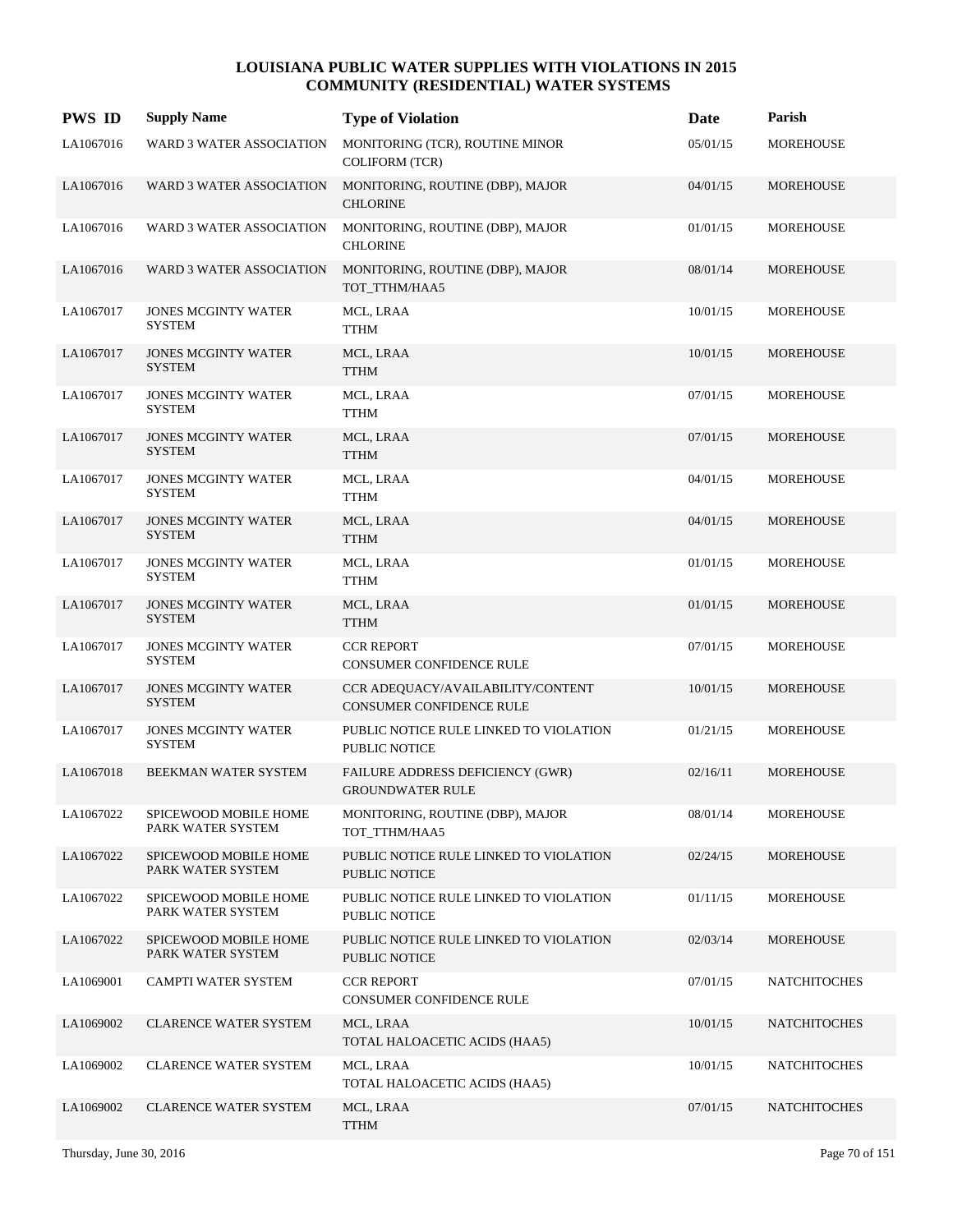| <b>PWS ID</b> | <b>Supply Name</b>                  | <b>Type of Violation</b>                                             | Date     | Parish              |
|---------------|-------------------------------------|----------------------------------------------------------------------|----------|---------------------|
| LA1069002     | <b>CLARENCE WATER SYSTEM</b>        | MCL, LRAA<br>TOTAL HALOACETIC ACIDS (HAA5)                           | 07/01/15 | <b>NATCHITOCHES</b> |
| LA1069002     | <b>CLARENCE WATER SYSTEM</b>        | FAILURE SUBMIT OEL REPORT FOR HAA5<br>TOTAL HALOACETIC ACIDS (HAA5)  | 07/31/14 | <b>NATCHITOCHES</b> |
| LA1069004     | <b>GOLDONNA WATER SYSTEM</b>        | MONITORING (TCR), ROUTINE MAJOR<br><b>COLIFORM (TCR)</b>             | 10/01/15 | <b>NATCHITOCHES</b> |
| LA1069004     | <b>GOLDONNA WATER SYSTEM</b>        | MONITORING, ROUTINE (DBP), MAJOR<br><b>CHLORINE</b>                  | 10/01/15 | <b>NATCHITOCHES</b> |
| LA1069004     | <b>GOLDONNA WATER SYSTEM</b>        | CCR ADEQUACY/AVAILABILITY/CONTENT<br><b>CONSUMER CONFIDENCE RULE</b> | 10/01/15 | <b>NATCHITOCHES</b> |
| LA1069005     | <b>HAGEWOOD WATER SYSTEM</b>        | MONITORING (TCR), ROUTINE MINOR<br><b>COLIFORM (TCR)</b>             | 08/01/15 | <b>NATCHITOCHES</b> |
| LA1069005     | <b>HAGEWOOD WATER SYSTEM</b>        | MONITORING, ROUTINE (DBP), MAJOR<br><b>CHLORINE</b>                  | 07/01/15 | <b>NATCHITOCHES</b> |
| LA1069005     | <b>HAGEWOOD WATER SYSTEM</b>        | MONITORING, ROUTINE (DBP), MAJOR<br>TOT_TTHM/HAA5                    | 06/01/15 | <b>NATCHITOCHES</b> |
| LA1069005     | <b>HAGEWOOD WATER SYSTEM</b>        | PUBLIC NOTICE RULE LINKED TO VIOLATION<br>PUBLIC NOTICE              | 11/21/12 | <b>NATCHITOCHES</b> |
| LA1069007     | NATCHITOCHES WATER<br><b>SYSTEM</b> | MCL, LRAA<br>TOTAL HALOACETIC ACIDS (HAA5)                           | 04/01/15 | <b>NATCHITOCHES</b> |
| LA1069007     | NATCHITOCHES WATER<br><b>SYSTEM</b> | MCL, LRAA<br>TOTAL HALOACETIC ACIDS (HAA5)                           | 04/01/15 | <b>NATCHITOCHES</b> |
| LA1069007     | NATCHITOCHES WATER<br><b>SYSTEM</b> | MCL, LRAA<br>TOTAL HALOACETIC ACIDS (HAA5)                           | 04/01/15 | <b>NATCHITOCHES</b> |
| LA1069007     | NATCHITOCHES WATER<br><b>SYSTEM</b> | MCL, LRAA<br>TOTAL HALOACETIC ACIDS (HAA5)                           | 04/01/15 | <b>NATCHITOCHES</b> |
| LA1069007     | NATCHITOCHES WATER<br><b>SYSTEM</b> | MCL, LRAA<br>TOTAL HALOACETIC ACIDS (HAA5)                           | 01/01/15 | <b>NATCHITOCHES</b> |
| LA1069007     | NATCHITOCHES WATER<br><b>SYSTEM</b> | MCL, LRAA<br>TOTAL HALOACETIC ACIDS (HAA5)                           | 01/01/15 | <b>NATCHITOCHES</b> |
| LA1069007     | NATCHITOCHES WATER<br><b>SYSTEM</b> | FAILURE SUBMIT OEL REPORT FOR HAA5<br>TOTAL HALOACETIC ACIDS (HAA5)  | 10/31/14 | <b>NATCHITOCHES</b> |
| LA1069007     | NATCHITOCHES WATER<br><b>SYSTEM</b> | CCR ADEQUACY/AVAILABILITY/CONTENT<br>CONSUMER CONFIDENCE RULE        | 10/01/14 | <b>NATCHITOCHES</b> |
| LA1069007     | NATCHITOCHES WATER<br><b>SYSTEM</b> | PUBLIC NOTICE RULE LINKED TO VIOLATION<br>PUBLIC NOTICE              | 08/07/14 | <b>NATCHITOCHES</b> |
| LA1069008     | POWHATAN WATER SYSTEM               | MONITORING, ROUTINE (DBP), MAJOR<br>TOT_TTHM/HAA5                    | 07/01/15 | <b>NATCHITOCHES</b> |
| LA1069009     | PROVENCAL WATER SYSTEM              | MCL, LRAA<br><b>TTHM</b>                                             | 04/01/15 | <b>NATCHITOCHES</b> |
| LA1069009     | PROVENCAL WATER SYSTEM              | MONITORING (TCR), ROUTINE MAJOR<br><b>COLIFORM (TCR)</b>             | 05/01/15 | <b>NATCHITOCHES</b> |
| LA1069009     | PROVENCAL WATER SYSTEM              | MONITORING (TCR), ROUTINE MAJOR<br><b>COLIFORM (TCR)</b>             | 04/01/15 | <b>NATCHITOCHES</b> |
| LA1069009     | PROVENCAL WATER SYSTEM              | MONITORING, ROUTINE (DBP), MAJOR<br><b>CHLORINE</b>                  | 04/01/15 | <b>NATCHITOCHES</b> |
| LA1069009     | PROVENCAL WATER SYSTEM              | MONITORING, ROUTINE (DBP), MAJOR<br><b>CHLORINE</b>                  | 01/01/15 | <b>NATCHITOCHES</b> |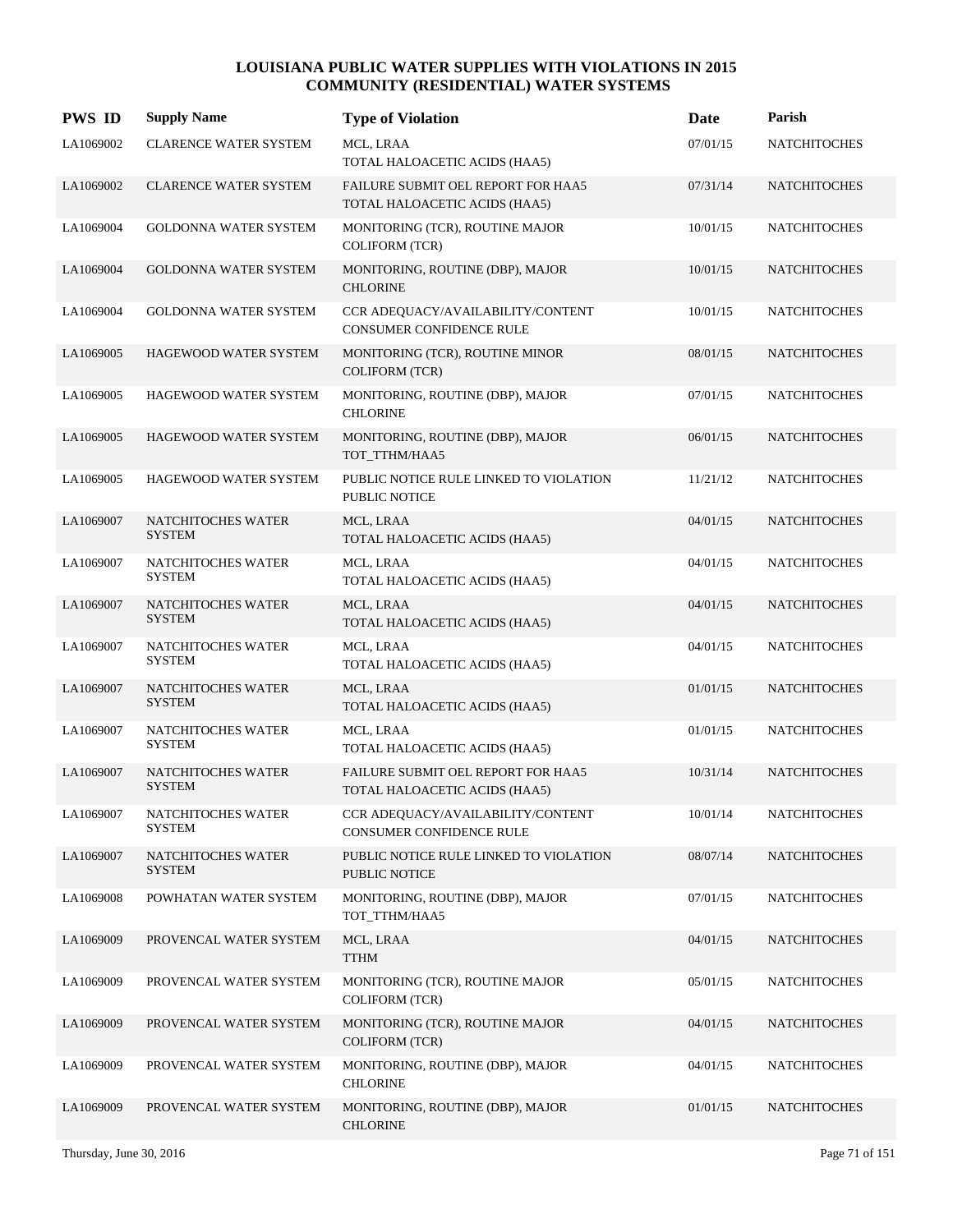| <b>PWS ID</b> | <b>Supply Name</b>                          | <b>Type of Violation</b>                                                   | Date     | Parish              |
|---------------|---------------------------------------------|----------------------------------------------------------------------------|----------|---------------------|
| LA1069009     | PROVENCAL WATER SYSTEM                      | <b>CCR REPORT</b><br>CONSUMER CONFIDENCE RULE                              | 07/01/14 | <b>NATCHITOCHES</b> |
| LA1069009     | PROVENCAL WATER SYSTEM                      | CCR ADEQUACY/AVAILABILITY/CONTENT<br><b>CONSUMER CONFIDENCE RULE</b>       | 10/01/14 | <b>NATCHITOCHES</b> |
| LA1069009     | PROVENCAL WATER SYSTEM                      | PUBLIC NOTICE RULE LINKED TO VIOLATION<br><b>PUBLIC NOTICE</b>             | 09/24/15 | <b>NATCHITOCHES</b> |
| LA1069009     | PROVENCAL WATER SYSTEM                      | PUBLIC NOTICE RULE LINKED TO VIOLATION<br><b>PUBLIC NOTICE</b>             | 09/12/15 | <b>NATCHITOCHES</b> |
| LA1069009     | PROVENCAL WATER SYSTEM                      | PUBLIC NOTICE RULE LINKED TO VIOLATION<br>PUBLIC NOTICE                    | 09/07/15 | <b>NATCHITOCHES</b> |
| LA1069009     | PROVENCAL WATER SYSTEM                      | PUBLIC NOTICE RULE LINKED TO VIOLATION<br><b>PUBLIC NOTICE</b>             | 07/10/15 | <b>NATCHITOCHES</b> |
| LA1069009     | PROVENCAL WATER SYSTEM                      | PUBLIC NOTICE RULE LINKED TO VIOLATION<br><b>PUBLIC NOTICE</b>             | 06/16/15 | <b>NATCHITOCHES</b> |
| LA1069009     | PROVENCAL WATER SYSTEM                      | PUBLIC NOTICE RULE LINKED TO VIOLATION<br><b>PUBLIC NOTICE</b>             | 03/19/14 | <b>NATCHITOCHES</b> |
| LA1069009     | PROVENCAL WATER SYSTEM                      | PUBLIC NOTICE RULE LINKED TO VIOLATION<br>PUBLIC NOTICE                    | 02/12/14 | <b>NATCHITOCHES</b> |
| LA1069010     | ROBELINE MARTHAVILLE<br><b>WATER SYSTEM</b> | MCL, LRAA<br><b>TTHM</b>                                                   | 10/01/15 | <b>NATCHITOCHES</b> |
| LA1069010     | ROBELINE MARTHAVILLE<br><b>WATER SYSTEM</b> | MCL, LRAA<br>TOTAL HALOACETIC ACIDS (HAA5)                                 | 10/01/15 | <b>NATCHITOCHES</b> |
| LA1069010     | ROBELINE MARTHAVILLE<br>WATER SYSTEM        | MCL, LRAA<br><b>TTHM</b>                                                   | 04/01/15 | <b>NATCHITOCHES</b> |
| LA1069010     | ROBELINE MARTHAVILLE<br><b>WATER SYSTEM</b> | MCL, LRAA<br>TOTAL HALOACETIC ACIDS (HAA5)                                 | 04/01/15 | <b>NATCHITOCHES</b> |
| LA1069010     | ROBELINE MARTHAVILLE<br><b>WATER SYSTEM</b> | MCL (TCR), MONTHLY<br><b>COLIFORM (TCR)</b>                                | 04/01/15 | <b>NATCHITOCHES</b> |
| LA1069010     | ROBELINE MARTHAVILLE<br><b>WATER SYSTEM</b> | MONITORING (TCR), ROUTINE MINOR<br><b>COLIFORM (TCR)</b>                   | 05/01/15 | <b>NATCHITOCHES</b> |
| LA1069010     | ROBELINE MARTHAVILLE<br><b>WATER SYSTEM</b> | MONITORING, ROUTINE (DBP), MAJOR<br>TOT_TTHM/HAA5                          | 07/01/15 | <b>NATCHITOCHES</b> |
| LA1069010     | ROBELINE MARTHAVILLE<br><b>WATER SYSTEM</b> | MONITORING, ROUTINE (DBP), MAJOR<br><b>CHLORAMINE</b>                      | 04/01/15 | <b>NATCHITOCHES</b> |
| LA1069010     | ROBELINE MARTHAVILLE<br>WATER SYSTEM        | FAILURE SUBMIT OEL REPORT FOR HAA5<br>TOTAL HALOACETIC ACIDS (HAA5)        | 01/31/15 | <b>NATCHITOCHES</b> |
| LA1069010     | ROBELINE MARTHAVILLE<br>WATER SYSTEM        | FAILURE SUBMIT OEL REPORT FOR TTHM<br><b>TTHM</b>                          | 01/31/15 | <b>NATCHITOCHES</b> |
| LA1069011     | <b>CHEE CHEE BAY WATER</b><br><b>SYSTEM</b> | MONITORING (TCR), ROUTINE MAJOR<br><b>COLIFORM (TCR)</b>                   | 10/01/15 | <b>NATCHITOCHES</b> |
| LA1069011     | CHEE CHEE BAY WATER<br><b>SYSTEM</b>        | MONITORING, ROUTINE (DBP), MAJOR<br><b>CHLORINE</b>                        | 10/01/15 | <b>NATCHITOCHES</b> |
| LA1069012     | CHESTNUT-READHIMER<br>WATER SYSTEM          | <b>FAILURE SUBMIT OEL REPORT FOR HAA5</b><br>TOTAL HALOACETIC ACIDS (HAA5) | 10/31/14 | <b>NATCHITOCHES</b> |
| LA1069012     | <b>CHESTNUT-READHIMER</b><br>WATER SYSTEM   | FAILURE SUBMIT OEL REPORT FOR TTHM<br>TTHM                                 | 10/31/14 | <b>NATCHITOCHES</b> |
| LA1069012     | CHESTNUT-READHIMER<br>WATER SYSTEM          | FAILURE SUBMIT OEL REPORT FOR HAA5<br>TOTAL HALOACETIC ACIDS (HAA5)        | 07/31/14 | <b>NATCHITOCHES</b> |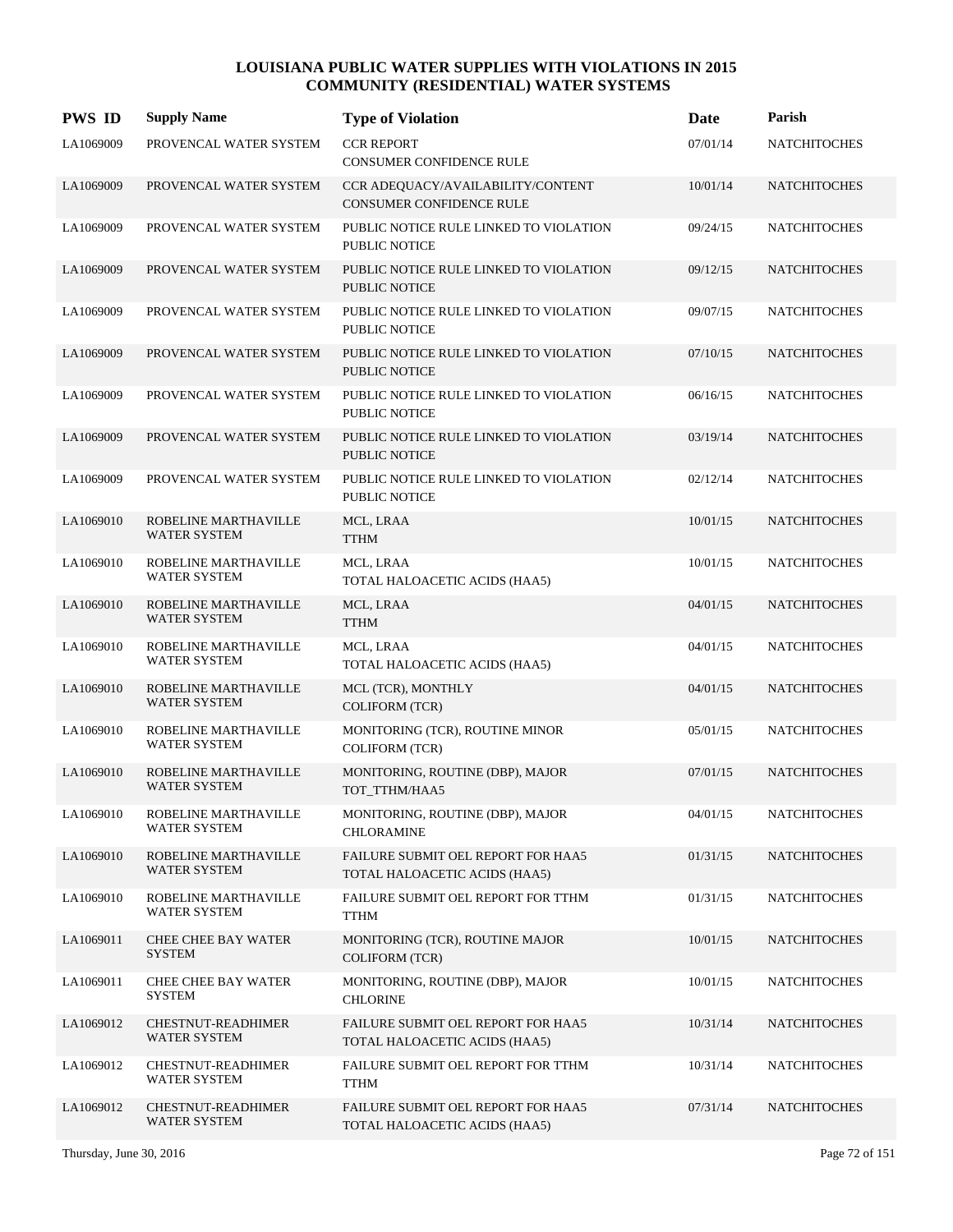| <b>PWS ID</b> | <b>Supply Name</b>                               | <b>Type of Violation</b>                                                   | <b>Date</b> | Parish              |
|---------------|--------------------------------------------------|----------------------------------------------------------------------------|-------------|---------------------|
| LA1069012     | <b>CHESTNUT-READHIMER</b><br><b>WATER SYSTEM</b> | FAILURE SUBMIT OEL REPORT FOR TTHM<br><b>TTHM</b>                          | 07/31/14    | <b>NATCHITOCHES</b> |
| LA1069012     | <b>CHESTNUT-READHIMER</b><br><b>WATER SYSTEM</b> | FAILURE SUBMIT OEL REPORT FOR HAA5<br>TOTAL HALOACETIC ACIDS (HAA5)        | 05/01/14    | <b>NATCHITOCHES</b> |
| LA1069012     | CHESTNUT-READHIMER<br><b>WATER SYSTEM</b>        | FAILURE SUBMIT OEL REPORT FOR TTHM<br><b>TTHM</b>                          | 05/01/14    | <b>NATCHITOCHES</b> |
| LA1069013     | SANDY POINT 480 WATER<br><b>SYSTEM</b>           | MCL, LRAA<br><b>TTHM</b>                                                   | 10/01/15    | <b>NATCHITOCHES</b> |
| LA1069013     | SANDY POINT 480 WATER<br><b>SYSTEM</b>           | MCL, LRAA<br><b>TTHM</b>                                                   | 10/01/15    | <b>NATCHITOCHES</b> |
| LA1069013     | SANDY POINT 480 WATER<br><b>SYSTEM</b>           | MCL, LRAA<br><b>TTHM</b>                                                   | 07/01/15    | <b>NATCHITOCHES</b> |
| LA1069013     | SANDY POINT 480 WATER<br><b>SYSTEM</b>           | MCL, LRAA<br>TOTAL HALOACETIC ACIDS (HAA5)                                 | 07/01/15    | <b>NATCHITOCHES</b> |
| LA1069013     | SANDY POINT 480 WATER<br><b>SYSTEM</b>           | MCL, LRAA<br><b>TTHM</b>                                                   | 07/01/15    | <b>NATCHITOCHES</b> |
| LA1069013     | SANDY POINT 480 WATER<br><b>SYSTEM</b>           | MONITORING (TCR), ROUTINE MINOR<br><b>COLIFORM (TCR)</b>                   | 07/01/15    | <b>NATCHITOCHES</b> |
| LA1069013     | SANDY POINT 480 WATER<br><b>SYSTEM</b>           | MONITORING, ROUTINE (DBP), MAJOR<br>TOT_TTHM/HAA5                          | 09/01/15    | <b>NATCHITOCHES</b> |
| LA1069013     | SANDY POINT 480 WATER<br><b>SYSTEM</b>           | MONITORING, ROUTINE (DBP), MAJOR<br>TOT_TTHM/HAA5                          | 06/01/15    | <b>NATCHITOCHES</b> |
| LA1069013     | SANDY POINT 480 WATER<br><b>SYSTEM</b>           | MONITORING, ROUTINE (DBP), MAJOR<br>TOT_TTHM/HAA5                          | 03/01/15    | <b>NATCHITOCHES</b> |
| LA1069013     | SANDY POINT 480 WATER<br><b>SYSTEM</b>           | <b>CCR REPORT</b><br><b>CONSUMER CONFIDENCE RULE</b>                       | 07/01/14    | <b>NATCHITOCHES</b> |
| LA1069013     | SANDY POINT 480 WATER<br><b>SYSTEM</b>           | CCR ADEQUACY/AVAILABILITY/CONTENT<br>CONSUMER CONFIDENCE RULE              | 10/01/14    | <b>NATCHITOCHES</b> |
| LA1069014     | BELLWOOD WATER SYSTEM                            | MONITORING (TCR), ROUTINE MINOR<br><b>COLIFORM (TCR)</b>                   | 08/01/15    | <b>NATCHITOCHES</b> |
| LA1069014     | <b>BELLWOOD WATER SYSTEM</b>                     | MONITORING, ROUTINE (DBP), MAJOR<br><b>CHLORINE</b>                        | 07/01/15    | <b>NATCHITOCHES</b> |
| LA1069015     |                                                  | AJAX BEULAH WATER SYSTEM MONITORING, ROUTINE (DBP), MAJOR<br>TOT_TTHM/HAA5 | 09/01/14    | <b>NATCHITOCHES</b> |
| LA1071001     | NEW ORLEANS ALGIERS<br><b>WATER WORKS</b>        | INADEQUATE MIN CHLORINE RESIDUAL(GW&SW)<br><b>CHLORINE</b>                 | 08/01/15    | <b>ORLEANS</b>      |
| LA1071001     | NEW ORLEANS ALGIERS<br><b>WATER WORKS</b>        | INADEQUATE MIN CHLORINE RESIDUAL(GW&SW)<br><b>CHLORINE</b>                 | 07/01/15    | <b>ORLEANS</b>      |
| LA1071001     | <b>NEW ORLEANS ALGIERS</b><br><b>WATER WORKS</b> | INADEQUATE MIN CHLORINE RESIDUAL(GW&SW)<br><b>CHLORINE</b>                 | 01/01/15    | <b>ORLEANS</b>      |
| LA1073003     | <b>BETTER WATERWORKS</b><br><b>WATER SYSTEM</b>  | MCL, LRAA<br><b>TTHM</b>                                                   | 10/01/15    | <b>OUACHITA</b>     |
| LA1073003     | <b>BETTER WATERWORKS</b><br><b>WATER SYSTEM</b>  | MCL, LRAA<br><b>TTHM</b>                                                   | 10/01/15    | <b>OUACHITA</b>     |
| LA1073003     | <b>BETTER WATERWORKS</b><br><b>WATER SYSTEM</b>  | MCL, LRAA<br>TTHM                                                          | 07/01/15    | <b>OUACHITA</b>     |
| LA1073003     | <b>BETTER WATERWORKS</b><br>WATER SYSTEM         | MCL, LRAA<br><b>TTHM</b>                                                   | 07/01/15    | <b>OUACHITA</b>     |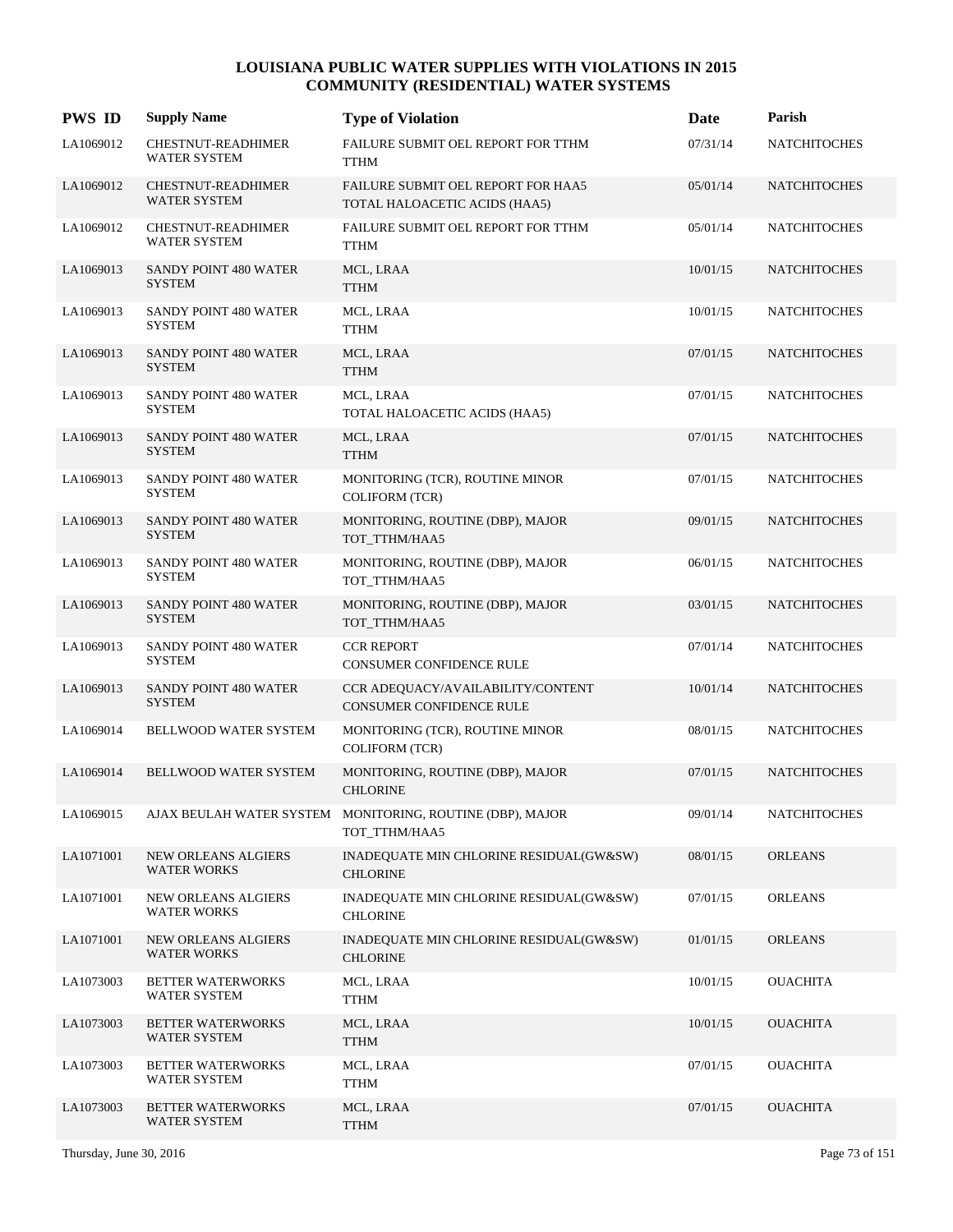| <b>PWS ID</b> | <b>Supply Name</b>                              | <b>Type of Violation</b>                                                                | Date     | Parish          |
|---------------|-------------------------------------------------|-----------------------------------------------------------------------------------------|----------|-----------------|
| LA1073003     | <b>BETTER WATERWORKS</b><br><b>WATER SYSTEM</b> | MCL, LRAA<br>TOTAL HALOACETIC ACIDS (HAA5)                                              | 07/01/15 | <b>OUACHITA</b> |
| LA1073003     | <b>BETTER WATERWORKS</b><br><b>WATER SYSTEM</b> | MCL, LRAA<br>TOTAL HALOACETIC ACIDS (HAA5)                                              | 07/01/15 | <b>OUACHITA</b> |
| LA1073003     | <b>BETTER WATERWORKS</b><br><b>WATER SYSTEM</b> | FAILURE TO HAVE MONITORING PLAN (IDSE)<br><b>DBP STAGE 2</b>                            | 04/01/08 | <b>OUACHITA</b> |
| LA1073003     | <b>BETTER WATERWORKS</b><br>WATER SYSTEM        | FAILURE SUBMIT OEL REPORT FOR HAA5<br>TOTAL HALOACETIC ACIDS (HAA5)                     | 05/01/15 | <b>OUACHITA</b> |
| LA1073003     | <b>BETTER WATERWORKS</b><br>WATER SYSTEM        | FAILURE SUBMIT OEL REPORT FOR TTHM<br>TTHM                                              | 05/01/15 | <b>OUACHITA</b> |
| LA1073003     | <b>BETTER WATERWORKS</b><br><b>WATER SYSTEM</b> | FAILURE SUBMIT OEL REPORT FOR TTHM<br><b>TTHM</b>                                       | 01/31/15 | <b>OUACHITA</b> |
| LA1073003     | <b>BETTER WATERWORKS</b><br>WATER SYSTEM        | PUBLIC NOTICE RULE LINKED TO VIOLATION<br>PUBLIC NOTICE                                 | 12/08/14 | <b>OUACHITA</b> |
| LA1073004     | BROWNVILLE WATER SYSTEM                         | INADEQUATE MIN CHLORINE RESIDUAL(GW&SW)<br><b>CHLORAMINE</b>                            | 07/01/15 | <b>OUACHITA</b> |
| LA1073004     | BROWNVILLE WATER SYSTEM                         | INADEQUATE MIN CHLORINE RESIDUAL(GW&SW)<br><b>CHLORAMINE</b>                            | 06/01/15 | <b>OUACHITA</b> |
| LA1073004     | BROWNVILLE WATER SYSTEM                         | INADEQUATE MIN CHLORINE RESIDUAL(GW&SW)<br><b>CHLORAMINE</b>                            | 05/01/15 | <b>OUACHITA</b> |
| LA1073004     | BROWNVILLE WATER SYSTEM                         | INADEQUATE MIN CHLORINE RESIDUAL(GW&SW)<br><b>CHLORAMINE</b>                            | 04/01/15 | <b>OUACHITA</b> |
| LA1073004     | <b>BROWNVILLE WATER SYSTEM</b>                  | INADEQUATE MIN CHLORINE RESIDUAL(GW&SW)<br><b>CHLORAMINE</b>                            | 03/01/15 | <b>OUACHITA</b> |
| LA1073004     | BROWNVILLE WATER SYSTEM                         | INADEQUATE MIN CHLORINE RESIDUAL(GW&SW)<br><b>CHLORAMINE</b>                            | 02/01/15 | <b>OUACHITA</b> |
| LA1073007     | CHARMINGDALE SUBDIVISION<br>WS                  | MCL, LRAA<br><b>TTHM</b>                                                                | 10/01/15 | <b>OUACHITA</b> |
| LA1073007     | CHARMINGDALE SUBDIVISION<br>WS                  | MCL, LRAA<br><b>TTHM</b>                                                                | 10/01/15 | <b>OUACHITA</b> |
| LA1073007     | <b>CHARMINGDALE SUBDIVISION</b><br>WS           | MCL, LRAA<br><b>TTHM</b>                                                                | 07/01/15 | <b>OUACHITA</b> |
| LA1073007     | CHARMINGDALE SUBDIVISION MCL, LRAA<br>WS        | <b>TTHM</b>                                                                             | 04/01/15 | <b>OUACHITA</b> |
| LA1073007     | CHARMINGDALE SUBDIVISION<br>WS                  | MCL, LRAA<br><b>TTHM</b>                                                                | 04/01/15 | <b>OUACHITA</b> |
| LA1073007     | WS                                              | CHARMINGDALE SUBDIVISION PUBLIC NOTICE RULE LINKED TO VIOLATION<br>PUBLIC NOTICE        | 12/11/15 | <b>OUACHITA</b> |
| LA1073007     | WS                                              | CHARMINGDALE SUBDIVISION PUBLIC NOTICE RULE LINKED TO VIOLATION<br>PUBLIC NOTICE        | 07/21/14 | <b>OUACHITA</b> |
| LA1073007     | WS                                              | CHARMINGDALE SUBDIVISION PUBLIC NOTICE RULE LINKED TO VIOLATION<br>PUBLIC NOTICE        | 07/04/14 | <b>OUACHITA</b> |
| LA1073007     | WS                                              | CHARMINGDALE SUBDIVISION PUBLIC NOTICE RULE LINKED TO VIOLATION<br><b>PUBLIC NOTICE</b> | 04/08/14 | <b>OUACHITA</b> |
| LA1073007     | WS                                              | CHARMINGDALE SUBDIVISION INADEQUATE MIN CHLORINE RESIDUAL(GW&SW)<br><b>CHLORINE</b>     | 02/01/15 | <b>OUACHITA</b> |
| LA1073011     | <b>COUNTRY ESTATES WS</b>                       | MCL, LRAA<br><b>TTHM</b>                                                                | 10/01/15 | <b>OUACHITA</b> |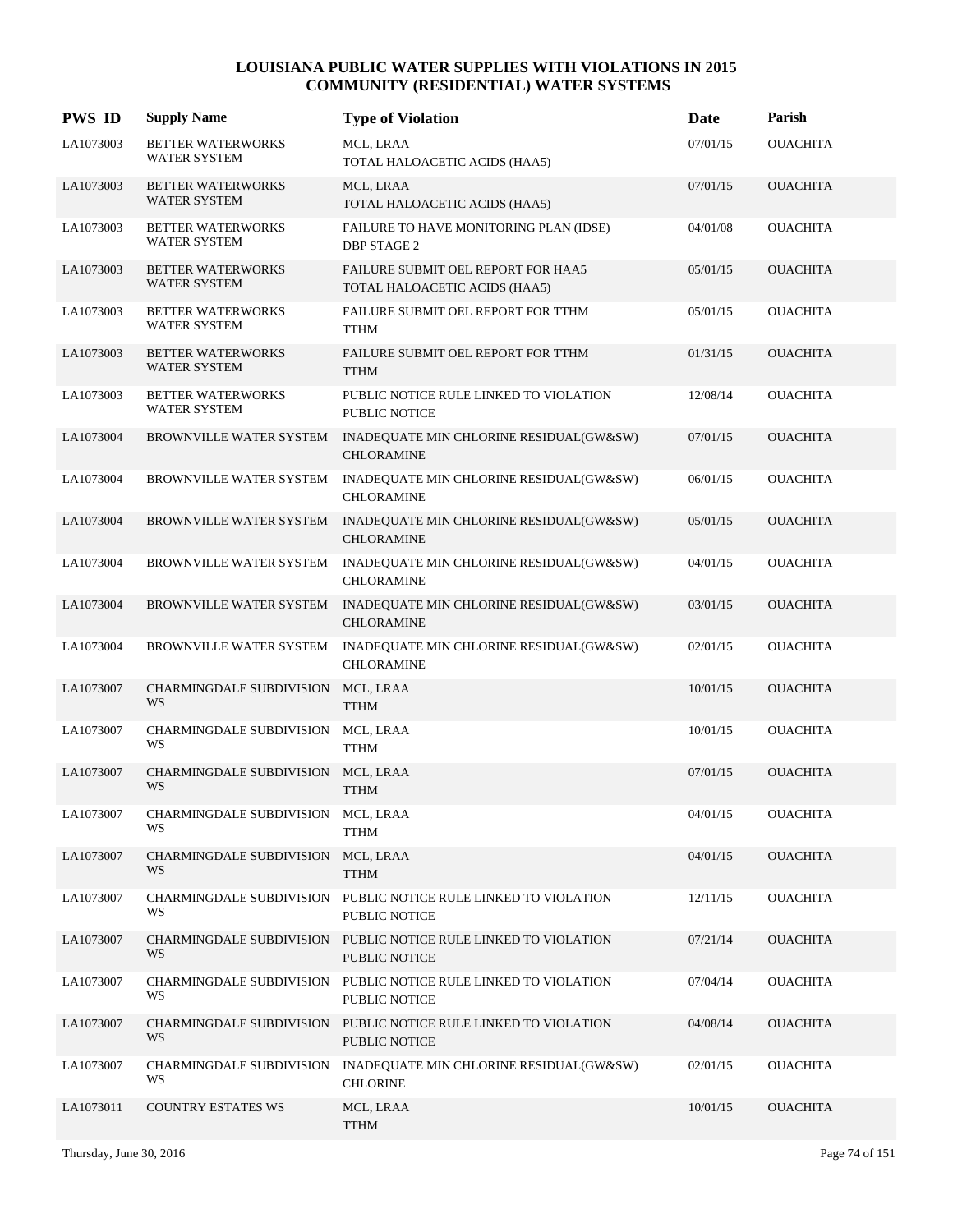| <b>PWS ID</b> | <b>Supply Name</b>                       | <b>Type of Violation</b>                                                              | Date     | Parish          |
|---------------|------------------------------------------|---------------------------------------------------------------------------------------|----------|-----------------|
| LA1073011     | <b>COUNTRY ESTATES WS</b>                | MCL, LRAA<br><b>TTHM</b>                                                              | 10/01/15 | <b>OUACHITA</b> |
| LA1073011     | <b>COUNTRY ESTATES WS</b>                | MONITORING, ROUTINE (DBP), MAJOR<br>TOT_TTHM/HAA5                                     | 12/01/15 | <b>OUACHITA</b> |
| LA1073011     | <b>COUNTRY ESTATES WS</b>                | PUBLIC NOTICE RULE LINKED TO VIOLATION<br><b>PUBLIC NOTICE</b>                        | 12/08/14 | <b>OUACHITA</b> |
| LA1073014     | FROST TOWN WATER SYSTEM                  | MONITORING (TCR), ROUTINE MINOR<br><b>COLIFORM (TCR)</b>                              | 07/01/15 | <b>OUACHITA</b> |
| LA1073016     | <b>GREEN ACRES SUBDIVISION</b><br>WS     | MCL, LRAA<br><b>TTHM</b>                                                              | 10/01/15 | <b>OUACHITA</b> |
| LA1073016     | <b>GREEN ACRES SUBDIVISION</b><br>WS     | MCL, LRAA<br><b>TTHM</b>                                                              | 10/01/15 | <b>OUACHITA</b> |
| LA1073016     | <b>GREEN ACRES SUBDIVISION</b><br>WS     | MCL, LRAA<br><b>TTHM</b>                                                              | 07/01/15 | <b>OUACHITA</b> |
| LA1073016     | <b>GREEN ACRES SUBDIVISION</b><br>WS     | MCL, LRAA<br><b>TTHM</b>                                                              | 07/01/15 | <b>OUACHITA</b> |
| LA1073016     | <b>GREEN ACRES SUBDIVISION</b><br>WS     | MCL, LRAA<br><b>TTHM</b>                                                              | 04/01/15 | <b>OUACHITA</b> |
| LA1073016     | <b>GREEN ACRES SUBDIVISION</b><br>WS     | MCL, LRAA<br><b>TTHM</b>                                                              | 04/01/15 | <b>OUACHITA</b> |
| LA1073016     | <b>GREEN ACRES SUBDIVISION</b><br>WS     | PUBLIC NOTICE RULE LINKED TO VIOLATION<br>PUBLIC NOTICE                               | 07/21/14 | <b>OUACHITA</b> |
| LA1073016     | <b>GREEN ACRES SUBDIVISION</b><br>WS     | PUBLIC NOTICE RULE LINKED TO VIOLATION<br><b>PUBLIC NOTICE</b>                        | 07/04/14 | <b>OUACHITA</b> |
| LA1073016     | <b>GREEN ACRES SUBDIVISION</b><br>WS     | INADEQUATE MIN CHLORINE RESIDUAL(GW&SW)<br><b>CHLORINE</b>                            | 09/01/15 | <b>OUACHITA</b> |
| LA1073020     | <b>KIROLI DARBONNE WS</b>                | MONITORING, ROUTINE (DBP), MAJOR<br>TOT_TTHM/HAA5                                     | 09/01/15 | <b>OUACHITA</b> |
| LA1073020     | <b>KIROLI DARBONNE WS</b>                | INADEQUATE MIN CHLORINE RESIDUAL(GW&SW)<br><b>CHLORINE</b>                            | 03/01/15 | <b>OUACHITA</b> |
| LA1073025     | <b>RAMSEY WATER SYSTEM</b>               | PUBLIC NOTICE RULE LINKED TO VIOLATION<br>PUBLIC NOTICE                               | 12/08/14 | <b>OUACHITA</b> |
| LA1073028     | MCCLENDON COMMUNITY<br><b>WATER WELL</b> | MONITORING (TCR), ROUTINE MAJOR<br><b>COLIFORM (TCR)</b>                              | 02/01/15 | <b>OUACHITA</b> |
| LA1073031     | MONROE WATER SYSTEM                      | INADEQUATE MIN CHLORINE RESIDUAL(GW&SW)<br><b>CHLORAMINE</b>                          | 11/01/15 | <b>OUACHITA</b> |
| LA1073031     | MONROE WATER SYSTEM                      | INADEQUATE MIN CHLORINE RESIDUAL(GW&SW)<br>CHLORAMINE                                 | 09/01/15 | <b>OUACHITA</b> |
| LA1073031     | MONROE WATER SYSTEM                      | INADEQUATE MIN CHLORINE RESIDUAL(GW&SW)<br><b>CHLORAMINE</b>                          | 07/01/15 | <b>OUACHITA</b> |
| LA1073035     | <b>SYSTEM</b>                            | NORTH MONROE ET AL WATER INADEQUATE MIN CHLORINE RESIDUAL(GW&SW)<br>CHLORAMINE        | 08/01/15 | <b>OUACHITA</b> |
| LA1073035     | <b>SYSTEM</b>                            | NORTH MONROE ET AL WATER INADEQUATE MIN CHLORINE RESIDUAL(GW&SW)<br><b>CHLORAMINE</b> | 06/01/15 | <b>OUACHITA</b> |
| LA1073040     | PRAIRIE ROAD WATER<br><b>DISTRICT</b>    | FAILURE SUBMIT OEL REPORT FOR TTHM<br><b>TTHM</b>                                     | 07/31/14 | <b>OUACHITA</b> |
| LA1073046     | SOUTH MONROE WS GOWC                     | MCL, LRAA<br><b>TTHM</b>                                                              | 04/01/15 | <b>OUACHITA</b> |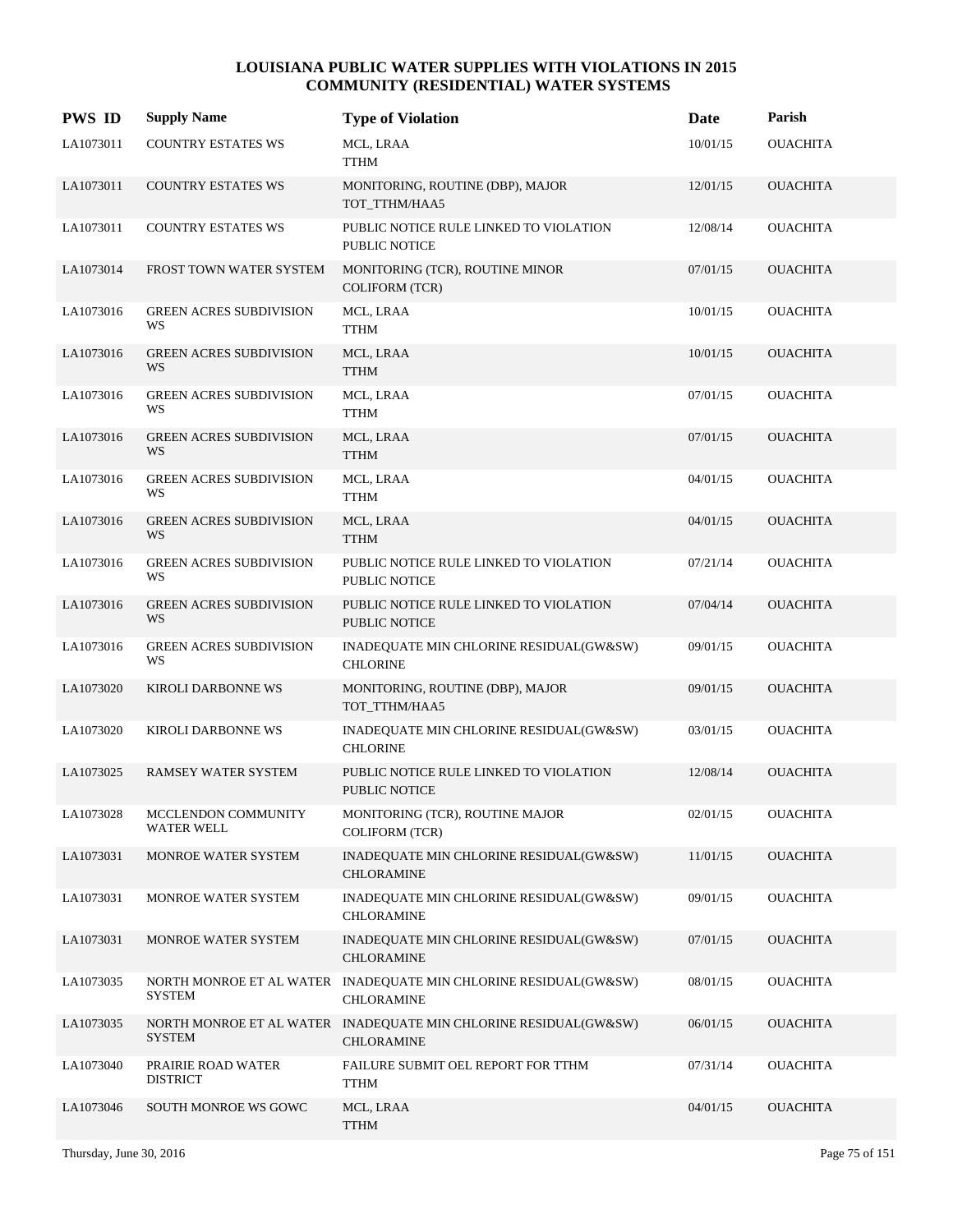| <b>PWS ID</b> | <b>Supply Name</b>                           | <b>Type of Violation</b>                                       | Date     | Parish          |
|---------------|----------------------------------------------|----------------------------------------------------------------|----------|-----------------|
| LA1073046     | SOUTH MONROE WS GOWC                         | MCL, LRAA<br><b>TTHM</b>                                       | 01/01/15 | <b>OUACHITA</b> |
| LA1073046     | SOUTH MONROE WS GOWC                         | MCL (TCR), MONTHLY<br><b>COLIFORM</b> (TCR)                    | 05/01/15 | <b>OUACHITA</b> |
| LA1073046     | SOUTH MONROE WS GOWC                         | FAILURE SUBMIT OEL REPORT FOR TTHM<br><b>TTHM</b>              | 01/31/15 | <b>OUACHITA</b> |
| LA1073046     | SOUTH MONROE WS GOWC                         | FAILURE SUBMIT OEL REPORT FOR TTHM<br><b>TTHM</b>              | 10/31/14 | <b>OUACHITA</b> |
| LA1073047     | SOUTHWEST OUACHITA<br>WATERWORKS, INC        | MCL, LRAA<br><b>TTHM</b>                                       | 10/01/15 | <b>OUACHITA</b> |
| LA1073047     | SOUTHWEST OUACHITA<br>WATERWORKS, INC        | MCL, LRAA<br><b>TTHM</b>                                       | 10/01/15 | <b>OUACHITA</b> |
| LA1073049     | SUBURBAN NORTH WATER<br><b>SYSTEM</b>        | FAILURE SUBMIT OEL REPORT FOR TTHM<br><b>TTHM</b>              | 01/31/15 | <b>OUACHITA</b> |
| LA1073049     | SUBURBAN NORTH WATER<br><b>SYSTEM</b>        | FAILURE SUBMIT OEL REPORT FOR TTHM<br><b>TTHM</b>              | 10/31/14 | <b>OUACHITA</b> |
| LA1073049     | <b>SUBURBAN NORTH WATER</b><br><b>SYSTEM</b> | FAILURE SUBMIT OEL REPORT FOR TTHM<br><b>TTHM</b>              | 07/31/14 | <b>OUACHITA</b> |
| LA1073049     | <b>SUBURBAN NORTH WATER</b><br><b>SYSTEM</b> | PUBLIC NOTICE RULE LINKED TO VIOLATION<br><b>PUBLIC NOTICE</b> | 07/30/14 | <b>OUACHITA</b> |
| LA1073049     | SUBURBAN NORTH WATER<br><b>SYSTEM</b>        | PUBLIC NOTICE RULE LINKED TO VIOLATION<br><b>PUBLIC NOTICE</b> | 07/21/14 | <b>OUACHITA</b> |
| LA1073049     | <b>SUBURBAN NORTH WATER</b><br><b>SYSTEM</b> | PUBLIC NOTICE RULE LINKED TO VIOLATION<br><b>PUBLIC NOTICE</b> | 07/04/14 | <b>OUACHITA</b> |
| LA1073049     | SUBURBAN NORTH WATER<br><b>SYSTEM</b>        | PUBLIC NOTICE RULE LINKED TO VIOLATION<br>PUBLIC NOTICE        | 04/08/14 | <b>OUACHITA</b> |
| LA1073055     | WEST HWY 80 ARK ROAD WS                      | FAILURE SUBMIT OEL REPORT FOR TTHM<br><b>TTHM</b>              | 10/31/14 | <b>OUACHITA</b> |
| LA1073055     | WEST HWY 80 ARK ROAD WS                      | INADEQUATE MIN CHLORINE RESIDUAL(GW&SW)<br><b>CHLORAMINE</b>   | 08/01/15 | <b>OUACHITA</b> |
| LA1073055     | WEST HWY 80 ARK ROAD WS                      | INADEQUATE MIN CHLORINE RESIDUAL(GW&SW)<br><b>CHLORAMINE</b>   | 07/01/15 | <b>OUACHITA</b> |
| LA1073055     | WEST HWY 80 ARK ROAD WS                      | INADEQUATE MIN CHLORINE RESIDUAL(GW&SW)<br><b>CHLORAMINE</b>   | 06/01/15 | <b>OUACHITA</b> |
| LA1073055     | WEST HWY 80 ARK ROAD WS                      | INADEQUATE MIN CHLORINE RESIDUAL(GW&SW)<br><b>CHLORAMINE</b>   | 05/01/15 | <b>OUACHITA</b> |
| LA1073055     | WEST HWY 80 ARK ROAD WS                      | INADEQUATE MIN CHLORINE RESIDUAL(GW&SW)<br><b>CHLORAMINE</b>   | 04/01/15 | OUACHITA        |
| LA1073055     | WEST HWY 80 ARK ROAD WS                      | INADEQUATE MIN CHLORINE RESIDUAL(GW&SW)<br><b>CHLORAMINE</b>   | 03/01/15 | <b>OUACHITA</b> |
| LA1073055     | WEST HWY 80 ARK ROAD WS                      | INADEQUATE MIN CHLORINE RESIDUAL(GW&SW)<br>CHLORAMINE          | 02/01/15 | <b>OUACHITA</b> |
| LA1073055     | WEST HWY 80 ARK ROAD WS                      | INADEQUATE MIN CHLORINE RESIDUAL(GW&SW)<br><b>CHLORAMINE</b>   | 01/01/14 | <b>OUACHITA</b> |
| LA1073058     | <b>INDIAN VILLAGE WATER</b><br>SYSTEM        | MCL, LRAA<br><b>TTHM</b>                                       | 10/01/15 | <b>OUACHITA</b> |
| LA1073058     | <b>INDIAN VILLAGE WATER</b><br><b>SYSTEM</b> | MONITORING, ROUTINE (DBP), MAJOR<br>TOT_TTHM/HAA5              | 09/01/15 | <b>OUACHITA</b> |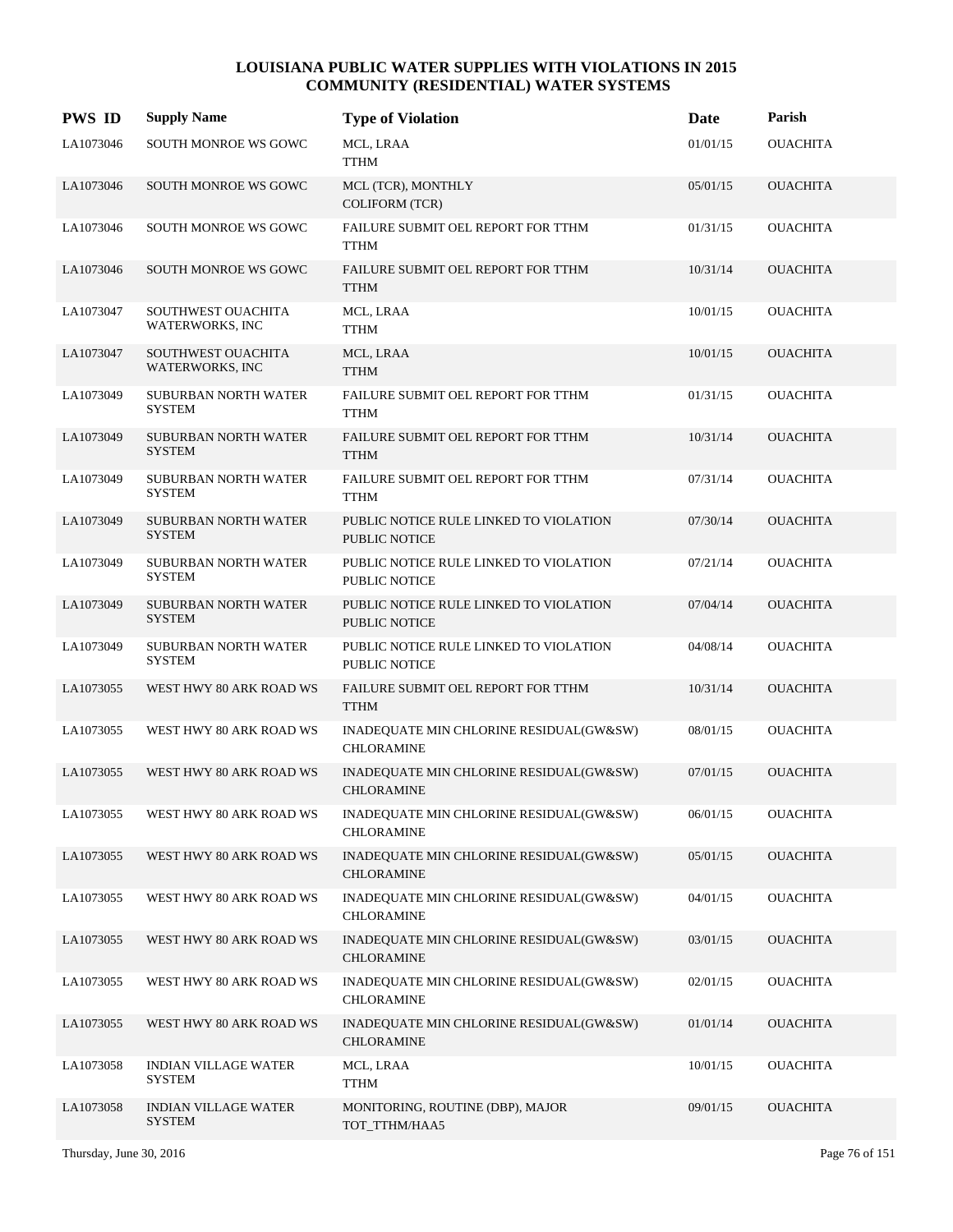| <b>PWS ID</b> | <b>Supply Name</b>                           | <b>Type of Violation</b>                                            | Date     | Parish          |
|---------------|----------------------------------------------|---------------------------------------------------------------------|----------|-----------------|
| LA1073058     | <b>INDIAN VILLAGE WATER</b><br><b>SYSTEM</b> | CCR ADEQUACY/AVAILABILITY/CONTENT<br>CONSUMER CONFIDENCE RULE       | 10/01/15 | <b>OUACHITA</b> |
| LA1073058     | <b>INDIAN VILLAGE WATER</b><br><b>SYSTEM</b> | PUBLIC NOTICE RULE LINKED TO VIOLATION<br>PUBLIC NOTICE             | 09/30/14 | <b>OUACHITA</b> |
| LA1073058     | <b>INDIAN VILLAGE WATER</b><br><b>SYSTEM</b> | PUBLIC NOTICE RULE LINKED TO VIOLATION<br>PUBLIC NOTICE             | 09/02/13 | <b>OUACHITA</b> |
| LA1073060     | CADEVILLE WATER DISTRICT                     | MCL, LRAA<br><b>TTHM</b>                                            | 10/01/15 | <b>OUACHITA</b> |
| LA1073060     | CADEVILLE WATER DISTRICT                     | MCL, LRAA<br><b>TTHM</b>                                            | 10/01/15 | <b>OUACHITA</b> |
| LA1073060     | CADEVILLE WATER DISTRICT                     | MCL, LRAA<br><b>TTHM</b>                                            | 07/01/15 | <b>OUACHITA</b> |
| LA1073060     | CADEVILLE WATER DISTRICT                     | MCL, LRAA<br><b>TTHM</b>                                            | 07/01/15 | <b>OUACHITA</b> |
| LA1073060     | CADEVILLE WATER DISTRICT                     | MCL, LRAA<br><b>TTHM</b>                                            | 04/01/15 | <b>OUACHITA</b> |
| LA1073060     | CADEVILLE WATER DISTRICT                     | MCL, LRAA<br><b>TTHM</b>                                            | 04/01/15 | <b>OUACHITA</b> |
| LA1073060     | CADEVILLE WATER DISTRICT                     | MCL, LRAA<br><b>TTHM</b>                                            | 01/01/15 | <b>OUACHITA</b> |
| LA1073060     | CADEVILLE WATER DISTRICT                     | MCL, LRAA<br><b>TTHM</b>                                            | 01/01/15 | <b>OUACHITA</b> |
| LA1073060     | CADEVILLE WATER DISTRICT                     | MONITORING (TCR), ROUTINE MAJOR<br><b>COLIFORM (TCR)</b>            | 02/01/15 | <b>OUACHITA</b> |
| LA1073060     | CADEVILLE WATER DISTRICT                     | MONITORING, ROUTINE (DBP), MAJOR<br>TOT_TTHM/HAA5                   | 12/01/15 | <b>OUACHITA</b> |
| LA1073060     | CADEVILLE WATER DISTRICT                     | MONITORING, ROUTINE (DBP), MAJOR<br><b>CHLORINE</b>                 | 01/01/15 | <b>OUACHITA</b> |
| LA1073060     | CADEVILLE WATER DISTRICT                     | MONITORING, ROUTINE (DBP), MAJOR<br><b>CHLORINE</b>                 | 01/01/15 | <b>OUACHITA</b> |
| LA1073060     | CADEVILLE WATER DISTRICT                     | FAILURE SUBMIT OEL REPORT FOR TTHM<br><b>TTHM</b>                   | 05/01/15 | <b>OUACHITA</b> |
| LA1073060     | CADEVILLE WATER DISTRICT                     | FAILURE SUBMIT OEL REPORT FOR TTHM<br><b>TTHM</b>                   | 07/31/14 | <b>OUACHITA</b> |
| LA1073060     | CADEVILLE WATER DISTRICT                     | FAILURE SUBMIT OEL REPORT FOR HAA5<br>TOTAL HALOACETIC ACIDS (HAA5) | 07/31/14 | <b>OUACHITA</b> |
| LA1073060     | CADEVILLE WATER DISTRICT                     | FAILURE SUBMIT OEL REPORT FOR TTHM<br><b>TTHM</b>                   | 05/01/14 | <b>OUACHITA</b> |
| LA1073060     | CADEVILLE WATER DISTRICT                     | PUBLIC NOTICE RULE LINKED TO VIOLATION<br>PUBLIC NOTICE             | 06/05/15 | <b>OUACHITA</b> |
| LA1073060     | CADEVILLE WATER DISTRICT                     | PUBLIC NOTICE RULE LINKED TO VIOLATION<br>PUBLIC NOTICE             | 05/21/15 | <b>OUACHITA</b> |
| LA1073060     | CADEVILLE WATER DISTRICT                     | PUBLIC NOTICE RULE LINKED TO VIOLATION<br>PUBLIC NOTICE             | 05/01/15 | <b>OUACHITA</b> |
| LA1073061     | HIDDEN OAKS SUBDIVISION<br>WS                | MCL, LRAA<br><b>TTHM</b>                                            | 10/01/15 | OUACHITA        |
| LA1073061     | HIDDEN OAKS SUBDIVISION<br>WS                | MCL, LRAA<br><b>TTHM</b>                                            | 10/01/15 | <b>OUACHITA</b> |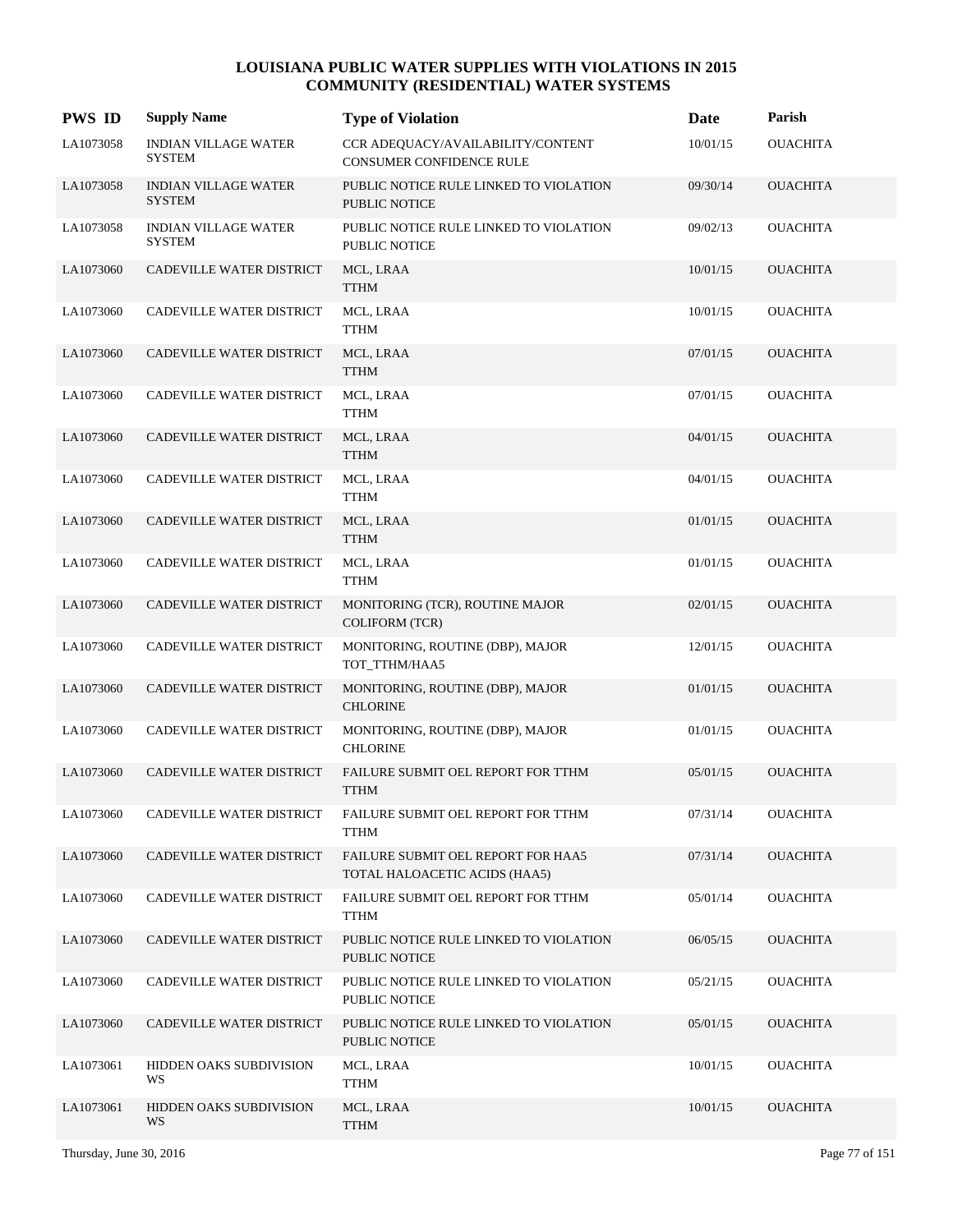| <b>PWS ID</b> | <b>Supply Name</b>                             | <b>Type of Violation</b>                                       | Date     | Parish          |
|---------------|------------------------------------------------|----------------------------------------------------------------|----------|-----------------|
| LA1073061     | HIDDEN OAKS SUBDIVISION<br>WS                  | MONITORING, ROUTINE (DBP), MAJOR<br>TOT_TTHM/HAA5              | 12/01/15 | <b>OUACHITA</b> |
| LA1073061     | HIDDEN OAKS SUBDIVISION<br>WS                  | PUBLIC NOTICE RULE LINKED TO VIOLATION<br><b>PUBLIC NOTICE</b> | 12/08/14 | <b>OUACHITA</b> |
| LA1073063     | PECAN LAKE SUBDIVISION WS                      | MCL, LRAA<br><b>TTHM</b>                                       | 10/01/15 | <b>OUACHITA</b> |
| LA1073063     | PECAN LAKE SUBDIVISION WS                      | MCL, LRAA<br><b>TTHM</b>                                       | 10/01/15 | <b>OUACHITA</b> |
| LA1073063     | PECAN LAKE SUBDIVISION WS                      | MONITORING, ROUTINE (DBP), MAJOR<br>TOT_TTHM/HAA5              | 12/01/15 | <b>OUACHITA</b> |
| LA1073063     | PECAN LAKE SUBDIVISION WS                      | PUBLIC NOTICE RULE LINKED TO VIOLATION<br><b>PUBLIC NOTICE</b> | 12/08/14 | <b>OUACHITA</b> |
| LA1073064     | HILLSIDE PARK SUBDIVISION<br>WS                | PUBLIC NOTICE RULE LINKED TO VIOLATION<br><b>PUBLIC NOTICE</b> | 07/21/14 | <b>OUACHITA</b> |
| LA1073064     | HILLSIDE PARK SUBDIVISION<br>WS                | PUBLIC NOTICE RULE LINKED TO VIOLATION<br><b>PUBLIC NOTICE</b> | 07/04/14 | <b>OUACHITA</b> |
| LA1073064     | HILLSIDE PARK SUBDIVISION<br>WS                | PUBLIC NOTICE RULE LINKED TO VIOLATION<br><b>PUBLIC NOTICE</b> | 04/08/14 | <b>OUACHITA</b> |
| LA1073071     | <b>LAKESHORE SWARTZ WATER</b><br><b>SYSTEM</b> | INADEQUATE MIN CHLORINE RESIDUAL(GW&SW)<br><b>CHLORAMINE</b>   | 11/01/15 | <b>OUACHITA</b> |
| LA1073071     | <b>LAKESHORE SWARTZ WATER</b><br><b>SYSTEM</b> | INADEQUATE MIN CHLORINE RESIDUAL(GW&SW)<br><b>CHLORAMINE</b>   | 10/01/15 | <b>OUACHITA</b> |
| LA1073071     | <b>LAKESHORE SWARTZ WATER</b><br><b>SYSTEM</b> | INADEQUATE MIN CHLORINE RESIDUAL(GW&SW)<br><b>CHLORAMINE</b>   | 09/01/15 | <b>OUACHITA</b> |
| LA1073071     | LAKESHORE SWARTZ WATER<br><b>SYSTEM</b>        | INADEQUATE MIN CHLORINE RESIDUAL(GW&SW)<br><b>CHLORAMINE</b>   | 08/01/15 | <b>OUACHITA</b> |
| LA1073071     | <b>LAKESHORE SWARTZ WATER</b><br><b>SYSTEM</b> | INADEQUATE MIN CHLORINE RESIDUAL(GW&SW)<br><b>CHLORAMINE</b>   | 07/01/15 | <b>OUACHITA</b> |
| LA1073071     | LAKESHORE SWARTZ WATER<br><b>SYSTEM</b>        | INADEQUATE MIN CHLORINE RESIDUAL(GW&SW)<br><b>CHLORAMINE</b>   | 06/01/15 | <b>OUACHITA</b> |
| LA1073071     | <b>LAKESHORE SWARTZ WATER</b><br><b>SYSTEM</b> | INADEQUATE MIN CHLORINE RESIDUAL(GW&SW)<br><b>CHLORAMINE</b>   | 04/01/15 | <b>OUACHITA</b> |
| LA1073071     | LAKESHORE SWARTZ WATER<br><b>SYSTEM</b>        | INADEQUATE MIN CHLORINE RESIDUAL(GW&SW)<br>CHLORAMINE          | 02/01/15 | <b>OUACHITA</b> |
| LA1073075     | LANS MOBILE HOME PARK WS                       | <b>CCR REPORT</b><br>CONSUMER CONFIDENCE RULE                  | 07/01/15 | <b>OUACHITA</b> |
| LA1073090     | LINCOLN HILLS SUBDIVISION<br>WS                | PUBLIC NOTICE RULE LINKED TO VIOLATION<br>PUBLIC NOTICE        | 12/08/14 | <b>OUACHITA</b> |
| LA1073097     | WESTERN UTILITIES, INC                         | MONITORING (TCR), ROUTINE MAJOR<br><b>COLIFORM (TCR)</b>       | 02/01/15 | <b>OUACHITA</b> |
| LA1073097     | WESTERN UTILITIES, INC                         | MONITORING, ROUTINE (DBP), MAJOR<br><b>CHLORINE</b>            | 01/01/15 | <b>OUACHITA</b> |
| LA1073097     | WESTERN UTILITIES, INC                         | PUBLIC NOTICE RULE LINKED TO VIOLATION<br>PUBLIC NOTICE        | 06/16/15 | <b>OUACHITA</b> |
| LA1073097     | WESTERN UTILITIES, INC                         | PUBLIC NOTICE RULE LINKED TO VIOLATION<br>PUBLIC NOTICE        | 06/09/15 | <b>OUACHITA</b> |
| LA1073108     | <b>LOVE ESTATES WS</b>                         | MCL, LRAA<br><b>TTHM</b>                                       | 01/01/15 | <b>OUACHITA</b> |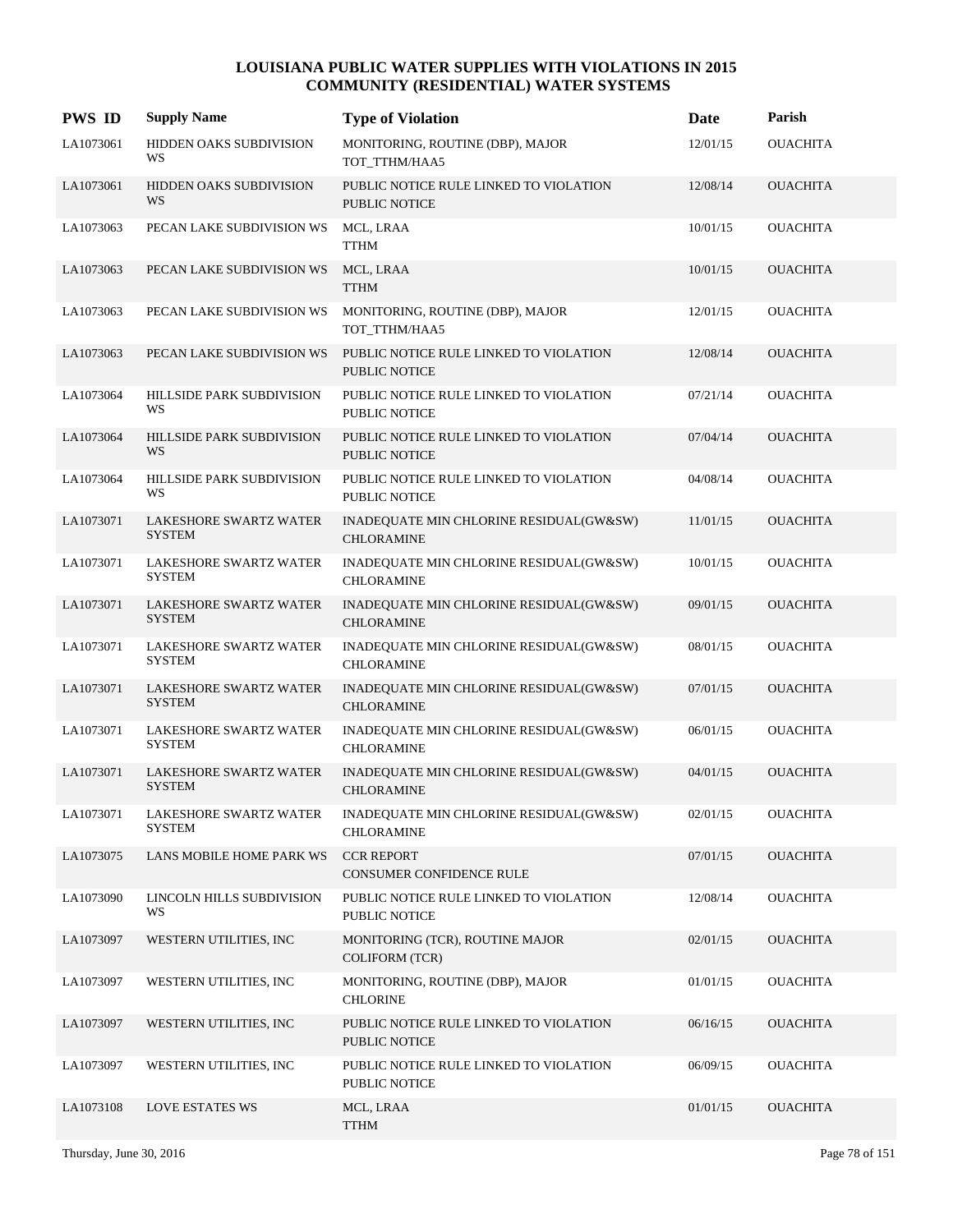| <b>PWS ID</b> | <b>Supply Name</b>                           | <b>Type of Violation</b>                                            | Date     | Parish             |
|---------------|----------------------------------------------|---------------------------------------------------------------------|----------|--------------------|
| LA1073108     | <b>LOVE ESTATES WS</b>                       | FAILURE SUBMIT OEL REPORT FOR TTHM<br><b>TTHM</b>                   | 01/31/15 | <b>OUACHITA</b>    |
| LA1073108     | <b>LOVE ESTATES WS</b>                       | FAILURE SUBMIT OEL REPORT FOR TTHM<br><b>TTHM</b>                   | 10/31/14 | <b>OUACHITA</b>    |
| LA1073108     | <b>LOVE ESTATES WS</b>                       | FAILURE SUBMIT OEL REPORT FOR TTHM<br><b>TTHM</b>                   | 07/31/14 | <b>OUACHITA</b>    |
| LA1073108     | <b>LOVE ESTATES WS</b>                       | PUBLIC NOTICE RULE LINKED TO VIOLATION<br>PUBLIC NOTICE             | 07/21/14 | <b>OUACHITA</b>    |
| LA1073108     | <b>LOVE ESTATES WS</b>                       | PUBLIC NOTICE RULE LINKED TO VIOLATION<br>PUBLIC NOTICE             | 07/04/14 | <b>OUACHITA</b>    |
| LA1073108     | <b>LOVE ESTATES WS</b>                       | PUBLIC NOTICE RULE LINKED TO VIOLATION<br>PUBLIC NOTICE             | 04/08/14 | <b>OUACHITA</b>    |
| LA1073108     | <b>LOVE ESTATES WS</b>                       | PUBLIC NOTICE RULE LINKED TO VIOLATION<br>PUBLIC NOTICE             | 07/12/13 | <b>OUACHITA</b>    |
| LA1073108     | <b>LOVE ESTATES WS</b>                       | INADEQUATE MIN CHLORINE RESIDUAL(GW&SW)<br><b>CHLORINE</b>          | 02/01/15 | <b>OUACHITA</b>    |
| LA1073110     | WILDWOOD MHP WS                              | PUBLIC NOTICE RULE LINKED TO VIOLATION<br>PUBLIC NOTICE             | 12/08/14 | <b>OUACHITA</b>    |
| LA1075001     | <b>BELLE CHASSE WATER</b><br><b>DISTRICT</b> | MCL (TCR), MONTHLY<br><b>COLIFORM (TCR)</b>                         | 07/01/15 | <b>PLAQUEMINES</b> |
| LA1075001     | <b>BELLE CHASSE WATER</b><br><b>DISTRICT</b> | INADEQUATE DBP PRECURSOR REMOVAL<br>CARBON, TOTAL                   | 07/01/15 | <b>PLAQUEMINES</b> |
| LA1075001     | <b>BELLE CHASSE WATER</b><br><b>DISTRICT</b> | INADEQUATE DBP PRECURSOR REMOVAL<br>CARBON, TOTAL                   | 01/01/15 | <b>PLAQUEMINES</b> |
| LA1075004     | DALCOUR WATERWORKS<br><b>DISTRICT</b>        | INADEQUATE DBP PRECURSOR REMOVAL<br>CARBON, TOTAL                   | 10/01/15 | <b>PLAQUEMINES</b> |
| LA1075004     | DALCOUR WATERWORKS<br><b>DISTRICT</b>        | INADEQUATE DBP PRECURSOR REMOVAL<br>CARBON, TOTAL                   | 07/01/15 | <b>PLAQUEMINES</b> |
| LA1075004     | DALCOUR WATERWORKS<br><b>DISTRICT</b>        | INADEQUATE DBP PRECURSOR REMOVAL<br>CARBON, TOTAL                   | 04/01/15 | <b>PLAQUEMINES</b> |
| LA1075004     | DALCOUR WATERWORKS<br><b>DISTRICT</b>        | INADEQUATE DBP PRECURSOR REMOVAL<br>CARBON, TOTAL                   | 01/01/15 | <b>PLAQUEMINES</b> |
| LA1075005     | POINTE A LA HACHE WATER<br><b>SYSTEM</b>     | FAILURE SUBMIT OEL REPORT FOR HAA5<br>TOTAL HALOACETIC ACIDS (HAA5) | 10/31/14 | PLAQUEMINES        |
| LA1075005     | POINTE A LA HACHE WATER<br><b>SYSTEM</b>     | FAILURE SUBMIT OEL REPORT FOR TTHM<br><b>TTHM</b>                   | 10/31/14 | <b>PLAQUEMINES</b> |
| LA1075006     | PORT SULPHUR WATER<br><b>DISTRICT</b>        | INADEQUATE DBP PRECURSOR REMOVAL<br>CARBON, TOTAL                   | 07/01/15 | <b>PLAQUEMINES</b> |
| LA1075006     | PORT SULPHUR WATER<br><b>DISTRICT</b>        | <b>INADEQUATE DBP PRECURSOR REMOVAL</b><br>CARBON, TOTAL            | 04/01/15 | <b>PLAQUEMINES</b> |
| LA1075006     | PORT SULPHUR WATER<br><b>DISTRICT</b>        | INADEQUATE DBP PRECURSOR REMOVAL<br>CARBON, TOTAL                   | 01/01/15 | <b>PLAQUEMINES</b> |
| LA1075006     | PORT SULPHUR WATER<br><b>DISTRICT</b>        | INADEQUATE MIN CHLORINE RESIDUAL(GW&SW)<br><b>CHLORINE</b>          | 01/01/15 | <b>PLAQUEMINES</b> |
| LA1077012     | HERMITAGE COMMUNITY                          | MONITORING (TCR), ROUTINE MAJOR<br><b>COLIFORM (TCR)</b>            | 05/01/15 | POINTE COUPEE      |
| LA1077012     | HERMITAGE COMMUNITY                          | MONITORING, ROUTINE (DBP), MAJOR<br><b>CHLORINE</b>                 | 04/01/15 | POINTE COUPEE      |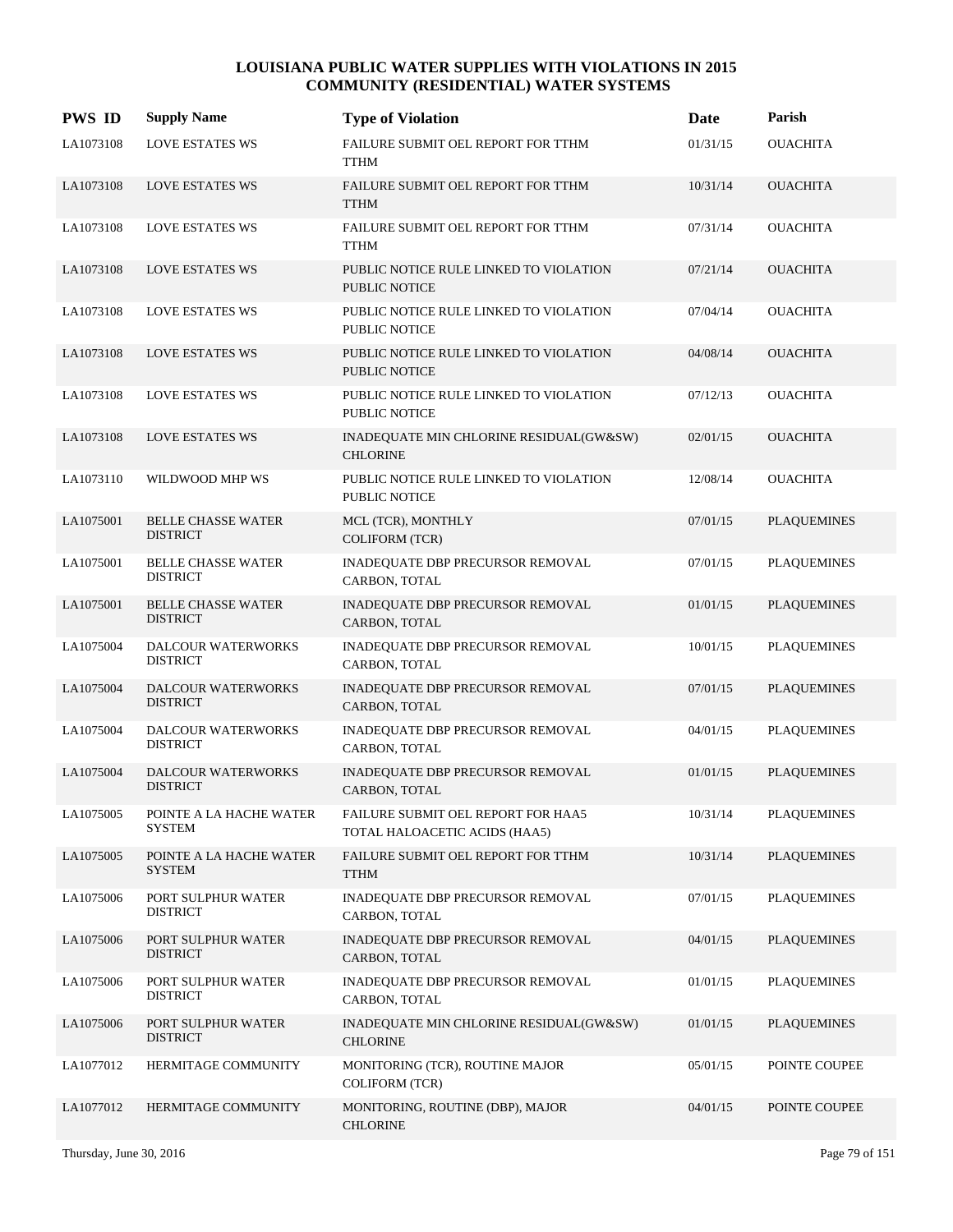| <b>PWS ID</b> | <b>Supply Name</b>                                         | <b>Type of Violation</b>                                            | Date     | Parish        |
|---------------|------------------------------------------------------------|---------------------------------------------------------------------|----------|---------------|
| LA1077012     | HERMITAGE COMMUNITY                                        | MONITORING, ROUTINE (DBP), MAJOR<br>TOT_TTHM/HAA5                   | 08/31/14 | POINTE COUPEE |
| LA1077012     | HERMITAGE COMMUNITY                                        | FAILURE SUBMIT SUBPART V PLAN, ESCALATED<br><b>DBP STAGE 2</b>      | 01/01/13 | POINTE COUPEE |
| LA1077012     | HERMITAGE COMMUNITY                                        | FOLLOW-UP OR ROUTINE TAP M/R (LCR)<br><b>LEAD &amp; COPPER RULE</b> | 10/01/15 | POINTE COUPEE |
| LA1077012     | HERMITAGE COMMUNITY                                        | <b>CCR REPORT</b><br><b>CONSUMER CONFIDENCE RULE</b>                | 07/01/14 | POINTE COUPEE |
| LA1077012     | HERMITAGE COMMUNITY                                        | CCR ADEQUACY/AVAILABILITY/CONTENT<br>CONSUMER CONFIDENCE RULE       | 10/01/15 | POINTE COUPEE |
| LA1077012     | HERMITAGE COMMUNITY                                        | CCR ADEQUACY/AVAILABILITY/CONTENT<br>CONSUMER CONFIDENCE RULE       | 10/01/14 | POINTE COUPEE |
| LA1077012     | HERMITAGE COMMUNITY                                        | PUBLIC NOTICE RULE LINKED TO VIOLATION<br><b>PUBLIC NOTICE</b>      | 02/16/15 | POINTE COUPEE |
| LA1077012     | HERMITAGE COMMUNITY                                        | PUBLIC NOTICE RULE LINKED TO VIOLATION<br><b>PUBLIC NOTICE</b>      | 03/03/14 | POINTE COUPEE |
| LA1077024     | <b>M&amp;S WATER SUPPLY</b><br><b>COMPANY - VENTRESS</b>   | MONITORING (TCR), ROUTINE MAJOR<br><b>COLIFORM (TCR)</b>            | 05/01/15 | POINTE COUPEE |
| LA1077024     | <b>M&amp;S WATER SUPPLY</b><br><b>COMPANY - VENTRESS</b>   | MONITORING, ROUTINE (DBP), MAJOR<br><b>CHLORINE</b>                 | 04/01/15 | POINTE COUPEE |
| LA1077024     | <b>M&amp;S WATER SUPPLY</b><br><b>COMPANY - VENTRESS</b>   | MONITORING, ROUTINE (DBP), MAJOR<br>TOT_TTHM/HAA5                   | 09/01/14 | POINTE COUPEE |
| LA1077024     | <b>M&amp;S WATER SUPPLY</b><br><b>COMPANY - VENTRESS</b>   | FOLLOW-UP OR ROUTINE TAP M/R (LCR)<br><b>LEAD &amp; COPPER RULE</b> | 10/01/15 | POINTE COUPEE |
| LA1077024     | <b>M&amp;S WATER SUPPLY</b><br><b>COMPANY - VENTRESS</b>   | PUBLIC NOTICE RULE LINKED TO VIOLATION<br><b>PUBLIC NOTICE</b>      | 02/16/15 | POINTE COUPEE |
| LA1077034     | <b>OLD RIVER WATER 1</b>                                   | MONITORING (TCR), ROUTINE MAJOR<br><b>COLIFORM</b> (TCR)            | 12/01/15 | POINTE COUPEE |
| LA1077034     | <b>OLD RIVER WATER 1</b>                                   | MONITORING, ROUTINE (DBP), MAJOR<br><b>CHLORINE</b>                 | 10/01/15 | POINTE COUPEE |
| LA1077034     | <b>OLD RIVER WATER 1</b>                                   | INADEQUATE MIN CHLORINE RESIDUAL(GW&SW)<br><b>CHLORINE</b>          | 01/01/15 | POINTE COUPEE |
| LA1077046     | POINTE COUPEE DETENTION<br><b>CENTER</b>                   | MONITORING (TCR), ROUTINE MAJOR<br><b>COLIFORM (TCR)</b>            | 11/01/15 | POINTE COUPEE |
| LA1077046     | POINTE COUPEE DETENTION<br><b>CENTER</b>                   | MONITORING, ROUTINE (DBP), MAJOR<br><b>CHLORINE</b>                 | 10/01/15 | POINTE COUPEE |
| LA1077046     | POINTE COUPEE DETENTION<br><b>CENTER</b>                   | MONITORING, ROUTINE (DBP), MAJOR<br>TOT_TTHM/HAA5                   | 09/01/14 | POINTE COUPEE |
| LA1077046     | POINTE COUPEE DETENTION<br><b>CENTER</b>                   | PUBLIC NOTICE RULE LINKED TO VIOLATION<br>PUBLIC NOTICE             | 03/19/14 | POINTE COUPEE |
| LA1077049     | <b>M&amp;S WATER SUPPLY</b><br><b>COMPANY - LEMOINE TP</b> | MONITORING (TCR), ROUTINE MAJOR<br>COLIFORM (TCR)                   | 05/01/15 | POINTE COUPEE |
| LA1077049     | <b>M&amp;S WATER SUPPLY</b><br><b>COMPANY - LEMOINE TP</b> | MONITORING, ROUTINE (DBP), MAJOR<br><b>CHLORINE</b>                 | 04/01/15 | POINTE COUPEE |
| LA1077049     | <b>M&amp;S WATER SUPPLY</b><br><b>COMPANY - LEMOINE TP</b> | MONITORING, ROUTINE (DBP), MAJOR<br>TOT_TTHM/HAA5                   | 09/01/14 | POINTE COUPEE |
| LA1077049     | M&S WATER SUPPLY<br><b>COMPANY - LEMOINE TP</b>            | INITIAL TAP SAMPLING (LCR)<br><b>LEAD &amp; COPPER RULE</b>         | 07/01/15 | POINTE COUPEE |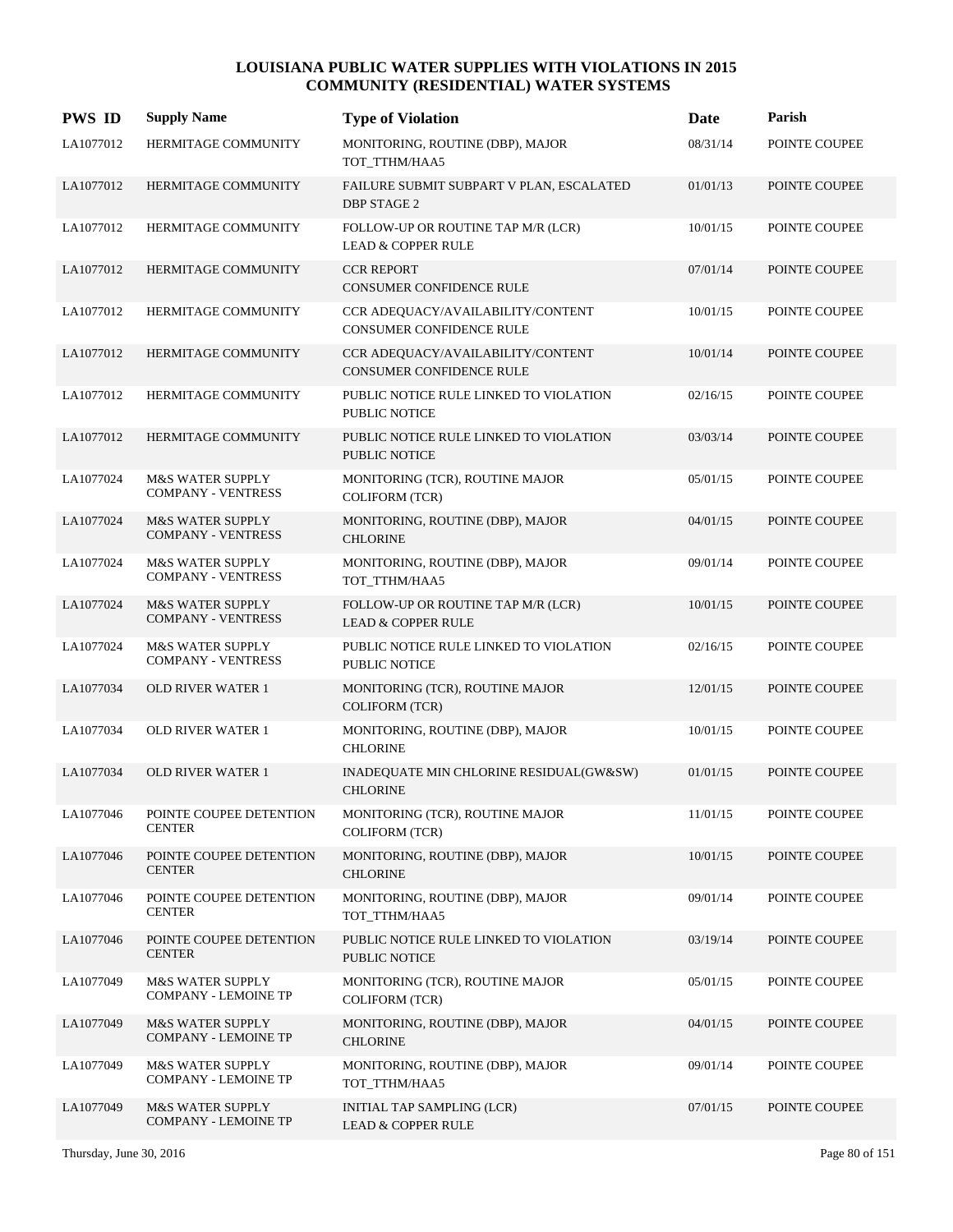| <b>PWS ID</b> | <b>Supply Name</b>                                         | <b>Type of Violation</b>                                             | Date     | Parish         |
|---------------|------------------------------------------------------------|----------------------------------------------------------------------|----------|----------------|
| LA1077049     | M&S WATER SUPPLY<br><b>COMPANY - LEMOINE TP</b>            | PUBLIC NOTICE RULE LINKED TO VIOLATION<br>PUBLIC NOTICE              | 11/05/15 | POINTE COUPEE  |
| LA1077049     | <b>M&amp;S WATER SUPPLY</b><br><b>COMPANY - LEMOINE TP</b> | PUBLIC NOTICE RULE LINKED TO VIOLATION<br><b>PUBLIC NOTICE</b>       | 05/18/15 | POINTE COUPEE  |
| LA1079001     | CITY OF ALEXANDRIA WATER<br><b>SYSTEM</b>                  | MCL (TCR), ACUTE<br><b>COLIFORM (TCR)</b>                            | 05/01/15 | <b>RAPIDES</b> |
| LA1079001     | <b>CITY OF ALEXANDRIA WATER</b><br><b>SYSTEM</b>           | PUBLIC NOTICE RULE LINKED TO VIOLATION<br><b>PUBLIC NOTICE</b>       | 06/01/15 | <b>RAPIDES</b> |
| LA1079003     | TOWN OF BOYCE WATER<br><b>SYSTEM</b>                       | MONITORING (TCR), ROUTINE MINOR<br><b>COLIFORM (TCR)</b>             | 06/01/15 | <b>RAPIDES</b> |
| LA1079003     | TOWN OF BOYCE WATER<br><b>SYSTEM</b>                       | PUBLIC NOTICE RULE LINKED TO VIOLATION<br><b>PUBLIC NOTICE</b>       | 02/16/15 | <b>RAPIDES</b> |
| LA1079005     | TOWN OF CHENEYVILLE<br><b>WATER SYSTEM</b>                 | <b>CCR REPORT</b><br><b>CONSUMER CONFIDENCE RULE</b>                 | 07/01/15 | <b>RAPIDES</b> |
| LA1079005     | TOWN OF CHENEYVILLE<br><b>WATER SYSTEM</b>                 | CCR ADEQUACY/AVAILABILITY/CONTENT<br><b>CONSUMER CONFIDENCE RULE</b> | 10/01/15 | <b>RAPIDES</b> |
| LA1079009     | FOREST HILL UTILITIES                                      | <b>CCR REPORT</b><br><b>CONSUMER CONFIDENCE RULE</b>                 | 07/01/15 | <b>RAPIDES</b> |
| LA1079011     | TOWN OF GLENMORA WATER<br><b>SYSTEM</b>                    | MONITORING, ROUTINE (DBP), MAJOR<br><b>CHLORINE</b>                  | 01/01/15 | <b>RAPIDES</b> |
| LA1079014     | TOWN OF LECOMPTE (LAWCO)                                   | MONITORING, ROUTINE (DBP), MAJOR<br><b>CHLORINE</b>                  | 04/01/15 | <b>RAPIDES</b> |
| LA1079015     | VILLAGE OF MCNARY WATER<br><b>SYSTEM</b>                   | MONITORING, ROUTINE (DBP), MAJOR<br>TOT_TTHM/HAA5                    | 10/01/14 | <b>RAPIDES</b> |
| LA1079015     | VILLAGE OF MCNARY WATER<br><b>SYSTEM</b>                   | PUBLIC NOTICE RULE LINKED TO VIOLATION<br>PUBLIC NOTICE              | 02/25/15 | <b>RAPIDES</b> |
| LA1079025     | POLAND WATER ASSOCIATION                                   | MONITORING, ROUTINE (DBP), MAJOR<br>TOT_TTHM/HAA5                    | 09/01/14 | <b>RAPIDES</b> |
| LA1079027     | TOWN OF WOODWORTH<br><b>WATER SYSTEM</b>                   | FOLLOW-UP OR ROUTINE TAP M/R (LCR)<br><b>LEAD &amp; COPPER RULE</b>  | 10/01/13 | <b>RAPIDES</b> |
| LA1079027     | TOWN OF WOODWORTH<br><b>WATER SYSTEM</b>                   | PUBLIC NOTICE RULE LINKED TO VIOLATION<br><b>PUBLIC NOTICE</b>       | 05/08/14 | <b>RAPIDES</b> |
| LA1079028     | <b>VETERANS ADMINISTRATION</b>                             | MONITORING, ROUTINE (DBP), MAJOR<br><b>CHLORINE</b>                  | 04/01/15 | <b>RAPIDES</b> |
| LA1079028     | <b>VETERANS ADMINISTRATION</b>                             | <b>CCR REPORT</b><br>CONSUMER CONFIDENCE RULE                        | 07/01/15 | <b>RAPIDES</b> |
| LA1079028     | <b>VETERANS ADMINISTRATION</b>                             | PUBLIC NOTICE RULE LINKED TO VIOLATION<br>PUBLIC NOTICE              | 10/07/15 | <b>RAPIDES</b> |
| LA1079030     | HAMMOCK WATER SUPPLY                                       | MCL, AVERAGE<br><b>ARSENIC</b>                                       | 10/01/15 | <b>RAPIDES</b> |
| LA1079030     | HAMMOCK WATER SUPPLY                                       | MCL, AVERAGE<br><b>ARSENIC</b>                                       | 07/01/15 | <b>RAPIDES</b> |
| LA1079030     | HAMMOCK WATER SUPPLY                                       | MCL, AVERAGE<br>ARSENIC                                              | 04/01/15 | <b>RAPIDES</b> |
| LA1079030     | HAMMOCK WATER SUPPLY                                       | MCL, AVERAGE<br>ARSENIC                                              | 01/01/15 | <b>RAPIDES</b> |
| LA1079030     | HAMMOCK WATER SUPPLY                                       | FAILURE ADDRESS DEFICIENCY (GWR)<br><b>GROUNDWATER RULE</b>          | 01/05/12 | <b>RAPIDES</b> |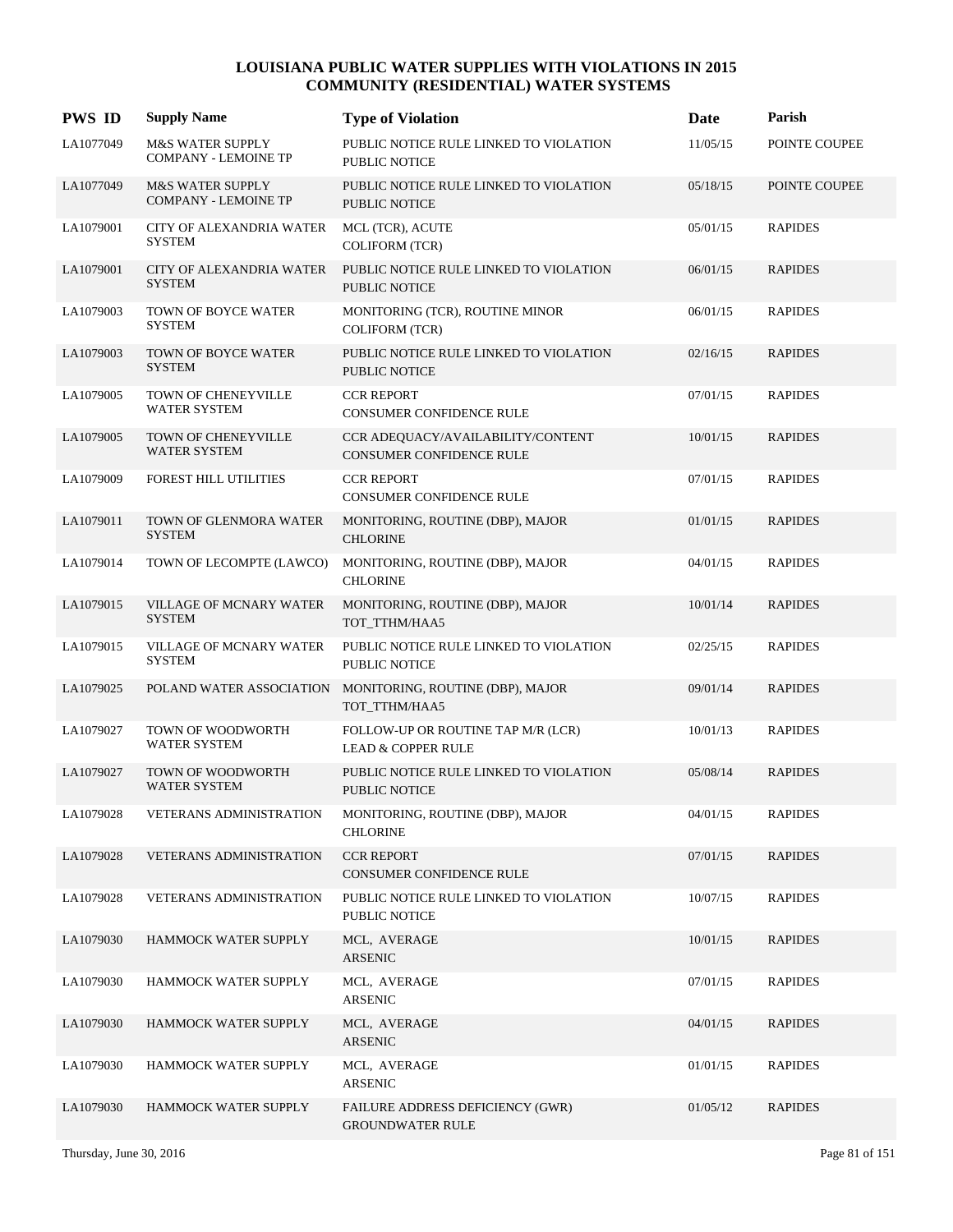| <b>PWS ID</b> | <b>Supply Name</b>                           | <b>Type of Violation</b>                                                                | Date     | Parish           |
|---------------|----------------------------------------------|-----------------------------------------------------------------------------------------|----------|------------------|
| LA1079030     | HAMMOCK WATER SUPPLY                         | <b>CCR REPORT</b><br>CONSUMER CONFIDENCE RULE                                           | 07/01/14 | <b>RAPIDES</b>   |
| LA1079030     | HAMMOCK WATER SUPPLY                         | CCR ADEQUACY/AVAILABILITY/CONTENT<br><b>CONSUMER CONFIDENCE RULE</b>                    | 10/01/14 | <b>RAPIDES</b>   |
| LA1079030     | HAMMOCK WATER SUPPLY                         | PUBLIC NOTICE RULE LINKED TO VIOLATION<br><b>PUBLIC NOTICE</b>                          | 05/31/12 | <b>RAPIDES</b>   |
| LA1079037     | WARD 6 WATER ASSOCIATION<br>OF RAPIDES       | <b>CCR REPORT</b><br><b>CONSUMER CONFIDENCE RULE</b>                                    | 07/01/15 | <b>RAPIDES</b>   |
| LA1081002     | <b>EAST CROSS WATER SYSTEM</b>               | MONITORING (TCR), ROUTINE MAJOR<br><b>COLIFORM (TCR)</b>                                | 06/01/15 | <b>RED RIVER</b> |
| LA1081002     | <b>EAST CROSS WATER SYSTEM</b>               | MONITORING, ROUTINE (DBP), MAJOR<br><b>CHLORINE</b>                                     | 04/01/15 | <b>RED RIVER</b> |
| LA1081002     | <b>EAST CROSS WATER SYSTEM</b>               | PUBLIC NOTICE RULE LINKED TO VIOLATION<br><b>PUBLIC NOTICE</b>                          | 05/31/12 | <b>RED RIVER</b> |
| LA1081002     | <b>EAST CROSS WATER SYSTEM</b>               | PUBLIC NOTICE RULE LINKED TO VIOLATION<br><b>PUBLIC NOTICE</b>                          | 03/08/12 | <b>RED RIVER</b> |
| LA1081004     |                                              | HALL SUMMIT WATER SYSTEM MONITORING (TCR), REPEAT MAJOR<br><b>COLIFORM (TCR)</b>        | 03/01/15 | <b>RED RIVER</b> |
| LA1081004     |                                              | HALL SUMMIT WATER SYSTEM PUBLIC NOTICE RULE LINKED TO VIOLATION<br><b>PUBLIC NOTICE</b> | 07/07/15 | <b>RED RIVER</b> |
| LA1081004     |                                              | HALL SUMMIT WATER SYSTEM PUBLIC NOTICE RULE LINKED TO VIOLATION<br>PUBLIC NOTICE        | 02/16/15 | <b>RED RIVER</b> |
| LA1081004     |                                              | HALL SUMMIT WATER SYSTEM PUBLIC NOTICE RULE LINKED TO VIOLATION<br><b>PUBLIC NOTICE</b> | 02/20/14 | <b>RED RIVER</b> |
| LA1081005     | HALFWAY-CARROLL WATER<br><b>SYSTEM</b>       | MONITORING (TCR), ROUTINE MAJOR<br><b>COLIFORM (TCR)</b>                                | 12/01/15 | <b>RED RIVER</b> |
| LA1081005     | HALFWAY-CARROLL WATER<br><b>SYSTEM</b>       | FAILURE TO SUBMIT MONITORING PLAN<br>TOTAL COLIFORM RULE                                | 01/01/14 | <b>RED RIVER</b> |
| LA1081006     | <b>MARTIN WATER SYSTEM</b>                   | <b>CCR REPORT</b><br>CONSUMER CONFIDENCE RULE                                           | 07/01/15 | <b>RED RIVER</b> |
| LA1081006     | <b>MARTIN WATER SYSTEM</b>                   | CCR ADEQUACY/AVAILABILITY/CONTENT<br>CONSUMER CONFIDENCE RULE                           | 10/01/15 | <b>RED RIVER</b> |
| LA1081006     | <b>MARTIN WATER SYSTEM</b>                   | PUBLIC NOTICE RULE LINKED TO VIOLATION<br>PUBLIC NOTICE                                 | 04/23/15 | <b>RED RIVER</b> |
| LA1081006     | <b>MARTIN WATER SYSTEM</b>                   | PUBLIC NOTICE RULE LINKED TO VIOLATION<br><b>PUBLIC NOTICE</b>                          | 05/31/12 | <b>RED RIVER</b> |
| LA1081010     | <b>HICKORY GROVE WATER</b><br><b>SYSTEM</b>  | MONITORING, ROUTINE (DBP), MAJOR<br><b>CHLORAMINE</b>                                   | 01/01/15 | <b>RED RIVER</b> |
| LA1081010     | <b>HICKORY GROVE WATER</b><br><b>SYSTEM</b>  | PUBLIC NOTICE RULE LINKED TO VIOLATION<br>PUBLIC NOTICE                                 | 08/07/14 | <b>RED RIVER</b> |
| LA1081010     | <b>HICKORY GROVE WATER</b><br><b>SYSTEM</b>  | PUBLIC NOTICE RULE LINKED TO VIOLATION<br>PUBLIC NOTICE                                 | 04/17/11 | <b>RED RIVER</b> |
| LA1081011     | SOCIAL SPRINGS WATER<br><b>SYSTEM SOUTH</b>  | PUBLIC NOTICE RULE LINKED TO VIOLATION<br>PUBLIC NOTICE                                 | 05/03/12 | <b>RED RIVER</b> |
| LA1081012     | <b>FAIRVIEW UNION WATER</b><br><b>SYSTEM</b> | MCL, LRAA<br><b>TTHM</b>                                                                | 10/01/15 | <b>RED RIVER</b> |
| LA1081012     | <b>FAIRVIEW UNION WATER</b><br><b>SYSTEM</b> | MCL, LRAA<br>TOTAL HALOACETIC ACIDS (HAA5)                                              | 10/01/15 | <b>RED RIVER</b> |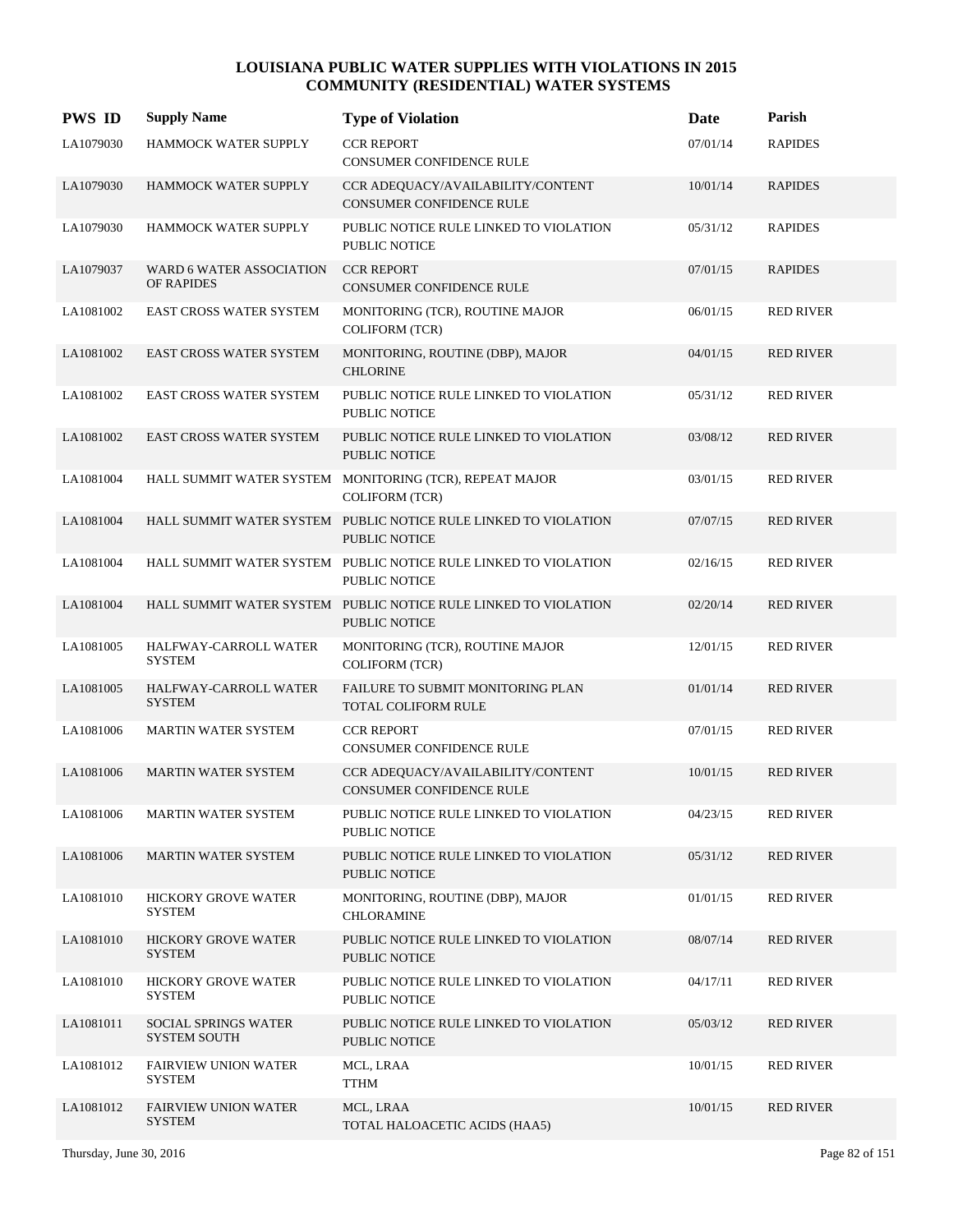| <b>PWS ID</b> | <b>Supply Name</b>                           | <b>Type of Violation</b>                                            | Date     | Parish           |
|---------------|----------------------------------------------|---------------------------------------------------------------------|----------|------------------|
| LA1081012     | <b>FAIRVIEW UNION WATER</b><br><b>SYSTEM</b> | MCL, LRAA<br>TTHM                                                   | 10/01/15 | <b>RED RIVER</b> |
| LA1081012     | <b>FAIRVIEW UNION WATER</b><br><b>SYSTEM</b> | MCL, LRAA<br>TOTAL HALOACETIC ACIDS (HAA5)                          | 10/01/15 | <b>RED RIVER</b> |
| LA1081012     | <b>FAIRVIEW UNION WATER</b><br><b>SYSTEM</b> | MCL, LRAA<br>TOTAL HALOACETIC ACIDS (HAA5)                          | 07/01/15 | <b>RED RIVER</b> |
| LA1081012     | <b>FAIRVIEW UNION WATER</b><br><b>SYSTEM</b> | MCL, LRAA<br><b>TTHM</b>                                            | 07/01/15 | <b>RED RIVER</b> |
| LA1081012     | <b>FAIRVIEW UNION WATER</b><br>SYSTEM        | MCL, LRAA<br>TOTAL HALOACETIC ACIDS (HAA5)                          | 07/01/15 | <b>RED RIVER</b> |
| LA1081012     | <b>FAIRVIEW UNION WATER</b><br><b>SYSTEM</b> | MCL, LRAA<br><b>TTHM</b>                                            | 07/01/15 | <b>RED RIVER</b> |
| LA1081012     | <b>FAIRVIEW UNION WATER</b><br><b>SYSTEM</b> | MCL, LRAA<br><b>TTHM</b>                                            | 04/01/15 | <b>RED RIVER</b> |
| LA1081012     | <b>FAIRVIEW UNION WATER</b><br><b>SYSTEM</b> | MCL, LRAA<br>TOTAL HALOACETIC ACIDS (HAA5)                          | 04/01/15 | <b>RED RIVER</b> |
| LA1081012     | <b>FAIRVIEW UNION WATER</b><br>SYSTEM        | MCL, LRAA<br>TOTAL HALOACETIC ACIDS (HAA5)                          | 04/01/15 | <b>RED RIVER</b> |
| LA1081012     | <b>FAIRVIEW UNION WATER</b><br><b>SYSTEM</b> | MCL, LRAA<br><b>TTHM</b>                                            | 04/01/15 | <b>RED RIVER</b> |
| LA1081012     | <b>FAIRVIEW UNION WATER</b><br><b>SYSTEM</b> | MCL, LRAA<br>TOTAL HALOACETIC ACIDS (HAA5)                          | 01/01/15 | <b>RED RIVER</b> |
| LA1081012     | <b>FAIRVIEW UNION WATER</b><br><b>SYSTEM</b> | MCL, LRAA<br><b>TTHM</b>                                            | 01/01/15 | <b>RED RIVER</b> |
| LA1081012     | <b>FAIRVIEW UNION WATER</b><br><b>SYSTEM</b> | MCL, LRAA<br><b>TTHM</b>                                            | 01/01/15 | <b>RED RIVER</b> |
| LA1081012     | <b>FAIRVIEW UNION WATER</b><br><b>SYSTEM</b> | MCL, LRAA<br>TOTAL HALOACETIC ACIDS (HAA5)                          | 01/01/15 | <b>RED RIVER</b> |
| LA1081012     | <b>FAIRVIEW UNION WATER</b><br><b>SYSTEM</b> | MCL (TCR), MONTHLY<br><b>COLIFORM (TCR)</b>                         | 06/01/15 | <b>RED RIVER</b> |
| LA1081012     | <b>FAIRVIEW UNION WATER</b><br><b>SYSTEM</b> | MONITORING (TCR), ROUTINE MINOR<br><b>COLIFORM (TCR)</b>            | 07/01/15 | <b>RED RIVER</b> |
| LA1081012     | <b>FAIRVIEW UNION WATER</b><br><b>SYSTEM</b> | MONITORING (TCR), REPEAT MINOR<br><b>COLIFORM (TCR)</b>             | 06/01/15 | <b>RED RIVER</b> |
| LA1081012     | <b>FAIRVIEW UNION WATER</b><br><b>SYSTEM</b> | MONITORING, ROUTINE (DBP), MAJOR<br><b>CHLORAMINE</b>               | 04/01/15 | <b>RED RIVER</b> |
| LA1081012     | <b>FAIRVIEW UNION WATER</b><br><b>SYSTEM</b> | FAILURE SUBMIT OEL REPORT FOR HAA5<br>TOTAL HALOACETIC ACIDS (HAA5) | 05/01/15 | <b>RED RIVER</b> |
| LA1081012     | <b>FAIRVIEW UNION WATER</b><br><b>SYSTEM</b> | FAILURE SUBMIT OEL REPORT FOR TTHM<br><b>TTHM</b>                   | 05/01/15 | <b>RED RIVER</b> |
| LA1081012     | <b>FAIRVIEW UNION WATER</b><br><b>SYSTEM</b> | FAILURE SUBMIT OEL REPORT FOR HAA5<br>TOTAL HALOACETIC ACIDS (HAA5) | 07/31/14 | <b>RED RIVER</b> |
| LA1081012     | <b>FAIRVIEW UNION WATER</b><br><b>SYSTEM</b> | FAILURE SUBMIT OEL REPORT FOR TTHM<br><b>TTHM</b>                   | 07/31/14 | <b>RED RIVER</b> |
| LA1081012     | <b>FAIRVIEW UNION WATER</b><br>SYSTEM        | FAILURE SUBMIT OEL REPORT FOR TTHM<br>TTHM                          | 05/01/14 | <b>RED RIVER</b> |
| LA1081012     | <b>FAIRVIEW UNION WATER</b><br><b>SYSTEM</b> | FAILURE SUBMIT OEL REPORT FOR HAA5<br>TOTAL HALOACETIC ACIDS (HAA5) | 05/01/14 | <b>RED RIVER</b> |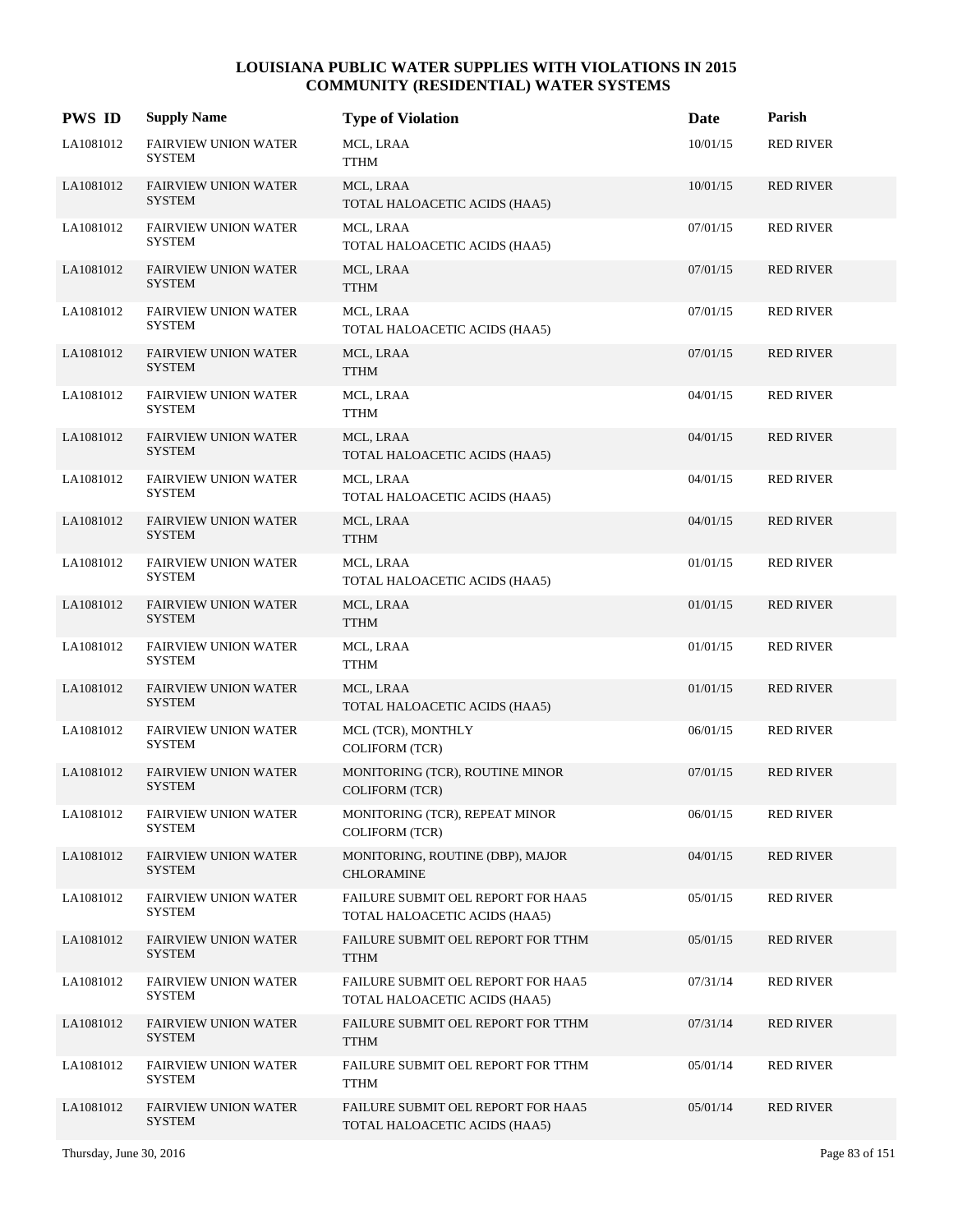| <b>PWS ID</b> | <b>Supply Name</b>                           | <b>Type of Violation</b>                                            | Date     | Parish           |
|---------------|----------------------------------------------|---------------------------------------------------------------------|----------|------------------|
| LA1081012     | <b>FAIRVIEW UNION WATER</b><br><b>SYSTEM</b> | FAILURE SUBMIT OEL REPORT FOR TTHM<br>TTHM                          | 10/31/13 | <b>RED RIVER</b> |
| LA1081012     | <b>FAIRVIEW UNION WATER</b><br><b>SYSTEM</b> | FAILURE SUBMIT OEL REPORT FOR HAA5<br>TOTAL HALOACETIC ACIDS (HAA5) | 10/31/13 | <b>RED RIVER</b> |
| LA1081012     | <b>FAIRVIEW UNION WATER</b><br><b>SYSTEM</b> | PUBLIC NOTICE RULE LINKED TO VIOLATION<br><b>PUBLIC NOTICE</b>      | 11/24/15 | <b>RED RIVER</b> |
| LA1081012     | <b>FAIRVIEW UNION WATER</b><br><b>SYSTEM</b> | PUBLIC NOTICE RULE LINKED TO VIOLATION<br><b>PUBLIC NOTICE</b>      | 10/30/15 | <b>RED RIVER</b> |
| LA1081012     | <b>FAIRVIEW UNION WATER</b><br><b>SYSTEM</b> | PUBLIC NOTICE RULE LINKED TO VIOLATION<br>PUBLIC NOTICE             | 08/14/15 | <b>RED RIVER</b> |
| LA1081012     | <b>FAIRVIEW UNION WATER</b><br><b>SYSTEM</b> | PUBLIC NOTICE RULE LINKED TO VIOLATION<br>PUBLIC NOTICE             | 05/15/15 | <b>RED RIVER</b> |
| LA1081012     | <b>FAIRVIEW UNION WATER</b><br><b>SYSTEM</b> | PUBLIC NOTICE RULE LINKED TO VIOLATION<br>PUBLIC NOTICE             | 05/15/15 | <b>RED RIVER</b> |
| LA1081012     | <b>FAIRVIEW UNION WATER</b><br><b>SYSTEM</b> | PUBLIC NOTICE RULE LINKED TO VIOLATION<br>PUBLIC NOTICE             | 07/29/14 | <b>RED RIVER</b> |
| LA1081012     | <b>FAIRVIEW UNION WATER</b><br><b>SYSTEM</b> | PUBLIC NOTICE RULE LINKED TO VIOLATION<br>PUBLIC NOTICE             | 05/23/14 | <b>RED RIVER</b> |
| LA1083005     | MANGHAM WATER SYSTEM                         | MCL (TCR), MONTHLY<br><b>COLIFORM (TCR)</b>                         | 10/01/15 | <b>RICHLAND</b>  |
| LA1083006     | RAYVILLE WATER SYSTEM                        | MCL, LRAA<br><b>TTHM</b>                                            | 10/01/15 | <b>RICHLAND</b>  |
| LA1083006     | RAYVILLE WATER SYSTEM                        | MCL, LRAA<br><b>TTHM</b>                                            | 10/01/15 | <b>RICHLAND</b>  |
| LA1083006     | RAYVILLE WATER SYSTEM                        | MCL, LRAA<br><b>TTHM</b>                                            | 07/01/15 | <b>RICHLAND</b>  |
| LA1083006     | RAYVILLE WATER SYSTEM                        | MCL, LRAA<br><b>TTHM</b>                                            | 07/01/15 | <b>RICHLAND</b>  |
| LA1083006     | RAYVILLE WATER SYSTEM                        | MCL, LRAA<br>TOTAL HALOACETIC ACIDS (HAA5)                          | 07/01/15 | <b>RICHLAND</b>  |
| LA1083006     | RAYVILLE WATER SYSTEM                        | MCL, LRAA<br><b>TTHM</b>                                            | 04/01/15 | <b>RICHLAND</b>  |
| LA1083006     | RAYVILLE WATER SYSTEM                        | MCL (TCR), MONTHLY<br><b>COLIFORM (TCR)</b>                         | 01/01/15 | <b>RICHLAND</b>  |
| LA1083006     | RAYVILLE WATER SYSTEM                        | FAILURE ADDRESS DEFICIENCY (GWR)<br><b>GROUNDWATER RULE</b>         | 01/24/12 | <b>RICHLAND</b>  |
| LA1083006     | RAYVILLE WATER SYSTEM                        | <b>CCR REPORT</b><br>CONSUMER CONFIDENCE RULE                       | 07/01/15 | <b>RICHLAND</b>  |
| LA1083006     | RAYVILLE WATER SYSTEM                        | CCR ADEQUACY/AVAILABILITY/CONTENT<br>CONSUMER CONFIDENCE RULE       | 10/01/15 | <b>RICHLAND</b>  |
| LA1083006     | RAYVILLE WATER SYSTEM                        | PUBLIC NOTICE RULE LINKED TO VIOLATION<br>PUBLIC NOTICE             | 05/31/12 | <b>RICHLAND</b>  |
| LA1083008     | RIVER ROAD WATER SYSTEM                      | MONITORING, ROUTINE (DBP), MAJOR<br>TOT_TTHM/HAA5                   | 10/01/15 | <b>RICHLAND</b>  |
| LA1083008     | RIVER ROAD WATER SYSTEM                      | MONITORING, ROUTINE (DBP), MAJOR<br>TOT_TTHM/HAA5                   | 07/01/15 | <b>RICHLAND</b>  |
| LA1083008     | RIVER ROAD WATER SYSTEM                      | MONITORING, ROUTINE (DBP), MAJOR<br>TOT_TTHM/HAA5                   | 04/01/15 | <b>RICHLAND</b>  |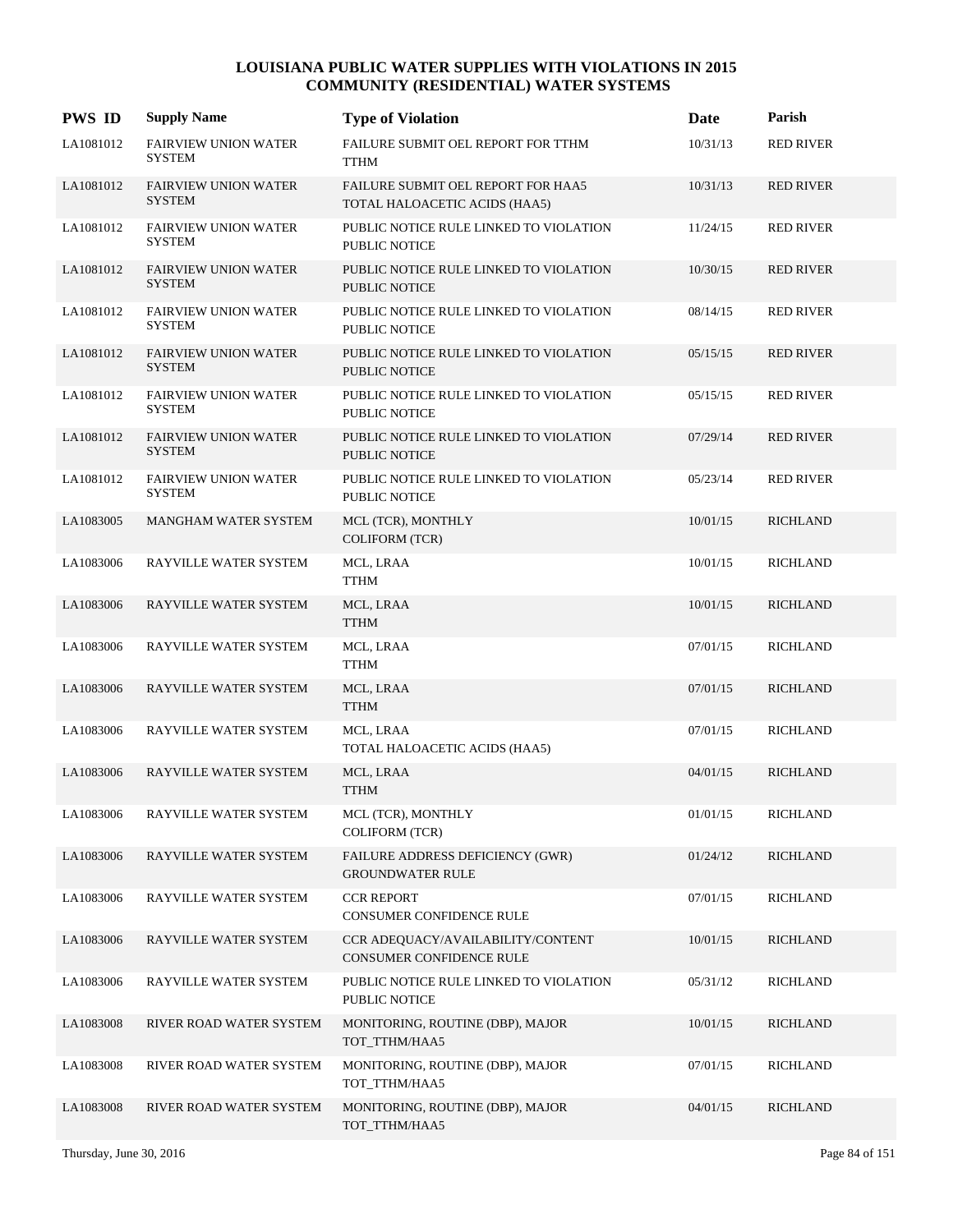| <b>PWS ID</b> | <b>Supply Name</b>                           | <b>Type of Violation</b>                                             | Date     | Parish          |
|---------------|----------------------------------------------|----------------------------------------------------------------------|----------|-----------------|
| LA1083008     | RIVER ROAD WATER SYSTEM                      | FAILURE SUBMIT OEL REPORT FOR TTHM<br><b>TTHM</b>                    | 10/31/14 | <b>RICHLAND</b> |
| LA1083008     | RIVER ROAD WATER SYSTEM                      | FAILURE ADDRESS DEFICIENCY (GWR)<br><b>GROUNDWATER RULE</b>          | 09/27/12 | <b>RICHLAND</b> |
| LA1083008     | RIVER ROAD WATER SYSTEM                      | <b>CCR REPORT</b><br>CONSUMER CONFIDENCE RULE                        | 07/01/15 | <b>RICHLAND</b> |
| LA1083008     | RIVER ROAD WATER SYSTEM                      | CCR ADEQUACY/AVAILABILITY/CONTENT<br><b>CONSUMER CONFIDENCE RULE</b> | 10/01/15 | <b>RICHLAND</b> |
| LA1083008     | RIVER ROAD WATER SYSTEM                      | PUBLIC NOTICE RULE LINKED TO VIOLATION<br><b>PUBLIC NOTICE</b>       | 11/13/15 | <b>RICHLAND</b> |
| LA1083011     | WARDEN WATER SYSTEM                          | PUBLIC NOTICE RULE LINKED TO VIOLATION<br><b>PUBLIC NOTICE</b>       | 06/09/13 | <b>RICHLAND</b> |
| LA1083012     | ARCHIBALD WATER SYSTEM                       | MCL (TCR), MONTHLY<br><b>COLIFORM (TCR)</b>                          | 02/01/15 | <b>RICHLAND</b> |
| LA1083015     | RICHLAND HEIGHTS SUBD<br><b>WATER SYSTEM</b> | MONITORING (TCR), ROUTINE MAJOR<br>COLIFORM (TCR)                    | 08/01/15 | <b>RICHLAND</b> |
| LA1083015     | RICHLAND HEIGHTS SUBD<br><b>WATER SYSTEM</b> | PUBLIC NOTICE RULE LINKED TO VIOLATION<br><b>PUBLIC NOTICE</b>       | 12/25/15 | <b>RICHLAND</b> |
| LA1083015     | RICHLAND HEIGHTS SUBD<br><b>WATER SYSTEM</b> | PUBLIC NOTICE RULE LINKED TO VIOLATION<br><b>PUBLIC NOTICE</b>       | 09/05/14 | <b>RICHLAND</b> |
| LA1083016     | <b>BCC DETENTION CENTER WS</b>               | MONITORING (TCR), ROUTINE MINOR<br><b>COLIFORM (TCR)</b>             | 07/01/15 | <b>RICHLAND</b> |
| LA1083017     | PALMETTO ADDICTION<br><b>RECOVERY</b>        | MONITORING (TCR), ROUTINE MAJOR<br><b>COLIFORM (TCR)</b>             | 10/01/15 | <b>RICHLAND</b> |
| LA1083017     | PALMETTO ADDICTION<br><b>RECOVERY</b>        | MONITORING (TCR), ROUTINE MAJOR<br><b>COLIFORM (TCR)</b>             | 02/01/15 | <b>RICHLAND</b> |
| LA1083017     | PALMETTO ADDICTION<br><b>RECOVERY</b>        | MONITORING, ROUTINE (DBP), MAJOR<br><b>CHLORINE</b>                  | 10/01/15 | <b>RICHLAND</b> |
| LA1083017     | PALMETTO ADDICTION<br><b>RECOVERY</b>        | MONITORING, ROUTINE (DBP), MAJOR<br><b>CHLORINE</b>                  | 01/01/15 | <b>RICHLAND</b> |
| LA1083017     | PALMETTO ADDICTION<br><b>RECOVERY</b>        | MONITORING, ROUTINE (DBP), MAJOR<br>TOT_TTHM/HAA5                    | 09/01/14 | <b>RICHLAND</b> |
| LA1083017     | PALMETTO ADDICTION<br><b>RECOVERY</b>        | FAILURE SUBMIT SUBPART V PLAN, ESCALATED<br><b>DBP STAGE 2</b>       | 01/01/13 | <b>RICHLAND</b> |
| LA1083017     | PALMETTO ADDICTION<br><b>RECOVERY</b>        | <b>CCR REPORT</b><br>CONSUMER CONFIDENCE RULE                        | 07/01/15 | <b>RICHLAND</b> |
| LA1083017     | PALMETTO ADDICTION<br><b>RECOVERY</b>        | CCR ADEQUACY/AVAILABILITY/CONTENT<br>CONSUMER CONFIDENCE RULE        | 10/01/15 | <b>RICHLAND</b> |
| LA1083017     | PALMETTO ADDICTION<br><b>RECOVERY</b>        | PUBLIC NOTICE RULE LINKED TO VIOLATION<br>PUBLIC NOTICE              | 06/16/15 | <b>RICHLAND</b> |
| LA1083017     | PALMETTO ADDICTION<br><b>RECOVERY</b>        | PUBLIC NOTICE RULE LINKED TO VIOLATION<br>PUBLIC NOTICE              | 06/05/15 | <b>RICHLAND</b> |
| LA1083017     | PALMETTO ADDICTION<br><b>RECOVERY</b>        | PUBLIC NOTICE RULE LINKED TO VIOLATION<br>PUBLIC NOTICE              | 02/16/15 | <b>RICHLAND</b> |
| LA1083017     | PALMETTO ADDICTION<br><b>RECOVERY</b>        | PUBLIC NOTICE RULE LINKED TO VIOLATION<br>PUBLIC NOTICE              | 03/19/14 | <b>RICHLAND</b> |
| LA1083017     | PALMETTO ADDICTION<br><b>RECOVERY</b>        | PUBLIC NOTICE RULE LINKED TO VIOLATION<br>PUBLIC NOTICE              | 04/08/13 | <b>RICHLAND</b> |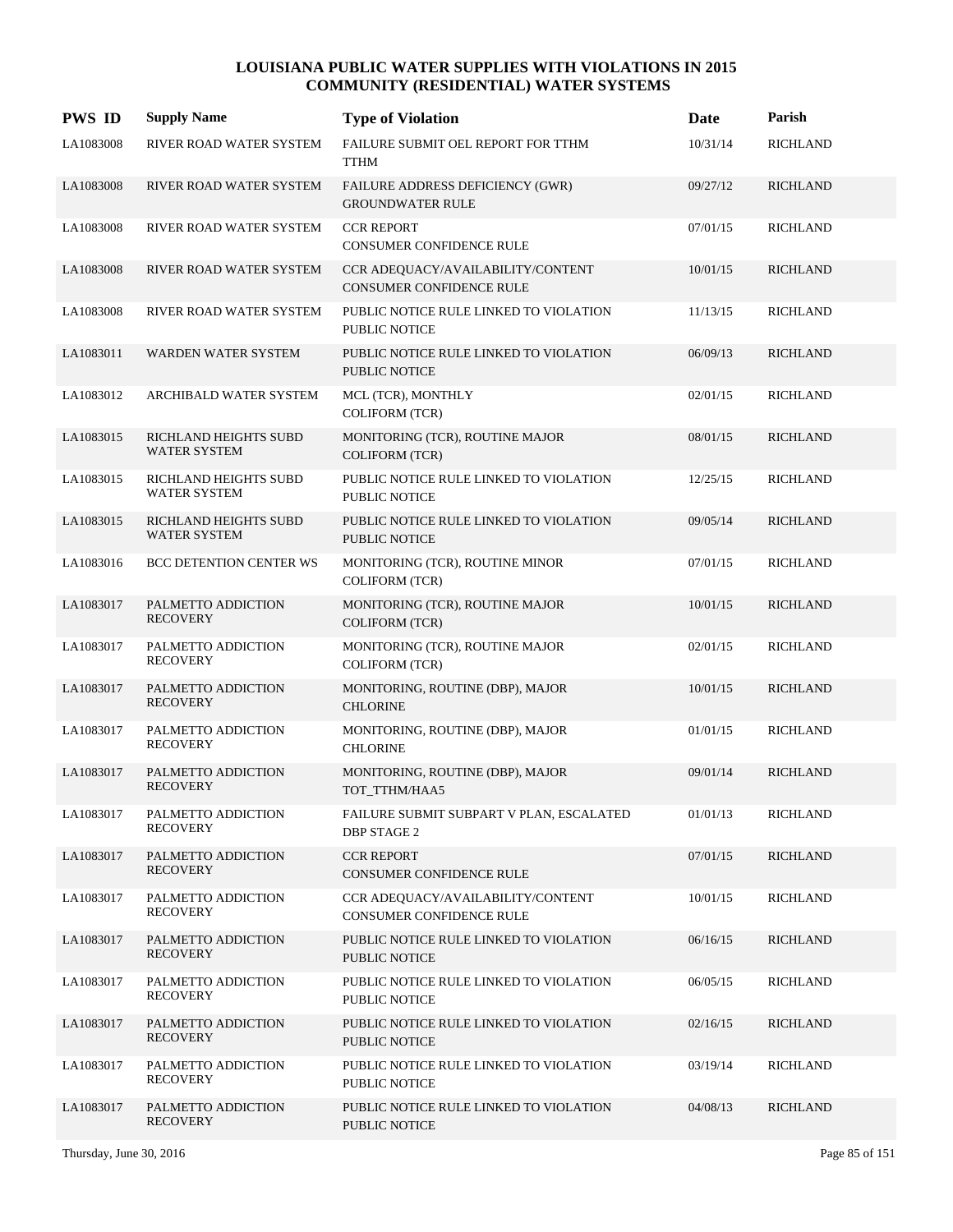| <b>PWS ID</b> | <b>Supply Name</b>                              | <b>Type of Violation</b>                                                                 | Date     | Parish          |
|---------------|-------------------------------------------------|------------------------------------------------------------------------------------------|----------|-----------------|
| LA1083017     | PALMETTO ADDICTION<br><b>RECOVERY</b>           | PUBLIC NOTICE RULE LINKED TO VIOLATION<br>PUBLIC NOTICE                                  | 05/31/12 | <b>RICHLAND</b> |
| LA1085007     | CONVERSE WATER SYSTEM                           | MONITORING (TCR), ROUTINE MAJOR<br><b>COLIFORM (TCR)</b>                                 | 05/01/15 | <b>SABINE</b>   |
| LA1085007     | CONVERSE WATER SYSTEM                           | MONITORING, ROUTINE (DBP), MAJOR<br>TOT_TTHM/HAA5                                        | 09/01/14 | <b>SABINE</b>   |
| LA1085016     |                                                 | CITY OF MANY WATER SYSTEM PUBLIC NOTICE RULE LINKED TO VIOLATION<br><b>PUBLIC NOTICE</b> | 05/12/11 | <b>SABINE</b>   |
| LA1085017     | NOBLE WATER SYSTEM                              | <b>CCR REPORT</b><br>CONSUMER CONFIDENCE RULE                                            | 07/01/14 | <b>SABINE</b>   |
| LA1085017     | <b>NOBLE WATER SYSTEM</b>                       | <b>CCR REPORT</b><br>CONSUMER CONFIDENCE RULE                                            | 07/01/13 | <b>SABINE</b>   |
| LA1085017     | NOBLE WATER SYSTEM                              | CCR ADEQUACY/AVAILABILITY/CONTENT<br>CONSUMER CONFIDENCE RULE                            | 10/01/14 | <b>SABINE</b>   |
| LA1085017     | <b>NOBLE WATER SYSTEM</b>                       | CCR ADEQUACY/AVAILABILITY/CONTENT<br><b>CONSUMER CONFIDENCE RULE</b>                     | 10/01/13 | <b>SABINE</b>   |
| LA1085017     | NOBLE WATER SYSTEM                              | PUBLIC NOTICE RULE LINKED TO VIOLATION<br><b>PUBLIC NOTICE</b>                           | 03/14/13 | <b>SABINE</b>   |
| LA1085017     | NOBLE WATER SYSTEM                              | PUBLIC NOTICE RULE LINKED TO VIOLATION<br><b>PUBLIC NOTICE</b>                           | 05/31/12 | <b>SABINE</b>   |
| LA1085018     |                                                 | PEG LEG COVE WATER SYSTEM MONITORING, ROUTINE (DBP), MAJOR<br><b>CHLORINE</b>            | 04/01/15 | <b>SABINE</b>   |
| LA1085021     | PLEASANT HILL WATER<br>SYSTEM, TOWN OF          | MONITORING (TCR), ROUTINE MINOR<br><b>COLIFORM (TCR)</b>                                 | 06/01/15 | <b>SABINE</b>   |
| LA1085021     | PLEASANT HILL WATER<br>SYSTEM, TOWN OF          | MONITORING, ROUTINE (DBP), MAJOR<br><b>CHLORAMINE</b>                                    | 10/01/15 | <b>SABINE</b>   |
| LA1085021     | PLEASANT HILL WATER<br>SYSTEM, TOWN OF          | MONITORING, ROUTINE (DBP), MAJOR<br><b>CHLORAMINE</b>                                    | 04/01/15 | <b>SABINE</b>   |
| LA1085021     | PLEASANT HILL WATER<br>SYSTEM, TOWN OF          | PUBLIC NOTICE RULE LINKED TO VIOLATION<br>PUBLIC NOTICE                                  | 11/24/15 | <b>SABINE</b>   |
| LA1085032     | TOWN OF ZWOLLE WATER<br><b>SYSTEM</b>           | MCL, LRAA<br><b>TTHM</b>                                                                 | 10/01/15 | <b>SABINE</b>   |
| LA1085032     | TOWN OF ZWOLLE WATER<br>SYSTEM                  | MCL, LRAA<br><b>TTHM</b>                                                                 | 07/01/15 | <b>SABINE</b>   |
| LA1085032     | TOWN OF ZWOLLE WATER<br><b>SYSTEM</b>           | MCL, LRAA<br><b>TTHM</b>                                                                 | 04/01/15 | <b>SABINE</b>   |
| LA1085032     | TOWN OF ZWOLLE WATER<br><b>SYSTEM</b>           | MCL, LRAA<br><b>TTHM</b>                                                                 | 01/01/15 | <b>SABINE</b>   |
| LA1085032     | TOWN OF ZWOLLE WATER<br><b>SYSTEM</b>           | MONITORING (TCR), ROUTINE MAJOR<br><b>COLIFORM (TCR)</b>                                 | 05/01/15 | <b>SABINE</b>   |
| LA1085036     | SABINE PARISH WATER<br><b>DISTRICT 1</b>        | MCL, LRAA<br><b>TTHM</b>                                                                 | 10/01/15 | <b>SABINE</b>   |
| LA1085036     | <b>SABINE PARISH WATER</b><br>DISTRICT 1        | MCL, LRAA<br><b>TTHM</b>                                                                 | 10/01/15 | <b>SABINE</b>   |
| LA1085036     | <b>SABINE PARISH WATER</b><br>DISTRICT 1        | MCL, LRAA<br><b>TTHM</b>                                                                 | 07/01/15 | <b>SABINE</b>   |
| LA1085036     | <b>SABINE PARISH WATER</b><br><b>DISTRICT 1</b> | MCL, LRAA<br><b>TTHM</b>                                                                 | 04/01/15 | <b>SABINE</b>   |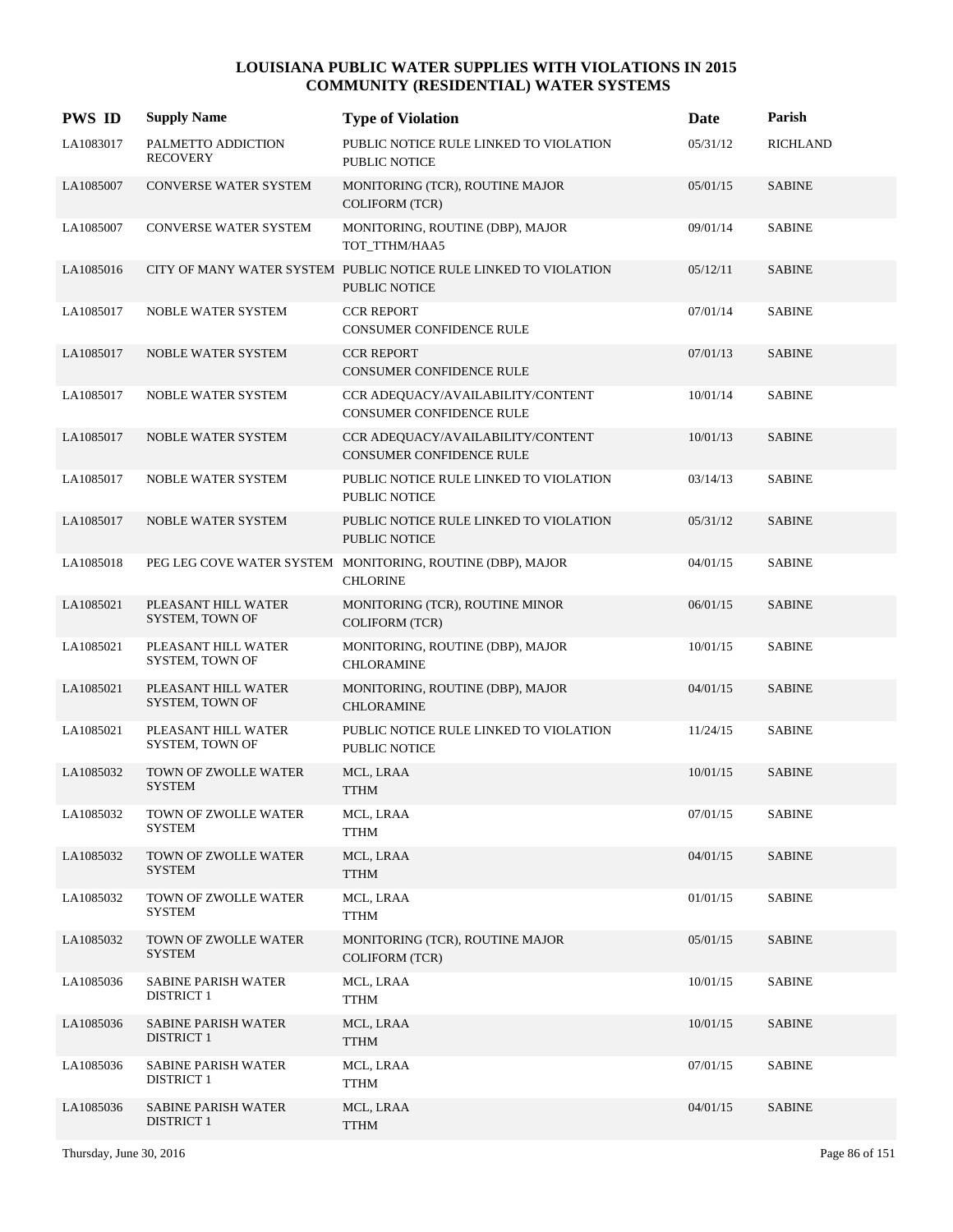| <b>PWS ID</b> | <b>Supply Name</b>                                   | <b>Type of Violation</b>                                                                | Date     | Parish        |
|---------------|------------------------------------------------------|-----------------------------------------------------------------------------------------|----------|---------------|
| LA1085041     | MARSHS WATER AND SEWER                               | PUBLIC NOTICE RULE LINKED TO VIOLATION<br><b>PUBLIC NOTICE</b>                          | 09/26/14 | <b>SABINE</b> |
| LA1085043     | EBARB WWKS DIST #1 - NORTH MCL, LRAA<br><b>EBARB</b> | <b>TTHM</b>                                                                             | 10/01/15 | <b>SABINE</b> |
| LA1085043     | EBARB WWKS DIST #1 - NORTH MCL, LRAA<br><b>EBARB</b> | <b>TTHM</b>                                                                             | 10/01/15 | <b>SABINE</b> |
| LA1085043     | EBARB WWKS DIST #1 - NORTH MCL, LRAA<br><b>EBARB</b> | <b>TTHM</b>                                                                             | 04/01/15 | <b>SABINE</b> |
| LA1085043     | EBARB WWKS DIST #1 - NORTH MCL, LRAA<br><b>EBARB</b> | <b>TTHM</b>                                                                             | 04/01/15 | <b>SABINE</b> |
| LA1085043     | <b>EBARB</b>                                         | EBARB WWKS DIST #1 - NORTH FAILURE SUBMIT OEL REPORT FOR TTHM<br><b>TTHM</b>            | 05/01/14 | <b>SABINE</b> |
| LA1085043     | <b>EBARB</b>                                         | EBARB WWKS DIST #1 - NORTH INADEQUATE MIN CHLORINE RESIDUAL(GW&SW)<br><b>CHLORAMINE</b> | 10/01/15 | <b>SABINE</b> |
| LA1085044     | UNION SPRINGS WATER<br><b>SYSTEM</b>                 | MONITORING, ROUTINE (DBP), MAJOR<br>TOT_TTHM/HAA5                                       | 11/01/15 | <b>SABINE</b> |
| LA1085044     | UNION SPRINGS WATER<br><b>SYSTEM</b>                 | MONITORING, ROUTINE (DBP), MAJOR<br>TOT_TTHM/HAA5                                       | 08/01/15 | <b>SABINE</b> |
| LA1085044     | UNION SPRINGS WATER<br><b>SYSTEM</b>                 | PUBLIC NOTICE RULE LINKED TO VIOLATION<br><b>PUBLIC NOTICE</b>                          | 02/13/15 | <b>SABINE</b> |
| LA1085044     | UNION SPRINGS WATER<br><b>SYSTEM</b>                 | PUBLIC NOTICE RULE LINKED TO VIOLATION<br><b>PUBLIC NOTICE</b>                          | 11/10/14 | <b>SABINE</b> |
| LA1085044     | UNION SPRINGS WATER<br><b>SYSTEM</b>                 | PUBLIC NOTICE RULE LINKED TO VIOLATION<br><b>PUBLIC NOTICE</b>                          | 10/04/14 | <b>SABINE</b> |
| LA1085044     | UNION SPRINGS WATER<br><b>SYSTEM</b>                 | PUBLIC NOTICE RULE LINKED TO VIOLATION<br><b>PUBLIC NOTICE</b>                          | 09/20/14 | <b>SABINE</b> |
| LA1085044     | UNION SPRINGS WATER<br><b>SYSTEM</b>                 | PUBLIC NOTICE RULE LINKED TO VIOLATION<br><b>PUBLIC NOTICE</b>                          | 12/10/13 | <b>SABINE</b> |
| LA1085044     | UNION SPRINGS WATER<br><b>SYSTEM</b>                 | EXCEED SECONDARY CONTAMINANT LEVEL<br><b>FLUORIDE</b>                                   | 01/01/15 | <b>SABINE</b> |
| LA1085046     | PENDLETON WATER<br><b>ASSSOCIATION</b>               | MCL, LRAA<br><b>TTHM</b>                                                                | 10/01/15 | <b>SABINE</b> |
| LA1085046     | PENDLETON WATER<br><b>ASSSOCIATION</b>               | MCL, LRAA<br>TOTAL HALOACETIC ACIDS (HAA5)                                              | 10/01/15 | <b>SABINE</b> |
| LA1085046     | PENDLETON WATER<br><b>ASSSOCIATION</b>               | MCL, LRAA<br><b>TTHM</b>                                                                | 10/01/15 | <b>SABINE</b> |
| LA1085046     | PENDLETON WATER<br><b>ASSSOCIATION</b>               | MCL, LRAA<br>TOTAL HALOACETIC ACIDS (HAA5)                                              | 10/01/15 | <b>SABINE</b> |
| LA1085046     | PENDLETON WATER<br><b>ASSSOCIATION</b>               | MCL, LRAA<br>TOTAL HALOACETIC ACIDS (HAA5)                                              | 07/01/15 | <b>SABINE</b> |
| LA1085046     | PENDLETON WATER<br><b>ASSSOCIATION</b>               | MCL, LRAA<br><b>TTHM</b>                                                                | 07/01/15 | <b>SABINE</b> |
| LA1085046     | PENDLETON WATER<br>ASSSOCIATION                      | MCL, LRAA<br>TOTAL HALOACETIC ACIDS (HAA5)                                              | 07/01/15 | <b>SABINE</b> |
| LA1085046     | PENDLETON WATER<br>ASSSOCIATION                      | MCL, LRAA<br>TTHM                                                                       | 07/01/15 | <b>SABINE</b> |
| LA1085046     | PENDLETON WATER<br><b>ASSSOCIATION</b>               | MCL, LRAA<br><b>TTHM</b>                                                                | 04/01/15 | <b>SABINE</b> |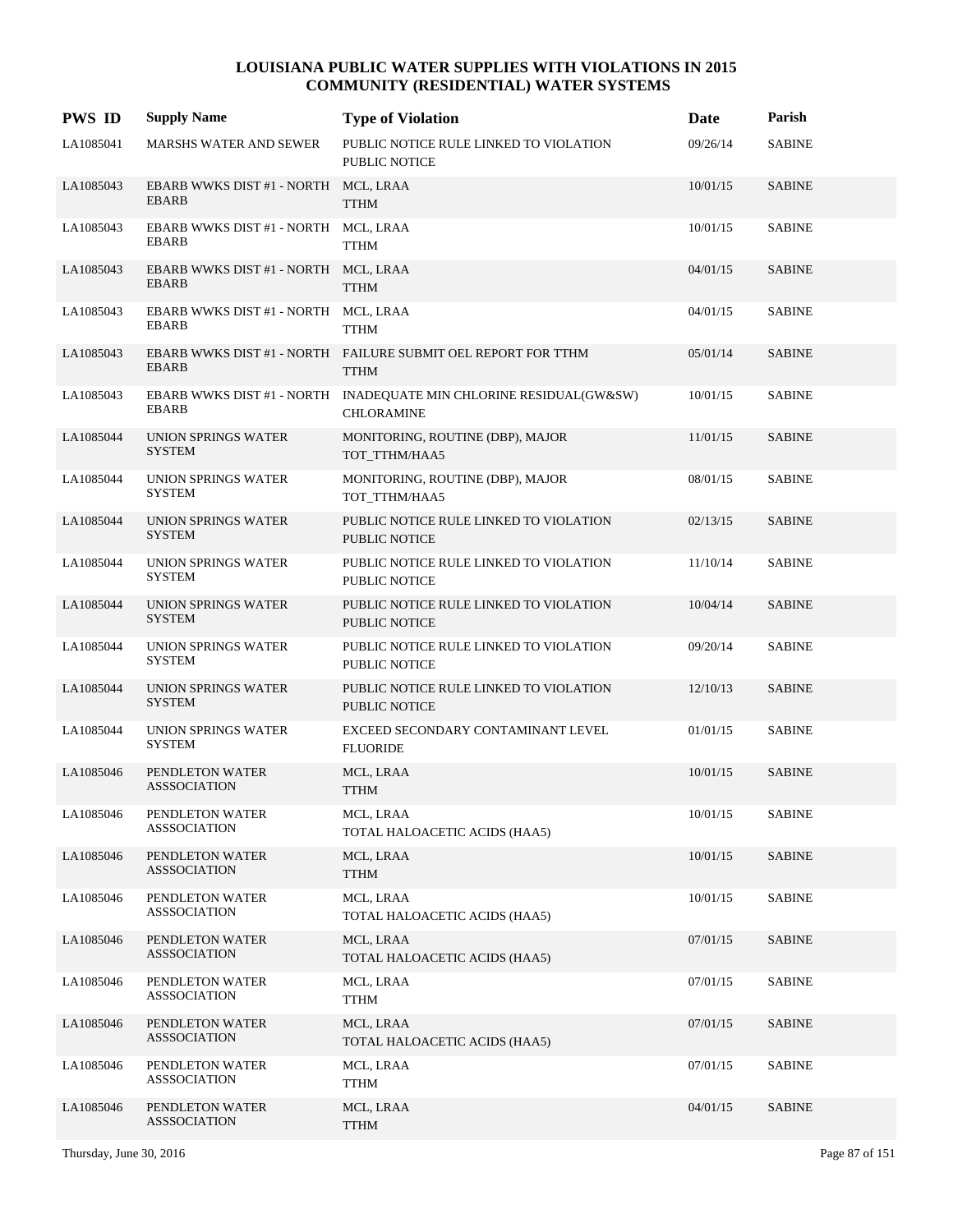| <b>PWS ID</b> | <b>Supply Name</b>                     | <b>Type of Violation</b>                                            | Date     | Parish        |
|---------------|----------------------------------------|---------------------------------------------------------------------|----------|---------------|
| LA1085046     | PENDLETON WATER<br><b>ASSSOCIATION</b> | MCL, LRAA<br>TTHM                                                   | 04/01/15 | <b>SABINE</b> |
| LA1085046     | PENDLETON WATER<br><b>ASSSOCIATION</b> | MCL, LRAA<br>TOTAL HALOACETIC ACIDS (HAA5)                          | 04/01/15 | <b>SABINE</b> |
| LA1085046     | PENDLETON WATER<br><b>ASSSOCIATION</b> | MCL, LRAA<br>TOTAL HALOACETIC ACIDS (HAA5)                          | 04/01/15 | SABINE        |
| LA1085046     | PENDLETON WATER<br><b>ASSSOCIATION</b> | MCL (TCR), MONTHLY<br><b>COLIFORM (TCR)</b>                         | 06/01/15 | <b>SABINE</b> |
| LA1085046     | PENDLETON WATER<br><b>ASSSOCIATION</b> | FAILURE SUBMIT OEL REPORT FOR TTHM<br><b>TTHM</b>                   | 01/31/15 | <b>SABINE</b> |
| LA1085053     | BELMONT WATERWORKS INC                 | MCL, LRAA<br><b>TTHM</b>                                            | 10/01/15 | <b>SABINE</b> |
| LA1085053     | BELMONT WATERWORKS INC                 | MCL, LRAA<br><b>TTHM</b>                                            | 07/01/15 | <b>SABINE</b> |
| LA1085053     | BELMONT WATERWORKS INC                 | MONITORING, ROUTINE (DBP), MAJOR<br>TOT_TTHM/HAA5                   | 03/01/15 | <b>SABINE</b> |
| LA1085053     | BELMONT WATERWORKS INC                 | MONITORING, ROUTINE (DBP), MAJOR<br>TOT_TTHM/HAA5                   | 12/01/14 | <b>SABINE</b> |
| LA1085053     | BELMONT WATERWORKS INC                 | FAILURE SUBMIT OEL REPORT FOR TTHM<br><b>TTHM</b>                   | 01/31/15 | <b>SABINE</b> |
| LA1085053     | BELMONT WATERWORKS INC                 | FAILURE SUBMIT OEL REPORT FOR TTHM<br><b>TTHM</b>                   | 10/31/14 | <b>SABINE</b> |
| LA1085053     | BELMONT WATERWORKS INC                 | FAILURE SUBMIT OEL REPORT FOR TTHM<br><b>TTHM</b>                   | 07/31/14 | <b>SABINE</b> |
| LA1085053     | BELMONT WATERWORKS INC                 | FOLLOW-UP OR ROUTINE TAP M/R (LCR)<br><b>LEAD &amp; COPPER RULE</b> | 10/01/15 | <b>SABINE</b> |
| LA1085053     | BELMONT WATERWORKS INC                 | PUBLIC NOTICE RULE LINKED TO VIOLATION<br><b>PUBLIC NOTICE</b>      | 12/04/15 | <b>SABINE</b> |
| LA1085053     | BELMONT WATERWORKS INC                 | PUBLIC NOTICE RULE LINKED TO VIOLATION<br>PUBLIC NOTICE             | 11/13/15 | <b>SABINE</b> |
| LA1085053     | <b>BELMONT WATERWORKS INC</b>          | PUBLIC NOTICE RULE LINKED TO VIOLATION<br>PUBLIC NOTICE             | 07/21/15 | <b>SABINE</b> |
| LA1085053     | BELMONT WATERWORKS INC                 | PUBLIC NOTICE RULE LINKED TO VIOLATION<br><b>PUBLIC NOTICE</b>      | 02/11/15 | <b>SABINE</b> |
| LA1085053     | <b>BELMONT WATERWORKS INC</b>          | PUBLIC NOTICE RULE LINKED TO VIOLATION<br>PUBLIC NOTICE             | 02/07/15 | <b>SABINE</b> |
| LA1085053     | BELMONT WATERWORKS INC                 | PUBLIC NOTICE RULE LINKED TO VIOLATION<br>PUBLIC NOTICE             | 02/07/15 | <b>SABINE</b> |
| LA1085053     | <b>BELMONT WATERWORKS INC</b>          | PUBLIC NOTICE RULE LINKED TO VIOLATION<br>PUBLIC NOTICE             | 09/28/14 | <b>SABINE</b> |
| LA1085053     | BELMONT WATERWORKS INC                 | PUBLIC NOTICE RULE LINKED TO VIOLATION<br><b>PUBLIC NOTICE</b>      | 09/07/14 | <b>SABINE</b> |
| LA1085053     | BELMONT WATERWORKS INC                 | PUBLIC NOTICE RULE LINKED TO VIOLATION<br>PUBLIC NOTICE             | 07/16/14 | <b>SABINE</b> |
| LA1085053     | <b>BELMONT WATERWORKS INC</b>          | PUBLIC NOTICE RULE LINKED TO VIOLATION<br>PUBLIC NOTICE             | 05/07/14 | SABINE        |
| LA1085053     | BELMONT WATERWORKS INC                 | PUBLIC NOTICE RULE LINKED TO VIOLATION<br>PUBLIC NOTICE             | 01/27/14 | <b>SABINE</b> |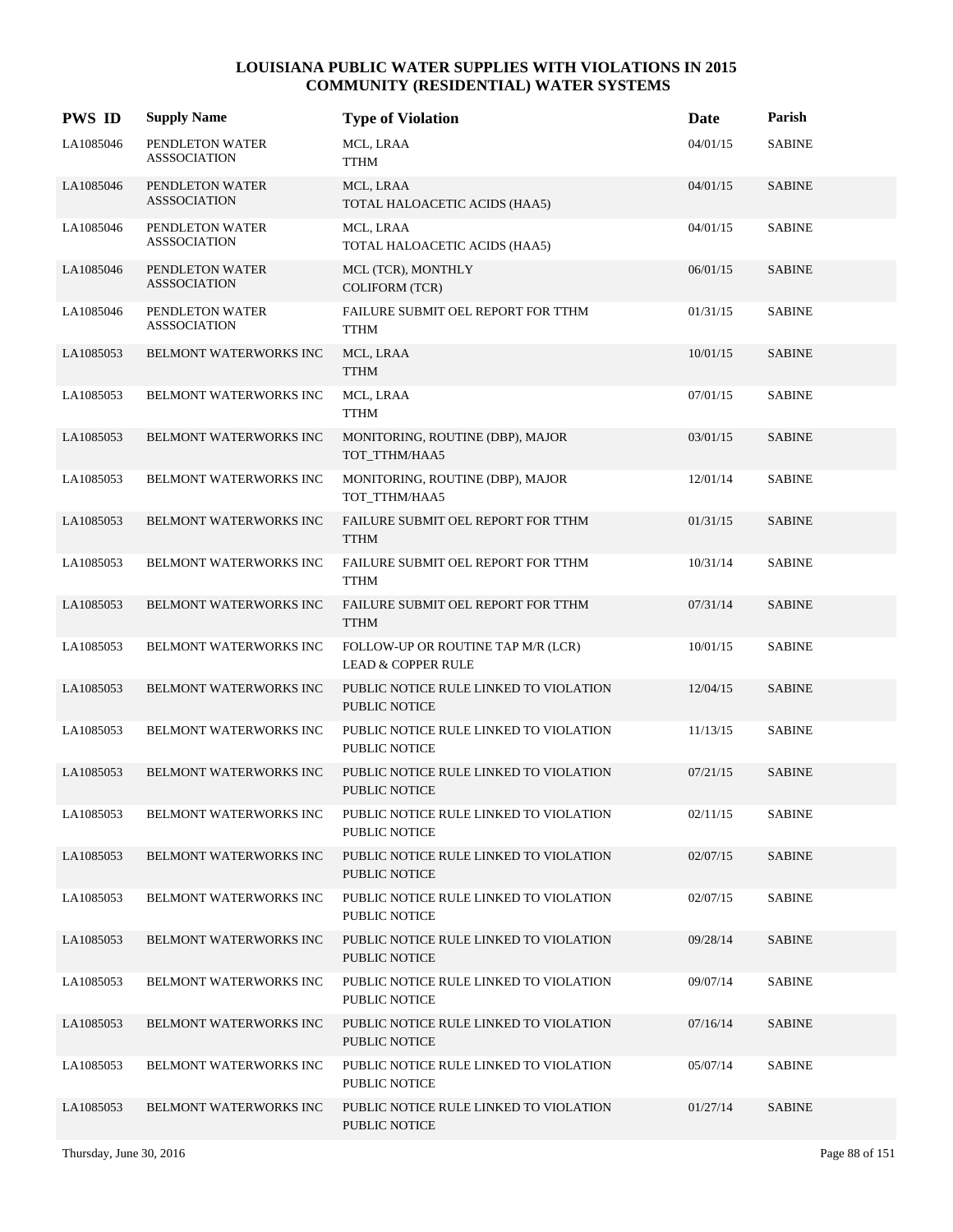| <b>PWS ID</b> | <b>Supply Name</b>                                | <b>Type of Violation</b>                                       | Date     | Parish        |
|---------------|---------------------------------------------------|----------------------------------------------------------------|----------|---------------|
| LA1085053     | BELMONT WATERWORKS INC                            | PUBLIC NOTICE RULE LINKED TO VIOLATION<br><b>PUBLIC NOTICE</b> | 11/20/13 | <b>SABINE</b> |
| LA1085055     | SOUTH TOLEDO BEND WATER<br><b>DISTRICT</b>        | MCL, LRAA<br><b>TTHM</b>                                       | 04/01/15 | <b>SABINE</b> |
| LA1085055     | SOUTH TOLEDO BEND WATER<br><b>DISTRICT</b>        | MCL, LRAA<br><b>TTHM</b>                                       | 04/01/15 | <b>SABINE</b> |
| LA1085055     | SOUTH TOLEDO BEND WATER<br><b>DISTRICT</b>        | MCL, LRAA<br><b>TTHM</b>                                       | 04/01/15 | <b>SABINE</b> |
| LA1085055     | SOUTH TOLEDO BEND WATER<br><b>DISTRICT</b>        | FAILURE SUBMIT OEL REPORT FOR TTHM<br><b>TTHM</b>              | 10/31/14 | <b>SABINE</b> |
| LA1085058     | EBARB WWKS DIST #1 - N<br><b>EBARB/BELMONT</b>    | MCL, LRAA<br><b>TTHM</b>                                       | 10/01/15 | <b>SABINE</b> |
| LA1085058     | EBARB WWKS DIST #1 - N<br><b>EBARB/BELMONT</b>    | MCL, LRAA<br><b>TTHM</b>                                       | 10/01/15 | <b>SABINE</b> |
| LA1085058     | EBARB WWKS DIST #1-N<br><b>EBARB/BELMONT</b>      | MCL, LRAA<br><b>TTHM</b>                                       | 07/01/15 | <b>SABINE</b> |
| LA1085058     | EBARB WWKS DIST #1 - N<br><b>EBARB/BELMONT</b>    | MCL, LRAA<br><b>TTHM</b>                                       | 07/01/15 | <b>SABINE</b> |
| LA1085058     | EBARB WWKS DIST #1 - N<br><b>EBARB/BELMONT</b>    | MCL, LRAA<br><b>TTHM</b>                                       | 04/01/15 | <b>SABINE</b> |
| LA1085058     | EBARB WWKS DIST #1 - N<br><b>EBARB/BELMONT</b>    | MCL, LRAA<br><b>TTHM</b>                                       | 01/01/15 | <b>SABINE</b> |
| LA1085058     | EBARB WWKS DIST #1 - N<br><b>EBARB/BELMONT</b>    | FAILURE SUBMIT OEL REPORT FOR TTHM<br><b>TTHM</b>              | 10/31/14 | <b>SABINE</b> |
| LA1085058     | EBARB WWKS DIST #1 - N<br><b>EBARB/BELMONT</b>    | FAILURE SUBMIT OEL REPORT FOR TTHM<br><b>TTHM</b>              | 07/31/14 | <b>SABINE</b> |
| LA1085058     | EBARB WWKS DIST #1 - N<br><b>EBARB/BELMONT</b>    | FAILURE SUBMIT OEL REPORT FOR TTHM<br><b>TTHM</b>              | 05/01/14 | <b>SABINE</b> |
| LA1085058     | EBARB WWKS DIST #1 - N<br><b>EBARB/BELMONT</b>    | INADEQUATE MIN CHLORINE RESIDUAL(GW&SW)<br><b>CHLORINE</b>     | 12/01/15 | <b>SABINE</b> |
| LA1085058     | EBARB WWKS DIST #1 - N<br><b>EBARB/BELMONT</b>    | INADEQUATE MIN CHLORINE RESIDUAL(GW&SW)<br><b>CHLORINE</b>     | 10/01/15 | <b>SABINE</b> |
| LA1085058     | EBARB WWKS DIST #1 - N<br><b>EBARB/BELMONT</b>    | INADEQUATE MIN CHLORINE RESIDUAL(GW&SW)<br><b>CHLORINE</b>     | 07/01/15 | <b>SABINE</b> |
| LA1085059     | EBARB WWKS DIST #1-<br><b>AIMWELL AREA</b>        | MCL, LRAA<br><b>TTHM</b>                                       | 10/01/15 | <b>SABINE</b> |
| LA1085059     | <b>EBARB WWKS DIST #1-</b><br><b>AIMWELL AREA</b> | MCL, LRAA<br><b>TTHM</b>                                       | 10/01/15 | <b>SABINE</b> |
| LA1085059     | <b>EBARB WWKS DIST #1-</b><br>AIMWELL AREA        | MCL, LRAA<br><b>TTHM</b>                                       | 07/01/15 | <b>SABINE</b> |
| LA1085059     | <b>EBARB WWKS DIST #1-</b><br><b>AIMWELL AREA</b> | MCL, LRAA<br><b>TTHM</b>                                       | 04/01/15 | <b>SABINE</b> |
| LA1085059     | <b>EBARB WWKS DIST #1-</b><br>AIMWELL AREA        | MCL, LRAA<br><b>TTHM</b>                                       | 04/01/15 | <b>SABINE</b> |
| LA1085059     | <b>EBARB WWKS DIST #1-</b><br>AIMWELL AREA        | MCL, LRAA<br>TTHM                                              | 01/01/15 | <b>SABINE</b> |
| LA1085059     | <b>EBARB WWKS DIST #1-</b><br>AIMWELL AREA        | MCL, LRAA<br><b>TTHM</b>                                       | 01/01/15 | <b>SABINE</b> |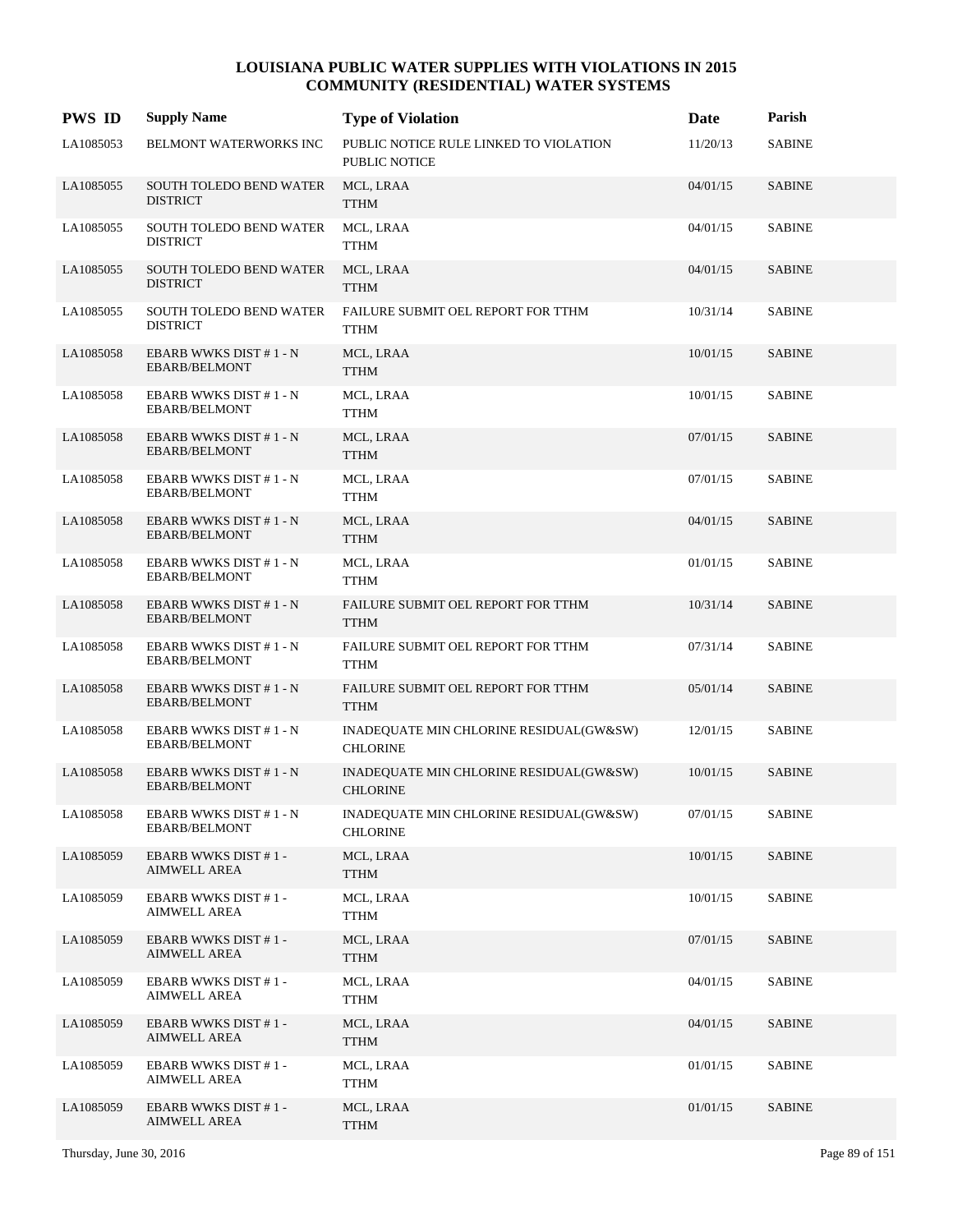| <b>PWS ID</b> | <b>Supply Name</b>                                | <b>Type of Violation</b>                                    | Date     | Parish                        |
|---------------|---------------------------------------------------|-------------------------------------------------------------|----------|-------------------------------|
| LA1085059     | <b>EBARB WWKS DIST #1-</b><br><b>AIMWELL AREA</b> | FAILURE SUBMIT OEL REPORT FOR TTHM<br><b>TTHM</b>           | 05/01/15 | <b>SABINE</b>                 |
| LA1085059     | <b>EBARB WWKS DIST #1-</b><br><b>AIMWELL AREA</b> | FAILURE SUBMIT OEL REPORT FOR TTHM<br><b>TTHM</b>           | 01/31/15 | <b>SABINE</b>                 |
| LA1087001     | <b>ST BERNARD PARISH</b><br><b>WATERWORKS</b>     | MONITORING, ROUTINE (DBP), MAJOR<br>TOT_TTHM/HAA5           | 09/01/15 | <b>ST BERNARD</b>             |
| LA1087001     | ST BERNARD PARISH<br><b>WATERWORKS</b>            | INADEQUATE DBP PRECURSOR REMOVAL<br>CARBON, TOTAL           | 04/01/15 | <b>ST BERNARD</b>             |
| LA1087001     | ST BERNARD PARISH<br><b>WATERWORKS</b>            | INADEQUATE DBP PRECURSOR REMOVAL<br>CARBON, TOTAL           | 04/01/15 | <b>ST BERNARD</b>             |
| LA1087001     | ST BERNARD PARISH<br><b>WATERWORKS</b>            | INADEQUATE MIN CHLORINE RESIDUAL(GW&SW)<br><b>CHLORINE</b>  | 07/01/15 | <b>ST BERNARD</b>             |
| LA1087001     | ST BERNARD PARISH<br><b>WATERWORKS</b>            | INADEQUATE MIN CHLORINE RESIDUAL(GW&SW)<br><b>CHLORINE</b>  | 06/01/15 | <b>ST BERNARD</b>             |
| LA1087001     | ST BERNARD PARISH<br><b>WATERWORKS</b>            | INADEQUATE MIN CHLORINE RESIDUAL(GW&SW)<br><b>CHLORINE</b>  | 01/01/15 | <b>ST BERNARD</b>             |
| LA1089002     | ST CHARLES WATER DISTRICT<br>2 WEST BANK          | INADEQUATE MIN CHLORINE RESIDUAL(GW&SW)<br><b>CHLORINE</b>  | 08/01/15 | <b>ST CHARLES</b>             |
| LA1091004     | GREENSBURG WATER SYSTEM                           | INADEQUATE MIN CHLORINE RESIDUAL(GW&SW)<br><b>CHLORINE</b>  | 02/01/15 | <b>ST HELENA</b>              |
| LA1091005     | PINE GROVE WATERWORKS<br><b>ASSOCIATION</b>       | INADEQUATE MIN CHLORINE RESIDUAL(GW&SW)<br><b>CHLORINE</b>  | 02/01/15 | <b>ST HELENA</b>              |
| LA1091006     | MONTPELIER WATER SUPPLY                           | INADEQUATE MIN CHLORINE RESIDUAL(GW&SW)<br><b>CHLORINE</b>  | 02/01/15 | <b>ST HELENA</b>              |
| LA1093002     | <b>GRAMERCY WATERWORKS</b>                        | FAILURE SUBMIT OEL REPORT FOR TTHM<br><b>TTHM</b>           | 01/31/15 | <b>ST JAMES</b>               |
| LA1093002     | <b>GRAMERCY WATERWORKS</b>                        | INADEQUATE MIN CHLORINE RESIDUAL(GW&SW)<br><b>CHLORINE</b>  | 07/01/15 | <b>ST JAMES</b>               |
| LA1093004     | ST JAMES WATER DISTRICT 1                         | INADEQUATE MIN CHLORINE RESIDUAL(GW&SW)<br><b>CHLORINE</b>  | 07/01/15 | <b>ST JAMES</b>               |
| LA1093004     | ST JAMES WATER DISTRICT 1                         | INADEQUATE MIN CHLORINE RESIDUAL(GW&SW)<br><b>CHLORINE</b>  | 05/01/15 | <b>ST JAMES</b>               |
| LA1093004     | ST JAMES WATER DISTRICT 1                         | INADEQUATE MIN CHLORINE RESIDUAL(GW&SW)<br><b>CHLORINE</b>  | 02/01/15 | <b>ST JAMES</b>               |
| LA1093005     | ST JAMES WATER DISTRICT 2                         | MCL, LRAA<br><b>TTHM</b>                                    | 07/01/15 | <b>ST JAMES</b>               |
| LA1093005     | ST JAMES WATER DISTRICT 2                         | MCL, LRAA<br><b>TTHM</b>                                    | 01/01/15 | ST JAMES                      |
| LA1093005     | ST JAMES WATER DISTRICT 2                         | MCL, LRAA<br><b>TTHM</b>                                    | 01/01/15 | <b>ST JAMES</b>               |
| LA1093005     | ST JAMES WATER DISTRICT 2                         | FAILURE SUBMIT OEL REPORT FOR TTHM<br><b>TTHM</b>           | 10/31/14 | <b>ST JAMES</b>               |
| LA1093005     | ST JAMES WATER DISTRICT 2                         | INADEQUATE MIN CHLORINE RESIDUAL(GW&SW)<br><b>CHLORINE</b>  | 07/01/15 | <b>ST JAMES</b>               |
| LA1095002     | ST JOHN WATER DISTRICT 2                          | MONITORING, ROUTINE (IESWTR/LT1), MINOR<br><b>TURBIDITY</b> | 10/01/15 | ST JOHN THE<br><b>BAPTIST</b> |
| LA1095003     | ST JOHN WATER DISTRICT 1                          | MCL, LRAA<br><b>TTHM</b>                                    | 04/01/15 | ST JOHN THE<br><b>BAPTIST</b> |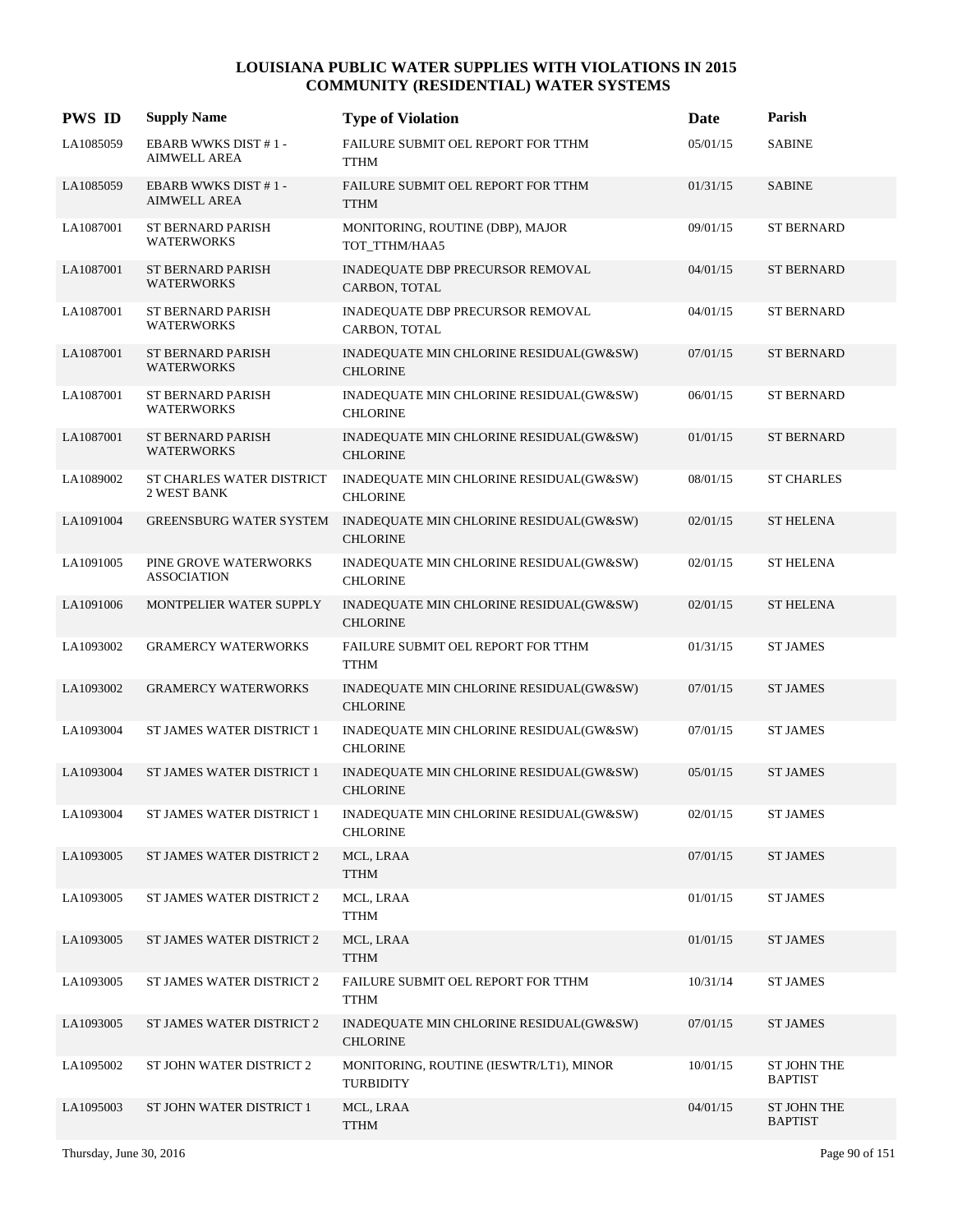| <b>PWS ID</b> | <b>Supply Name</b>                          | <b>Type of Violation</b>                                            | Date     | Parish                               |
|---------------|---------------------------------------------|---------------------------------------------------------------------|----------|--------------------------------------|
| LA1095003     | ST JOHN WATER DISTRICT 1                    | MCL, LRAA<br><b>TTHM</b>                                            | 04/01/15 | <b>ST JOHN THE</b><br><b>BAPTIST</b> |
| LA1095003     | ST JOHN WATER DISTRICT 1                    | MCL, LRAA<br><b>TTHM</b>                                            | 04/01/15 | <b>ST JOHN THE</b><br><b>BAPTIST</b> |
| LA1095003     | ST JOHN WATER DISTRICT 1                    | MCL, LRAA<br><b>TTHM</b>                                            | 04/01/15 | ST JOHN THE<br><b>BAPTIST</b>        |
| LA1095003     | ST JOHN WATER DISTRICT 1                    | MCL, LRAA<br><b>TTHM</b>                                            | 01/01/15 | <b>ST JOHN THE</b><br><b>BAPTIST</b> |
| LA1095003     | ST JOHN WATER DISTRICT 1                    | MCL, LRAA<br>TTHM                                                   | 01/01/15 | <b>ST JOHN THE</b><br><b>BAPTIST</b> |
| LA1095003     | ST JOHN WATER DISTRICT 1                    | MCL, LRAA<br><b>TTHM</b>                                            | 01/01/15 | ST JOHN THE<br><b>BAPTIST</b>        |
| LA1095003     | ST JOHN WATER DISTRICT 1                    | FAILURE MAINTAIN MICROBIAL TREAT.(LT2)<br>LT2ESWTR                  | 10/01/15 | ST JOHN THE<br><b>BAPTIST</b>        |
| LA1095003     | ST JOHN WATER DISTRICT 1                    | SINGLE COMB FLTR EFFLUENT (IESWTR/LT1)<br><b>TURBIDITY</b>          | 11/01/15 | <b>ST JOHN THE</b><br><b>BAPTIST</b> |
| LA1095003     | ST JOHN WATER DISTRICT 1                    | INADEQUATE MIN CHLORINE RESIDUAL(GW&SW)<br><b>CHLORINE</b>          | 02/01/15 | <b>ST JOHN THE</b><br><b>BAPTIST</b> |
| LA1095006     | PLEASURE BEND WATER<br><b>SUPPLY</b>        | MCL, LRAA<br><b>TTHM</b>                                            | 10/01/15 | ST JOHN THE<br><b>BAPTIST</b>        |
| LA1095006     | PLEASURE BEND WATER<br><b>SUPPLY</b>        | MCL, LRAA<br><b>TTHM</b>                                            | 10/01/15 | ST JOHN THE<br><b>BAPTIST</b>        |
| LA1095006     | PLEASURE BEND WATER<br><b>SUPPLY</b>        | MCL, LRAA<br><b>TTHM</b>                                            | 07/01/15 | ST JOHN THE<br><b>BAPTIST</b>        |
| LA1095006     | PLEASURE BEND WATER<br><b>SUPPLY</b>        | MCL (TCR), MONTHLY<br><b>COLIFORM (TCR)</b>                         | 04/01/15 | ST JOHN THE<br><b>BAPTIST</b>        |
| LA1095006     | PLEASURE BEND WATER<br><b>SUPPLY</b>        | INADEQUATE MIN CHLORINE RESIDUAL(GW&SW)<br><b>CHLORINE</b>          | 09/01/15 | ST JOHN THE<br><b>BAPTIST</b>        |
| LA1095006     | PLEASURE BEND WATER<br><b>SUPPLY</b>        | INADEQUATE MIN CHLORINE RESIDUAL(GW&SW)<br><b>CHLORINE</b>          | 08/01/15 | ST JOHN THE<br><b>BAPTIST</b>        |
| LA1095006     | PLEASURE BEND WATER<br><b>SUPPLY</b>        | INADEQUATE MIN CHLORINE RESIDUAL(GW&SW)<br><b>CHLORINE</b>          | 07/01/15 | ST JOHN THE<br><b>BAPTIST</b>        |
| LA1095006     | PLEASURE BEND WATER<br><b>SUPPLY</b>        | INADEQUATE MIN CHLORINE RESIDUAL(GW&SW)<br><b>CHLORINE</b>          | 06/01/15 | ST JOHN THE<br><b>BAPTIST</b>        |
| LA1095006     | PLEASURE BEND WATER<br><b>SUPPLY</b>        | INADEQUATE MIN CHLORINE RESIDUAL(GW&SW)<br><b>CHLORINE</b>          | 05/01/15 | ST JOHN THE<br><b>BAPTIST</b>        |
| LA1095006     | PLEASURE BEND WATER<br><b>SUPPLY</b>        | INADEQUATE MIN CHLORINE RESIDUAL(GW&SW)<br><b>CHLORINE</b>          | 03/01/15 | ST JOHN THE<br><b>BAPTIST</b>        |
| LA1095007     | ST JOHN WATER DISTRICT 3                    | MCL (TCR), MONTHLY<br><b>COLIFORM (TCR)</b>                         | 08/01/15 | ST JOHN THE<br><b>BAPTIST</b>        |
| LA1097001     | TOWN OF GRAND COTEAU<br>WATER SYSTEM        | FOLLOW-UP OR ROUTINE TAP M/R (LCR)<br><b>LEAD &amp; COPPER RULE</b> | 07/01/15 | <b>ST LANDRY</b>                     |
| LA1097002     | <b>GRAND PRAIRIE WATER</b><br><b>SYSTEM</b> | MONITORING, ROUTINE (DBP), MINOR<br><b>CHLORINE</b>                 | 07/01/15 | ST LANDRY                            |
| LA1097002     | <b>GRAND PRAIRIE WATER</b><br><b>SYSTEM</b> | FAILURE TO HAVE MONITORING PLAN (IDSE)<br>DBP STAGE 2               | 04/01/08 | ST LANDRY                            |
| LA1097002     | <b>GRAND PRAIRIE WATER</b><br><b>SYSTEM</b> | <b>CCR REPORT</b><br>CONSUMER CONFIDENCE RULE                       | 07/01/15 | <b>ST LANDRY</b>                     |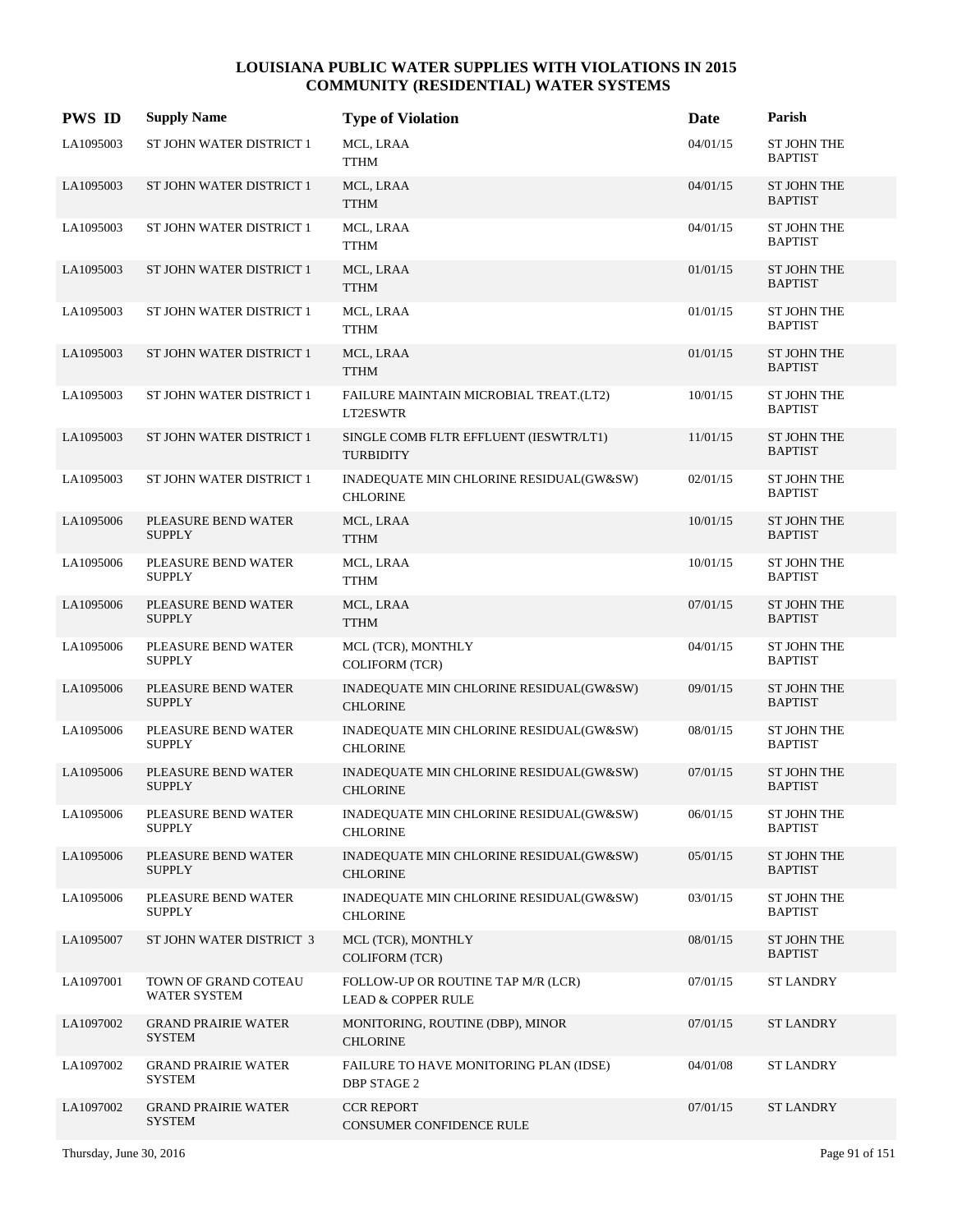| <b>PWS ID</b> | <b>Supply Name</b>                          | <b>Type of Violation</b>                                             | Date     | Parish           |
|---------------|---------------------------------------------|----------------------------------------------------------------------|----------|------------------|
| LA1097002     | <b>GRAND PRAIRIE WATER</b><br><b>SYSTEM</b> | CCR ADEQUACY/AVAILABILITY/CONTENT<br><b>CONSUMER CONFIDENCE RULE</b> | 10/01/15 | <b>ST LANDRY</b> |
| LA1097002     | <b>GRAND PRAIRIE WATER</b><br><b>SYSTEM</b> | PUBLIC NOTICE RULE LINKED TO VIOLATION<br><b>PUBLIC NOTICE</b>       | 12/04/15 | <b>ST LANDRY</b> |
| LA1097002     | <b>GRAND PRAIRIE WATER</b><br><b>SYSTEM</b> | PUBLIC NOTICE RULE LINKED TO VIOLATION<br>PUBLIC NOTICE              | 05/31/12 | <b>ST LANDRY</b> |
| LA1097002     | <b>GRAND PRAIRIE WATER</b><br><b>SYSTEM</b> | FAILURE TO SUBMIT MONITORING PLAN<br><b>TOTAL COLIFORM RULE</b>      | 01/01/14 | <b>ST LANDRY</b> |
| LA1097004     | LAWTELL WW DISTRICT NO 1                    | MONITORING (TCR), ROUTINE MINOR<br>COLIFORM (TCR)                    | 06/01/15 | <b>ST LANDRY</b> |
| LA1097005     | TOWN OF LEONVILLE WATER<br><b>SYSTEM</b>    | MONITORING, ROUTINE (DBP), MAJOR<br>TOT_TTHM/HAA5                    | 07/01/14 | <b>ST LANDRY</b> |
| LA1097007     | TOWN OF MELVILLE WATER<br><b>SYSTEM</b>     | FAILURE ADDRESS DEFICIENCY (GWR)<br><b>GROUNDWATER RULE</b>          | 04/10/11 | <b>ST LANDRY</b> |
| LA1097007     | TOWN OF MELVILLE WATER<br><b>SYSTEM</b>     | <b>CCR REPORT</b><br>CONSUMER CONFIDENCE RULE                        | 07/01/15 | <b>ST LANDRY</b> |
| LA1097007     | TOWN OF MELVILLE WATER<br><b>SYSTEM</b>     | <b>CCR REPORT</b><br>CONSUMER CONFIDENCE RULE                        | 07/01/14 | <b>ST LANDRY</b> |
| LA1097007     | TOWN OF MELVILLE WATER<br><b>SYSTEM</b>     | CCR ADEOUACY/AVAILABILITY/CONTENT<br><b>CONSUMER CONFIDENCE RULE</b> | 10/01/15 | <b>ST LANDRY</b> |
| LA1097007     | TOWN OF MELVILLE WATER<br><b>SYSTEM</b>     | CCR ADEQUACY/AVAILABILITY/CONTENT<br>CONSUMER CONFIDENCE RULE        | 10/01/14 | <b>ST LANDRY</b> |
| LA1097008     | MIDWAY WATER SYSTEM INC                     | MONITORING, ROUTINE (DBP), MAJOR<br>TOT_TTHM/HAA5                    | 09/01/14 | <b>ST LANDRY</b> |
| LA1097008     | MIDWAY WATER SYSTEM INC                     | <b>CCR REPORT</b><br>CONSUMER CONFIDENCE RULE                        | 07/01/15 | <b>ST LANDRY</b> |
| LA1097008     | MIDWAY WATER SYSTEM INC                     | CCR ADEQUACY/AVAILABILITY/CONTENT<br>CONSUMER CONFIDENCE RULE        | 10/01/15 | <b>ST LANDRY</b> |
| LA1097008     | MIDWAY WATER SYSTEM INC                     | INADEQUATE MIN CHLORINE RESIDUAL(GW&SW)<br><b>CHLORINE</b>           | 07/01/15 | <b>ST LANDRY</b> |
| LA1097008     | MIDWAY WATER SYSTEM INC                     | INADEQUATE MIN CHLORINE RESIDUAL(GW&SW)<br><b>CHLORINE</b>           | 03/01/15 | <b>ST LANDRY</b> |
| LA1097008     | MIDWAY WATER SYSTEM INC                     | FAILURE TO SUBMIT MONITORING PLAN<br>TOTAL COLIFORM RULE             | 01/01/14 | <b>ST LANDRY</b> |
| LA1097010     | OPELOUSAS CITY OF WATER<br><b>SYSTEM</b>    | <b>CCR REPORT</b><br>CONSUMER CONFIDENCE RULE                        | 07/01/15 | <b>ST LANDRY</b> |
| LA1097010     | OPELOUSAS CITY OF WATER<br><b>SYSTEM</b>    | CCR ADEQUACY/AVAILABILITY/CONTENT<br>CONSUMER CONFIDENCE RULE        | 10/01/14 | <b>ST LANDRY</b> |
| LA1097012     | PLAISANCE WATER SYSTEM<br><b>INC</b>        | MCL (TCR), MONTHLY<br><b>COLIFORM (TCR)</b>                          | 07/01/15 | <b>ST LANDRY</b> |
| LA1097012     | PLAISANCE WATER SYSTEM<br><b>INC</b>        | PUBLIC NOTICE RULE LINKED TO VIOLATION<br>PUBLIC NOTICE              | 09/13/15 | <b>ST LANDRY</b> |
| LA1097013     | TOWN OF PORT BARRE WATER<br><b>SYSTEM</b>   | MONITORING, ROUTINE (DBP), MAJOR<br>TOT_TTHM/HAA5                    | 10/01/14 | <b>ST LANDRY</b> |
| LA1097015     | TOWN OF SUNSET WATER<br><b>SYSTEM</b>       | MONITORING, ROUTINE (DBP), MAJOR<br><b>CHLORINE</b>                  | 01/01/15 | <b>ST LANDRY</b> |
| LA1097015     | TOWN OF SUNSET WATER<br><b>SYSTEM</b>       | PUBLIC NOTICE RULE LINKED TO VIOLATION<br>PUBLIC NOTICE              | 07/10/15 | <b>ST LANDRY</b> |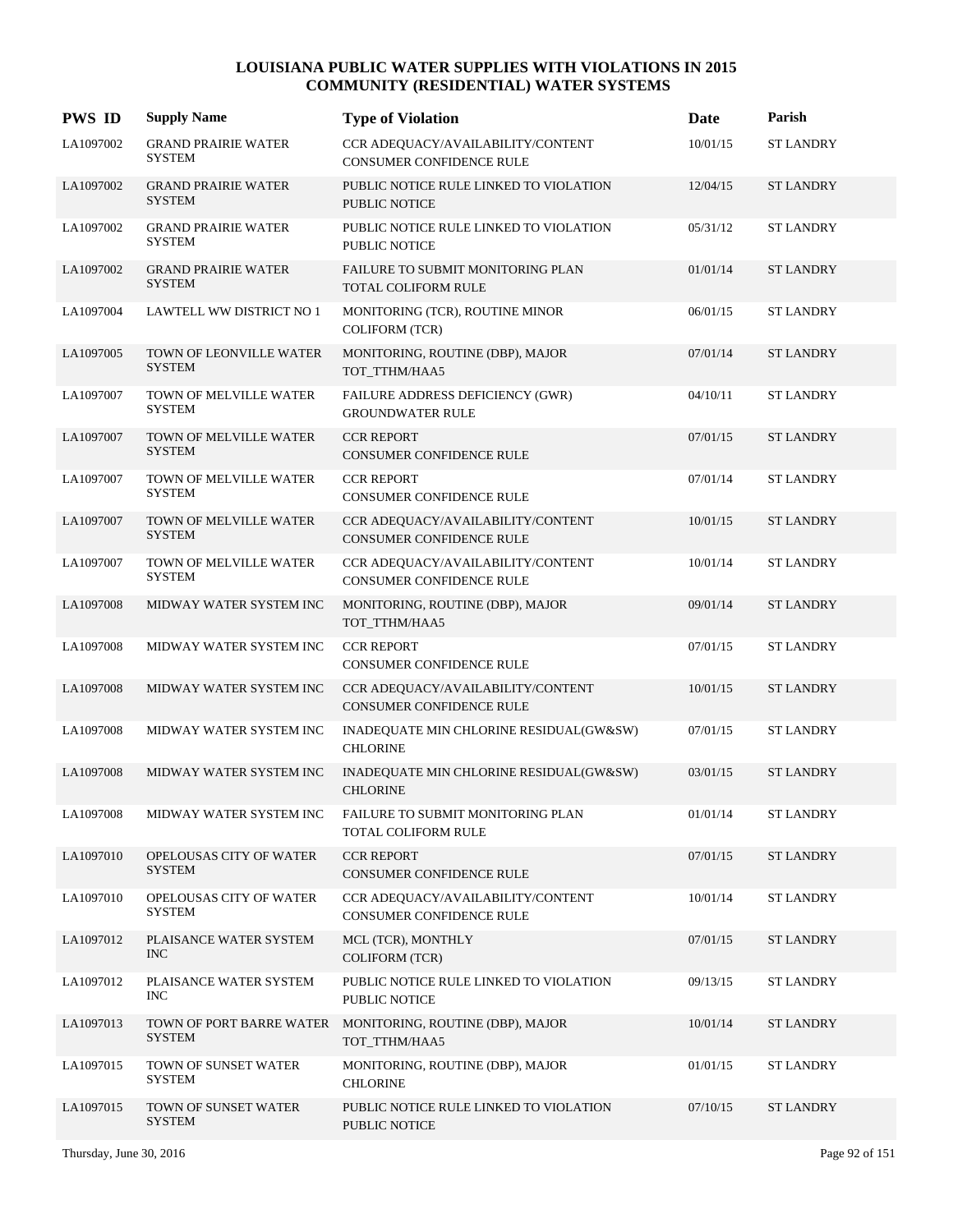| <b>PWS ID</b> | <b>Supply Name</b>                                     | <b>Type of Violation</b>                                                   | Date     | Parish           |
|---------------|--------------------------------------------------------|----------------------------------------------------------------------------|----------|------------------|
| LA1097016     | TOWN OF WASHINGTON<br><b>WATER SYSTEM</b>              | MCL (TCR), MONTHLY<br>COLIFORM (TCR)                                       | 07/01/15 | <b>ST LANDRY</b> |
| LA1097018     | <b>MAMOU ROAD WATER</b><br>DISTRICT, INC               | MCL, LRAA<br><b>TTHM</b>                                                   | 10/01/15 | <b>ST LANDRY</b> |
| LA1097018     | <b>MAMOU ROAD WATER</b><br>DISTRICT, INC               | MCL, LRAA<br><b>TTHM</b>                                                   | 07/01/15 | ST LANDRY        |
| LA1097018     | <b>MAMOU ROAD WATER</b><br>DISTRICT, INC               | MCL, LRAA<br><b>TTHM</b>                                                   | 04/01/15 | <b>ST LANDRY</b> |
| LA1097018     | <b>MAMOU ROAD WATER</b><br>DISTRICT, INC               | MCL, LRAA<br><b>TTHM</b>                                                   | 01/01/15 | <b>ST LANDRY</b> |
| LA1097018     | <b>MAMOU ROAD WATER</b><br>DISTRICT, INC               | MCL, LRAA<br>TOTAL HALOACETIC ACIDS (HAA5)                                 | 01/01/15 | <b>ST LANDRY</b> |
| LA1097018     | <b>MAMOU ROAD WATER</b><br>DISTRICT, INC               | FAILURE SUBMIT OEL REPORT FOR TTHM<br><b>TTHM</b>                          | 01/31/15 | <b>ST LANDRY</b> |
| LA1097018     | <b>MAMOU ROAD WATER</b><br>DISTRICT, INC               | <b>FAILURE SUBMIT OEL REPORT FOR HAA5</b><br>TOTAL HALOACETIC ACIDS (HAA5) | 07/31/14 | <b>ST LANDRY</b> |
| LA1097024     | SAVOY SWORDS WATER<br><b>SYSTEM INC</b>                | INADEQUATE MIN CHLORINE RESIDUAL(GW&SW)<br><b>CHLORINE</b>                 | 03/01/15 | <b>ST LANDRY</b> |
| LA1097032     | <b>GREENBRIAR PRAIRIE BASSE</b><br><b>WATER SYSTEM</b> | MONITORING, ROUTINE (DBP), MAJOR<br>TOT_TTHM/HAA5                          | 09/01/14 | <b>ST LANDRY</b> |
| LA1097034     | ST LANDRY WWD 3 PORT<br><b>BARRE AREA A</b>            | MONITORING (TCR), ROUTINE MINOR<br><b>COLIFORM (TCR)</b>                   | 06/01/15 | <b>ST LANDRY</b> |
| LA1097034     | ST LANDRY WWD 3 PORT<br><b>BARRE AREA A</b>            | MONITORING, ROUTINE (DBP), MAJOR<br>TOT_TTHM/HAA5                          | 09/01/14 | <b>ST LANDRY</b> |
| LA1097035     | ST LANDRY WWD 3 PORT<br><b>BARRE AREA B</b>            | MONITORING (TCR), ROUTINE MINOR<br><b>COLIFORM (TCR)</b>                   | 05/01/15 | <b>ST LANDRY</b> |
| LA1097035     | ST LANDRY WWD 3 PORT<br><b>BARRE AREA B</b>            | MONITORING, ROUTINE (DBP), MAJOR<br>TOT_TTHM/HAA5                          | 09/01/14 | <b>ST LANDRY</b> |
| LA1097036     | ST LANDRY WWD 3 PORT<br><b>BARRE AREA C</b>            | MONITORING, ROUTINE (DBP), MAJOR<br>TOT TTHM/HAA5                          | 09/01/14 | ST LANDRY        |
| LA1097037     | ST LANDRY WWD 3 PORT<br><b>BARRE AREA D</b>            | MCL (TCR), MONTHLY<br><b>COLIFORM (TCR)</b>                                | 10/01/15 | <b>ST LANDRY</b> |
| LA1097037     | ST LANDRY WWD 3 PORT<br><b>BARRE AREA D</b>            | MCL (TCR), MONTHLY<br><b>COLIFORM (TCR)</b>                                | 07/01/15 | <b>ST LANDRY</b> |
| LA1097037     | ST LANDRY WWD 3 PORT<br><b>BARRE AREA D</b>            | MONITORING (TCR), ROUTINE MINOR<br><b>COLIFORM (TCR)</b>                   | 11/01/15 | <b>ST LANDRY</b> |
| LA1097037     | ST LANDRY WWD 3 PORT<br><b>BARRE AREA D</b>            | MONITORING, ROUTINE (DBP), MAJOR<br>TOT TTHM/HAA5                          | 09/01/14 | <b>ST LANDRY</b> |
| LA1097038     | ST LANDRY WWD 2 RURAL<br><b>PURCHASE</b>               | MCL, LRAA<br><b>TTHM</b>                                                   | 10/01/15 | <b>ST LANDRY</b> |
| LA1097038     | ST LANDRY WWD 2 RURAL<br><b>PURCHASE</b>               | MCL, LRAA<br><b>TTHM</b>                                                   | 07/01/15 | <b>ST LANDRY</b> |
| LA1097039     | <b>WATERWORKS DISTRICT NO 5</b><br>OF ST LANDRY PA     | PUBLIC NOTICE RULE LINKED TO VIOLATION<br>PUBLIC NOTICE                    | 02/25/15 | <b>ST LANDRY</b> |
| LA1099001     | TOWN OF ARNAUDVILLE<br>WATER SYSTEM                    | MONITORING (TCR), ROUTINE MINOR<br><b>COLIFORM (TCR)</b>                   | 10/01/15 | <b>ST MARTIN</b> |
| LA1099001     | TOWN OF ARNAUDVILLE<br><b>WATER SYSTEM</b>             | MONITORING, ROUTINE (DBP), MAJOR<br>TOT_TTHM/HAA5                          | 07/01/14 | <b>ST MARTIN</b> |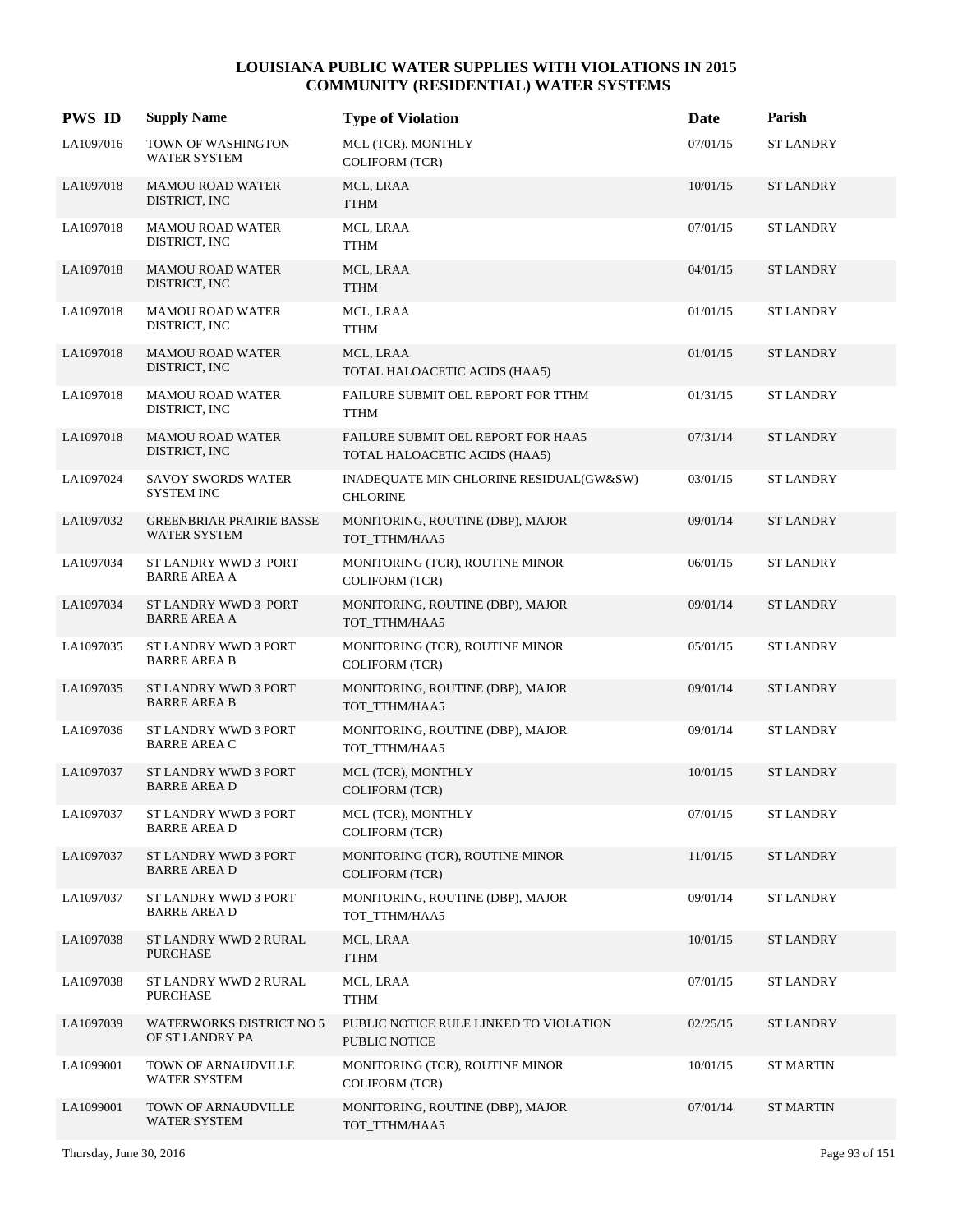| <b>PWS ID</b> | <b>Supply Name</b>                                   | <b>Type of Violation</b>                                       | Date     | Parish           |
|---------------|------------------------------------------------------|----------------------------------------------------------------|----------|------------------|
| LA1099001     | TOWN OF ARNAUDVILLE<br><b>WATER SYSTEM</b>           | MONITORING, ROUTINE (DBP), MINOR<br><b>CHLORINE</b>            | 07/01/15 | <b>ST MARTIN</b> |
| LA1099001     | TOWN OF ARNAUDVILLE<br><b>WATER SYSTEM</b>           | PUBLIC NOTICE RULE LINKED TO VIOLATION<br><b>PUBLIC NOTICE</b> | 11/12/15 | <b>ST MARTIN</b> |
| LA1099001     | TOWN OF ARNAUDVILLE<br><b>WATER SYSTEM</b>           | PUBLIC NOTICE RULE LINKED TO VIOLATION<br><b>PUBLIC NOTICE</b> | 10/03/14 | <b>ST MARTIN</b> |
| LA1099002     | <b>BAYOU TECHE WATER WORKS</b>                       | MCL, LRAA<br><b>TTHM</b>                                       | 04/01/15 | <b>ST MARTIN</b> |
| LA1099002     | <b>BAYOU TECHE WATER WORKS</b>                       | MCL, LRAA<br><b>TTHM</b>                                       | 04/01/15 | <b>ST MARTIN</b> |
| LA1099002     | BAYOU TECHE WATER WORKS                              | MCL, LRAA<br>TOTAL HALOACETIC ACIDS (HAA5)                     | 01/01/15 | <b>ST MARTIN</b> |
| LA1099002     | BAYOU TECHE WATER WORKS                              | INADEQUATE MIN CHLORINE RESIDUAL(GW&SW)<br><b>CHLORAMINE</b>   | 10/01/15 | <b>ST MARTIN</b> |
| LA1099003     | <b>CITY OF BREAUX BRIDGE</b><br><b>WATER SYSTEM</b>  | <b>CCR REPORT</b><br><b>CONSUMER CONFIDENCE RULE</b>           | 07/01/15 | <b>ST MARTIN</b> |
| LA1099003     | <b>CITY OF BREAUX BRIDGE</b><br>WATER SYSTEM         | CCR ADEQUACY/AVAILABILITY/CONTENT<br>CONSUMER CONFIDENCE RULE  | 10/01/15 | <b>ST MARTIN</b> |
| LA1099004     | <b>ST MARTIN PARISH WW</b><br>DISTRICT 4 CATAHOULA   | CCR ADEQUACY/AVAILABILITY/CONTENT<br>CONSUMER CONFIDENCE RULE  | 10/01/15 | <b>ST MARTIN</b> |
| LA1099004     | ST MARTIN PARISH WW<br>DISTRICT 4 CATAHOULA          | PUBLIC NOTICE RULE LINKED TO VIOLATION<br>PUBLIC NOTICE        | 05/31/12 | <b>ST MARTIN</b> |
| LA1099004     | <b>ST MARTIN PARISH WW</b><br>DISTRICT 4 CATAHOULA   | PUBLIC NOTICE RULE LINKED TO VIOLATION<br>PUBLIC NOTICE        | 04/09/11 | <b>ST MARTIN</b> |
| LA1099007     | <b>CITY OF ST MARTINVILLE</b><br>WATER SYSTEM        | MCL, LRAA<br><b>TTHM</b>                                       | 10/01/15 | <b>ST MARTIN</b> |
| LA1099007     | <b>CITY OF ST MARTINVILLE</b><br><b>WATER SYSTEM</b> | MCL, LRAA<br><b>TTHM</b>                                       | 07/01/15 | <b>ST MARTIN</b> |
| LA1099007     | <b>CITY OF ST MARTINVILLE</b><br>WATER SYSTEM        | MCL, LRAA<br><b>TTHM</b>                                       | 04/01/15 | <b>ST MARTIN</b> |
| LA1099007     | <b>CITY OF ST MARTINVILLE</b><br><b>WATER SYSTEM</b> | MCL, LRAA<br><b>TTHM</b>                                       | 01/01/15 | <b>ST MARTIN</b> |
| LA1099007     | <b>CITY OF ST MARTINVILLE</b><br>WATER SYSTEM        | FAILURE SUBMIT OEL REPORT FOR TTHM<br><b>TTHM</b>              | 10/31/14 | <b>ST MARTIN</b> |
| LA1099008     | <b>VILLAGE OF PARKS WATER</b><br><b>SYSTEM</b>       | MCL (TCR), MONTHLY<br><b>COLIFORM (TCR)</b>                    | 04/01/15 | <b>ST MARTIN</b> |
| LA1099008     | <b>VILLAGE OF PARKS WATER</b><br><b>SYSTEM</b>       | MONITORING (TCR), ROUTINE MINOR<br>COLIFORM (TCR)              | 07/01/15 | <b>ST MARTIN</b> |
| LA1099008     | <b>VILLAGE OF PARKS WATER</b><br><b>SYSTEM</b>       | MONITORING, ROUTINE (DBP), MAJOR<br>TOT_TTHM/HAA5              | 09/01/15 | <b>ST MARTIN</b> |
| LA1099008     | <b>VILLAGE OF PARKS WATER</b><br><b>SYSTEM</b>       | MONITORING, ROUTINE (DBP), MINOR<br><b>CHLORINE</b>            | 10/01/15 | <b>ST MARTIN</b> |
| LA1099009     | UNITED WATER SYSTEM                                  | INADEQUATE MIN CHLORINE RESIDUAL(GW&SW)<br><b>CHLORINE</b>     | 10/01/15 | <b>ST MARTIN</b> |
| LA1099013     | TESI ATCHAFALAYA ACRES                               | MONITOR GWR TRIGGERED/ADDITONAL, MAJOR<br>E. COLI              | 04/06/11 | <b>ST MARTIN</b> |
| LA1099013     | TESI ATCHAFALAYA ACRES                               | FAILURE ADDRESS DEFICIENCY (GWR)<br><b>GROUNDWATER RULE</b>    | 07/11/12 | <b>ST MARTIN</b> |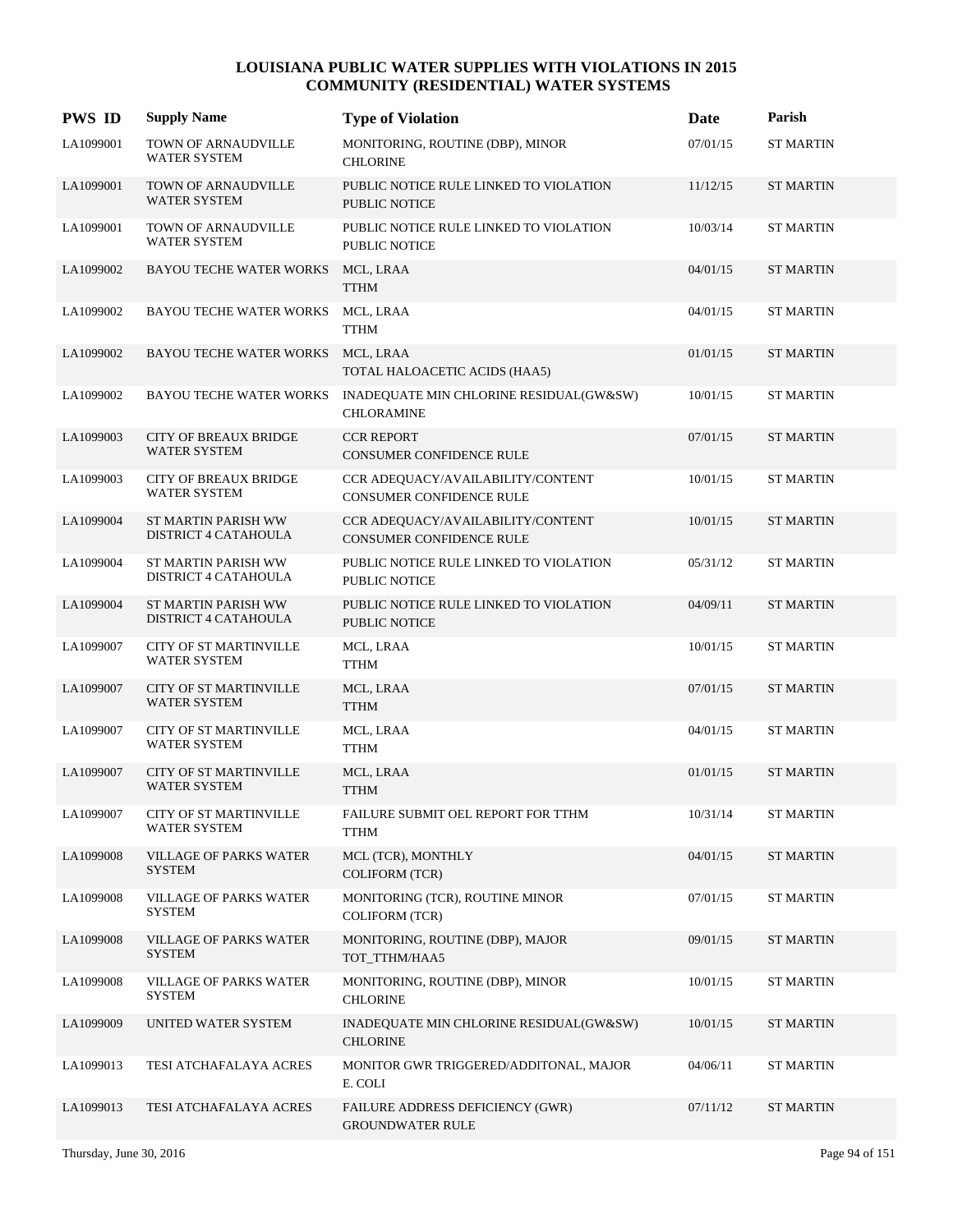| <b>PWS ID</b> | <b>Supply Name</b>                                      | <b>Type of Violation</b>                                            | Date     | Parish           |
|---------------|---------------------------------------------------------|---------------------------------------------------------------------|----------|------------------|
| LA1099018     | JACO MOBILE HOME PARK<br>WATER SYSTEM                   | MONITORING, ROUTINE (DBP), MAJOR<br><b>CHLORINE</b>                 | 10/01/15 | <b>ST MARTIN</b> |
| LA1099023     | RIVER RIDGE ESTATES WATER MCL, AVERAGE<br><b>SYSTEM</b> | <b>ARSENIC</b>                                                      | 10/01/15 | <b>ST MARTIN</b> |
| LA1099023     | RIVER RIDGE ESTATES WATER<br><b>SYSTEM</b>              | MCL, AVERAGE<br><b>ARSENIC</b>                                      | 07/01/15 | <b>ST MARTIN</b> |
| LA1099023     | RIVER RIDGE ESTATES WATER MCL, AVERAGE<br><b>SYSTEM</b> | <b>ARSENIC</b>                                                      | 04/01/15 | <b>ST MARTIN</b> |
| LA1099023     | RIVER RIDGE ESTATES WATER<br><b>SYSTEM</b>              | MCL, AVERAGE<br>ARSENIC                                             | 01/01/15 | <b>ST MARTIN</b> |
| LA1099029     | <b>ST MARTIN PARISH</b><br><b>INDUSTRIAL PARK WS</b>    | MCL, AVERAGE<br><b>ARSENIC</b>                                      | 04/01/15 | <b>ST MARTIN</b> |
| LA1099029     | <b>ST MARTIN PARISH</b><br><b>INDUSTRIAL PARK WS</b>    | PUBLIC NOTICE RULE LINKED TO VIOLATION<br><b>PUBLIC NOTICE</b>      | 08/15/11 | <b>ST MARTIN</b> |
| LA1099030     | TEEN CHALLENGE OF<br>LOUISIANA ARNAUDVILLE              | MONITORING, ROUTINE (DBP), MAJOR<br>TOT_TTHM/HAA5                   | 09/01/14 | <b>ST MARTIN</b> |
| LA1099030     | TEEN CHALLENGE OF<br>LOUISIANA ARNAUDVILLE              | FAILURE SUBMIT SUBPART V PLAN, ESCALATED<br><b>DBP STAGE 2</b>      | 01/01/13 | <b>ST MARTIN</b> |
| LA1099030     | <b>TEEN CHALLENGE OF</b><br>LOUISIANA ARNAUDVILLE       | FOLLOW-UP OR ROUTINE TAP M/R (LCR)<br><b>LEAD &amp; COPPER RULE</b> | 10/01/13 | <b>ST MARTIN</b> |
| LA1099030     | TEEN CHALLENGE OF<br>LOUISIANA ARNAUDVILLE              | <b>CCR REPORT</b><br>CONSUMER CONFIDENCE RULE                       | 07/01/15 | <b>ST MARTIN</b> |
| LA1099030     | TEEN CHALLENGE OF<br>LOUISIANA ARNAUDVILLE              | CCR ADEQUACY/AVAILABILITY/CONTENT<br>CONSUMER CONFIDENCE RULE       | 10/01/15 | <b>ST MARTIN</b> |
| LA1099030     | TEEN CHALLENGE OF<br>LOUISIANA ARNAUDVILLE              | PUBLIC NOTICE RULE LINKED TO VIOLATION<br>PUBLIC NOTICE             | 01/11/15 | <b>ST MARTIN</b> |
| LA1099030     | TEEN CHALLENGE OF<br>LOUISIANA ARNAUDVILLE              | PUBLIC NOTICE RULE LINKED TO VIOLATION<br><b>PUBLIC NOTICE</b>      | 03/19/14 | <b>ST MARTIN</b> |
| LA1099030     | TEEN CHALLENGE OF<br>LOUISIANA ARNAUDVILLE              | PUBLIC NOTICE RULE LINKED TO VIOLATION<br>PUBLIC NOTICE             | 02/20/14 | <b>ST MARTIN</b> |
| LA1099030     | <b>TEEN CHALLENGE OF</b><br>LOUISIANA ARNAUDVILLE       | PUBLIC NOTICE RULE LINKED TO VIOLATION<br>PUBLIC NOTICE             | 09/20/13 | <b>ST MARTIN</b> |
| LA1099030     | TEEN CHALLENGE OF<br>LOUISIANA ARNAUDVILLE              | PUBLIC NOTICE RULE LINKED TO VIOLATION<br>PUBLIC NOTICE             | 03/20/13 | <b>ST MARTIN</b> |
| LA1099030     | TEEN CHALLENGE OF<br>LOUISIANA ARNAUDVILLE              | PUBLIC NOTICE RULE LINKED TO VIOLATION<br>PUBLIC NOTICE             | 12/14/12 | <b>ST MARTIN</b> |
| LA1101001     | TOWN OF BALDWIN WATER<br><b>SUPPLY</b>                  | PUBLIC NOTICE RULE LINKED TO VIOLATION<br>PUBLIC NOTICE             | 03/19/14 | <b>ST MARY</b>   |
| LA1101003     | FRANKLIN WATER SUPPLY                                   | MCL, AVERAGE (CHLORITE)<br><b>CHLORITE</b>                          | 12/01/15 | <b>ST MARY</b>   |
| LA1101003     | FRANKLIN WATER SUPPLY                                   | MCL, AVERAGE (CHLORITE)<br><b>CHLORITE</b>                          | 11/01/15 | <b>ST MARY</b>   |
| LA1101003     | FRANKLIN WATER SUPPLY                                   | MCL, AVERAGE (CHLORITE)<br><b>CHLORITE</b>                          | 09/01/15 | ST MARY          |
| LA1101003     | FRANKLIN WATER SUPPLY                                   | MRDL, NON-ACUTE (CHL.DIOXIDE)<br><b>CHLORINE DIOXIDE</b>            | 12/01/15 | ST MARY          |
| LA1101003     | FRANKLIN WATER SUPPLY                                   | MRDL, NON-ACUTE (CHL.DIOXIDE)<br><b>CHLORINE DIOXIDE</b>            | 11/01/15 | <b>ST MARY</b>   |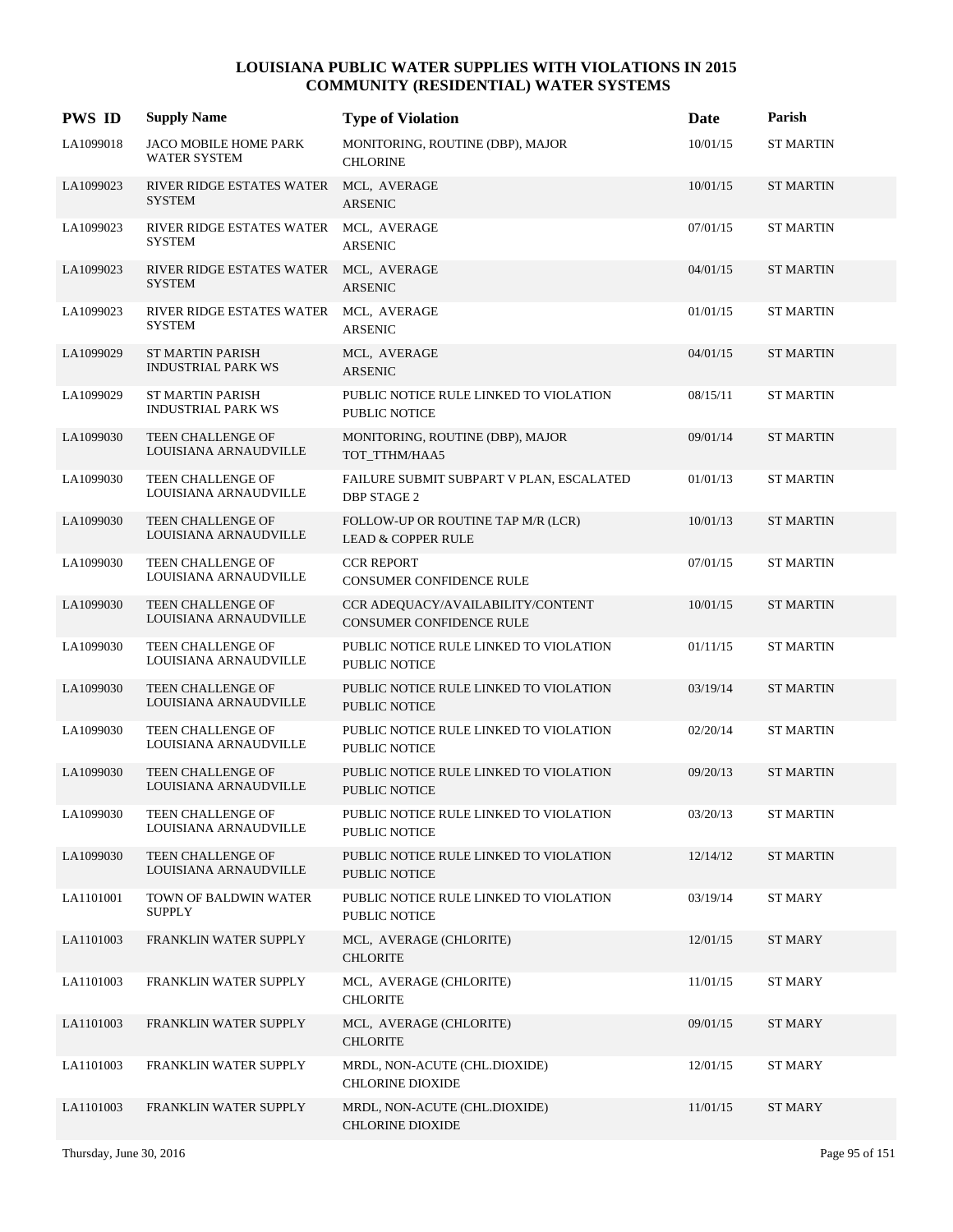| <b>PWS ID</b> | <b>Supply Name</b>                                | <b>Type of Violation</b>                                       | Date     | Parish            |
|---------------|---------------------------------------------------|----------------------------------------------------------------|----------|-------------------|
| LA1101003     | FRANKLIN WATER SUPPLY                             | MRDL, NON-ACUTE (CHL.DIOXIDE)<br><b>CHLORINE DIOXIDE</b>       | 10/01/15 | ST MARY           |
| LA1101003     | FRANKLIN WATER SUPPLY                             | MRDL, NON-ACUTE (CHL.DIOXIDE)<br><b>CHLORINE DIOXIDE</b>       | 09/01/15 | <b>ST MARY</b>    |
| LA1101004     | <b>GLENCOE COMMUNITY</b><br><b>WATER SYSTEM</b>   | PUBLIC NOTICE RULE LINKED TO VIOLATION<br><b>PUBLIC NOTICE</b> | 02/11/13 | ST MARY           |
| LA1101009     | <b>ST MARY PARISH WATER</b><br>SEWERAGE COMM 1    | MONITORING (TCR), ROUTINE MAJOR<br><b>COLIFORM (TCR)</b>       | 04/01/15 | <b>ST MARY</b>    |
| LA1101009     | ST MARY PARISH WATER<br>SEWERAGE COMM 1           | MONITORING (TCR), ROUTINE MINOR<br><b>COLIFORM (TCR)</b>       | 05/01/15 | ST MARY           |
| LA1101012     | ST MARY PAR JT WATER<br><b>SEWER COMMISSION 5</b> | MONITORING, ROUTINE (DBP), MAJOR<br>TOT_TTHM/HAA5              | 01/01/15 | <b>ST MARY</b>    |
| LA1101013     | PORT OF WEST ST MARY                              | MCL, LRAA<br><b>TTHM</b>                                       | 10/01/15 | ST MARY           |
| LA1101013     | PORT OF WEST ST MARY                              | MCL, LRAA<br><b>TTHM</b>                                       | 10/01/15 | <b>ST MARY</b>    |
| LA1101013     | PORT OF WEST ST MARY                              | MCL, LRAA<br>TTHM                                              | 07/01/15 | <b>ST MARY</b>    |
| LA1101013     | PORT OF WEST ST MARY                              | MCL, LRAA<br><b>TTHM</b>                                       | 07/01/15 | <b>ST MARY</b>    |
| LA1101013     | PORT OF WEST ST MARY                              | MCL, LRAA<br><b>TTHM</b>                                       | 04/01/15 | ST MARY           |
| LA1101013     | PORT OF WEST ST MARY                              | MCL, LRAA<br><b>TTHM</b>                                       | 04/01/15 | <b>ST MARY</b>    |
| LA1101013     | PORT OF WEST ST MARY                              | MONITORING (TCR), ROUTINE MINOR<br><b>COLIFORM (TCR)</b>       | 05/01/15 | ST MARY           |
| LA1101013     | PORT OF WEST ST MARY                              | FAILURE SUBMIT OEL REPORT FOR TTHM<br><b>TTHM</b>              | 05/01/15 | ST MARY           |
| LA1101013     | PORT OF WEST ST MARY                              | FAILURE SUBMIT OEL REPORT FOR TTHM<br><b>TTHM</b>              | 01/31/15 | ST MARY           |
| LA1103004     | <b>AZALEA LANE TRAILER PARK</b>                   | MONITORING, ROUTINE (DBP), MAJOR<br>TOT TTHM/HAA5              | 09/01/14 | <b>ST TAMMANY</b> |
| LA1103005     | <b>BAYOU LIBERTY WATER</b><br><b>ASSOCIATION</b>  | MONITORING, ROUTINE (DBP), MINOR<br><b>CHLORINE</b>            | 04/01/15 | ST TAMMANY        |
| LA1103010     | <b>COUNTRY CLUB TRAILER PK</b>                    | MONITORING, ROUTINE (DBP), MAJOR<br>TOT_TTHM/HAA5              | 09/01/14 | <b>ST TAMMANY</b> |
| LA1103010     | COUNTRY CLUB TRAILER PK                           | PUBLIC NOTICE RULE LINKED TO VIOLATION<br>PUBLIC NOTICE        | 02/11/15 | <b>ST TAMMANY</b> |
| LA1103011     | <b>COVINGTON WATER SUPPLY</b>                     | MCL (TCR), MONTHLY<br><b>COLIFORM (TCR)</b>                    | 12/01/15 | <b>ST TAMMANY</b> |
| LA1103014     | FOLSOM WATER SUPPLY                               | PUBLIC NOTICE RULE LINKED TO VIOLATION<br>PUBLIC NOTICE        | 02/16/15 | <b>ST TAMMANY</b> |
| LA1103023     | MANDEVILLE WATER SUPPLY                           | MCL (TCR), MONTHLY<br><b>COLIFORM</b> (TCR)                    | 04/01/15 | <b>ST TAMMANY</b> |
| LA1103028     | PINEY RIDGE TRAILER PARK                          | MONITORING, ROUTINE (DBP), MAJOR<br>TOT_TTHM/HAA5              | 09/01/14 | ST TAMMANY        |
| LA1103028     | PINEY RIDGE TRAILER PARK                          | PUBLIC NOTICE RULE LINKED TO VIOLATION<br>PUBLIC NOTICE        | 03/19/14 | ST TAMMANY        |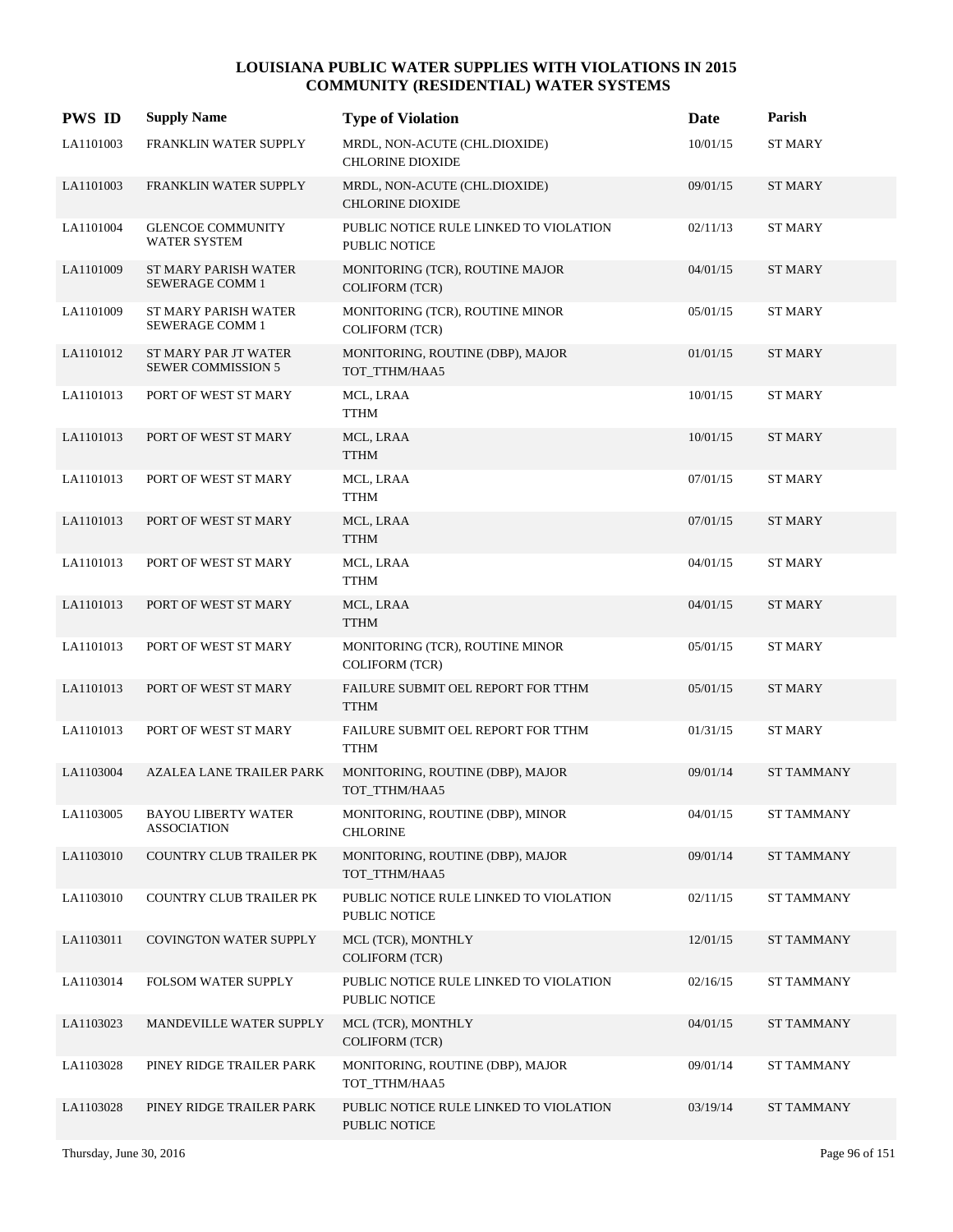| <b>PWS ID</b> | <b>Supply Name</b>                        | <b>Type of Violation</b>                                       | Date     | Parish            |
|---------------|-------------------------------------------|----------------------------------------------------------------|----------|-------------------|
| LA1103032     | <b>ST JOSEPH ABBEY</b>                    | MONITORING, ROUTINE (DBP), MAJOR<br>TOT_TTHM/HAA5              | 09/01/14 | <b>ST TAMMANY</b> |
| LA1103032     | <b>ST JOSEPH ABBEY</b>                    | PUBLIC NOTICE RULE LINKED TO VIOLATION<br>PUBLIC NOTICE        | 02/25/15 | <b>ST TAMMANY</b> |
| LA1103032     | <b>ST JOSEPH ABBEY</b>                    | PUBLIC NOTICE RULE LINKED TO VIOLATION<br><b>PUBLIC NOTICE</b> | 03/14/13 | <b>ST TAMMANY</b> |
| LA1103038     | <b>SUN WATER SUPPLY</b>                   | PUBLIC NOTICE RULE LINKED TO VIOLATION<br><b>PUBLIC NOTICE</b> | 03/14/13 | <b>ST TAMMANY</b> |
| LA1103038     | <b>SUN WATER SUPPLY</b>                   | INADEQUATE MIN CHLORINE RESIDUAL(GW&SW)<br><b>CHLORINE</b>     | 10/01/15 | <b>ST TAMMANY</b> |
| LA1103038     | <b>SUN WATER SUPPLY</b>                   | INADEQUATE MIN CHLORINE RESIDUAL(GW&SW)<br><b>CHLORINE</b>     | 01/01/15 | <b>ST TAMMANY</b> |
| LA1103040     | SHADY PINES TRAILER PARK                  | MONITORING, ROUTINE (DBP), MAJOR<br>TOT_TTHM/HAA5              | 09/01/15 | <b>ST TAMMANY</b> |
| LA1103040     | SHADY PINES TRAILER PARK                  | PUBLIC NOTICE RULE LINKED TO VIOLATION<br><b>PUBLIC NOTICE</b> | 05/31/12 | <b>ST TAMMANY</b> |
| LA1103040     | SHADY PINES TRAILER PARK                  | PUBLIC NOTICE RULE LINKED TO VIOLATION<br><b>PUBLIC NOTICE</b> | 03/08/12 | <b>ST TAMMANY</b> |
| LA1103041     | SLIDELL WATER SUPPLY                      | MCL (TCR), MONTHLY<br><b>COLIFORM (TCR)</b>                    | 06/01/15 | <b>ST TAMMANY</b> |
| LA1103041     | SLIDELL WATER SUPPLY                      | MCL (TCR), MONTHLY<br>COLIFORM (TCR)                           | 05/01/15 | <b>ST TAMMANY</b> |
| LA1103041     | SLIDELL WATER SUPPLY                      | MONITORING, ROUTINE (DBP), MAJOR<br>TOT_TTHM/HAA5              | 09/01/15 | <b>ST TAMMANY</b> |
| LA1103041     | SLIDELL WATER SUPPLY                      | MONITORING, ROUTINE (DBP), MAJOR<br>TOT_TTHM/HAA5              | 06/01/15 | <b>ST TAMMANY</b> |
| LA1103041     | SLIDELL WATER SUPPLY                      | INADEQUATE MIN CHLORINE RESIDUAL(GW&SW)<br><b>CHLORINE</b>     | 05/01/15 | <b>ST TAMMANY</b> |
| LA1103041     | SLIDELL WATER SUPPLY                      | INADEQUATE MIN CHLORINE RESIDUAL(GW&SW)<br><b>CHLORINE</b>     | 04/01/15 | <b>ST TAMMANY</b> |
| LA1103042     | <b>TAMMANY MOBILE HOME</b><br><b>PARK</b> | MONITORING, ROUTINE (DBP), MAJOR<br>TOT_TTHM/HAA5              | 09/01/14 | <b>ST TAMMANY</b> |
| LA1103042     | TAMMANY MOBILE HOME<br>PARK               | PUBLIC NOTICE RULE LINKED TO VIOLATION<br>PUBLIC NOTICE        | 03/19/14 | <b>ST TAMMANY</b> |
| LA1103056     | ST TAMMANY WATER<br><b>DISTRICT 3</b>     | MONITORING, ROUTINE (DBP), MAJOR<br>TOT_TTHM/HAA5              | 08/01/14 | <b>ST TAMMANY</b> |
| LA1103056     | ST TAMMANY WATER<br><b>DISTRICT 3</b>     | <b>CCR REPORT</b><br>CONSUMER CONFIDENCE RULE                  | 07/01/15 | <b>ST TAMMANY</b> |
| LA1103056     | ST TAMMANY WATER<br>DISTRICT 3            | <b>CCR REPORT</b><br>CONSUMER CONFIDENCE RULE                  | 07/01/14 | <b>ST TAMMANY</b> |
| LA1103056     | ST TAMMANY WATER<br>DISTRICT 3            | CCR ADEOUACY/AVAILABILITY/CONTENT<br>CONSUMER CONFIDENCE RULE  | 10/01/15 | <b>ST TAMMANY</b> |
| LA1103056     | ST TAMMANY WATER<br>DISTRICT 3            | CCR ADEQUACY/AVAILABILITY/CONTENT<br>CONSUMER CONFIDENCE RULE  | 10/01/14 | <b>ST TAMMANY</b> |
| LA1103062     | <b>GIVING HOPE RETREAT</b>                | MONITORING (TCR), ROUTINE MAJOR<br><b>COLIFORM</b> (TCR)       | 12/01/15 | <b>ST TAMMANY</b> |
| LA1103062     | <b>GIVING HOPE RETREAT</b>                | MONITORING, ROUTINE (DBP), MAJOR<br><b>CHLORINE</b>            | 10/01/15 | <b>ST TAMMANY</b> |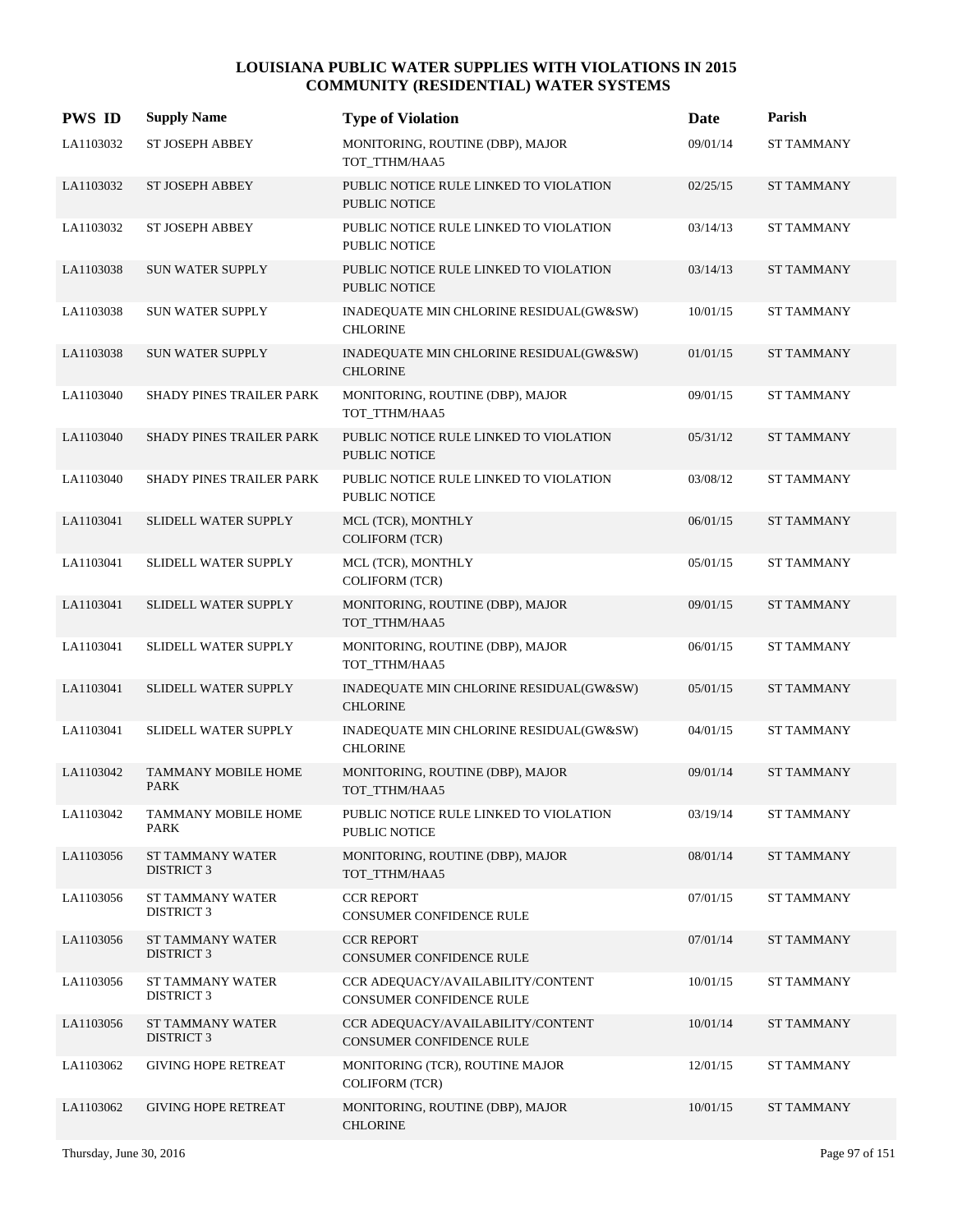| <b>PWS ID</b> | <b>Supply Name</b>                           | <b>Type of Violation</b>                                      | Date     | Parish            |
|---------------|----------------------------------------------|---------------------------------------------------------------|----------|-------------------|
| LA1103062     | <b>GIVING HOPE RETREAT</b>                   | FAILURE TO HAVE MONITORING PLAN (IDSE)<br>DBP STAGE 2         | 04/01/08 | <b>ST TAMMANY</b> |
| LA1103066     | <b>VILLAGE GUTHRIE</b><br><b>SUBDIVISION</b> | MONITORING, ROUTINE (DBP), MAJOR<br>TOT_TTHM/HAA5             | 08/01/14 | <b>ST TAMMANY</b> |
| LA1103066     | <b>VILLAGE GUTHRIE</b><br><b>SUBDIVISION</b> | <b>CCR REPORT</b><br>CONSUMER CONFIDENCE RULE                 | 07/01/15 | <b>ST TAMMANY</b> |
| LA1103066     | <b>VILLAGE GUTHRIE</b><br><b>SUBDIVISION</b> | <b>CCR REPORT</b><br>CONSUMER CONFIDENCE RULE                 | 07/01/14 | <b>ST TAMMANY</b> |
| LA1103066     | <b>VILLAGE GUTHRIE</b><br><b>SUBDIVISION</b> | CCR ADEQUACY/AVAILABILITY/CONTENT<br>CONSUMER CONFIDENCE RULE | 10/01/15 | <b>ST TAMMANY</b> |
| LA1103066     | <b>VILLAGE GUTHRIE</b><br><b>SUBDIVISION</b> | CCR ADEQUACY/AVAILABILITY/CONTENT<br>CONSUMER CONFIDENCE RULE | 10/01/14 | <b>ST TAMMANY</b> |
| LA1103069     | OZONE PINE SUBDIVISION                       | MONITORING (TCR), ROUTINE MAJOR<br><b>COLIFORM (TCR)</b>      | 12/01/15 | <b>ST TAMMANY</b> |
| LA1103069     | OZONE PINE SUBDIVISION                       | MONITORING (TCR), ROUTINE MAJOR<br><b>COLIFORM (TCR)</b>      | 11/01/15 | <b>ST TAMMANY</b> |
| LA1103069     | OZONE PINE SUBDIVISION                       | MONITORING (TCR), ROUTINE MAJOR<br><b>COLIFORM (TCR)</b>      | 10/01/15 | <b>ST TAMMANY</b> |
| LA1103069     | OZONE PINE SUBDIVISION                       | MONITORING (TCR), ROUTINE MAJOR<br>COLIFORM (TCR)             | 09/01/15 | <b>ST TAMMANY</b> |
| LA1103069     | OZONE PINE SUBDIVISION                       | MONITORING (TCR), ROUTINE MAJOR<br><b>COLIFORM (TCR)</b>      | 07/01/15 | <b>ST TAMMANY</b> |
| LA1103069     | <b>OZONE PINE SUBDIVISION</b>                | MONITORING (TCR), ROUTINE MAJOR<br>COLIFORM (TCR)             | 06/01/15 | <b>ST TAMMANY</b> |
| LA1103069     | OZONE PINE SUBDIVISION                       | MONITORING (TCR), ROUTINE MAJOR<br>COLIFORM (TCR)             | 05/01/15 | <b>ST TAMMANY</b> |
| LA1103069     | OZONE PINE SUBDIVISION                       | MONITORING (TCR), ROUTINE MAJOR<br>COLIFORM (TCR)             | 04/01/15 | <b>ST TAMMANY</b> |
| LA1103069     | <b>OZONE PINE SUBDIVISION</b>                | MONITORING (TCR), ROUTINE MAJOR<br><b>COLIFORM (TCR)</b>      | 03/01/15 | <b>ST TAMMANY</b> |
| LA1103069     | <b>OZONE PINE SUBDIVISION</b>                | MONITORING (TCR), ROUTINE MAJOR<br><b>COLIFORM (TCR)</b>      | 02/01/15 | <b>ST TAMMANY</b> |
| LA1103069     | OZONE PINE SUBDIVISION                       | MONITORING (TCR), ROUTINE MAJOR<br><b>COLIFORM (TCR)</b>      | 01/01/15 | <b>ST TAMMANY</b> |
| LA1103069     | OZONE PINE SUBDIVISION                       | MONITORING, ROUTINE (DBP), MAJOR<br><b>CHLORINE</b>           | 10/01/15 | <b>ST TAMMANY</b> |
| LA1103069     | OZONE PINE SUBDIVISION                       | MONITORING, ROUTINE (DBP), MAJOR<br><b>CHLORINE</b>           | 10/01/15 | <b>ST TAMMANY</b> |
| LA1103069     | OZONE PINE SUBDIVISION                       | MONITORING, ROUTINE (DBP), MAJOR<br><b>CHLORINE</b>           | 10/01/15 | <b>ST TAMMANY</b> |
| LA1103069     | OZONE PINE SUBDIVISION                       | MONITORING, ROUTINE (DBP), MAJOR<br><b>CHLORINE</b>           | 07/01/15 | <b>ST TAMMANY</b> |
| LA1103069     | <b>OZONE PINE SUBDIVISION</b>                | MONITORING, ROUTINE (DBP), MAJOR<br><b>CHLORINE</b>           | 07/01/15 | <b>ST TAMMANY</b> |
| LA1103069     | OZONE PINE SUBDIVISION                       | MONITORING, ROUTINE (DBP), MAJOR<br><b>CHLORINE</b>           | 04/01/15 | <b>ST TAMMANY</b> |
| LA1103069     | OZONE PINE SUBDIVISION                       | MONITORING, ROUTINE (DBP), MAJOR<br><b>CHLORINE</b>           | 04/01/15 | <b>ST TAMMANY</b> |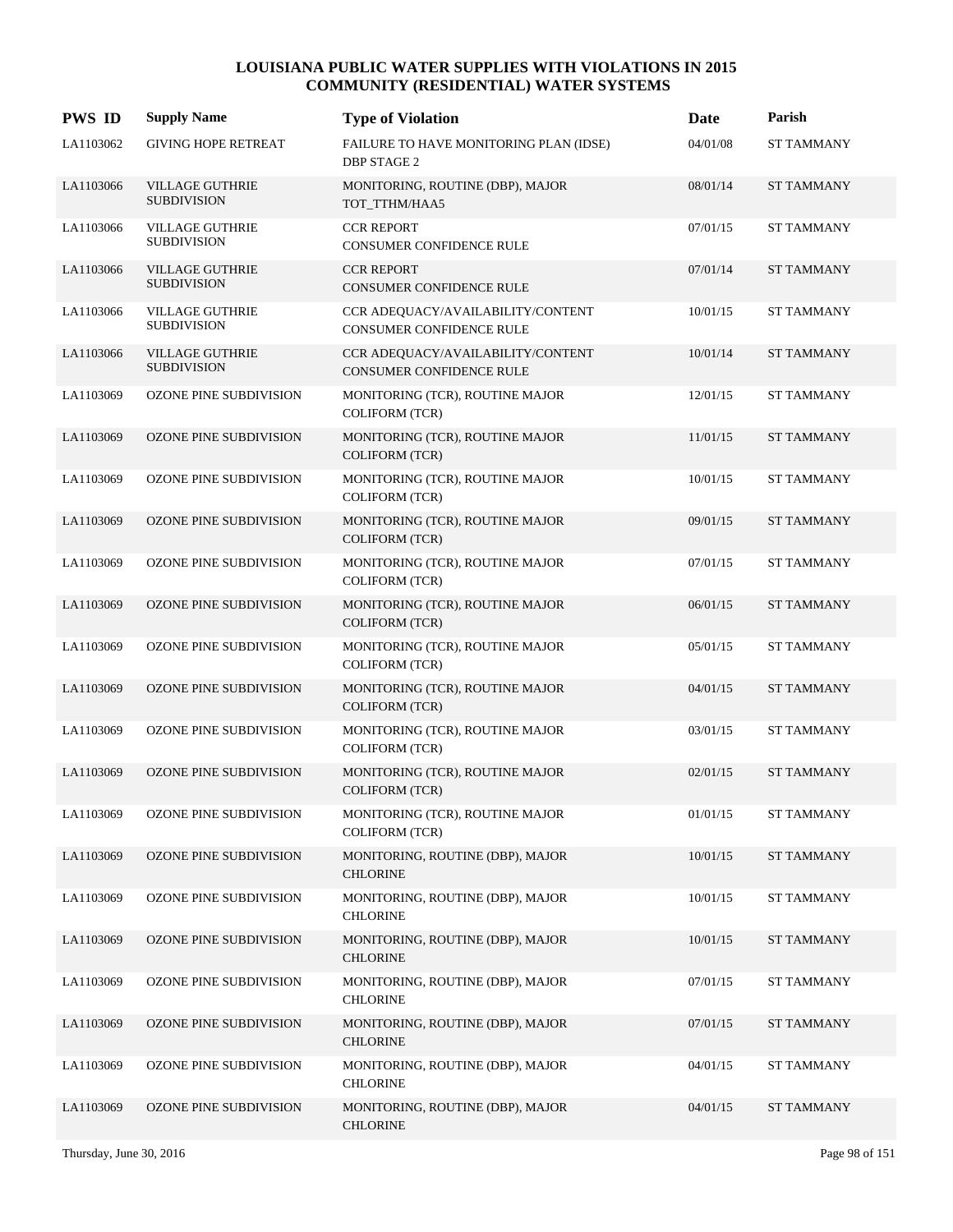| <b>PWS ID</b> | <b>Supply Name</b>            | <b>Type of Violation</b>                                             | Date     | Parish            |
|---------------|-------------------------------|----------------------------------------------------------------------|----------|-------------------|
| LA1103069     | <b>OZONE PINE SUBDIVISION</b> | MONITORING, ROUTINE (DBP), MAJOR<br><b>CHLORINE</b>                  | 04/01/15 | <b>ST TAMMANY</b> |
| LA1103069     | <b>OZONE PINE SUBDIVISION</b> | MONITORING, ROUTINE (DBP), MAJOR<br><b>CHLORINE</b>                  | 01/01/15 | <b>ST TAMMANY</b> |
| LA1103069     | <b>OZONE PINE SUBDIVISION</b> | MONITORING, ROUTINE (DBP), MAJOR<br><b>CHLORINE</b>                  | 01/01/15 | <b>ST TAMMANY</b> |
| LA1103069     | <b>OZONE PINE SUBDIVISION</b> | MONITORING, ROUTINE (DBP), MAJOR<br><b>CHLORINE</b>                  | 01/01/15 | <b>ST TAMMANY</b> |
| LA1103069     | <b>OZONE PINE SUBDIVISION</b> | MONITORING, ROUTINE (DBP), MAJOR<br>TOT_TTHM/HAA5                    | 09/01/14 | <b>ST TAMMANY</b> |
| LA1103069     | <b>OZONE PINE SUBDIVISION</b> | FAILURE SUBMIT SUBPART V PLAN, ESCALATED<br>DBP STAGE 2              | 01/01/13 | <b>ST TAMMANY</b> |
| LA1103069     | OZONE PINE SUBDIVISION        | FOLLOW-UP OR ROUTINE TAP M/R (LCR)<br><b>LEAD &amp; COPPER RULE</b>  | 10/01/15 | <b>ST TAMMANY</b> |
| LA1103069     | <b>OZONE PINE SUBDIVISION</b> | FOLLOW-UP OR ROUTINE TAP M/R (LCR)<br><b>LEAD &amp; COPPER RULE</b>  | 10/01/12 | <b>ST TAMMANY</b> |
| LA1103069     | <b>OZONE PINE SUBDIVISION</b> | FOLLOW-UP OR ROUTINE TAP M/R (LCR)<br><b>LEAD &amp; COPPER RULE</b>  | 10/01/09 | <b>ST TAMMANY</b> |
| LA1103069     | OZONE PINE SUBDIVISION        | <b>CCR REPORT</b><br>CONSUMER CONFIDENCE RULE                        | 07/01/15 | <b>ST TAMMANY</b> |
| LA1103069     | OZONE PINE SUBDIVISION        | <b>CCR REPORT</b><br>CONSUMER CONFIDENCE RULE                        | 07/01/14 | <b>ST TAMMANY</b> |
| LA1103069     | <b>OZONE PINE SUBDIVISION</b> | <b>CCR REPORT</b><br>CONSUMER CONFIDENCE RULE                        | 07/01/13 | <b>ST TAMMANY</b> |
| LA1103069     | OZONE PINE SUBDIVISION        | <b>CCR REPORT</b><br>CONSUMER CONFIDENCE RULE                        | 07/01/12 | <b>ST TAMMANY</b> |
| LA1103069     | OZONE PINE SUBDIVISION        | <b>CCR REPORT</b><br>CONSUMER CONFIDENCE RULE                        | 07/01/11 | <b>ST TAMMANY</b> |
| LA1103069     | OZONE PINE SUBDIVISION        | <b>CCR REPORT</b><br>CONSUMER CONFIDENCE RULE                        | 07/01/10 | <b>ST TAMMANY</b> |
| LA1103069     | <b>OZONE PINE SUBDIVISION</b> | CCR ADEQUACY/AVAILABILITY/CONTENT<br><b>CONSUMER CONFIDENCE RULE</b> | 10/01/15 | <b>ST TAMMANY</b> |
| LA1103069     | OZONE PINE SUBDIVISION        | CCR ADEQUACY/AVAILABILITY/CONTENT<br>CONSUMER CONFIDENCE RULE        | 10/01/14 | ST TAMMANY        |
| LA1103069     | OZONE PINE SUBDIVISION        | CCR ADEQUACY/AVAILABILITY/CONTENT<br>CONSUMER CONFIDENCE RULE        | 10/01/13 | <b>ST TAMMANY</b> |
| LA1103069     | OZONE PINE SUBDIVISION        | CCR ADEQUACY/AVAILABILITY/CONTENT<br>CONSUMER CONFIDENCE RULE        | 10/01/12 | <b>ST TAMMANY</b> |
| LA1103069     | OZONE PINE SUBDIVISION        | CCR ADEQUACY/AVAILABILITY/CONTENT<br>CONSUMER CONFIDENCE RULE        | 10/01/11 | <b>ST TAMMANY</b> |
| LA1103069     | OZONE PINE SUBDIVISION        | CCR ADEQUACY/AVAILABILITY/CONTENT<br>CONSUMER CONFIDENCE RULE        | 10/01/10 | <b>ST TAMMANY</b> |
| LA1103069     | OZONE PINE SUBDIVISION        | PUBLIC NOTICE RULE LINKED TO VIOLATION<br>PUBLIC NOTICE              | 11/10/15 | <b>ST TAMMANY</b> |
| LA1103069     | OZONE PINE SUBDIVISION        | PUBLIC NOTICE RULE LINKED TO VIOLATION<br>PUBLIC NOTICE              | 09/08/15 | <b>ST TAMMANY</b> |
| LA1103069     | OZONE PINE SUBDIVISION        | PUBLIC NOTICE RULE LINKED TO VIOLATION<br>PUBLIC NOTICE              | 08/29/15 | <b>ST TAMMANY</b> |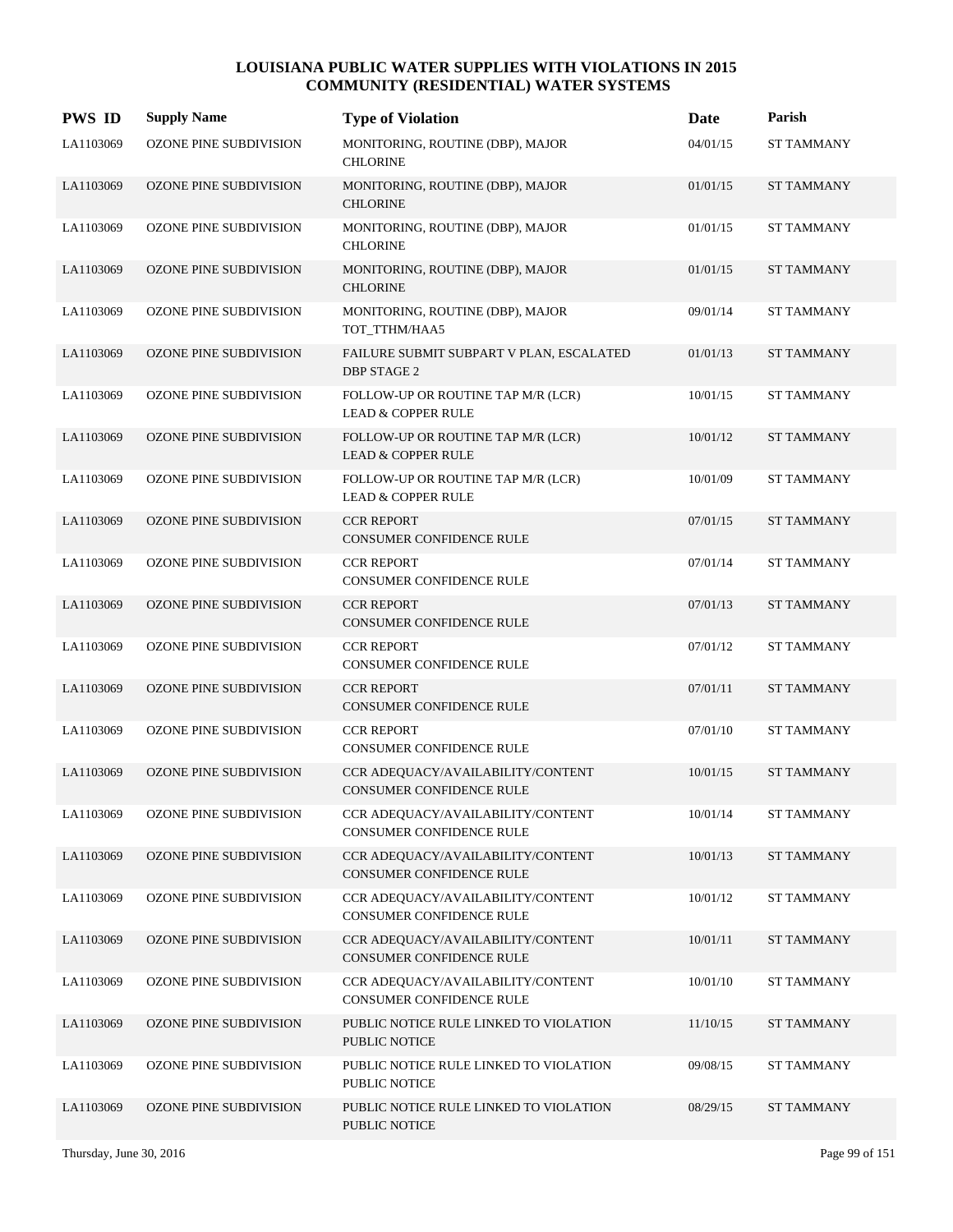| <b>PWS ID</b> | <b>Supply Name</b>            | <b>Type of Violation</b>                                       | Date     | Parish            |
|---------------|-------------------------------|----------------------------------------------------------------|----------|-------------------|
| LA1103069     | <b>OZONE PINE SUBDIVISION</b> | PUBLIC NOTICE RULE LINKED TO VIOLATION<br><b>PUBLIC NOTICE</b> | 08/11/15 | <b>ST TAMMANY</b> |
| LA1103069     | <b>OZONE PINE SUBDIVISION</b> | PUBLIC NOTICE RULE LINKED TO VIOLATION<br><b>PUBLIC NOTICE</b> | 07/10/15 | <b>ST TAMMANY</b> |
| LA1103069     | OZONE PINE SUBDIVISION        | PUBLIC NOTICE RULE LINKED TO VIOLATION<br><b>PUBLIC NOTICE</b> | 06/10/15 | <b>ST TAMMANY</b> |
| LA1103069     | <b>OZONE PINE SUBDIVISION</b> | PUBLIC NOTICE RULE LINKED TO VIOLATION<br><b>PUBLIC NOTICE</b> | 05/08/15 | <b>ST TAMMANY</b> |
| LA1103069     | OZONE PINE SUBDIVISION        | PUBLIC NOTICE RULE LINKED TO VIOLATION<br><b>PUBLIC NOTICE</b> | 04/15/15 | <b>ST TAMMANY</b> |
| LA1103069     | <b>OZONE PINE SUBDIVISION</b> | PUBLIC NOTICE RULE LINKED TO VIOLATION<br><b>PUBLIC NOTICE</b> | 03/09/15 | <b>ST TAMMANY</b> |
| LA1103069     | <b>OZONE PINE SUBDIVISION</b> | PUBLIC NOTICE RULE LINKED TO VIOLATION<br><b>PUBLIC NOTICE</b> | 02/16/15 | <b>ST TAMMANY</b> |
| LA1103069     | <b>OZONE PINE SUBDIVISION</b> | PUBLIC NOTICE RULE LINKED TO VIOLATION<br><b>PUBLIC NOTICE</b> | 02/09/15 | <b>ST TAMMANY</b> |
| LA1103069     | OZONE PINE SUBDIVISION        | PUBLIC NOTICE RULE LINKED TO VIOLATION<br>PUBLIC NOTICE        | 01/08/15 | <b>ST TAMMANY</b> |
| LA1103069     | <b>OZONE PINE SUBDIVISION</b> | PUBLIC NOTICE RULE LINKED TO VIOLATION<br><b>PUBLIC NOTICE</b> | 12/09/14 | <b>ST TAMMANY</b> |
| LA1103069     | OZONE PINE SUBDIVISION        | PUBLIC NOTICE RULE LINKED TO VIOLATION<br><b>PUBLIC NOTICE</b> | 10/08/14 | <b>ST TAMMANY</b> |
| LA1103069     | <b>OZONE PINE SUBDIVISION</b> | PUBLIC NOTICE RULE LINKED TO VIOLATION<br><b>PUBLIC NOTICE</b> | 09/22/14 | <b>ST TAMMANY</b> |
| LA1103069     | <b>OZONE PINE SUBDIVISION</b> | PUBLIC NOTICE RULE LINKED TO VIOLATION<br><b>PUBLIC NOTICE</b> | 09/05/14 | <b>ST TAMMANY</b> |
| LA1103069     | <b>OZONE PINE SUBDIVISION</b> | PUBLIC NOTICE RULE LINKED TO VIOLATION<br><b>PUBLIC NOTICE</b> | 08/08/14 | <b>ST TAMMANY</b> |
| LA1103069     | OZONE PINE SUBDIVISION        | PUBLIC NOTICE RULE LINKED TO VIOLATION<br>PUBLIC NOTICE        | 07/11/14 | <b>ST TAMMANY</b> |
| LA1103069     | <b>OZONE PINE SUBDIVISION</b> | PUBLIC NOTICE RULE LINKED TO VIOLATION<br>PUBLIC NOTICE        | 06/10/14 | <b>ST TAMMANY</b> |
| LA1103069     | <b>OZONE PINE SUBDIVISION</b> | PUBLIC NOTICE RULE LINKED TO VIOLATION<br>PUBLIC NOTICE        | 05/12/14 | <b>ST TAMMANY</b> |
| LA1103069     | OZONE PINE SUBDIVISION        | PUBLIC NOTICE RULE LINKED TO VIOLATION<br>PUBLIC NOTICE        | 04/10/14 | <b>ST TAMMANY</b> |
| LA1103069     | OZONE PINE SUBDIVISION        | PUBLIC NOTICE RULE LINKED TO VIOLATION<br>PUBLIC NOTICE        | 03/19/14 | <b>ST TAMMANY</b> |
| LA1103069     | <b>OZONE PINE SUBDIVISION</b> | PUBLIC NOTICE RULE LINKED TO VIOLATION<br>PUBLIC NOTICE        | 03/07/14 | <b>ST TAMMANY</b> |
| LA1103069     | OZONE PINE SUBDIVISION        | PUBLIC NOTICE RULE LINKED TO VIOLATION<br>PUBLIC NOTICE        | 02/06/14 | ST TAMMANY        |
| LA1103069     | OZONE PINE SUBDIVISION        | PUBLIC NOTICE RULE LINKED TO VIOLATION<br>PUBLIC NOTICE        | 01/08/14 | ST TAMMANY        |
| LA1103069     | OZONE PINE SUBDIVISION        | PUBLIC NOTICE RULE LINKED TO VIOLATION<br>PUBLIC NOTICE        | 12/10/13 | ST TAMMANY        |
| LA1103069     | <b>OZONE PINE SUBDIVISION</b> | PUBLIC NOTICE RULE LINKED TO VIOLATION<br>PUBLIC NOTICE        | 11/13/13 | ST TAMMANY        |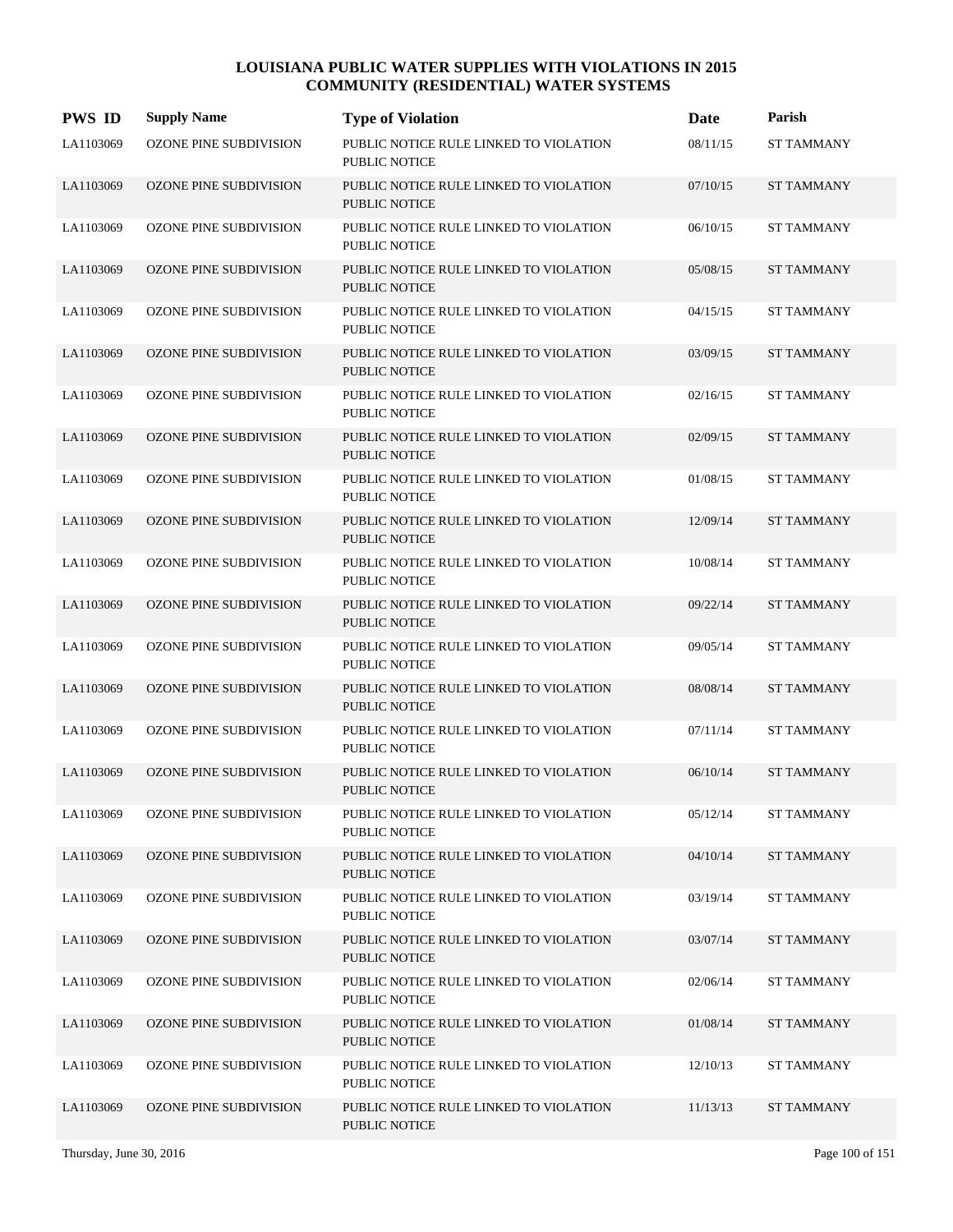| <b>PWS ID</b> | <b>Supply Name</b>                      | <b>Type of Violation</b>                                        | Date     | Parish            |
|---------------|-----------------------------------------|-----------------------------------------------------------------|----------|-------------------|
| LA1103069     | <b>OZONE PINE SUBDIVISION</b>           | PUBLIC NOTICE RULE LINKED TO VIOLATION<br><b>PUBLIC NOTICE</b>  | 10/11/13 | <b>ST TAMMANY</b> |
| LA1103069     | <b>OZONE PINE SUBDIVISION</b>           | PUBLIC NOTICE RULE LINKED TO VIOLATION<br><b>PUBLIC NOTICE</b>  | 09/09/13 | <b>ST TAMMANY</b> |
| LA1103069     | OZONE PINE SUBDIVISION                  | PUBLIC NOTICE RULE LINKED TO VIOLATION<br><b>PUBLIC NOTICE</b>  | 08/08/13 | <b>ST TAMMANY</b> |
| LA1103069     | <b>OZONE PINE SUBDIVISION</b>           | PUBLIC NOTICE RULE LINKED TO VIOLATION<br><b>PUBLIC NOTICE</b>  | 07/10/13 | <b>ST TAMMANY</b> |
| LA1103069     | OZONE PINE SUBDIVISION                  | PUBLIC NOTICE RULE LINKED TO VIOLATION<br><b>PUBLIC NOTICE</b>  | 06/06/13 | <b>ST TAMMANY</b> |
| LA1103069     | <b>OZONE PINE SUBDIVISION</b>           | PUBLIC NOTICE RULE LINKED TO VIOLATION<br><b>PUBLIC NOTICE</b>  | 05/10/13 | <b>ST TAMMANY</b> |
| LA1103069     | <b>OZONE PINE SUBDIVISION</b>           | PUBLIC NOTICE RULE LINKED TO VIOLATION<br><b>PUBLIC NOTICE</b>  | 04/11/13 | <b>ST TAMMANY</b> |
| LA1103069     | <b>OZONE PINE SUBDIVISION</b>           | PUBLIC NOTICE RULE LINKED TO VIOLATION<br><b>PUBLIC NOTICE</b>  | 03/14/13 | <b>ST TAMMANY</b> |
| LA1103069     | OZONE PINE SUBDIVISION                  | PUBLIC NOTICE RULE LINKED TO VIOLATION<br><b>PUBLIC NOTICE</b>  | 03/14/13 | <b>ST TAMMANY</b> |
| LA1103069     | <b>OZONE PINE SUBDIVISION</b>           | PUBLIC NOTICE RULE LINKED TO VIOLATION<br><b>PUBLIC NOTICE</b>  | 02/08/13 | <b>ST TAMMANY</b> |
| LA1103069     | OZONE PINE SUBDIVISION                  | PUBLIC NOTICE RULE LINKED TO VIOLATION<br><b>PUBLIC NOTICE</b>  | 01/16/13 | <b>ST TAMMANY</b> |
| LA1103069     | <b>OZONE PINE SUBDIVISION</b>           | PUBLIC NOTICE RULE LINKED TO VIOLATION<br><b>PUBLIC NOTICE</b>  | 12/14/12 | <b>ST TAMMANY</b> |
| LA1103069     | <b>OZONE PINE SUBDIVISION</b>           | PUBLIC NOTICE RULE LINKED TO VIOLATION<br><b>PUBLIC NOTICE</b>  | 05/31/12 | <b>ST TAMMANY</b> |
| LA1103069     | <b>OZONE PINE SUBDIVISION</b>           | INADEQUATE MIN CHLORINE RESIDUAL(GW&SW)<br><b>CHLORINE</b>      | 08/01/15 | <b>ST TAMMANY</b> |
| LA1103069     | OZONE PINE SUBDIVISION                  | <b>FAILURE TO SUBMIT MONITORING PLAN</b><br>TOTAL COLIFORM RULE | 01/01/14 | <b>ST TAMMANY</b> |
| LA1103077     | PONDEROSA RANCHES<br><b>SUBDIVISION</b> | MONITORING, ROUTINE (DBP), MAJOR<br>TOT TTHM/HAA5               | 08/01/14 | <b>ST TAMMANY</b> |
| LA1103077     | PONDEROSA RANCHES<br><b>SUBDIVISION</b> | FAILURE ADDRESS DEFICIENCY (GWR)<br><b>GROUNDWATER RULE</b>     | 08/24/11 | <b>ST TAMMANY</b> |
| LA1103077     | PONDEROSA RANCHES<br><b>SUBDIVISION</b> | <b>CCR REPORT</b><br>CONSUMER CONFIDENCE RULE                   | 07/01/14 | <b>ST TAMMANY</b> |
| LA1103077     | PONDEROSA RANCHES<br><b>SUBDIVISION</b> | CCR ADEQUACY/AVAILABILITY/CONTENT<br>CONSUMER CONFIDENCE RULE   | 10/01/15 | ST TAMMANY        |
| LA1103077     | PONDEROSA RANCHES<br><b>SUBDIVISION</b> | CCR ADEQUACY/AVAILABILITY/CONTENT<br>CONSUMER CONFIDENCE RULE   | 10/01/14 | <b>ST TAMMANY</b> |
| LA1103078     | PINE CREST TRAILER PARK                 | CCR ADEOUACY/AVAILABILITY/CONTENT<br>CONSUMER CONFIDENCE RULE   | 10/01/15 | ST TAMMANY        |
| LA1103088     | CENTRAL PARK SUBDIVISION                | MONITORING, ROUTINE (DBP), MAJOR<br>TOT_TTHM/HAA5               | 08/01/14 | <b>ST TAMMANY</b> |
| LA1103088     | CENTRAL PARK SUBDIVISION                | <b>CCR REPORT</b><br>CONSUMER CONFIDENCE RULE                   | 07/01/14 | <b>ST TAMMANY</b> |
| LA1103088     | CENTRAL PARK SUBDIVISION                | CCR ADEQUACY/AVAILABILITY/CONTENT<br>CONSUMER CONFIDENCE RULE   | 10/01/15 | <b>ST TAMMANY</b> |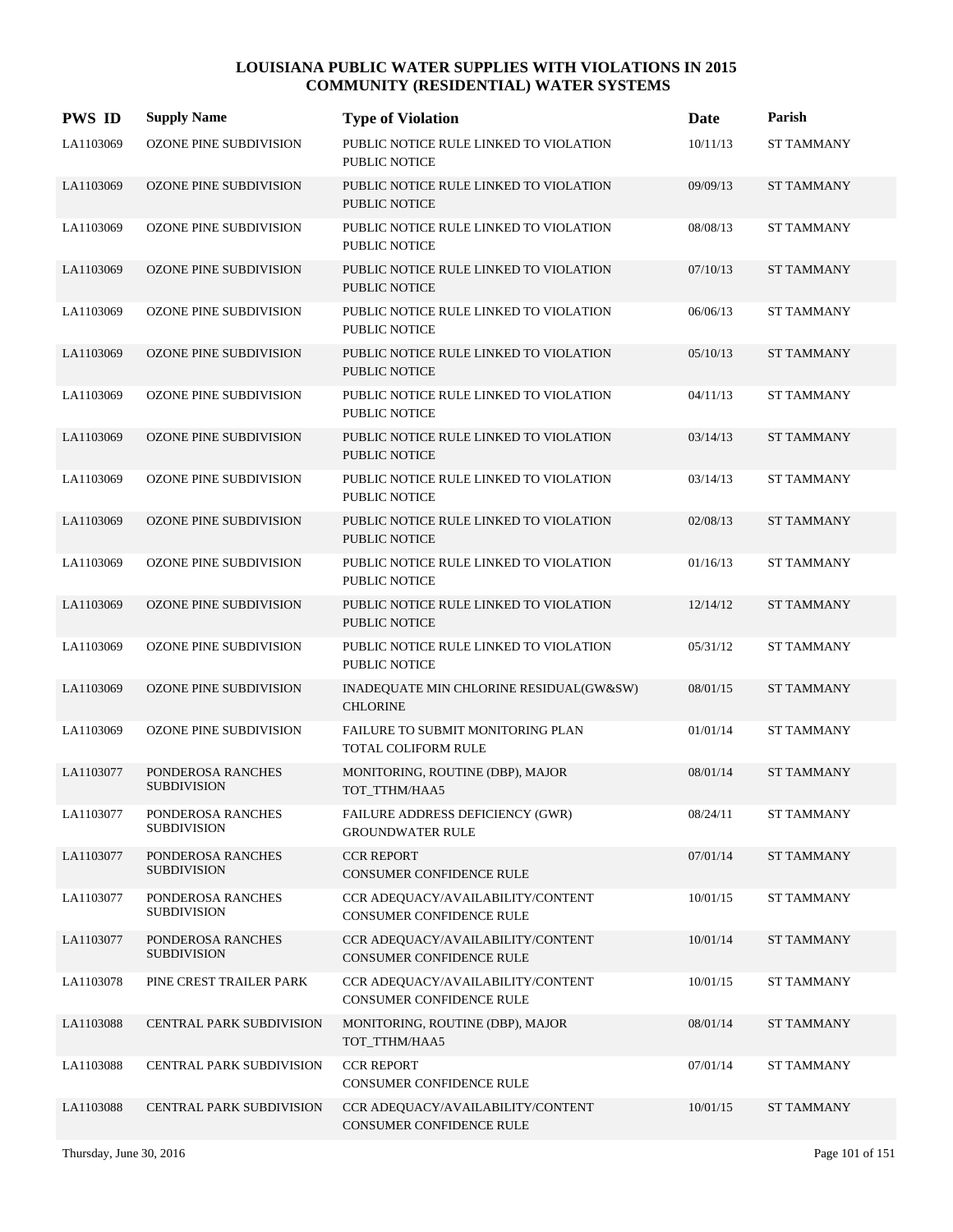| <b>PWS ID</b> | <b>Supply Name</b>                                | <b>Type of Violation</b>                                       | Date     | Parish            |
|---------------|---------------------------------------------------|----------------------------------------------------------------|----------|-------------------|
| LA1103088     | <b>CENTRAL PARK SUBDIVISION</b>                   | CCR ADEQUACY/AVAILABILITY/CONTENT<br>CONSUMER CONFIDENCE RULE  | 10/01/14 | <b>ST TAMMANY</b> |
| LA1103106     | THE MEADOWS                                       | FAILURE SUBMIT OEL REPORT FOR TTHM<br><b>TTHM</b>              | 01/31/15 | <b>ST TAMMANY</b> |
| LA1103110     | <b>EAGLE LAKE MOBILE HOME</b><br><b>PARK</b>      | <b>CCR REPORT</b><br>CONSUMER CONFIDENCE RULE                  | 07/01/14 | <b>ST TAMMANY</b> |
| LA1103110     | EAGLE LAKE MOBILE HOME<br>PARK                    | <b>CCR REPORT</b><br>CONSUMER CONFIDENCE RULE                  | 07/01/13 | <b>ST TAMMANY</b> |
| LA1103110     | <b>EAGLE LAKE MOBILE HOME</b><br>PARK             | CCR ADEQUACY/AVAILABILITY/CONTENT<br>CONSUMER CONFIDENCE RULE  | 10/01/14 | <b>ST TAMMANY</b> |
| LA1103110     | <b>EAGLE LAKE MOBILE HOME</b><br>PARK             | CCR ADEQUACY/AVAILABILITY/CONTENT<br>CONSUMER CONFIDENCE RULE  | 10/01/13 | <b>ST TAMMANY</b> |
| LA1103113     | UTILITIES, INC BEAU VILLAGE<br><b>SUBDIVISION</b> | MONITORING (TCR), ROUTINE MAJOR<br><b>COLIFORM (TCR)</b>       | 10/01/15 | <b>ST TAMMANY</b> |
| LA1103113     | UTILITIES, INC BEAU VILLAGE<br><b>SUBDIVISION</b> | MONITORING, ROUTINE (DBP), MAJOR<br><b>CHLORINE</b>            | 10/01/15 | <b>ST TAMMANY</b> |
| LA1103113     | UTILITIES, INC BEAU VILLAGE<br><b>SUBDIVISION</b> | PUBLIC NOTICE RULE LINKED TO VIOLATION<br>PUBLIC NOTICE        | 02/18/11 | <b>ST TAMMANY</b> |
| LA1103123     | <b>MARINA DEL RAY WATER</b><br><b>SYSTEM</b>      | MONITORING, ROUTINE (DBP), MAJOR<br>TOT_TTHM/HAA5              | 08/01/14 | <b>ST TAMMANY</b> |
| LA1103123     | MARINA DEL RAY WATER<br><b>SYSTEM</b>             | <b>CCR REPORT</b><br>CONSUMER CONFIDENCE RULE                  | 07/01/14 | <b>ST TAMMANY</b> |
| LA1103123     | <b>MARINA DEL RAY WATER</b><br><b>SYSTEM</b>      | CCR ADEQUACY/AVAILABILITY/CONTENT<br>CONSUMER CONFIDENCE RULE  | 10/01/14 | <b>ST TAMMANY</b> |
| LA1103124     | UTILITIES INC - NORTH PARK<br><b>WATER SUPPLY</b> | MONITOR GWR TRIGGERED/ADDITONAL, MINOR<br>E. COLI              | 09/22/11 | <b>ST TAMMANY</b> |
| LA1103125     | CHATA MOBILE HOME PARK                            | PUBLIC NOTICE RULE LINKED TO VIOLATION<br><b>PUBLIC NOTICE</b> | 02/18/11 | <b>ST TAMMANY</b> |
| LA1103137     | FOREST GLEN SD                                    | MONITORING, ROUTINE (DBP), MAJOR<br>TOT_TTHM/HAA5              | 08/01/14 | <b>ST TAMMANY</b> |
| LA1103137     | <b>FOREST GLEN SD</b>                             | <b>CCR REPORT</b><br><b>CONSUMER CONFIDENCE RULE</b>           | 07/01/14 | <b>ST TAMMANY</b> |
| LA1103137     | FOREST GLEN SD                                    | CCR ADEQUACY/AVAILABILITY/CONTENT<br>CONSUMER CONFIDENCE RULE  | 10/01/15 | <b>ST TAMMANY</b> |
| LA1103137     | <b>FOREST GLEN SD</b>                             | CCR ADEQUACY/AVAILABILITY/CONTENT<br>CONSUMER CONFIDENCE RULE  | 10/01/14 | <b>ST TAMMANY</b> |
| LA1103139     | <b>LAKE RAMSEY</b>                                | MONITORING, ROUTINE (DBP), MAJOR<br>TOT_TTHM/HAA5              | 09/01/14 | <b>ST TAMMANY</b> |
| LA1103139     | <b>LAKE RAMSEY</b>                                | FAILURE TO HAVE MONITORING PLAN (IDSE)<br><b>DBP STAGE 2</b>   | 04/01/08 | <b>ST TAMMANY</b> |
| LA1103139     | <b>LAKE RAMSEY</b>                                | <b>CCR REPORT</b><br>CONSUMER CONFIDENCE RULE                  | 07/01/14 | <b>ST TAMMANY</b> |
| LA1103139     | <b>LAKE RAMSEY</b>                                | CCR ADEQUACY/AVAILABILITY/CONTENT<br>CONSUMER CONFIDENCE RULE  | 10/01/14 | ST TAMMANY        |
| LA1103139     | <b>LAKE RAMSEY</b>                                | PUBLIC NOTICE RULE LINKED TO VIOLATION<br>PUBLIC NOTICE        | 12/14/12 | ST TAMMANY        |
| LA1103142     | <b>H2O SYSTEMS INC - GRANDE</b><br><b>PALMS</b>   | PUBLIC NOTICE RULE LINKED TO VIOLATION<br>PUBLIC NOTICE        | 04/22/11 | <b>ST TAMMANY</b> |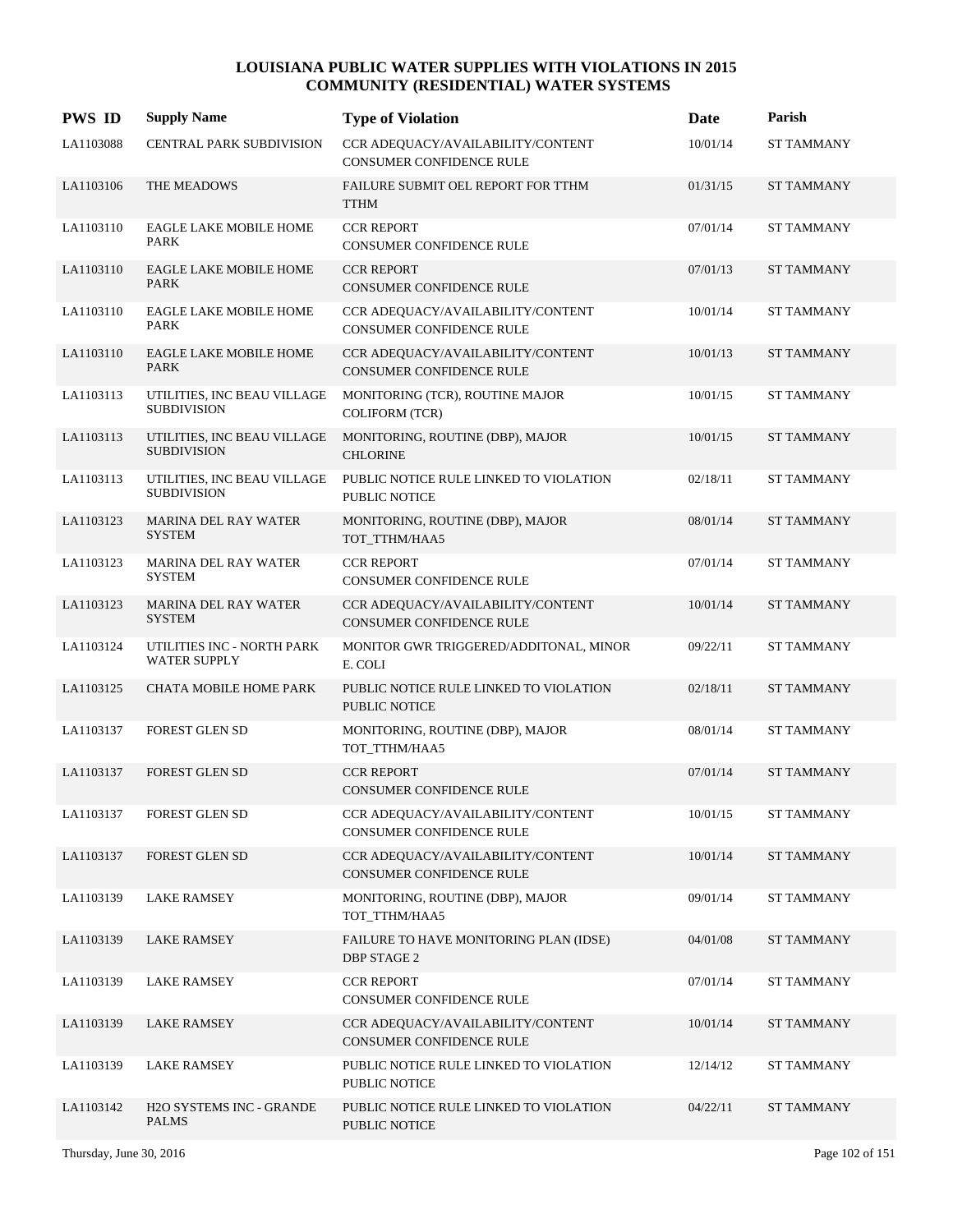| <b>PWS ID</b> | <b>Supply Name</b>               | <b>Type of Violation</b>                                             | Date     | Parish            |
|---------------|----------------------------------|----------------------------------------------------------------------|----------|-------------------|
| LA1103143     | <b>INDIAN HILLS TRAILER PARK</b> | <b>CCR REPORT</b><br><b>CONSUMER CONFIDENCE RULE</b>                 | 07/01/15 | <b>ST TAMMANY</b> |
| LA1103143     | INDIAN HILLS TRAILER PARK        | CCR ADEQUACY/AVAILABILITY/CONTENT<br><b>CONSUMER CONFIDENCE RULE</b> | 10/01/15 | <b>ST TAMMANY</b> |
| LA1103152     | OAK VILLA TRAILER PARK           | FOLLOW-UP OR ROUTINE TAP M/R (LCR)<br><b>LEAD &amp; COPPER RULE</b>  | 10/01/15 | ST TAMMANY        |
| LA1103152     | OAK VILLA TRAILER PARK           | <b>CCR REPORT</b><br>CONSUMER CONFIDENCE RULE                        | 07/01/15 | <b>ST TAMMANY</b> |
| LA1103152     | OAK VILLA TRAILER PARK           | <b>CCR REPORT</b><br>CONSUMER CONFIDENCE RULE                        | 07/01/14 | <b>ST TAMMANY</b> |
| LA1103152     | OAK VILLA TRAILER PARK           | <b>CCR REPORT</b><br>CONSUMER CONFIDENCE RULE                        | 07/01/13 | <b>ST TAMMANY</b> |
| LA1103152     | OAK VILLA TRAILER PARK           | CCR ADEQUACY/AVAILABILITY/CONTENT<br>CONSUMER CONFIDENCE RULE        | 10/01/15 | <b>ST TAMMANY</b> |
| LA1103152     | OAK VILLA TRAILER PARK           | CCR ADEQUACY/AVAILABILITY/CONTENT<br><b>CONSUMER CONFIDENCE RULE</b> | 10/01/14 | <b>ST TAMMANY</b> |
| LA1103152     | OAK VILLA TRAILER PARK           | CCR ADEQUACY/AVAILABILITY/CONTENT<br>CONSUMER CONFIDENCE RULE        | 10/01/13 | <b>ST TAMMANY</b> |
| LA1103152     | OAK VILLA TRAILER PARK           | PUBLIC NOTICE RULE LINKED TO VIOLATION<br><b>PUBLIC NOTICE</b>       | 03/19/14 | <b>ST TAMMANY</b> |
| LA1103159     | OAK RIVER ESTATES                | MONITORING, ROUTINE (DBP), MAJOR<br>TOT_TTHM/HAA5                    | 09/01/14 | <b>ST TAMMANY</b> |
| LA1103159     | OAK RIVER ESTATES                | <b>CCR REPORT</b><br>CONSUMER CONFIDENCE RULE                        | 07/01/14 | <b>ST TAMMANY</b> |
| LA1103159     | OAK RIVER ESTATES                | CCR ADEQUACY/AVAILABILITY/CONTENT<br>CONSUMER CONFIDENCE RULE        | 10/01/14 | <b>ST TAMMANY</b> |
| LA1103159     | OAK RIVER ESTATES                | PUBLIC NOTICE RULE LINKED TO VIOLATION<br><b>PUBLIC NOTICE</b>       | 12/14/12 | <b>ST TAMMANY</b> |
| LA1103159     | <b>OAK RIVER ESTATES</b>         | PUBLIC NOTICE RULE LINKED TO VIOLATION<br>PUBLIC NOTICE              | 05/31/12 | <b>ST TAMMANY</b> |
| LA1103175     | <b>BOBS APARTMENTS</b>           | MCL (TCR), MONTHLY<br><b>COLIFORM (TCR)</b>                          | 08/01/15 | <b>ST TAMMANY</b> |
| LA1103175     | <b>BOBS APARTMENTS</b>           | MONITORING (TCR), ROUTINE MAJOR<br><b>COLIFORM (TCR)</b>             | 12/01/15 | <b>ST TAMMANY</b> |
| LA1103175     | <b>BOBS APARTMENTS</b>           | MONITORING (TCR), ROUTINE MAJOR<br><b>COLIFORM (TCR)</b>             | 11/01/15 | ST TAMMANY        |
| LA1103175     | <b>BOBS APARTMENTS</b>           | MONITORING (TCR), ROUTINE MAJOR<br>COLIFORM (TCR)                    | 10/01/15 | ST TAMMANY        |
| LA1103175     | <b>BOBS APARTMENTS</b>           | MONITORING (TCR), ROUTINE MAJOR<br>COLIFORM (TCR)                    | 09/01/15 | ST TAMMANY        |
| LA1103175     | <b>BOBS APARTMENTS</b>           | MONITORING (TCR), ROUTINE MAJOR<br><b>COLIFORM (TCR)</b>             | 07/01/15 | <b>ST TAMMANY</b> |
| LA1103175     | <b>BOBS APARTMENTS</b>           | MONITORING (TCR), ROUTINE MAJOR<br><b>COLIFORM (TCR)</b>             | 06/01/15 | ST TAMMANY        |
| LA1103175     | <b>BOBS APARTMENTS</b>           | MONITORING (TCR), ROUTINE MAJOR<br><b>COLIFORM (TCR)</b>             | 05/01/15 | ST TAMMANY        |
| LA1103175     | <b>BOBS APARTMENTS</b>           | MONITORING (TCR), ROUTINE MAJOR<br>COLIFORM (TCR)                    | 04/01/15 | ST TAMMANY        |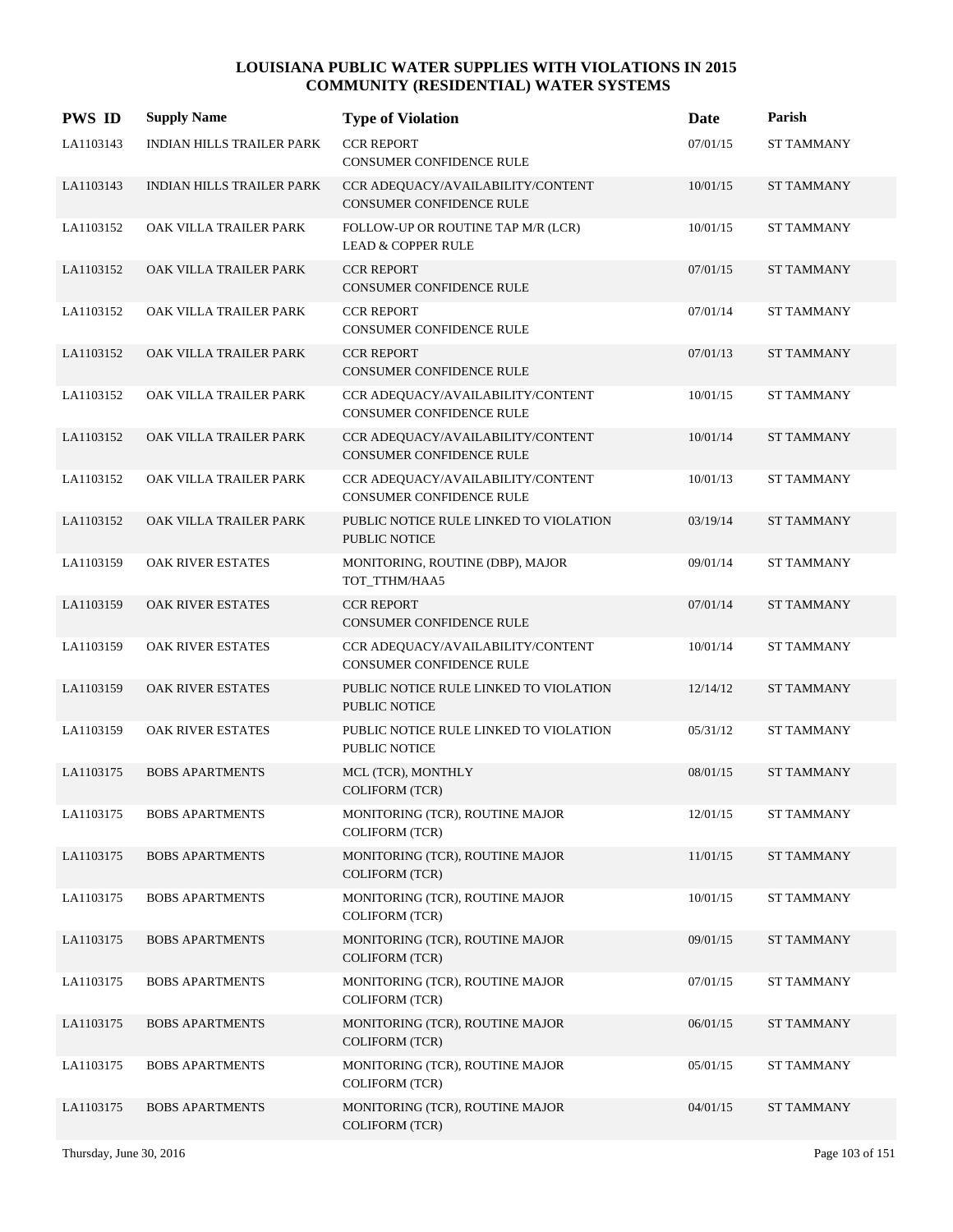| <b>PWS ID</b> | <b>Supply Name</b>     | <b>Type of Violation</b>                                            | Date     | Parish            |
|---------------|------------------------|---------------------------------------------------------------------|----------|-------------------|
| LA1103175     | <b>BOBS APARTMENTS</b> | MONITORING (TCR), ROUTINE MAJOR<br><b>COLIFORM (TCR)</b>            | 03/01/15 | <b>ST TAMMANY</b> |
| LA1103175     | <b>BOBS APARTMENTS</b> | MONITORING (TCR), ROUTINE MAJOR<br><b>COLIFORM (TCR)</b>            | 02/01/15 | <b>ST TAMMANY</b> |
| LA1103175     | <b>BOBS APARTMENTS</b> | MONITORING (TCR), ROUTINE MAJOR<br><b>COLIFORM</b> (TCR)            | 01/01/15 | <b>ST TAMMANY</b> |
| LA1103175     | <b>BOBS APARTMENTS</b> | MONITORING, ROUTINE (DBP), MAJOR<br><b>CHLORINE</b>                 | 10/01/15 | <b>ST TAMMANY</b> |
| LA1103175     | <b>BOBS APARTMENTS</b> | MONITORING, ROUTINE (DBP), MAJOR<br><b>CHLORINE</b>                 | 10/01/15 | <b>ST TAMMANY</b> |
| LA1103175     | <b>BOBS APARTMENTS</b> | MONITORING, ROUTINE (DBP), MAJOR<br><b>CHLORINE</b>                 | 10/01/15 | <b>ST TAMMANY</b> |
| LA1103175     | <b>BOBS APARTMENTS</b> | MONITORING, ROUTINE (DBP), MAJOR<br><b>CHLORINE</b>                 | 07/01/15 | <b>ST TAMMANY</b> |
| LA1103175     | <b>BOBS APARTMENTS</b> | MONITORING, ROUTINE (DBP), MAJOR<br><b>CHLORINE</b>                 | 07/01/15 | <b>ST TAMMANY</b> |
| LA1103175     | <b>BOBS APARTMENTS</b> | MONITORING, ROUTINE (DBP), MAJOR<br><b>CHLORINE</b>                 | 04/01/15 | <b>ST TAMMANY</b> |
| LA1103175     | <b>BOBS APARTMENTS</b> | MONITORING, ROUTINE (DBP), MAJOR<br><b>CHLORINE</b>                 | 04/01/15 | <b>ST TAMMANY</b> |
| LA1103175     | <b>BOBS APARTMENTS</b> | MONITORING, ROUTINE (DBP), MAJOR<br><b>CHLORINE</b>                 | 04/01/15 | <b>ST TAMMANY</b> |
| LA1103175     | <b>BOBS APARTMENTS</b> | MONITORING, ROUTINE (DBP), MAJOR<br><b>CHLORINE</b>                 | 01/01/15 | <b>ST TAMMANY</b> |
| LA1103175     | <b>BOBS APARTMENTS</b> | MONITORING, ROUTINE (DBP), MAJOR<br><b>CHLORINE</b>                 | 01/01/15 | <b>ST TAMMANY</b> |
| LA1103175     | <b>BOBS APARTMENTS</b> | MONITORING, ROUTINE (DBP), MAJOR<br><b>CHLORINE</b>                 | 01/01/15 | <b>ST TAMMANY</b> |
| LA1103175     | <b>BOBS APARTMENTS</b> | MONITORING, ROUTINE (DBP), MAJOR<br>TOT_TTHM/HAA5                   | 09/01/14 | <b>ST TAMMANY</b> |
| LA1103175     | <b>BOBS APARTMENTS</b> | FAILURE ADDRESS DEFICIENCY (GWR)<br><b>GROUNDWATER RULE</b>         | 10/24/11 | <b>ST TAMMANY</b> |
| LA1103175     | <b>BOBS APARTMENTS</b> | FOLLOW-UP OR ROUTINE TAP M/R (LCR)<br><b>LEAD &amp; COPPER RULE</b> | 07/01/15 | <b>ST TAMMANY</b> |
| LA1103175     | <b>BOBS APARTMENTS</b> | FOLLOW-UP OR ROUTINE TAP M/R (LCR)<br><b>LEAD &amp; COPPER RULE</b> | 01/01/15 | <b>ST TAMMANY</b> |
| LA1103175     | <b>BOBS APARTMENTS</b> | FOLLOW-UP OR ROUTINE TAP M/R (LCR)<br><b>LEAD &amp; COPPER RULE</b> | 07/01/14 | <b>ST TAMMANY</b> |
| LA1103175     | <b>BOBS APARTMENTS</b> | FOLLOW-UP OR ROUTINE TAP M/R (LCR)<br><b>LEAD &amp; COPPER RULE</b> | 01/01/14 | ST TAMMANY        |
| LA1103175     | <b>BOBS APARTMENTS</b> | FOLLOW-UP OR ROUTINE TAP M/R (LCR)<br><b>LEAD &amp; COPPER RULE</b> | 07/01/13 | <b>ST TAMMANY</b> |
| LA1103175     | <b>BOBS APARTMENTS</b> | FOLLOW-UP OR ROUTINE TAP M/R (LCR)<br><b>LEAD &amp; COPPER RULE</b> | 01/01/13 | ST TAMMANY        |
| LA1103175     | <b>BOBS APARTMENTS</b> | FOLLOW-UP OR ROUTINE TAP M/R (LCR)<br><b>LEAD &amp; COPPER RULE</b> | 07/01/12 | ST TAMMANY        |
| LA1103175     | <b>BOBS APARTMENTS</b> | FOLLOW-UP OR ROUTINE TAP M/R (LCR)<br><b>LEAD &amp; COPPER RULE</b> | 01/01/08 | <b>ST TAMMANY</b> |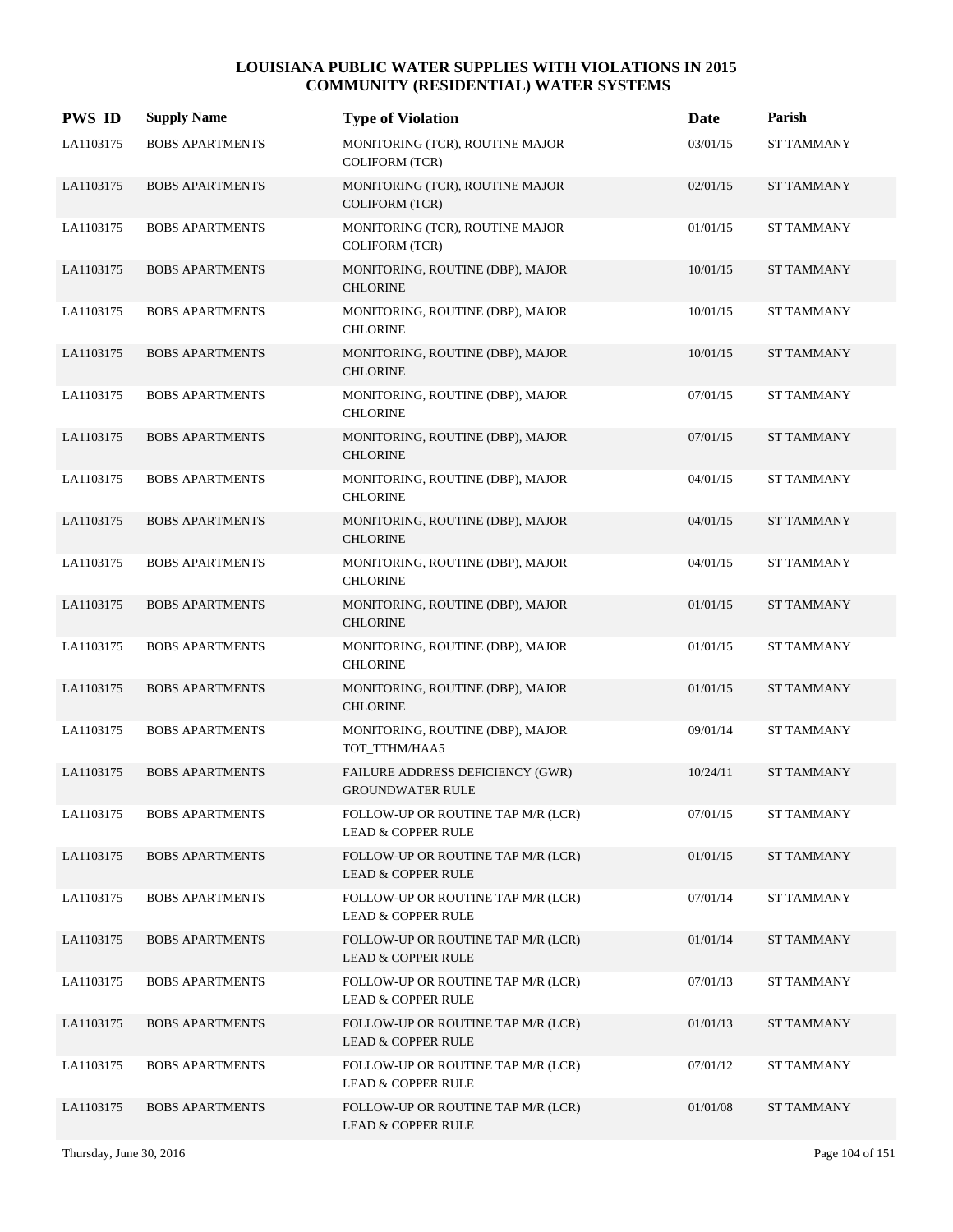| <b>PWS ID</b> | <b>Supply Name</b>     | <b>Type of Violation</b>                                       | Date     | Parish            |
|---------------|------------------------|----------------------------------------------------------------|----------|-------------------|
| LA1103175     | <b>BOBS APARTMENTS</b> | <b>CCR REPORT</b><br>CONSUMER CONFIDENCE RULE                  | 07/01/15 | <b>ST TAMMANY</b> |
| LA1103175     | <b>BOBS APARTMENTS</b> | <b>CCR REPORT</b><br><b>CONSUMER CONFIDENCE RULE</b>           | 07/01/14 | <b>ST TAMMANY</b> |
| LA1103175     | <b>BOBS APARTMENTS</b> | <b>CCR REPORT</b><br><b>CONSUMER CONFIDENCE RULE</b>           | 07/01/13 | <b>ST TAMMANY</b> |
| LA1103175     | <b>BOBS APARTMENTS</b> | CCR ADEQUACY/AVAILABILITY/CONTENT<br>CONSUMER CONFIDENCE RULE  | 10/01/15 | <b>ST TAMMANY</b> |
| LA1103175     | <b>BOBS APARTMENTS</b> | CCR ADEQUACY/AVAILABILITY/CONTENT<br>CONSUMER CONFIDENCE RULE  | 10/01/14 | <b>ST TAMMANY</b> |
| LA1103175     | <b>BOBS APARTMENTS</b> | CCR ADEQUACY/AVAILABILITY/CONTENT<br>CONSUMER CONFIDENCE RULE  | 10/01/13 | <b>ST TAMMANY</b> |
| LA1103175     | <b>BOBS APARTMENTS</b> | PUBLIC NOTICE RULE LINKED TO VIOLATION<br>PUBLIC NOTICE        | 11/05/15 | <b>ST TAMMANY</b> |
| LA1103175     | <b>BOBS APARTMENTS</b> | PUBLIC NOTICE RULE LINKED TO VIOLATION<br>PUBLIC NOTICE        | 10/13/15 | <b>ST TAMMANY</b> |
| LA1103175     | <b>BOBS APARTMENTS</b> | PUBLIC NOTICE RULE LINKED TO VIOLATION<br><b>PUBLIC NOTICE</b> | 09/26/15 | <b>ST TAMMANY</b> |
| LA1103175     | <b>BOBS APARTMENTS</b> | PUBLIC NOTICE RULE LINKED TO VIOLATION<br><b>PUBLIC NOTICE</b> | 09/16/15 | <b>ST TAMMANY</b> |
| LA1103175     | <b>BOBS APARTMENTS</b> | PUBLIC NOTICE RULE LINKED TO VIOLATION<br>PUBLIC NOTICE        | 08/11/15 | <b>ST TAMMANY</b> |
| LA1103175     | <b>BOBS APARTMENTS</b> | PUBLIC NOTICE RULE LINKED TO VIOLATION<br>PUBLIC NOTICE        | 07/25/15 | <b>ST TAMMANY</b> |
| LA1103175     | <b>BOBS APARTMENTS</b> | PUBLIC NOTICE RULE LINKED TO VIOLATION<br>PUBLIC NOTICE        | 07/10/15 | <b>ST TAMMANY</b> |
| LA1103175     | <b>BOBS APARTMENTS</b> | PUBLIC NOTICE RULE LINKED TO VIOLATION<br><b>PUBLIC NOTICE</b> | 06/10/15 | <b>ST TAMMANY</b> |
| LA1103175     | <b>BOBS APARTMENTS</b> | PUBLIC NOTICE RULE LINKED TO VIOLATION<br>PUBLIC NOTICE        | 05/14/15 | <b>ST TAMMANY</b> |
| LA1103175     | <b>BOBS APARTMENTS</b> | PUBLIC NOTICE RULE LINKED TO VIOLATION<br>PUBLIC NOTICE        | 05/08/15 | <b>ST TAMMANY</b> |
| LA1103175     | <b>BOBS APARTMENTS</b> | PUBLIC NOTICE RULE LINKED TO VIOLATION<br>PUBLIC NOTICE        | 04/15/15 | <b>ST TAMMANY</b> |
| LA1103175     | <b>BOBS APARTMENTS</b> | PUBLIC NOTICE RULE LINKED TO VIOLATION<br><b>PUBLIC NOTICE</b> | 03/09/15 | <b>ST TAMMANY</b> |
| LA1103175     | <b>BOBS APARTMENTS</b> | PUBLIC NOTICE RULE LINKED TO VIOLATION<br><b>PUBLIC NOTICE</b> | 02/11/15 | <b>ST TAMMANY</b> |
| LA1103175     | <b>BOBS APARTMENTS</b> | PUBLIC NOTICE RULE LINKED TO VIOLATION<br>PUBLIC NOTICE        | 02/09/15 | ST TAMMANY        |
| LA1103175     | <b>BOBS APARTMENTS</b> | PUBLIC NOTICE RULE LINKED TO VIOLATION<br>PUBLIC NOTICE        | 01/08/15 | <b>ST TAMMANY</b> |
| LA1103175     | <b>BOBS APARTMENTS</b> | PUBLIC NOTICE RULE LINKED TO VIOLATION<br>PUBLIC NOTICE        | 12/09/14 | ST TAMMANY        |
| LA1103175     | <b>BOBS APARTMENTS</b> | PUBLIC NOTICE RULE LINKED TO VIOLATION<br>PUBLIC NOTICE        | 12/02/14 | ST TAMMANY        |
| LA1103175     | <b>BOBS APARTMENTS</b> | PUBLIC NOTICE RULE LINKED TO VIOLATION<br>PUBLIC NOTICE        | 10/08/14 | <b>ST TAMMANY</b> |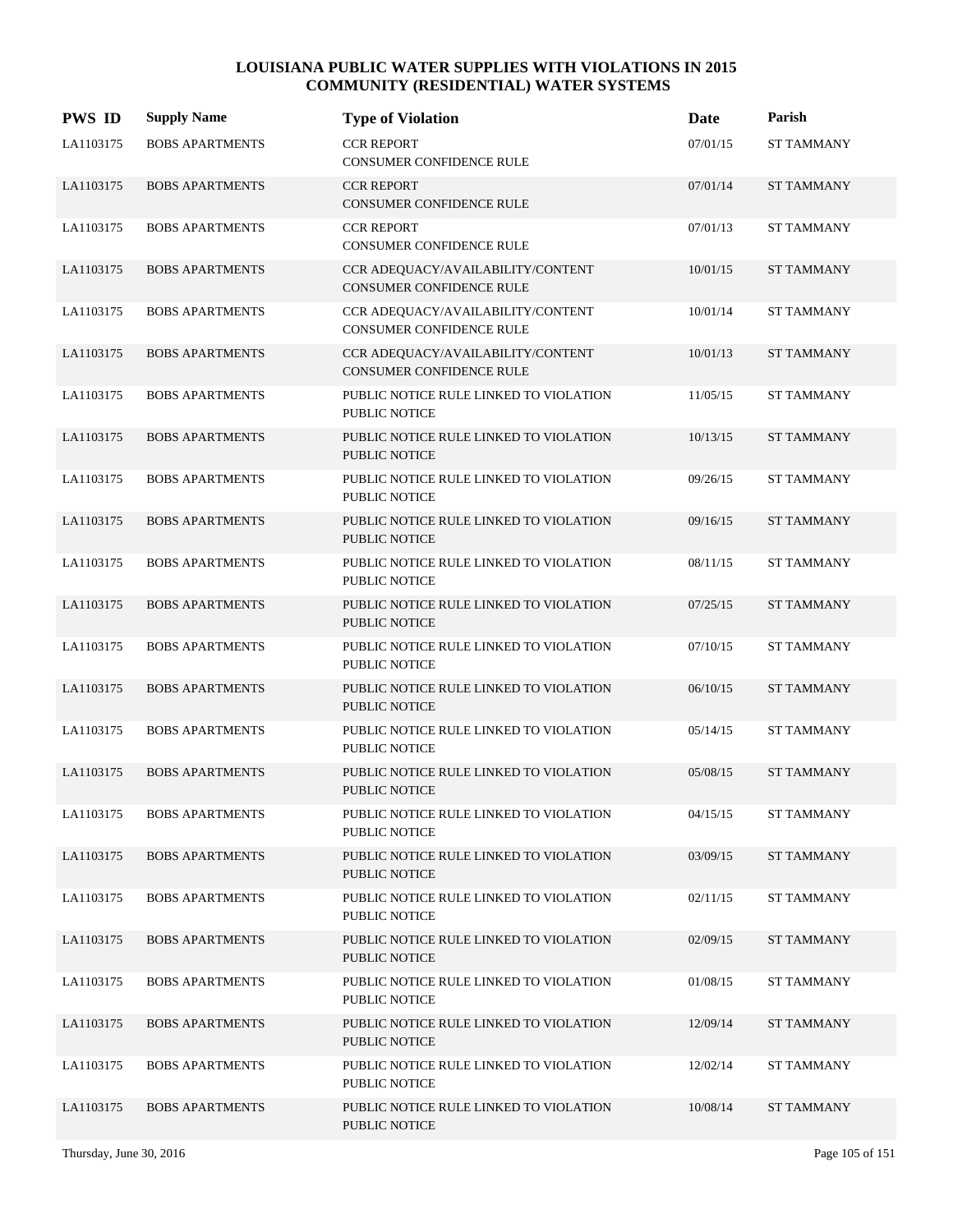| <b>PWS ID</b> | <b>Supply Name</b>     | <b>Type of Violation</b>                                       | Date     | Parish            |
|---------------|------------------------|----------------------------------------------------------------|----------|-------------------|
| LA1103175     | <b>BOBS APARTMENTS</b> | PUBLIC NOTICE RULE LINKED TO VIOLATION<br><b>PUBLIC NOTICE</b> | 09/22/14 | <b>ST TAMMANY</b> |
| LA1103175     | <b>BOBS APARTMENTS</b> | PUBLIC NOTICE RULE LINKED TO VIOLATION<br><b>PUBLIC NOTICE</b> | 09/05/14 | <b>ST TAMMANY</b> |
| LA1103175     | <b>BOBS APARTMENTS</b> | PUBLIC NOTICE RULE LINKED TO VIOLATION<br>PUBLIC NOTICE        | 07/11/14 | <b>ST TAMMANY</b> |
| LA1103175     | <b>BOBS APARTMENTS</b> | PUBLIC NOTICE RULE LINKED TO VIOLATION<br><b>PUBLIC NOTICE</b> | 06/10/14 | <b>ST TAMMANY</b> |
| LA1103175     | <b>BOBS APARTMENTS</b> | PUBLIC NOTICE RULE LINKED TO VIOLATION<br>PUBLIC NOTICE        | 05/12/14 | <b>ST TAMMANY</b> |
| LA1103175     | <b>BOBS APARTMENTS</b> | PUBLIC NOTICE RULE LINKED TO VIOLATION<br><b>PUBLIC NOTICE</b> | 04/23/14 | <b>ST TAMMANY</b> |
| LA1103175     | <b>BOBS APARTMENTS</b> | PUBLIC NOTICE RULE LINKED TO VIOLATION<br><b>PUBLIC NOTICE</b> | 04/10/14 | <b>ST TAMMANY</b> |
| LA1103175     | <b>BOBS APARTMENTS</b> | PUBLIC NOTICE RULE LINKED TO VIOLATION<br><b>PUBLIC NOTICE</b> | 03/07/14 | <b>ST TAMMANY</b> |
| LA1103175     | <b>BOBS APARTMENTS</b> | PUBLIC NOTICE RULE LINKED TO VIOLATION<br>PUBLIC NOTICE        | 02/06/14 | <b>ST TAMMANY</b> |
| LA1103175     | <b>BOBS APARTMENTS</b> | PUBLIC NOTICE RULE LINKED TO VIOLATION<br><b>PUBLIC NOTICE</b> | 01/28/14 | <b>ST TAMMANY</b> |
| LA1103175     | <b>BOBS APARTMENTS</b> | PUBLIC NOTICE RULE LINKED TO VIOLATION<br><b>PUBLIC NOTICE</b> | 01/08/14 | <b>ST TAMMANY</b> |
| LA1103175     | <b>BOBS APARTMENTS</b> | PUBLIC NOTICE RULE LINKED TO VIOLATION<br><b>PUBLIC NOTICE</b> | 12/10/13 | <b>ST TAMMANY</b> |
| LA1103175     | <b>BOBS APARTMENTS</b> | PUBLIC NOTICE RULE LINKED TO VIOLATION<br><b>PUBLIC NOTICE</b> | 11/19/13 | <b>ST TAMMANY</b> |
| LA1103175     | <b>BOBS APARTMENTS</b> | PUBLIC NOTICE RULE LINKED TO VIOLATION<br><b>PUBLIC NOTICE</b> | 11/13/13 | <b>ST TAMMANY</b> |
| LA1103175     | <b>BOBS APARTMENTS</b> | PUBLIC NOTICE RULE LINKED TO VIOLATION<br>PUBLIC NOTICE        | 10/11/13 | <b>ST TAMMANY</b> |
| LA1103175     | <b>BOBS APARTMENTS</b> | PUBLIC NOTICE RULE LINKED TO VIOLATION<br><b>PUBLIC NOTICE</b> | 09/09/13 | <b>ST TAMMANY</b> |
| LA1103175     | <b>BOBS APARTMENTS</b> | PUBLIC NOTICE RULE LINKED TO VIOLATION<br>PUBLIC NOTICE        | 08/08/13 | <b>ST TAMMANY</b> |
| LA1103175     | <b>BOBS APARTMENTS</b> | PUBLIC NOTICE RULE LINKED TO VIOLATION<br>PUBLIC NOTICE        | 07/10/13 | <b>ST TAMMANY</b> |
| LA1103175     | <b>BOBS APARTMENTS</b> | PUBLIC NOTICE RULE LINKED TO VIOLATION<br><b>PUBLIC NOTICE</b> | 06/06/13 | <b>ST TAMMANY</b> |
| LA1103175     | <b>BOBS APARTMENTS</b> | PUBLIC NOTICE RULE LINKED TO VIOLATION<br>PUBLIC NOTICE        | 05/10/13 | <b>ST TAMMANY</b> |
| LA1103175     | <b>BOBS APARTMENTS</b> | PUBLIC NOTICE RULE LINKED TO VIOLATION<br>PUBLIC NOTICE        | 05/09/13 | <b>ST TAMMANY</b> |
| LA1103175     | <b>BOBS APARTMENTS</b> | PUBLIC NOTICE RULE LINKED TO VIOLATION<br>PUBLIC NOTICE        | 11/12/12 | <b>ST TAMMANY</b> |
| LA1103175     | <b>BOBS APARTMENTS</b> | PUBLIC NOTICE RULE LINKED TO VIOLATION<br>PUBLIC NOTICE        | 06/10/12 | <b>ST TAMMANY</b> |
| LA1103175     | <b>BOBS APARTMENTS</b> | PUBLIC NOTICE RULE LINKED TO VIOLATION<br>PUBLIC NOTICE        | 05/31/12 | <b>ST TAMMANY</b> |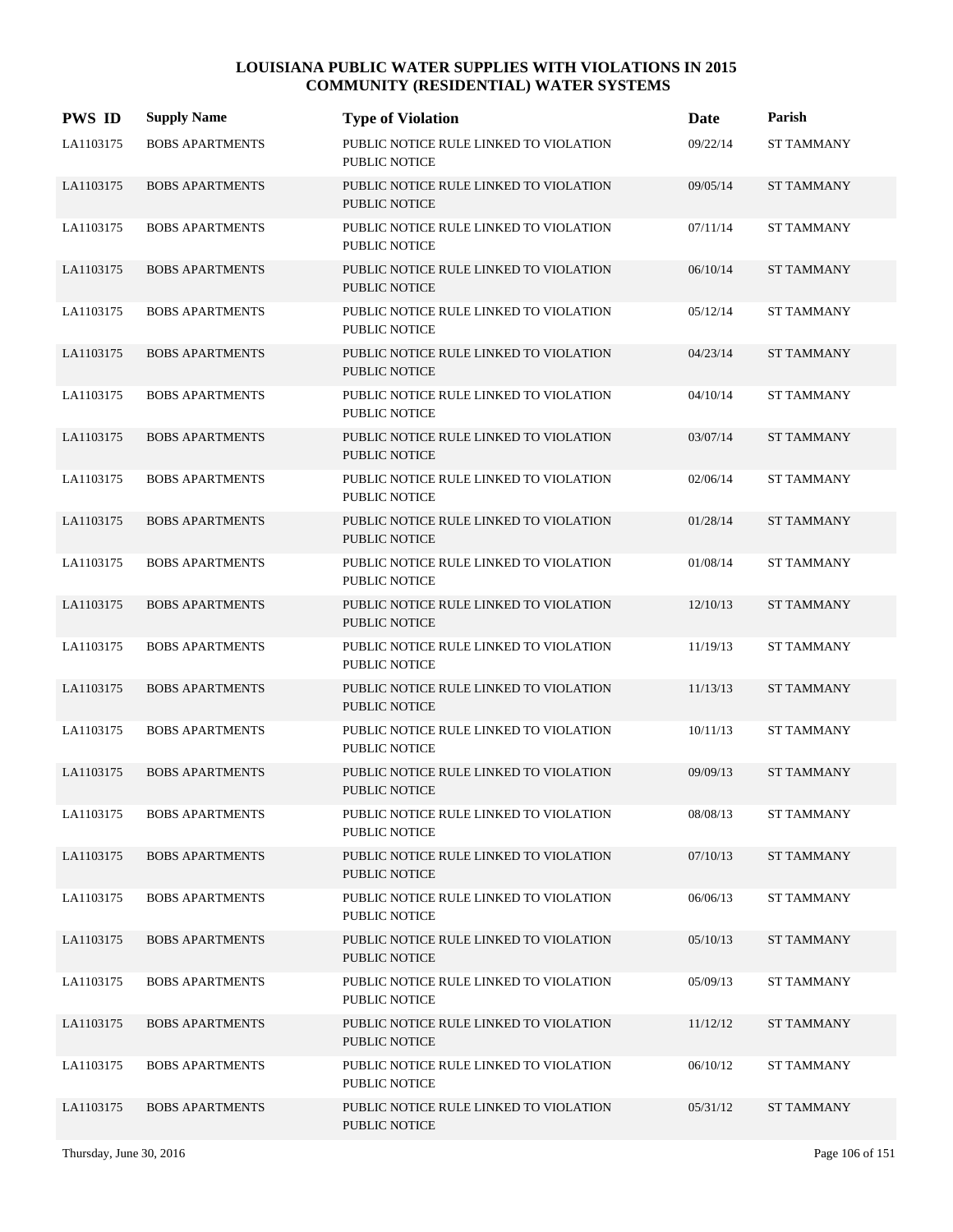| <b>PWS ID</b> | <b>Supply Name</b>                                 | <b>Type of Violation</b>                                             | Date     | Parish            |
|---------------|----------------------------------------------------|----------------------------------------------------------------------|----------|-------------------|
| LA1103175     | <b>BOBS APARTMENTS</b>                             | INADEQUATE MIN CHLORINE RESIDUAL(GW&SW)<br><b>CHLORINE</b>           | 08/01/15 | <b>ST TAMMANY</b> |
| LA1103175     | <b>BOBS APARTMENTS</b>                             | FAILURE TO SUBMIT MONITORING PLAN<br><b>TOTAL COLIFORM RULE</b>      | 01/01/14 | <b>ST TAMMANY</b> |
| LA1103176     | MADISONVILLE ON THE LAKE                           | MCL (TCR), MONTHLY<br><b>COLIFORM (TCR)</b>                          | 06/01/15 | <b>ST TAMMANY</b> |
| LA1103176     | MADISONVILLE ON THE LAKE                           | PUBLIC NOTICE RULE LINKED TO VIOLATION<br><b>PUBLIC NOTICE</b>       | 07/20/15 | <b>ST TAMMANY</b> |
| LA1103193     | PILOT STREET WATER SUPPLY                          | PUBLIC NOTICE RULE LINKED TO VIOLATION<br><b>PUBLIC NOTICE</b>       | 03/13/11 | <b>ST TAMMANY</b> |
| LA1103194     | TIMBERLAND MOBILE HOME<br><b>PARK</b>              | <b>CCR REPORT</b><br><b>CONSUMER CONFIDENCE RULE</b>                 | 07/01/14 | <b>ST TAMMANY</b> |
| LA1103194     | TIMBERLAND MOBILE HOME<br>PARK                     | CCR ADEQUACY/AVAILABILITY/CONTENT<br><b>CONSUMER CONFIDENCE RULE</b> | 10/01/15 | <b>ST TAMMANY</b> |
| LA1103194     | <b>TIMBERLAND MOBILE HOME</b><br><b>PARK</b>       | CCR ADEQUACY/AVAILABILITY/CONTENT<br><b>CONSUMER CONFIDENCE RULE</b> | 10/01/14 | <b>ST TAMMANY</b> |
| LA1105001     | TOWN OF AMITE WATER<br><b>SYSTEM</b>               | MONITORING, ROUTINE (DBP), MAJOR<br>TOT TTHM/HAA5                    | 08/01/14 | TANGIPAHOA        |
| LA1105003     | <b>EASTERN HEIGHTS WATER</b><br><b>WORKS</b>       | MONITORING, ROUTINE (DBP), MAJOR<br>TOT_TTHM/HAA5                    | 08/01/14 | <b>TANGIPAHOA</b> |
| LA1105005     | FLUKER CHAPEL WATER<br><b>WORKS</b>                | MONITORING (TCR), ROUTINE MAJOR<br><b>COLIFORM (TCR)</b>             | 11/01/15 | <b>TANGIPAHOA</b> |
| LA1105005     | FLUKER CHAPEL WATER<br><b>WORKS</b>                | MONITORING, ROUTINE (DBP), MAJOR<br><b>CHLORINE</b>                  | 10/01/15 | <b>TANGIPAHOA</b> |
| LA1105008     | TANGIPAHOA PARISH WATER<br><b>DISTRICT</b>         | MCL (TCR), MONTHLY<br><b>COLIFORM (TCR)</b>                          | 11/01/15 | <b>TANGIPAHOA</b> |
| LA1105011     | EVERGREEN LIFE SERVICE<br>NORTHLAKE DIVISIO        | MONITORING, ROUTINE (DBP), MAJOR<br>TOT_TTHM/HAA5                    | 08/01/14 | <b>TANGIPAHOA</b> |
| LA1105011     | <b>EVERGREEN LIFE SERVICE</b><br>NORTHLAKE DIVISIO | <b>CCR REPORT</b><br>CONSUMER CONFIDENCE RULE                        | 07/01/15 | <b>TANGIPAHOA</b> |
| LA1105011     | <b>EVERGREEN LIFE SERVICE</b><br>NORTHLAKE DIVISIO | <b>CCR REPORT</b><br><b>CONSUMER CONFIDENCE RULE</b>                 | 07/01/14 | <b>TANGIPAHOA</b> |
| LA1105011     | <b>EVERGREEN LIFE SERVICE</b><br>NORTHLAKE DIVISIO | CCR ADEQUACY/AVAILABILITY/CONTENT<br>CONSUMER CONFIDENCE RULE        | 10/01/15 | <b>TANGIPAHOA</b> |
| LA1105011     | <b>EVERGREEN LIFE SERVICE</b><br>NORTHLAKE DIVISIO | CCR ADEQUACY/AVAILABILITY/CONTENT<br>CONSUMER CONFIDENCE RULE        | 10/01/14 | <b>TANGIPAHOA</b> |
| LA1105012     | <b>INDEPENDENCE WATER</b><br><b>SYSTEM</b>         | MONITORING, ROUTINE (DBP), MAJOR<br>TOT_TTHM/HAA5                    | 11/01/15 | TANGIPAHOA        |
| LA1105012     | <b>INDEPENDENCE WATER</b><br><b>SYSTEM</b>         | MONITORING, ROUTINE (DBP), MAJOR<br>TOT_TTHM/HAA5                    | 11/01/14 | <b>TANGIPAHOA</b> |
| LA1105012     | <b>INDEPENDENCE WATER</b><br><b>SYSTEM</b>         | FAILURE ADDRESS DEFICIENCY (GWR)<br><b>GROUNDWATER RULE</b>          | 01/10/12 | <b>TANGIPAHOA</b> |
| LA1105012     | <b>INDEPENDENCE WATER</b><br><b>SYSTEM</b>         | <b>CCR REPORT</b><br>CONSUMER CONFIDENCE RULE                        | 07/01/15 | <b>TANGIPAHOA</b> |
| LA1105012     | <b>INDEPENDENCE WATER</b><br><b>SYSTEM</b>         | PUBLIC NOTICE RULE LINKED TO VIOLATION<br>PUBLIC NOTICE              | 07/21/15 | TANGIPAHOA        |
| LA1105012     | <b>INDEPENDENCE WATER</b><br><b>SYSTEM</b>         | PUBLIC NOTICE RULE LINKED TO VIOLATION<br>PUBLIC NOTICE              | 10/03/14 | <b>TANGIPAHOA</b> |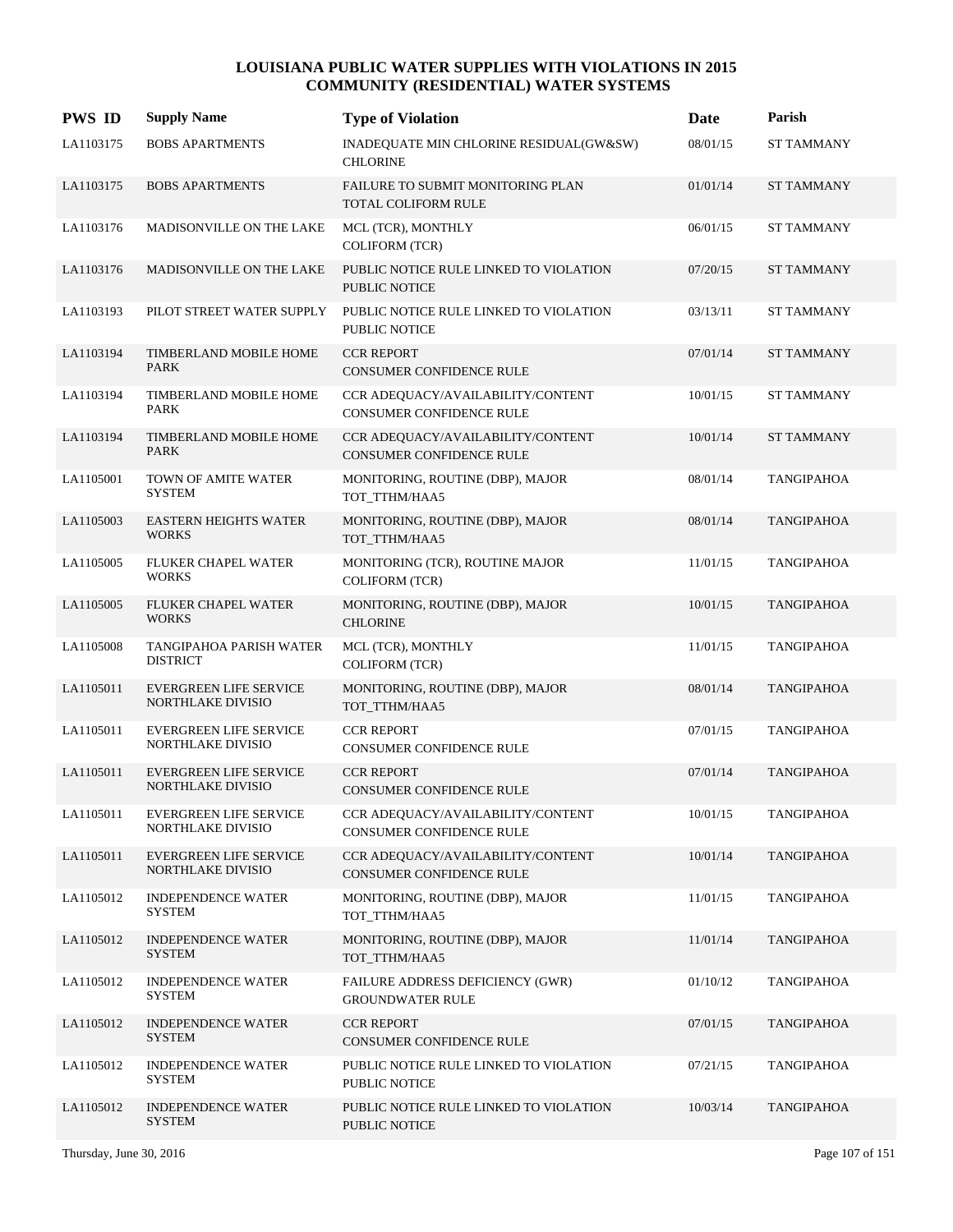| <b>PWS ID</b> | <b>Supply Name</b>                    | <b>Type of Violation</b>                                             | Date     | Parish            |
|---------------|---------------------------------------|----------------------------------------------------------------------|----------|-------------------|
| LA1105013     | <b>INTERSTATE TP</b>                  | MONITORING, ROUTINE (DBP), MAJOR<br>TOT TTHM/HAA5                    | 07/01/15 | <b>TANGIPAHOA</b> |
| LA1105013     | <b>INTERSTATE TP</b>                  | MONITORING, ROUTINE (DBP), MAJOR<br>TOT TTHM/HAA5                    | 04/01/15 | <b>TANGIPAHOA</b> |
| LA1105019     | PONCHATOULA WATER<br><b>SYSTEM</b>    | MONITORING, ROUTINE (DBP), MAJOR<br>TOT_TTHM/HAA5                    | 08/01/14 | TANGIPAHOA        |
| LA1105022     | ROSELAND WATER SYSTEM                 | FAILURE ADDRESS DEFICIENCY (GWR)<br><b>GROUNDWATER RULE</b>          | 02/16/12 | TANGIPAHOA        |
| LA1105022     | ROSELAND WATER SYSTEM                 | CCR ADEQUACY/AVAILABILITY/CONTENT<br>CONSUMER CONFIDENCE RULE        | 10/01/15 | <b>TANGIPAHOA</b> |
| LA1105026     | VILLAGE OF TANGIPAHOA<br>WATER SYSTEM | MONITORING, ROUTINE (DBP), MAJOR<br>TOT_TTHM/HAA5                    | 10/01/14 | TANGIPAHOA        |
| LA1105027     | TICKFAW WATER SYSTEM                  | CCR ADEQUACY/AVAILABILITY/CONTENT<br>CONSUMER CONFIDENCE RULE        | 10/01/15 | TANGIPAHOA        |
| LA1105027     | TICKFAW WATER SYSTEM                  | CCR ADEQUACY/AVAILABILITY/CONTENT<br><b>CONSUMER CONFIDENCE RULE</b> | 10/01/14 | TANGIPAHOA        |
| LA1105028     | WESTVIEW WATER WORKS                  | MONITORING, ROUTINE (DBP), MAJOR<br>TOT_TTHM/HAA5                    | 08/01/14 | <b>TANGIPAHOA</b> |
| LA1105045     | <b>BAYWOOD ESTATES SUBD</b>           | <b>CCR REPORT</b><br>CONSUMER CONFIDENCE RULE                        | 07/01/15 | <b>TANGIPAHOA</b> |
| LA1105056     | HAMMOND MOBILE HOME<br>PARK           | MONITORING, ROUTINE (DBP), MAJOR<br>TOT_TTHM/HAA5                    | 10/01/14 | TANGIPAHOA        |
| LA1105056     | HAMMOND MOBILE HOME<br>PARK           | PUBLIC NOTICE RULE LINKED TO VIOLATION<br>PUBLIC NOTICE              | 02/25/14 | TANGIPAHOA        |
| LA1105067     | ST CHARLES MOBILE HOME<br>PARK        | PUBLIC NOTICE RULE LINKED TO VIOLATION<br>PUBLIC NOTICE              | 03/19/14 | <b>TANGIPAHOA</b> |
| LA1105069     | <b>CHARLES ROSE MHP</b>               | CCR ADEQUACY/AVAILABILITY/CONTENT<br>CONSUMER CONFIDENCE RULE        | 10/01/15 | <b>TANGIPAHOA</b> |
| LA1105086     | INTERSECTION CONNECTION               | MONITORING (TCR), ROUTINE MAJOR<br><b>COLIFORM (TCR)</b>             | 08/01/15 | TANGIPAHOA        |
| LA1105086     | <b>INTERSECTION CONNECTION</b>        | MONITORING, ROUTINE (DBP), MAJOR<br>TOT_TTHM/HAA5                    | 09/01/14 | TANGIPAHOA        |
| LA1105086     | <b>INTERSECTION CONNECTION</b>        | PUBLIC NOTICE RULE LINKED TO VIOLATION<br>PUBLIC NOTICE              | 05/10/13 | <b>TANGIPAHOA</b> |
| LA1105088     | HIGHWAY 51 MHP                        | PUBLIC NOTICE RULE LINKED TO VIOLATION<br>PUBLIC NOTICE              | 01/28/14 | TANGIPAHOA        |
| LA1105090     | WOODSIDE MHP                          | PUBLIC NOTICE RULE LINKED TO VIOLATION<br>PUBLIC NOTICE              | 05/31/12 | TANGIPAHOA        |
| LA1105096     | <b>MANCHAC</b>                        | PUBLIC NOTICE RULE LINKED TO VIOLATION<br>PUBLIC NOTICE              | 12/14/12 | TANGIPAHOA        |
| LA1107003     | NEWELLTON WATER SYSTEM                | MCL (TCR), MONTHLY<br><b>COLIFORM (TCR)</b>                          | 08/01/15 | <b>TENSAS</b>     |
| LA1107004     | ST JOSEPH WATER SYSTEM                | MONITORING (TCR), ROUTINE MAJOR<br><b>COLIFORM (TCR)</b>             | 10/01/15 | <b>TENSAS</b>     |
| LA1107004     | ST JOSEPH WATER SYSTEM                | MONITORING (TCR), ROUTINE MINOR<br><b>COLIFORM (TCR)</b>             | 05/01/15 | <b>TENSAS</b>     |
| LA1107004     | ST JOSEPH WATER SYSTEM                | MONITORING, ROUTINE (DBP), MAJOR<br><b>CHLORINE</b>                  | 10/01/15 | <b>TENSAS</b>     |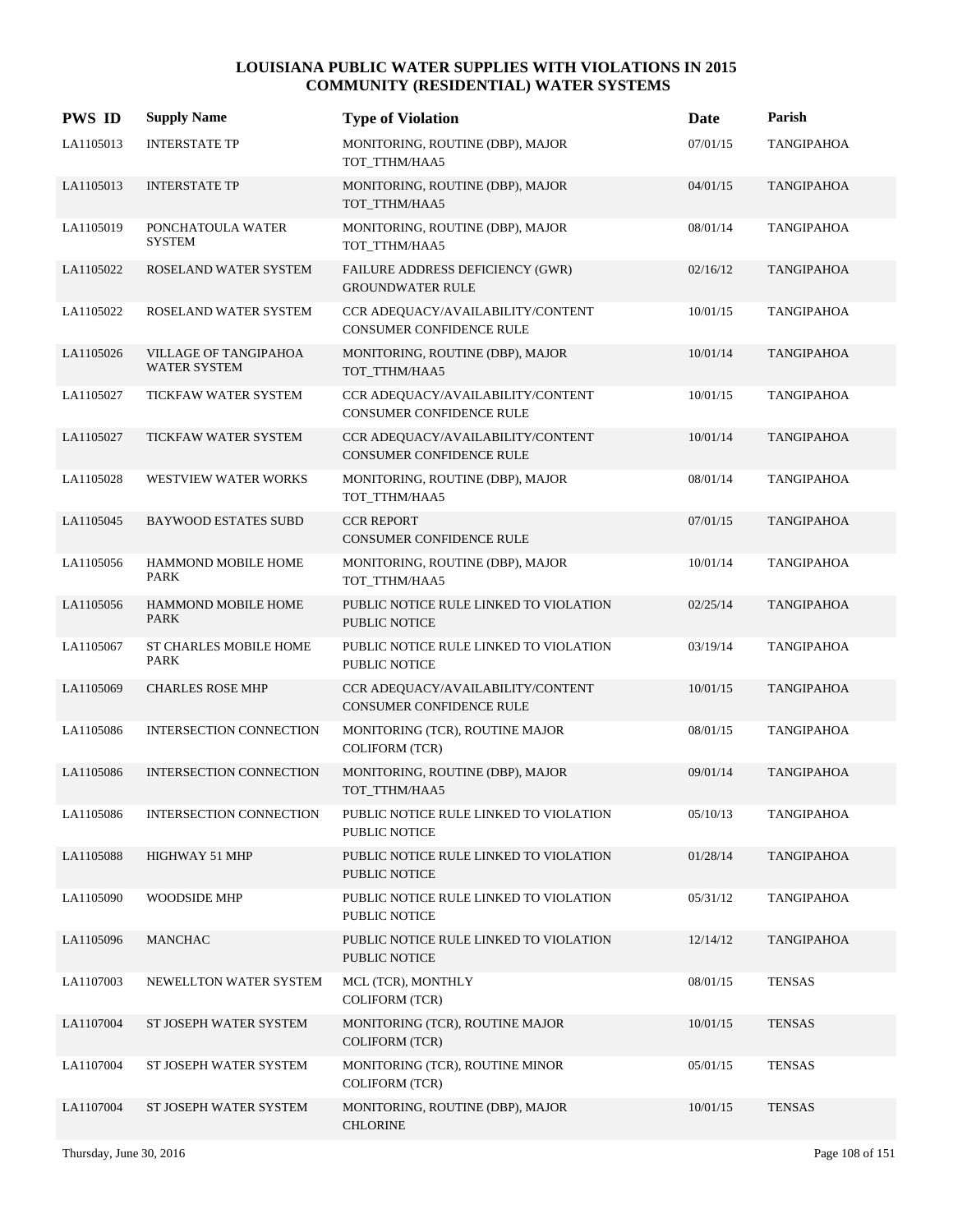| <b>PWS ID</b> | <b>Supply Name</b>                 | <b>Type of Violation</b>                                                                     | Date     | Parish        |
|---------------|------------------------------------|----------------------------------------------------------------------------------------------|----------|---------------|
| LA1107004     | ST JOSEPH WATER SYSTEM             | MONITORING, ROUTINE (DBP), MAJOR<br><b>CHLORINE</b>                                          | 04/01/15 | <b>TENSAS</b> |
| LA1107004     | ST JOSEPH WATER SYSTEM             | MONITORING, ROUTINE (DBP), MAJOR<br><b>CHLORINE</b>                                          | 04/01/15 | <b>TENSAS</b> |
| LA1107004     | ST JOSEPH WATER SYSTEM             | <b>CCR REPORT</b><br>CONSUMER CONFIDENCE RULE                                                | 07/01/15 | <b>TENSAS</b> |
| LA1107004     | ST JOSEPH WATER SYSTEM             | <b>CCR REPORT</b><br><b>CONSUMER CONFIDENCE RULE</b>                                         | 07/01/14 | <b>TENSAS</b> |
| LA1107004     | ST JOSEPH WATER SYSTEM             | CCR ADEQUACY/AVAILABILITY/CONTENT<br><b>CONSUMER CONFIDENCE RULE</b>                         | 10/01/15 | <b>TENSAS</b> |
| LA1107004     | ST JOSEPH WATER SYSTEM             | CCR ADEQUACY/AVAILABILITY/CONTENT<br><b>CONSUMER CONFIDENCE RULE</b>                         | 10/01/14 | <b>TENSAS</b> |
| LA1107004     | ST JOSEPH WATER SYSTEM             | PUBLIC NOTICE RULE LINKED TO VIOLATION<br><b>PUBLIC NOTICE</b>                               | 11/24/15 | <b>TENSAS</b> |
| LA1107004     | ST JOSEPH WATER SYSTEM             | PUBLIC NOTICE RULE LINKED TO VIOLATION<br><b>PUBLIC NOTICE</b>                               | 10/07/15 | <b>TENSAS</b> |
| LA1107004     | ST JOSEPH WATER SYSTEM             | PUBLIC NOTICE RULE LINKED TO VIOLATION<br><b>PUBLIC NOTICE</b>                               | 09/24/15 | <b>TENSAS</b> |
| LA1107004     | ST JOSEPH WATER SYSTEM             | PUBLIC NOTICE RULE LINKED TO VIOLATION<br><b>PUBLIC NOTICE</b>                               | 09/10/13 | <b>TENSAS</b> |
| LA1107004     | ST JOSEPH WATER SYSTEM             | PUBLIC NOTICE RULE LINKED TO VIOLATION<br><b>PUBLIC NOTICE</b>                               | 02/12/13 | <b>TENSAS</b> |
| LA1107004     | ST JOSEPH WATER SYSTEM             | RESIDUAL NOT MONITORED MRT-POE-ACR (GW)<br><b>CHLORINE</b>                                   | 12/01/15 | <b>TENSAS</b> |
| LA1107004     | ST JOSEPH WATER SYSTEM             | RESIDUAL NOT MONITORED MRT-POE-ACR (GW)<br><b>CHLORINE</b>                                   | 10/01/15 | <b>TENSAS</b> |
| LA1107004     | ST JOSEPH WATER SYSTEM             | INADEQUATE MIN CHLORINE RESIDUAL(GW&SW)<br><b>CHLORINE</b>                                   | 10/01/15 | <b>TENSAS</b> |
| LA1107004     | ST JOSEPH WATER SYSTEM             | INADEQUATE MIN CHLORINE RESIDUAL(GW&SW)<br><b>CHLORINE</b>                                   | 05/01/15 | <b>TENSAS</b> |
| LA1107004     | ST JOSEPH WATER SYSTEM             | FAILURE TO REPORT REQUIRED MOR ELEMENTS<br><b>CHLORINE</b>                                   | 12/01/15 | <b>TENSAS</b> |
| LA1107004     | ST JOSEPH WATER SYSTEM             | FAILURE TO REPORT REQUIRED MOR ELEMENTS<br><b>CHLORINE</b>                                   | 10/01/15 | <b>TENSAS</b> |
| LA1107005     | WATERPROOF WATER SYSTEM            | MONITORING (TCR), REPEAT MAJOR<br><b>COLIFORM (TCR)</b>                                      | 07/01/15 | <b>TENSAS</b> |
| LA1107005     | WATERPROOF WATER SYSTEM CCR REPORT | CONSUMER CONFIDENCE RULE                                                                     | 07/01/15 | <b>TENSAS</b> |
| LA1107005     |                                    | WATERPROOF WATER SYSTEM CCR ADEQUACY/AVAILABILITY/CONTENT<br><b>CONSUMER CONFIDENCE RULE</b> | 10/01/15 | <b>TENSAS</b> |
| LA1107005     |                                    | WATERPROOF WATER SYSTEM PUBLIC NOTICE RULE LINKED TO VIOLATION<br>PUBLIC NOTICE              | 11/30/15 | <b>TENSAS</b> |
| LA1107005     |                                    | WATERPROOF WATER SYSTEM PUBLIC NOTICE RULE LINKED TO VIOLATION<br>PUBLIC NOTICE              | 05/08/14 | <b>TENSAS</b> |
| LA1107005     |                                    | WATERPROOF WATER SYSTEM PUBLIC NOTICE RULE LINKED TO VIOLATION<br>PUBLIC NOTICE              | 03/07/11 | <b>TENSAS</b> |
| LA1107005     |                                    | WATERPROOF WATER SYSTEM INADEQUATE MIN CHLORINE RESIDUAL(GW&SW)<br><b>CHLORAMINE</b>         | 08/01/15 | <b>TENSAS</b> |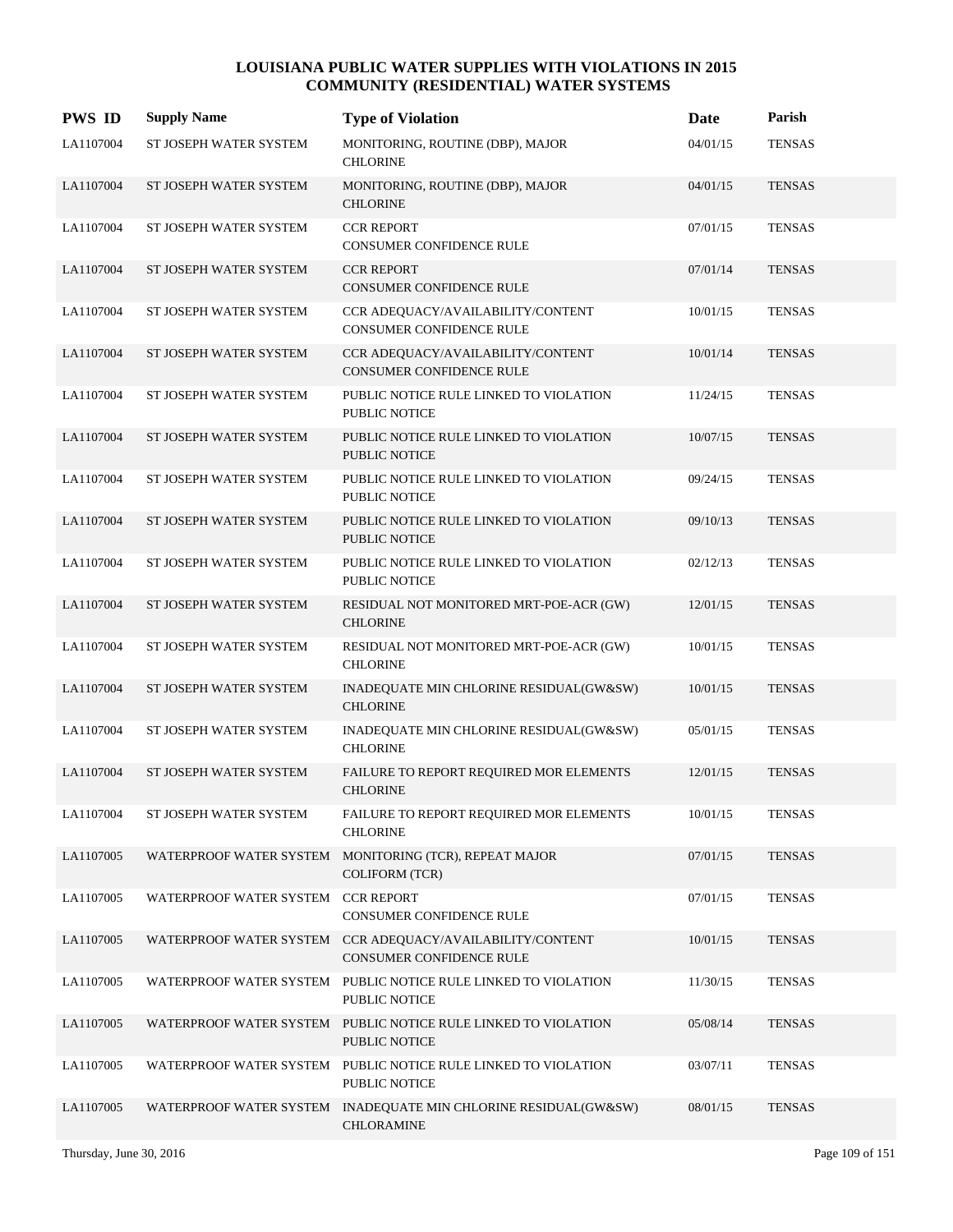| <b>PWS ID</b> | <b>Supply Name</b>                               | <b>Type of Violation</b>                                                               | Date     | Parish            |
|---------------|--------------------------------------------------|----------------------------------------------------------------------------------------|----------|-------------------|
| LA1107005     | WATERPROOF WATER SYSTEM                          | INADEQUATE MIN CHLORINE RESIDUAL(GW&SW)<br><b>CHLORAMINE</b>                           | 01/01/15 | <b>TENSAS</b>     |
| LA1107009     | TENSAS WATER DISTRICT<br><b>ASSOCIATION</b>      | MCL (TCR), MONTHLY<br><b>COLIFORM (TCR)</b>                                            | 09/01/15 | <b>TENSAS</b>     |
| LA1109001     | HOUMA WATER TREATMENT<br><b>SERVICE AREA</b>     | INADEQUATE MIN CHLORINE RESIDUAL(GW&SW)<br><b>CHLORINE</b>                             | 08/01/15 | TERREBONNE        |
| LA1109002     | <b>SCHRIEVER WATER</b><br>TREATMENT SERVICE AREA | INADEQUATE MIN CHLORINE RESIDUAL(GW&SW)<br><b>CHLORINE</b>                             | 07/01/15 | <b>TERREBONNE</b> |
| LA1111001     | BERNICE WATER SYSTEM                             | MONITORING (TCR), ROUTINE MAJOR<br><b>COLIFORM (TCR)</b>                               | 07/01/15 | <b>UNION</b>      |
| LA1111001     | <b>BERNICE WATER SYSTEM</b>                      | MONITORING, ROUTINE (DBP), MAJOR<br><b>CHLORINE</b>                                    | 07/01/15 | <b>UNION</b>      |
| LA1111004     | DOWNSVILLE WATER SYSTEM                          | MCL, LRAA<br><b>TTHM</b>                                                               | 10/01/15 | <b>UNION</b>      |
| LA1111004     | DOWNSVILLE WATER SYSTEM                          | MCL, LRAA<br><b>TTHM</b>                                                               | 10/01/15 | <b>UNION</b>      |
| LA1111004     | DOWNSVILLE WATER SYSTEM                          | MCL, LRAA<br>TTHM                                                                      | 01/01/15 | <b>UNION</b>      |
| LA1111004     | DOWNSVILLE WATER SYSTEM                          | MCL, LRAA<br><b>TTHM</b>                                                               | 01/01/15 | <b>UNION</b>      |
| LA1111004     | DOWNSVILLE WATER SYSTEM                          | MONITORING, ROUTINE (DBP), MAJOR<br>TOT_TTHM/HAA5                                      | 10/01/15 | <b>UNION</b>      |
| LA1111004     | DOWNSVILLE WATER SYSTEM                          | MONITORING, ROUTINE (DBP), MAJOR<br>TOT_TTHM/HAA5                                      | 07/01/15 | <b>UNION</b>      |
| LA1111004     | DOWNSVILLE WATER SYSTEM                          | MONITORING, ROUTINE (DBP), MAJOR<br>TOT_TTHM/HAA5                                      | 04/01/15 | <b>UNION</b>      |
| LA1111004     | DOWNSVILLE WATER SYSTEM                          | FAILURE SUBMIT OEL REPORT FOR TTHM<br><b>TTHM</b>                                      | 05/01/15 | <b>UNION</b>      |
| LA1111004     | DOWNSVILLE WATER SYSTEM                          | PUBLIC NOTICE RULE LINKED TO VIOLATION<br>PUBLIC NOTICE                                | 02/12/13 | <b>UNION</b>      |
| LA1111005     | FARMERVILLE WATER SYSTEM CCR REPORT              | CONSUMER CONFIDENCE RULE                                                               | 07/01/14 | <b>UNION</b>      |
| LA1111005     |                                                  | FARMERVILLE WATER SYSTEM CCR ADEQUACY/AVAILABILITY/CONTENT<br>CONSUMER CONFIDENCE RULE | 10/01/15 | <b>UNION</b>      |
| LA1111005     |                                                  | FARMERVILLE WATER SYSTEM CCR ADEQUACY/AVAILABILITY/CONTENT<br>CONSUMER CONFIDENCE RULE | 10/01/14 | <b>UNION</b>      |
| LA1111008     | HOLMESVILLE WATER SYSTEM MCL, LRAA               | <b>TTHM</b>                                                                            | 10/01/15 | <b>UNION</b>      |
| LA1111008     | HOLMESVILLE WATER SYSTEM MCL, LRAA               | <b>TTHM</b>                                                                            | 10/01/15 | <b>UNION</b>      |
| LA1111008     | HOLMESVILLE WATER SYSTEM MCL, LRAA               | <b>TTHM</b>                                                                            | 07/01/15 | <b>UNION</b>      |
| LA1111008     | HOLMESVILLE WATER SYSTEM MCL, LRAA               | <b>TTHM</b>                                                                            | 07/01/15 | <b>UNION</b>      |
| LA1111008     | HOLMESVILLE WATER SYSTEM MCL, LRAA               | <b>TTHM</b>                                                                            | 01/01/15 | <b>UNION</b>      |
| LA1111008     | HOLMESVILLE WATER SYSTEM MCL, LRAA               | <b>TTHM</b>                                                                            | 01/01/15 | <b>UNION</b>      |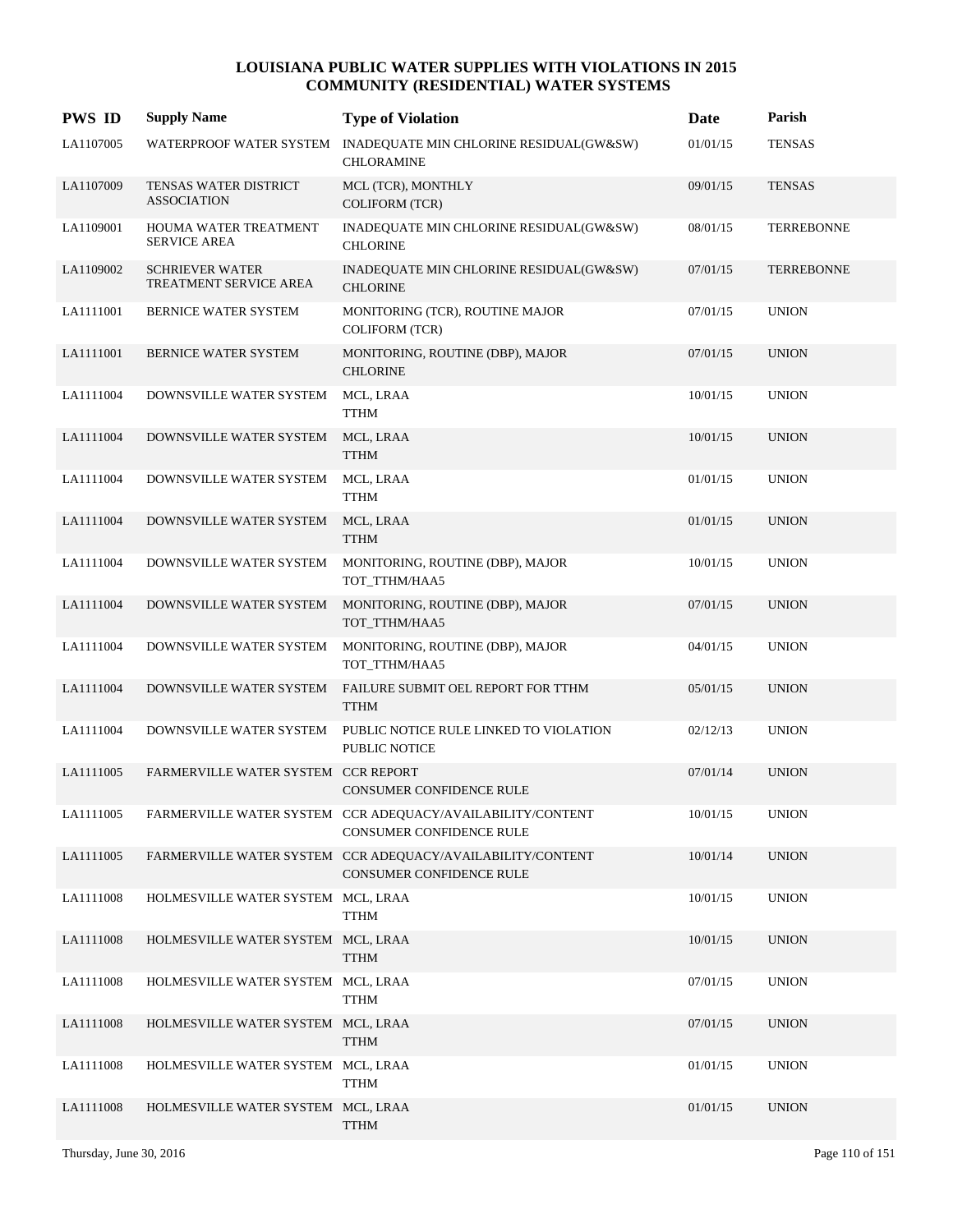| <b>PWS ID</b> | <b>Supply Name</b>                    | <b>Type of Violation</b>                                                   | Date     | Parish       |
|---------------|---------------------------------------|----------------------------------------------------------------------------|----------|--------------|
| LA1111008     |                                       | HOLMESVILLE WATER SYSTEM MONITORING, ROUTINE (DBP), MAJOR<br>TOT_TTHM/HAA5 | 02/01/15 | <b>UNION</b> |
| LA1111008     |                                       | HOLMESVILLE WATER SYSTEM FAILURE SUBMIT OEL REPORT FOR TTHM<br><b>TTHM</b> | 10/31/14 | <b>UNION</b> |
| LA1111008     |                                       | HOLMESVILLE WATER SYSTEM FAILURE SUBMIT OEL REPORT FOR TTHM<br><b>TTHM</b> | 07/31/14 | <b>UNION</b> |
| LA1111008     |                                       | HOLMESVILLE WATER SYSTEM FAILURE SUBMIT OEL REPORT FOR TTHM<br><b>TTHM</b> | 05/01/14 | <b>UNION</b> |
| LA1111008     | HOLMESVILLE WATER SYSTEM CCR REPORT   | CONSUMER CONFIDENCE RULE                                                   | 07/01/15 | <b>UNION</b> |
| LA1111010     | LINVILLE-HAILE WATER<br><b>SYSTEM</b> | MCL, LRAA<br><b>TTHM</b>                                                   | 10/01/15 | <b>UNION</b> |
| LA1111010     | LINVILLE-HAILE WATER<br><b>SYSTEM</b> | MCL, LRAA<br><b>TTHM</b>                                                   | 10/01/15 | <b>UNION</b> |
| LA1111010     | LINVILLE-HAILE WATER<br><b>SYSTEM</b> | MCL, LRAA<br><b>TTHM</b>                                                   | 07/01/15 | <b>UNION</b> |
| LA1111010     | LINVILLE-HAILE WATER<br><b>SYSTEM</b> | MCL, LRAA<br>TTHM                                                          | 07/01/15 | <b>UNION</b> |
| LA1111010     | LINVILLE-HAILE WATER<br><b>SYSTEM</b> | MCL, LRAA<br><b>TTHM</b>                                                   | 04/01/15 | <b>UNION</b> |
| LA1111010     | LINVILLE-HAILE WATER<br><b>SYSTEM</b> | MCL, LRAA<br>TTHM                                                          | 04/01/15 | <b>UNION</b> |
| LA1111010     | LINVILLE-HAILE WATER<br><b>SYSTEM</b> | MCL, LRAA<br><b>TTHM</b>                                                   | 01/01/15 | <b>UNION</b> |
| LA1111010     | LINVILLE-HAILE WATER<br><b>SYSTEM</b> | MCL, LRAA<br><b>TTHM</b>                                                   | 01/01/15 | <b>UNION</b> |
| LA1111010     | LINVILLE-HAILE WATER<br><b>SYSTEM</b> | FAILURE SUBMIT OEL REPORT FOR TTHM<br><b>TTHM</b>                          | 01/31/15 | <b>UNION</b> |
| LA1111010     | LINVILLE-HAILE WATER<br><b>SYSTEM</b> | FAILURE SUBMIT OEL REPORT FOR TTHM<br><b>TTHM</b>                          | 10/31/14 | <b>UNION</b> |
| LA1111010     | LINVILLE-HAILE WATER<br><b>SYSTEM</b> | FAILURE SUBMIT OEL REPORT FOR TTHM<br><b>TTHM</b>                          | 07/31/14 | <b>UNION</b> |
| LA1111010     | LINVILLE-HAILE WATER<br>SYSTEM        | FAILURE SUBMIT OEL REPORT FOR TTHM<br><b>TTHM</b>                          | 05/01/14 | <b>UNION</b> |
| LA1111011     | <b>MARION WATER SYSTEM</b>            | MCL, LRAA<br><b>TTHM</b>                                                   | 10/01/15 | <b>UNION</b> |
| LA1111011     | <b>MARION WATER SYSTEM</b>            | MCL, LRAA<br><b>TTHM</b>                                                   | 10/01/15 | <b>UNION</b> |
| LA1111011     | <b>MARION WATER SYSTEM</b>            | MCL, LRAA<br><b>TTHM</b>                                                   | 07/01/15 | <b>UNION</b> |
| LA1111011     | MARION WATER SYSTEM                   | MCL, LRAA<br><b>TTHM</b>                                                   | 07/01/15 | <b>UNION</b> |
| LA1111011     | <b>MARION WATER SYSTEM</b>            | MCL, LRAA<br><b>TTHM</b>                                                   | 04/01/15 | <b>UNION</b> |
| LA1111011     | <b>MARION WATER SYSTEM</b>            | MCL, LRAA<br><b>TTHM</b>                                                   | 04/01/15 | <b>UNION</b> |
| LA1111011     | <b>MARION WATER SYSTEM</b>            | MCL, LRAA<br><b>TTHM</b>                                                   | 01/01/15 | <b>UNION</b> |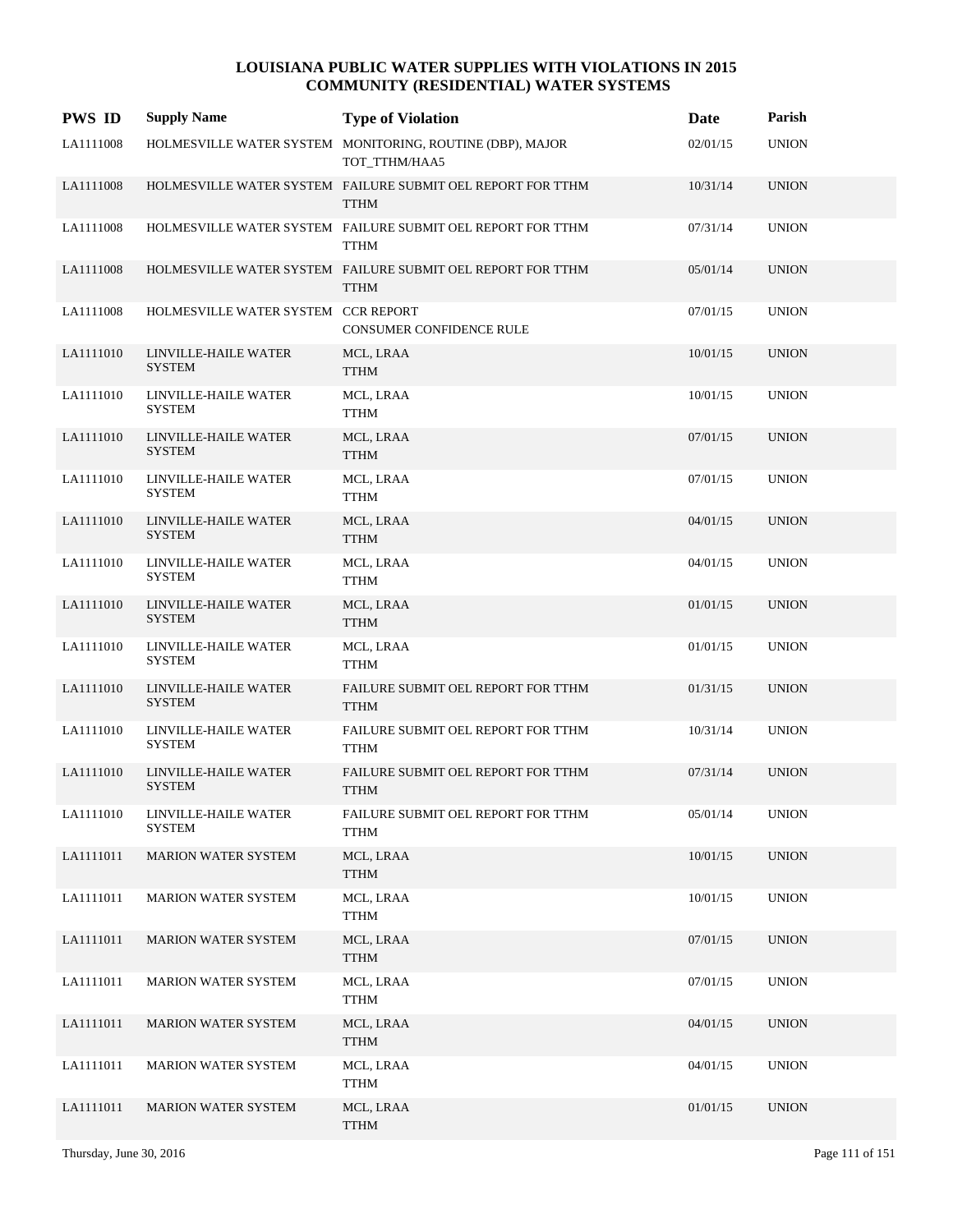| <b>PWS ID</b> | <b>Supply Name</b>         | <b>Type of Violation</b>                                            | Date     | Parish       |
|---------------|----------------------------|---------------------------------------------------------------------|----------|--------------|
| LA1111011     | <b>MARION WATER SYSTEM</b> | MCL, LRAA<br><b>TTHM</b>                                            | 01/01/15 | <b>UNION</b> |
| LA1111011     | <b>MARION WATER SYSTEM</b> | FAILURE SUBMIT OEL REPORT FOR TTHM<br><b>TTHM</b>                   | 01/31/15 | <b>UNION</b> |
| LA1111011     | MARION WATER SYSTEM        | FAILURE SUBMIT OEL REPORT FOR TTHM<br><b>TTHM</b>                   | 07/31/14 | <b>UNION</b> |
| LA1111011     | <b>MARION WATER SYSTEM</b> | FAILURE SUBMIT OEL REPORT FOR TTHM<br><b>TTHM</b>                   | 05/01/14 | <b>UNION</b> |
| LA1111011     | MARION WATER SYSTEM        | FOLLOW-UP OR ROUTINE TAP M/R (LCR)<br><b>LEAD &amp; COPPER RULE</b> | 10/01/15 | <b>UNION</b> |
| LA1111011     | <b>MARION WATER SYSTEM</b> | <b>CCR REPORT</b><br><b>CONSUMER CONFIDENCE RULE</b>                | 07/01/15 | <b>UNION</b> |
| LA1111011     | <b>MARION WATER SYSTEM</b> | PUBLIC NOTICE RULE LINKED TO VIOLATION<br>PUBLIC NOTICE             | 02/16/15 | <b>UNION</b> |
| LA1111012     | POINT WILHITE WS           | MCL, LRAA<br><b>TTHM</b>                                            | 10/01/15 | <b>UNION</b> |
| LA1111012     | POINT WILHITE WS           | MCL, LRAA<br><b>TTHM</b>                                            | 10/01/15 | <b>UNION</b> |
| LA1111012     | POINT WILHITE WS           | MCL, LRAA<br><b>TTHM</b>                                            | 10/01/15 | <b>UNION</b> |
| LA1111012     | POINT WILHITE WS           | MCL, LRAA<br><b>TTHM</b>                                            | 07/01/15 | <b>UNION</b> |
| LA1111012     | POINT WILHITE WS           | MCL, LRAA<br><b>TTHM</b>                                            | 07/01/15 | <b>UNION</b> |
| LA1111012     | POINT WILHITE WS           | MCL, LRAA<br><b>TTHM</b>                                            | 07/01/15 | <b>UNION</b> |
| LA1111012     | POINT WILHITE WS           | MCL, LRAA<br><b>TTHM</b>                                            | 04/01/15 | <b>UNION</b> |
| LA1111012     | POINT WILHITE WS           | MCL, LRAA<br><b>TTHM</b>                                            | 04/01/15 | <b>UNION</b> |
| LA1111012     | POINT WILHITE WS           | MCL, LRAA<br><b>TTHM</b>                                            | 04/01/15 | <b>UNION</b> |
| LA1111012     | POINT WILHITE WS           | MCL, LRAA<br><b>TTHM</b>                                            | 01/01/15 | <b>UNION</b> |
| LA1111012     | POINT WILHITE WS           | MCL, LRAA<br><b>TTHM</b>                                            | 01/01/15 | <b>UNION</b> |
| LA1111012     | POINT WILHITE WS           | MCL, LRAA<br><b>TTHM</b>                                            | 01/01/15 | <b>UNION</b> |
| LA1111012     | POINT WILHITE WS           | MONITORING, ROUTINE (DBP), MAJOR<br>TOT_TTHM/HAA5                   | 03/01/15 | <b>UNION</b> |
| LA1111012     | POINT WILHITE WS           | FAILURE SUBMIT OEL REPORT FOR TTHM<br><b>TTHM</b>                   | 05/01/15 | <b>UNION</b> |
| LA1111012     | POINT WILHITE WS           | FAILURE SUBMIT OEL REPORT FOR TTHM<br><b>TTHM</b>                   | 10/31/14 | <b>UNION</b> |
| LA1111012     | POINT WILHITE WS           | FAILURE SUBMIT OEL REPORT FOR TTHM<br><b>TTHM</b>                   | 07/31/14 | <b>UNION</b> |
| LA1111012     | POINT WILHITE WS           | FAILURE SUBMIT OEL REPORT FOR TTHM<br><b>TTHM</b>                   | 05/01/14 | <b>UNION</b> |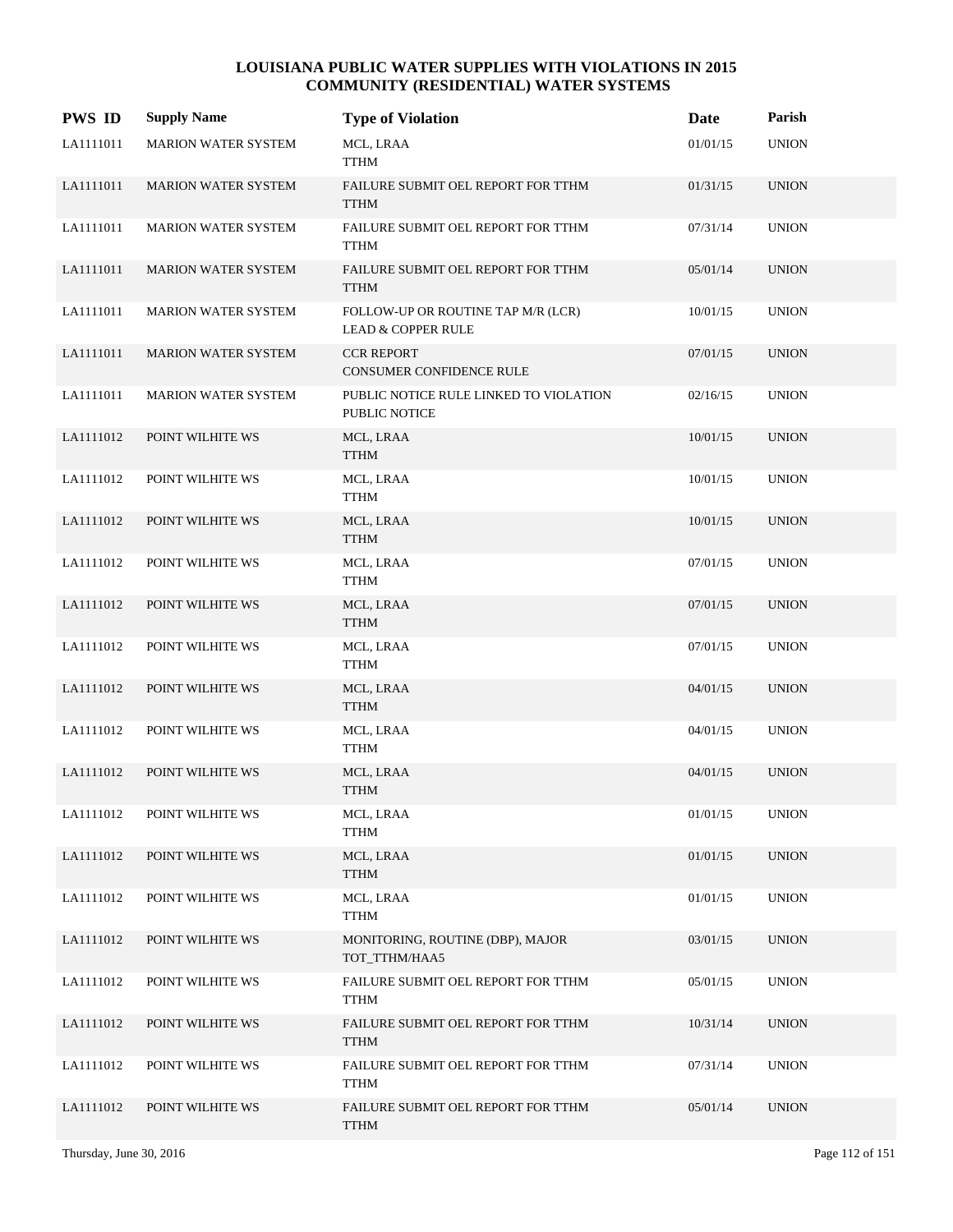| <b>PWS ID</b> | <b>Supply Name</b>                  | <b>Type of Violation</b>                                       | Date     | Parish       |
|---------------|-------------------------------------|----------------------------------------------------------------|----------|--------------|
| LA1111012     | POINT WILHITE WS                    | PUBLIC NOTICE RULE LINKED TO VIOLATION<br>PUBLIC NOTICE        | 11/13/15 | <b>UNION</b> |
| LA1111012     | POINT WILHITE WS                    | PUBLIC NOTICE RULE LINKED TO VIOLATION<br>PUBLIC NOTICE        | 02/07/15 | <b>UNION</b> |
| LA1111012     | POINT WILHITE WS                    | PUBLIC NOTICE RULE LINKED TO VIOLATION<br>PUBLIC NOTICE        | 11/23/14 | <b>UNION</b> |
| LA1111012     | POINT WILHITE WS                    | PUBLIC NOTICE RULE LINKED TO VIOLATION<br><b>PUBLIC NOTICE</b> | 05/08/14 | <b>UNION</b> |
| LA1111012     | POINT WILHITE WS                    | PUBLIC NOTICE RULE LINKED TO VIOLATION<br><b>PUBLIC NOTICE</b> | 03/15/14 | <b>UNION</b> |
| LA1111013     | ROCKY BRANCH WATER<br><b>SYSTEM</b> | MCL, LRAA<br><b>TTHM</b>                                       | 10/01/15 | <b>UNION</b> |
| LA1111013     | ROCKY BRANCH WATER<br><b>SYSTEM</b> | MCL, LRAA<br><b>TTHM</b>                                       | 10/01/15 | <b>UNION</b> |
| LA1111013     | ROCKY BRANCH WATER<br><b>SYSTEM</b> | MCL, LRAA<br><b>TTHM</b>                                       | 07/01/15 | <b>UNION</b> |
| LA1111013     | ROCKY BRANCH WATER<br><b>SYSTEM</b> | MCL, LRAA<br><b>TTHM</b>                                       | 07/01/15 | <b>UNION</b> |
| LA1111013     | ROCKY BRANCH WATER<br><b>SYSTEM</b> | MCL, LRAA<br><b>TTHM</b>                                       | 04/01/15 | <b>UNION</b> |
| LA1111013     | ROCKY BRANCH WATER<br><b>SYSTEM</b> | MCL, LRAA<br><b>TTHM</b>                                       | 04/01/15 | <b>UNION</b> |
| LA1111013     | ROCKY BRANCH WATER<br><b>SYSTEM</b> | MCL, LRAA<br><b>TTHM</b>                                       | 01/01/15 | <b>UNION</b> |
| LA1111013     | ROCKY BRANCH WATER<br><b>SYSTEM</b> | MONITORING, ROUTINE (DBP), MAJOR<br>TOT_TTHM/HAA5              | 12/01/14 | <b>UNION</b> |
| LA1111014     | <b>SALEM WATER SYSTEM</b>           | MCL, LRAA<br><b>TTHM</b>                                       | 10/01/15 | <b>UNION</b> |
| LA1111014     | <b>SALEM WATER SYSTEM</b>           | MCL, LRAA<br><b>TTHM</b>                                       | 10/01/15 | <b>UNION</b> |
| LA1111014     | <b>SALEM WATER SYSTEM</b>           | MCL, LRAA<br><b>TTHM</b>                                       | 07/01/15 | <b>UNION</b> |
| LA1111014     | <b>SALEM WATER SYSTEM</b>           | MCL, LRAA<br><b>TTHM</b>                                       | 04/01/15 | <b>UNION</b> |
| LA1111014     | <b>SALEM WATER SYSTEM</b>           | MONITORING (TCR), ROUTINE MAJOR<br><b>COLIFORM (TCR)</b>       | 02/01/15 | <b>UNION</b> |
| LA1111014     | <b>SALEM WATER SYSTEM</b>           | MONITORING, ROUTINE (DBP), MAJOR<br>TOT_TTHM/HAA5              | 12/01/15 | <b>UNION</b> |
| LA1111014     | <b>SALEM WATER SYSTEM</b>           | MONITORING, ROUTINE (DBP), MAJOR<br><b>CHLORINE</b>            | 01/01/15 | <b>UNION</b> |
| LA1111014     | SALEM WATER SYSTEM                  | FAILURE SUBMIT SUBPART V PLAN, ESCALATED<br><b>DBP STAGE 2</b> | 01/01/13 | <b>UNION</b> |
| LA1111014     | <b>SALEM WATER SYSTEM</b>           | PUBLIC NOTICE RULE LINKED TO VIOLATION<br>PUBLIC NOTICE        | 04/28/15 | <b>UNION</b> |
| LA1111014     | SALEM WATER SYSTEM                  | PUBLIC NOTICE RULE LINKED TO VIOLATION<br>PUBLIC NOTICE        | 03/05/15 | <b>UNION</b> |
| LA1111014     | SALEM WATER SYSTEM                  | PUBLIC NOTICE RULE LINKED TO VIOLATION<br>PUBLIC NOTICE        | 02/16/15 | <b>UNION</b> |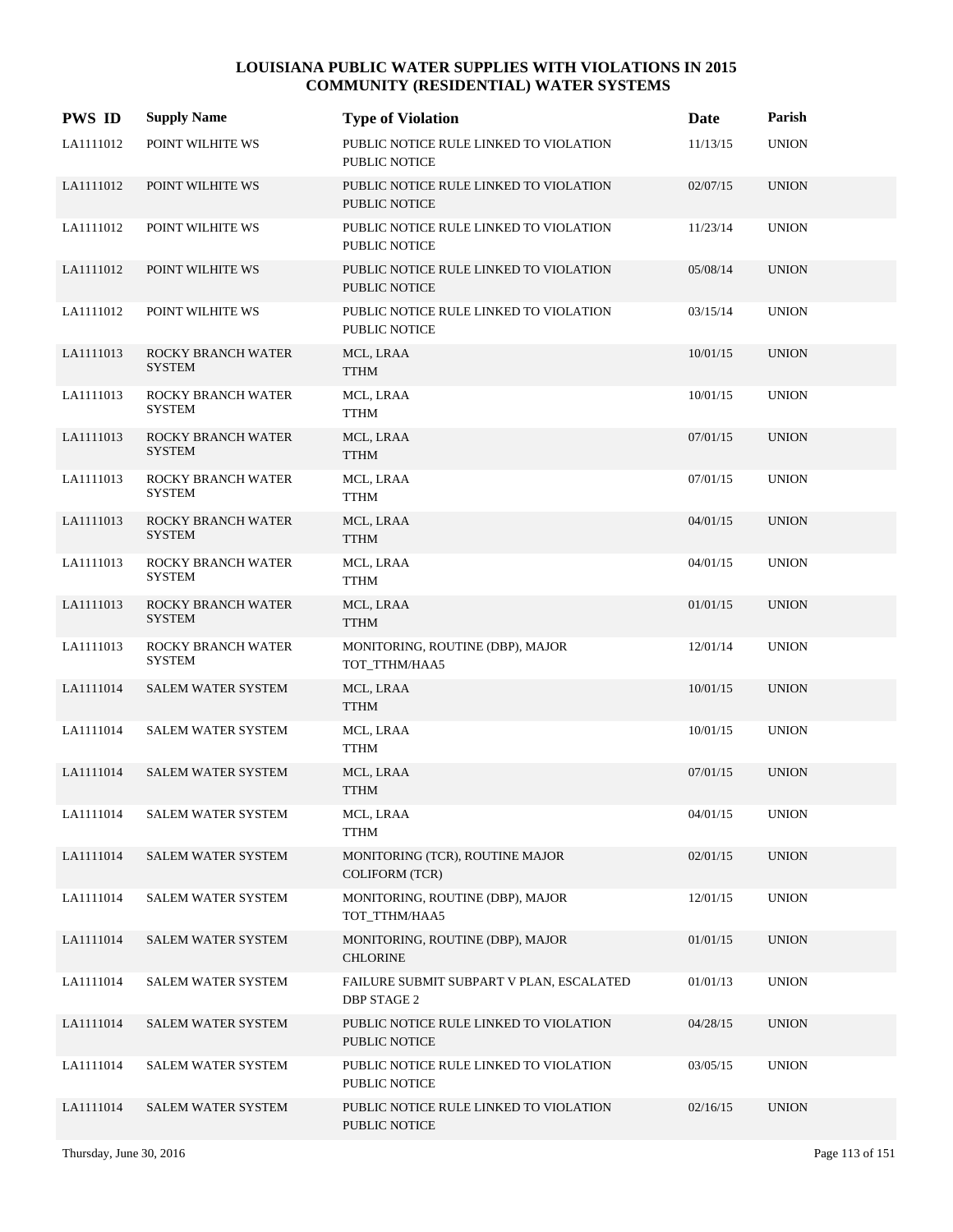| <b>PWS ID</b> | <b>Supply Name</b>                                  | <b>Type of Violation</b>                                            | Date     | Parish       |
|---------------|-----------------------------------------------------|---------------------------------------------------------------------|----------|--------------|
| LA1111014     | SALEM WATER SYSTEM                                  | PUBLIC NOTICE RULE LINKED TO VIOLATION<br><b>PUBLIC NOTICE</b>      | 04/09/14 | <b>UNION</b> |
| LA1111014     | <b>SALEM WATER SYSTEM</b>                           | PUBLIC NOTICE RULE LINKED TO VIOLATION<br>PUBLIC NOTICE             | 12/10/13 | <b>UNION</b> |
| LA1111014     | SALEM WATER SYSTEM                                  | PUBLIC NOTICE RULE LINKED TO VIOLATION<br>PUBLIC NOTICE             | 07/10/13 | <b>UNION</b> |
| LA1111014     | <b>SALEM WATER SYSTEM</b>                           | PUBLIC NOTICE RULE LINKED TO VIOLATION<br><b>PUBLIC NOTICE</b>      | 03/14/13 | <b>UNION</b> |
| LA1111014     | SALEM WATER SYSTEM                                  | PUBLIC NOTICE RULE LINKED TO VIOLATION<br>PUBLIC NOTICE             | 05/31/12 | <b>UNION</b> |
| LA1111015     | UNION PARISH WATERWORKS<br><b>DISTRICT 1</b>        | MCL, LRAA<br><b>TTHM</b>                                            | 07/01/15 | <b>UNION</b> |
| LA1111015     | UNION PARISH WATERWORKS<br><b>DISTRICT 1</b>        | MCL, LRAA<br><b>TTHM</b>                                            | 07/01/15 | <b>UNION</b> |
| LA1111015     | UNION PARISH WATERWORKS<br><b>DISTRICT 1</b>        | MCL, LRAA<br><b>TTHM</b>                                            | 04/01/15 | <b>UNION</b> |
| LA1111015     | UNION PARISH WATERWORKS<br><b>DISTRICT 1</b>        | MCL, LRAA<br><b>TTHM</b>                                            | 01/01/15 | <b>UNION</b> |
| LA1111015     | UNION PARISH WATERWORKS<br><b>DISTRICT 1</b>        | MCL, LRAA<br><b>TTHM</b>                                            | 01/01/15 | <b>UNION</b> |
| LA1111015     | UNION PARISH WATERWORKS<br><b>DISTRICT 1</b>        | MONITORING (TCR), ROUTINE MINOR<br><b>COLIFORM (TCR)</b>            | 11/01/15 | <b>UNION</b> |
| LA1111015     | UNION PARISH WATERWORKS<br><b>DISTRICT 1</b>        | MONITORING, ROUTINE (DBP), MAJOR<br>TOT_TTHM/HAA5                   | 12/01/15 | <b>UNION</b> |
| LA1111015     | UNION PARISH WATERWORKS<br><b>DISTRICT 1</b>        | MONITORING, ROUTINE (DBP), MAJOR<br><b>CHLORINE</b>                 | 10/01/15 | <b>UNION</b> |
| LA1111015     | UNION PARISH WATERWORKS<br><b>DISTRICT 1</b>        | MONITORING, ROUTINE (DBP), MAJOR<br>TOT_TTHM/HAA5                   | 09/01/15 | <b>UNION</b> |
| LA1111015     | UNION PARISH WATERWORKS<br><b>DISTRICT 1</b>        | MONITORING, ROUTINE (DBP), MAJOR<br>TOT_TTHM/HAA5                   | 03/01/15 | <b>UNION</b> |
| LA1111015     | UNION PARISH WATERWORKS<br><b>DISTRICT 1</b>        | MONITORING, ROUTINE (DBP), MAJOR<br>TOT_TTHM/HAA5                   | 12/01/14 | <b>UNION</b> |
| LA1111015     | UNION PARISH WATERWORKS<br><b>DISTRICT 1</b>        | FAILURE TO HAVE MONITORING PLAN (IDSE)<br>DBP STAGE 2               | 04/01/08 | <b>UNION</b> |
| LA1111015     | UNION PARISH WATERWORKS<br><b>DISTRICT 1</b>        | FAILURE SUBMIT OEL REPORT FOR TTHM<br><b>TTHM</b>                   | 05/01/15 | <b>UNION</b> |
| LA1111015     | <b>UNION PARISH WATERWORKS</b><br><b>DISTRICT 1</b> | FAILURE SUBMIT IDSE/SUBPT V PLAN (DBPR2)<br><b>DBP STAGE 2</b>      | 07/02/10 | <b>UNION</b> |
| LA1111015     | UNION PARISH WATERWORKS<br><b>DISTRICT 1</b>        | FOLLOW-UP OR ROUTINE TAP M/R (LCR)<br><b>LEAD &amp; COPPER RULE</b> | 10/01/13 | <b>UNION</b> |
| LA1111015     | UNION PARISH WATERWORKS<br><b>DISTRICT 1</b>        | CCR ADEQUACY/AVAILABILITY/CONTENT<br>CONSUMER CONFIDENCE RULE       | 10/01/14 | <b>UNION</b> |
| LA1111015     | UNION PARISH WATERWORKS<br><b>DISTRICT 1</b>        | PUBLIC NOTICE RULE LINKED TO VIOLATION<br>PUBLIC NOTICE             | 10/04/14 | <b>UNION</b> |
| LA1111015     | UNION PARISH WATERWORKS<br><b>DISTRICT 1</b>        | PUBLIC NOTICE RULE LINKED TO VIOLATION<br>PUBLIC NOTICE             | 07/30/14 | <b>UNION</b> |
| LA1111015     | UNION PARISH WATERWORKS<br><b>DISTRICT 1</b>        | PUBLIC NOTICE RULE LINKED TO VIOLATION<br>PUBLIC NOTICE             | 02/20/14 | <b>UNION</b> |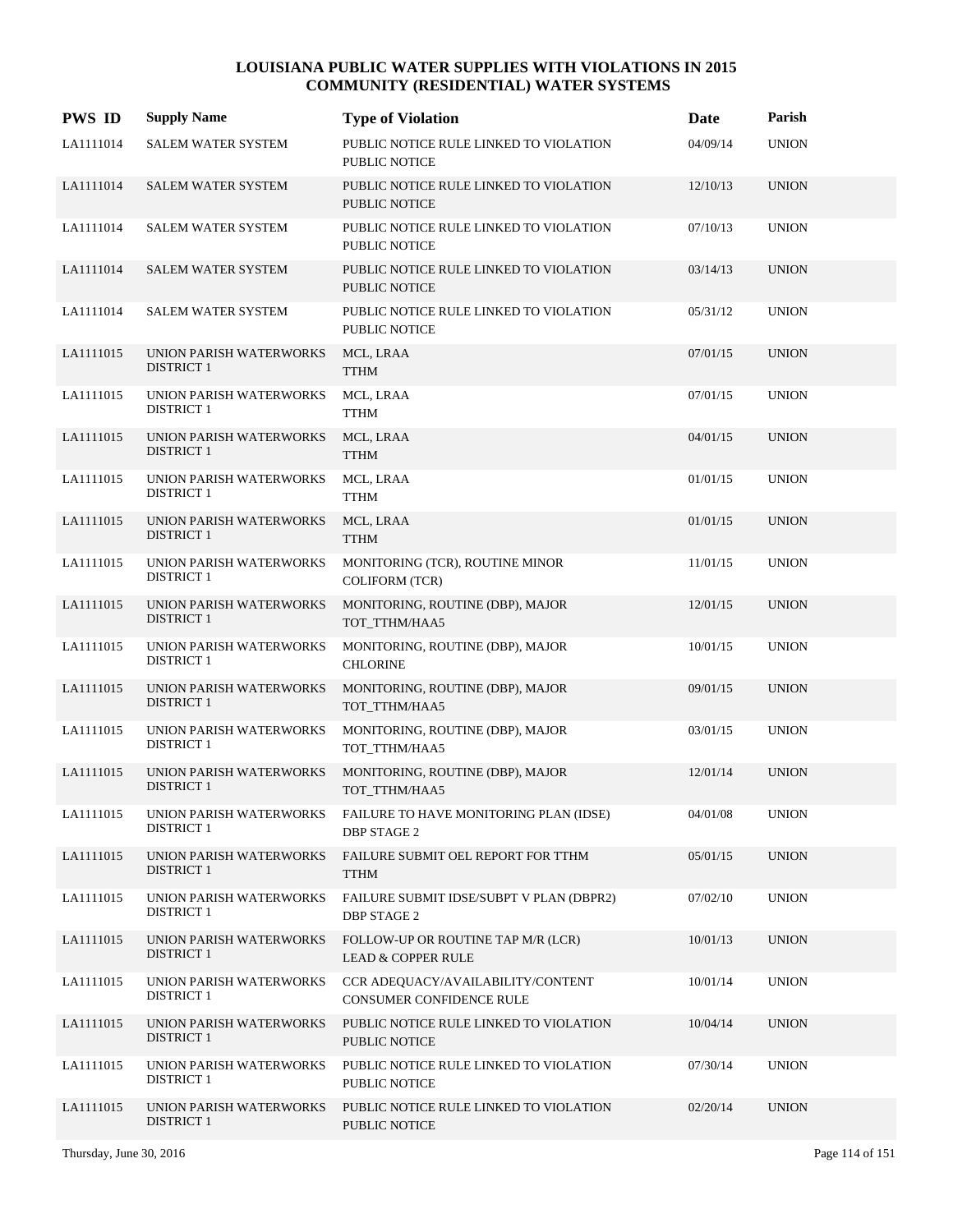| <b>PWS ID</b> | <b>Supply Name</b>                           | <b>Type of Violation</b>                                       | Date     | Parish       |
|---------------|----------------------------------------------|----------------------------------------------------------------|----------|--------------|
| LA1111015     | UNION PARISH WATERWORKS<br><b>DISTRICT 1</b> | PUBLIC NOTICE RULE LINKED TO VIOLATION<br><b>PUBLIC NOTICE</b> | 06/06/13 | <b>UNION</b> |
| LA1111016     | <b>WARDS CHAPEL WATER</b><br><b>SYSTEM</b>   | MCL, LRAA<br><b>TTHM</b>                                       | 10/01/15 | <b>UNION</b> |
| LA1111016     | WARDS CHAPEL WATER<br><b>SYSTEM</b>          | MCL, LRAA<br><b>TTHM</b>                                       | 10/01/15 | <b>UNION</b> |
| LA1111016     | <b>WARDS CHAPEL WATER</b><br><b>SYSTEM</b>   | MCL, LRAA<br><b>TTHM</b>                                       | 07/01/15 | <b>UNION</b> |
| LA1111016     | <b>WARDS CHAPEL WATER</b><br><b>SYSTEM</b>   | MCL, LRAA<br>TTHM                                              | 07/01/15 | <b>UNION</b> |
| LA1111016     | <b>WARDS CHAPEL WATER</b><br><b>SYSTEM</b>   | MCL, LRAA<br><b>TTHM</b>                                       | 01/01/15 | <b>UNION</b> |
| LA1111016     | <b>WARDS CHAPEL WATER</b><br><b>SYSTEM</b>   | MCL, LRAA<br><b>TTHM</b>                                       | 01/01/15 | <b>UNION</b> |
| LA1111016     | <b>WARDS CHAPEL WATER</b><br><b>SYSTEM</b>   | MONITORING, ROUTINE (DBP), MAJOR<br>TOT TTHM/HAA5              | 04/01/15 | <b>UNION</b> |
| LA1111016     | <b>WARDS CHAPEL WATER</b><br><b>SYSTEM</b>   | FAILURE SUBMIT OEL REPORT FOR TTHM<br>TTHM                     | 05/01/15 | <b>UNION</b> |
| LA1111016     | WARDS CHAPEL WATER<br><b>SYSTEM</b>          | FAILURE SUBMIT OEL REPORT FOR TTHM<br><b>TTHM</b>              | 01/31/15 | <b>UNION</b> |
| LA1111016     | <b>WARDS CHAPEL WATER</b><br><b>SYSTEM</b>   | FAILURE SUBMIT OEL REPORT FOR TTHM<br><b>TTHM</b>              | 07/31/14 | <b>UNION</b> |
| LA1111016     | <b>WARDS CHAPEL WATER</b><br><b>SYSTEM</b>   | FAILURE SUBMIT OEL REPORT FOR TTHM<br><b>TTHM</b>              | 05/01/14 | <b>UNION</b> |
| LA1111018     | RANDOLPH WATER SYSTEM                        | MCL, LRAA<br>TTHM                                              | 10/01/15 | <b>UNION</b> |
| LA1111018     | RANDOLPH WATER SYSTEM                        | MCL, LRAA<br><b>TTHM</b>                                       | 10/01/15 | <b>UNION</b> |
| LA1111018     | RANDOLPH WATER SYSTEM                        | MCL, LRAA<br><b>TTHM</b>                                       | 07/01/15 | <b>UNION</b> |
| LA1111018     | RANDOLPH WATER SYSTEM                        | MCL, LRAA<br><b>TTHM</b>                                       | 07/01/15 | <b>UNION</b> |
| LA1111018     | RANDOLPH WATER SYSTEM                        | MCL, LRAA<br><b>TTHM</b>                                       | 04/01/15 | <b>UNION</b> |
| LA1111018     | RANDOLPH WATER SYSTEM                        | MCL, LRAA<br><b>TTHM</b>                                       | 04/01/15 | <b>UNION</b> |
| LA1111018     | RANDOLPH WATER SYSTEM                        | MCL, LRAA<br><b>TTHM</b>                                       | 01/01/15 | <b>UNION</b> |
| LA1111018     | RANDOLPH WATER SYSTEM                        | FAILURE SUBMIT OEL REPORT FOR TTHM<br><b>TTHM</b>              | 07/31/14 | <b>UNION</b> |
| LA1111021     | SARDIS WATER SYSTEM                          | MCL, LRAA<br><b>TTHM</b>                                       | 10/01/15 | <b>UNION</b> |
| LA1111021     | SARDIS WATER SYSTEM                          | MCL, LRAA<br><b>TTHM</b>                                       | 10/01/15 | <b>UNION</b> |
| LA1111021     | SARDIS WATER SYSTEM                          | MCL, LRAA<br><b>TTHM</b>                                       | 04/01/15 | <b>UNION</b> |
| LA1111021     | SARDIS WATER SYSTEM                          | MCL, LRAA<br><b>TTHM</b>                                       | 04/01/15 | <b>UNION</b> |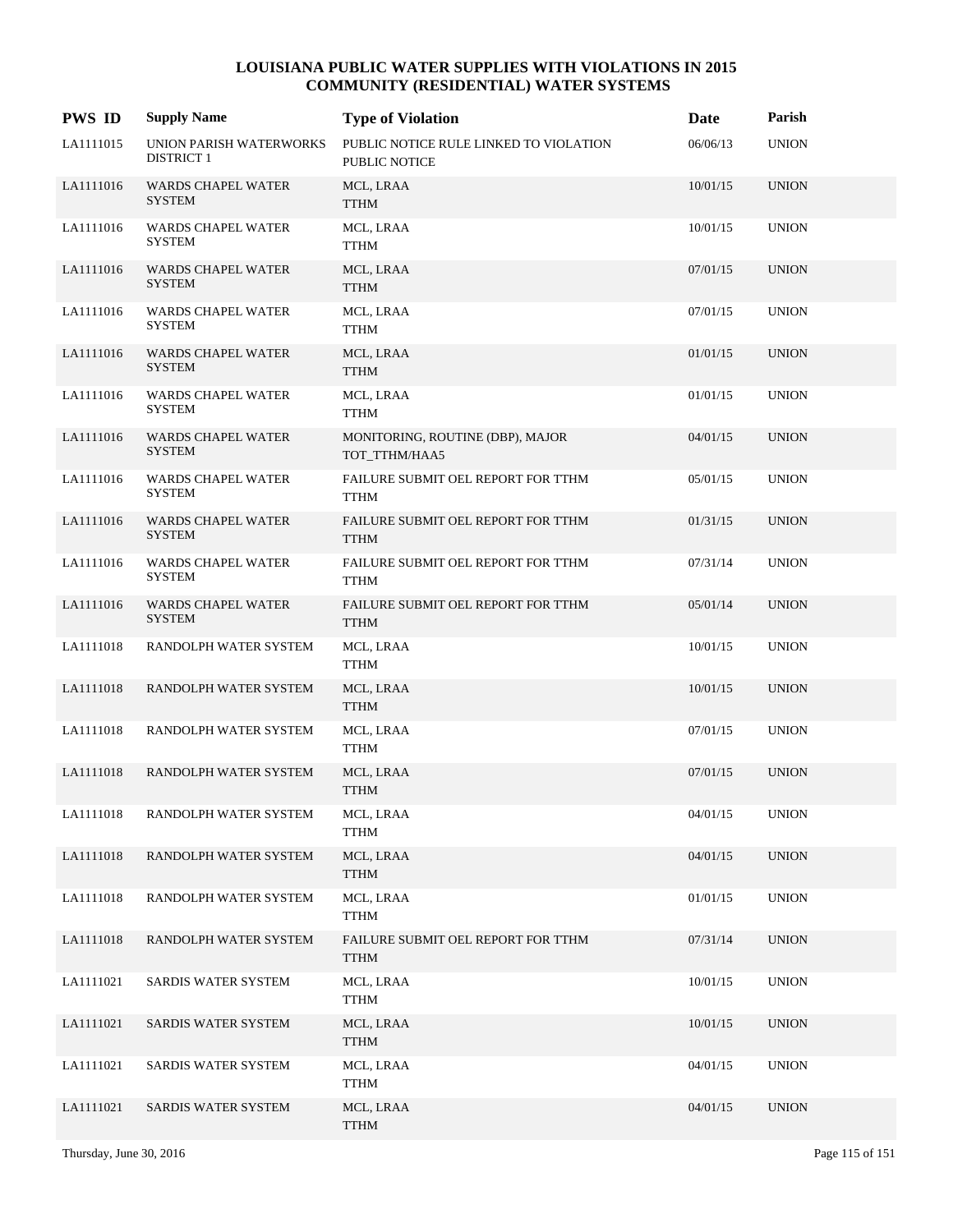| <b>PWS ID</b> | <b>Supply Name</b>          | <b>Type of Violation</b>                                 | Date     | Parish       |
|---------------|-----------------------------|----------------------------------------------------------|----------|--------------|
| LA1111021     | SARDIS WATER SYSTEM         | MCL, LRAA<br><b>TTHM</b>                                 | 01/01/15 | <b>UNION</b> |
| LA1111021     | SARDIS WATER SYSTEM         | MCL, LRAA<br><b>TTHM</b>                                 | 01/01/15 | <b>UNION</b> |
| LA1111021     | <b>SARDIS WATER SYSTEM</b>  | MONITORING (TCR), ROUTINE MINOR<br><b>COLIFORM (TCR)</b> | 09/01/15 | <b>UNION</b> |
| LA1111021     | SARDIS WATER SYSTEM         | MONITORING, ROUTINE (DBP), MAJOR<br>TOT_TTHM/HAA5        | 05/01/15 | <b>UNION</b> |
| LA1111021     | SARDIS WATER SYSTEM         | FAILURE SUBMIT OEL REPORT FOR TTHM<br><b>TTHM</b>        | 05/01/15 | <b>UNION</b> |
| LA1111021     | SARDIS WATER SYSTEM         | FAILURE SUBMIT OEL REPORT FOR TTHM<br><b>TTHM</b>        | 01/31/15 | <b>UNION</b> |
| LA1111021     | <b>SARDIS WATER SYSTEM</b>  | FAILURE SUBMIT OEL REPORT FOR TTHM<br><b>TTHM</b>        | 10/31/14 | <b>UNION</b> |
| LA1111021     | <b>SARDIS WATER SYSTEM</b>  | FAILURE SUBMIT OEL REPORT FOR TTHM<br><b>TTHM</b>        | 07/31/14 | <b>UNION</b> |
| LA1111021     | <b>SARDIS WATER SYSTEM</b>  | FAILURE SUBMIT OEL REPORT FOR TTHM<br><b>TTHM</b>        | 05/01/14 | <b>UNION</b> |
| LA1111021     | SARDIS WATER SYSTEM         | FAILURE SUBMIT OEL REPORT FOR TTHM<br><b>TTHM</b>        | 01/31/14 | <b>UNION</b> |
| LA1111021     | <b>SARDIS WATER SYSTEM</b>  | <b>CCR REPORT</b><br><b>CONSUMER CONFIDENCE RULE</b>     | 07/01/15 | <b>UNION</b> |
| LA1111021     | <b>SARDIS WATER SYSTEM</b>  | PUBLIC NOTICE RULE LINKED TO VIOLATION<br>PUBLIC NOTICE  | 05/23/14 | <b>UNION</b> |
| LA1111022     | CONCORD WATER SYSTEM        | MCL, LRAA<br><b>TTHM</b>                                 | 10/01/15 | <b>UNION</b> |
| LA1111022     | CONCORD WATER SYSTEM        | MCL, LRAA<br><b>TTHM</b>                                 | 10/01/15 | <b>UNION</b> |
| LA1111022     | CONCORD WATER SYSTEM        | MCL, LRAA<br>TOTAL HALOACETIC ACIDS (HAA5)               | 10/01/15 | <b>UNION</b> |
| LA1111022     | <b>CONCORD WATER SYSTEM</b> | MCL, LRAA<br><b>TTHM</b>                                 | 07/01/15 | <b>UNION</b> |
| LA1111022     | CONCORD WATER SYSTEM        | MCL, LRAA<br><b>TTHM</b>                                 | 07/01/15 | <b>UNION</b> |
| LA1111022     | CONCORD WATER SYSTEM        | MCL, LRAA<br><b>TTHM</b>                                 | 04/01/15 | <b>UNION</b> |
| LA1111022     | CONCORD WATER SYSTEM        | MCL, LRAA<br>TTHM                                        | 04/01/15 | <b>UNION</b> |
| LA1111022     | CONCORD WATER SYSTEM        | MCL, LRAA<br><b>TTHM</b>                                 | 01/01/15 | <b>UNION</b> |
| LA1111022     | CONCORD WATER SYSTEM        | MCL, LRAA<br><b>TTHM</b>                                 | 01/01/15 | <b>UNION</b> |
| LA1111022     | CONCORD WATER SYSTEM        | FAILURE SUBMIT OEL REPORT FOR TTHM<br><b>TTHM</b>        | 05/01/15 | <b>UNION</b> |
| LA1111022     | CONCORD WATER SYSTEM        | FAILURE SUBMIT OEL REPORT FOR TTHM<br><b>TTHM</b>        | 01/31/15 | <b>UNION</b> |
| LA1111022     | CONCORD WATER SYSTEM        | PUBLIC NOTICE RULE LINKED TO VIOLATION<br>PUBLIC NOTICE  | 12/04/15 | <b>UNION</b> |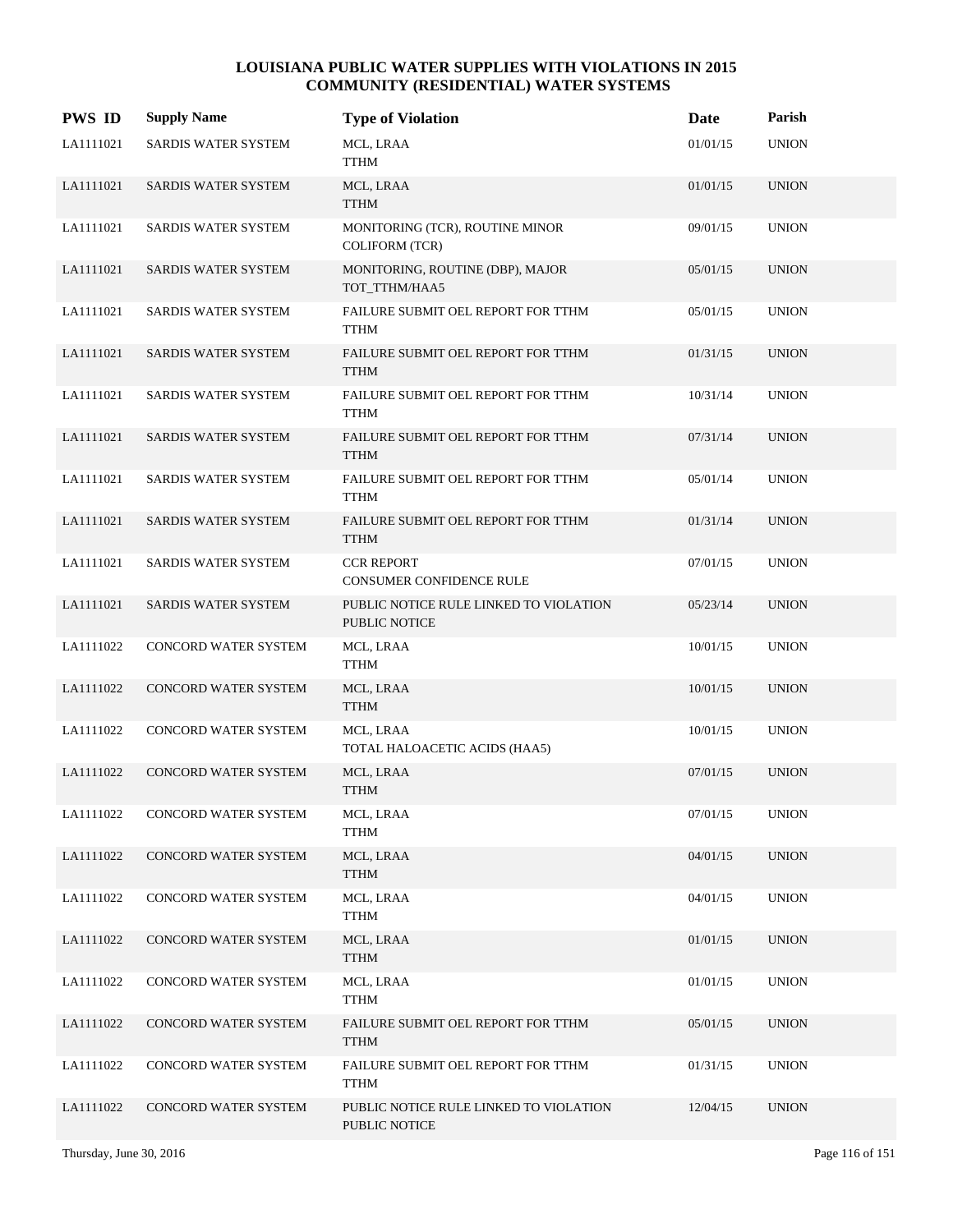| <b>PWS ID</b> | <b>Supply Name</b>          | <b>Type of Violation</b>                                       | Date     | Parish       |
|---------------|-----------------------------|----------------------------------------------------------------|----------|--------------|
| LA1111022     | CONCORD WATER SYSTEM        | PUBLIC NOTICE RULE LINKED TO VIOLATION<br>PUBLIC NOTICE        | 08/25/15 | <b>UNION</b> |
| LA1111022     | CONCORD WATER SYSTEM        | PUBLIC NOTICE RULE LINKED TO VIOLATION<br><b>PUBLIC NOTICE</b> | 02/12/15 | <b>UNION</b> |
| LA1111022     | CONCORD WATER SYSTEM        | PUBLIC NOTICE RULE LINKED TO VIOLATION<br>PUBLIC NOTICE        | 11/23/14 | <b>UNION</b> |
| LA1111022     | <b>CONCORD WATER SYSTEM</b> | PUBLIC NOTICE RULE LINKED TO VIOLATION<br>PUBLIC NOTICE        | 05/23/14 | <b>UNION</b> |
| LA1111022     | CONCORD WATER SYSTEM        | PUBLIC NOTICE RULE LINKED TO VIOLATION<br>PUBLIC NOTICE        | 03/08/14 | <b>UNION</b> |
| LA1111022     | CONCORD WATER SYSTEM        | PUBLIC NOTICE RULE LINKED TO VIOLATION<br><b>PUBLIC NOTICE</b> | 12/06/13 | <b>UNION</b> |
| LA1111023     | DARBONNE WS SOUTH           | MONITORING (TCR), ROUTINE MINOR<br><b>COLIFORM (TCR)</b>       | 07/01/15 | <b>UNION</b> |
| LA1111023     | DARBONNE WS SOUTH           | INADEQUATE MIN CHLORINE RESIDUAL(GW&SW)<br><b>CHLORINE</b>     | 04/01/15 | <b>UNION</b> |
| LA1111024     | DARBONNE WS NORTH           | MONITORING (TCR), ROUTINE MINOR<br><b>COLIFORM (TCR)</b>       | 07/01/15 | <b>UNION</b> |
| LA1111025     | LITROE WATER SYSTEM         | MCL, LRAA<br><b>TTHM</b>                                       | 10/01/15 | <b>UNION</b> |
| LA1111025     | LITROE WATER SYSTEM         | MCL, LRAA<br>TTHM                                              | 10/01/15 | <b>UNION</b> |
| LA1111025     | LITROE WATER SYSTEM         | MCL, LRAA<br><b>TTHM</b>                                       | 07/01/15 | <b>UNION</b> |
| LA1111025     | LITROE WATER SYSTEM         | MCL, LRAA<br>TTHM                                              | 07/01/15 | <b>UNION</b> |
| LA1111025     | LITROE WATER SYSTEM         | MCL, LRAA<br><b>TTHM</b>                                       | 04/01/15 | <b>UNION</b> |
| LA1111025     | LITROE WATER SYSTEM         | MCL, LRAA<br>TTHM                                              | 04/01/15 | <b>UNION</b> |
| LA1111025     | LITROE WATER SYSTEM         | MCL, LRAA<br><b>TTHM</b>                                       | 01/01/15 | <b>UNION</b> |
| LA1111025     | LITROE WATER SYSTEM         | MCL, LRAA<br><b>TTHM</b>                                       | 01/01/15 | <b>UNION</b> |
| LA1111025     | LITROE WATER SYSTEM         | FAILURE SUBMIT OEL REPORT FOR TTHM<br><b>TTHM</b>              | 01/31/15 | <b>UNION</b> |
| LA1111025     | LITROE WATER SYSTEM         | FAILURE SUBMIT OEL REPORT FOR TTHM<br><b>TTHM</b>              | 10/31/14 | <b>UNION</b> |
| LA1111025     | LITROE WATER SYSTEM         | FAILURE SUBMIT OEL REPORT FOR TTHM<br><b>TTHM</b>              | 07/31/14 | <b>UNION</b> |
| LA1111025     | LITROE WATER SYSTEM         | FAILURE SUBMIT OEL REPORT FOR TTHM<br><b>TTHM</b>              | 05/01/14 | <b>UNION</b> |
| LA1111025     | LITROE WATER SYSTEM         | <b>CCR REPORT</b><br>CONSUMER CONFIDENCE RULE                  | 07/01/15 | <b>UNION</b> |
| LA1111025     | LITROE WATER SYSTEM         | <b>CCR REPORT</b><br>CONSUMER CONFIDENCE RULE                  | 07/01/14 | <b>UNION</b> |
| LA1111025     | LITROE WATER SYSTEM         | CCR ADEQUACY/AVAILABILITY/CONTENT<br>CONSUMER CONFIDENCE RULE  | 10/01/15 | <b>UNION</b> |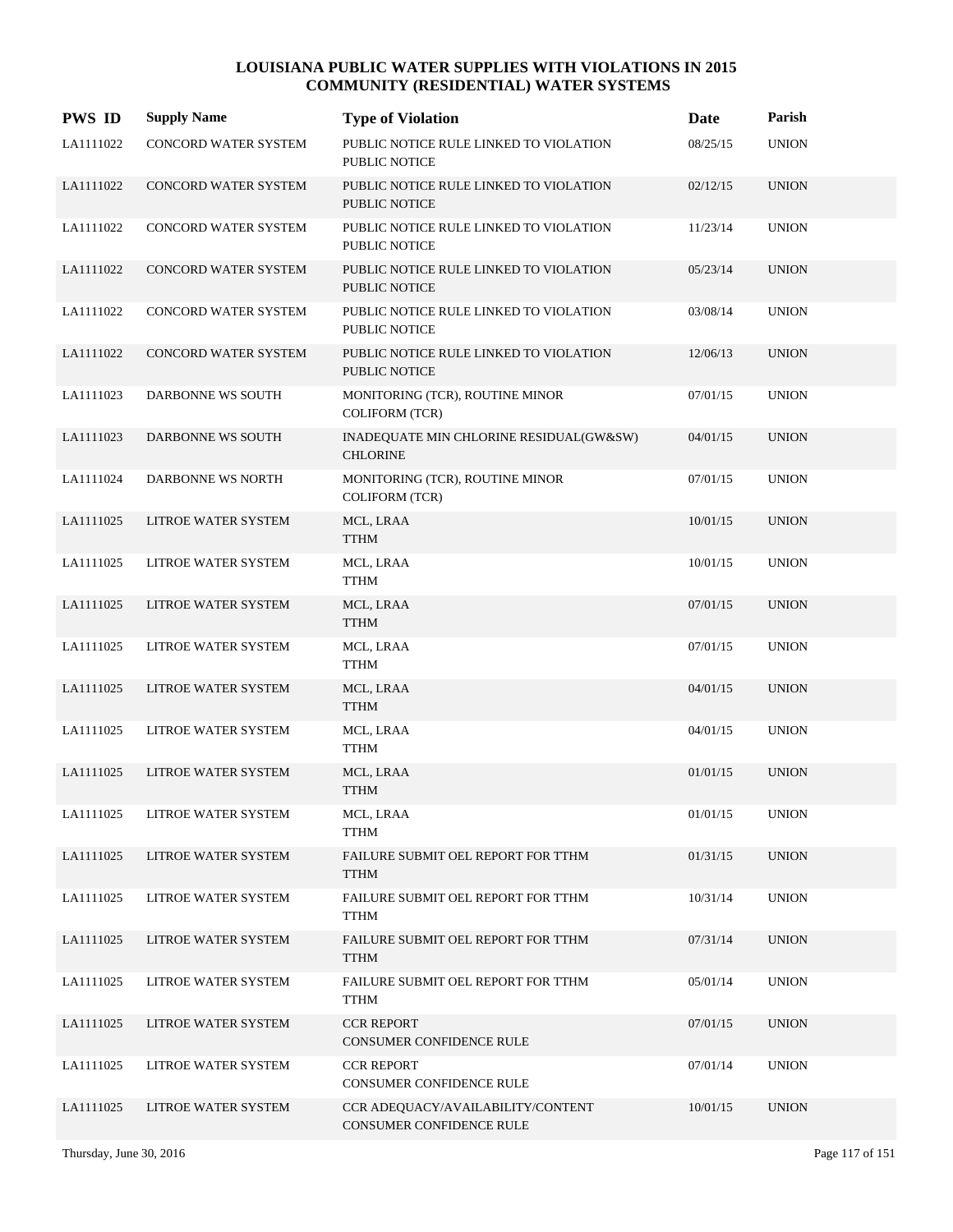| <b>PWS ID</b> | <b>Supply Name</b>            | <b>Type of Violation</b>                                       | Date     | Parish       |
|---------------|-------------------------------|----------------------------------------------------------------|----------|--------------|
| LA1111025     | LITROE WATER SYSTEM           | CCR ADEQUACY/AVAILABILITY/CONTENT<br>CONSUMER CONFIDENCE RULE  | 10/01/14 | <b>UNION</b> |
| LA1111025     | <b>LITROE WATER SYSTEM</b>    | PUBLIC NOTICE RULE LINKED TO VIOLATION<br><b>PUBLIC NOTICE</b> | 12/11/15 | <b>UNION</b> |
| LA1111025     | LITROE WATER SYSTEM           | PUBLIC NOTICE RULE LINKED TO VIOLATION<br>PUBLIC NOTICE        | 09/10/15 | <b>UNION</b> |
| LA1111025     | LITROE WATER SYSTEM           | PUBLIC NOTICE RULE LINKED TO VIOLATION<br><b>PUBLIC NOTICE</b> | 05/01/15 | <b>UNION</b> |
| LA1111025     | LITROE WATER SYSTEM           | PUBLIC NOTICE RULE LINKED TO VIOLATION<br>PUBLIC NOTICE        | 02/07/15 | <b>UNION</b> |
| LA1111025     | LITROE WATER SYSTEM           | PUBLIC NOTICE RULE LINKED TO VIOLATION<br><b>PUBLIC NOTICE</b> | 11/23/14 | <b>UNION</b> |
| LA1111025     | LITROE WATER SYSTEM           | PUBLIC NOTICE RULE LINKED TO VIOLATION<br>PUBLIC NOTICE        | 08/28/14 | <b>UNION</b> |
| LA1111025     | LITROE WATER SYSTEM           | PUBLIC NOTICE RULE LINKED TO VIOLATION<br>PUBLIC NOTICE        | 05/17/14 | <b>UNION</b> |
| LA1111025     | LITROE WATER SYSTEM           | PUBLIC NOTICE RULE LINKED TO VIOLATION<br>PUBLIC NOTICE        | 03/15/14 | <b>UNION</b> |
| LA1111025     | LITROE WATER SYSTEM           | PUBLIC NOTICE RULE LINKED TO VIOLATION<br>PUBLIC NOTICE        | 04/27/12 | <b>UNION</b> |
| LA1111027     | COX FERRY WATER SYSTEM        | MCL, LRAA<br><b>TTHM</b>                                       | 10/01/15 | <b>UNION</b> |
| LA1111027     | <b>COX FERRY WATER SYSTEM</b> | MCL, LRAA<br><b>TTHM</b>                                       | 10/01/15 | <b>UNION</b> |
| LA1111027     | COX FERRY WATER SYSTEM        | MCL, LRAA<br><b>TTHM</b>                                       | 07/01/15 | <b>UNION</b> |
| LA1111027     | COX FERRY WATER SYSTEM        | MCL, LRAA<br><b>TTHM</b>                                       | 07/01/15 | <b>UNION</b> |
| LA1111027     | COX FERRY WATER SYSTEM        | MCL, LRAA<br><b>TTHM</b>                                       | 04/01/15 | <b>UNION</b> |
| LA1111027     | COX FERRY WATER SYSTEM        | MCL, LRAA<br><b>TTHM</b>                                       | 04/01/15 | <b>UNION</b> |
| LA1111027     | COX FERRY WATER SYSTEM        | MCL, LRAA<br><b>TTHM</b>                                       | 01/01/15 | <b>UNION</b> |
| LA1111027     | COX FERRY WATER SYSTEM        | MCL, LRAA<br><b>TTHM</b>                                       | 01/01/15 | <b>UNION</b> |
| LA1111027     | COX FERRY WATER SYSTEM        | FAILURE SUBMIT OEL REPORT FOR TTHM<br><b>TTHM</b>              | 05/01/15 | <b>UNION</b> |
| LA1111027     | COX FERRY WATER SYSTEM        | FAILURE SUBMIT OEL REPORT FOR TTHM<br><b>TTHM</b>              | 01/31/15 | <b>UNION</b> |
| LA1111027     | COX FERRY WATER SYSTEM        | <b>CCR REPORT</b><br>CONSUMER CONFIDENCE RULE                  | 07/01/15 | <b>UNION</b> |
| LA1111027     | COX FERRY WATER SYSTEM        | CCR ADEQUACY/AVAILABILITY/CONTENT<br>CONSUMER CONFIDENCE RULE  | 10/01/14 | <b>UNION</b> |
| LA1111027     | COX FERRY WATER SYSTEM        | CCR ADEQUACY/AVAILABILITY/CONTENT<br>CONSUMER CONFIDENCE RULE  | 10/01/13 | <b>UNION</b> |
| LA1111027     | COX FERRY WATER SYSTEM        | PUBLIC NOTICE RULE LINKED TO VIOLATION<br>PUBLIC NOTICE        | 09/30/14 | <b>UNION</b> |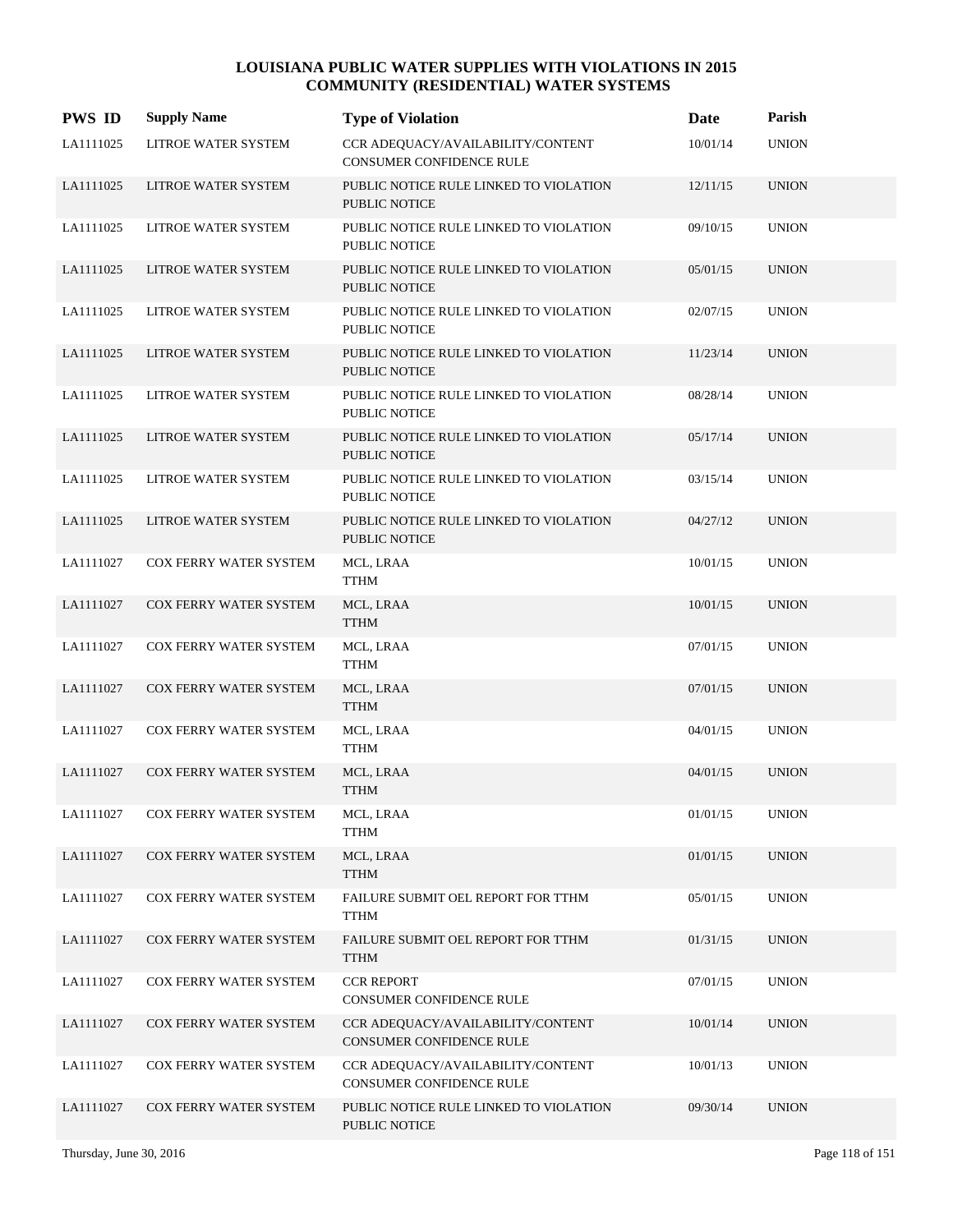| <b>PWS ID</b> | <b>Supply Name</b>                                 | <b>Type of Violation</b>                                                               | Date     | Parish           |
|---------------|----------------------------------------------------|----------------------------------------------------------------------------------------|----------|------------------|
| LA1111027     | COX FERRY WATER SYSTEM                             | PUBLIC NOTICE RULE LINKED TO VIOLATION<br>PUBLIC NOTICE                                | 01/08/12 | <b>UNION</b>     |
| LA1113001     | <b>CITY OF ABBEVILLE WATER</b><br><b>SYSTEM</b>    | MCL (TCR), MONTHLY<br><b>COLIFORM (TCR)</b>                                            | 04/01/15 | <b>VERMILION</b> |
| LA1113001     | <b>CITY OF ABBEVILLE WATER</b><br><b>SYSTEM</b>    | FAILURE SUBMIT OEL REPORT FOR HAA5<br>TOTAL HALOACETIC ACIDS (HAA5)                    | 10/31/14 | <b>VERMILION</b> |
| LA1113001     | <b>CITY OF ABBEVILLE WATER</b><br><b>SYSTEM</b>    | FAILURE SUBMIT OEL REPORT FOR TTHM<br><b>TTHM</b>                                      | 10/31/13 | <b>VERMILION</b> |
| LA1113001     | <b>CITY OF ABBEVILLE WATER</b><br><b>SYSTEM</b>    | PUBLIC NOTICE RULE LINKED TO VIOLATION<br><b>PUBLIC NOTICE</b>                         | 05/28/15 | <b>VERMILION</b> |
| LA1113004     | <b>SYSTEM</b>                                      | TOWN OF DELCAMBRE WATER FAILURE SUBMIT SUBPART V PLAN, ESCALATED<br><b>DBP STAGE 2</b> | 01/01/13 | <b>VERMILION</b> |
| LA1113005     | <b>TOWN OF ERATH WATER</b><br><b>SYSTEM</b>        | MCL (TCR), MONTHLY<br><b>COLIFORM (TCR)</b>                                            | 03/01/15 | <b>VERMILION</b> |
| LA1113005     | TOWN OF ERATH WATER<br><b>SYSTEM</b>               | MONITORING, ROUTINE (DBP), MAJOR<br>TOT TTHM/HAA5                                      | 08/01/14 | <b>VERMILION</b> |
| LA1113019     | VILLAGE OF MAURICE WATER<br><b>SYSTEM</b>          | MONITORING, ROUTINE (DBP), MAJOR<br>TOT_TTHM/HAA5                                      | 07/01/14 | <b>VERMILION</b> |
| LA1113029     | PECAN ISLAND WW DISTRICT<br>NO <sub>3</sub>        | MCL, LRAA<br><b>TTHM</b>                                                               | 10/01/15 | <b>VERMILION</b> |
| LA1113029     | PECAN ISLAND WW DISTRICT<br>NO <sub>3</sub>        | MCL, LRAA<br><b>TTHM</b>                                                               | 10/01/15 | <b>VERMILION</b> |
| LA1113029     | PECAN ISLAND WW DISTRICT<br>NO <sub>3</sub>        | MCL, LRAA<br><b>TTHM</b>                                                               | 07/01/15 | <b>VERMILION</b> |
| LA1113029     | PECAN ISLAND WW DISTRICT<br>NO <sub>3</sub>        | FAILURE SUBMIT OEL REPORT FOR TTHM<br><b>TTHM</b>                                      | 01/31/15 | <b>VERMILION</b> |
| LA1113029     | PECAN ISLAND WW DISTRICT<br>NO <sub>3</sub>        | FAILURE SUBMIT OEL REPORT FOR TTHM<br><b>TTHM</b>                                      | 10/31/14 | <b>VERMILION</b> |
| LA1113029     | PECAN ISLAND WW DISTRICT<br>NO <sub>3</sub>        | FAILURE SUBMIT OEL REPORT FOR TTHM<br><b>TTHM</b>                                      | 07/31/14 | <b>VERMILION</b> |
| LA1113029     | PECAN ISLAND WW DISTRICT<br>NO <sub>3</sub>        | PUBLIC NOTICE RULE LINKED TO VIOLATION<br><b>PUBLIC NOTICE</b>                         | 02/16/15 | <b>VERMILION</b> |
| LA1115019     | CITY OF LEESVILLE WATER<br><b>SYSTEM</b>           | MONITORING, ROUTINE (DBP), MAJOR<br><b>CHLORINE</b>                                    | 01/01/15 | <b>VERNON</b>    |
| LA1115019     | CITY OF LEESVILLE WATER<br><b>SYSTEM</b>           | MONITOR GWR TRIGGERED/ADDITONAL, MAJOR<br>E. COLI                                      | 09/25/12 | <b>VERNON</b>    |
| LA1115019     | <b>CITY OF LEESVILLE WATER</b><br><b>SYSTEM</b>    | PUBLIC NOTICE RULE LINKED TO VIOLATION<br>PUBLIC NOTICE                                | 05/21/15 | <b>VERNON</b>    |
| LA1115028     | TOWN OF ROSEPINE WATER<br><b>SYSTEM</b>            | MONITORING, ROUTINE (DBP), MAJOR<br>TOT TTHM/HAA5                                      | 06/01/14 | <b>VERNON</b>    |
| LA1115071     | VERNON PARISH WATER AND<br><b>SEWER COMMISSION</b> | <b>CCR REPORT</b><br>CONSUMER CONFIDENCE RULE                                          | 07/01/15 | <b>VERNON</b>    |
| LA1115090     | <b>SANDY HILL WATER &amp; SEWER</b>                | MONITORING (TCR), ROUTINE MAJOR<br><b>COLIFORM (TCR)</b>                               | 02/01/15 | <b>VERNON</b>    |
| LA1115090     | <b>SANDY HILL WATER &amp; SEWER</b>                | MONITORING, ROUTINE (DBP), MAJOR<br><b>CHLORINE</b>                                    | 01/01/15 | <b>VERNON</b>    |
| LA1115090     | <b>SANDY HILL WATER &amp; SEWER</b>                | PUBLIC NOTICE RULE LINKED TO VIOLATION<br>PUBLIC NOTICE                                | 06/05/15 | <b>VERNON</b>    |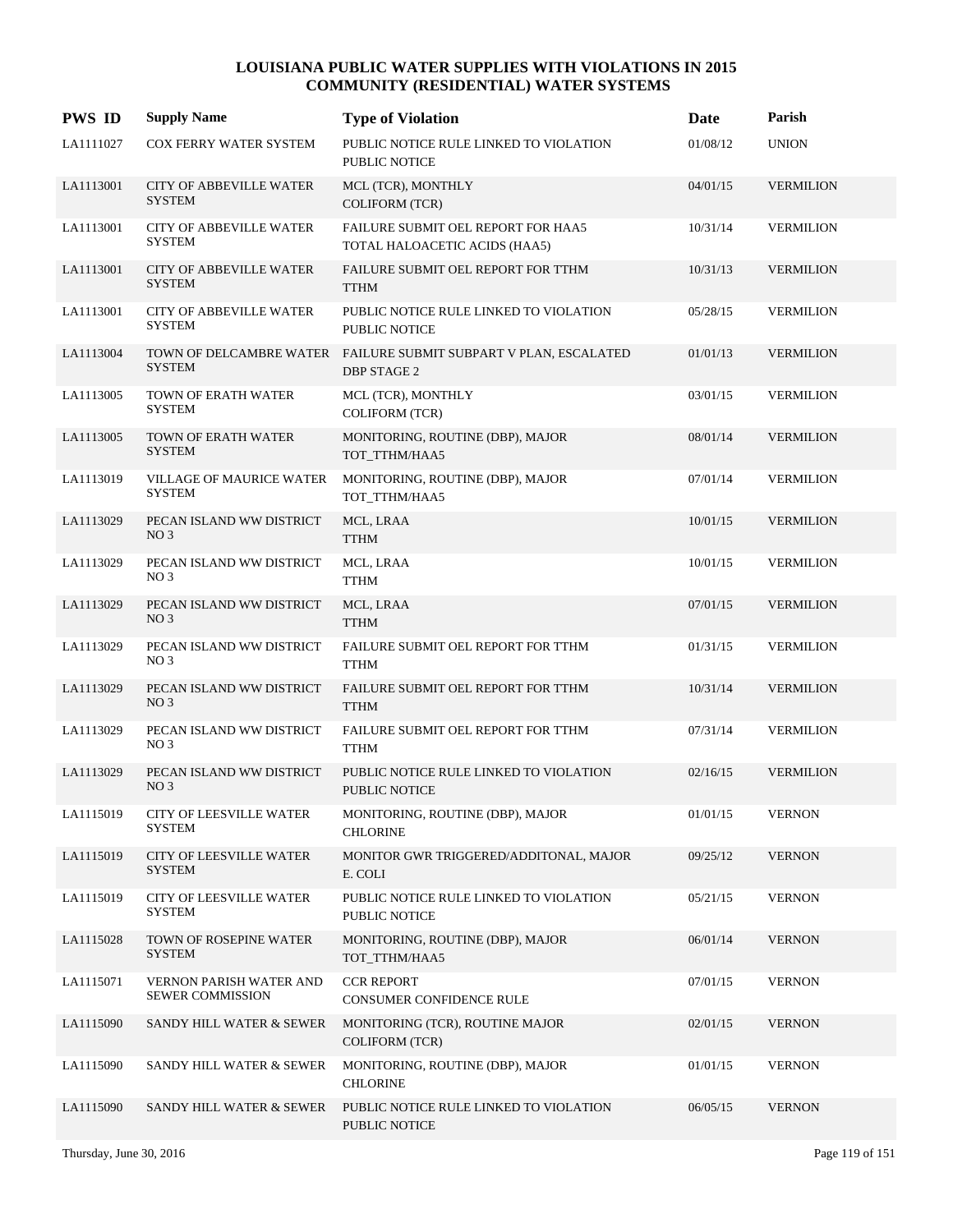| <b>PWS ID</b> | <b>Supply Name</b>                             | <b>Type of Violation</b>                                             | Date     | Parish            |
|---------------|------------------------------------------------|----------------------------------------------------------------------|----------|-------------------|
| LA1115121     | WEST VERNON PARISH<br>WATERWORKS DISTRICT      | MONITORING (TCR), ROUTINE MAJOR<br><b>COLIFORM (TCR)</b>             | 12/01/15 | <b>VERNON</b>     |
| LA1117001     | <b>CITY OF BOGALUSA WATER</b><br><b>SYSTEM</b> | MCL (TCR), MONTHLY<br><b>COLIFORM (TCR)</b>                          | 04/01/15 | <b>WASHINGTON</b> |
| LA1117002     | TOWN OF FRANKLINTON<br><b>WATER SYSTEM</b>     | MONITORING, ROUTINE (DBP), MAJOR<br>TOT_TTHM/HAA5                    | 06/01/14 | <b>WASHINGTON</b> |
| LA1117002     | TOWN OF FRANKLINTON<br><b>WATER SYSTEM</b>     | CCR ADEQUACY/AVAILABILITY/CONTENT<br><b>CONSUMER CONFIDENCE RULE</b> | 10/01/14 | <b>WASHINGTON</b> |
| LA1117003     | RURAL FRANKLINTON WATER                        | MONITORING, ROUTINE (DBP), MAJOR<br>TOT_TTHM/HAA5                    | 01/01/15 | <b>WASHINGTON</b> |
| LA1117019     | WILLA VILLA MOBILE HOME                        | MONITORING, ROUTINE (DBP), MAJOR<br>TOT_TTHM/HAA5                    | 09/01/14 | <b>WASHINGTON</b> |
| LA1117022     | <b>RON SON BEAR</b>                            | MONITORING, ROUTINE (DBP), MAJOR<br>TOT_TTHM/HAA5                    | 10/01/14 | <b>WASHINGTON</b> |
| LA1117022     | <b>RON SON BEAR</b>                            | <b>CCR REPORT</b><br><b>CONSUMER CONFIDENCE RULE</b>                 | 07/01/15 | <b>WASHINGTON</b> |
| LA1117022     | <b>RON SON BEAR</b>                            | CCR ADEQUACY/AVAILABILITY/CONTENT<br>CONSUMER CONFIDENCE RULE        | 10/01/15 | <b>WASHINGTON</b> |
| LA1117022     | <b>RON SON BEAR</b>                            | PUBLIC NOTICE RULE LINKED TO VIOLATION<br><b>PUBLIC NOTICE</b>       | 03/19/14 | <b>WASHINGTON</b> |
| LA1117023     | <b>29 PALMS TRAILER PARK</b>                   | MONITORING, ROUTINE (DBP), MAJOR<br>TOT_TTHM/HAA5                    | 10/01/14 | WASHINGTON        |
| LA1117023     | <b>29 PALMS TRAILER PARK</b>                   | FAILURE SUBMIT SUBPART V PLAN, ESCALATED<br><b>DBP STAGE 2</b>       | 01/01/13 | <b>WASHINGTON</b> |
| LA1117023     | <b>29 PALMS TRAILER PARK</b>                   | FOLLOW-UP OR ROUTINE TAP M/R (LCR)<br><b>LEAD &amp; COPPER RULE</b>  | 10/01/14 | <b>WASHINGTON</b> |
| LA1117023     | <b>29 PALMS TRAILER PARK</b>                   | <b>CCR REPORT</b><br>CONSUMER CONFIDENCE RULE                        | 07/01/15 | <b>WASHINGTON</b> |
| LA1117023     | <b>29 PALMS TRAILER PARK</b>                   | <b>CCR REPORT</b><br>CONSUMER CONFIDENCE RULE                        | 07/01/14 | WASHINGTON        |
| LA1117023     | <b>29 PALMS TRAILER PARK</b>                   | <b>CCR REPORT</b><br><b>CONSUMER CONFIDENCE RULE</b>                 | 07/01/13 | <b>WASHINGTON</b> |
| LA1117023     | 29 PALMS TRAILER PARK                          | <b>CCR REPORT</b><br>CONSUMER CONFIDENCE RULE                        | 07/01/12 | WASHINGTON        |
| LA1117023     | <b>29 PALMS TRAILER PARK</b>                   | CCR ADEQUACY/AVAILABILITY/CONTENT<br>CONSUMER CONFIDENCE RULE        | 10/01/15 | <b>WASHINGTON</b> |
| LA1117023     | <b>29 PALMS TRAILER PARK</b>                   | CCR ADEQUACY/AVAILABILITY/CONTENT<br>CONSUMER CONFIDENCE RULE        | 10/01/14 | <b>WASHINGTON</b> |
| LA1117023     | <b>29 PALMS TRAILER PARK</b>                   | CCR ADEQUACY/AVAILABILITY/CONTENT<br>CONSUMER CONFIDENCE RULE        | 10/01/13 | <b>WASHINGTON</b> |
| LA1117023     | 29 PALMS TRAILER PARK                          | CCR ADEQUACY/AVAILABILITY/CONTENT<br>CONSUMER CONFIDENCE RULE        | 10/01/12 | WASHINGTON        |
| LA1117023     | <b>29 PALMS TRAILER PARK</b>                   | PUBLIC NOTICE RULE LINKED TO VIOLATION<br>PUBLIC NOTICE              | 03/09/15 | <b>WASHINGTON</b> |
| LA1117023     | <b>29 PALMS TRAILER PARK</b>                   | PUBLIC NOTICE RULE LINKED TO VIOLATION<br>PUBLIC NOTICE              | 02/06/15 | <b>WASHINGTON</b> |
| LA1117023     | <b>29 PALMS TRAILER PARK</b>                   | PUBLIC NOTICE RULE LINKED TO VIOLATION<br>PUBLIC NOTICE              | 01/21/14 | <b>WASHINGTON</b> |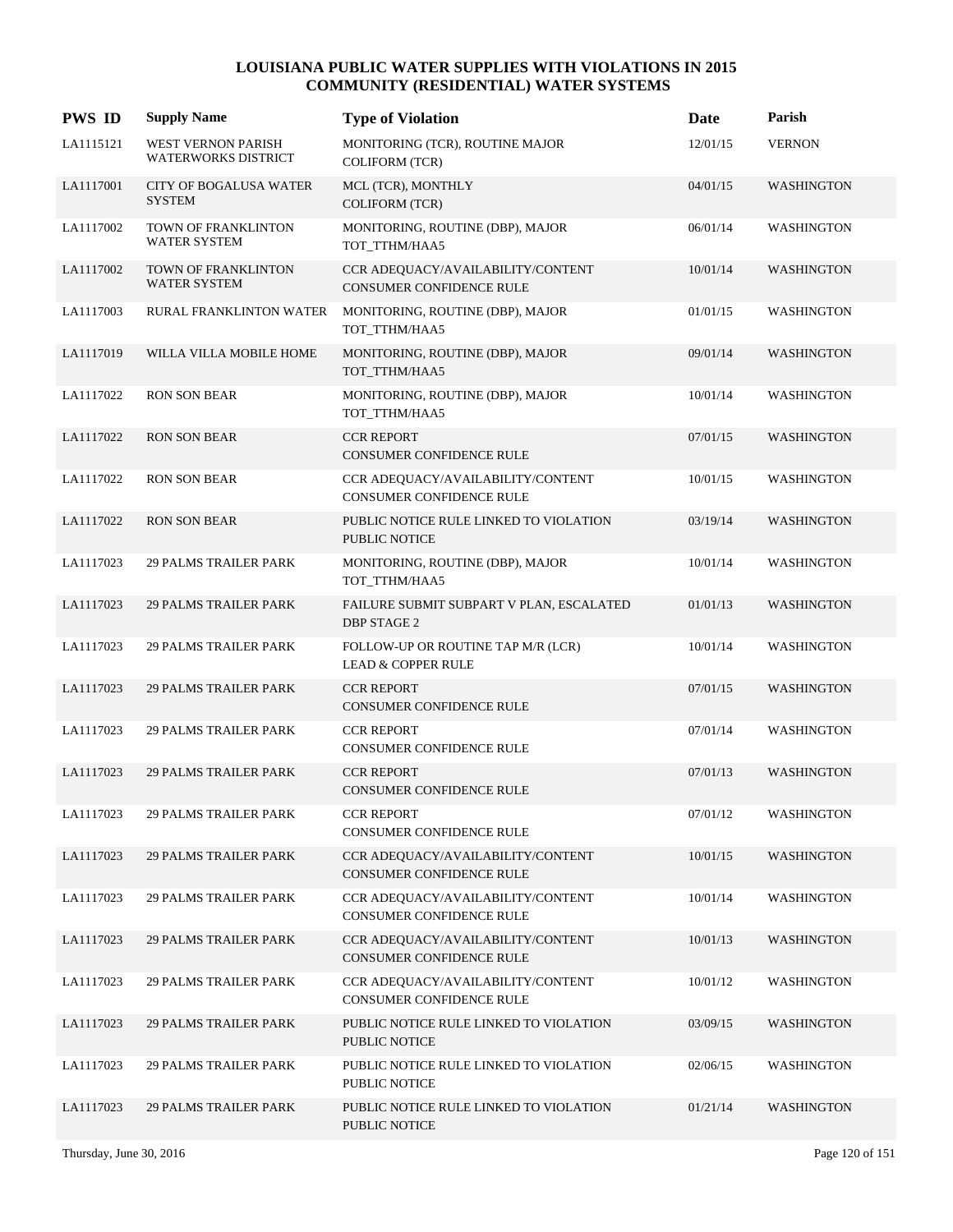| <b>PWS ID</b> | <b>Supply Name</b>                           | <b>Type of Violation</b>                                            | Date     | Parish            |
|---------------|----------------------------------------------|---------------------------------------------------------------------|----------|-------------------|
| LA1117023     | <b>29 PALMS TRAILER PARK</b>                 | PUBLIC NOTICE RULE LINKED TO VIOLATION<br><b>PUBLIC NOTICE</b>      | 05/31/12 | <b>WASHINGTON</b> |
| LA1117026     | UTILITIES INC - NORTH<br><b>FOLSOM HILLS</b> | MONITORING, ROUTINE (DBP), MAJOR<br>TOT_TTHM/HAA5                   | 12/01/14 | <b>WASHINGTON</b> |
| LA1117127     | SANDSTONE LAKE WATER<br><b>SUPPLY</b>        | FOLLOW-UP OR ROUTINE TAP M/R (LCR)<br><b>LEAD &amp; COPPER RULE</b> | 07/01/15 | WASHINGTON        |
| LA1117127     | SANDSTONE LAKE WATER<br><b>SUPPLY</b>        | <b>CCR REPORT</b><br><b>CONSUMER CONFIDENCE RULE</b>                | 07/01/15 | <b>WASHINGTON</b> |
| LA1117127     | SANDSTONE LAKE WATER<br><b>SUPPLY</b>        | CCR ADEQUACY/AVAILABILITY/CONTENT<br>CONSUMER CONFIDENCE RULE       | 10/01/15 | <b>WASHINGTON</b> |
| LA1117127     | SANDSTONE LAKE WATER<br><b>SUPPLY</b>        | PUBLIC NOTICE RULE LINKED TO VIOLATION<br><b>PUBLIC NOTICE</b>      | 11/05/15 | <b>WASHINGTON</b> |
| LA1119001     | <b>BISTINEAU WATER SYSTEM</b>                | MONITORING (TCR), ROUTINE MINOR<br><b>COLIFORM (TCR)</b>            | 09/01/15 | <b>WEBSTER</b>    |
| LA1119001     | <b>BISTINEAU WATER SYSTEM</b>                | MONITORING, ROUTINE (DBP), MAJOR<br><b>CHLORINE</b>                 | 07/01/15 | <b>WEBSTER</b>    |
| LA1119002     | <b>BLOCKER WATER SYSTEM</b>                  | MONITORING, ROUTINE (DBP), MAJOR<br>TOT TTHM/HAA5                   | 09/01/14 | <b>WEBSTER</b>    |
| LA1119003     | CENTRAL WATER SYSTEM                         | MCL (TCR), MONTHLY<br><b>COLIFORM (TCR)</b>                         | 07/01/15 | <b>WEBSTER</b>    |
| LA1119003     | CENTRAL WATER SYSTEM                         | MONITORING (TCR), ROUTINE MAJOR<br><b>COLIFORM (TCR)</b>            | 02/01/15 | <b>WEBSTER</b>    |
| LA1119003     | <b>CENTRAL WATER SYSTEM</b>                  | MONITORING (TCR), ROUTINE MINOR<br><b>COLIFORM (TCR)</b>            | 08/01/15 | <b>WEBSTER</b>    |
| LA1119003     | CENTRAL WATER SYSTEM                         | MONITORING (TCR), ROUTINE MINOR<br><b>COLIFORM (TCR)</b>            | 05/01/15 | <b>WEBSTER</b>    |
| LA1119003     | <b>CENTRAL WATER SYSTEM</b>                  | MONITORING, ROUTINE (DBP), MAJOR<br><b>CHLORINE</b>                 | 07/01/15 | <b>WEBSTER</b>    |
| LA1119003     | CENTRAL WATER SYSTEM                         | MONITORING, ROUTINE (DBP), MAJOR<br><b>CHLORINE</b>                 | 04/01/15 | <b>WEBSTER</b>    |
| LA1119003     | <b>CENTRAL WATER SYSTEM</b>                  | MONITORING, ROUTINE (DBP), MAJOR<br><b>CHLORINE</b>                 | 01/01/15 | <b>WEBSTER</b>    |
| LA1119003     | CENTRAL WATER SYSTEM                         | FAILURE TO HAVE MONITORING PLAN (IDSE)<br><b>DBP STAGE 2</b>        | 04/01/08 | <b>WEBSTER</b>    |
| LA1119003     | CENTRAL WATER SYSTEM                         | <b>CCR REPORT</b><br>CONSUMER CONFIDENCE RULE                       | 07/01/15 | <b>WEBSTER</b>    |
| LA1119003     | CENTRAL WATER SYSTEM                         | PUBLIC NOTICE RULE LINKED TO VIOLATION<br>PUBLIC NOTICE             | 10/07/15 | WEBSTER           |
| LA1119003     | CENTRAL WATER SYSTEM                         | PUBLIC NOTICE RULE LINKED TO VIOLATION<br>PUBLIC NOTICE             | 09/17/14 | <b>WEBSTER</b>    |
| LA1119003     | CENTRAL WATER SYSTEM                         | PUBLIC NOTICE RULE LINKED TO VIOLATION<br>PUBLIC NOTICE             | 05/07/14 | <b>WEBSTER</b>    |
| LA1119004     | <b>COTTON VALLEY WATER</b><br><b>SYSTEM</b>  | MONITORING (TCR), ROUTINE MAJOR<br><b>COLIFORM (TCR)</b>            | 05/01/15 | <b>WEBSTER</b>    |
| LA1119004     | <b>COTTON VALLEY WATER</b><br><b>SYSTEM</b>  | MONITORING, ROUTINE (DBP), MAJOR<br>TOT_TTHM/HAA5                   | 09/01/14 | WEBSTER           |
| LA1119004     | <b>COTTON VALLEY WATER</b><br><b>SYSTEM</b>  | <b>CCR REPORT</b><br>CONSUMER CONFIDENCE RULE                       | 07/01/15 | <b>WEBSTER</b>    |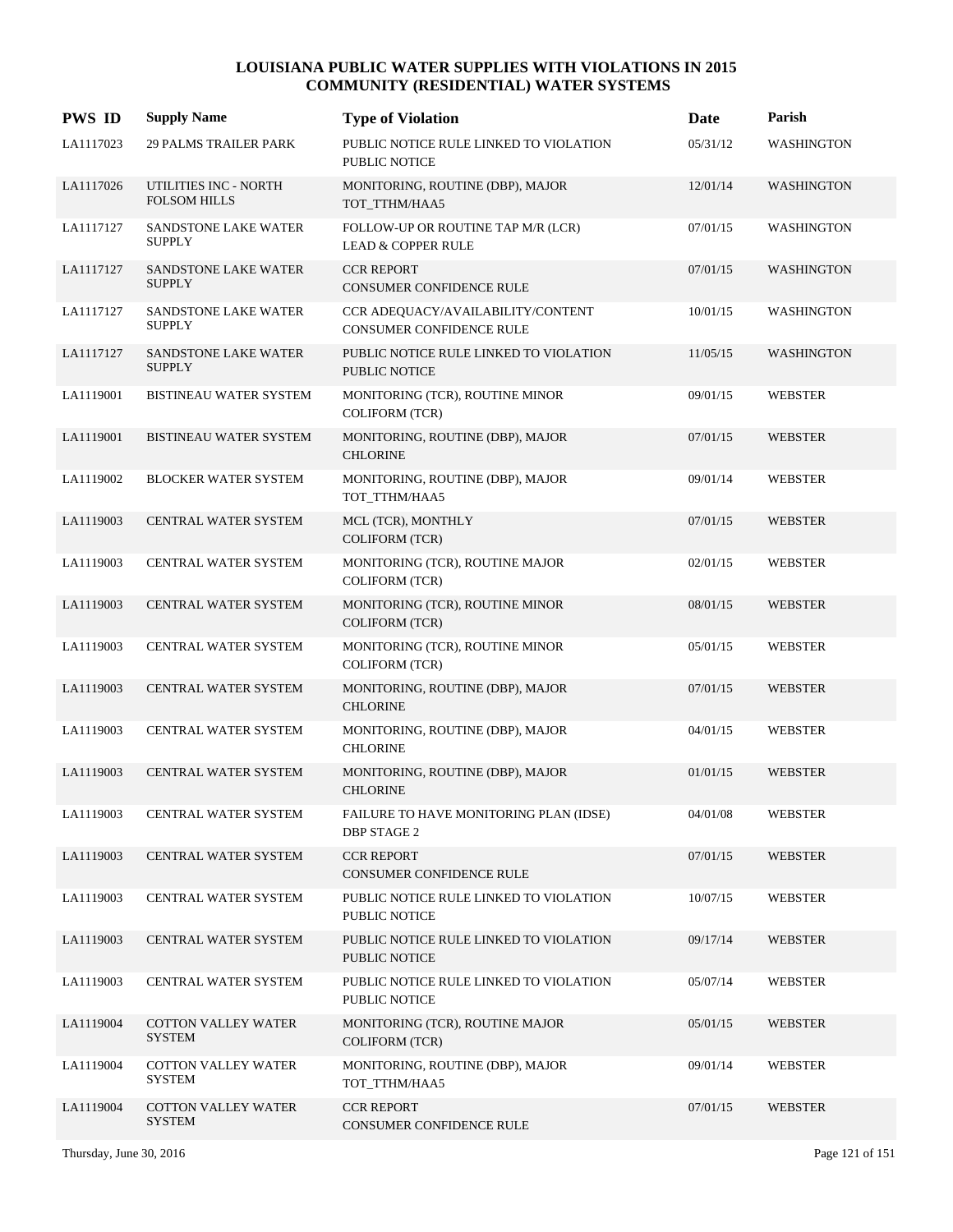| <b>PWS ID</b> | <b>Supply Name</b>                          | <b>Type of Violation</b>                                             | Date     | Parish         |
|---------------|---------------------------------------------|----------------------------------------------------------------------|----------|----------------|
| LA1119004     | COTTON VALLEY WATER<br><b>SYSTEM</b>        | <b>CCR REPORT</b><br>CONSUMER CONFIDENCE RULE                        | 07/01/14 | <b>WEBSTER</b> |
| LA1119004     | <b>COTTON VALLEY WATER</b><br><b>SYSTEM</b> | CCR ADEQUACY/AVAILABILITY/CONTENT<br><b>CONSUMER CONFIDENCE RULE</b> | 10/01/15 | <b>WEBSTER</b> |
| LA1119004     | COTTON VALLEY WATER<br><b>SYSTEM</b>        | CCR ADEQUACY/AVAILABILITY/CONTENT<br><b>CONSUMER CONFIDENCE RULE</b> | 10/01/14 | <b>WEBSTER</b> |
| LA1119004     | <b>COTTON VALLEY WATER</b><br><b>SYSTEM</b> | PUBLIC NOTICE RULE LINKED TO VIOLATION<br>PUBLIC NOTICE              | 09/24/15 | <b>WEBSTER</b> |
| LA1119004     | <b>COTTON VALLEY WATER</b><br><b>SYSTEM</b> | PUBLIC NOTICE RULE LINKED TO VIOLATION<br>PUBLIC NOTICE              | 02/11/15 | <b>WEBSTER</b> |
| LA1119005     | <b>CULLEN WATER SYSTEM</b>                  | MONITORING (TCR), ROUTINE MAJOR<br><b>COLIFORM (TCR)</b>             | 06/01/15 | <b>WEBSTER</b> |
| LA1119005     | <b>CULLEN WATER SYSTEM</b>                  | MONITORING (TCR), ROUTINE MAJOR<br><b>COLIFORM (TCR)</b>             | 05/01/15 | WEBSTER        |
| LA1119005     | <b>CULLEN WATER SYSTEM</b>                  | MONITORING (TCR), ROUTINE MINOR<br><b>COLIFORM (TCR)</b>             | 04/01/15 | <b>WEBSTER</b> |
| LA1119005     | <b>CULLEN WATER SYSTEM</b>                  | MONITORING (TCR), REPEAT MAJOR<br>COLIFORM (TCR)                     | 03/01/15 | <b>WEBSTER</b> |
| LA1119005     | <b>CULLEN WATER SYSTEM</b>                  | MONITORING, ROUTINE (DBP), MAJOR<br>TOT TTHM/HAA5                    | 06/01/15 | <b>WEBSTER</b> |
| LA1119005     | <b>CULLEN WATER SYSTEM</b>                  | MONITORING, ROUTINE (DBP), MAJOR<br><b>CHLORINE</b>                  | 04/01/15 | <b>WEBSTER</b> |
| LA1119005     | <b>CULLEN WATER SYSTEM</b>                  | MONITORING, ROUTINE (DBP), MAJOR<br>TOT_TTHM/HAA5                    | 03/01/15 | <b>WEBSTER</b> |
| LA1119005     | <b>CULLEN WATER SYSTEM</b>                  | MONITORING, ROUTINE (DBP), MAJOR<br><b>CHLORINE</b>                  | 01/01/15 | <b>WEBSTER</b> |
| LA1119005     | <b>CULLEN WATER SYSTEM</b>                  | MONITORING, ROUTINE (DBP), MAJOR<br>TOT_TTHM/HAA5                    | 12/01/14 | <b>WEBSTER</b> |
| LA1119005     | <b>CULLEN WATER SYSTEM</b>                  | PUBLIC NOTICE RULE LINKED TO VIOLATION<br><b>PUBLIC NOTICE</b>       | 08/24/15 | <b>WEBSTER</b> |
| LA1119005     | <b>CULLEN WATER SYSTEM</b>                  | PUBLIC NOTICE RULE LINKED TO VIOLATION<br><b>PUBLIC NOTICE</b>       | 07/21/15 | <b>WEBSTER</b> |
| LA1119005     | <b>CULLEN WATER SYSTEM</b>                  | PUBLIC NOTICE RULE LINKED TO VIOLATION<br>PUBLIC NOTICE              | 05/11/15 | <b>WEBSTER</b> |
| LA1119005     | <b>CULLEN WATER SYSTEM</b>                  | PUBLIC NOTICE RULE LINKED TO VIOLATION<br><b>PUBLIC NOTICE</b>       | 03/12/13 | <b>WEBSTER</b> |
| LA1119005     | <b>CULLEN WATER SYSTEM</b>                  | PUBLIC NOTICE RULE LINKED TO VIOLATION<br>PUBLIC NOTICE              | 05/31/12 | WEBSTER        |
| LA1119006     | DIXIE INN WATER SYSTEM                      | CCR ADEOUACY/AVAILABILITY/CONTENT<br>CONSUMER CONFIDENCE RULE        | 10/01/15 | <b>WEBSTER</b> |
| LA1119007     | DIXIE OVERLAND WATER<br><b>SYSTEM</b>       | MCL (TCR), MONTHLY<br><b>COLIFORM (TCR)</b>                          | 04/01/15 | <b>WEBSTER</b> |
| LA1119007     | DIXIE OVERLAND WATER<br><b>SYSTEM</b>       | PUBLIC NOTICE RULE LINKED TO VIOLATION<br>PUBLIC NOTICE              | 06/12/15 | <b>WEBSTER</b> |
| LA1119008     | DOYLINE WATER SYSTEM                        | FOLLOW-UP OR ROUTINE TAP M/R (LCR)<br><b>LEAD &amp; COPPER RULE</b>  | 10/01/14 | <b>WEBSTER</b> |
| LA1119008     | DOYLINE WATER SYSTEM                        | <b>CCR REPORT</b><br><b>CONSUMER CONFIDENCE RULE</b>                 | 07/01/15 | <b>WEBSTER</b> |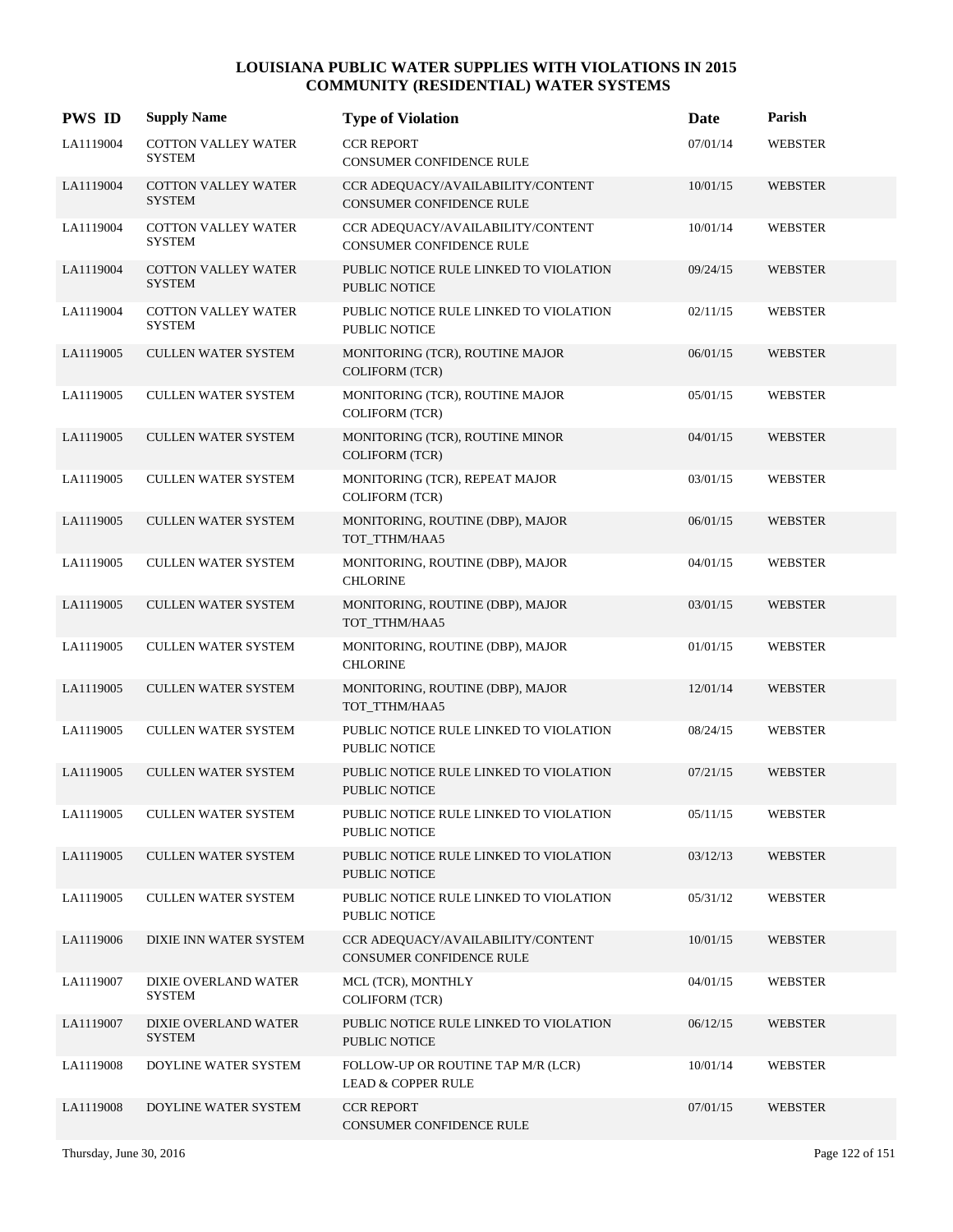| <b>PWS ID</b> | <b>Supply Name</b>                       | <b>Type of Violation</b>                                             | Date     | Parish         |
|---------------|------------------------------------------|----------------------------------------------------------------------|----------|----------------|
| LA1119008     | DOYLINE WATER SYSTEM                     | <b>CCR REPORT</b><br>CONSUMER CONFIDENCE RULE                        | 07/01/14 | <b>WEBSTER</b> |
| LA1119008     | <b>DOYLINE WATER SYSTEM</b>              | CCR ADEQUACY/AVAILABILITY/CONTENT<br><b>CONSUMER CONFIDENCE RULE</b> | 10/01/15 | <b>WEBSTER</b> |
| LA1119008     | DOYLINE WATER SYSTEM                     | CCR ADEQUACY/AVAILABILITY/CONTENT<br>CONSUMER CONFIDENCE RULE        | 10/01/14 | <b>WEBSTER</b> |
| LA1119008     | DOYLINE WATER SYSTEM                     | PUBLIC NOTICE RULE LINKED TO VIOLATION<br><b>PUBLIC NOTICE</b>       | 03/09/15 | <b>WEBSTER</b> |
| LA1119008     | DOYLINE WATER SYSTEM                     | PUBLIC NOTICE RULE LINKED TO VIOLATION<br>PUBLIC NOTICE              | 02/11/15 | WEBSTER        |
| LA1119011     | <b>GERMANTOWN WATER</b><br><b>SYSTEM</b> | MCL (TCR), MONTHLY<br><b>COLIFORM</b> (TCR)                          | 04/01/15 | <b>WEBSTER</b> |
| LA1119011     | <b>GERMANTOWN WATER</b><br><b>SYSTEM</b> | MONITORING, ROUTINE (DBP), MAJOR<br>TOT_TTHM/HAA5                    | 09/01/14 | WEBSTER        |
| LA1119011     | <b>GERMANTOWN WATER</b><br><b>SYSTEM</b> | PUBLIC NOTICE RULE LINKED TO VIOLATION<br><b>PUBLIC NOTICE</b>       | 06/12/15 | <b>WEBSTER</b> |
| LA1119011     | <b>GERMANTOWN WATER</b><br><b>SYSTEM</b> | PUBLIC NOTICE RULE LINKED TO VIOLATION<br>PUBLIC NOTICE              | 04/10/14 | WEBSTER        |
| LA1119011     | <b>GERMANTOWN WATER</b><br><b>SYSTEM</b> | PUBLIC NOTICE RULE LINKED TO VIOLATION<br><b>PUBLIC NOTICE</b>       | 05/31/12 | <b>WEBSTER</b> |
| LA1119012     | <b>GILARK WATER SYSTEM</b>               | <b>CCR REPORT</b><br><b>CONSUMER CONFIDENCE RULE</b>                 | 07/01/15 | WEBSTER        |
| LA1119012     | <b>GILARK WATER SYSTEM</b>               | <b>CCR REPORT</b><br>CONSUMER CONFIDENCE RULE                        | 07/01/14 | <b>WEBSTER</b> |
| LA1119012     | <b>GILARK WATER SYSTEM</b>               | CCR ADEQUACY/AVAILABILITY/CONTENT<br>CONSUMER CONFIDENCE RULE        | 10/01/15 | <b>WEBSTER</b> |
| LA1119012     | <b>GILARK WATER SYSTEM</b>               | CCR ADEQUACY/AVAILABILITY/CONTENT<br>CONSUMER CONFIDENCE RULE        | 10/01/14 | <b>WEBSTER</b> |
| LA1119012     | <b>GILARK WATER SYSTEM</b>               | PUBLIC NOTICE RULE LINKED TO VIOLATION<br><b>PUBLIC NOTICE</b>       | 06/05/14 | WEBSTER        |
| LA1119013     | HEFLIN WATER SYSTEM                      | PUBLIC NOTICE RULE LINKED TO VIOLATION<br><b>PUBLIC NOTICE</b>       | 12/05/14 | <b>WEBSTER</b> |
| LA1119015     | HORSE SHOE ROAD WATER<br><b>SYSTEM</b>   | MONITORING, ROUTINE (DBP), MAJOR<br>TOT_TTHM/HAA5                    | 08/01/14 | WEBSTER        |
| LA1119015     | HORSE SHOE ROAD WATER<br><b>SYSTEM</b>   | FAILURE SUBMIT SUBPART V PLAN, ESCALATED<br>DBP STAGE 2              | 01/01/13 | <b>WEBSTER</b> |
| LA1119015     | HORSE SHOE ROAD WATER<br><b>SYSTEM</b>   | <b>CCR REPORT</b><br>CONSUMER CONFIDENCE RULE                        | 07/01/15 | WEBSTER        |
| LA1119015     | HORSE SHOE ROAD WATER<br>SYSTEM          | CCR ADEOUACY/AVAILABILITY/CONTENT<br>CONSUMER CONFIDENCE RULE        | 10/01/15 | <b>WEBSTER</b> |
| LA1119015     | HORSE SHOE ROAD WATER<br><b>SYSTEM</b>   | PUBLIC NOTICE RULE LINKED TO VIOLATION<br>PUBLIC NOTICE              | 02/16/15 | <b>WEBSTER</b> |
| LA1119019     | MCINTYRE WATER SYSTEM                    | MONITORING, ROUTINE (DBP), MAJOR<br>TOT_TTHM/HAA5                    | 07/01/15 | <b>WEBSTER</b> |
| LA1119019     | MCINTYRE WATER SYSTEM                    | FAILURE SUBMIT SUBPART V PLAN, ESCALATED<br>DBP STAGE 2              | 01/01/13 | WEBSTER        |
| LA1119019     | MCINTYRE WATER SYSTEM                    | PUBLIC NOTICE RULE LINKED TO VIOLATION<br>PUBLIC NOTICE              | 02/16/15 | WEBSTER        |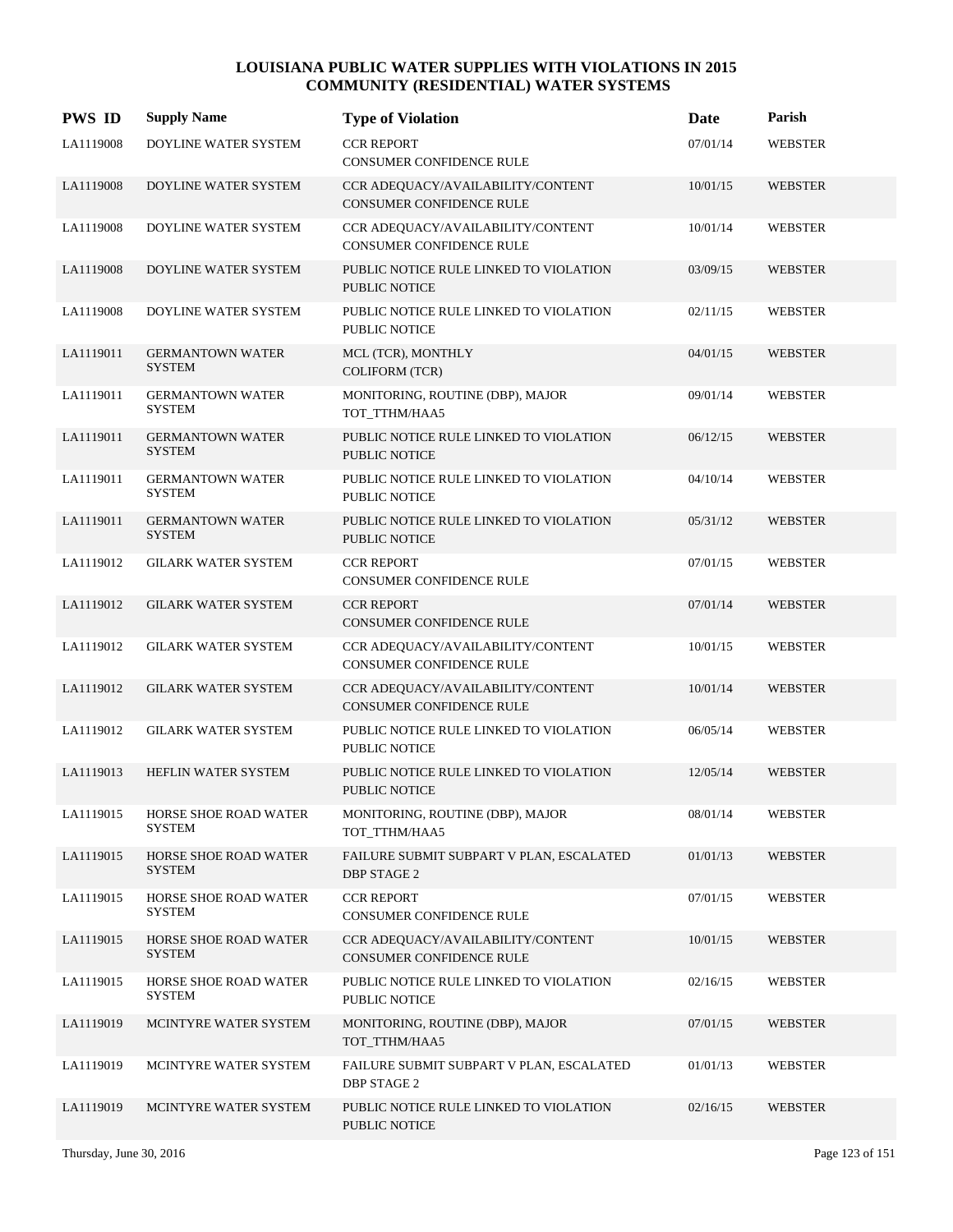| <b>PWS ID</b> | <b>Supply Name</b>                     | <b>Type of Violation</b>                                                                | Date     | Parish         |
|---------------|----------------------------------------|-----------------------------------------------------------------------------------------|----------|----------------|
| LA1119019     | MCINTYRE WATER SYSTEM                  | PUBLIC NOTICE RULE LINKED TO VIOLATION<br><b>PUBLIC NOTICE</b>                          | 03/05/14 | <b>WEBSTER</b> |
| LA1119019     | MCINTYRE WATER SYSTEM                  | PUBLIC NOTICE RULE LINKED TO VIOLATION<br><b>PUBLIC NOTICE</b>                          | 05/31/12 | <b>WEBSTER</b> |
| LA1119022     | PALMETTO WATER WORKS INC CCR REPORT    | CONSUMER CONFIDENCE RULE                                                                | 07/01/15 | <b>WEBSTER</b> |
| LA1119022     | PALMETTO WATER WORKS INC CCR REPORT    | <b>CONSUMER CONFIDENCE RULE</b>                                                         | 07/01/14 | <b>WEBSTER</b> |
| LA1119022     |                                        | PALMETTO WATER WORKS INC CCR ADEQUACY/AVAILABILITY/CONTENT<br>CONSUMER CONFIDENCE RULE  | 10/01/15 | <b>WEBSTER</b> |
| LA1119022     |                                        | PALMETTO WATER WORKS INC CCR ADEQUACY/AVAILABILITY/CONTENT<br>CONSUMER CONFIDENCE RULE  | 10/01/14 | <b>WEBSTER</b> |
| LA1119022     |                                        | PALMETTO WATER WORKS INC PUBLIC NOTICE RULE LINKED TO VIOLATION<br><b>PUBLIC NOTICE</b> | 02/16/15 | <b>WEBSTER</b> |
| LA1119023     | PLEASANT VALLEY WATER<br><b>SYSTEM</b> | MONITORING, ROUTINE (DBP), MAJOR<br>TOT_TTHM/HAA5                                       | 06/01/15 | <b>WEBSTER</b> |
| LA1119023     | PLEASANT VALLEY WATER<br><b>SYSTEM</b> | MONITORING, ROUTINE (DBP), MAJOR<br>TOT_TTHM/HAA5                                       | 03/01/15 | <b>WEBSTER</b> |
| LA1119023     | PLEASANT VALLEY WATER<br><b>SYSTEM</b> | MONITORING, ROUTINE (DBP), MAJOR<br>TOT TTHM/HAA5                                       | 12/01/14 | <b>WEBSTER</b> |
| LA1119023     | PLEASANT VALLEY WATER<br><b>SYSTEM</b> | FAILURE TO HAVE MONITORING PLAN (IDSE)<br><b>DBP STAGE 2</b>                            | 04/01/08 | <b>WEBSTER</b> |
| LA1119023     | PLEASANT VALLEY WATER<br><b>SYSTEM</b> | FAILURE SUBMIT SUBPART V PLAN, ESCALATED<br>DBP STAGE 2                                 | 01/01/13 | <b>WEBSTER</b> |
| LA1119023     | PLEASANT VALLEY WATER<br><b>SYSTEM</b> | FAILURE SUBMIT IDSE/SUBPT V PLAN (DBPR2)<br>DBP STAGE 2                                 | 07/02/10 | <b>WEBSTER</b> |
| LA1119023     | PLEASANT VALLEY WATER<br><b>SYSTEM</b> | <b>CCR REPORT</b><br><b>CONSUMER CONFIDENCE RULE</b>                                    | 07/01/15 | <b>WEBSTER</b> |
| LA1119023     | PLEASANT VALLEY WATER<br><b>SYSTEM</b> | <b>CCR REPORT</b><br>CONSUMER CONFIDENCE RULE                                           | 07/01/14 | <b>WEBSTER</b> |
| LA1119023     | PLEASANT VALLEY WATER<br><b>SYSTEM</b> | CCR ADEQUACY/AVAILABILITY/CONTENT<br><b>CONSUMER CONFIDENCE RULE</b>                    | 10/01/14 | <b>WEBSTER</b> |
| LA1119023     | PLEASANT VALLEY WATER<br><b>SYSTEM</b> | PUBLIC NOTICE RULE LINKED TO VIOLATION<br>PUBLIC NOTICE                                 | 11/13/15 | <b>WEBSTER</b> |
| LA1119023     | PLEASANT VALLEY WATER<br><b>SYSTEM</b> | PUBLIC NOTICE RULE LINKED TO VIOLATION<br><b>PUBLIC NOTICE</b>                          | 07/21/15 | <b>WEBSTER</b> |
| LA1119023     | PLEASANT VALLEY WATER<br>SYSTEM        | PUBLIC NOTICE RULE LINKED TO VIOLATION<br><b>PUBLIC NOTICE</b>                          | 04/28/15 | <b>WEBSTER</b> |
| LA1119023     | PLEASANT VALLEY WATER<br><b>SYSTEM</b> | PUBLIC NOTICE RULE LINKED TO VIOLATION<br>PUBLIC NOTICE                                 | 10/03/14 | <b>WEBSTER</b> |
| LA1119023     | PLEASANT VALLEY WATER<br><b>SYSTEM</b> | PUBLIC NOTICE RULE LINKED TO VIOLATION<br>PUBLIC NOTICE                                 | 05/08/14 | <b>WEBSTER</b> |
| LA1119023     | PLEASANT VALLEY WATER<br><b>SYSTEM</b> | PUBLIC NOTICE RULE LINKED TO VIOLATION<br>PUBLIC NOTICE                                 | 03/19/14 | <b>WEBSTER</b> |
| LA1119024     | <b>SALT WORKS WATER SYSTEM</b>         | <b>CCR REPORT</b><br>CONSUMER CONFIDENCE RULE                                           | 07/01/15 | <b>WEBSTER</b> |
| LA1119024     | SALT WORKS WATER SYSTEM                | <b>CCR REPORT</b><br>CONSUMER CONFIDENCE RULE                                           | 07/01/14 | <b>WEBSTER</b> |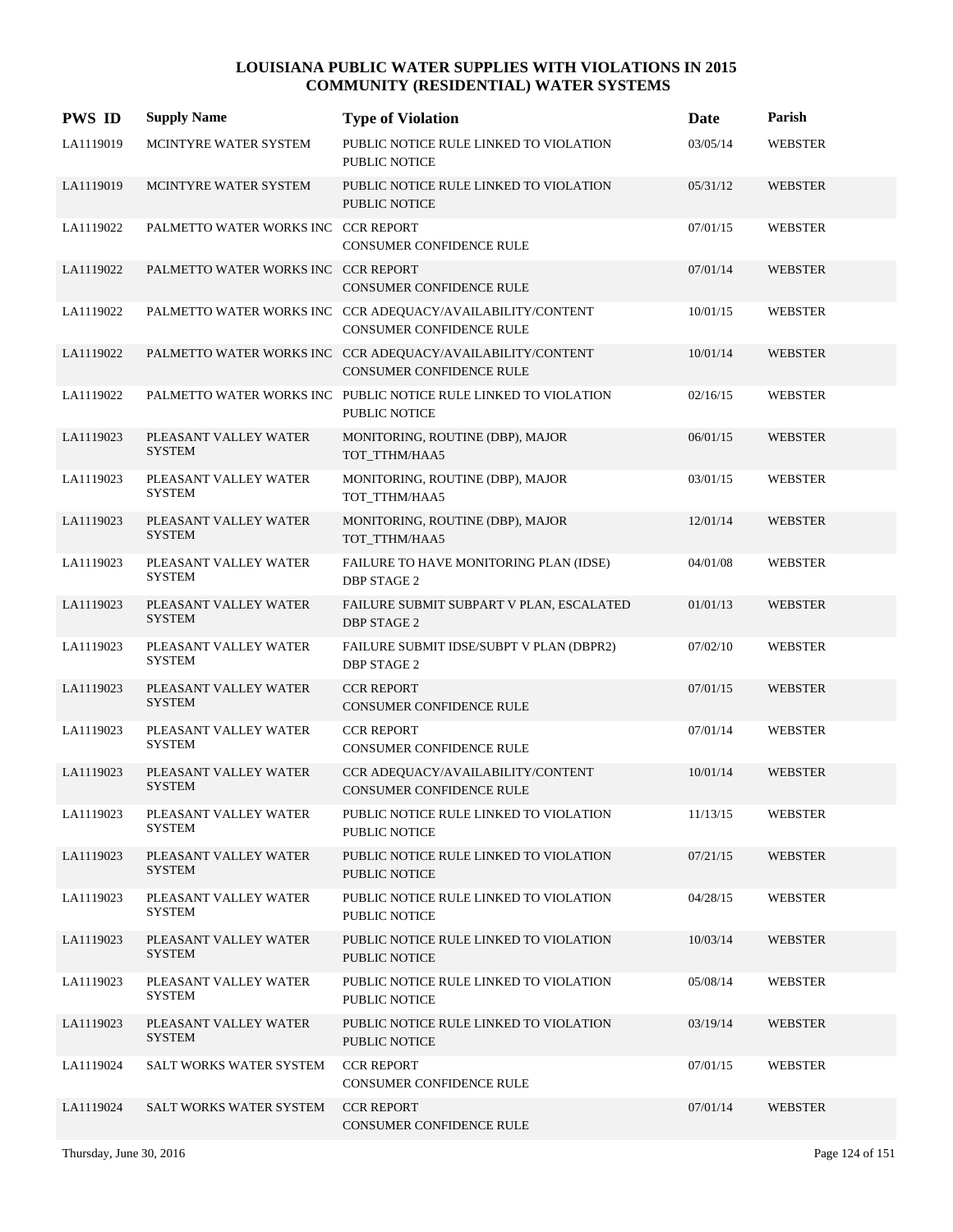| <b>PWS ID</b> | <b>Supply Name</b>                    | <b>Type of Violation</b>                                             | Date     | Parish                  |
|---------------|---------------------------------------|----------------------------------------------------------------------|----------|-------------------------|
| LA1119024     | SALT WORKS WATER SYSTEM               | CCR ADEQUACY/AVAILABILITY/CONTENT<br><b>CONSUMER CONFIDENCE RULE</b> | 10/01/15 | <b>WEBSTER</b>          |
| LA1119024     | SALT WORKS WATER SYSTEM               | CCR ADEQUACY/AVAILABILITY/CONTENT<br><b>CONSUMER CONFIDENCE RULE</b> | 10/01/14 | <b>WEBSTER</b>          |
| LA1119024     | SALT WORKS WATER SYSTEM               | PUBLIC NOTICE RULE LINKED TO VIOLATION<br><b>PUBLIC NOTICE</b>       | 03/19/14 | <b>WEBSTER</b>          |
| LA1119026     | SHONGALOO WATER SYSTEM                | MONITORING, ROUTINE (DBP), MAJOR<br>TOT_TTHM/HAA5                    | 09/01/14 | <b>WEBSTER</b>          |
| LA1119029     | STATE LINE WATER SYSTEM               | MONITORING, ROUTINE (DBP), MAJOR<br>TOT_TTHM/HAA5                    | 09/01/14 | <b>WEBSTER</b>          |
| LA1119032     | DORCHEAT ACRES WATER<br><b>SYSTEM</b> | MONITORING, ROUTINE (DBP), MAJOR<br>TOT_TTHM/HAA5                    | 09/01/14 | <b>WEBSTER</b>          |
| LA1119035     | ST JAMES WATER SYSTEM                 | FAILURE ADDRESS DEFICIENCY (GWR)<br><b>GROUNDWATER RULE</b>          | 01/01/12 | <b>WEBSTER</b>          |
| LA1119035     | <b>ST JAMES WATER SYSTEM</b>          | CCR ADEQUACY/AVAILABILITY/CONTENT<br><b>CONSUMER CONFIDENCE RULE</b> | 10/01/14 | <b>WEBSTER</b>          |
| LA1121014     | PORT ALLEN WATER SYSTEM               | CCR ADEOUACY/AVAILABILITY/CONTENT<br><b>CONSUMER CONFIDENCE RULE</b> | 10/01/15 | <b>WEST BATON ROUGE</b> |
| LA1121014     | PORT ALLEN WATER SYSTEM               | POSITIVE ECOLI AT GW SOURCE<br>E. COLI                               | 06/20/15 | WEST BATON ROUGE        |
| LA1123001     | EPPS WATER SYSTEM                     | MONITORING (TCR), REPEAT MINOR<br><b>COLIFORM (TCR)</b>              | 06/01/15 | WEST CARROLL            |
| LA1123001     | <b>EPPS WATER SYSTEM</b>              | MONITORING, ROUTINE (DBP), MAJOR<br><b>CHLORINE</b>                  | 04/01/15 | WEST CARROLL            |
| LA1123001     | EPPS WATER SYSTEM                     | MONITORING, ROUTINE (DBP), MAJOR<br>TOT_TTHM/HAA5                    | 12/01/14 | WEST CARROLL            |
| LA1123001     | EPPS WATER SYSTEM                     | PUBLIC NOTICE RULE LINKED TO VIOLATION<br><b>PUBLIC NOTICE</b>       | 07/21/15 | WEST CARROLL            |
| LA1123001     | EPPS WATER SYSTEM                     | PUBLIC NOTICE RULE LINKED TO VIOLATION<br><b>PUBLIC NOTICE</b>       | 02/09/15 | WEST CARROLL            |
| LA1123001     | <b>EPPS WATER SYSTEM</b>              | PUBLIC NOTICE RULE LINKED TO VIOLATION<br>PUBLIC NOTICE              | 01/13/15 | <b>WEST CARROLL</b>     |
| LA1123001     | EPPS WATER SYSTEM                     | PUBLIC NOTICE RULE LINKED TO VIOLATION<br>PUBLIC NOTICE              | 01/13/15 | WEST CARROLL            |
| LA1123001     | EPPS WATER SYSTEM                     | PUBLIC NOTICE RULE LINKED TO VIOLATION<br>PUBLIC NOTICE              | 12/11/14 | WEST CARROLL            |
| LA1123001     | <b>EPPS WATER SYSTEM</b>              | PUBLIC NOTICE RULE LINKED TO VIOLATION<br>PUBLIC NOTICE              | 12/08/14 | WEST CARROLL            |
| LA1123001     | EPPS WATER SYSTEM                     | PUBLIC NOTICE RULE LINKED TO VIOLATION<br><b>PUBLIC NOTICE</b>       | 04/09/14 | WEST CARROLL            |
| LA1123001     | <b>EPPS WATER SYSTEM</b>              | PUBLIC NOTICE RULE LINKED TO VIOLATION<br>PUBLIC NOTICE              | 03/10/14 | WEST CARROLL            |
| LA1123001     | EPPS WATER SYSTEM                     | PUBLIC NOTICE RULE LINKED TO VIOLATION<br><b>PUBLIC NOTICE</b>       | 03/07/14 | WEST CARROLL            |
| LA1123001     | EPPS WATER SYSTEM                     | PUBLIC NOTICE RULE LINKED TO VIOLATION<br>PUBLIC NOTICE              | 12/06/13 | WEST CARROLL            |
| LA1123001     | <b>EPPS WATER SYSTEM</b>              | INADEQUATE MIN CHLORINE RESIDUAL(GW&SW)<br><b>CHLORINE</b>           | 07/01/15 | WEST CARROLL            |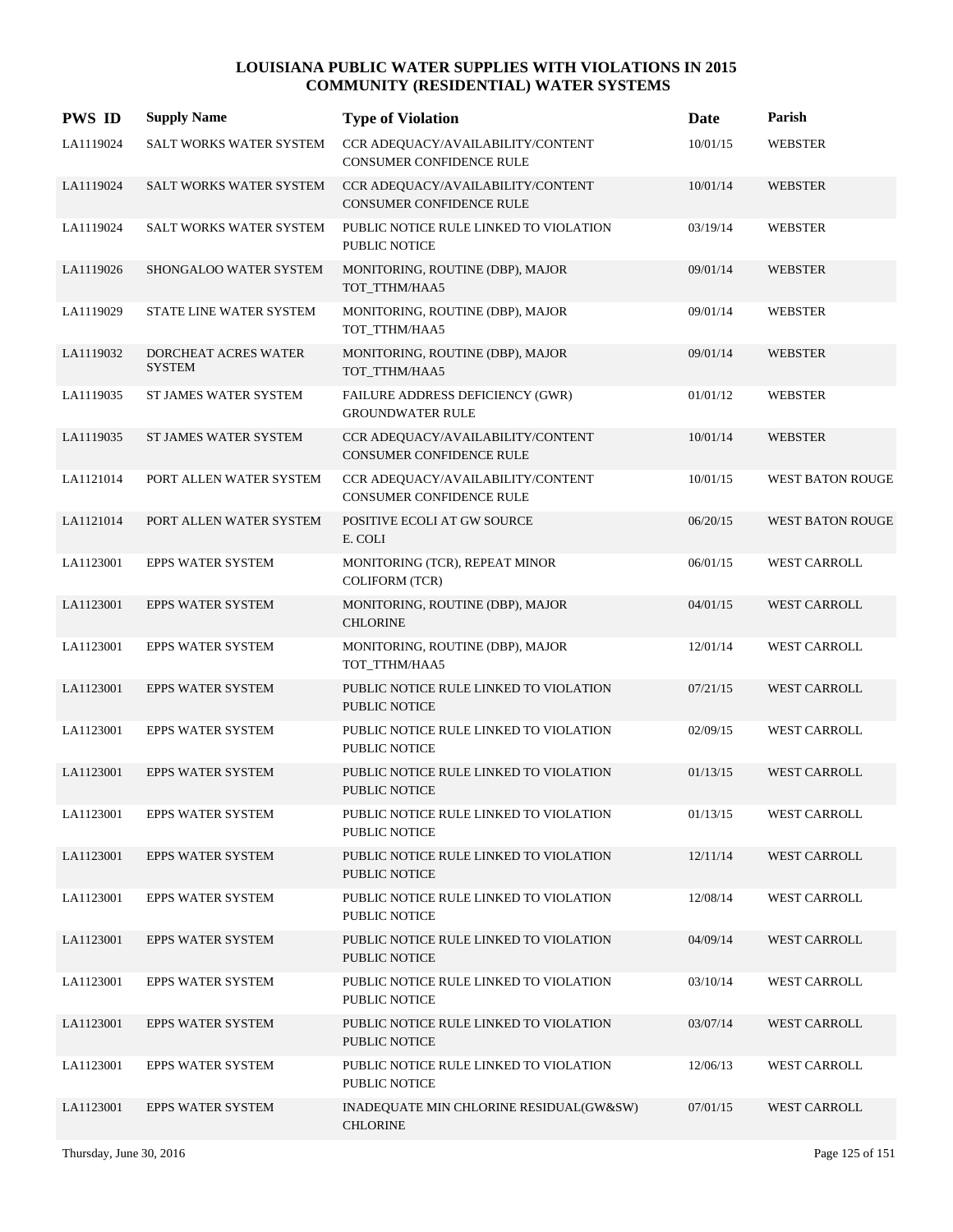| <b>PWS ID</b> | <b>Supply Name</b>                              | <b>Type of Violation</b>                                            | Date     | Parish              |
|---------------|-------------------------------------------------|---------------------------------------------------------------------|----------|---------------------|
| LA1123002     | FISKE UNION WATER SYSTEM                        | MONITORING (TCR), ROUTINE MINOR<br><b>COLIFORM (TCR)</b>            | 05/01/15 | WEST CARROLL        |
| LA1123002     | FISKE UNION WATER SYSTEM                        | MONITORING, ROUTINE (DBP), MAJOR<br><b>CHLORINE</b>                 | 04/01/15 | WEST CARROLL        |
| LA1123004     | <b>GOODWILL WATER SYSTEM</b>                    | PUBLIC NOTICE RULE LINKED TO VIOLATION<br>PUBLIC NOTICE             | 01/09/14 | WEST CARROLL        |
| LA1123005     | NEW CARROLL WATER<br><b>SYSTEM</b>              | MONITORING, ROUTINE (DBP), MAJOR<br>TOT_TTHM/HAA5                   | 10/01/15 | WEST CARROLL        |
| LA1123005     | NEW CARROLL WATER<br><b>SYSTEM</b>              | CCR ADEQUACY/AVAILABILITY/CONTENT<br>CONSUMER CONFIDENCE RULE       | 10/01/15 | <b>WEST CARROLL</b> |
| LA1127001     | ATLANTA WATER SUPPLY                            | MCL, LRAA<br><b>TTHM</b>                                            | 07/01/15 | <b>WINN</b>         |
| LA1127001     | ATLANTA WATER SUPPLY                            | MCL, LRAA<br><b>TTHM</b>                                            | 04/01/15 | <b>WINN</b>         |
| LA1127001     | ATLANTA WATER SUPPLY                            | MCL, LRAA<br>TOTAL HALOACETIC ACIDS (HAA5)                          | 04/01/15 | <b>WINN</b>         |
| LA1127001     | ATLANTA WATER SUPPLY                            | MCL, LRAA<br>TOTAL HALOACETIC ACIDS (HAA5)                          | 01/01/15 | <b>WINN</b>         |
| LA1127001     | ATLANTA WATER SUPPLY                            | FAILURE SUBMIT OEL REPORT FOR HAA5<br>TOTAL HALOACETIC ACIDS (HAA5) | 05/01/15 | <b>WINN</b>         |
| LA1127001     | ATLANTA WATER SUPPLY                            | FAILURE SUBMIT OEL REPORT FOR TTHM<br><b>TTHM</b>                   | 01/31/15 | <b>WINN</b>         |
| LA1127002     | <b>VILLAGE OF CALVIN WATER</b><br><b>SYSTEM</b> | MCL, LRAA<br><b>TTHM</b>                                            | 10/01/15 | <b>WINN</b>         |
| LA1127002     | VILLAGE OF CALVIN WATER<br><b>SYSTEM</b>        | MCL, LRAA<br><b>TTHM</b>                                            | 10/01/15 | <b>WINN</b>         |
| LA1127002     | VILLAGE OF CALVIN WATER<br><b>SYSTEM</b>        | MCL, LRAA<br><b>TTHM</b>                                            | 07/01/15 | <b>WINN</b>         |
| LA1127002     | VILLAGE OF CALVIN WATER<br><b>SYSTEM</b>        | MCL, LRAA<br>TOTAL HALOACETIC ACIDS (HAA5)                          | 07/01/15 | <b>WINN</b>         |
| LA1127002     | VILLAGE OF CALVIN WATER<br><b>SYSTEM</b>        | MCL, LRAA<br><b>TTHM</b>                                            | 07/01/15 | <b>WINN</b>         |
| LA1127002     | VILLAGE OF CALVIN WATER<br><b>SYSTEM</b>        | MCL, LRAA<br><b>TTHM</b>                                            | 04/01/15 | <b>WINN</b>         |
| LA1127002     | VILLAGE OF CALVIN WATER<br><b>SYSTEM</b>        | MCL, LRAA<br>TTHM                                                   | 04/01/15 | <b>WINN</b>         |
| LA1127002     | VILLAGE OF CALVIN WATER<br><b>SYSTEM</b>        | MCL, LRAA<br>TOTAL HALOACETIC ACIDS (HAA5)                          | 01/01/15 | WINN                |
| LA1127002     | VILLAGE OF CALVIN WATER<br><b>SYSTEM</b>        | MCL, LRAA<br><b>TTHM</b>                                            | 01/01/15 | <b>WINN</b>         |
| LA1127002     | VILLAGE OF CALVIN WATER<br><b>SYSTEM</b>        | MCL, LRAA<br><b>TTHM</b>                                            | 01/01/15 | <b>WINN</b>         |
| LA1127002     | VILLAGE OF CALVIN WATER<br><b>SYSTEM</b>        | MONITORING (TCR), ROUTINE MAJOR<br><b>COLIFORM</b> (TCR)            | 06/01/15 | <b>WINN</b>         |
| LA1127002     | VILLAGE OF CALVIN WATER<br><b>SYSTEM</b>        | MONITORING (TCR), ROUTINE MAJOR<br><b>COLIFORM (TCR)</b>            | 02/01/15 | <b>WINN</b>         |
| LA1127002     | VILLAGE OF CALVIN WATER<br><b>SYSTEM</b>        | MONITORING, ROUTINE (DBP), MAJOR<br><b>CHLORINE</b>                 | 04/01/15 | <b>WINN</b>         |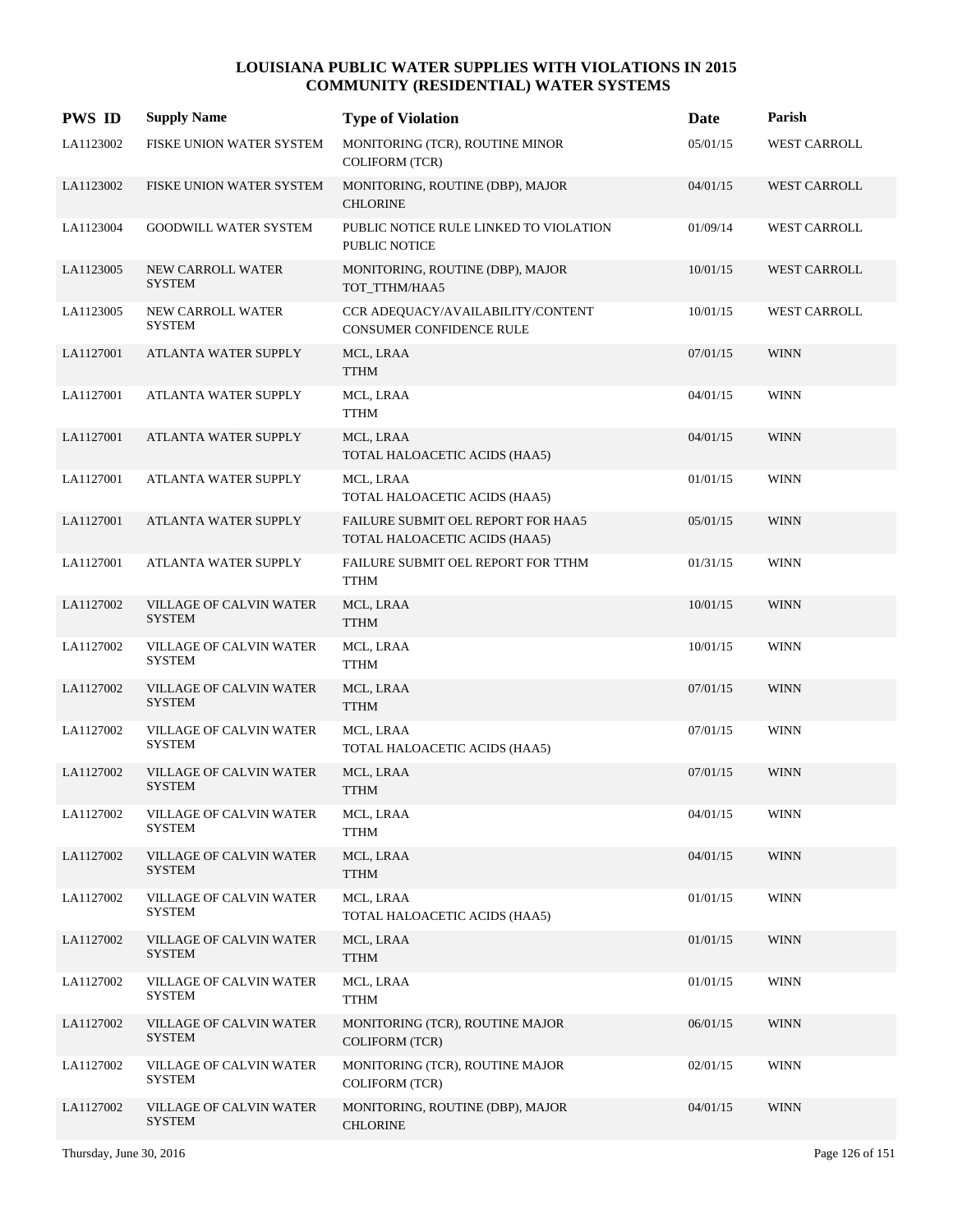| <b>PWS ID</b> | <b>Supply Name</b>                              | <b>Type of Violation</b>                                             | Date     | Parish      |
|---------------|-------------------------------------------------|----------------------------------------------------------------------|----------|-------------|
| LA1127002     | VILLAGE OF CALVIN WATER<br><b>SYSTEM</b>        | MONITORING, ROUTINE (DBP), MAJOR<br>TOT TTHM/HAA5                    | 03/01/15 | <b>WINN</b> |
| LA1127002     | <b>VILLAGE OF CALVIN WATER</b><br><b>SYSTEM</b> | MONITORING, ROUTINE (DBP), MAJOR<br>TOT_TTHM/HAA5                    | 12/01/14 | <b>WINN</b> |
| LA1127002     | VILLAGE OF CALVIN WATER<br><b>SYSTEM</b>        | FAILURE SUBMIT OEL REPORT FOR TTHM<br><b>TTHM</b>                    | 05/01/15 | <b>WINN</b> |
| LA1127002     | VILLAGE OF CALVIN WATER<br><b>SYSTEM</b>        | FAILURE SUBMIT OEL REPORT FOR TTHM<br><b>TTHM</b>                    | 01/31/15 | <b>WINN</b> |
| LA1127002     | VILLAGE OF CALVIN WATER<br><b>SYSTEM</b>        | FAILURE SUBMIT OEL REPORT FOR HAA5<br>TOTAL HALOACETIC ACIDS (HAA5)  | 01/31/15 | <b>WINN</b> |
| LA1127002     | <b>VILLAGE OF CALVIN WATER</b><br><b>SYSTEM</b> | FAILURE SUBMIT OEL REPORT FOR HAA5<br>TOTAL HALOACETIC ACIDS (HAA5)  | 10/31/14 | <b>WINN</b> |
| LA1127002     | VILLAGE OF CALVIN WATER<br><b>SYSTEM</b>        | FAILURE SUBMIT OEL REPORT FOR TTHM<br><b>TTHM</b>                    | 10/31/14 | <b>WINN</b> |
| LA1127002     | VILLAGE OF CALVIN WATER<br><b>SYSTEM</b>        | FAILURE SUBMIT OEL REPORT FOR HAA5<br>TOTAL HALOACETIC ACIDS (HAA5)  | 07/31/14 | <b>WINN</b> |
| LA1127002     | <b>VILLAGE OF CALVIN WATER</b><br><b>SYSTEM</b> | FAILURE SUBMIT OEL REPORT FOR TTHM<br><b>TTHM</b>                    | 07/31/14 | <b>WINN</b> |
| LA1127002     | VILLAGE OF CALVIN WATER<br><b>SYSTEM</b>        | FAILURE SUBMIT OEL REPORT FOR TTHM<br><b>TTHM</b>                    | 05/01/14 | <b>WINN</b> |
| LA1127002     | VILLAGE OF CALVIN WATER<br><b>SYSTEM</b>        | <b>CCR REPORT</b><br>CONSUMER CONFIDENCE RULE                        | 07/01/15 | <b>WINN</b> |
| LA1127002     | VILLAGE OF CALVIN WATER<br><b>SYSTEM</b>        | <b>CCR REPORT</b><br><b>CONSUMER CONFIDENCE RULE</b>                 | 07/01/14 | <b>WINN</b> |
| LA1127002     | VILLAGE OF CALVIN WATER<br><b>SYSTEM</b>        | CCR ADEQUACY/AVAILABILITY/CONTENT<br><b>CONSUMER CONFIDENCE RULE</b> | 10/01/15 | <b>WINN</b> |
| LA1127002     | VILLAGE OF CALVIN WATER<br><b>SYSTEM</b>        | CCR ADEQUACY/AVAILABILITY/CONTENT<br>CONSUMER CONFIDENCE RULE        | 10/01/14 | <b>WINN</b> |
| LA1127002     | VILLAGE OF CALVIN WATER<br><b>SYSTEM</b>        | PUBLIC NOTICE RULE LINKED TO VIOLATION<br>PUBLIC NOTICE              | 12/09/15 | <b>WINN</b> |
| LA1127002     | VILLAGE OF CALVIN WATER<br><b>SYSTEM</b>        | PUBLIC NOTICE RULE LINKED TO VIOLATION<br><b>PUBLIC NOTICE</b>       | 12/09/15 | <b>WINN</b> |
| LA1127002     | VILLAGE OF CALVIN WATER<br>SYSTEM               | PUBLIC NOTICE RULE LINKED TO VIOLATION<br>PUBLIC NOTICE              | 11/24/15 | <b>WINN</b> |
| LA1127002     | VILLAGE OF CALVIN WATER<br><b>SYSTEM</b>        | PUBLIC NOTICE RULE LINKED TO VIOLATION<br>PUBLIC NOTICE              | 11/13/15 | <b>WINN</b> |
| LA1127002     | VILLAGE OF CALVIN WATER<br>SYSTEM               | PUBLIC NOTICE RULE LINKED TO VIOLATION<br>PUBLIC NOTICE              | 10/30/15 | <b>WINN</b> |
| LA1127002     | VILLAGE OF CALVIN WATER<br><b>SYSTEM</b>        | PUBLIC NOTICE RULE LINKED TO VIOLATION<br>PUBLIC NOTICE              | 09/14/15 | <b>WINN</b> |
| LA1127002     | VILLAGE OF CALVIN WATER<br><b>SYSTEM</b>        | PUBLIC NOTICE RULE LINKED TO VIOLATION<br>PUBLIC NOTICE              | 07/17/15 | <b>WINN</b> |
| LA1127002     | VILLAGE OF CALVIN WATER<br><b>SYSTEM</b>        | PUBLIC NOTICE RULE LINKED TO VIOLATION<br>PUBLIC NOTICE              | 06/10/15 | <b>WINN</b> |
| LA1127002     | VILLAGE OF CALVIN WATER<br>SYSTEM               | PUBLIC NOTICE RULE LINKED TO VIOLATION<br>PUBLIC NOTICE              | 05/16/15 | <b>WINN</b> |
| LA1127002     | <b>VILLAGE OF CALVIN WATER</b><br><b>SYSTEM</b> | PUBLIC NOTICE RULE LINKED TO VIOLATION<br>PUBLIC NOTICE              | 05/16/15 | <b>WINN</b> |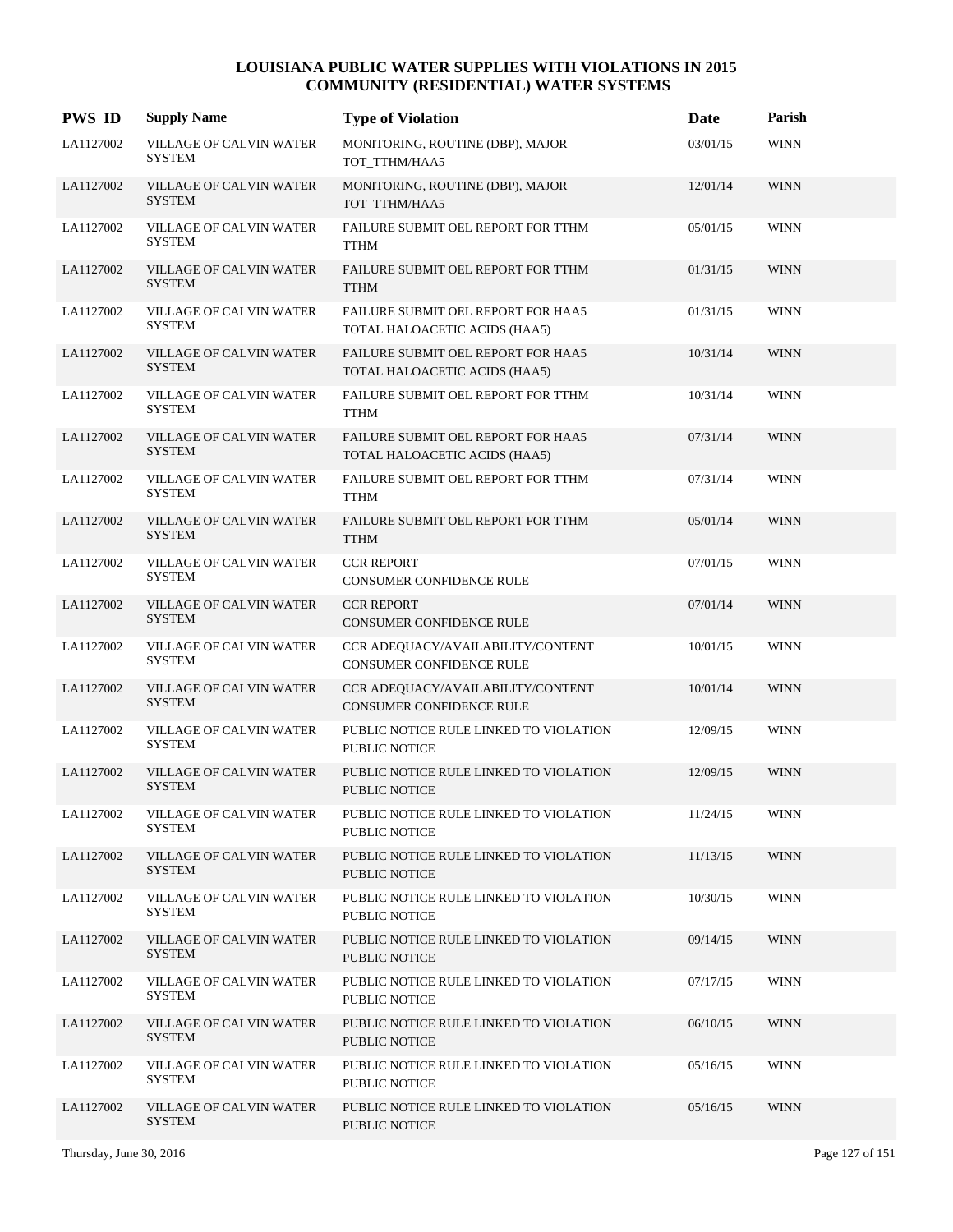| <b>PWS ID</b> | <b>Supply Name</b>                              | <b>Type of Violation</b>                                            | Date     | Parish      |
|---------------|-------------------------------------------------|---------------------------------------------------------------------|----------|-------------|
| LA1127002     | <b>VILLAGE OF CALVIN WATER</b><br><b>SYSTEM</b> | PUBLIC NOTICE RULE LINKED TO VIOLATION<br>PUBLIC NOTICE             | 04/28/15 | <b>WINN</b> |
| LA1127002     | <b>VILLAGE OF CALVIN WATER</b><br><b>SYSTEM</b> | PUBLIC NOTICE RULE LINKED TO VIOLATION<br><b>PUBLIC NOTICE</b>      | 02/27/15 | <b>WINN</b> |
| LA1127002     | VILLAGE OF CALVIN WATER<br><b>SYSTEM</b>        | PUBLIC NOTICE RULE LINKED TO VIOLATION<br>PUBLIC NOTICE             | 02/27/15 | <b>WINN</b> |
| LA1127002     | <b>VILLAGE OF CALVIN WATER</b><br><b>SYSTEM</b> | PUBLIC NOTICE RULE LINKED TO VIOLATION<br>PUBLIC NOTICE             | 02/27/15 | <b>WINN</b> |
| LA1127002     | <b>VILLAGE OF CALVIN WATER</b><br><b>SYSTEM</b> | PUBLIC NOTICE RULE LINKED TO VIOLATION<br><b>PUBLIC NOTICE</b>      | 02/27/15 | <b>WINN</b> |
| LA1127002     | <b>VILLAGE OF CALVIN WATER</b><br><b>SYSTEM</b> | PUBLIC NOTICE RULE LINKED TO VIOLATION<br>PUBLIC NOTICE             | 02/25/15 | <b>WINN</b> |
| LA1127002     | VILLAGE OF CALVIN WATER<br><b>SYSTEM</b>        | PUBLIC NOTICE RULE LINKED TO VIOLATION<br><b>PUBLIC NOTICE</b>      | 01/08/15 | <b>WINN</b> |
| LA1127002     | <b>VILLAGE OF CALVIN WATER</b><br><b>SYSTEM</b> | PUBLIC NOTICE RULE LINKED TO VIOLATION<br><b>PUBLIC NOTICE</b>      | 01/07/15 | <b>WINN</b> |
| LA1127002     | <b>VILLAGE OF CALVIN WATER</b><br><b>SYSTEM</b> | PUBLIC NOTICE RULE LINKED TO VIOLATION<br>PUBLIC NOTICE             | 09/08/14 | <b>WINN</b> |
| LA1127002     | <b>VILLAGE OF CALVIN WATER</b><br><b>SYSTEM</b> | PUBLIC NOTICE RULE LINKED TO VIOLATION<br>PUBLIC NOTICE             | 09/08/14 | <b>WINN</b> |
| LA1127002     | <b>VILLAGE OF CALVIN WATER</b><br><b>SYSTEM</b> | PUBLIC NOTICE RULE LINKED TO VIOLATION<br>PUBLIC NOTICE             | 07/30/14 | <b>WINN</b> |
| LA1127002     | <b>VILLAGE OF CALVIN WATER</b><br><b>SYSTEM</b> | PUBLIC NOTICE RULE LINKED TO VIOLATION<br><b>PUBLIC NOTICE</b>      | 05/23/14 | <b>WINN</b> |
| LA1127002     | <b>VILLAGE OF CALVIN WATER</b><br><b>SYSTEM</b> | PUBLIC NOTICE RULE LINKED TO VIOLATION<br>PUBLIC NOTICE             | 05/08/14 | <b>WINN</b> |
| LA1127002     | <b>VILLAGE OF CALVIN WATER</b><br><b>SYSTEM</b> | PUBLIC NOTICE RULE LINKED TO VIOLATION<br><b>PUBLIC NOTICE</b>      | 03/15/14 | <b>WINN</b> |
| LA1127002     | <b>VILLAGE OF CALVIN WATER</b><br><b>SYSTEM</b> | PUBLIC NOTICE RULE LINKED TO VIOLATION<br><b>PUBLIC NOTICE</b>      | 12/08/13 | <b>WINN</b> |
| LA1127002     | <b>VILLAGE OF CALVIN WATER</b><br><b>SYSTEM</b> | PUBLIC NOTICE RULE LINKED TO VIOLATION<br><b>PUBLIC NOTICE</b>      | 04/20/13 | <b>WINN</b> |
| LA1127002     | VILLAGE OF CALVIN WATER<br><b>SYSTEM</b>        | PUBLIC NOTICE RULE LINKED TO VIOLATION<br>PUBLIC NOTICE             | 12/02/12 | <b>WINN</b> |
| LA1127002     | VILLAGE OF CALVIN WATER<br><b>SYSTEM</b>        | PUBLIC NOTICE RULE LINKED TO VIOLATION<br><b>PUBLIC NOTICE</b>      | 04/29/12 | <b>WINN</b> |
| LA1127008     | JOYCE WATER SUPPLY                              | MCL, LRAA<br><b>TTHM</b>                                            | 10/01/15 | WINN        |
| LA1127008     | JOYCE WATER SUPPLY                              | MONITORING, ROUTINE (DBP), MAJOR<br>TOT_TTHM/HAA5                   | 09/01/15 | <b>WINN</b> |
| LA1127008     | JOYCE WATER SUPPLY                              | FAILURE ADDRESS DEFICIENCY (GWR)<br><b>GROUNDWATER RULE</b>         | 05/09/12 | <b>WINN</b> |
| LA1127010     | <b>VILLAGE OF SIKES WATER</b><br><b>SYSTEM</b>  | MCL, LRAA<br><b>TTHM</b>                                            | 10/01/15 | <b>WINN</b> |
| LA1127010     | <b>VILLAGE OF SIKES WATER</b><br>SYSTEM         | MCL, LRAA<br>TOTAL HALOACETIC ACIDS (HAA5)                          | 10/01/15 | <b>WINN</b> |
| LA1127010     | VILLAGE OF SIKES WATER<br><b>SYSTEM</b>         | FAILURE SUBMIT OEL REPORT FOR HAA5<br>TOTAL HALOACETIC ACIDS (HAA5) | 07/31/14 | <b>WINN</b> |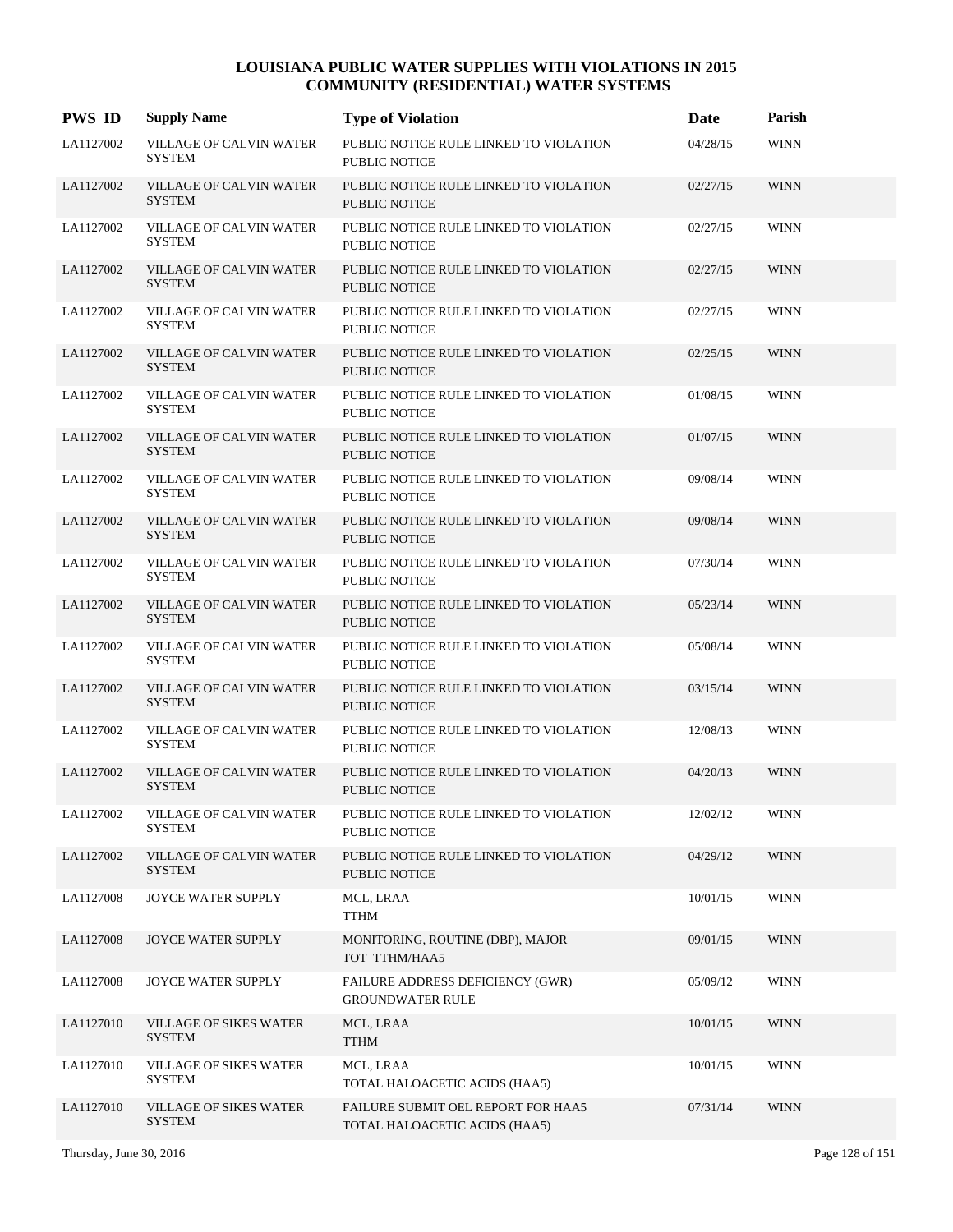| <b>PWS ID</b> | <b>Supply Name</b>                             | <b>Type of Violation</b>                                             | Date     | Parish      |
|---------------|------------------------------------------------|----------------------------------------------------------------------|----------|-------------|
| LA1127010     | VILLAGE OF SIKES WATER<br><b>SYSTEM</b>        | FAILURE SUBMIT OEL REPORT FOR TTHM<br><b>TTHM</b>                    | 07/31/14 | <b>WINN</b> |
| LA1127010     | <b>VILLAGE OF SIKES WATER</b><br><b>SYSTEM</b> | FAILURE SUBMIT OEL REPORT FOR HAA5<br>TOTAL HALOACETIC ACIDS (HAA5)  | 05/01/14 | <b>WINN</b> |
| LA1127010     | VILLAGE OF SIKES WATER<br><b>SYSTEM</b>        | FAILURE SUBMIT OEL REPORT FOR TTHM<br><b>TTHM</b>                    | 05/01/14 | <b>WINN</b> |
| LA1127010     | <b>VILLAGE OF SIKES WATER</b><br><b>SYSTEM</b> | FOLLOW-UP OR ROUTINE TAP M/R (LCR)<br><b>LEAD &amp; COPPER RULE</b>  | 10/01/14 | <b>WINN</b> |
| LA1127010     | VILLAGE OF SIKES WATER<br><b>SYSTEM</b>        | FOLLOW-UP OR ROUTINE TAP M/R (LCR)<br><b>LEAD &amp; COPPER RULE</b>  | 10/01/13 | <b>WINN</b> |
| LA1127010     | VILLAGE OF SIKES WATER<br><b>SYSTEM</b>        | FOLLOW-UP OR ROUTINE TAP M/R (LCR)<br><b>LEAD &amp; COPPER RULE</b>  | 10/01/12 | <b>WINN</b> |
| LA1127010     | VILLAGE OF SIKES WATER<br><b>SYSTEM</b>        | <b>CCR REPORT</b><br>CONSUMER CONFIDENCE RULE                        | 07/01/14 | <b>WINN</b> |
| LA1127010     | <b>VILLAGE OF SIKES WATER</b><br><b>SYSTEM</b> | CCR ADEQUACY/AVAILABILITY/CONTENT<br><b>CONSUMER CONFIDENCE RULE</b> | 10/01/14 | <b>WINN</b> |
| LA1127010     | VILLAGE OF SIKES WATER<br><b>SYSTEM</b>        | PUBLIC NOTICE RULE LINKED TO VIOLATION<br><b>PUBLIC NOTICE</b>       | 02/14/15 | <b>WINN</b> |
| LA1127010     | VILLAGE OF SIKES WATER<br><b>SYSTEM</b>        | PUBLIC NOTICE RULE LINKED TO VIOLATION<br><b>PUBLIC NOTICE</b>       | 05/23/14 | <b>WINN</b> |
| LA1127011     | WEST WINN WATER SYSTEM<br><b>INC</b>           | MCL, LRAA<br><b>TTHM</b>                                             | 10/01/15 | <b>WINN</b> |
| LA1127011     | WEST WINN WATER SYSTEM<br><b>INC</b>           | MCL, LRAA<br>TOTAL HALOACETIC ACIDS (HAA5)                           | 10/01/15 | <b>WINN</b> |
| LA1127011     | WEST WINN WATER SYSTEM<br><b>INC</b>           | MCL, LRAA<br>TTHM                                                    | 10/01/15 | <b>WINN</b> |
| LA1127011     | WEST WINN WATER SYSTEM<br><b>INC</b>           | MCL, LRAA<br><b>TTHM</b>                                             | 07/01/15 | <b>WINN</b> |
| LA1127011     | WEST WINN WATER SYSTEM<br><b>INC</b>           | MCL, LRAA<br>TOTAL HALOACETIC ACIDS (HAA5)                           | 07/01/15 | <b>WINN</b> |
| LA1127011     | WEST WINN WATER SYSTEM<br><b>INC</b>           | MCL, LRAA<br><b>TTHM</b>                                             | 04/01/15 | <b>WINN</b> |
| LA1127011     | WEST WINN WATER SYSTEM<br><b>INC</b>           | FAILURE SUBMIT OEL REPORT FOR HAA5<br>TOTAL HALOACETIC ACIDS (HAA5)  | 05/01/15 | <b>WINN</b> |
| LA1127011     | WEST WINN WATER SYSTEM<br><b>INC</b>           | FAILURE SUBMIT OEL REPORT FOR TTHM<br><b>TTHM</b>                    | 05/01/15 | <b>WINN</b> |
| LA1127011     | WEST WINN WATER SYSTEM<br><b>INC</b>           | FAILURE SUBMIT OEL REPORT FOR TTHM<br><b>TTHM</b>                    | 05/01/14 | <b>WINN</b> |
| LA1127012     | CITY OF WINNFIELD WATER<br><b>SYSTEM</b>       | MONITORING, ROUTINE (DBP), MAJOR<br>TOT_TTHM/HAA5                    | 08/01/14 | <b>WINN</b> |
| LA1127012     | CITY OF WINNFIELD WATER<br><b>SYSTEM</b>       | CCR ADEQUACY/AVAILABILITY/CONTENT<br>CONSUMER CONFIDENCE RULE        | 10/01/14 | <b>WINN</b> |
| LA1127015     | HUDSON GAARS MILL WATER<br><b>SYSTEM</b>       | MCL, LRAA<br>TOTAL HALOACETIC ACIDS (HAA5)                           | 04/01/15 | <b>WINN</b> |
| LA1127015     | HUDSON GAARS MILL WATER<br><b>SYSTEM</b>       | MCL, LRAA<br><b>TTHM</b>                                             | 04/01/15 | <b>WINN</b> |
| LA1127015     | HUDSON GAARS MILL WATER<br><b>SYSTEM</b>       | MCL, LRAA<br><b>TTHM</b>                                             | 04/01/15 | <b>WINN</b> |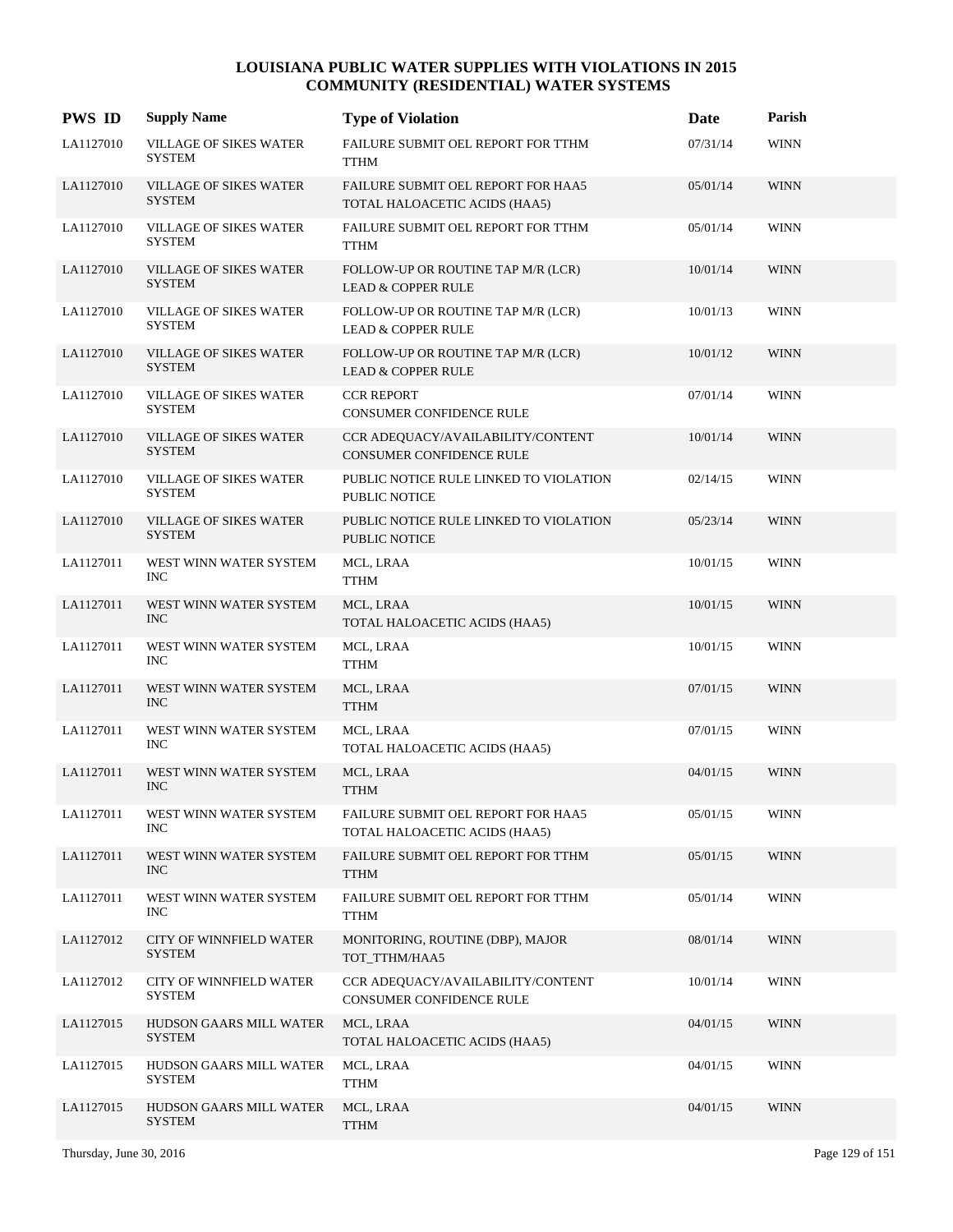| <b>PWS ID</b> | <b>Supply Name</b>                              | <b>Type of Violation</b>                                                   | Date     | Parish      |
|---------------|-------------------------------------------------|----------------------------------------------------------------------------|----------|-------------|
| LA1127015     | HUDSON GAARS MILL WATER<br><b>SYSTEM</b>        | MCL, LRAA<br>TOTAL HALOACETIC ACIDS (HAA5)                                 | 04/01/15 | <b>WINN</b> |
| LA1127015     | HUDSON GAARS MILL WATER<br><b>SYSTEM</b>        | MONITORING, ROUTINE (DBP), MAJOR<br>TOT_TTHM/HAA5                          | 10/01/15 | <b>WINN</b> |
| LA1127015     | HUDSON GAARS MILL WATER<br><b>SYSTEM</b>        | MONITORING, ROUTINE (DBP), MAJOR<br>TOT_TTHM/HAA5                          | 07/01/15 | <b>WINN</b> |
| LA1127015     | HUDSON GAARS MILL WATER<br><b>SYSTEM</b>        | MONITORING, ROUTINE (DBP), MAJOR<br>TOT_TTHM/HAA5                          | 01/01/15 | <b>WINN</b> |
| LA1127015     | HUDSON GAARS MILL WATER<br>SYSTEM               | FAILURE SUBMIT OEL REPORT FOR TTHM<br><b>TTHM</b>                          | 05/01/15 | <b>WINN</b> |
| LA1127015     | HUDSON GAARS MILL WATER<br><b>SYSTEM</b>        | FAILURE SUBMIT OEL REPORT FOR HAA5<br>TOTAL HALOACETIC ACIDS (HAA5)        | 05/01/15 | <b>WINN</b> |
| LA1127015     | HUDSON GAARS MILL WATER<br><b>SYSTEM</b>        | FAILURE SUBMIT OEL REPORT FOR TTHM<br><b>TTHM</b>                          | 01/31/15 | <b>WINN</b> |
| LA1127015     | HUDSON GAARS MILL WATER<br><b>SYSTEM</b>        | FAILURE SUBMIT OEL REPORT FOR HAA5<br>TOTAL HALOACETIC ACIDS (HAA5)        | 01/31/15 | <b>WINN</b> |
| LA1127015     | HUDSON GAARS MILL WATER<br><b>SYSTEM</b>        | FAILURE SUBMIT OEL REPORT FOR TTHM<br><b>TTHM</b>                          | 10/31/14 | <b>WINN</b> |
| LA1127015     | <b>HUDSON GAARS MILL WATER</b><br><b>SYSTEM</b> | FAILURE SUBMIT OEL REPORT FOR HAA5<br>TOTAL HALOACETIC ACIDS (HAA5)        | 10/31/14 | <b>WINN</b> |
| LA1127015     | HUDSON GAARS MILL WATER<br><b>SYSTEM</b>        | FAILURE SUBMIT OEL REPORT FOR TTHM<br><b>TTHM</b>                          | 07/31/14 | <b>WINN</b> |
| LA1127015     | HUDSON GAARS MILL WATER<br><b>SYSTEM</b>        | <b>FAILURE SUBMIT OEL REPORT FOR HAA5</b><br>TOTAL HALOACETIC ACIDS (HAA5) | 07/31/14 | <b>WINN</b> |
| LA1127015     | <b>HUDSON GAARS MILL WATER</b><br>SYSTEM        | FAILURE SUBMIT OEL REPORT FOR HAA5<br>TOTAL HALOACETIC ACIDS (HAA5)        | 05/01/14 | <b>WINN</b> |
| LA1127015     | HUDSON GAARS MILL WATER<br><b>SYSTEM</b>        | FAILURE SUBMIT OEL REPORT FOR TTHM<br><b>TTHM</b>                          | 05/01/14 | <b>WINN</b> |
| LA1127015     | HUDSON GAARS MILL WATER<br><b>SYSTEM</b>        | <b>CCR REPORT</b><br><b>CONSUMER CONFIDENCE RULE</b>                       | 07/01/15 | <b>WINN</b> |
| LA1127015     | <b>HUDSON GAARS MILL WATER</b><br><b>SYSTEM</b> | CCR ADEQUACY/AVAILABILITY/CONTENT<br><b>CONSUMER CONFIDENCE RULE</b>       | 10/01/15 | <b>WINN</b> |
| LA1127015     | HUDSON GAARS MILL WATER<br><b>SYSTEM</b>        | CCR ADEQUACY/AVAILABILITY/CONTENT<br>CONSUMER CONFIDENCE RULE              | 10/01/14 | <b>WINN</b> |
| LA1127015     | HUDSON GAARS MILL WATER<br><b>SYSTEM</b>        | CCR ADEQUACY/AVAILABILITY/CONTENT<br>CONSUMER CONFIDENCE RULE              | 10/01/13 | <b>WINN</b> |
| LA1127015     | HUDSON GAARS MILL WATER<br>SYSTEM               | PUBLIC NOTICE RULE LINKED TO VIOLATION<br>PUBLIC NOTICE                    | 09/10/15 | <b>WINN</b> |
| LA1127015     | <b>HUDSON GAARS MILL WATER</b><br><b>SYSTEM</b> | PUBLIC NOTICE RULE LINKED TO VIOLATION<br>PUBLIC NOTICE                    | 09/10/15 | <b>WINN</b> |
| LA1127015     | HUDSON GAARS MILL WATER<br><b>SYSTEM</b>        | PUBLIC NOTICE RULE LINKED TO VIOLATION<br>PUBLIC NOTICE                    | 02/15/15 | <b>WINN</b> |
| LA1127015     | HUDSON GAARS MILL WATER<br><b>SYSTEM</b>        | PUBLIC NOTICE RULE LINKED TO VIOLATION<br>PUBLIC NOTICE                    | 02/15/15 | <b>WINN</b> |
| LA1127015     | HUDSON GAARS MILL WATER<br><b>SYSTEM</b>        | PUBLIC NOTICE RULE LINKED TO VIOLATION<br>PUBLIC NOTICE                    | 08/25/14 | <b>WINN</b> |
| LA1127015     | HUDSON GAARS MILL WATER<br><b>SYSTEM</b>        | PUBLIC NOTICE RULE LINKED TO VIOLATION<br>PUBLIC NOTICE                    | 08/25/14 | <b>WINN</b> |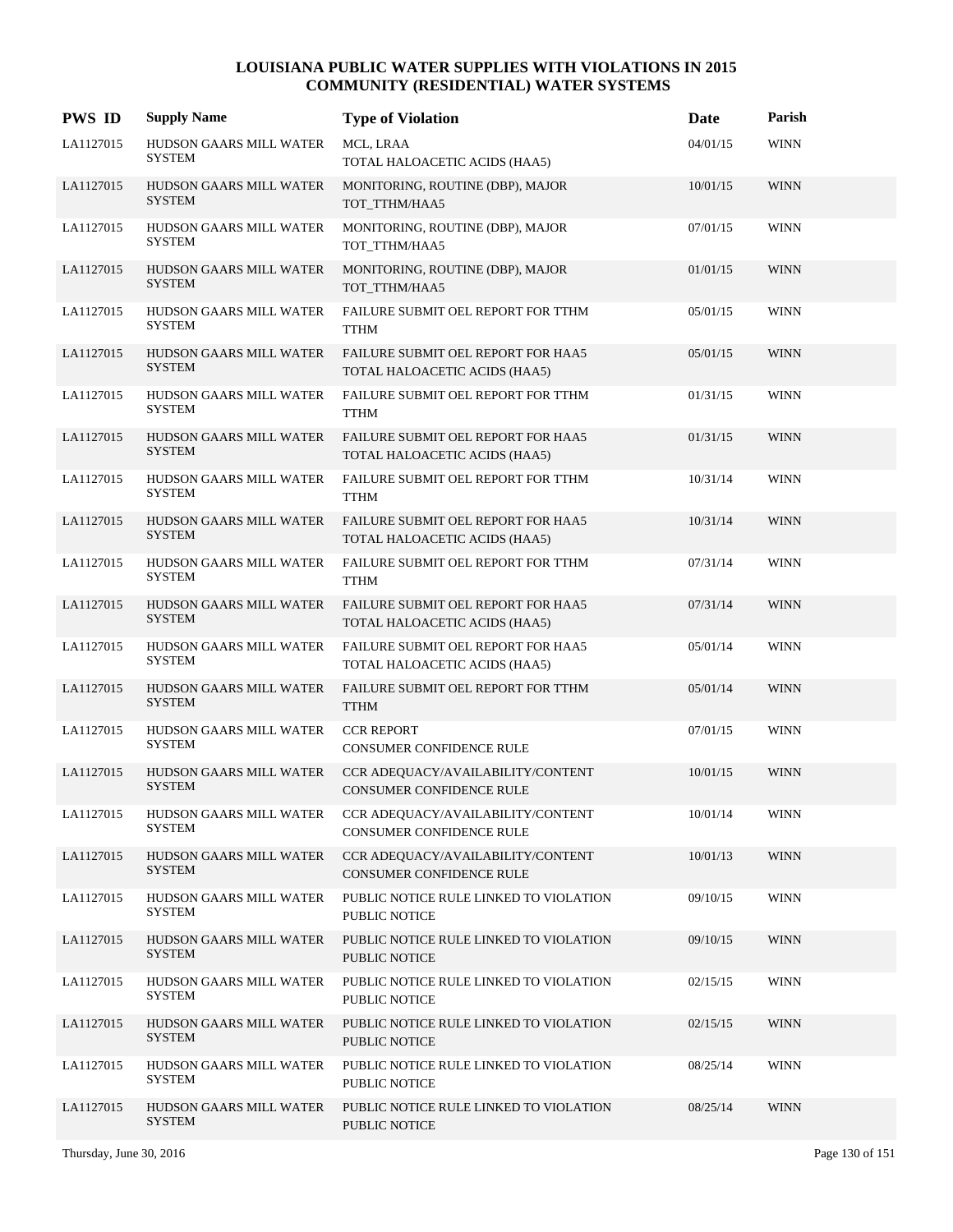| <b>PWS ID</b> | <b>Supply Name</b>                                        | <b>Type of Violation</b>                                             | Date     | Parish      |
|---------------|-----------------------------------------------------------|----------------------------------------------------------------------|----------|-------------|
| LA1127015     | HUDSON GAARS MILL WATER<br><b>SYSTEM</b>                  | PUBLIC NOTICE RULE LINKED TO VIOLATION<br><b>PUBLIC NOTICE</b>       | 06/01/14 | <b>WINN</b> |
| LA1127017     | TANNEHILL WATER SYSTEM                                    | MCL (TCR), MONTHLY<br><b>COLIFORM (TCR)</b>                          | 09/01/15 | <b>WINN</b> |
| LA1127022     | <b>BACKWOOD VILLAGE WATER</b><br><b>SYSTEM</b>            | <b>CCR REPORT</b><br>CONSUMER CONFIDENCE RULE                        | 07/01/15 | <b>WINN</b> |
| LA1127022     | <b>BACKWOOD VILLAGE WATER</b><br><b>SYSTEM</b>            | CCR ADEOUACY/AVAILABILITY/CONTENT<br><b>CONSUMER CONFIDENCE RULE</b> | 10/01/15 | <b>WINN</b> |
| LA1127022     | <b>BACKWOOD VILLAGE WATER</b><br><b>SYSTEM</b>            | PUBLIC NOTICE RULE LINKED TO VIOLATION<br><b>PUBLIC NOTICE</b>       | 07/16/14 | <b>WINN</b> |
| LA1127023     | PLEASANT HILLS-<br>CROSSROADS WATER SYSTEMS               | MCL, LRAA<br><b>TTHM</b>                                             | 10/01/15 | <b>WINN</b> |
| LA1127023     | PLEASANT HILLS-<br>CROSSROADS WATER SYSTEMS               | MCL, LRAA<br><b>TTHM</b>                                             | 10/01/15 | <b>WINN</b> |
| LA1127023     | PLEASANT HILLS-<br>CROSSROADS WATER SYSTEMS               | MCL, LRAA<br><b>TTHM</b>                                             | 07/01/15 | <b>WINN</b> |
| LA1127023     | PLEASANT HILLS-<br>CROSSROADS WATER SYSTEMS TTHM          | MCL, LRAA                                                            | 07/01/15 | <b>WINN</b> |
| LA1127023     | PLEASANT HILLS-<br>CROSSROADS WATER SYSTEMS               | MCL, LRAA<br><b>TTHM</b>                                             | 04/01/15 | <b>WINN</b> |
| LA1127023     | PLEASANT HILLS-<br>CROSSROADS WATER SYSTEMS               | MCL, LRAA<br><b>TTHM</b>                                             | 04/01/15 | <b>WINN</b> |
| LA1127023     | PLEASANT HILLS-<br>CROSSROADS WATER SYSTEMS               | MCL, LRAA<br><b>TTHM</b>                                             | 01/01/15 | <b>WINN</b> |
| LA1127023     | PLEASANT HILLS-<br>CROSSROADS WATER SYSTEMS               | MCL, LRAA<br><b>TTHM</b>                                             | 01/01/15 | <b>WINN</b> |
| LA1127023     | PLEASANT HILLS-<br>CROSSROADS WATER SYSTEMS TOT_TTHM/HAA5 | MONITORING, ROUTINE (DBP), MAJOR                                     | 08/01/15 | <b>WINN</b> |
| LA1127023     | PLEASANT HILLS-<br>CROSSROADS WATER SYSTEMS TTHM          | FAILURE SUBMIT OEL REPORT FOR TTHM                                   | 05/01/15 | <b>WINN</b> |
| LA1127023     | PLEASANT HILLS-<br>CROSSROADS WATER SYSTEMS               | FAILURE SUBMIT OEL REPORT FOR TTHM<br><b>TTHM</b>                    | 01/31/15 | <b>WINN</b> |
| LA1127023     | PLEASANT HILLS-<br>CROSSROADS WATER SYSTEMS               | FAILURE SUBMIT OEL REPORT FOR TTHM<br><b>TTHM</b>                    | 10/31/14 | <b>WINN</b> |
| LA1127023     | PLEASANT HILLS-<br>CROSSROADS WATER SYSTEMS               | FAILURE SUBMIT OEL REPORT FOR TTHM<br><b>TTHM</b>                    | 07/31/14 | <b>WINN</b> |
| LA1127023     | PLEASANT HILLS-<br>CROSSROADS WATER SYSTEMS               | FAILURE SUBMIT OEL REPORT FOR HAA5<br>TOTAL HALOACETIC ACIDS (HAA5)  | 07/31/14 | <b>WINN</b> |
| LA1127023     | PLEASANT HILLS-<br>CROSSROADS WATER SYSTEMS               | FAILURE SUBMIT OEL REPORT FOR TTHM<br><b>TTHM</b>                    | 05/01/14 | <b>WINN</b> |
| LA1127023     | PLEASANT HILLS-<br>CROSSROADS WATER SYSTEMS               | FAILURE SUBMIT OEL REPORT FOR HAA5<br>TOTAL HALOACETIC ACIDS (HAA5)  | 05/01/14 | <b>WINN</b> |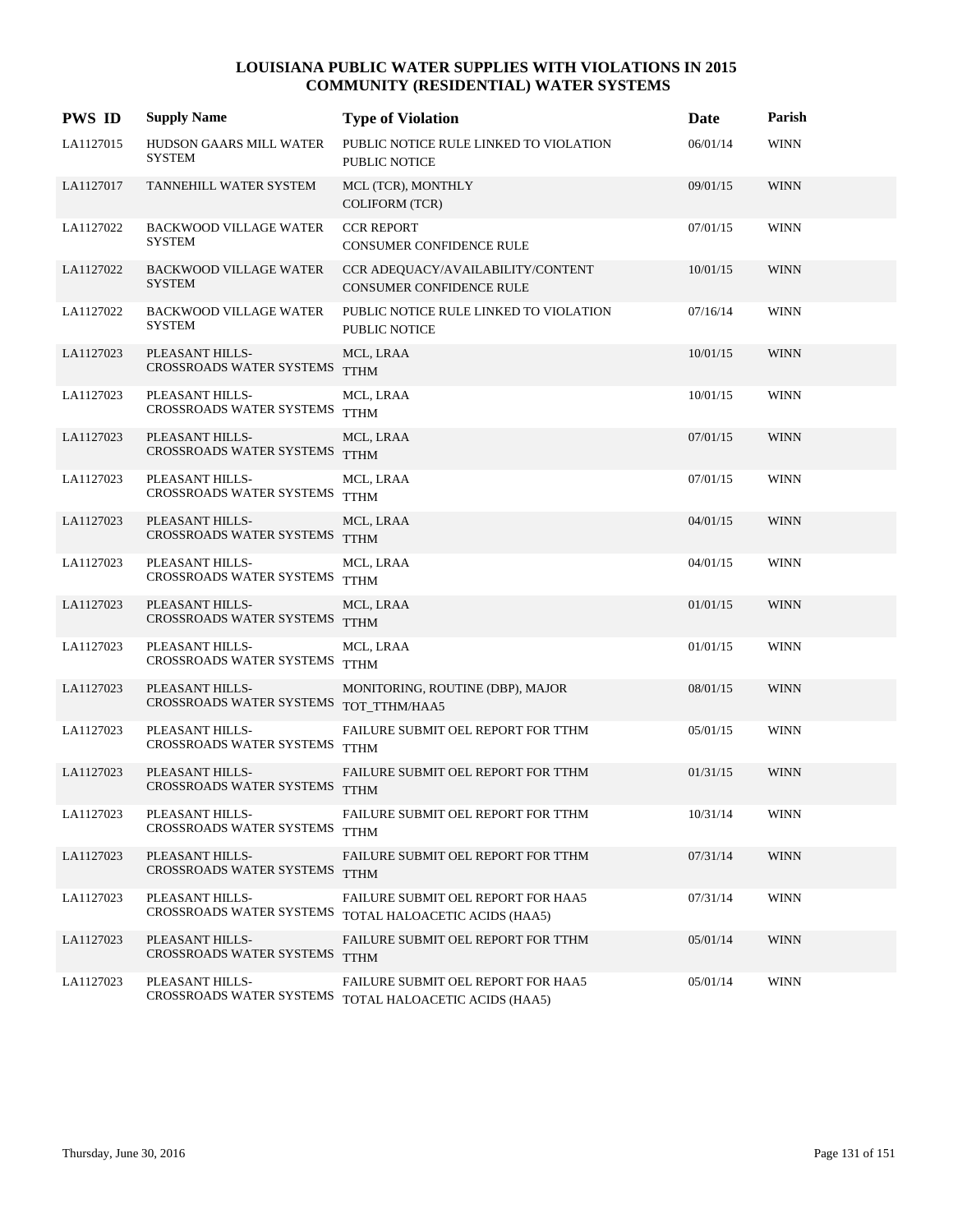| <b>PWS ID</b> | <b>Supply Name</b>                        | <b>Type of Violation</b>                                       | Date     | Parish           |
|---------------|-------------------------------------------|----------------------------------------------------------------|----------|------------------|
| LA2003001     | WHITE SANDS CANOE<br>RENTALS WATER SYSTEM | MONITORING (TCR), ROUTINE MAJOR<br><b>COLIFORM (TCR)</b>       | 10/01/15 | <b>ALLEN</b>     |
| LA2003001     | WHITE SANDS CANOE<br>RENTALS WATER SYSTEM | MONITORING (TCR), ROUTINE MAJOR<br><b>COLIFORM (TCR)</b>       | 07/01/15 | <b>ALLEN</b>     |
| LA2003001     | WHITE SANDS CANOE<br>RENTALS WATER SYSTEM | MONITORING (TCR), ROUTINE MAJOR<br><b>COLIFORM (TCR)</b>       | 04/01/15 | <b>ALLEN</b>     |
| LA2003001     | WHITE SANDS CANOE<br>RENTALS WATER SYSTEM | MONITORING (TCR), ROUTINE MAJOR<br><b>COLIFORM (TCR)</b>       | 01/01/15 | <b>ALLEN</b>     |
| LA2003001     | WHITE SANDS CANOE<br>RENTALS WATER SYSTEM | PUBLIC NOTICE RULE LINKED TO VIOLATION<br><b>PUBLIC NOTICE</b> | 11/29/15 | <b>ALLEN</b>     |
| LA2003001     | WHITE SANDS CANOE<br>RENTALS WATER SYSTEM | PUBLIC NOTICE RULE LINKED TO VIOLATION<br><b>PUBLIC NOTICE</b> | 10/07/15 | <b>ALLEN</b>     |
| LA2003001     | WHITE SANDS CANOE<br>RENTALS WATER SYSTEM | PUBLIC NOTICE RULE LINKED TO VIOLATION<br><b>PUBLIC NOTICE</b> | 05/25/15 | <b>ALLEN</b>     |
| LA2003001     | WHITE SANDS CANOE<br>RENTALS WATER SYSTEM | PUBLIC NOTICE RULE LINKED TO VIOLATION<br>PUBLIC NOTICE        | 02/28/15 | <b>ALLEN</b>     |
| LA2005003     | <b>BASF CORPORATION</b>                   | MCL (TCR), MONTHLY<br><b>COLIFORM (TCR)</b>                    | 09/01/15 | <b>ASCENSION</b> |
| LA2005003     | <b>BASF CORPORATION</b>                   | MONITORING, ROUTINE (DBP), MAJOR<br>TOT_TTHM/HAA5              | 09/01/14 | <b>ASCENSION</b> |
| LA2005005     | FREDS RESTAURANT                          | INADEQUATE MIN CHLORINE RESIDUAL(GW&SW)<br><b>CHLORINE</b>     | 10/01/15 | <b>ASCENSION</b> |
| LA2005005     | <b>FREDS RESTAURANT</b>                   | INADEQUATE MIN CHLORINE RESIDUAL(GW&SW)<br><b>CHLORINE</b>     | 08/01/15 | <b>ASCENSION</b> |
| LA2005042     | OCCIDENTAL CHEMICAL<br>CORPORATION        | INADEQUATE MIN CHLORINE RESIDUAL(GW&SW)<br><b>CHLORINE</b>     | 05/01/15 | <b>ASCENSION</b> |
| LA2005042     | OCCIDENTAL CHEMICAL<br><b>CORPORATION</b> | INADEQUATE MIN CHLORINE RESIDUAL(GW&SW)<br><b>CHLORINE</b>     | 04/01/15 | <b>ASCENSION</b> |
| LA2005042     | OCCIDENTAL CHEMICAL<br><b>CORPORATION</b> | INADEQUATE MIN CHLORINE RESIDUAL(GW&SW)<br><b>CHLORINE</b>     | 03/01/15 | <b>ASCENSION</b> |
| LA2005047     | RPCC TECHNICAL EDUCATION<br><b>CENTER</b> | MONITORING, ROUTINE (DBP), MAJOR<br>TOT TTHM/HAA5              | 08/01/14 | <b>ASCENSION</b> |
| LA2005047     | RPCC TECHNICAL EDUCATION<br><b>CENTER</b> | PUBLIC NOTICE RULE LINKED TO VIOLATION<br>PUBLIC NOTICE        | 03/19/14 | <b>ASCENSION</b> |
| LA2005047     | RPCC TECHNICAL EDUCATION<br><b>CENTER</b> | INADEQUATE MIN CHLORINE RESIDUAL(GW&SW)<br><b>CHLORINE</b>     | 07/01/15 | <b>ASCENSION</b> |
| LA2005047     | RPCC TECHNICAL EDUCATION<br><b>CENTER</b> | INADEQUATE MIN CHLORINE RESIDUAL(GW&SW)<br><b>CHLORINE</b>     | 06/01/15 | <b>ASCENSION</b> |
| LA2005123     | <b>BEST STOP#5</b>                        | PUBLIC NOTICE RULE LINKED TO VIOLATION<br>PUBLIC NOTICE        | 11/24/14 | <b>ASCENSION</b> |
| LA2005123     | <b>BEST STOP #5</b>                       | PUBLIC NOTICE RULE LINKED TO VIOLATION<br>PUBLIC NOTICE        | 08/24/14 | <b>ASCENSION</b> |
| LA2005165     | <b>ALMATIS</b>                            | INADEQUATE MIN CHLORINE RESIDUAL(GW&SW)<br><b>CHLORINE</b>     | 04/01/15 | <b>ASCENSION</b> |
| LA2005167     | LIONS COPOLYMER GEISMAR                   | INADEQUATE MIN CHLORINE RESIDUAL(GW&SW)<br><b>CHLORINE</b>     | 09/01/15 | <b>ASCENSION</b> |
| LA2005167     | LIONS COPOLYMER GEISMAR                   | INADEQUATE MIN CHLORINE RESIDUAL(GW&SW)<br><b>CHLORINE</b>     | 07/01/15 | <b>ASCENSION</b> |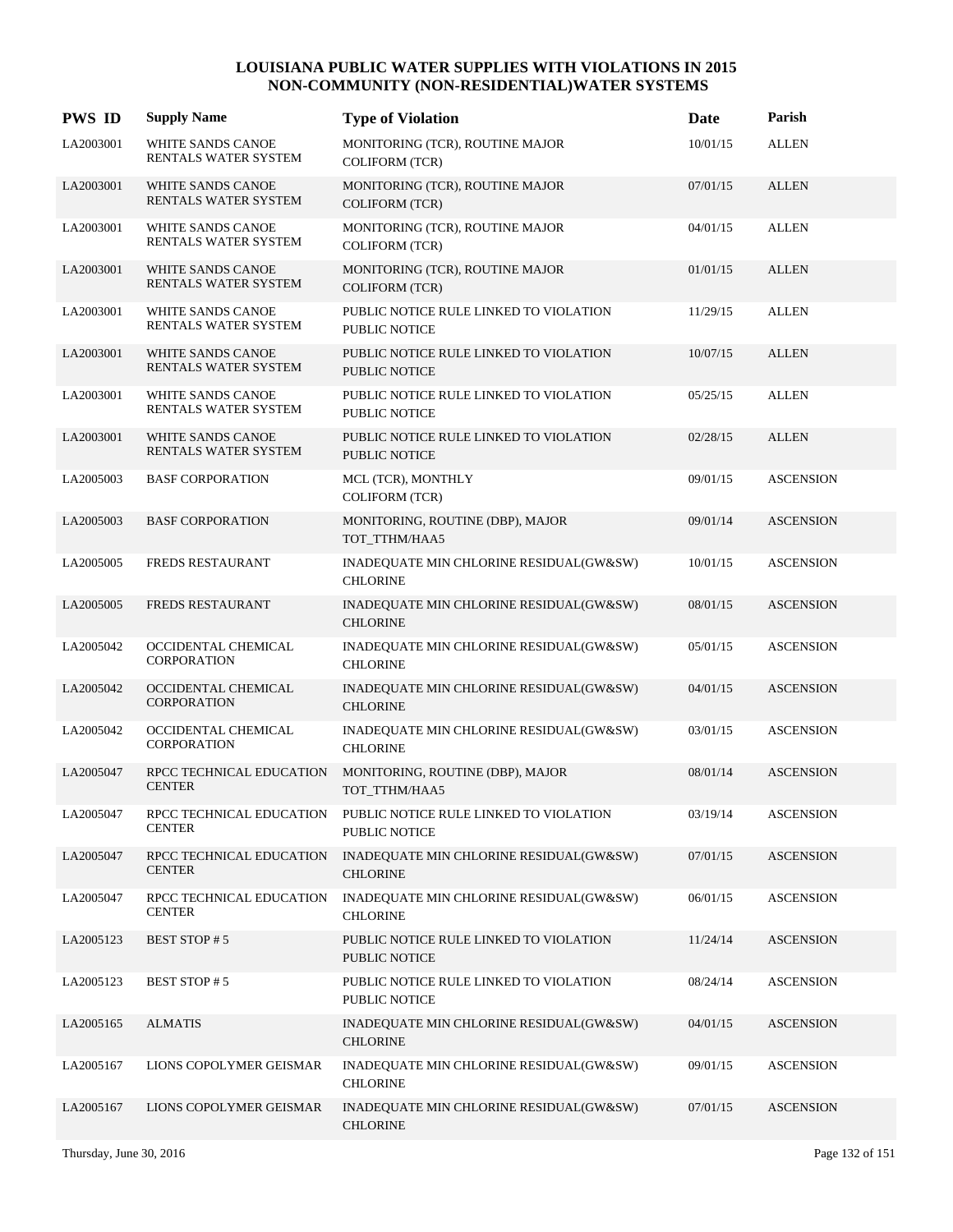| <b>PWS ID</b> | <b>Supply Name</b>                                                    | <b>Type of Violation</b>                                                               | Date     | Parish            |
|---------------|-----------------------------------------------------------------------|----------------------------------------------------------------------------------------|----------|-------------------|
| LA2005167     | LIONS COPOLYMER GEISMAR                                               | INADEQUATE MIN CHLORINE RESIDUAL(GW&SW)<br><b>CHLORINE</b>                             | 06/01/15 | <b>ASCENSION</b>  |
| LA2005167     | LIONS COPOLYMER GEISMAR                                               | INADEQUATE MIN CHLORINE RESIDUAL(GW&SW)<br><b>CHLORINE</b>                             | 05/01/15 | <b>ASCENSION</b>  |
| LA2005167     | LIONS COPOLYMER GEISMAR                                               | INADEQUATE MIN CHLORINE RESIDUAL(GW&SW)<br><b>CHLORINE</b>                             | 04/01/15 | <b>ASCENSION</b>  |
| LA2005167     | LIONS COPOLYMER GEISMAR                                               | INADEQUATE MIN CHLORINE RESIDUAL(GW&SW)<br><b>CHLORINE</b>                             | 03/01/15 | <b>ASCENSION</b>  |
| LA2005167     | LIONS COPOLYMER GEISMAR                                               | INADEQUATE MIN CHLORINE RESIDUAL(GW&SW)<br><b>CHLORINE</b>                             | 02/01/15 | <b>ASCENSION</b>  |
| LA2005167     | LIONS COPOLYMER GEISMAR                                               | INADEQUATE MIN CHLORINE RESIDUAL(GW&SW)<br><b>CHLORINE</b>                             | 01/01/15 | <b>ASCENSION</b>  |
| LA2005255     |                                                                       | SORRENTO LUMBER COMPANY PUBLIC NOTICE RULE LINKED TO VIOLATION<br><b>PUBLIC NOTICE</b> | 03/19/14 | <b>ASCENSION</b>  |
| LA2005256     | AIR LIQUIDE GEISMAR<br><b>UTILITY SERVICES</b>                        | MONITORING, ROUTINE (DBP), MAJOR<br>TOT_TTHM/HAA5                                      | 09/01/14 | <b>ASCENSION</b>  |
| LA2005260     | ONE LIFE BAPTIST CHURCH                                               | PUBLIC NOTICE RULE LINKED TO VIOLATION<br>PUBLIC NOTICE                                | 04/11/13 | <b>ASCENSION</b>  |
| LA2005260     | ONE LIFE BAPTIST CHURCH                                               | PUBLIC NOTICE RULE LINKED TO VIOLATION<br><b>PUBLIC NOTICE</b>                         | 01/16/13 | <b>ASCENSION</b>  |
| LA2005266     | A CHILDS WORLD DAY CARE & MCL (TCR), MONTHLY<br><b>LEARNING CENTR</b> | COLIFORM (TCR)                                                                         | 07/01/15 | <b>ASCENSION</b>  |
| LA2005268     | ST AMANT BAPTIST CHURCH<br><b>SCHOOL</b>                              | MONITORING, ROUTINE (DBP), MAJOR<br><b>CHLORINE</b>                                    | 10/01/15 | <b>ASCENSION</b>  |
| LA2005268     | ST AMANT BAPTIST CHURCH<br><b>SCHOOL</b>                              | MONITORING, ROUTINE (DBP), MAJOR<br>TOT_TTHM/HAA5                                      | 07/01/14 | <b>ASCENSION</b>  |
| LA2005268     | ST AMANT BAPTIST CHURCH<br><b>SCHOOL</b>                              | PUBLIC NOTICE RULE LINKED TO VIOLATION<br><b>PUBLIC NOTICE</b>                         | 09/29/15 | <b>ASCENSION</b>  |
| LA2005268     | ST AMANT BAPTIST CHURCH<br><b>SCHOOL</b>                              | PUBLIC NOTICE RULE LINKED TO VIOLATION<br>PUBLIC NOTICE                                | 09/30/14 | <b>ASCENSION</b>  |
| LA2005268     | ST AMANT BAPTIST CHURCH<br><b>SCHOOL</b>                              | INADEQUATE MIN CHLORINE RESIDUAL(GW&SW)<br><b>CHLORINE</b>                             | 10/01/15 | <b>ASCENSION</b>  |
| LA2005268     | ST AMANT BAPTIST CHURCH<br><b>SCHOOL</b>                              | INADEQUATE MIN CHLORINE RESIDUAL(GW&SW)<br><b>CHLORINE</b>                             | 01/01/15 | <b>ASCENSION</b>  |
| LA2011002     | PACKAGING CORP OF<br><b>AMERICA - DERIDDER</b>                        | MONITORING, ROUTINE (DBP), MAJOR<br>TOT_TTHM/HAA5                                      | 10/01/14 | <b>BEAUREGARD</b> |
| LA2011030     | <b>JUNCTION GROCERY WATER</b><br><b>SYSTEM</b>                        | MONITORING (TCR), ROUTINE MAJOR<br><b>COLIFORM (TCR)</b>                               | 10/01/15 | <b>BEAUREGARD</b> |
| LA2011030     | JUNCTION GROCERY WATER<br><b>SYSTEM</b>                               | MONITORING (TCR), ROUTINE MAJOR<br><b>COLIFORM (TCR)</b>                               | 04/01/15 | <b>BEAUREGARD</b> |
| LA2011030     | JUNCTION GROCERY WATER<br>SYSTEM                                      | MONITORING (TCR), ROUTINE MAJOR<br><b>COLIFORM (TCR)</b>                               | 01/01/15 | <b>BEAUREGARD</b> |
| LA2011030     | <b>JUNCTION GROCERY WATER</b><br><b>SYSTEM</b>                        | PUBLIC NOTICE RULE LINKED TO VIOLATION<br>PUBLIC NOTICE                                | 10/07/15 | <b>BEAUREGARD</b> |
| LA2011030     | <b>JUNCTION GROCERY WATER</b><br><b>SYSTEM</b>                        | PUBLIC NOTICE RULE LINKED TO VIOLATION<br>PUBLIC NOTICE                                | 05/25/15 | <b>BEAUREGARD</b> |
| LA2011030     | <b>JUNCTION GROCERY WATER</b><br><b>SYSTEM</b>                        | PUBLIC NOTICE RULE LINKED TO VIOLATION<br>PUBLIC NOTICE                                | 02/28/15 | <b>BEAUREGARD</b> |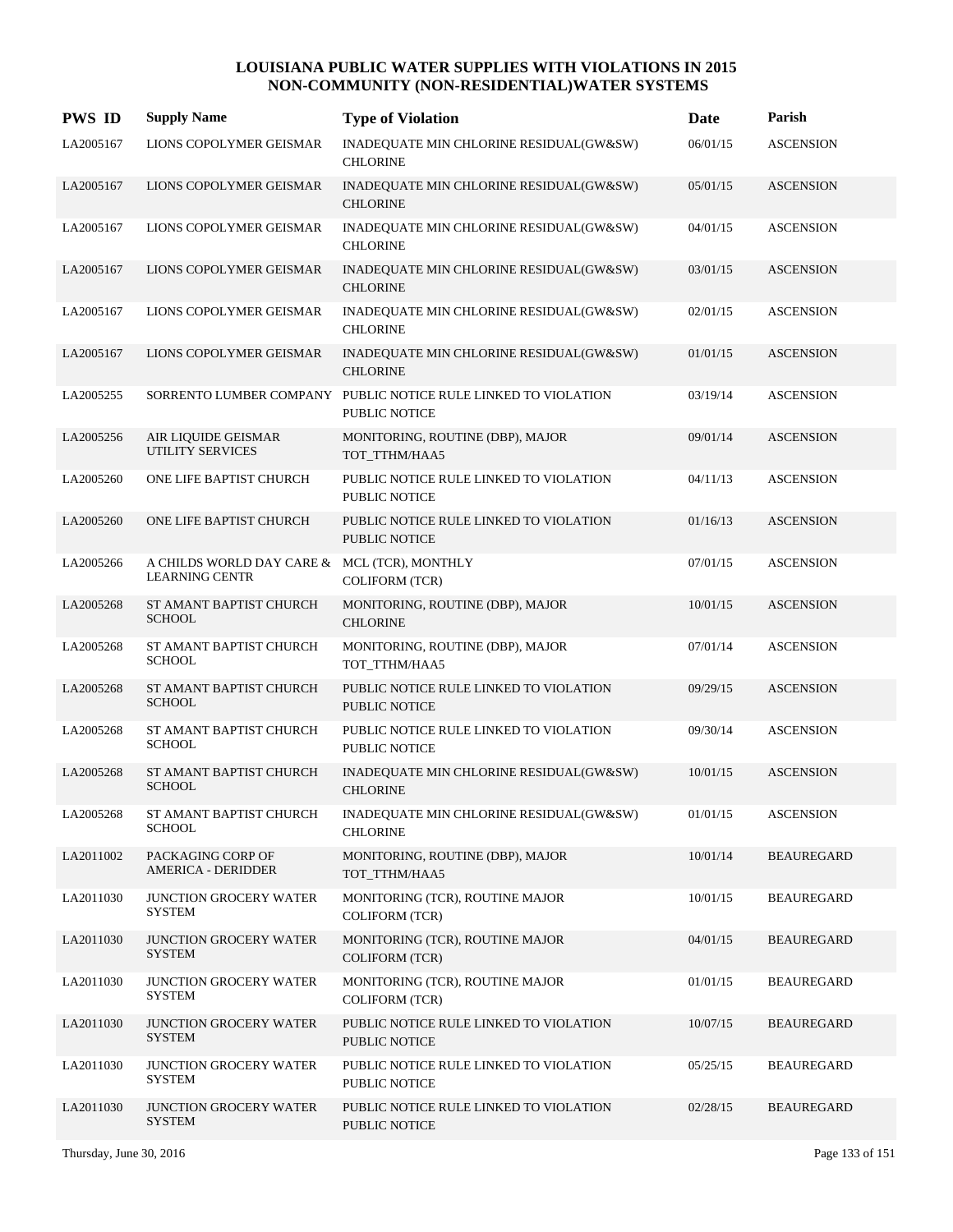| <b>PWS ID</b> | <b>Supply Name</b>                                | <b>Type of Violation</b>                                       | <b>Date</b> | Parish           |
|---------------|---------------------------------------------------|----------------------------------------------------------------|-------------|------------------|
| LA2013012     | FOSTER POULTRY FARMS<br>(ARCADIA FEEDMILL)        | MONITORING (TCR), ROUTINE MAJOR<br><b>COLIFORM (TCR)</b>       | 08/01/15    | <b>BIENVILLE</b> |
| LA2013012     | <b>FOSTER POULTRY FARMS</b><br>(ARCADIA FEEDMILL) | MONITORING, ROUTINE (DBP), MAJOR<br><b>CHLORINE</b>            | 07/01/15    | <b>BIENVILLE</b> |
| LA2013012     | FOSTER POULTRY FARMS<br>(ARCADIA FEEDMILL)        | PUBLIC NOTICE RULE LINKED TO VIOLATION<br><b>PUBLIC NOTICE</b> | 11/15/15    | <b>BIENVILLE</b> |
| LA2013012     | <b>FOSTER POULTRY FARMS</b><br>(ARCADIA FEEDMILL) | PUBLIC NOTICE RULE LINKED TO VIOLATION<br><b>PUBLIC NOTICE</b> | 11/03/15    | <b>BIENVILLE</b> |
| LA2013012     | <b>FOSTER POULTRY FARMS</b><br>(ARCADIA FEEDMILL) | PUBLIC NOTICE RULE LINKED TO VIOLATION<br><b>PUBLIC NOTICE</b> | 02/16/15    | <b>BIENVILLE</b> |
| LA2013012     | <b>FOSTER POULTRY FARMS</b><br>(ARCADIA FEEDMILL) | FAILURE TO SUBMIT MONITORING PLAN<br>TOTAL COLIFORM RULE       | 01/01/14    | <b>BIENVILLE</b> |
| LA2013015     | HOUSE OF RAEFORD                                  | MONITORING, ROUTINE (DBP), MAJOR<br>TOT_TTHM/HAA5              | 09/01/14    | <b>BIENVILLE</b> |
| LA2013015     | <b>HOUSE OF RAEFORD</b>                           | PUBLIC NOTICE RULE LINKED TO VIOLATION<br><b>PUBLIC NOTICE</b> | 03/03/14    | <b>BIENVILLE</b> |
| LA2013015     | <b>HOUSE OF RAEFORD</b>                           | PUBLIC NOTICE RULE LINKED TO VIOLATION<br><b>PUBLIC NOTICE</b> | 07/10/13    | <b>BIENVILLE</b> |
| LA2013015     | <b>HOUSE OF RAEFORD</b>                           | PUBLIC NOTICE RULE LINKED TO VIOLATION<br>PUBLIC NOTICE        | 05/31/12    | <b>BIENVILLE</b> |
| LA2015004     | <b>GREEN PARK CAMP WATER</b><br><b>SYSTEM</b>     | MONITORING (TCR), ROUTINE MAJOR<br><b>COLIFORM (TCR)</b>       | 07/01/15    | <b>BOSSIER</b>   |
| LA2015004     | <b>GREEN PARK CAMP WATER</b><br><b>SYSTEM</b>     | MONITORING (TCR), ROUTINE MAJOR<br><b>COLIFORM (TCR)</b>       | 04/01/15    | <b>BOSSIER</b>   |
| LA2015004     | <b>GREEN PARK CAMP WATER</b><br><b>SYSTEM</b>     | MONITORING (TCR), ROUTINE MINOR<br><b>COLIFORM (TCR)</b>       | 01/01/15    | <b>BOSSIER</b>   |
| LA2015004     | <b>GREEN PARK CAMP WATER</b><br><b>SYSTEM</b>     | PUBLIC NOTICE RULE LINKED TO VIOLATION<br>PUBLIC NOTICE        | 12/11/15    | <b>BOSSIER</b>   |
| LA2015004     | <b>GREEN PARK CAMP WATER</b><br><b>SYSTEM</b>     | PUBLIC NOTICE RULE LINKED TO VIOLATION<br><b>PUBLIC NOTICE</b> | 09/13/15    | <b>BOSSIER</b>   |
| LA2015004     | <b>GREEN PARK CAMP WATER</b><br><b>SYSTEM</b>     | PUBLIC NOTICE RULE LINKED TO VIOLATION<br><b>PUBLIC NOTICE</b> | 03/24/15    | <b>BOSSIER</b>   |
| LA2015004     | <b>GREEN PARK CAMP WATER</b><br><b>SYSTEM</b>     | PUBLIC NOTICE RULE LINKED TO VIOLATION<br>PUBLIC NOTICE        | 02/24/15    | <b>BOSSIER</b>   |
| LA2015004     | <b>GREEN PARK CAMP WATER</b><br><b>SYSTEM</b>     | PUBLIC NOTICE RULE LINKED TO VIOLATION<br><b>PUBLIC NOTICE</b> | 01/22/15    | <b>BOSSIER</b>   |
| LA2015004     | <b>GREEN PARK CAMP WATER</b><br><b>SYSTEM</b>     | PUBLIC NOTICE RULE LINKED TO VIOLATION<br>PUBLIC NOTICE        | 01/24/14    | <b>BOSSIER</b>   |
| LA2015004     | <b>GREEN PARK CAMP WATER</b><br><b>SYSTEM</b>     | PUBLIC NOTICE RULE LINKED TO VIOLATION<br><b>PUBLIC NOTICE</b> | 02/17/12    | <b>BOSSIER</b>   |
| LA2015009     | WILSON'S STEAK AND<br><b>SEAFOOD</b>              | PUBLIC NOTICE RULE LINKED TO VIOLATION<br><b>PUBLIC NOTICE</b> | 12/28/14    | <b>BOSSIER</b>   |
| LA2015009     | WILSON'S STEAK AND<br><b>SEAFOOD</b>              | PUBLIC NOTICE RULE LINKED TO VIOLATION<br>PUBLIC NOTICE        | 10/24/14    | <b>BOSSIER</b>   |
| LA2015020     | CAMP JOY MARINA WATER<br><b>SYSTEM</b>            | INADEQUATE MIN CHLORINE RESIDUAL(GW&SW)<br><b>CHLORINE</b>     | 02/01/15    | <b>BOSSIER</b>   |
| LA2015021     | CASH POINT LANDING                                | MONITORING (TCR), ROUTINE MINOR<br>COLIFORM (TCR)              | 02/01/15    | <b>BOSSIER</b>   |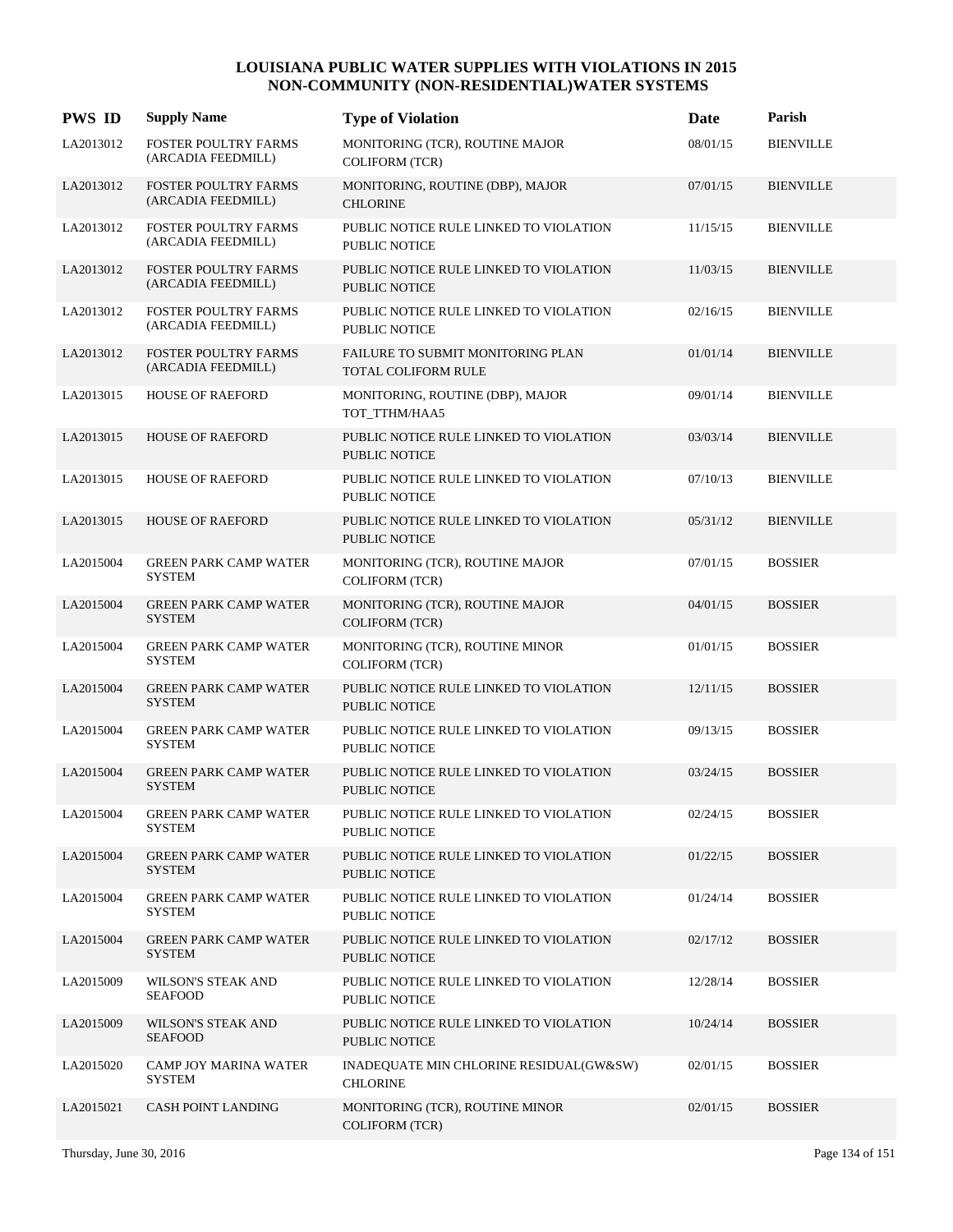| <b>PWS ID</b> | <b>Supply Name</b>                                 | <b>Type of Violation</b>                                                             | Date     | Parish           |
|---------------|----------------------------------------------------|--------------------------------------------------------------------------------------|----------|------------------|
| LA2015021     | <b>CASH POINT LANDING</b>                          | PUBLIC NOTICE RULE LINKED TO VIOLATION<br><b>PUBLIC NOTICE</b>                       | 04/25/15 | <b>BOSSIER</b>   |
| LA2015025     | <b>RODGERS MARINA</b>                              | MCL (TCR), MONTHLY<br><b>COLIFORM (TCR)</b>                                          | 09/01/15 | <b>BOSSIER</b>   |
| LA2015025     | RODGERS MARINA                                     | MCL (TCR), MONTHLY<br><b>COLIFORM (TCR)</b>                                          | 07/01/15 | <b>BOSSIER</b>   |
| LA2015025     | <b>RODGERS MARINA</b>                              | MONITORING (TCR), ROUTINE MAJOR<br><b>COLIFORM (TCR)</b>                             | 10/01/15 | <b>BOSSIER</b>   |
| LA2015025     | RODGERS MARINA                                     | PUBLIC NOTICE RULE LINKED TO VIOLATION<br><b>PUBLIC NOTICE</b>                       | 11/05/15 | <b>BOSSIER</b>   |
| LA2015026     | DOWNTOWN KORAN STORE<br><b>WATER SYSTEM</b>        | MONITORING (TCR), ROUTINE MAJOR<br><b>COLIFORM</b> (TCR)                             | 07/01/15 | <b>BOSSIER</b>   |
| LA2015026     | DOWNTOWN KORAN STORE<br><b>WATER SYSTEM</b>        | PUBLIC NOTICE RULE LINKED TO VIOLATION<br><b>PUBLIC NOTICE</b>                       | 12/06/15 | <b>BOSSIER</b>   |
| LA2015026     | <b>DOWNTOWN KORAN STORE</b><br><b>WATER SYSTEM</b> | PUBLIC NOTICE RULE LINKED TO VIOLATION<br><b>PUBLIC NOTICE</b>                       | 02/23/15 | <b>BOSSIER</b>   |
| LA2015026     | DOWNTOWN KORAN STORE<br>WATER SYSTEM               | INADEQUATE MIN CHLORINE RESIDUAL(GW&SW)<br><b>CHLORINE</b>                           | 10/01/15 | <b>BOSSIER</b>   |
| LA2015027     | <b>OUR PLACE BAR &amp; GRILL WS</b>                | MONITORING (TCR), ROUTINE MAJOR<br><b>COLIFORM (TCR)</b>                             | 04/01/15 | <b>BOSSIER</b>   |
| LA2017018     | KEITHVILLE ELEMENTARY<br>AND MIDDLE SCHOOL         | MONITORING, ROUTINE (DBP), MAJOR<br>TOT_TTHM/HAA5                                    | 05/01/15 | CADDO            |
| LA2017026     | <b>RELAY STATION</b>                               | MONITORING (TCR), ROUTINE MAJOR<br><b>COLIFORM (TCR)</b>                             | 10/01/15 | CADDO            |
| LA2017026     | <b>RELAY STATION</b>                               | PUBLIC NOTICE RULE LINKED TO VIOLATION<br>PUBLIC NOTICE                              | 08/23/14 | CADDO            |
| LA2017026     | <b>RELAY STATION</b>                               | PUBLIC NOTICE RULE LINKED TO VIOLATION<br><b>PUBLIC NOTICE</b>                       | 04/10/13 | CADDO            |
| LA2017027     | CRAWDADDYS TRUCK STOP<br><b>WATER SYSTEM</b>       | INADEQUATE MIN CHLORINE RESIDUAL(GW&SW)<br><b>CHLORINE</b>                           | 07/01/15 | CADDO            |
| LA2019010     |                                                    | CERTAINTEED WATER SYSTEM FAILURE ADDRESS DEFICIENCY (GWR)<br><b>GROUNDWATER RULE</b> | 05/01/13 | <b>CALCASIEU</b> |
| LA2019010     |                                                    | CERTAINTEED WATER SYSTEM PUBLIC NOTICE RULE LINKED TO VIOLATION<br>PUBLIC NOTICE     | 03/01/15 | <b>CALCASIEU</b> |
| LA2019010     |                                                    | CERTAINTEED WATER SYSTEM PUBLIC NOTICE RULE LINKED TO VIOLATION<br>PUBLIC NOTICE     | 02/28/15 | <b>CALCASIEU</b> |
| LA2019010     |                                                    | CERTAINTEED WATER SYSTEM PUBLIC NOTICE RULE LINKED TO VIOLATION<br>PUBLIC NOTICE     | 02/21/14 | CALCASIEU        |
| LA2019010     |                                                    | CERTAINTEED WATER SYSTEM PUBLIC NOTICE RULE LINKED TO VIOLATION<br>PUBLIC NOTICE     | 11/29/13 | <b>CALCASIEU</b> |
| LA2019010     |                                                    | CERTAINTEED WATER SYSTEM PUBLIC NOTICE RULE LINKED TO VIOLATION<br>PUBLIC NOTICE     | 08/23/13 | CALCASIEU        |
| LA2019010     |                                                    | CERTAINTEED WATER SYSTEM PUBLIC NOTICE RULE LINKED TO VIOLATION<br>PUBLIC NOTICE     | 07/12/13 | <b>CALCASIEU</b> |
| LA2019010     |                                                    | CERTAINTEED WATER SYSTEM PUBLIC NOTICE RULE LINKED TO VIOLATION<br>PUBLIC NOTICE     | 04/12/13 | CALCASIEU        |
| LA2019010     |                                                    | CERTAINTEED WATER SYSTEM PUBLIC NOTICE RULE LINKED TO VIOLATION<br>PUBLIC NOTICE     | 01/17/13 | <b>CALCASIEU</b> |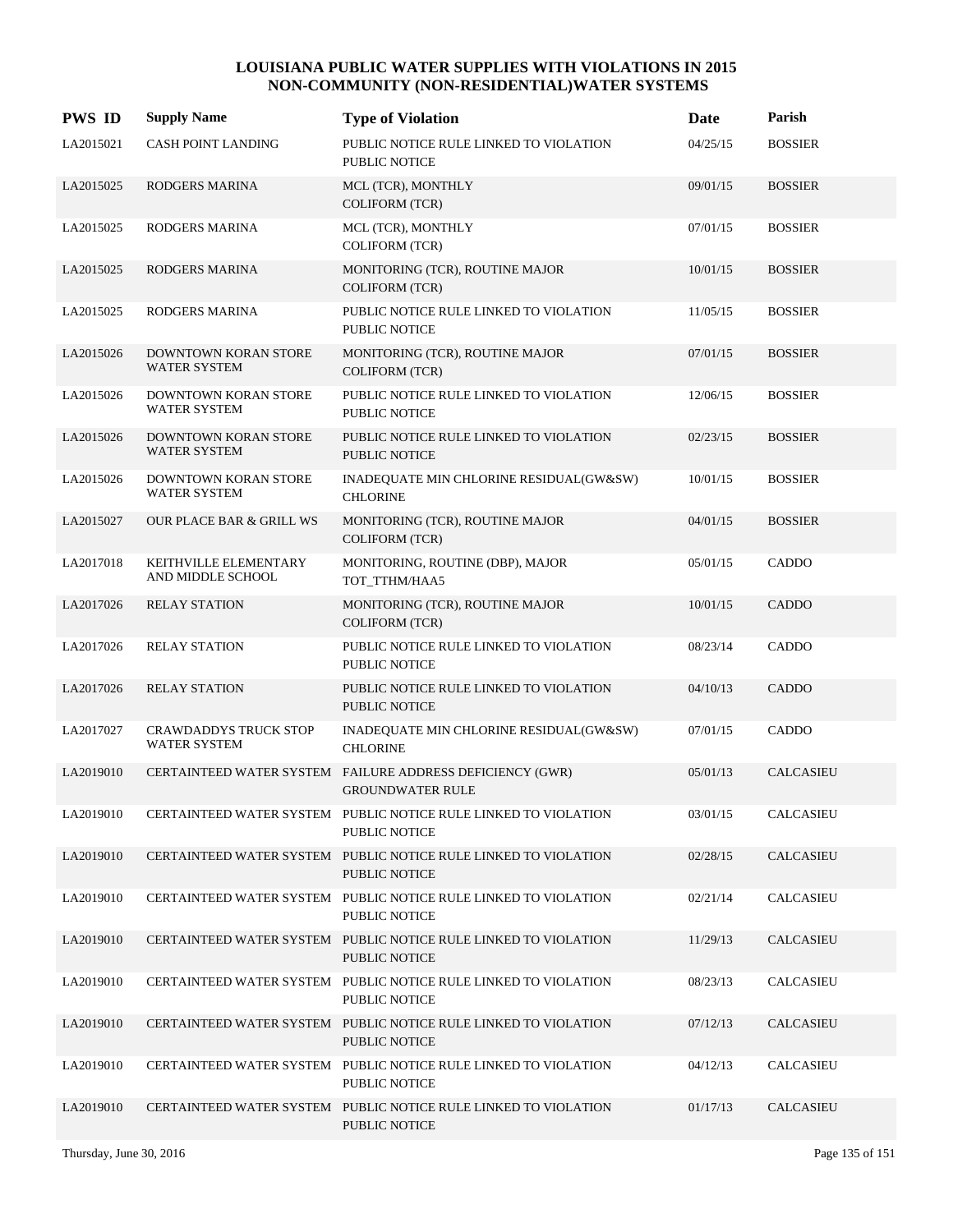| <b>PWS ID</b> | <b>Supply Name</b>                               | <b>Type of Violation</b>                                                          | Date     | Parish           |
|---------------|--------------------------------------------------|-----------------------------------------------------------------------------------|----------|------------------|
| LA2019010     |                                                  | CERTAINTEED WATER SYSTEM FAILURE TO SUBMIT MONITORING PLAN<br>TOTAL COLIFORM RULE | 01/01/14 | <b>CALCASIEU</b> |
| LA2019015     | CITGO PETROLEUM REFINERY<br><b>WATER SYSTEM</b>  | MONITORING (TCR), ROUTINE MAJOR<br><b>COLIFORM (TCR)</b>                          | 05/01/15 | <b>CALCASIEU</b> |
| LA2019015     | CITGO PETROLEUM REFINERY<br><b>WATER SYSTEM</b>  | MONITORING, ROUTINE (DBP), MAJOR<br>TOT_TTHM/HAA5                                 | 10/01/14 | <b>CALCASIEU</b> |
| LA2019018     | LAKE CHARLES CARBON CO-<br>REYNOLDS ALUMINUM     | MCL (TCR), MONTHLY<br><b>COLIFORM</b> (TCR)                                       | 04/01/15 | <b>CALCASIEU</b> |
| LA2019021     | DELTA DOWNS INC WATER<br><b>SYSTEM</b>           | INADEQUATE MIN CHLORINE RESIDUAL(GW&SW)<br><b>CHLORINE</b>                        | 03/01/15 | <b>CALCASIEU</b> |
| LA2019060     | C A T C POSITIVE<br><b>CONNECTIONS</b>           | PUBLIC NOTICE RULE LINKED TO VIOLATION<br><b>PUBLIC NOTICE</b>                    | 01/28/14 | <b>CALCASIEU</b> |
| LA2019121     | AXIALL CORP COMP FAMILY<br><b>CENTER W S</b>     | PUBLIC NOTICE RULE LINKED TO VIOLATION<br><b>PUBLIC NOTICE</b>                    | 01/17/13 | <b>CALCASIEU</b> |
| LA2019124     | TOOMEY REST AREA WATER<br><b>SYSTEM</b>          | MONITOR GWR TRIGGERED/ADDITONAL, MAJOR<br>E. COLI                                 | 06/27/13 | <b>CALCASIEU</b> |
| LA2019138     | CITGO PETROLEUM -<br>CONTRACTOR COMP W S         | MONITORING, ROUTINE (DBP), MAJOR<br>TOT_TTHM/HAA5                                 | 10/01/14 | <b>CALCASIEU</b> |
| LA2019141     | CITGO-PECAN GROVE CENTER                         | MONITORING, ROUTINE (DBP), MAJOR<br>TOT_TTHM/HAA5                                 | 01/01/15 | <b>CALCASIEU</b> |
| LA2019141     | CITGO-PECAN GROVE CENTER                         | FAILURE SUBMIT OEL REPORT FOR TTHM<br><b>TTHM</b>                                 | 05/01/14 | <b>CALCASIEU</b> |
| LA2019143     | PRAIRIE PLAZA WATER<br><b>SYSTEM</b>             | MONITORING (TCR), ROUTINE MAJOR<br><b>COLIFORM (TCR)</b>                          | 04/01/15 | <b>CALCASIEU</b> |
| LA2019143     | PRAIRIE PLAZA WATER<br><b>SYSTEM</b>             | FAILURE ADDRESS DEFICIENCY (GWR)<br><b>GROUNDWATER RULE</b>                       | 10/02/12 | <b>CALCASIEU</b> |
| LA2019143     | PRAIRIE PLAZA WATER<br><b>SYSTEM</b>             | PUBLIC NOTICE RULE LINKED TO VIOLATION<br><b>PUBLIC NOTICE</b>                    | 10/07/15 | <b>CALCASIEU</b> |
| LA2019143     | PRAIRIE PLAZA WATER<br><b>SYSTEM</b>             | PUBLIC NOTICE RULE LINKED TO VIOLATION<br><b>PUBLIC NOTICE</b>                    | 05/31/14 | CALCASIEU        |
| LA2019143     | PRAIRIE PLAZA WATER<br><b>SYSTEM</b>             | PUBLIC NOTICE RULE LINKED TO VIOLATION<br><b>PUBLIC NOTICE</b>                    | 02/28/14 | <b>CALCASIEU</b> |
| LA2019143     | PRAIRIE PLAZA WATER<br><b>SYSTEM</b>             | PUBLIC NOTICE RULE LINKED TO VIOLATION<br>PUBLIC NOTICE                           | 08/23/13 | <b>CALCASIEU</b> |
| LA2019143     | PRAIRIE PLAZA WATER<br><b>SYSTEM</b>             | PUBLIC NOTICE RULE LINKED TO VIOLATION<br>PUBLIC NOTICE                           | 04/12/13 | <b>CALCASIEU</b> |
| LA2019144     | TIGER TOUCHDOWN #4                               | FAILURE ADDRESS DEFICIENCY (GWR)<br><b>GROUNDWATER RULE</b>                       | 10/02/12 | <b>CALCASIEU</b> |
| LA2019144     | TIGER TOUCHDOWN #4                               | PUBLIC NOTICE RULE LINKED TO VIOLATION<br>PUBLIC NOTICE                           | 07/12/13 | <b>CALCASIEU</b> |
| LA2019146     | <b>BIG LAKE RV PARK WATER</b><br><b>SYSTEM</b>   | FAILURE TO SUBMIT MONITORING PLAN<br>TOTAL COLIFORM RULE                          | 01/01/14 | CALCASIEU        |
| LA2019148     | FREDS LOUNGE WATER<br><b>SYSTEM</b>              | MONITORING (TCR), ROUTINE MAJOR<br><b>COLIFORM</b> (TCR)                          | 10/01/15 | <b>CALCASIEU</b> |
| LA2019148     | FREDS LOUNGE WATER<br><b>SYSTEM</b>              | INADEQUATE MIN CHLORINE RESIDUAL(GW&SW)<br><b>CHLORINE</b>                        | 01/01/15 | <b>CALCASIEU</b> |
| LA2019149     | <b>WESTLAKE DISCOUNT</b><br>TOBACCO WATER SYSTEM | MONITORING (TCR), ROUTINE MAJOR<br><b>COLIFORM (TCR)</b>                          | 10/01/15 | <b>CALCASIEU</b> |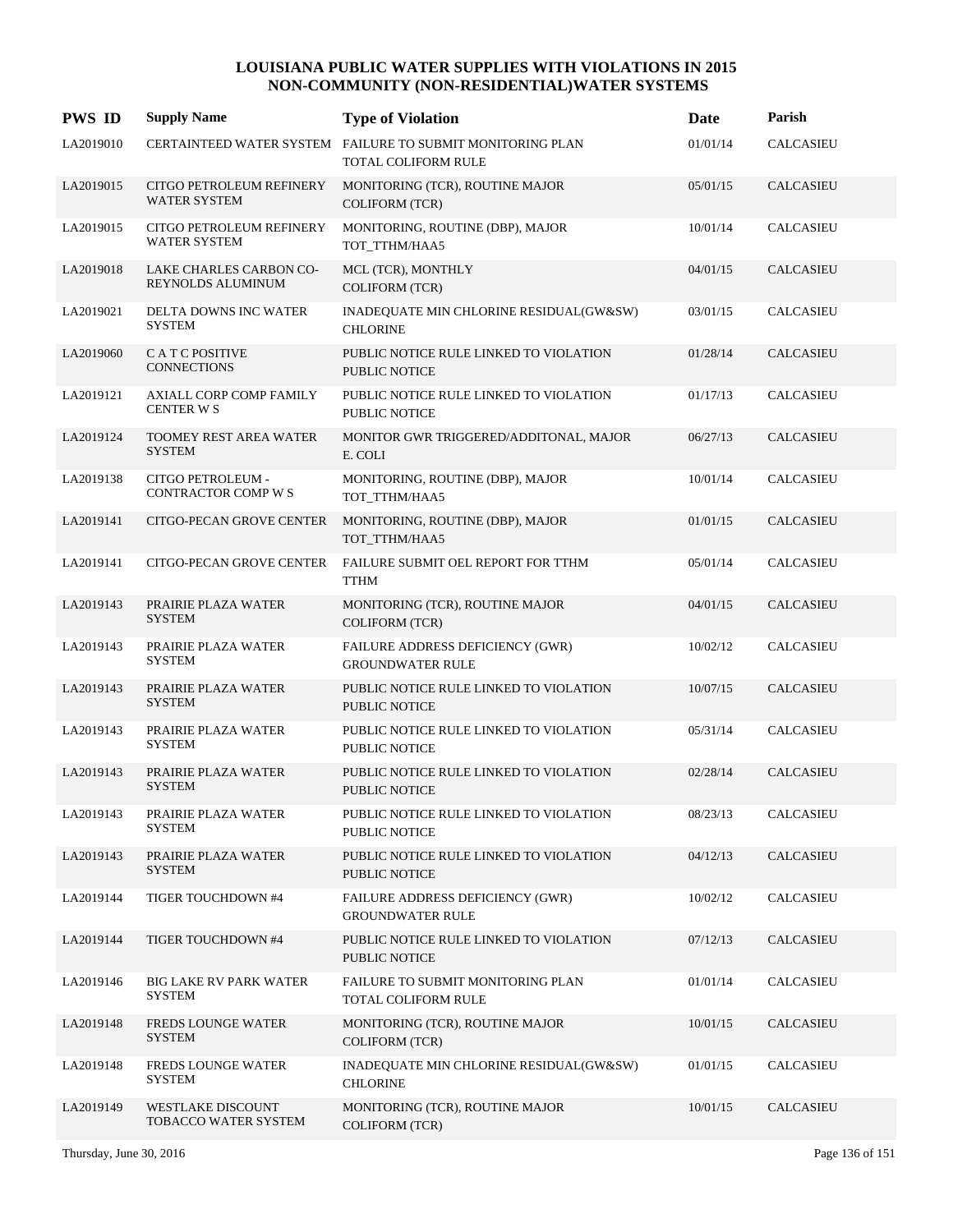| <b>PWS ID</b> | <b>Supply Name</b>                               | <b>Type of Violation</b>                                       | Date     | Parish           |
|---------------|--------------------------------------------------|----------------------------------------------------------------|----------|------------------|
| LA2019149     | <b>WESTLAKE DISCOUNT</b><br>TOBACCO WATER SYSTEM | MONITORING (TCR), ROUTINE MAJOR<br><b>COLIFORM (TCR)</b>       | 07/01/15 | <b>CALCASIEU</b> |
| LA2019149     | <b>WESTLAKE DISCOUNT</b><br>TOBACCO WATER SYSTEM | MONITORING (TCR), ROUTINE MAJOR<br><b>COLIFORM (TCR)</b>       | 04/01/15 | <b>CALCASIEU</b> |
| LA2019149     | <b>WESTLAKE DISCOUNT</b><br>TOBACCO WATER SYSTEM | MONITORING (TCR), ROUTINE MAJOR<br>COLIFORM (TCR)              | 01/01/15 | CALCASIEU        |
| LA2019149     | <b>WESTLAKE DISCOUNT</b><br>TOBACCO WATER SYSTEM | PUBLIC NOTICE RULE LINKED TO VIOLATION<br><b>PUBLIC NOTICE</b> | 11/29/15 | <b>CALCASIEU</b> |
| LA2019149     | <b>WESTLAKE DISCOUNT</b><br>TOBACCO WATER SYSTEM | PUBLIC NOTICE RULE LINKED TO VIOLATION<br><b>PUBLIC NOTICE</b> | 10/07/15 | <b>CALCASIEU</b> |
| LA2019149     | <b>WESTLAKE DISCOUNT</b><br>TOBACCO WATER SYSTEM | PUBLIC NOTICE RULE LINKED TO VIOLATION<br><b>PUBLIC NOTICE</b> | 05/25/15 | <b>CALCASIEU</b> |
| LA2019149     | <b>WESTLAKE DISCOUNT</b><br>TOBACCO WATER SYSTEM | PUBLIC NOTICE RULE LINKED TO VIOLATION<br><b>PUBLIC NOTICE</b> | 02/28/15 | <b>CALCASIEU</b> |
| LA2019151     | CAMERON EXPRESS WATER<br><b>SYSTEM</b>           | MONITORING (TCR), ROUTINE MAJOR<br><b>COLIFORM (TCR)</b>       | 10/01/15 | <b>CALCASIEU</b> |
| LA2019151     | <b>CAMERON EXPRESS WATER</b><br><b>SYSTEM</b>    | MONITORING (TCR), ROUTINE MAJOR<br><b>COLIFORM (TCR)</b>       | 07/01/15 | <b>CALCASIEU</b> |
| LA2019151     | <b>CAMERON EXPRESS WATER</b><br><b>SYSTEM</b>    | MONITORING (TCR), ROUTINE MAJOR<br><b>COLIFORM (TCR)</b>       | 04/01/15 | <b>CALCASIEU</b> |
| LA2019151     | <b>CAMERON EXPRESS WATER</b><br><b>SYSTEM</b>    | MONITORING (TCR), ROUTINE MAJOR<br><b>COLIFORM (TCR)</b>       | 01/01/15 | <b>CALCASIEU</b> |
| LA2019151     | <b>CAMERON EXPRESS WATER</b><br><b>SYSTEM</b>    | PUBLIC NOTICE RULE LINKED TO VIOLATION<br><b>PUBLIC NOTICE</b> | 11/29/15 | <b>CALCASIEU</b> |
| LA2019151     | <b>CAMERON EXPRESS WATER</b><br><b>SYSTEM</b>    | PUBLIC NOTICE RULE LINKED TO VIOLATION<br><b>PUBLIC NOTICE</b> | 10/07/15 | CALCASIEU        |
| LA2019151     | <b>CAMERON EXPRESS WATER</b><br><b>SYSTEM</b>    | PUBLIC NOTICE RULE LINKED TO VIOLATION<br><b>PUBLIC NOTICE</b> | 05/25/15 | <b>CALCASIEU</b> |
| LA2019151     | <b>CAMERON EXPRESS WATER</b><br><b>SYSTEM</b>    | PUBLIC NOTICE RULE LINKED TO VIOLATION<br>PUBLIC NOTICE        | 02/28/15 | CALCASIEU        |
| LA2019152     | ZYDECO CRAWFISH WATER<br><b>SYSTEM</b>           | MCL (TCR), MONTHLY<br><b>COLIFORM (TCR)</b>                    | 04/01/15 | <b>CALCASIEU</b> |
| LA2019152     | ZYDECO CRAWFISH WATER<br><b>SYSTEM</b>           | MONITORING (TCR), ROUTINE MAJOR<br>COLIFORM (TCR)              | 06/01/15 | <b>CALCASIEU</b> |
| LA2019152     | ZYDECO CRAWFISH WATER<br><b>SYSTEM</b>           | INADEQUATE MIN CHLORINE RESIDUAL(GW&SW)<br><b>CHLORINE</b>     | 01/01/15 | <b>CALCASIEU</b> |
| LA2019154     | PUTTERS SPORTS BAR WATER<br><b>SYSTEM</b>        | MCL (TCR), ACUTE<br><b>COLIFORM (TCR)</b>                      | 07/01/15 | CALCASIEU        |
| LA2019154     | PUTTERS SPORTS BAR WATER<br><b>SYSTEM</b>        | MONITORING (TCR), ROUTINE MAJOR<br><b>COLIFORM (TCR)</b>       | 01/01/15 | <b>CALCASIEU</b> |
| LA2019154     | PUTTERS SPORTS BAR WATER<br><b>SYSTEM</b>        | PUBLIC NOTICE RULE LINKED TO VIOLATION<br>PUBLIC NOTICE        | 05/25/15 | CALCASIEU        |
| LA2019154     | PUTTERS SPORTS BAR WATER<br><b>SYSTEM</b>        | PUBLIC NOTICE RULE LINKED TO VIOLATION<br>PUBLIC NOTICE        | 03/01/15 | CALCASIEU        |
| LA2019155     | JAYS MELODY CLUB WATER<br><b>SYSTEM</b>          | INADEQUATE MIN CHLORINE RESIDUAL(GW&SW)<br><b>CHLORINE</b>     | 01/01/15 | CALCASIEU        |
| LA2019156     | HACKETTS CAJUN KITCHEN<br><b>WATER SYSTEM</b>    | MCL (TCR), MONTHLY<br><b>COLIFORM (TCR)</b>                    | 04/01/15 | <b>CALCASIEU</b> |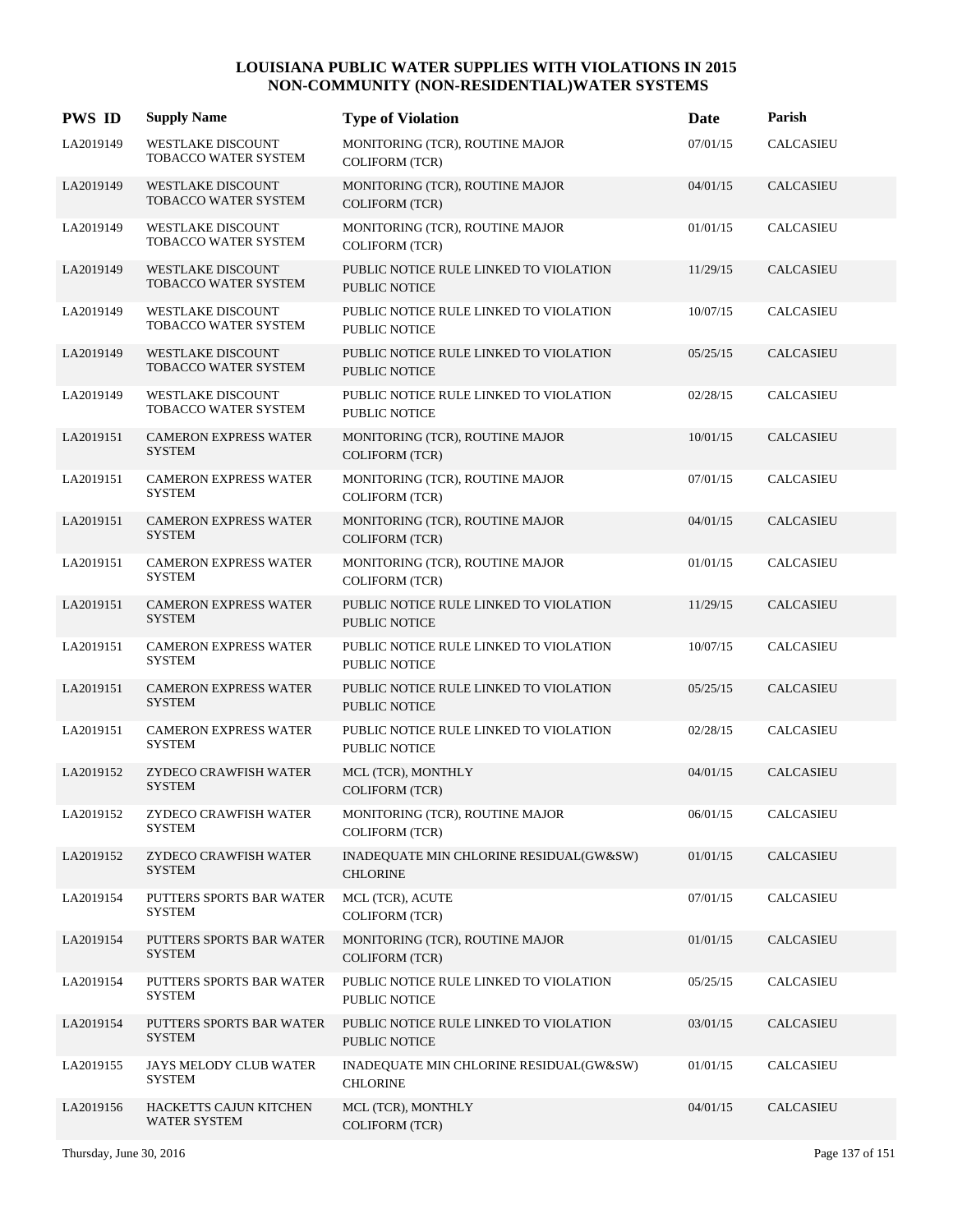| <b>PWS ID</b> | <b>Supply Name</b>                                   | <b>Type of Violation</b>                                                    | Date     | Parish               |
|---------------|------------------------------------------------------|-----------------------------------------------------------------------------|----------|----------------------|
| LA2019156     | HACKETTS CAJUN KITCHEN<br><b>WATER SYSTEM</b>        | PUBLIC NOTICE RULE LINKED TO VIOLATION<br>PUBLIC NOTICE                     | 02/28/15 | <b>CALCASIEU</b>     |
| LA2019156     | <b>HACKETTS CAJUN KITCHEN</b><br><b>WATER SYSTEM</b> | INADEQUATE MIN CHLORINE RESIDUAL(GW&SW)<br><b>CHLORINE</b>                  | 01/01/15 | <b>CALCASIEU</b>     |
| LA2019157     | <b>FAMILY DOLLAR 5483 WATER</b><br><b>SYSTEM</b>     | MONITORING (TCR), ROUTINE MAJOR<br><b>COLIFORM (TCR)</b>                    | 07/01/15 | <b>CALCASIEU</b>     |
| LA2019157     | <b>FAMILY DOLLAR 5483 WATER</b><br><b>SYSTEM</b>     | MONITORING (TCR), ROUTINE MAJOR<br><b>COLIFORM (TCR)</b>                    | 04/01/15 | <b>CALCASIEU</b>     |
| LA2019157     | <b>FAMILY DOLLAR 5483 WATER</b><br><b>SYSTEM</b>     | MONITORING (TCR), ROUTINE MAJOR<br><b>COLIFORM (TCR)</b>                    | 01/01/15 | <b>CALCASIEU</b>     |
| LA2019157     | <b>FAMILY DOLLAR 5483 WATER</b><br><b>SYSTEM</b>     | PUBLIC NOTICE RULE LINKED TO VIOLATION<br><b>PUBLIC NOTICE</b>              | 11/29/15 | <b>CALCASIEU</b>     |
| LA2019157     | <b>FAMILY DOLLAR 5483 WATER</b><br><b>SYSTEM</b>     | PUBLIC NOTICE RULE LINKED TO VIOLATION<br><b>PUBLIC NOTICE</b>              | 10/07/15 | <b>CALCASIEU</b>     |
| LA2019157     | <b>FAMILY DOLLAR 5483 WATER</b><br><b>SYSTEM</b>     | PUBLIC NOTICE RULE LINKED TO VIOLATION<br><b>PUBLIC NOTICE</b>              | 05/25/15 | <b>CALCASIEU</b>     |
| LA2019157     | FAMILY DOLLAR 5483 WATER<br><b>SYSTEM</b>            | PUBLIC NOTICE RULE LINKED TO VIOLATION<br><b>PUBLIC NOTICE</b>              | 02/28/15 | <b>CALCASIEU</b>     |
| LA2019158     | <b>DOLLAR GENERAL 8777</b><br><b>WATER SYSTEM</b>    | MCL (TCR), MONTHLY<br><b>COLIFORM (TCR)</b>                                 | 11/01/15 | <b>CALCASIEU</b>     |
| LA2019158     | DOLLAR GENERAL 8777<br><b>WATER SYSTEM</b>           | MCL (TCR), MONTHLY<br><b>COLIFORM (TCR)</b>                                 | 10/01/15 | <b>CALCASIEU</b>     |
| LA2019158     | <b>DOLLAR GENERAL 8777</b><br><b>WATER SYSTEM</b>    | MCL (TCR), MONTHLY<br><b>COLIFORM (TCR)</b>                                 | 04/01/15 | <b>CALCASIEU</b>     |
| LA2019158     | DOLLAR GENERAL 8777<br>WATER SYSTEM                  | MONITORING (TCR), ROUTINE MAJOR<br><b>COLIFORM (TCR)</b>                    | 12/01/15 | <b>CALCASIEU</b>     |
| LA2019158     | DOLLAR GENERAL 8777<br><b>WATER SYSTEM</b>           | PUBLIC NOTICE RULE LINKED TO VIOLATION<br><b>PUBLIC NOTICE</b>              | 05/28/15 | <b>CALCASIEU</b>     |
| LA2019158     | <b>DOLLAR GENERAL 8777</b><br><b>WATER SYSTEM</b>    | INADEQUATE MIN CHLORINE RESIDUAL(GW&SW)<br><b>CHLORINE</b>                  | 01/01/15 | CALCASIEU            |
| LA2019159     | DOLLAR GENERAL 6342<br><b>WATER SYSTEM</b>           | INADEQUATE MIN CHLORINE RESIDUAL(GW&SW)<br><b>CHLORINE</b>                  | 01/01/15 | <b>CALCASIEU</b>     |
| LA2019160     | DELICIOUS DONUTS WATER<br><b>SYSTEM</b>              | MONITORING (TCR), ROUTINE MAJOR<br><b>COLIFORM (TCR)</b>                    | 10/01/15 | <b>CALCASIEU</b>     |
| LA2019160     | DELICIOUS DONUTS WATER<br><b>SYSTEM</b>              | MONITORING (TCR), ROUTINE MAJOR<br><b>COLIFORM (TCR)</b>                    | 07/01/15 | <b>CALCASIEU</b>     |
| LA2019160     | DELICIOUS DONUTS WATER<br><b>SYSTEM</b>              | MONITORING (TCR), ROUTINE MAJOR<br><b>COLIFORM (TCR)</b>                    | 04/01/15 | <b>CALCASIEU</b>     |
| LA2019160     | DELICIOUS DONUTS WATER<br><b>SYSTEM</b>              | MONITORING (TCR), ROUTINE MAJOR<br><b>COLIFORM (TCR)</b>                    | 01/01/15 | <b>CALCASIEU</b>     |
| LA2019160     | DELICIOUS DONUTS WATER<br><b>SYSTEM</b>              | PUBLIC NOTICE RULE LINKED TO VIOLATION<br>PUBLIC NOTICE                     | 10/07/15 | CALCASIEU            |
| LA2019160     | DELICIOUS DONUTS WATER<br><b>SYSTEM</b>              | PUBLIC NOTICE RULE LINKED TO VIOLATION<br><b>PUBLIC NOTICE</b>              | 05/25/15 | CALCASIEU            |
| LA2019160     | DELICIOUS DONUTS WATER<br><b>SYSTEM</b>              | PUBLIC NOTICE RULE LINKED TO VIOLATION<br>PUBLIC NOTICE                     | 02/28/15 | $\mathsf{CALCASIEU}$ |
| LA2027003     |                                                      | LAKE CLAIBORNE STATE PARK MONITORING (TCR), ROUTINE MAJOR<br>COLIFORM (TCR) | 06/01/15 | <b>CLAIBORNE</b>     |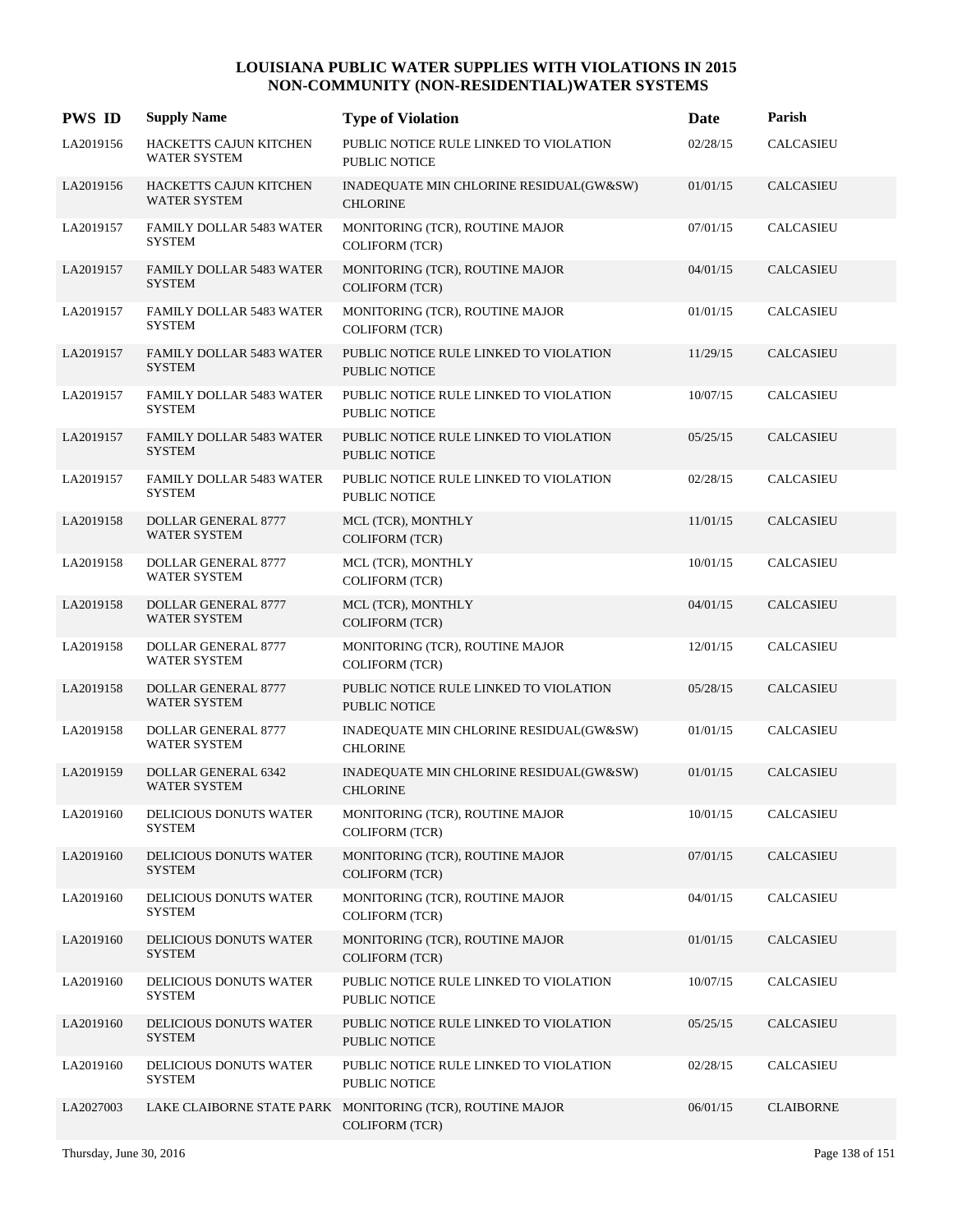| <b>PWS ID</b> | <b>Supply Name</b>                                | <b>Type of Violation</b>                                                    | Date     | Parish                  |
|---------------|---------------------------------------------------|-----------------------------------------------------------------------------|----------|-------------------------|
| LA2033025     | DELTECH CORPORATION                               | MONITORING, ROUTINE (DBP), MAJOR<br>TOT_TTHM/HAA5                           | 10/01/14 | <b>EAST BATON ROUGE</b> |
| LA2033025     | DELTECH CORPORATION                               | FAILURE SUBMIT SUBPART V PLAN, ESCALATED<br><b>DBP STAGE 2</b>              | 01/01/13 | <b>EAST BATON ROUGE</b> |
| LA2033025     | DELTECH CORPORATION                               | PUBLIC NOTICE RULE LINKED TO VIOLATION<br>PUBLIC NOTICE                     | 02/11/15 | EAST BATON ROUGE        |
| LA2033025     | DELTECH CORPORATION                               | PUBLIC NOTICE RULE LINKED TO VIOLATION<br><b>PUBLIC NOTICE</b>              | 04/11/13 | <b>EAST BATON ROUGE</b> |
| LA2033025     | DELTECH CORPORATION                               | INADEQUATE MIN CHLORINE RESIDUAL(GW&SW)<br><b>CHLORINE</b>                  | 10/01/15 | <b>EAST BATON ROUGE</b> |
| LA2033041     | UOP, LLC                                          | MONITORING (TCR), ROUTINE MAJOR<br><b>COLIFORM (TCR)</b>                    | 07/01/15 | <b>EAST BATON ROUGE</b> |
| LA2033041     | UOP, LLC                                          | MONITORING, ROUTINE (DBP), MAJOR<br><b>CHLORINE</b>                         | 01/01/15 | <b>EAST BATON ROUGE</b> |
| LA2033052     | <b>OXBOW CALCINING, LLC</b>                       | INADEQUATE MIN CHLORINE RESIDUAL(GW&SW)<br><b>CHLORINE</b>                  | 04/01/15 | <b>EAST BATON ROUGE</b> |
| LA2033102     | FORMOSA PLASTICS<br>CORPORATION                   | PUBLIC NOTICE RULE LINKED TO VIOLATION<br><b>PUBLIC NOTICE</b>              | 02/16/15 | <b>EAST BATON ROUGE</b> |
| LA2033102     | <b>FORMOSA PLASTICS</b><br><b>CORPORATION</b>     | INADEQUATE MIN CHLORINE RESIDUAL(GW&SW)<br><b>CHLORINE</b>                  | 05/01/15 | <b>EAST BATON ROUGE</b> |
| LA2045053     | <b>MORTON SALT INC WATER</b><br><b>SYSTEM</b>     | WATER QUALITY PARAMETER M/R (LCR)<br><b>LEAD &amp; COPPER RULE</b>          | 01/01/15 | <b>IBERIA</b>           |
| LA2045053     | <b>MORTON SALT INC WATER</b><br><b>SYSTEM</b>     | OCCT/SOWT RECOMMENDATION/STUDY (LCR)<br><b>LEAD &amp; COPPER RULE</b>       | 01/01/15 | <b>IBERIA</b>           |
| LA2047003     | DOW USA, LA DIVISION                              | SINGLE COMB FLTR EFFLUENT (IESWTR/LT1)<br><b>IESWTR</b>                     | 03/01/15 | <b>IBERVILLE</b>        |
| LA2055085     | SCHLUMBERGER DRILLING &<br><b>MEASUREMENTS WS</b> | MONITORING, ROUTINE (DBP), MAJOR<br>TOT TTHM/HAA5                           | 09/01/14 | <b>LAFAYETTE</b>        |
| LA2055086     | OMNI GEOPHYSICAL LLC<br><b>WATER SYSTEM</b>       | MONITORING (TCR), ROUTINE MAJOR<br><b>COLIFORM (TCR)</b>                    | 07/01/15 | <b>LAFAYETTE</b>        |
| LA2055086     | OMNI GEOPHYSICAL LLC<br><b>WATER SYSTEM</b>       | MONITORING, ROUTINE (DBP), MAJOR<br>TOT_TTHM/HAA5                           | 09/01/14 | <b>LAFAYETTE</b>        |
| LA2055086     | OMNI GEOPHYSICAL LLC<br><b>WATER SYSTEM</b>       | PUBLIC NOTICE RULE LINKED TO VIOLATION<br>PUBLIC NOTICE                     | 02/16/15 | <b>LAFAYETTE</b>        |
| LA2061003     | <b>ARDAGH GLASS WATER</b><br><b>SYSTEM</b>        | MONITORING, ROUTINE (DBP), MAJOR<br>TOT_TTHM/HAA5                           | 02/01/15 | <b>LINCOLN</b>          |
| LA2061003     | ARDAGH GLASS WATER<br><b>SYSTEM</b>               | MONITORING, ROUTINE (DBP), MAJOR<br>TOT_TTHM/HAA5                           | 11/01/14 | <b>LINCOLN</b>          |
| LA2061009     | WEYERHAEUSER NR -<br><b>ARCADIA OSB</b>           | PUBLIC NOTICE RULE LINKED TO VIOLATION<br><b>PUBLIC NOTICE</b>              | 03/12/15 | <b>LINCOLN</b>          |
| LA2063033     | SPRINGFIELD MIDDLE SCHOOL                         | FAILURE SUBMIT OEL REPORT FOR HAA5<br>TOTAL HALOACETIC ACIDS (HAA5)         | 10/31/14 | <b>LIVINGSTON</b>       |
| LA2063033     |                                                   | SPRINGFIELD MIDDLE SCHOOL FAILURE SUBMIT OEL REPORT FOR TTHM<br><b>TTHM</b> | 10/31/14 | <b>LIVINGSTON</b>       |
| LA2063033     | SPRINGFIELD MIDDLE SCHOOL                         | FAILURE SUBMIT OEL REPORT FOR HAA5<br>TOTAL HALOACETIC ACIDS (HAA5)         | 07/31/14 | <b>LIVINGSTON</b>       |
| LA2063033     |                                                   | SPRINGFIELD MIDDLE SCHOOL FAILURE SUBMIT OEL REPORT FOR TTHM<br><b>TTHM</b> | 07/31/14 | <b>LIVINGSTON</b>       |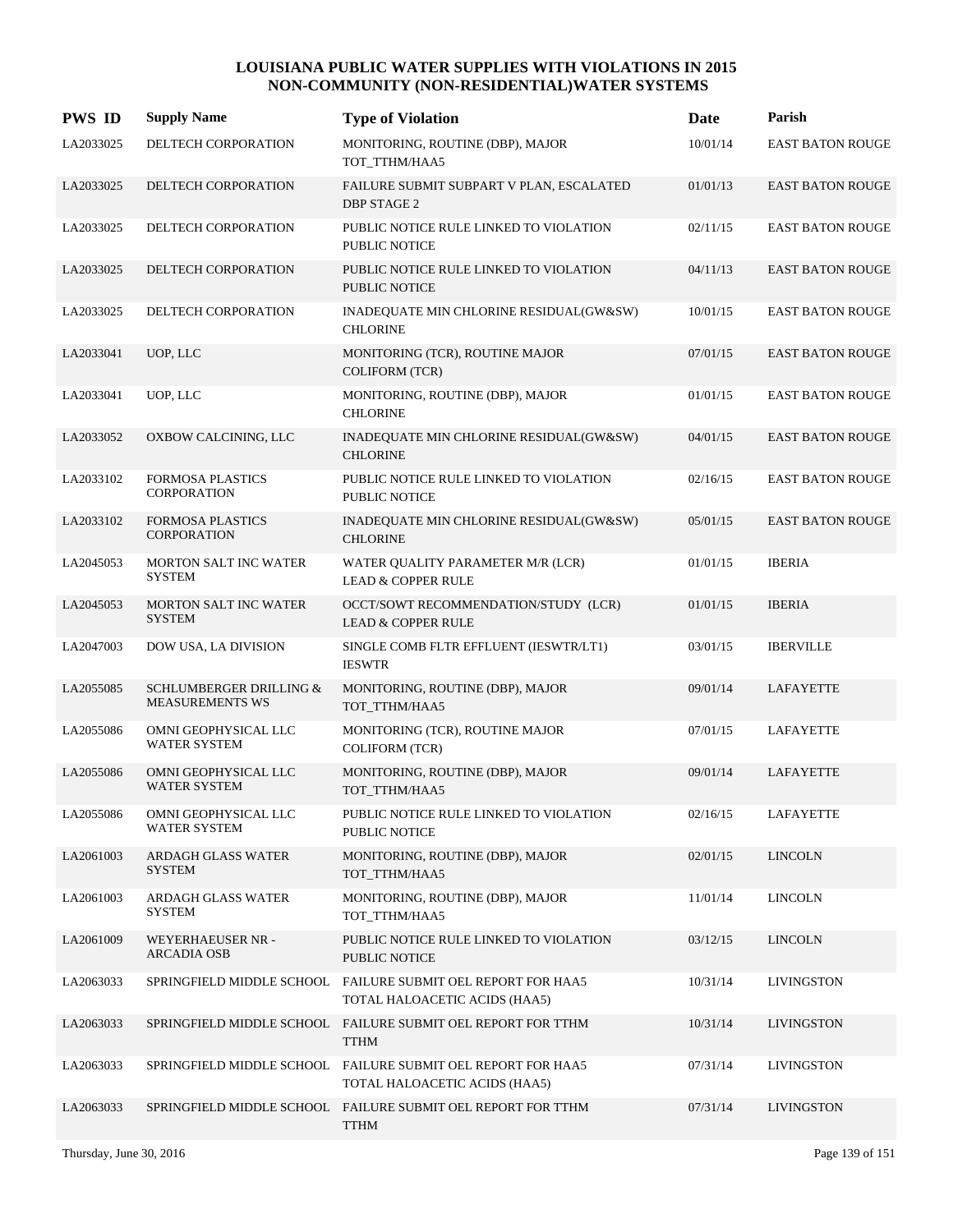| <b>PWS ID</b> | <b>Supply Name</b>                           | <b>Type of Violation</b>                                       | Date     | Parish          |
|---------------|----------------------------------------------|----------------------------------------------------------------|----------|-----------------|
| LA2071038     | FORT PIKE STATE PARK                         | FAILURE TO SUBMIT MONITORING PLAN<br>TOTAL COLIFORM RULE       | 01/01/14 | <b>ORLEANS</b>  |
| LA2071116     | <b>CRAZY ALS LOUNGE</b>                      | MONITORING (TCR), ROUTINE MAJOR<br><b>COLIFORM (TCR)</b>       | 10/01/15 | <b>ORLEANS</b>  |
| LA2071116     | <b>CRAZY ALS LOUNGE</b>                      | MONITORING (TCR), ROUTINE MAJOR<br><b>COLIFORM (TCR)</b>       | 07/01/15 | <b>ORLEANS</b>  |
| LA2071116     | <b>CRAZY ALS LOUNGE</b>                      | MONITORING (TCR), ROUTINE MAJOR<br><b>COLIFORM (TCR)</b>       | 04/01/15 | <b>ORLEANS</b>  |
| LA2071116     | <b>CRAZY ALS LOUNGE</b>                      | FAILURE TO SUBMIT MONITORING PLAN<br>TOTAL COLIFORM RULE       | 01/01/14 | <b>ORLEANS</b>  |
| LA2073027     | WEST OUACHITA IND PARK                       | MCL, LRAA<br><b>TTHM</b>                                       | 10/01/15 | <b>OUACHITA</b> |
| LA2073027     | WEST OUACHITA IND PARK                       | MCL, LRAA<br><b>TTHM</b>                                       | 07/01/15 | <b>OUACHITA</b> |
| LA2073027     | WEST OUACHITA IND PARK                       | MCL, LRAA<br><b>TTHM</b>                                       | 07/01/15 | <b>OUACHITA</b> |
| LA2073027     | WEST OUACHITA IND PARK                       | MCL, LRAA<br><b>TTHM</b>                                       | 04/01/15 | <b>OUACHITA</b> |
| LA2073027     | WEST OUACHITA IND PARK                       | MCL, LRAA<br><b>TTHM</b>                                       | 04/01/15 | <b>OUACHITA</b> |
| LA2073027     | WEST OUACHITA IND PARK                       | FAILURE SUBMIT OEL REPORT FOR TTHM<br><b>TTHM</b>              | 10/31/14 | <b>OUACHITA</b> |
| LA2073027     | WEST OUACHITA IND PARK                       | INADEQUATE MIN CHLORINE RESIDUAL(GW&SW)<br><b>CHLORINE</b>     | 07/01/15 | <b>OUACHITA</b> |
| LA2073027     | WEST OUACHITA IND PARK                       | INADEQUATE MIN CHLORINE RESIDUAL(GW&SW)<br><b>CHLORINE</b>     | 04/01/15 | <b>OUACHITA</b> |
| LA2073042     | <b>GEORGIA PACIFIC</b><br><b>CORPORATION</b> | MONITORING, ROUTINE (DBP), MAJOR<br>TOT_TTHM/HAA5              | 09/01/14 | <b>OUACHITA</b> |
| LA2073046     | RICE-WAYNE WATER CO LLC                      | MONITORING (TCR), ROUTINE MAJOR<br>COLIFORM (TCR)              | 10/01/15 | <b>OUACHITA</b> |
| LA2073046     | RICE-WAYNE WATER CO LLC                      | MONITORING (TCR), ROUTINE MAJOR<br><b>COLIFORM (TCR)</b>       | 07/01/15 | <b>OUACHITA</b> |
| LA2073046     | RICE-WAYNE WATER CO LLC                      | MONITORING (TCR), ROUTINE MAJOR<br><b>COLIFORM (TCR)</b>       | 04/01/15 | <b>OUACHITA</b> |
| LA2073046     | RICE-WAYNE WATER CO LLC                      | MONITORING, ROUTINE (DBP), MAJOR<br><b>CHLORINE</b>            | 10/01/15 | <b>OUACHITA</b> |
| LA2073046     | RICE-WAYNE WATER COLLC                       | MONITORING, ROUTINE (DBP), MAJOR<br><b>CHLORINE</b>            | 07/01/15 | <b>OUACHITA</b> |
| LA2073046     | RICE-WAYNE WATER COLLC                       | MONITORING, ROUTINE (DBP), MAJOR<br><b>CHLORINE</b>            | 04/01/15 | <b>OUACHITA</b> |
| LA2073046     | RICE-WAYNE WATER CO LLC                      | MONITORING, ROUTINE (DBP), MAJOR<br>TOT_TTHM/HAA5              | 08/01/14 | <b>OUACHITA</b> |
| LA2073046     | RICE-WAYNE WATER COLLC                       | FAILURE SUBMIT SUBPART V PLAN, ESCALATED<br><b>DBP STAGE 2</b> | 01/01/13 | <b>OUACHITA</b> |
| LA2073046     | RICE-WAYNE WATER COLLC                       | FOLLOW-UP OR ROUTINE TAP M/R (LCR)<br>LEAD & COPPER RULE       | 10/01/15 | <b>OUACHITA</b> |
| LA2073046     | RICE-WAYNE WATER CO LLC                      | PUBLIC NOTICE RULE LINKED TO VIOLATION<br>PUBLIC NOTICE        | 12/25/15 | <b>OUACHITA</b> |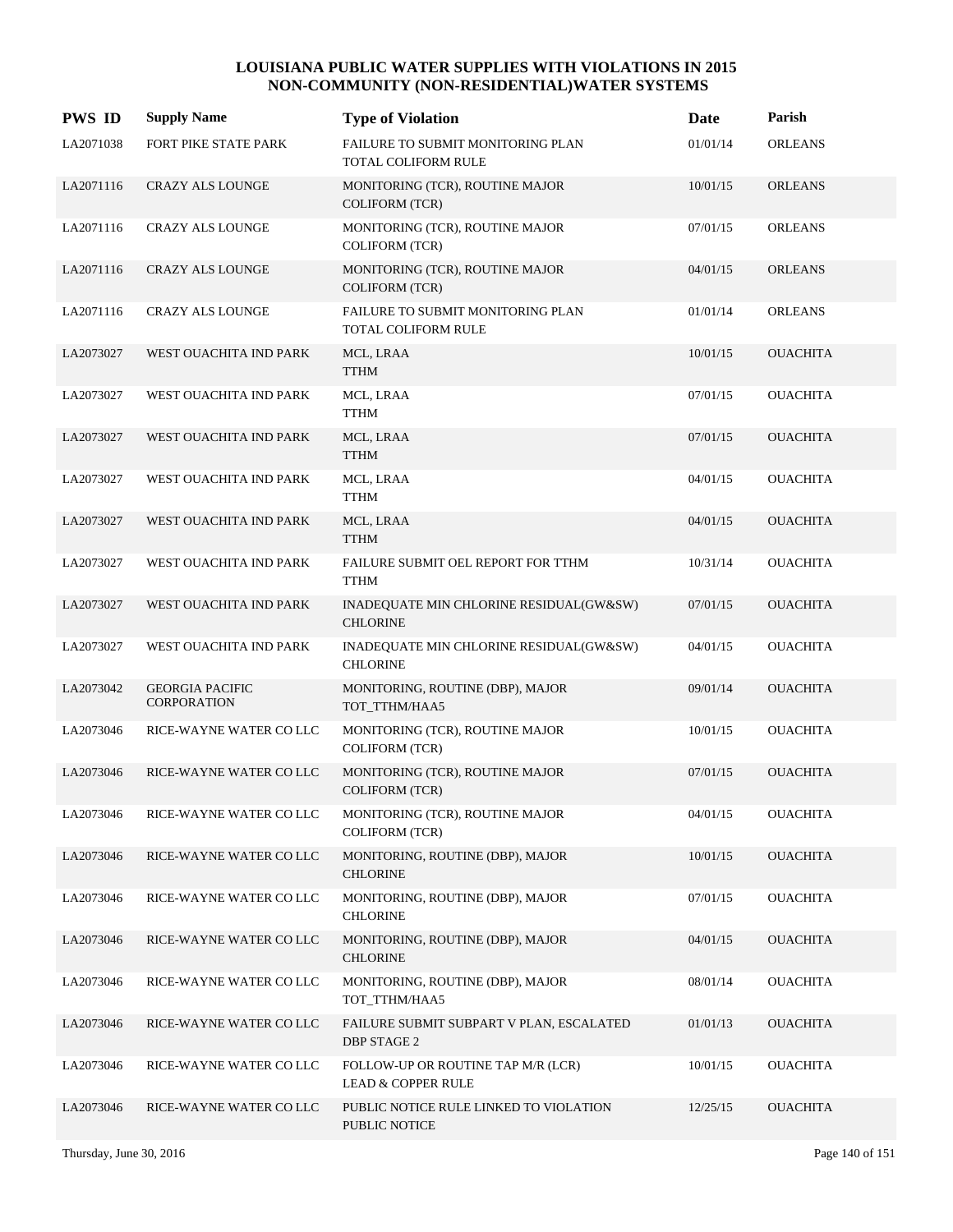| <b>PWS ID</b> | <b>Supply Name</b>                          | <b>Type of Violation</b>                                           | Date     | Parish          |
|---------------|---------------------------------------------|--------------------------------------------------------------------|----------|-----------------|
| LA2073046     | RICE-WAYNE WATER CO LLC                     | PUBLIC NOTICE RULE LINKED TO VIOLATION<br><b>PUBLIC NOTICE</b>     | 12/06/15 | <b>OUACHITA</b> |
| LA2073046     | RICE-WAYNE WATER COLLC                      | PUBLIC NOTICE RULE LINKED TO VIOLATION<br>PUBLIC NOTICE            | 10/10/15 | <b>OUACHITA</b> |
| LA2073046     | RICE-WAYNE WATER COLLC                      | PUBLIC NOTICE RULE LINKED TO VIOLATION<br>PUBLIC NOTICE            | 09/15/15 | <b>OUACHITA</b> |
| LA2073046     | RICE-WAYNE WATER CO LLC                     | PUBLIC NOTICE RULE LINKED TO VIOLATION<br><b>PUBLIC NOTICE</b>     | 02/16/15 | <b>OUACHITA</b> |
| LA2073046     | RICE-WAYNE WATER CO LLC                     | PUBLIC NOTICE RULE LINKED TO VIOLATION<br><b>PUBLIC NOTICE</b>     | 03/19/14 | <b>OUACHITA</b> |
| LA2073055     | WAGON WHEEL WATER<br><b>SYSTEM</b>          | MCL, LRAA<br><b>TTHM</b>                                           | 10/01/15 | <b>OUACHITA</b> |
| LA2073055     | WAGON WHEEL WATER<br><b>SYSTEM</b>          | MCL, LRAA<br><b>TTHM</b>                                           | 10/01/15 | <b>OUACHITA</b> |
| LA2073055     | WAGON WHEEL WATER<br><b>SYSTEM</b>          | MCL, LRAA<br><b>TTHM</b>                                           | 07/01/15 | <b>OUACHITA</b> |
| LA2073055     | <b>WAGON WHEEL WATER</b><br><b>SYSTEM</b>   | MCL, LRAA<br><b>TTHM</b>                                           | 07/01/15 | <b>OUACHITA</b> |
| LA2073055     | WAGON WHEEL WATER<br><b>SYSTEM</b>          | MCL, LRAA<br><b>TTHM</b>                                           | 04/01/15 | <b>OUACHITA</b> |
| LA2073055     | <b>WAGON WHEEL WATER</b><br><b>SYSTEM</b>   | MCL, LRAA<br><b>TTHM</b>                                           | 04/01/15 | <b>OUACHITA</b> |
| LA2073055     | <b>WAGON WHEEL WATER</b><br><b>SYSTEM</b>   | MCL, LRAA<br><b>TTHM</b>                                           | 01/01/15 | <b>OUACHITA</b> |
| LA2073055     | WAGON WHEEL WATER<br><b>SYSTEM</b>          | INADEQUATE MIN CHLORINE RESIDUAL(GW&SW)<br><b>CHLORINE</b>         | 07/01/15 | <b>OUACHITA</b> |
| LA2073055     | WAGON WHEEL WATER<br><b>SYSTEM</b>          | INADEQUATE MIN CHLORINE RESIDUAL(GW&SW)<br><b>CHLORINE</b>         | 04/01/15 | <b>OUACHITA</b> |
| LA2073055     | <b>WAGON WHEEL WATER</b><br><b>SYSTEM</b>   | INADEQUATE MIN CHLORINE RESIDUAL(GW&SW)<br><b>CHLORINE</b>         | 04/01/15 | <b>OUACHITA</b> |
| LA2077047     | <b>OLD RIVER WATER 7</b>                    | MONITORING, ROUTINE (DBP), MAJOR<br>TOT_TTHM/HAA5                  | 10/01/15 | POINTE COUPEE   |
| LA2077047     | OLD RIVER WATER 7                           | MONITORING, ROUTINE (DBP), MAJOR<br>TOT_TTHM/HAA5                  | 09/01/14 | POINTE COUPEE   |
| LA2077047     | <b>OLD RIVER WATER 7</b>                    | MONITOR GWR TRIGGERED/ADDITONAL, MAJOR<br>E. COLI                  | 09/26/12 | POINTE COUPEE   |
| LA2077047     | OLD RIVER WATER 7                           | MONITOR GWR TRIGGERED/ADDITONAL, MAJOR<br>E. COLI                  | 09/26/12 | POINTE COUPEE   |
| LA2077047     | <b>OLD RIVER WATER 7</b>                    | MONITOR GWR TRIGGERED/ADDITONAL, MAJOR<br>E. COLI                  | 09/26/12 | POINTE COUPEE   |
| LA2077047     | OLD RIVER WATER 7                           | MONITOR GWR TRIGGERED/ADDITONAL, MAJOR<br>E. COLI                  | 08/27/12 | POINTE COUPEE   |
| LA2077047     | <b>OLD RIVER WATER 7</b>                    | <b>FAILURE ADDRESS DEFICIENCY (GWR)</b><br><b>GROUNDWATER RULE</b> | 10/12/11 | POINTE COUPEE   |
| LA2077047     | <b>OLD RIVER WATER 7</b>                    | INADEQUATE MIN CHLORINE RESIDUAL(GW&SW)<br><b>CHLORINE</b>         | 01/01/15 | POINTE COUPEE   |
| LA2077050     | SHERBURNE WILDLIFE MGT<br>AREA WATER SYSTEM | MONITORING (TCR), ROUTINE MAJOR<br>COLIFORM (TCR)                  | 10/01/15 | POINTE COUPEE   |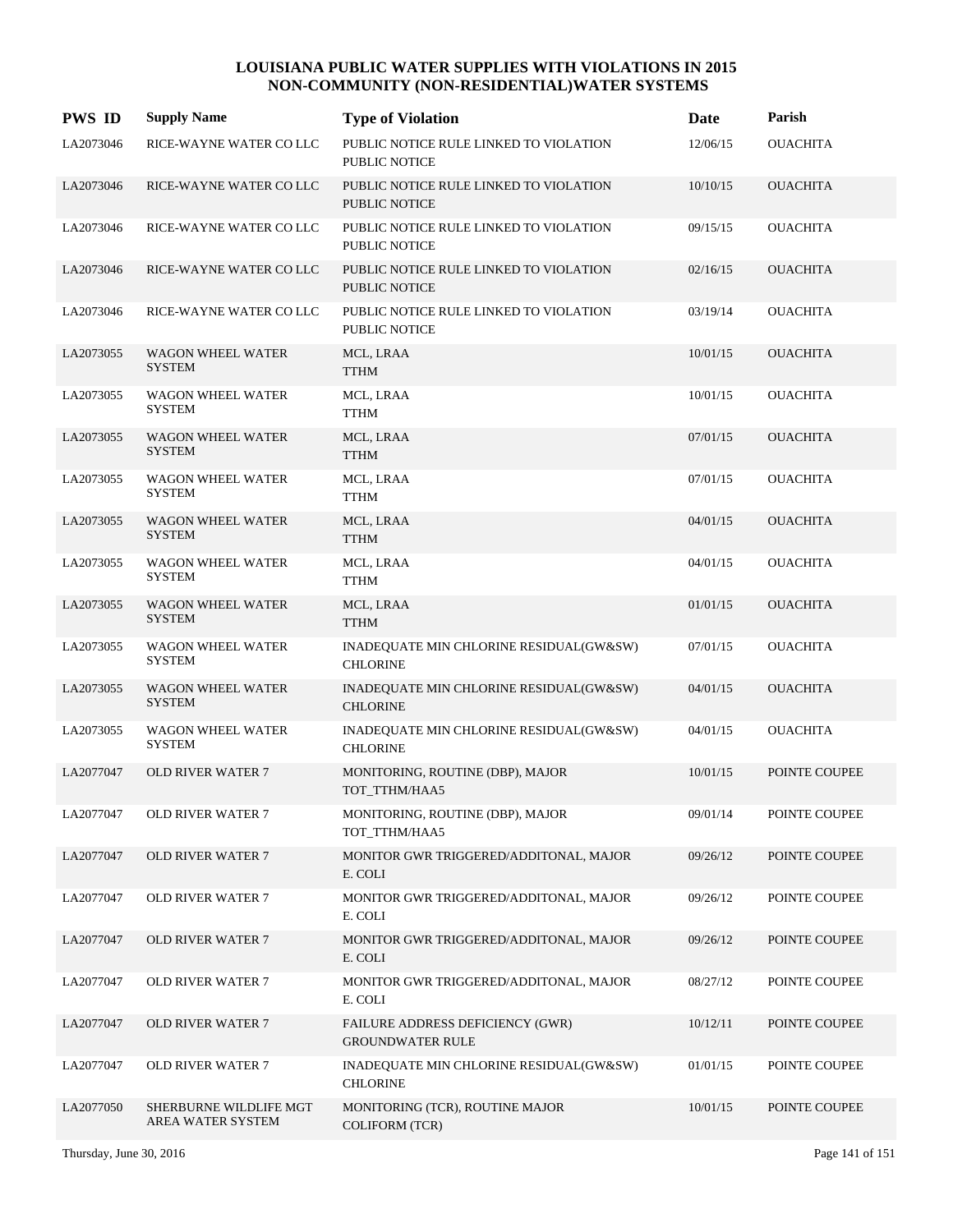| <b>PWS ID</b> | <b>Supply Name</b>                                 | <b>Type of Violation</b>                                            | Date     | Parish            |
|---------------|----------------------------------------------------|---------------------------------------------------------------------|----------|-------------------|
| LA2077050     | SHERBURNE WILDLIFE MGT<br>AREA WATER SYSTEM        | MONITORING (TCR), ROUTINE MAJOR<br><b>COLIFORM (TCR)</b>            | 07/01/15 | POINTE COUPEE     |
| LA2077050     | SHERBURNE WILDLIFE MGT<br><b>AREA WATER SYSTEM</b> | MONITORING (TCR), ROUTINE MAJOR<br><b>COLIFORM (TCR)</b>            | 04/01/15 | POINTE COUPEE     |
| LA2077050     | SHERBURNE WILDLIFE MGT<br><b>AREA WATER SYSTEM</b> | MONITORING (TCR), ROUTINE MAJOR<br><b>COLIFORM (TCR)</b>            | 01/01/15 | POINTE COUPEE     |
| LA2077050     | SHERBURNE WILDLIFE MGT<br>AREA WATER SYSTEM        | MONITORING, ROUTINE (DBP), MAJOR<br><b>CHLORINE</b>                 | 10/01/15 | POINTE COUPEE     |
| LA2077050     | SHERBURNE WILDLIFE MGT<br>AREA WATER SYSTEM        | PUBLIC NOTICE RULE LINKED TO VIOLATION<br><b>PUBLIC NOTICE</b>      | 11/28/15 | POINTE COUPEE     |
| LA2077050     | SHERBURNE WILDLIFE MGT<br>AREA WATER SYSTEM        | PUBLIC NOTICE RULE LINKED TO VIOLATION<br><b>PUBLIC NOTICE</b>      | 08/29/15 | POINTE COUPEE     |
| LA2077050     | SHERBURNE WILDLIFE MGT<br>AREA WATER SYSTEM        | PUBLIC NOTICE RULE LINKED TO VIOLATION<br><b>PUBLIC NOTICE</b>      | 05/26/15 | POINTE COUPEE     |
| LA2077050     | SHERBURNE WILDLIFE MGT<br>AREA WATER SYSTEM        | PUBLIC NOTICE RULE LINKED TO VIOLATION<br><b>PUBLIC NOTICE</b>      | 03/01/15 | POINTE COUPEE     |
| LA2077050     | SHERBURNE WILDLIFE MGT<br>AREA WATER SYSTEM        | PUBLIC NOTICE RULE LINKED TO VIOLATION<br>PUBLIC NOTICE             | 11/24/14 | POINTE COUPEE     |
| LA2077050     | SHERBURNE WILDLIFE MGT<br><b>AREA WATER SYSTEM</b> | PUBLIC NOTICE RULE LINKED TO VIOLATION<br>PUBLIC NOTICE             | 08/24/14 | POINTE COUPEE     |
| LA2085063     | WRIGHTS LANDING WATER<br><b>SYSTEM</b>             | PUBLIC NOTICE RULE LINKED TO VIOLATION<br>PUBLIC NOTICE             | 05/31/12 | <b>SABINE</b>     |
| LA2085063     | WRIGHTS LANDING WATER<br><b>SYSTEM</b>             | PUBLIC NOTICE RULE LINKED TO VIOLATION<br><b>PUBLIC NOTICE</b>      | 12/11/11 | <b>SABINE</b>     |
| LA2085063     | WRIGHTS LANDING WATER<br><b>SYSTEM</b>             | PUBLIC NOTICE RULE LINKED TO VIOLATION<br><b>PUBLIC NOTICE</b>      | 09/22/11 | <b>SABINE</b>     |
| LA2085063     | WRIGHTS LANDING WATER<br><b>SYSTEM</b>             | PUBLIC NOTICE RULE LINKED TO VIOLATION<br><b>PUBLIC NOTICE</b>      | 08/30/11 | <b>SABINE</b>     |
| LA2085079     | HARBOR MHP WATER SYSTEM                            | MONITORING (TCR), ROUTINE MAJOR<br><b>COLIFORM (TCR)</b>            | 11/01/15 | <b>SABINE</b>     |
| LA2085087     | R R & L PARK                                       | FAILURE TO SUBMIT MONITORING PLAN<br><b>TOTAL COLIFORM RULE</b>     | 01/01/14 | <b>SABINE</b>     |
| LA2087001     | DOMINO SUGAR                                       | MCL, LRAA<br><b>TTHM</b>                                            | 04/01/15 | <b>ST BERNARD</b> |
| LA2087001     | <b>DOMINO SUGAR</b>                                | MONITORING (TCR), ROUTINE MAJOR<br><b>COLIFORM (TCR)</b>            | 10/01/15 | <b>ST BERNARD</b> |
| LA2093002     | NORANDA ALUMINA, LLC                               | FAILURE SUBMIT OEL REPORT FOR HAA5<br>TOTAL HALOACETIC ACIDS (HAA5) | 01/31/15 | <b>ST JAMES</b>   |
| LA2093002     | NORANDA ALUMINA, LLC                               | FAILURE SUBMIT OEL REPORT FOR TTHM<br><b>TTHM</b>                   | 01/31/15 | <b>ST JAMES</b>   |
| LA2093002     | NORANDA ALUMINA, LLC                               | FAILURE SUBMIT OEL REPORT FOR HAA5<br>TOTAL HALOACETIC ACIDS (HAA5) | 10/31/14 | <b>ST JAMES</b>   |
| LA2093002     | NORANDA ALUMINA, LLC                               | FAILURE SUBMIT OEL REPORT FOR TTHM<br><b>TTHM</b>                   | 10/31/14 | <b>ST JAMES</b>   |
| LA2093002     | NORANDA ALUMINA, LLC                               | SINGLE COMB FLTR EFFLUENT (IESWTR/LT1)<br>TURBIDITY                 | 01/01/15 | <b>ST JAMES</b>   |
| LA2093005     | ST JAMES BOAT CLUB                                 | MONITORING (TCR), ROUTINE MAJOR<br><b>COLIFORM (TCR)</b>            | 01/01/15 | <b>ST JAMES</b>   |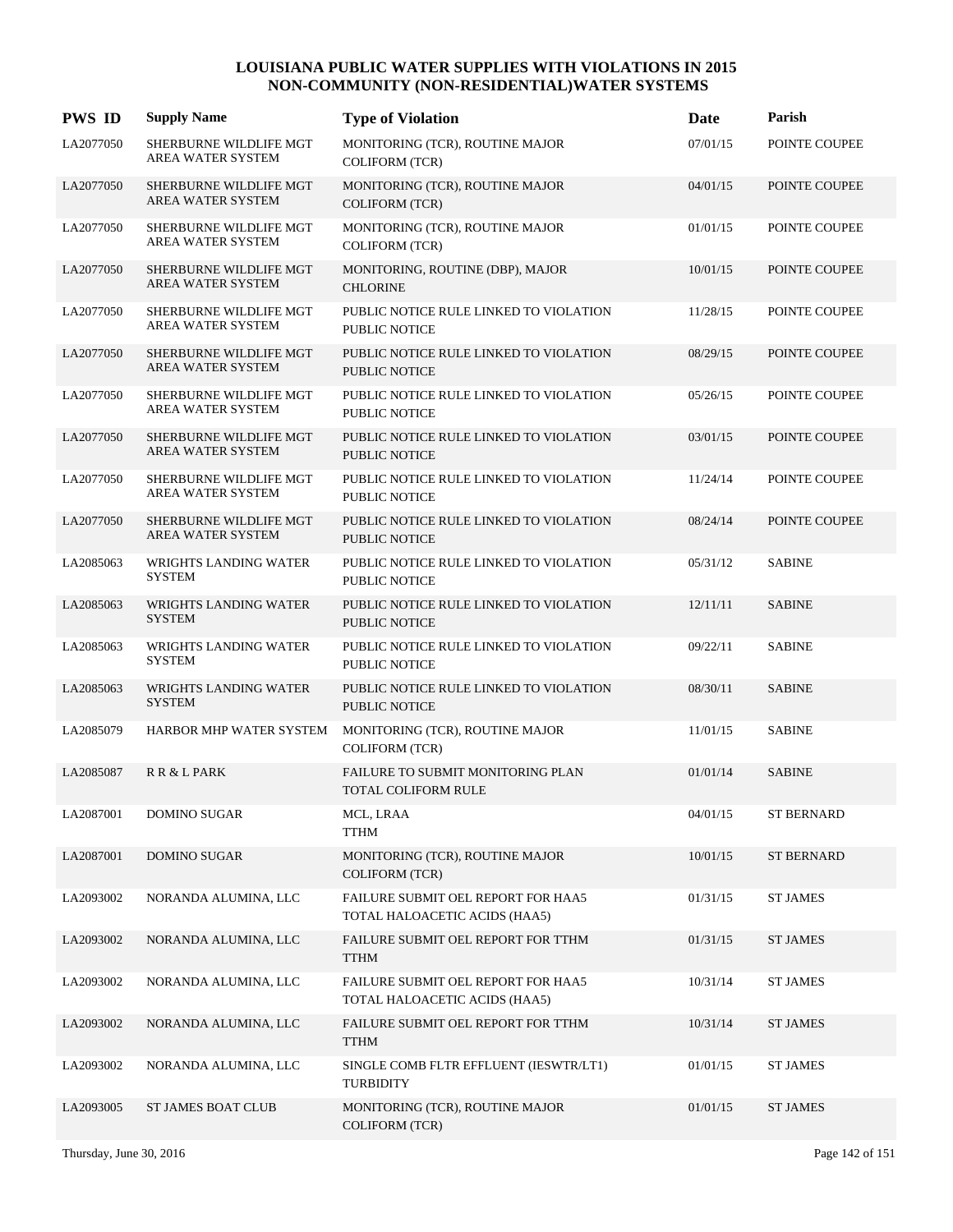| <b>PWS ID</b> | <b>Supply Name</b>                              | <b>Type of Violation</b>                                       | Date     | Parish                               |
|---------------|-------------------------------------------------|----------------------------------------------------------------|----------|--------------------------------------|
| LA2095008     | MARATHON PETROLEUM<br><b>COMPANY LLC</b>        | MCL, LRAA<br><b>TTHM</b>                                       | 07/01/15 | <b>ST JOHN THE</b><br><b>BAPTIST</b> |
| LA2095008     | <b>MARATHON PETROLEUM</b><br><b>COMPANY LLC</b> | MCL, LRAA<br><b>TTHM</b>                                       | 04/01/15 | <b>ST JOHN THE</b><br><b>BAPTIST</b> |
| LA2095008     | MARATHON PETROLEUM<br><b>COMPANY LLC</b>        | MCL, LRAA<br><b>TTHM</b>                                       | 01/01/15 | ST JOHN THE<br><b>BAPTIST</b>        |
| LA2095008     | <b>MARATHON PETROLEUM</b><br><b>COMPANY LLC</b> | INADEQUATE MIN CHLORINE RESIDUAL(GW&SW)<br><b>CHLORINE</b>     | 11/01/15 | ST JOHN THE<br><b>BAPTIST</b>        |
| LA2095008     | <b>MARATHON PETROLEUM</b><br><b>COMPANY LLC</b> | INADEQUATE MIN CHLORINE RESIDUAL(GW&SW)<br><b>CHLORINE</b>     | 10/01/15 | <b>ST JOHN THE</b><br><b>BAPTIST</b> |
| LA2095008     | <b>MARATHON PETROLEUM</b><br><b>COMPANY LLC</b> | INADEQUATE MIN CHLORINE RESIDUAL(GW&SW)<br><b>CHLORINE</b>     | 07/01/15 | ST JOHN THE<br><b>BAPTIST</b>        |
| LA2095009     | <b>GATORS DEN CAJUN CAFE</b>                    | MONITORING (TCR), ROUTINE MAJOR<br><b>COLIFORM (TCR)</b>       | 10/01/15 | ST JOHN THE<br><b>BAPTIST</b>        |
| LA2095040     | <b>BEACON LOUNGE</b>                            | MONITORING (TCR), ROUTINE MAJOR<br><b>COLIFORM (TCR)</b>       | 10/01/15 | <b>ST JOHN THE</b><br><b>BAPTIST</b> |
| LA2095041     | PINNACLE POLYMERS                               | MCL, LRAA<br>TTHM                                              | 07/01/15 | ST JOHN THE<br><b>BAPTIST</b>        |
| LA2095041     | PINNACLE POLYMERS                               | MCL, LRAA<br><b>TTHM</b>                                       | 07/01/15 | ST JOHN THE<br><b>BAPTIST</b>        |
| LA2095041     | PINNACLE POLYMERS                               | MCL, LRAA<br><b>TTHM</b>                                       | 01/01/15 | ST JOHN THE<br><b>BAPTIST</b>        |
| LA2095041     | PINNACLE POLYMERS                               | MCL, LRAA<br><b>TTHM</b>                                       | 01/01/15 | ST JOHN THE<br><b>BAPTIST</b>        |
| LA2095041     | PINNACLE POLYMERS                               | MONITORING, ROUTINE (DBP), MAJOR<br>TOT_TTHM/HAA5              | 03/01/15 | ST JOHN THE<br><b>BAPTIST</b>        |
| LA2095041     | PINNACLE POLYMERS                               | PUBLIC NOTICE RULE LINKED TO VIOLATION<br><b>PUBLIC NOTICE</b> | 09/07/14 | ST JOHN THE<br><b>BAPTIST</b>        |
| LA2095041     | PINNACLE POLYMERS                               | PUBLIC NOTICE RULE LINKED TO VIOLATION<br>PUBLIC NOTICE        | 12/07/13 | ST JOHN THE<br><b>BAPTIST</b>        |
| LA2095042     | CAJUN PRIDE WATER SYSTEM                        | MONITORING (TCR), ROUTINE MAJOR<br><b>COLIFORM (TCR)</b>       | 06/01/15 | <b>ST JOHN THE</b><br><b>BAPTIST</b> |
| LA2095042     | CAJUN PRIDE WATER SYSTEM                        | MONITORING (TCR), ROUTINE MAJOR<br><b>COLIFORM (TCR)</b>       | 04/01/15 | ST JOHN THE<br><b>BAPTIST</b>        |
| LA2095043     | <b>CRAB TRAP SEAFOOD</b><br>RESTAURANT, LLC     | PUBLIC NOTICE RULE LINKED TO VIOLATION<br>PUBLIC NOTICE        | 02/08/12 | <b>ST JOHN THE</b><br><b>BAPTIST</b> |
| LA2095045     | FRENIER LANDING<br><b>RESTAURANT</b>            | INADEQUATE MIN CHLORINE RESIDUAL(GW&SW)<br><b>CHLORINE</b>     | 03/01/15 | <b>ST JOHN THE</b><br><b>BAPTIST</b> |
| LA2099014     | MCGEES LANDING WATER<br><b>SYSTEM</b>           | FAILURE ADDRESS DEFICIENCY (GWR)<br><b>GROUNDWATER RULE</b>    | 04/15/15 | <b>ST MARTIN</b>                     |
| LA2099014     | MCGEES LANDING WATER<br><b>SYSTEM</b>           | INADEQUATE MIN CHLORINE RESIDUAL(GW&SW)<br><b>CHLORINE</b>     | 10/01/15 | <b>ST MARTIN</b>                     |
| LA2099043     | ONEAL STEEL INC WATER<br><b>SYSTEM</b>          | MCL, AVERAGE<br><b>ARSENIC</b>                                 | 10/01/15 | <b>ST MARTIN</b>                     |
| LA2099043     | ONEAL STEEL INC WATER<br><b>SYSTEM</b>          | MCL, AVERAGE<br><b>ARSENIC</b>                                 | 07/01/15 | <b>ST MARTIN</b>                     |
| LA2099043     | ONEAL STEEL INC WATER<br><b>SYSTEM</b>          | MONITORING, ROUTINE (DBP), MAJOR<br>TOT_TTHM/HAA5              | 10/01/14 | <b>ST MARTIN</b>                     |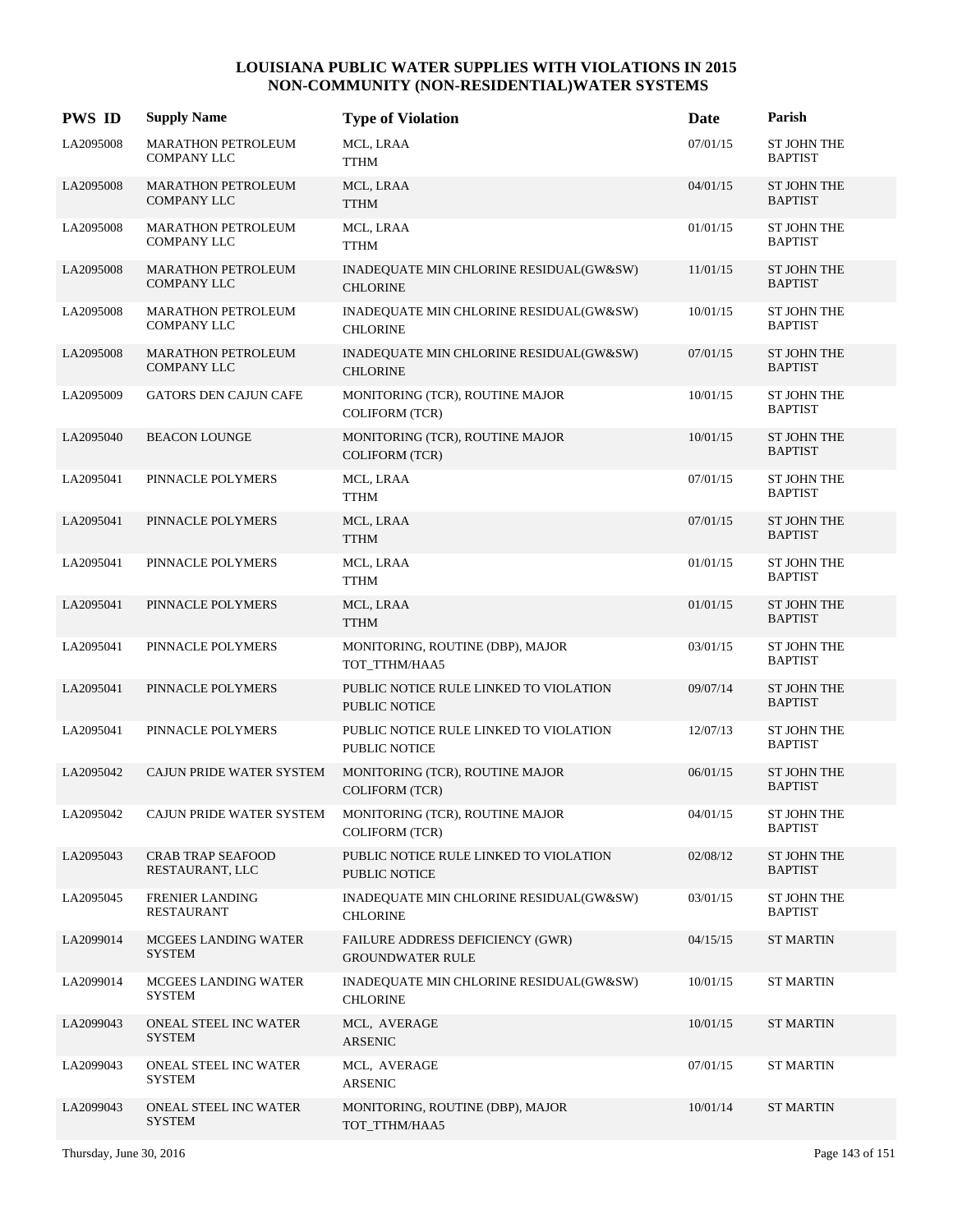| <b>PWS ID</b> | <b>Supply Name</b>                                 | <b>Type of Violation</b>                                        | Date     | Parish            |
|---------------|----------------------------------------------------|-----------------------------------------------------------------|----------|-------------------|
| LA2099043     | ONEAL STEEL INC WATER<br><b>SYSTEM</b>             | PUBLIC NOTICE RULE LINKED TO VIOLATION<br><b>PUBLIC NOTICE</b>  | 02/16/15 | <b>ST MARTIN</b>  |
| LA2099063     | <b>VEGAS STYLE SOUTH</b>                           | INADEQUATE MIN CHLORINE RESIDUAL(GW&SW)<br><b>CHLORINE</b>      | 01/01/15 | <b>ST MARTIN</b>  |
| LA2099093     | ALLEMOND POINT                                     | INADEQUATE MIN CHLORINE RESIDUAL(GW&SW)<br><b>CHLORINE</b>      | 10/01/15 | <b>ST MARTIN</b>  |
| LA2103072     | FAT SPOON CAFE #2                                  | MCL (TCR), MONTHLY<br><b>COLIFORM (TCR)</b>                     | 07/01/15 | <b>ST TAMMANY</b> |
| LA2103072     | FAT SPOON CAFE #2                                  | MONITORING (TCR), ROUTINE MAJOR<br><b>COLIFORM (TCR)</b>        | 01/01/15 | <b>ST TAMMANY</b> |
| LA2103072     | FAT SPOON CAFE #2                                  | PUBLIC NOTICE RULE LINKED TO VIOLATION<br><b>PUBLIC NOTICE</b>  | 05/26/15 | <b>ST TAMMANY</b> |
| LA2103072     | FAT SPOON CAFE #2                                  | FAILURE TO SUBMIT MONITORING PLAN<br>TOTAL COLIFORM RULE        | 01/01/14 | <b>ST TAMMANY</b> |
| LA2103233     | RAMSEY GRILL AND CAFE                              | PUBLIC NOTICE RULE LINKED TO VIOLATION<br><b>PUBLIC NOTICE</b>  | 04/11/13 | <b>ST TAMMANY</b> |
| LA2103241     | VALUE TRAVEL INN, INC                              | FAILURE TO SUBMIT MONITORING PLAN<br>TOTAL COLIFORM RULE        | 01/01/14 | <b>ST TAMMANY</b> |
| LA2103284     | <b>SLIDELL WATER SUPPLY</b><br><b>SYSTEM NO. 2</b> | MONITORING, ROUTINE (DBP), MAJOR<br>TOT_TTHM/HAA5               | 08/01/14 | <b>ST TAMMANY</b> |
| LA2103284     | <b>SLIDELL WATER SUPPLY</b><br><b>SYSTEM NO. 2</b> | INADEQUATE MIN CHLORINE RESIDUAL(GW&SW)<br><b>CHLORINE</b>      | 04/01/15 | <b>ST TAMMANY</b> |
| LA2103296     | TACO BELL #2720                                    | MCL (TCR), MONTHLY<br><b>COLIFORM (TCR)</b>                     | 08/01/15 | <b>ST TAMMANY</b> |
| LA2103348     | FATBOYS CHECK-IN CHECK-<br><b>OUT</b>              | MONITORING (TCR), ROUTINE MAJOR<br><b>COLIFORM (TCR)</b>        | 01/01/15 | <b>ST TAMMANY</b> |
| LA2103348     | FATBOYS CHECK-IN CHECK-<br><b>OUT</b>              | PUBLIC NOTICE RULE LINKED TO VIOLATION<br><b>PUBLIC NOTICE</b>  | 03/01/15 | <b>ST TAMMANY</b> |
| LA2103348     | <b>FATBOYS CHECK-IN CHECK-</b><br><b>OUT</b>       | PUBLIC NOTICE RULE LINKED TO VIOLATION<br>PUBLIC NOTICE         | 04/11/13 | <b>ST TAMMANY</b> |
| LA2103348     | FATBOYS CHECK-IN CHECK-<br><b>OUT</b>              | <b>FAILURE TO SUBMIT MONITORING PLAN</b><br>TOTAL COLIFORM RULE | 01/01/14 | <b>ST TAMMANY</b> |
| LA2103356     | LACOMBE-MANDEVILLE<br><b>HEADSTART</b>             | FAILURE TO SUBMIT MONITORING PLAN<br>TOTAL COLIFORM RULE        | 01/01/14 | <b>ST TAMMANY</b> |
| LA2103360     | ST TAMMANY RACEWAY                                 | MONITORING (TCR), ROUTINE MAJOR<br><b>COLIFORM (TCR)</b>        | 07/01/15 | <b>ST TAMMANY</b> |
| LA2103360     | ST TAMMANY RACEWAY                                 | MONITORING (TCR), ROUTINE MAJOR<br><b>COLIFORM (TCR)</b>        | 04/01/15 | ST TAMMANY        |
| LA2103360     | ST TAMMANY RACEWAY                                 | MONITORING (TCR), ROUTINE MAJOR<br><b>COLIFORM (TCR)</b>        | 01/01/15 | <b>ST TAMMANY</b> |
| LA2103360     | ST TAMMANY RACEWAY                                 | PUBLIC NOTICE RULE LINKED TO VIOLATION<br>PUBLIC NOTICE         | 05/26/15 | <b>ST TAMMANY</b> |
| LA2103360     | ST TAMMANY RACEWAY                                 | PUBLIC NOTICE RULE LINKED TO VIOLATION<br><b>PUBLIC NOTICE</b>  | 03/01/15 | <b>ST TAMMANY</b> |
| LA2103360     | ST TAMMANY RACEWAY                                 | PUBLIC NOTICE RULE LINKED TO VIOLATION<br>PUBLIC NOTICE         | 11/24/14 | ST TAMMANY        |
| LA2103360     | ST TAMMANY RACEWAY                                 | PUBLIC NOTICE RULE LINKED TO VIOLATION<br>PUBLIC NOTICE         | 08/24/14 | <b>ST TAMMANY</b> |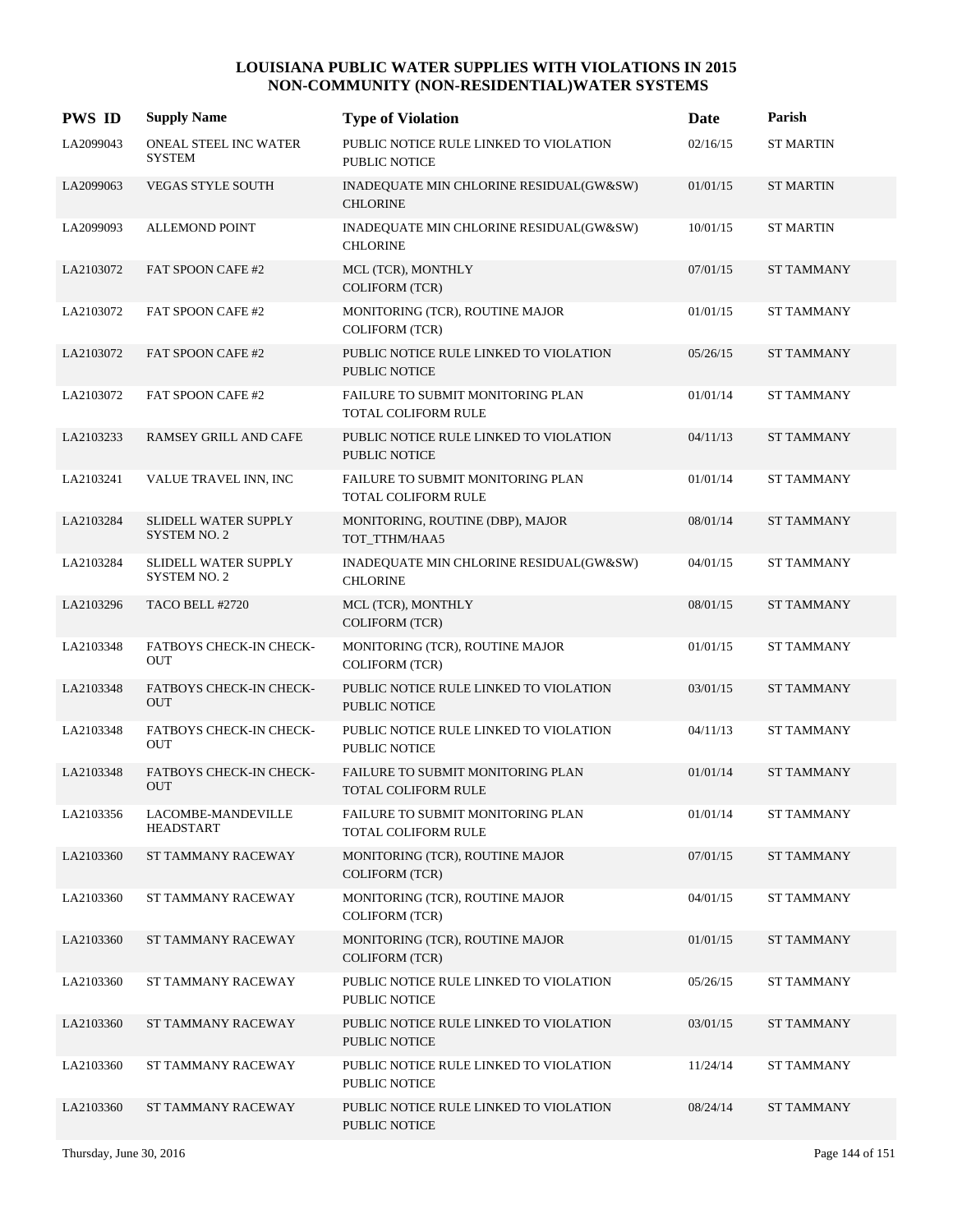| <b>PWS ID</b> | <b>Supply Name</b>                     | <b>Type of Violation</b>                                        | Date     | Parish            |
|---------------|----------------------------------------|-----------------------------------------------------------------|----------|-------------------|
| LA2103360     | ST TAMMANY RACEWAY                     | PUBLIC NOTICE RULE LINKED TO VIOLATION<br><b>PUBLIC NOTICE</b>  | 05/27/14 | <b>ST TAMMANY</b> |
| LA2103360     | ST TAMMANY RACEWAY                     | FAILURE TO SUBMIT MONITORING PLAN<br>TOTAL COLIFORM RULE        | 01/01/14 | <b>ST TAMMANY</b> |
| LA2103365     | CHARLOUS PIZZERIA                      | PUBLIC NOTICE RULE LINKED TO VIOLATION<br>PUBLIC NOTICE         | 02/24/14 | ST TAMMANY        |
| LA2103365     | <b>CHARLOUS PIZZERIA</b>               | PUBLIC NOTICE RULE LINKED TO VIOLATION<br><b>PUBLIC NOTICE</b>  | 11/24/13 | <b>ST TAMMANY</b> |
| LA2103365     | <b>CHARLOUS PIZZERIA</b>               | PUBLIC NOTICE RULE LINKED TO VIOLATION<br><b>PUBLIC NOTICE</b>  | 08/27/13 | <b>ST TAMMANY</b> |
| LA2103365     | <b>CHARLOUS PIZZERIA</b>               | PUBLIC NOTICE RULE LINKED TO VIOLATION<br><b>PUBLIC NOTICE</b>  | 07/11/13 | <b>ST TAMMANY</b> |
| LA2103378     | SIXTH WARD CAFETERIA                   | MONITORING (TCR), ROUTINE MAJOR<br><b>COLIFORM (TCR)</b>        | 07/01/15 | <b>ST TAMMANY</b> |
| LA2103378     | <b>SIXTH WARD CAFETERIA</b>            | MONITORING, ROUTINE (DBP), MAJOR<br><b>CHLORINE</b>             | 07/01/15 | <b>ST TAMMANY</b> |
| LA2103379     | TWO SISTERS BILLIARDS                  | FAILURE TO SUBMIT MONITORING PLAN<br>TOTAL COLIFORM RULE        | 01/01/14 | <b>ST TAMMANY</b> |
| LA2103380     | FOUNTAINBLEAU SCHOOL                   | MONITORING (TCR), ROUTINE MAJOR<br><b>COLIFORM (TCR)</b>        | 08/01/15 | <b>ST TAMMANY</b> |
| LA2103380     | FOUNTAINBLEAU SCHOOL                   | PUBLIC NOTICE RULE LINKED TO VIOLATION<br><b>PUBLIC NOTICE</b>  | 10/25/15 | <b>ST TAMMANY</b> |
| LA2103386     | <b>LOCK 1 PANTRY</b>                   | FAILURE TO SUBMIT MONITORING PLAN<br><b>TOTAL COLIFORM RULE</b> | 01/01/14 | <b>ST TAMMANY</b> |
| LA2103397     | <b>BOASSO INDUSTRIES,LLC</b>           | PUBLIC NOTICE RULE LINKED TO VIOLATION<br><b>PUBLIC NOTICE</b>  | 02/16/15 | <b>ST TAMMANY</b> |
| LA2103406     | <b>RALLYS HAMBURGERS</b>               | MCL (TCR), MONTHLY<br><b>COLIFORM (TCR)</b>                     | 08/01/15 | <b>ST TAMMANY</b> |
| LA2103406     | <b>RALLYS HAMBURGERS</b>               | MONITORING, ROUTINE (DBP), MINOR<br><b>CHLORINE</b>             | 07/01/15 | ST TAMMANY        |
| LA2103406     | <b>RALLYS HAMBURGERS</b>               | PUBLIC NOTICE RULE LINKED TO VIOLATION<br><b>PUBLIC NOTICE</b>  | 11/13/15 | <b>ST TAMMANY</b> |
| LA2103406     | RALLYS HAMBURGERS                      | PUBLIC NOTICE RULE LINKED TO VIOLATION<br>PUBLIC NOTICE         | 09/16/15 | ST TAMMANY        |
| LA2103412     | NORTHSHORE 1 COMMERCIAL<br>CONDO ASSOC | MONITORING, ROUTINE (DBP), MAJOR<br>TOT_TTHM/HAA5               | 12/01/15 | <b>ST TAMMANY</b> |
| LA2103412     | NORTHSHORE 1 COMMERCIAL<br>CONDO ASSOC | MONITORING, ROUTINE (DBP), MAJOR<br>TOT_TTHM/HAA5               | 12/01/14 | <b>ST TAMMANY</b> |
| LA2103412     | NORTHSHORE 1 COMMERCIAL<br>CONDO ASSOC | FAILURE SUBMIT OEL REPORT FOR TTHM<br><b>TTHM</b>               | 10/31/14 | <b>ST TAMMANY</b> |
| LA2103412     | NORTHSHORE 1 COMMERCIAL<br>CONDO ASSOC | PUBLIC NOTICE RULE LINKED TO VIOLATION<br>PUBLIC NOTICE         | 03/09/15 | ST TAMMANY        |
| LA2103420     | DUBROCS HOLDINGS LLC                   | MONITORING (TCR), ROUTINE MAJOR<br>COLIFORM (TCR)               | 04/01/15 | <b>ST TAMMANY</b> |
| LA2103420     | DUBROCS HOLDINGS LLC                   | PUBLIC NOTICE RULE LINKED TO VIOLATION<br>PUBLIC NOTICE         | 03/01/15 | ST TAMMANY        |
| LA2103420     | DUBROCS HOLDINGS LLC                   | PUBLIC NOTICE RULE LINKED TO VIOLATION<br>PUBLIC NOTICE         | 11/24/14 | <b>ST TAMMANY</b> |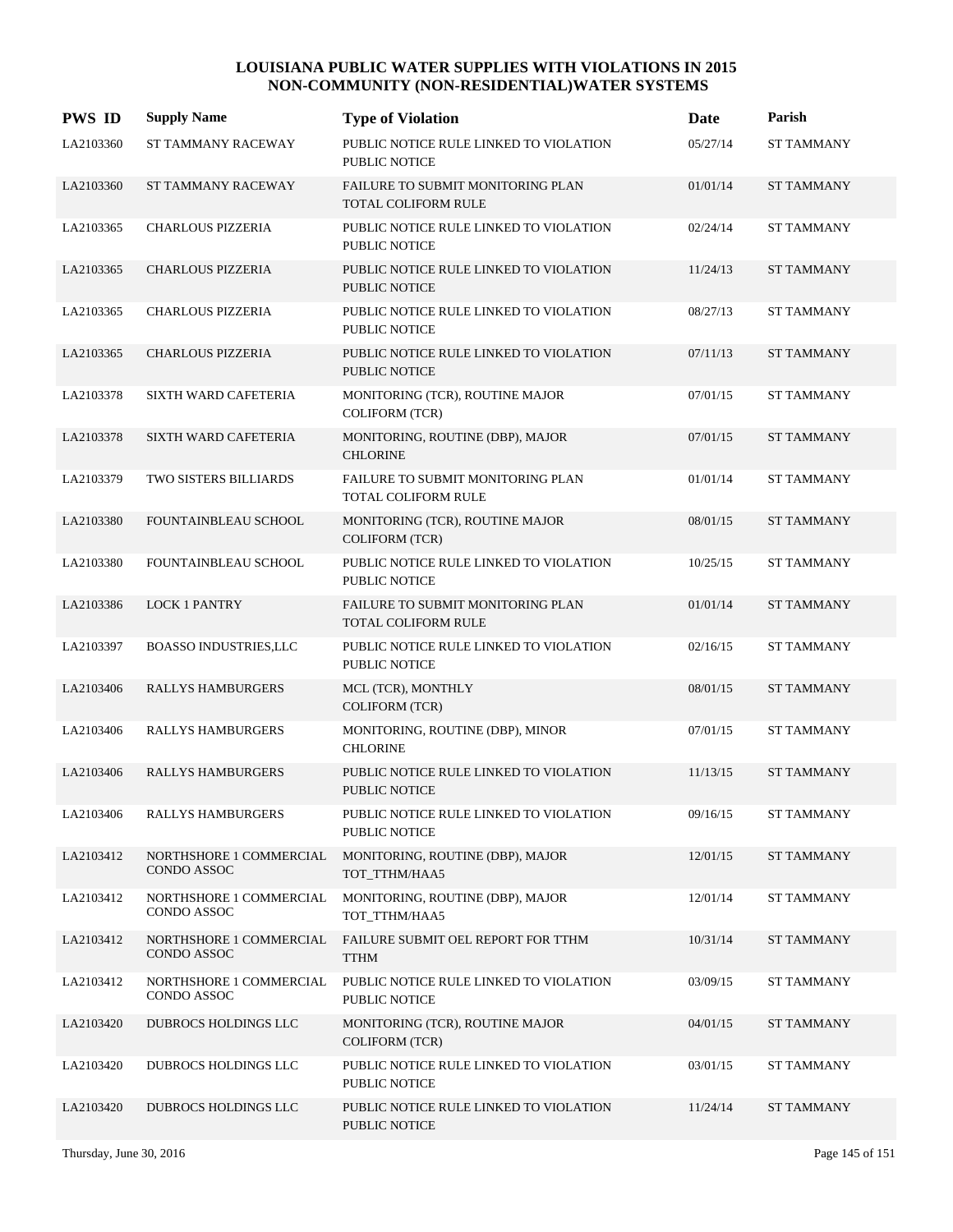| <b>PWS ID</b> | <b>Supply Name</b>           | <b>Type of Violation</b>                                                  | Date     | Parish            |
|---------------|------------------------------|---------------------------------------------------------------------------|----------|-------------------|
| LA2103420     | DUBROCS HOLDINGS LLC         | PUBLIC NOTICE RULE LINKED TO VIOLATION<br><b>PUBLIC NOTICE</b>            | 08/24/14 | <b>ST TAMMANY</b> |
| LA2103420     | <b>DUBROCS HOLDINGS LLC</b>  | PUBLIC NOTICE RULE LINKED TO VIOLATION<br><b>PUBLIC NOTICE</b>            | 12/28/13 | <b>ST TAMMANY</b> |
| LA2103420     | DUBROCS HOLDINGS LLC         | PUBLIC NOTICE RULE LINKED TO VIOLATION<br><b>PUBLIC NOTICE</b>            | 01/09/12 | <b>ST TAMMANY</b> |
| LA2103429     | <b>BRIAN HARRIS AUTOPLEX</b> | PUBLIC NOTICE RULE LINKED TO VIOLATION<br><b>PUBLIC NOTICE</b>            | 12/23/13 | <b>ST TAMMANY</b> |
| LA2103429     | <b>BRIAN HARRIS AUTOPLEX</b> | PUBLIC NOTICE RULE LINKED TO VIOLATION<br><b>PUBLIC NOTICE</b>            | 11/24/13 | <b>ST TAMMANY</b> |
| LA2103429     | <b>BRIAN HARRIS AUTOPLEX</b> | FAILURE TO SUBMIT MONITORING PLAN<br>TOTAL COLIFORM RULE                  | 01/01/14 | <b>ST TAMMANY</b> |
| LA2103446     | ALISHA BAYOU BARGAIN         | MONITORING (TCR), ROUTINE MAJOR<br><b>COLIFORM (TCR)</b>                  | 10/01/15 | <b>ST TAMMANY</b> |
| LA2103446     | ALISHA BAYOU BARGAIN         | MONITORING (TCR), ROUTINE MAJOR<br>COLIFORM (TCR)                         | 07/01/15 | <b>ST TAMMANY</b> |
| LA2103446     | ALISHA BAYOU BARGAIN         | MONITORING (TCR), ROUTINE MAJOR<br><b>COLIFORM (TCR)</b>                  | 04/01/15 | <b>ST TAMMANY</b> |
| LA2103446     | ALISHA BAYOU BARGAIN         | MONITORING, ROUTINE (DBP), MAJOR<br><b>CHLORINE</b>                       | 10/01/15 | <b>ST TAMMANY</b> |
| LA2103446     | ALISHA BAYOU BARGAIN         | PUBLIC NOTICE RULE LINKED TO VIOLATION<br>PUBLIC NOTICE                   | 11/28/15 | <b>ST TAMMANY</b> |
| LA2103446     | ALISHA BAYOU BARGAIN         | PUBLIC NOTICE RULE LINKED TO VIOLATION<br>PUBLIC NOTICE                   | 08/29/15 | <b>ST TAMMANY</b> |
| LA2103451     | <b>GOODBEE QUICKSTOP</b>     | PUBLIC NOTICE RULE LINKED TO VIOLATION<br><b>PUBLIC NOTICE</b>            | 05/27/14 | <b>ST TAMMANY</b> |
| LA2103451     | <b>GOODBEE QUICKSTOP</b>     | PUBLIC NOTICE RULE LINKED TO VIOLATION<br><b>PUBLIC NOTICE</b>            | 02/24/14 | <b>ST TAMMANY</b> |
| LA2103451     | <b>GOODBEE QUICKSTOP</b>     | FAILURE TO SUBMIT MONITORING PLAN<br>TOTAL COLIFORM RULE                  | 01/01/14 | ST TAMMANY        |
| LA2103459     | A T AND T                    | FOLLOW-UP OR ROUTINE TAP M/R (LCR)<br><b>LEAD &amp; COPPER RULE</b>       | 07/01/15 | <b>ST TAMMANY</b> |
| LA2103459     | A T AND T                    | INITIAL/FOLLOW-UP/ROUTINE SOWT M/R (LCR)<br><b>LEAD &amp; COPPER RULE</b> | 01/01/14 | <b>ST TAMMANY</b> |
| LA2103479     | US FISH & WILDLIFE HQ        | PUBLIC NOTICE RULE LINKED TO VIOLATION<br>PUBLIC NOTICE                   | 10/04/14 | <b>ST TAMMANY</b> |
| LA2103479     | US FISH & WILDLIFE HQ        | PUBLIC NOTICE RULE LINKED TO VIOLATION<br>PUBLIC NOTICE                   | 03/19/14 | ST TAMMANY        |
| LA2103479     | US FISH & WILDLIFE HQ        | PUBLIC NOTICE RULE LINKED TO VIOLATION<br>PUBLIC NOTICE                   | 02/24/14 | <b>ST TAMMANY</b> |
| LA2103479     | US FISH & WILDLIFE HQ        | PUBLIC NOTICE RULE LINKED TO VIOLATION<br>PUBLIC NOTICE                   | 11/24/13 | ST TAMMANY        |
| LA2103479     | US FISH & WILDLIFE HQ        | PUBLIC NOTICE RULE LINKED TO VIOLATION<br>PUBLIC NOTICE                   | 10/05/13 | <b>ST TAMMANY</b> |
| LA2103479     | US FISH & WILDLIFE HQ        | PUBLIC NOTICE RULE LINKED TO VIOLATION<br>PUBLIC NOTICE                   | 08/27/13 | <b>ST TAMMANY</b> |
| LA2103479     | US FISH & WILDLIFE HQ        | PUBLIC NOTICE RULE LINKED TO VIOLATION<br>PUBLIC NOTICE                   | 07/11/13 | <b>ST TAMMANY</b> |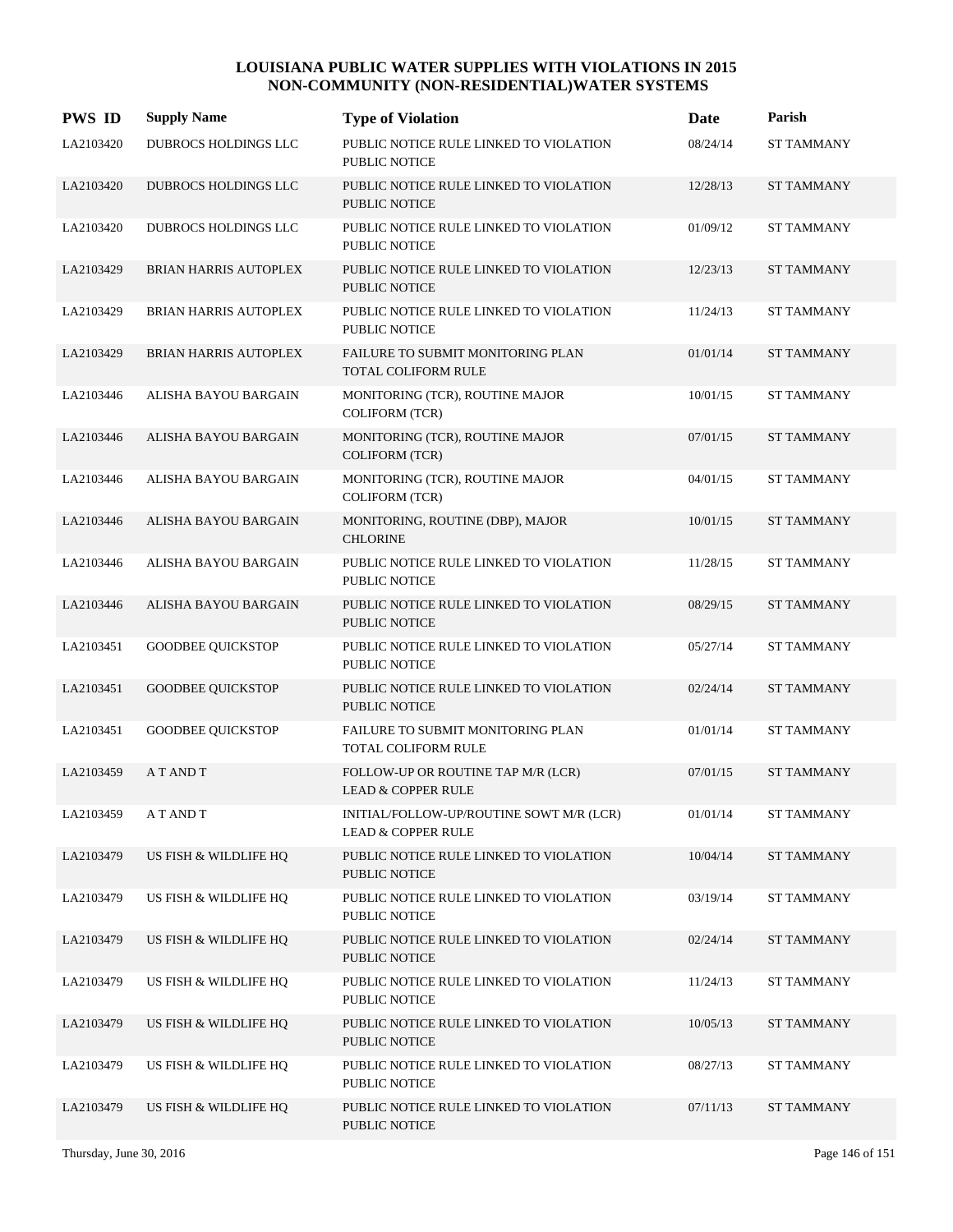| <b>PWS ID</b> | <b>Supply Name</b>     | <b>Type of Violation</b>                                        | Date     | Parish            |
|---------------|------------------------|-----------------------------------------------------------------|----------|-------------------|
| LA2103479     | US FISH & WILDLIFE HQ  | PUBLIC NOTICE RULE LINKED TO VIOLATION<br><b>PUBLIC NOTICE</b>  | 05/09/13 | <b>ST TAMMANY</b> |
| LA2103479     | US FISH & WILDLIFE HQ  | PUBLIC NOTICE RULE LINKED TO VIOLATION<br><b>PUBLIC NOTICE</b>  | 04/11/13 | <b>ST TAMMANY</b> |
| LA2103479     | US FISH & WILDLIFE HQ  | PUBLIC NOTICE RULE LINKED TO VIOLATION<br><b>PUBLIC NOTICE</b>  | 01/16/13 | <b>ST TAMMANY</b> |
| LA2103479     | US FISH & WILDLIFE HQ  | PUBLIC NOTICE RULE LINKED TO VIOLATION<br><b>PUBLIC NOTICE</b>  | 11/12/12 | <b>ST TAMMANY</b> |
| LA2103479     | US FISH & WILDLIFE HQ  | PUBLIC NOTICE RULE LINKED TO VIOLATION<br><b>PUBLIC NOTICE</b>  | 05/31/12 | <b>ST TAMMANY</b> |
| LA2103479     | US FISH & WILDLIFE HQ  | INADEQUATE MIN CHLORINE RESIDUAL(GW&SW)<br><b>CHLORINE</b>      | 10/01/15 | <b>ST TAMMANY</b> |
| LA2103479     | US FISH & WILDLIFE HQ  | INADEQUATE MIN CHLORINE RESIDUAL(GW&SW)<br><b>CHLORINE</b>      | 01/01/15 | <b>ST TAMMANY</b> |
| LA2103479     | US FISH & WILDLIFE HQ  | FAILURE TO SUBMIT MONITORING PLAN<br><b>TOTAL COLIFORM RULE</b> | 01/01/14 | <b>ST TAMMANY</b> |
| LA2103483     | <b>SLIDELL SEAFOOD</b> | MONITORING (TCR), ROUTINE MAJOR<br><b>COLIFORM (TCR)</b>        | 10/01/15 | <b>ST TAMMANY</b> |
| LA2103483     | <b>SLIDELL SEAFOOD</b> | MONITORING (TCR), ROUTINE MAJOR<br>COLIFORM (TCR)               | 04/01/15 | <b>ST TAMMANY</b> |
| LA2103483     | <b>SLIDELL SEAFOOD</b> | MONITORING (TCR), ROUTINE MAJOR<br><b>COLIFORM (TCR)</b>        | 01/01/15 | <b>ST TAMMANY</b> |
| LA2103483     | <b>SLIDELL SEAFOOD</b> | MONITORING, ROUTINE (DBP), MAJOR<br><b>CHLORINE</b>             | 10/01/15 | <b>ST TAMMANY</b> |
| LA2103483     | <b>SLIDELL SEAFOOD</b> | PUBLIC NOTICE RULE LINKED TO VIOLATION<br><b>PUBLIC NOTICE</b>  | 08/29/15 | <b>ST TAMMANY</b> |
| LA2103483     | <b>SLIDELL SEAFOOD</b> | PUBLIC NOTICE RULE LINKED TO VIOLATION<br><b>PUBLIC NOTICE</b>  | 05/26/15 | <b>ST TAMMANY</b> |
| LA2103483     | <b>SLIDELL SEAFOOD</b> | PUBLIC NOTICE RULE LINKED TO VIOLATION<br>PUBLIC NOTICE         | 03/01/15 | <b>ST TAMMANY</b> |
| LA2103483     | <b>SLIDELL SEAFOOD</b> | PUBLIC NOTICE RULE LINKED TO VIOLATION<br>PUBLIC NOTICE         | 11/24/14 | <b>ST TAMMANY</b> |
| LA2103483     | SLIDELL SEAFOOD        | PUBLIC NOTICE RULE LINKED TO VIOLATION<br>PUBLIC NOTICE         | 08/24/14 | <b>ST TAMMANY</b> |
| LA2103483     | <b>SLIDELL SEAFOOD</b> | PUBLIC NOTICE RULE LINKED TO VIOLATION<br>PUBLIC NOTICE         | 05/27/14 | <b>ST TAMMANY</b> |
| LA2103483     | <b>SLIDELL SEAFOOD</b> | PUBLIC NOTICE RULE LINKED TO VIOLATION<br>PUBLIC NOTICE         | 02/24/14 | <b>ST TAMMANY</b> |
| LA2103483     | <b>SLIDELL SEAFOOD</b> | PUBLIC NOTICE RULE LINKED TO VIOLATION<br>PUBLIC NOTICE         | 11/24/13 | <b>ST TAMMANY</b> |
| LA2103483     | SLIDELL SEAFOOD        | PUBLIC NOTICE RULE LINKED TO VIOLATION<br>PUBLIC NOTICE         | 08/27/13 | <b>ST TAMMANY</b> |
| LA2103483     | <b>SLIDELL SEAFOOD</b> | PUBLIC NOTICE RULE LINKED TO VIOLATION<br>PUBLIC NOTICE         | 07/11/13 | <b>ST TAMMANY</b> |
| LA2103483     | SLIDELL SEAFOOD        | PUBLIC NOTICE RULE LINKED TO VIOLATION<br>PUBLIC NOTICE         | 01/16/13 | <b>ST TAMMANY</b> |
| LA2103483     | <b>SLIDELL SEAFOOD</b> | INADEQUATE MIN CHLORINE RESIDUAL(GW&SW)<br><b>CHLORINE</b>      | 08/01/15 | <b>ST TAMMANY</b> |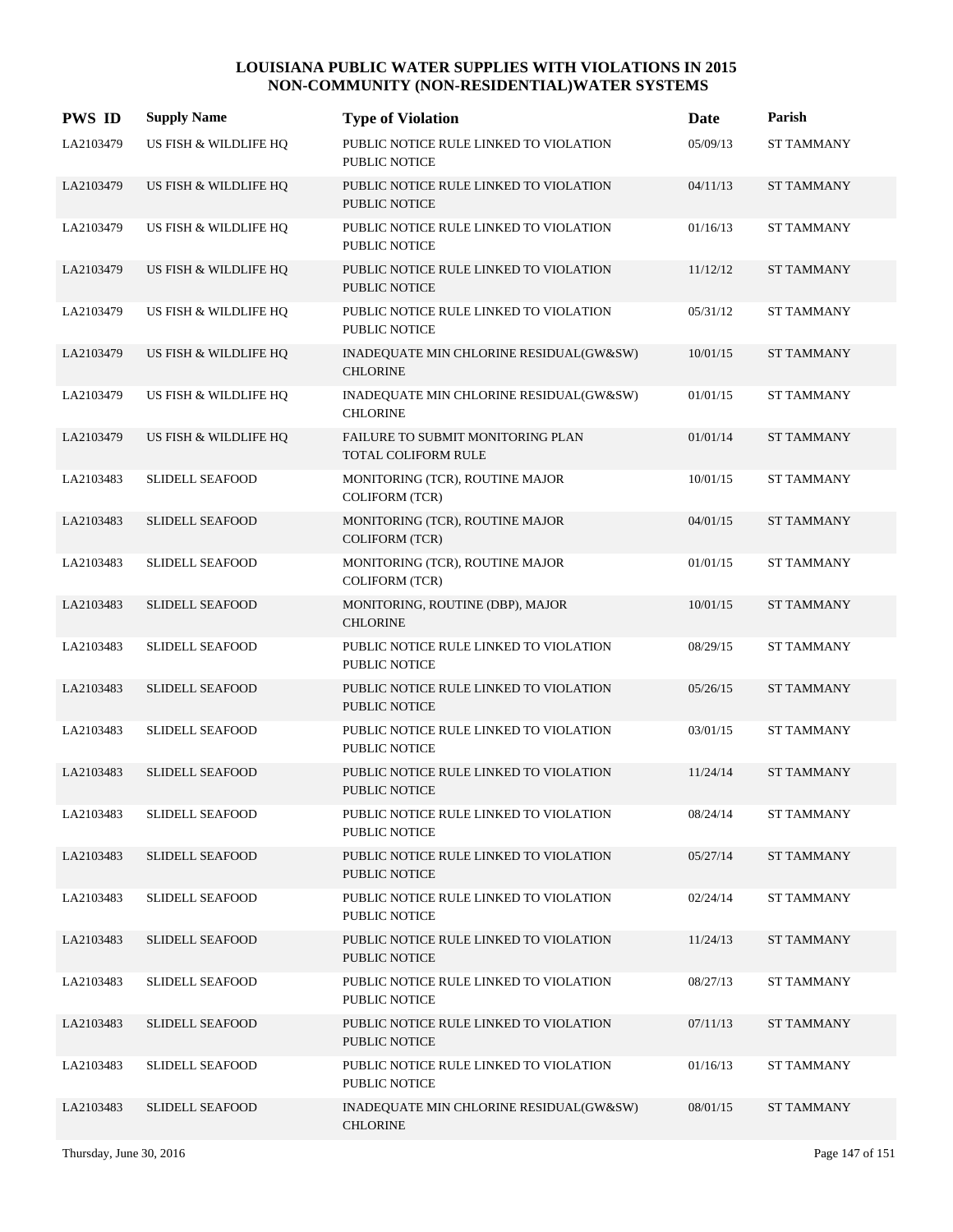| <b>PWS ID</b> | <b>Supply Name</b>                    | <b>Type of Violation</b>                                                                | Date     | Parish            |
|---------------|---------------------------------------|-----------------------------------------------------------------------------------------|----------|-------------------|
| LA2103483     | <b>SLIDELL SEAFOOD</b>                | FAILURE TO SUBMIT MONITORING PLAN<br>TOTAL COLIFORM RULE                                | 01/01/14 | ST TAMMANY        |
| LA2103490     | ROBERTS FAMILY M R K T                | MONITORING (TCR), ROUTINE MAJOR<br><b>COLIFORM (TCR)</b>                                | 01/01/15 | <b>ST TAMMANY</b> |
| LA2103491     | THE DEANS LIST                        | FOLLOW-UP OR ROUTINE TAP M/R (LCR)<br><b>LEAD &amp; COPPER RULE</b>                     | 10/01/11 | <b>ST TAMMANY</b> |
| LA2103497     | UPPERROOM BIBLE CHURCH,<br><b>INC</b> | MONITORING (TCR), ROUTINE MAJOR<br><b>COLIFORM (TCR)</b>                                | 10/01/15 | <b>ST TAMMANY</b> |
| LA2103497     | UPPERROOM BIBLE CHURCH,<br><b>INC</b> | MONITORING, ROUTINE (DBP), MAJOR<br><b>CHLORINE</b>                                     | 10/01/15 | <b>ST TAMMANY</b> |
| LA2103497     | UPPERROOM BIBLE CHURCH,<br><b>INC</b> | FAILURE SUBMIT SUBPART V PLAN, ESCALATED<br><b>DBP STAGE 2</b>                          | 01/01/13 | <b>ST TAMMANY</b> |
| LA2103497     | UPPERROOM BIBLE CHURCH,<br><b>INC</b> | PUBLIC NOTICE RULE LINKED TO VIOLATION<br><b>PUBLIC NOTICE</b>                          | 03/19/14 | <b>ST TAMMANY</b> |
| LA2103512     | <b>ABITA RV PARK</b>                  | MONITORING (TCR), ROUTINE MAJOR<br><b>COLIFORM (TCR)</b>                                | 10/01/15 | <b>ST TAMMANY</b> |
| LA2103512     | <b>ABITA RV PARK</b>                  | MONITORING, ROUTINE (DBP), MAJOR<br><b>CHLORINE</b>                                     | 10/01/15 | <b>ST TAMMANY</b> |
| LA2105001     | TCHEFUNCTI FAMILY CMPGRD              | MONITORING (TCR), ROUTINE MAJOR<br><b>COLIFORM (TCR)</b>                                | 04/01/15 | <b>TANGIPAHOA</b> |
| LA2105001     | TCHEFUNCTI FAMILY CMPGRD              | MONITORING (TCR), ROUTINE MAJOR<br><b>COLIFORM (TCR)</b>                                | 01/01/15 | <b>TANGIPAHOA</b> |
| LA2105001     |                                       | TCHEFUNCTI FAMILY CMPGRD PUBLIC NOTICE RULE LINKED TO VIOLATION<br><b>PUBLIC NOTICE</b> | 05/26/15 | <b>TANGIPAHOA</b> |
| LA2105001     | TCHEFUNCTI FAMILY CMPGRD              | PUBLIC NOTICE RULE LINKED TO VIOLATION<br>PUBLIC NOTICE                                 | 03/01/15 | <b>TANGIPAHOA</b> |
| LA2105001     |                                       | TCHEFUNCTI FAMILY CMPGRD PUBLIC NOTICE RULE LINKED TO VIOLATION<br><b>PUBLIC NOTICE</b> | 11/24/14 | <b>TANGIPAHOA</b> |
| LA2105001     | TCHEFUNCTI FAMILY CMPGRD              | PUBLIC NOTICE RULE LINKED TO VIOLATION<br><b>PUBLIC NOTICE</b>                          | 08/24/14 | <b>TANGIPAHOA</b> |
| LA2105001     | TCHEFUNCTI FAMILY CMPGRD              | PUBLIC NOTICE RULE LINKED TO VIOLATION<br><b>PUBLIC NOTICE</b>                          | 05/27/14 | <b>TANGIPAHOA</b> |
| LA2105001     |                                       | TCHEFUNCTI FAMILY CMPGRD PUBLIC NOTICE RULE LINKED TO VIOLATION<br>PUBLIC NOTICE        | 02/24/14 | <b>TANGIPAHOA</b> |
| LA2105001     | TCHEFUNCTI FAMILY CMPGRD              | PUBLIC NOTICE RULE LINKED TO VIOLATION<br>PUBLIC NOTICE                                 | 11/24/13 | <b>TANGIPAHOA</b> |
| LA2105001     | TCHEFUNCTI FAMILY CMPGRD              | PUBLIC NOTICE RULE LINKED TO VIOLATION<br>PUBLIC NOTICE                                 | 08/27/13 | <b>TANGIPAHOA</b> |
| LA2105001     | TCHEFUNCTI FAMILY CMPGRD              | PUBLIC NOTICE RULE LINKED TO VIOLATION<br>PUBLIC NOTICE                                 | 07/11/13 | <b>TANGIPAHOA</b> |
| LA2105001     | TCHEFUNCTI FAMILY CMPGRD              | INADEQUATE MIN CHLORINE RESIDUAL(GW&SW)<br><b>CHLORINE</b>                              | 08/01/15 | TANGIPAHOA        |
| LA2105049     | YOGI BEARS JELLYSTONE PK              | MONITORING (TCR), ROUTINE MAJOR<br><b>COLIFORM (TCR)</b>                                | 07/01/15 | <b>TANGIPAHOA</b> |
| LA2105049     | YOGI BEARS JELLYSTONE PK              | MONITORING, ROUTINE (DBP), MAJOR<br><b>CHLORINE</b>                                     | 10/01/15 | <b>TANGIPAHOA</b> |
| LA2105049     | YOGI BEARS JELLYSTONE PK              | PUBLIC NOTICE RULE LINKED TO VIOLATION<br>PUBLIC NOTICE                                 | 11/28/15 | <b>TANGIPAHOA</b> |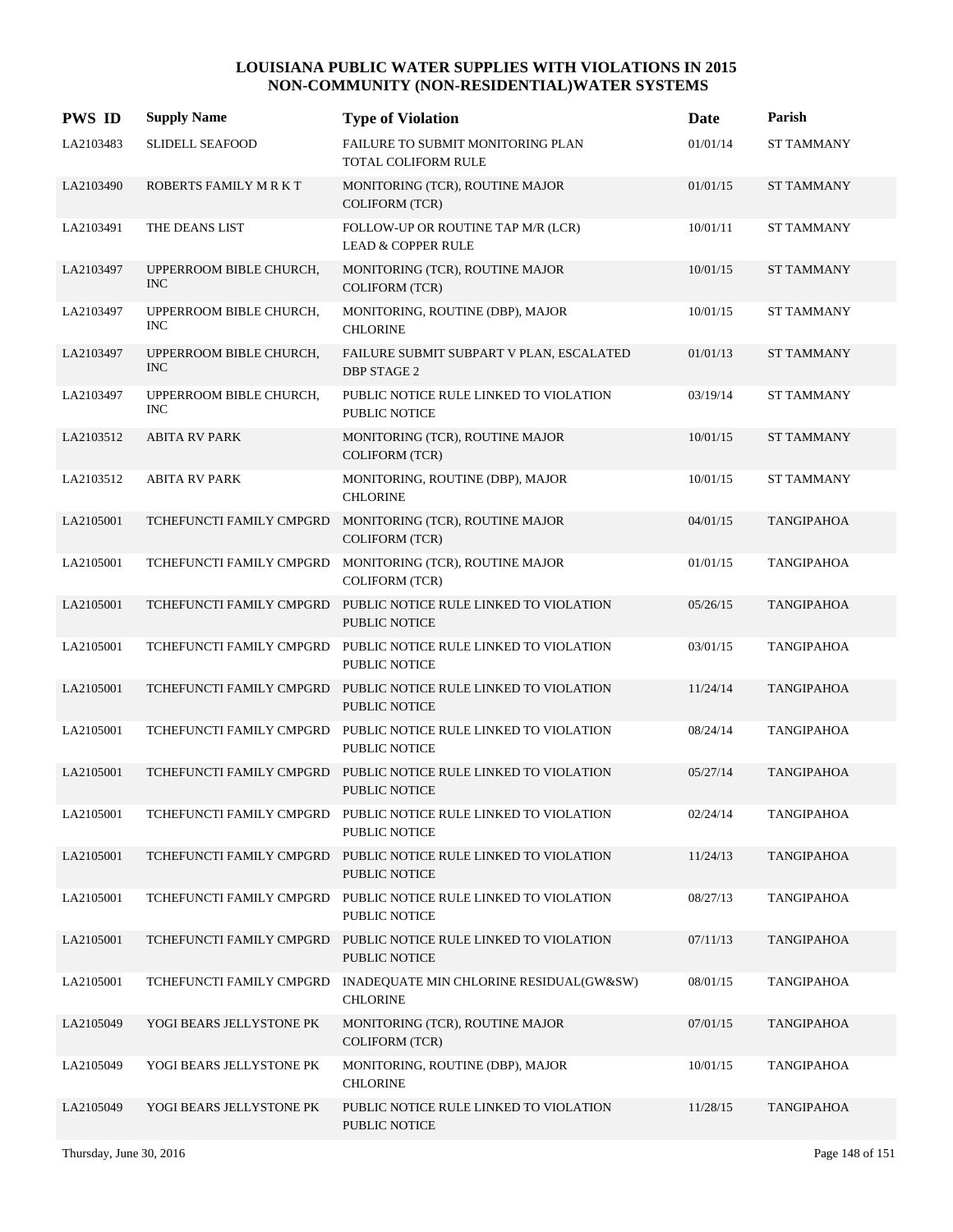| <b>PWS ID</b> | <b>Supply Name</b>                            | <b>Type of Violation</b>                                        | Date     | Parish            |
|---------------|-----------------------------------------------|-----------------------------------------------------------------|----------|-------------------|
| LA2105066     | SOUTHEAST BAPTIST<br><b>ASSEMBLY</b>          | INADEQUATE MIN CHLORINE RESIDUAL(GW&SW)<br><b>CHLORINE</b>      | 10/01/15 | <b>TANGIPAHOA</b> |
| LA2105066     | <b>SOUTHEAST BAPTIST</b><br><b>ASSEMBLY</b>   | INADEQUATE MIN CHLORINE RESIDUAL(GW&SW)<br><b>CHLORINE</b>      | 01/01/15 | <b>TANGIPAHOA</b> |
| LA2105089     | COLONIAL INN MOTEL                            | INADEQUATE MIN CHLORINE RESIDUAL(GW&SW)<br><b>CHLORINE</b>      | 07/01/15 | TANGIPAHOA        |
| LA2113218     | <b>RHONDAS CLUB 91 WATER</b><br><b>SYSTEM</b> | MONITOR GWR TRIGGERED/ADDITONAL, MAJOR<br>E. COLI               | 08/09/13 | <b>VERMILION</b>  |
| LA2113218     | RHONDAS CLUB 91 WATER<br><b>SYSTEM</b>        | MONITOR GWR TRIGGERED/ADDITONAL, MAJOR<br>E. COLI               | 06/28/13 | <b>VERMILION</b>  |
| LA2113218     | RHONDAS CLUB 91 WATER<br><b>SYSTEM</b>        | PUBLIC NOTICE RULE LINKED TO VIOLATION<br><b>PUBLIC NOTICE</b>  | 09/29/13 | <b>VERMILION</b>  |
| LA2113276     | LA MAISON DES CHENES<br><b>WATER SYSTEM</b>   | MONITORING (TCR), ROUTINE MAJOR<br><b>COLIFORM (TCR)</b>        | 10/01/15 | <b>VERMILION</b>  |
| LA2115128     | <b>CRAVENS HANDI STOP</b>                     | FAILURE TO SUBMIT MONITORING PLAN<br><b>TOTAL COLIFORM RULE</b> | 01/01/14 | <b>VERNON</b>     |
| LA2115130     | <b>COUNTRY CORNER STORE</b>                   | <b>FAILURE TO SUBMIT MONITORING PLAN</b><br>TOTAL COLIFORM RULE | 01/01/14 | <b>VERNON</b>     |
| LA2117030     | <b>BOURNES SEAFOOD</b>                        | MONITORING, ROUTINE (DBP), MAJOR<br><b>CHLORINE</b>             | 04/01/15 | <b>WASHINGTON</b> |
| LA2117097     | <b>ISABEL GROCERY &amp; CAFE</b>              | <b>FAILURE TO SUBMIT MONITORING PLAN</b><br>TOTAL COLIFORM RULE | 01/01/14 | WASHINGTON        |
| LA2117100     | <b>BO S STEAKHOUSE</b>                        | MONITOR GWR TRIGGERED/ADDITONAL, MAJOR<br>E. COLI               | 02/01/12 | <b>WASHINGTON</b> |
| LA2117136     | <b>GRANNYS COUNTRY BUFFET</b>                 | PUBLIC NOTICE RULE LINKED TO VIOLATION<br>PUBLIC NOTICE         | 02/24/14 | WASHINGTON        |
| LA2117136     | <b>GRANNYS COUNTRY BUFFET</b>                 | PUBLIC NOTICE RULE LINKED TO VIOLATION<br><b>PUBLIC NOTICE</b>  | 11/24/13 | <b>WASHINGTON</b> |
| LA2117136     | <b>GRANNYS COUNTRY BUFFET</b>                 | PUBLIC NOTICE RULE LINKED TO VIOLATION<br><b>PUBLIC NOTICE</b>  | 08/27/13 | WASHINGTON        |
| LA2117136     | <b>GRANNYS COUNTRY BUFFET</b>                 | PUBLIC NOTICE RULE LINKED TO VIOLATION<br>PUBLIC NOTICE         | 07/11/13 | <b>WASHINGTON</b> |
| LA2117136     | <b>GRANNYS COUNTRY BUFFET</b>                 | PUBLIC NOTICE RULE LINKED TO VIOLATION<br>PUBLIC NOTICE         | 04/11/13 | WASHINGTON        |
| LA2117136     | <b>GRANNYS COUNTRY BUFFET</b>                 | FAILURE TO SUBMIT MONITORING PLAN<br>TOTAL COLIFORM RULE        | 01/01/14 | WASHINGTON        |
| LA2117181     | <b>S AND P TRUCK STOP</b>                     | MONITORING (TCR), ROUTINE MAJOR<br>COLIFORM (TCR)               | 04/01/15 | <b>WASHINGTON</b> |
| LA2117181     | <b>S AND P TRUCK STOP</b>                     | MONITORING (TCR), ROUTINE MAJOR<br>COLIFORM (TCR)               | 01/01/15 | <b>WASHINGTON</b> |
| LA2117181     | <b>S AND P TRUCK STOP</b>                     | FAILURE ADDRESS DEFICIENCY (GWR)<br><b>GROUNDWATER RULE</b>     | 01/05/12 | WASHINGTON        |
| LA2117181     | <b>S AND P TRUCK STOP</b>                     | PUBLIC NOTICE RULE LINKED TO VIOLATION<br>PUBLIC NOTICE         | 05/26/15 | <b>WASHINGTON</b> |
| LA2117181     | <b>S AND P TRUCK STOP</b>                     | PUBLIC NOTICE RULE LINKED TO VIOLATION<br>PUBLIC NOTICE         | 03/01/15 | WASHINGTON        |
| LA2117181     | <b>S AND P TRUCK STOP</b>                     | PUBLIC NOTICE RULE LINKED TO VIOLATION<br>PUBLIC NOTICE         | 05/27/14 | <b>WASHINGTON</b> |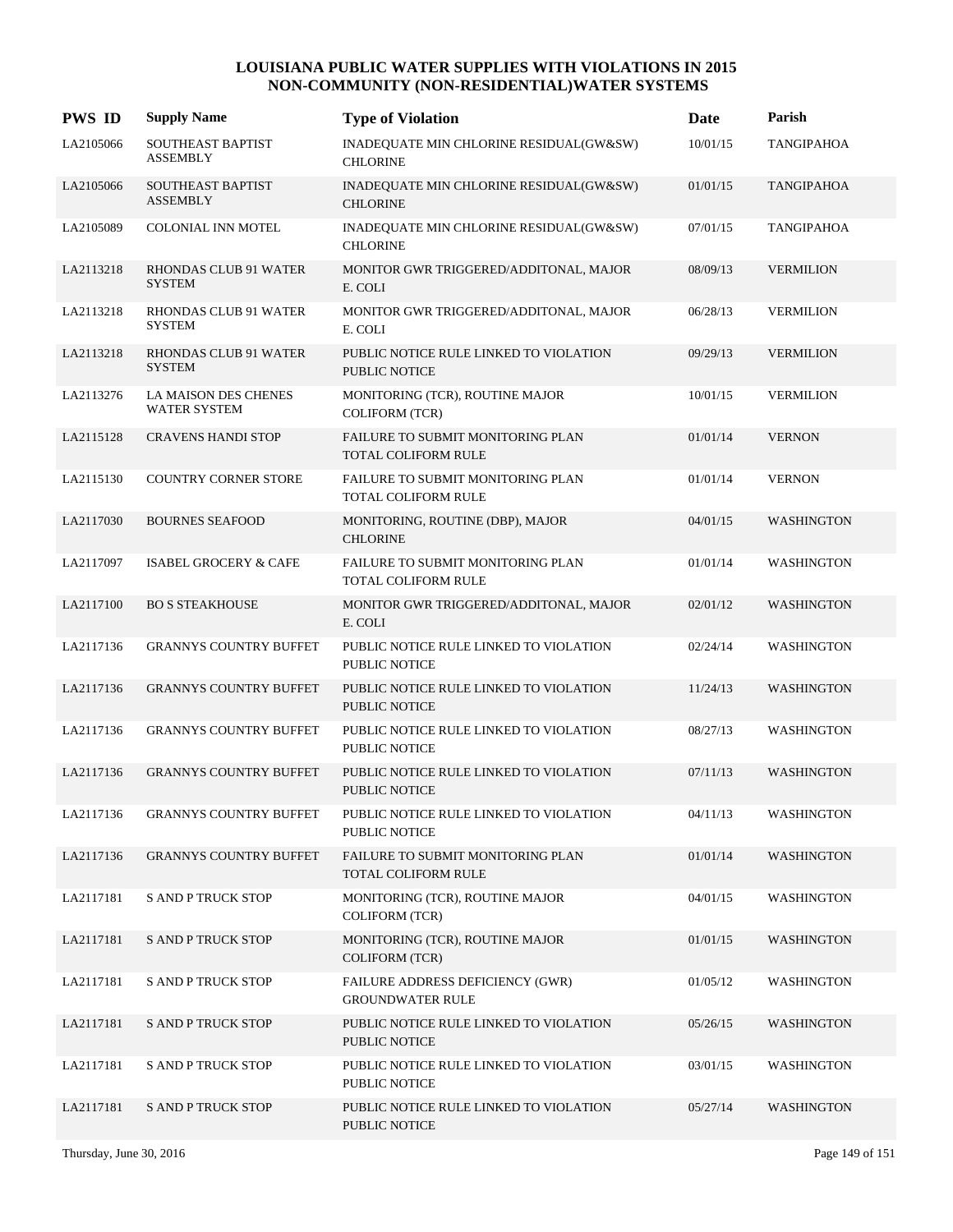| <b>PWS ID</b> | <b>Supply Name</b>                                    | <b>Type of Violation</b>                                            | Date     | Parish                  |
|---------------|-------------------------------------------------------|---------------------------------------------------------------------|----------|-------------------------|
| LA2117181     | <b>S AND P TRUCK STOP</b>                             | PUBLIC NOTICE RULE LINKED TO VIOLATION<br>PUBLIC NOTICE             | 11/24/13 | WASHINGTON              |
| LA2117181     | <b>S AND P TRUCK STOP</b>                             | PUBLIC NOTICE RULE LINKED TO VIOLATION<br><b>PUBLIC NOTICE</b>      | 08/27/13 | WASHINGTON              |
| LA2117181     | <b>S AND P TRUCK STOP</b>                             | PUBLIC NOTICE RULE LINKED TO VIOLATION<br><b>PUBLIC NOTICE</b>      | 07/11/13 | <b>WASHINGTON</b>       |
| LA2117181     | <b>S AND P TRUCK STOP</b>                             | PUBLIC NOTICE RULE LINKED TO VIOLATION<br><b>PUBLIC NOTICE</b>      | 04/11/13 | <b>WASHINGTON</b>       |
| LA2117184     | <b>LIL LANDERS BAR</b>                                | MONITOR GWR TRIGGERED/ADDITONAL, MAJOR<br>E. COLI                   | 12/07/10 | <b>WASHINGTON</b>       |
| LA2117184     | LIL LANDERS BAR                                       | PUBLIC NOTICE RULE LINKED TO VIOLATION<br><b>PUBLIC NOTICE</b>      | 12/14/12 | <b>WASHINGTON</b>       |
| LA2117184     | LIL LANDERS BAR                                       | PUBLIC NOTICE RULE LINKED TO VIOLATION<br>PUBLIC NOTICE             | 01/09/12 | WASHINGTON              |
| LA2117184     | LIL LANDERS BAR                                       | PUBLIC NOTICE RULE LINKED TO VIOLATION<br><b>PUBLIC NOTICE</b>      | 01/25/11 | <b>WASHINGTON</b>       |
| LA2117185     | MAC'S                                                 | MONITORING (TCR), ROUTINE MAJOR<br><b>COLIFORM (TCR)</b>            | 07/01/15 | <b>WASHINGTON</b>       |
| LA2117195     | COCONUTZ DAIQUIRIES                                   | MONITORING, ROUTINE (DBP), MAJOR<br><b>CHLORINE</b>                 | 04/01/15 | WASHINGTON              |
| LA2119001     | <b>BISTINEAU STATE PARK #1</b>                        | MONITORING (TCR), ROUTINE MAJOR<br><b>COLIFORM (TCR)</b>            | 07/01/15 | <b>WEBSTER</b>          |
| LA2119002     | <b>BISTINEAU STATE PARK #2</b>                        | MONITORING (TCR), ROUTINE MAJOR<br><b>COLIFORM (TCR)</b>            | 07/01/15 | <b>WEBSTER</b>          |
| LA2119011     | NORTH WEBSTER PARISH<br><b>INDUSTRIAL PARK</b>        | MONITORING (TCR), ROUTINE MAJOR<br><b>COLIFORM (TCR)</b>            | 07/01/15 | <b>WEBSTER</b>          |
| LA2119011     | <b>NORTH WEBSTER PARISH</b><br><b>INDUSTRIAL PARK</b> | MONITORING, ROUTINE (DBP), MAJOR<br>TOT_TTHM/HAA5                   | 09/01/14 | <b>WEBSTER</b>          |
| LA2119011     | <b>NORTH WEBSTER PARISH</b><br><b>INDUSTRIAL PARK</b> | FOLLOW-UP OR ROUTINE TAP M/R (LCR)<br><b>LEAD &amp; COPPER RULE</b> | 10/01/15 | <b>WEBSTER</b>          |
| LA2119021     | <b>LAKESIDE RV PARK</b>                               | FAILURE TO SUBMIT MONITORING PLAN<br>TOTAL COLIFORM RULE            | 01/01/14 | <b>WEBSTER</b>          |
| LA2119023     | MUDDY BOTTOMS ATV AND<br><b>REC PARK</b>              | MONITORING (TCR), ROUTINE MAJOR<br><b>COLIFORM (TCR)</b>            | 07/01/15 | <b>WEBSTER</b>          |
| LA2121008     | <b>SID RICHARDSON CARBON</b><br><b>PLANT</b>          | MONITORING (TCR), ROUTINE MAJOR<br><b>COLIFORM (TCR)</b>            | 04/01/15 | WEST BATON ROUGE        |
| LA2121008     | SID RICHARDSON CARBON<br><b>PLANT</b>                 | MONITORING (TCR), ROUTINE MAJOR<br><b>COLIFORM (TCR)</b>            | 01/01/15 | <b>WEST BATON ROUGE</b> |
| LA2121008     | SID RICHARDSON CARBON<br><b>PLANT</b>                 | MONITORING, ROUTINE (DBP), MAJOR<br><b>CHLORINE</b>                 | 10/01/15 | <b>WEST BATON ROUGE</b> |
| LA2121008     | SID RICHARDSON CARBON<br>PLANT                        | MONITORING, ROUTINE (DBP), MAJOR<br>TOT_TTHM/HAA5                   | 10/01/15 | WEST BATON ROUGE        |
| LA2121008     | SID RICHARDSON CARBON<br>PLANT                        | MONITORING, ROUTINE (DBP), MAJOR<br><b>CHLORINE</b>                 | 04/01/15 | <b>WEST BATON ROUGE</b> |
| LA2121008     | SID RICHARDSON CARBON<br>PLANT                        | MONITORING, ROUTINE (DBP), MAJOR<br><b>CHLORINE</b>                 | 01/01/15 | <b>WEST BATON ROUGE</b> |
| LA2121008     | <b>SID RICHARDSON CARBON</b><br><b>PLANT</b>          | PUBLIC NOTICE RULE LINKED TO VIOLATION<br>PUBLIC NOTICE             | 05/26/15 | <b>WEST BATON ROUGE</b> |